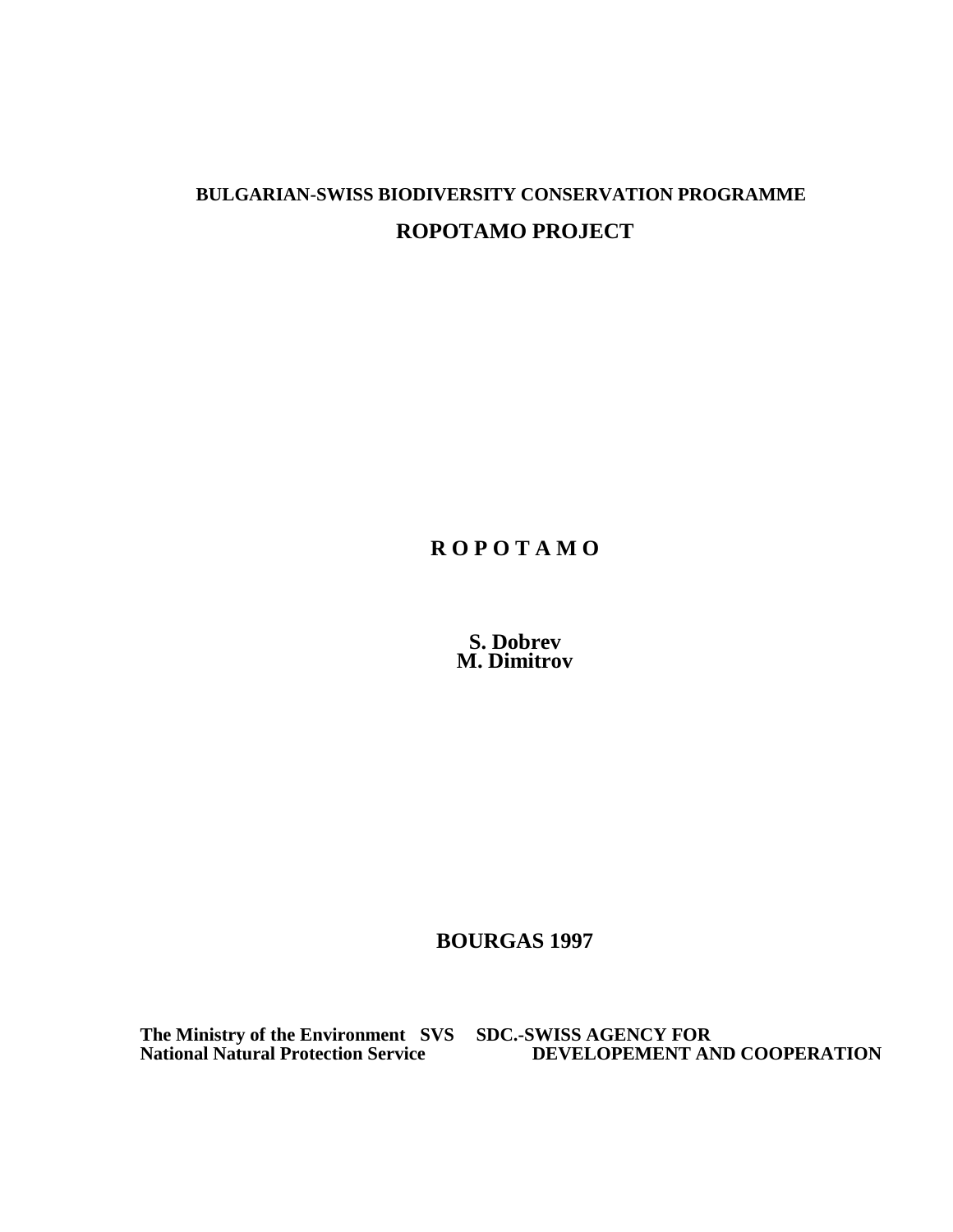# Table of contents

## Part 0 - Introduction

- 0.1. [Nature-Protective Policy](#page-10-0)
- [0.2. National and Other Researches](#page-10-0)
- 0.3. Identification of the Protected Areas
- 0.4. Choice of protected Area
- [0.5. Announcement and property](#page-11-0) of the protected area
- Part 1. Description and evaluation of the Protected Area
	- 1.0.Location and frontiers of [the Protected Area](#page-12-0)
		- [1.1. Provisions](#page-12-0) of the law
			- 1.1.1. Law Statute of [the protected area](#page-13-0)
			- 1.1.2. Announcing the protected area
			- [1.1.3. Passed Statute and Function](#page-15-0) in the Past
			- [1.1.4. Violations](#page-16-0) of the law
			- 1.1.5.Information about [the protected areas](#page-17-0) included in Ropotamo Complex.
		- [1.2.Existing Structure](#page-17-0) of management
			- 1.2.1.Organizational Structure and Administration
			- 1.2.2. Staff and duty
			- 1.2.3.Buildings [and appurtenances](#page-19-0)
			- 1.3.2.Regional climate
			- 1.3.3. Climate in [Ropotamo Complex](#page-21-0)
		- 1.4. Geology [and Geomorphology](#page-23-0)
			- 1.4.1. 1.4.2. Massive [rocks. Sedimentary](#page-24-0) rocks (Sediments)
			- [1.4.3. Geomorphology](#page-24-0)
			- [1.4.4. Hydrography,](#page-27-0) hydrogeology and hydrology
		- 1.5. Soils and Soil Process
			- [1.5.1. Types](#page-40-0) of soil
			- [1.5.2.The Rich](#page-40-0) of soil
			- 1.5.3. [Water permeability](#page-42-0)
		- 1.6. Plant associations [\(Associations\), Ecosystems](#page-43-0) or Biotopes (CORINE-
			- Biotopes)
		- [1.7. Structure of the plants](#page-49-0)
			- 1.7.1. Soil cover
			- 1.7.2. Grass cover
			- 1.7.3. Frutex
			- 1.7.4.Forest stand
		- 1.8. Flora
			- [1.8.1. Lower Plants](#page-55-0)
			- [1.8.2. Higher Plants](#page-62-0)
		- 1.9.Fauna
			- 1.9.1. Invertebrates
				- [1.9.1.1. Zooplancton and zoobenthos](#page-68-0)
				- [1.9.1.2. Other Invertebrates](#page-69-0)
			- [1.9.2. Fish](#page-82-0)
			- [1.9.3. Reptiles and Amphibians](#page-89-0)
			- [1.9.4.Birds](#page-97-0) [1.9.5. MAMMALS](#page-107-0)
- Cultural and Social-Economic characteristics
	- [1.10. Using and Activities in the protected area](#page-110-0)
		- 1.10.1. Agriculture
		- [1.10.2. Forestry](#page-111-0)
		- [1.10.3. Recreation \(Tourism\)](#page-118-0)
		- [1.10.4. Hunting](#page-118-0)
		- 1.10.5. Fishing
		- [1.10.6 Education \(Teaching\)](#page-121-0)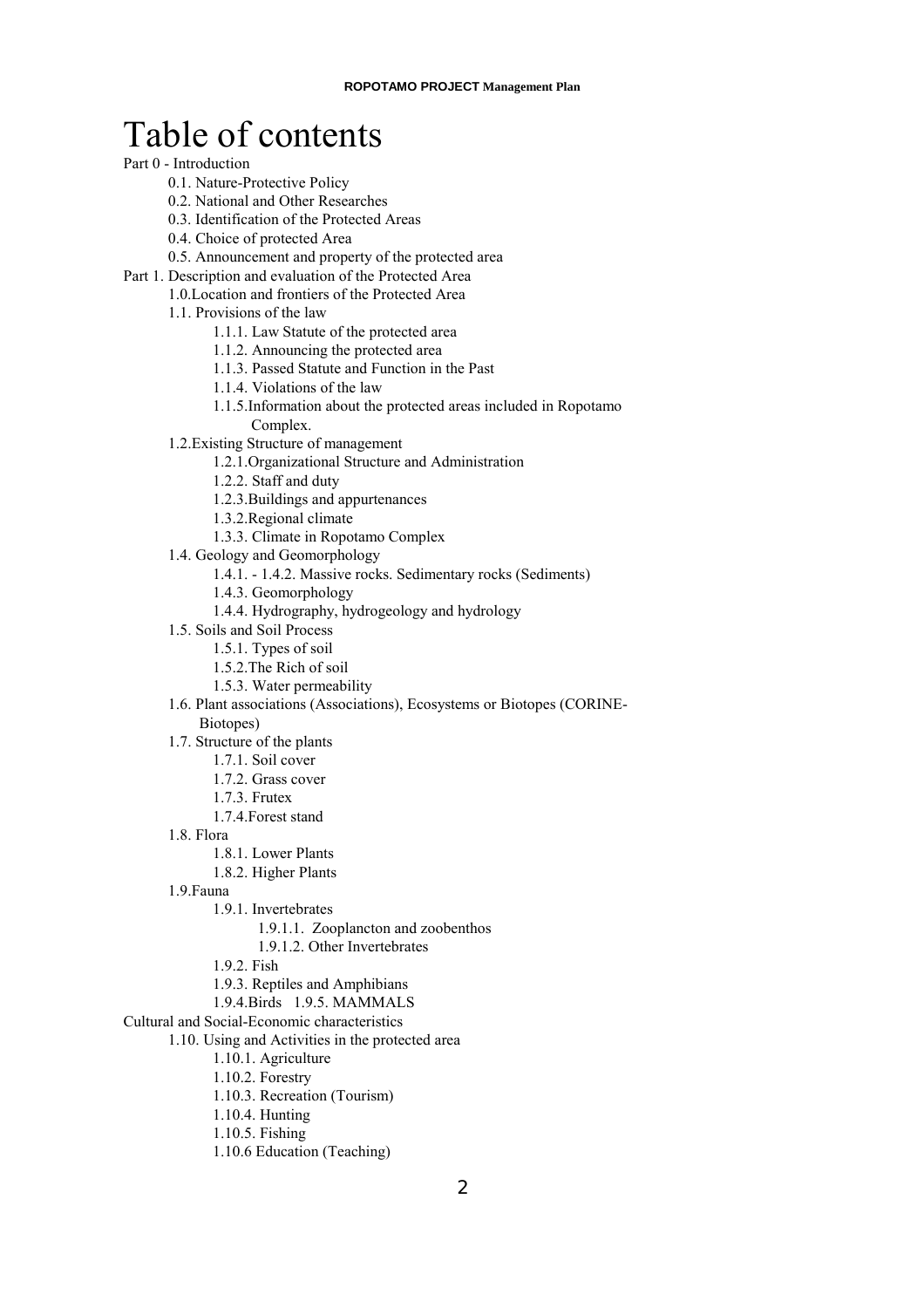#### **ROPOTAMO PROJECT Management Plan**

- [1.10.7. Scientific Researches](#page-121-0)
- [1.10.8. Showing management of the area](#page-122-0)
- [1.10.9. Residential building](#page-122-0)
- 1.10.10 Industry
- 1.10.11. Others
- [1.11. Using and Activities in Adjacent Areas](#page-123-0)
	- 1.11.1. Using of land
	- [1.11.2. Enterprises and Equipment](#page-123-0)
	- 1.11.3. Planning
	- [1.11.4. Economic Aspects](#page-124-0)
- 1.12. Using and Activities in the past
	- [1.12.1. Ancient history \(Archeological finds\)](#page-124-0)
	- 1.12.2. Historical [\(Pre-Industrial\) period](#page-124-0)
	- 1.12.3. Post-Industrial Period
	- [1.12.4. National](#page-125-0) monuments and other sights
- [1.13.Landscape and](#page-125-0) aesthetic qualities
- [1.14.Additional descriptive information](#page-125-0)
	- 1.14.1. Bibliography
	- [1.14.2. Publications](#page-126-0)
	- [1.14.3. Available information](#page-129-0)
	- 1.14.4. Cartographical materials
	- 1.14.5. Photomaterials
	- [1.14.6. Providing for air and satellite pictures](#page-130-0)

[IMPORTANCE – INTERNATIONAL, NATIONAL, LOCAL](#page-131-0)

[SECOND EVALUATION](#page-144-0)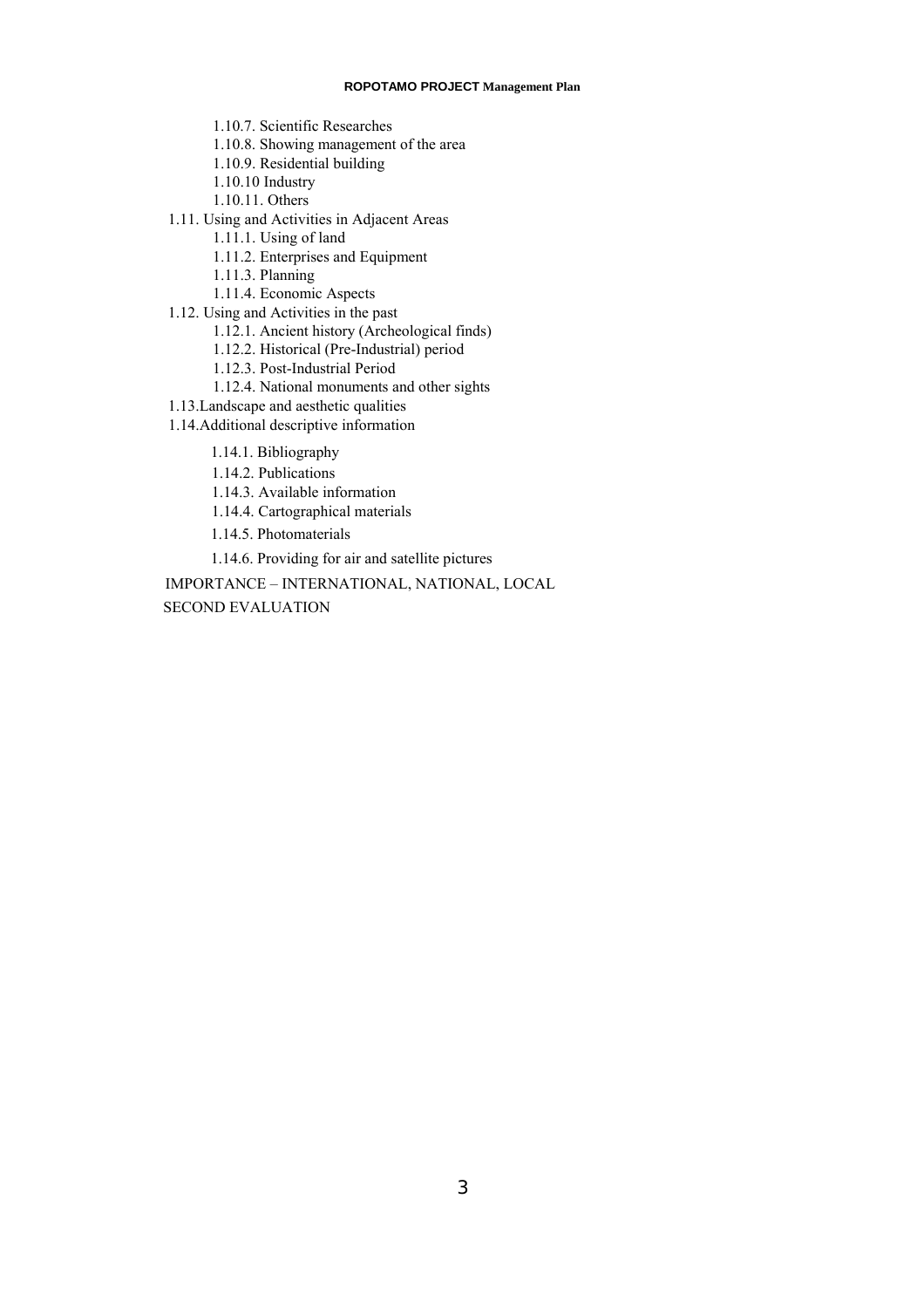# **RESUME OF THE PLAN FOR MANAGEMENT**

**LOCATION:** The Ropotamo Complex covers a part of the Stranja Mountain, near the Mouth of the Ropotamo river and the Southern Black Sea Coast. It includes territories of Primorsko and Sozopol Municipalities.

It is bordered on the East by the Sea, - on the West - by the Central Water supply System for the South Black Sea and the opening for high Voltage, on the North - by "Duni" Vacational Village, on the South - by Primorsko town.

Thus the area of the Complex is 5061 ha of which:

- $\bullet$  1453,0 ha sea water area
- 1982,3 ha -protected by the Law for nature protection
- 1625,7 ha territories including the five km long Black Sea Line / Protected by Decree for Black Sea Coast's Organization/. The following protected areas are included in the borders of the Ropotamo Complex.
- •

| <b>Name</b>                                         | <b>Statute</b>             | tm. Gryd.      |
|-----------------------------------------------------|----------------------------|----------------|
| 1. The Ropotamo Reserve including                   | Ramsar                     | <b>NG 5868</b> |
| The Arkutino marsh                                  | Ramsar place               | NG 68          |
| • The Mouth of the Ropotamo River                   |                            | NG 68          |
| • Zmijsky ostrov                                    |                            | NG 68          |
| 1. The Vodny lilies Reserve                         |                            | <b>NG 58</b>   |
| 1. The Alepu marsh natural sights                   | of Ornithological<br>Place | NG 59,58       |
|                                                     | Importance, code 015       |                |
| 1. The Stamopolu marsh protected area               | Suggested to be Place of   | NG 68          |
|                                                     | Ornithological Importance, |                |
| 1. "Alepu sand dunes" nature sights                 |                            | <b>NG 59</b>   |
| 1. "Perla sand dunes" natural sights                |                            | <b>NG68</b>    |
| 1. Rock formations and seal cave in the "Maslen nos |                            | <b>NG68</b>    |
| locality" natural sights                            |                            |                |
| 1. Buffer area of the Ropotamo Reserve              |                            |                |

**THE ROPOTAMO RESERVE - It is declared by the Order N 318/07.05.1992/** published in the Official gazette 41/ 1992/ of the MoE on the strength of article 14 and article 22 of the Law for Nature Protection on purpose preserving the deposits species that are rare and endangered of extinction as well as the unique complex from the natural inhabitable place that are of International significance, area 1000,7 ha. Any human activiti is forbidden in the Ropotamo Complex with the exception of :

- organizing of tourist trips by boats along the Ropotamo river.
- coming into the Mouth of the Ropotamo River by fishing boats when the sea is rough and keeping the fishermen's shelter.
- visiting on educational purpose on routes determined by the Plan for Management.
- using the road between 485 and 486 sections, near the Mouth of the Ropotamo River by the local fishermen during the fishing season from October to December.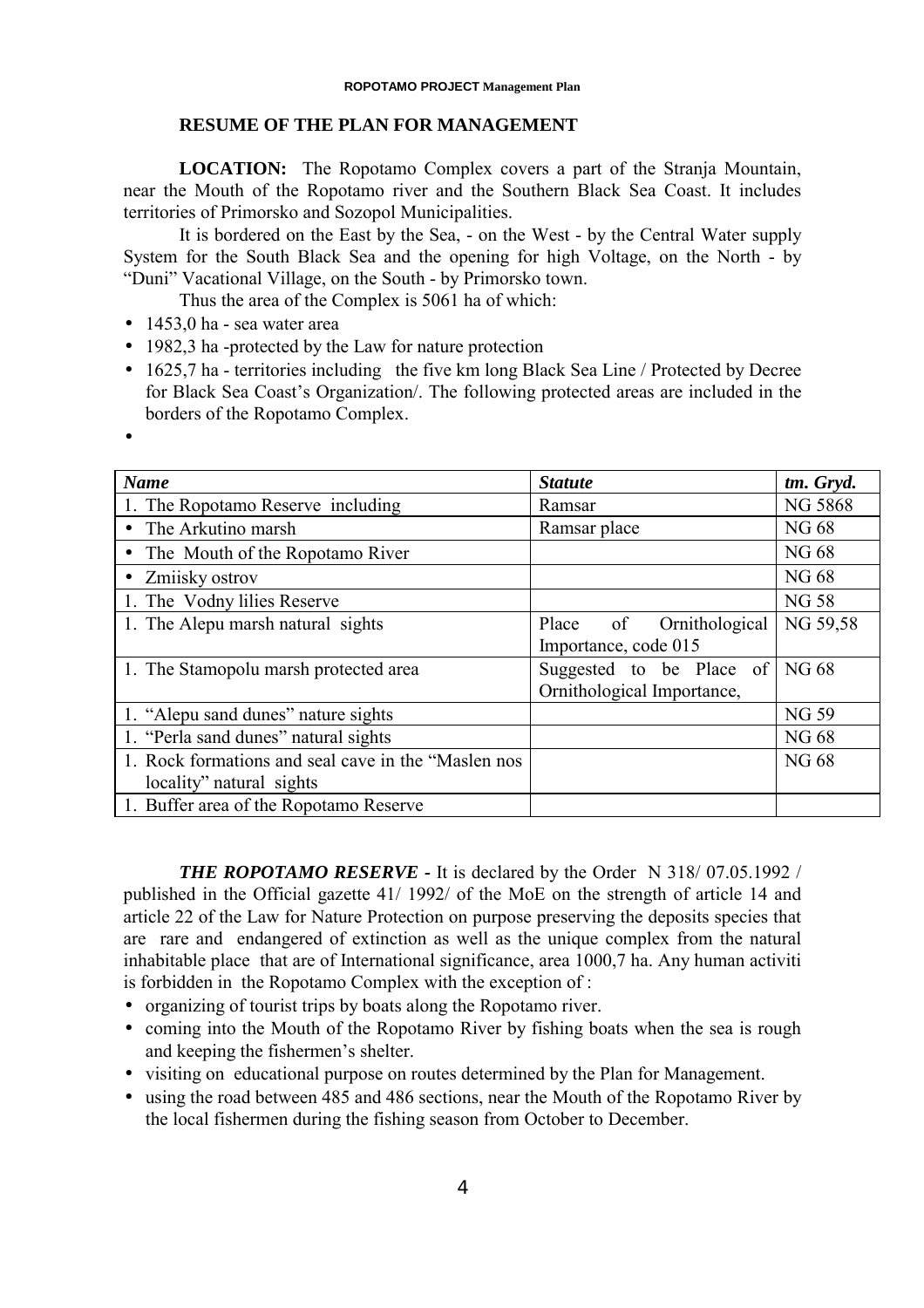# *THE VODNY LILIES RESERVE*

 The Vodny lilies Reserve covers 13,6 ha. It was declared by Order N 2080/ 24.07.1962 of the Main Administration of the Forests on purpose preserving the primitive character, a great beauty and the various landscape of "Kaisheva shuma " locality dense by nature.

Every activity breaking the primitive feature of the nature is forbidden. Moving is allowed on some paths only

# *THE ALEPU MARSH NATURAL SIGHTS*

The Alepu marsh together with the common pasture belonging to it and with the cultivated lands covers the territory of 166,7 ha.

It was declared as a natural sights by Order N 709/ 22.07.1986 of the Committee for preserving of the Nature to the Ministerial Council on purpose preserving natural inhabitant places of the protected and rare water swimming birds and the only one deposit of the devil walnut on the Black Sea Coast.

In the borders of the Natural sight the following activities are forbidden.

- 1. Building and any other activities that change the natural characteristics of the locality or the water regime.
- 1. Destroying the marshy plants and picking the fruit of the devil walnut up.
- 1. Making fires, burning the reed and other plants down.
- 1. Bringing in and breeding of vertebrate species without agreement of the Committee for preserving the Nature to the Ministerial Council and the Bulgarian Academy of Sciences.
- 1. Killing, catching and disturbing the birds, breaking their nests and taking their eggs.
- 1. Hunting and fishing.

.

.

.

1. Polluting the Water

# *The following activities are allowed in the border of the natural sights:*

- *1.* Pasture of the Domestic animals during in reproduction period of the birds / June 1<sup>st-</sup> July 30  $\mathrm{^{th}}$ ./
- *1.* Hay production and traditional using of cultivating lands.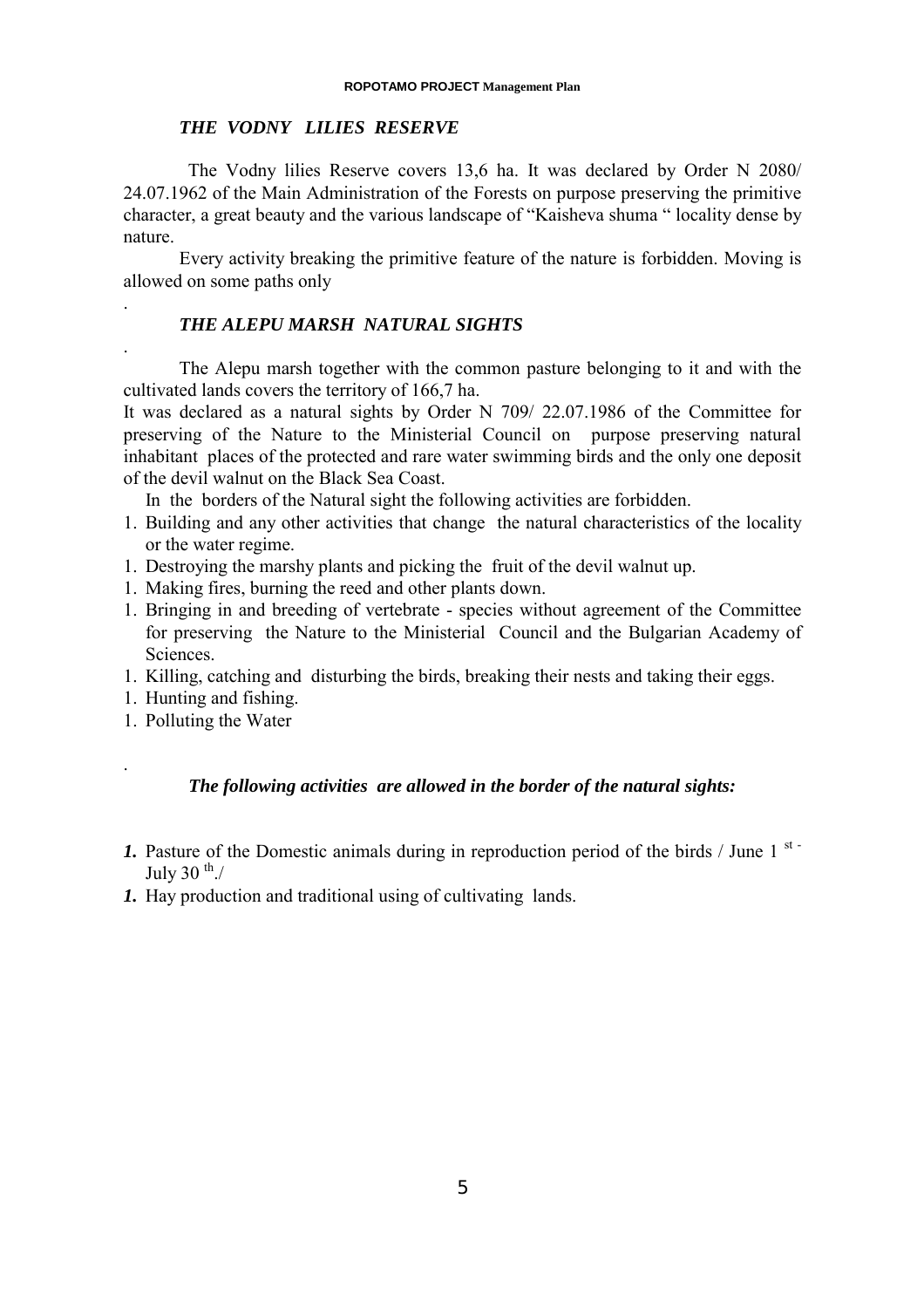# *THE STAMOPOLU PROTECTED LOCALITY*

It is declared as a protected locality by the Order N 332/ 16.05.19921 of the MoE on purpose preserving inhabitable places of rare and endangered of extinction plant and animal species

The following activities in the border of the protected area are forbidden:

- 1. Pasture of goats and pigs.
- 1. Hunting.

Stocking a pond with local fish species, sports fishing, from the shore of the lake from June 30<sup>th</sup> - March 1<sup>st</sup> cutting or burning the reed after agreement with the MoE and Bulgarian Academy of the Science, pasture and watering-place of the sheeps and cattle.

# *ROCK FORMATIONS, FIORDS SEAL CAVE IN THE "MASLEN NOS" NATURAL SIGHTS - 17,6 ha*

Rock formations, fiords and Seal cave in the "Maslen nos" locality that are beautiful and rarely coastal rocks with fiords are declared as a natural sights by Order N 4051/ 29.12.1973 of the Ministerial of the Forests and preserving of the Environment.

*The following activities are forbidden in the region of the protected area*

- 1. Cutting down, trimming, stumping out and breaking the trees.
- 1. Pursuit the wild animals and their babies as well as breaking their nests or their dens.
- 1. Pasture of any cattle in any time.
- 1. Opening pits for stone, sand or soil.
- 1. Breaking, scratching and damage of rocks and ground formations.
- 1. Bringing out clear felling and intensive main fellings.
- 1. Bringing of sanitary felling is allowed.

# *ALEPU SAND DUNES AND PERLA SAND DUNES*

They are declared as natural sights by Order N 2109/ 20.12.1994 of the Committee for preserving of the Environment to the Ministerial Council

- Alepu Sand dunes 12 ha
- Perla Sand dunes 24 ha

*The following activities are forbidden in the boundary of the natural sights.*

- 1. Building
- 1. Opening pits, minor-geological and other activities that damage or change the natural characteristics of the place and the water regime.
- 1. Coming in, Camping, passing or parking of the Motor vehicles.
- 1. Pasture of domestic animals.
- 1. Disturbing of the wild animals and taking their babies or eggs as well as destroying their nests or dens.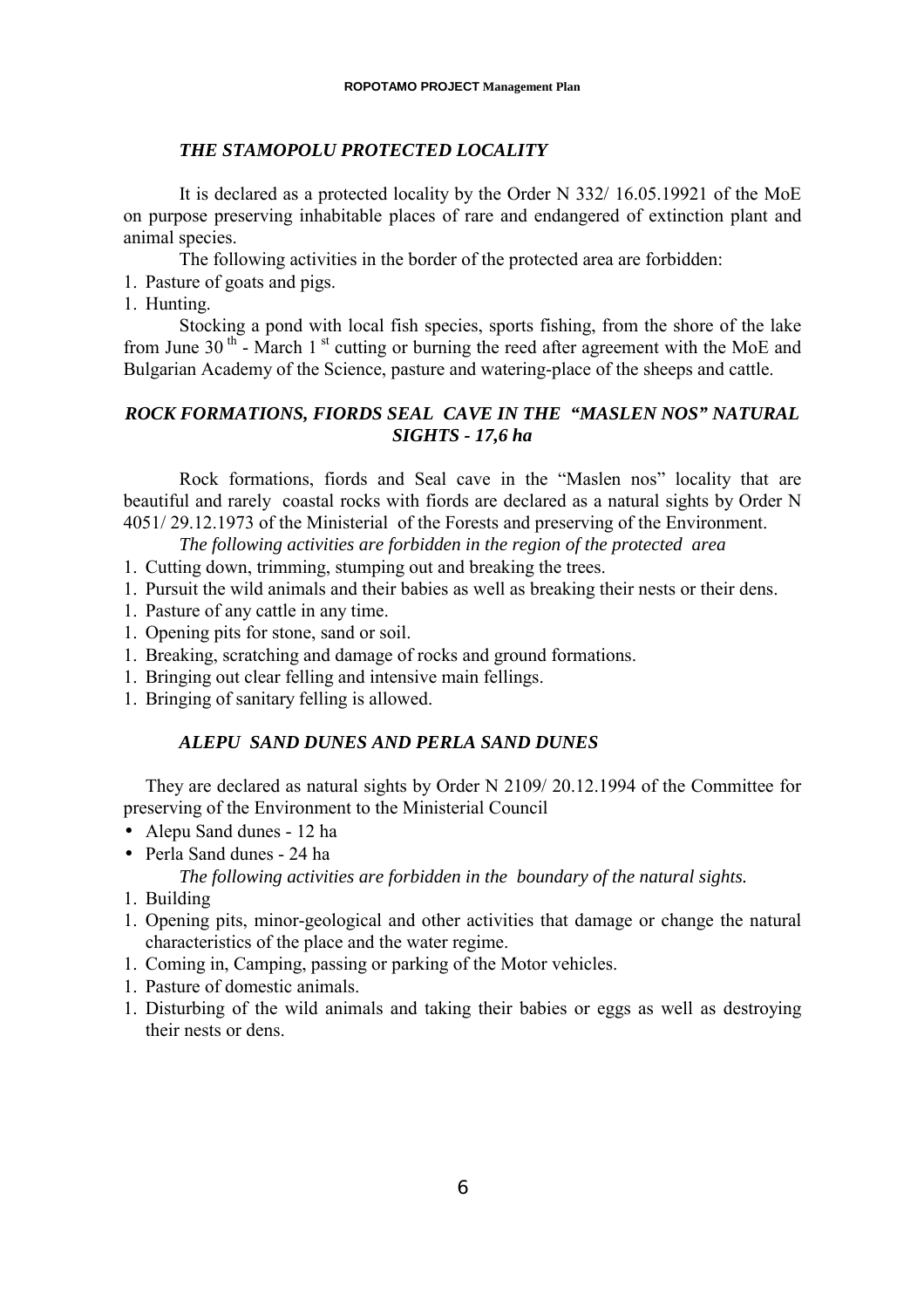# *BUFFER AREA OF THE ROPOTAMO RESERVE*

 It covers 707,7 ha and is declared as a buffer area of the Ropotamo reserve on the grounds of article 3 from Decree N4 of the Committee preserving of the Environment to the Ministerial Council by Order N 318/ 07.05.1992.

*The following activities are forbidden in the boundary of the buffer zone:*

- 1. Any new building.
- 1. Pasture of goats and pigs.
- 1. Clear felling and afforestation with tree species that are not typical for the region. *The following activities are allowed in the boundary of the buffer zone.*
- *1.* Using the forests as the forests in the protected areas.
- *1.* Regulating the number of the game.
- *1.* Using of pasture lands, meadows and cultivating lands.
- *1.* Using of sand strip for beach.

The common balance, sheet of the protected area is: two Reserves with total area of 1014,3 ha, one protected area covers 40 ha, four natural sights with total area of 19,9 ha and one buffer area with 707,7 ha.

# *ECOLOGICAL EVALUATION*

The Ropotamo Complex is marked by its wild nature, harmony of nature features, rocky beaches, sand dunes, dense forests and Marsh areas.

The Southern situation of the region, the variety of landscape, the presence of food base in winter and the shelters that are assured, made the place to be preferred by birds and by migrating birds mostly.

The analysis of the biota, of conservation importance habitats and every biological groups in the Ropotamo Complex show its International significance as a protected area.

The Arkutino marsh is declared as an object of Ramsar. The Ropotamo Reserve and the protected damp area of Alepu are declared as places International significance, according to Bulgarian legislation / Order N 988/ 04.11.1993 0f MoE/.The Stamopolu damp zone, "Maslen nos" natural sights, :Alepu sand dunes" and "Perla sand dunes" are determined to be protected areas of International importance by the same Order.

Also CORINE BIOTOPES is determined European conservation importance of the Complex.

The Ropotamo Complex has unique biodiversity:

60% of the species of the Cherpetofauna of the country,

57% of the Mammal species ,60% of the water fresh ichthyofauna, 50% of breeding Ornitofauna. Higher flora is not completely explored but it includes 15% of all species, determined in our country.

The Complex is of utmost importance for preserving the species that are endangered and rare . From the World Red List Book / 1996 /, 21 Mammal species are widely distributed in the Complex of which 7 are in the category "Vulnerable" and 1 - "critical endangered".

7 species of birds are classified as globally endangered according to the CPES Special category. Of them two species are breeding in the Ropotamo Complex.

180 species of birds are included in Bern Convention, 138 migrating species are enlisted in Bon Convention as two of them are breeding in the Complex, 84 species are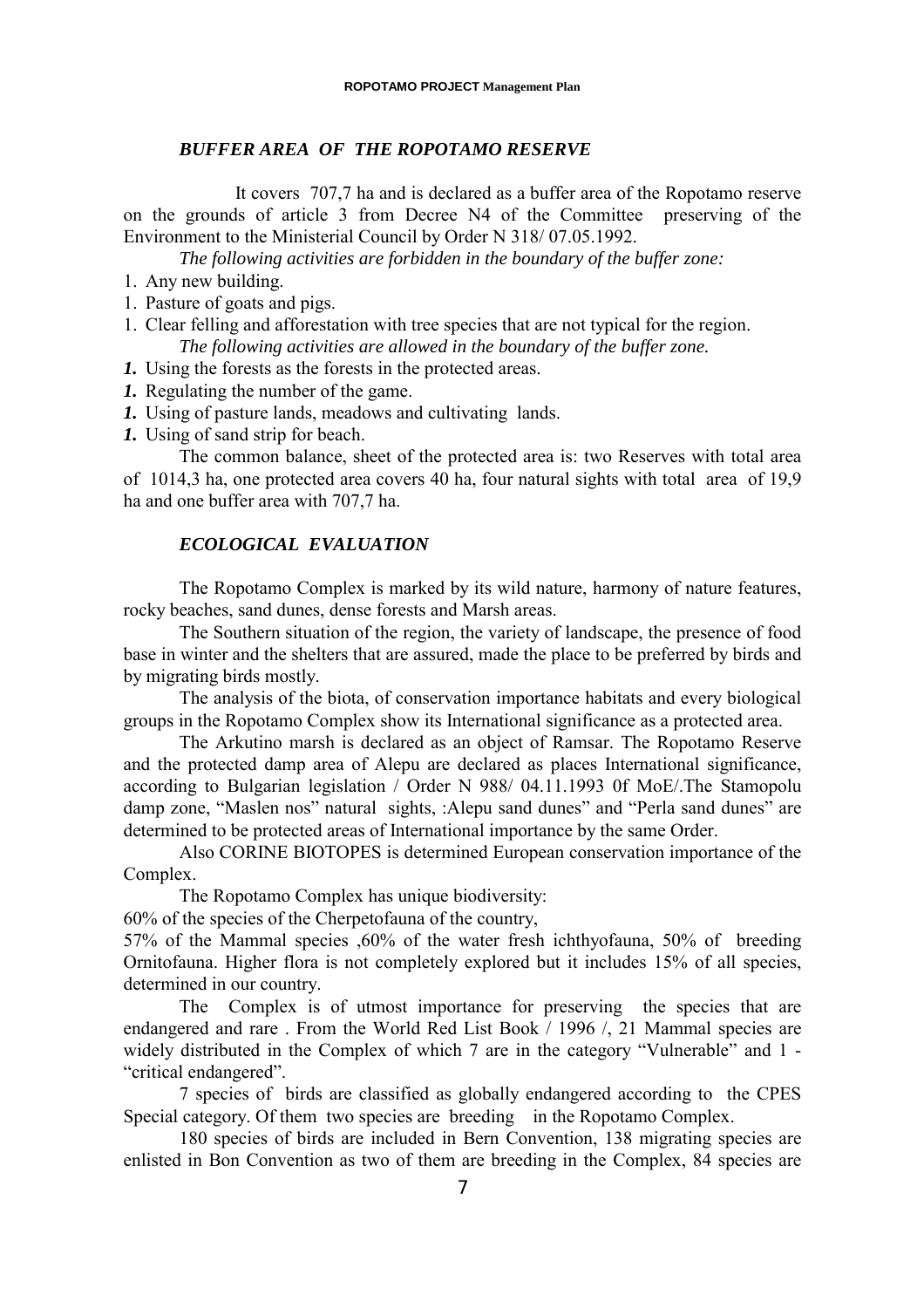included in CORINE BIOTOPES, 67 species are enlisted in the Red List Book of Bulgaria. Of them 28 are breeding and 226 species are protected by the Order N 729/ 1986 of the MoE.

6 species written in the World Red List, 2 species in the European Red List, 15 - in Bern Convention, 6 - in the Red List Book of Bulgaria and 19 species protected by Order N 729/ 1986 of the MoE belonging to Amphibians and Reptiles are specified in the Ropotamo Complex.

41 endemite species of which 18 species are Balkan and 23 are Bulgarian belonging to Invertebrate fauna are determined in the damp areas of the Ropotamo Complex.

About 11 % of the plant species written in the Red List Book of Bulgaria, that means 83 species / 71 - rare; 11 -endangered;1-- extincted/ are conservated in the Ropotamo Reserve. 16 species higher plants are endemites and 23 tree and frutex species are Tertiary relicts.

The variety of habitat types is unique for our country and probably for Europe.

The conservation importance of the biota, a great diversity and population significance determine the high price of the Complex that requires preserving of the biodiversity in it and taking effective measurements for its protection.

# *MAIN MANAGEMENT POLICIES*

- 1. Preserving the unimpaired wild nature and unique features of the Ropotamo Reserve.
- 1. Using the Complex for social economical development of the region.
- 1. Conservation and keeping ecosystems that are of international importance dense forests, sand dunes, coastal lagoons and forests, breed of plant and animal associations of International and National significance.
- 1. Supporting the natural geomorphologic processes that formed and go on forming the Complex of existing habitats.
- 1. Restoration of the sand dunes near the Alepu marsh.
- 1. Improving the Alepu, Arkutino, Stamopolu marshes, dominated by Phragmites, the marshy sections near the Ropotamo river mouth, as well as the sections with open water area on purpose helping wintering and breeding populations of the water swimmings that are of the International significance, otter and rare invertebrate fauna and the species of water plants and breeding birds of National importance .
- 1. Monitoring on population of the plant Key species, Mammals, Invertebrates, Fishes, Amphibians, Reptiles, Breeding and wintering birds on purpose taking Measurements for improving their inhabitable places on.
- 1. Creating suitable conditions for feeding, resting of the migrating and wintering birds in the damp areas of the Ropotamo Complex.
- 1. Creating suitable conditions for sea eagle/ Haliaelus albicilla/ coming back as a breeding species in the Complex.
- 1. Creating conditions for coming back and reproduction of the world endangered seal Monk / Monachus monachus/ near Maslen nos.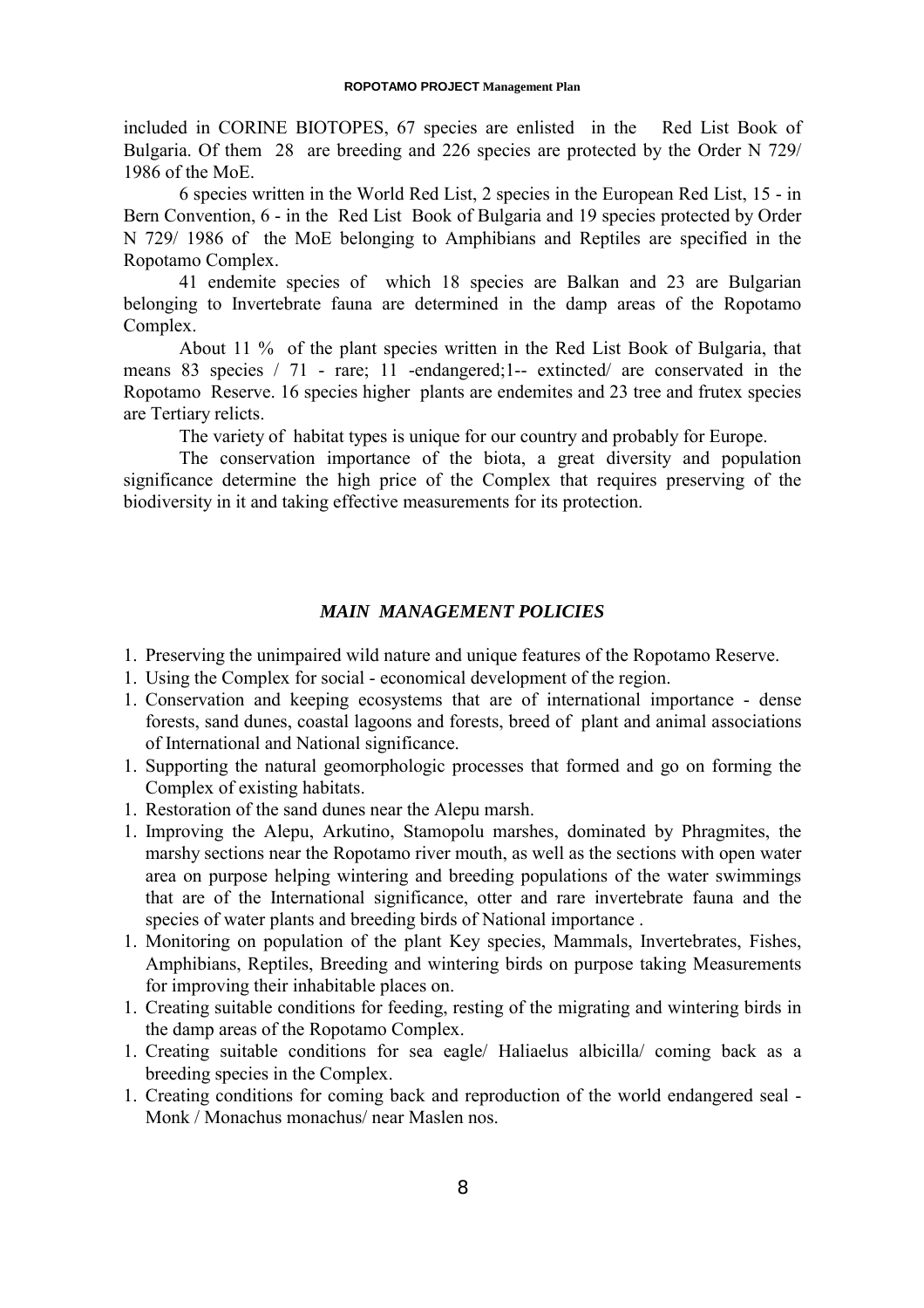- 1. Working out the Plan for visiting in the Complex and building equipment to visitors' facilitate / Information Centre, watching towers, shelter, routes for Moving, parkings and etc.
- 1. Drawing Educational Programme for the visitors of Ropotamo Complex students, pupils, naturelovers, tourists, people on holidays/.

# *MAIN MANAGEMENT DIRECTIONS AND ACTIONS*

- 1. Inhabitable places for nesting of the stocking birds, Black-necked grebe, Little grebe as well as the feeding places of the wintering water-swimmings to be kept, preserved and increased.
- 1. The dune systems to be preserved on purpose conservation the rare plant species and associations of invertebrates without intervention to be conservated and kept.
- 1. The Reed massifs and the open water areas to be managed and controlled from the undesired grown plant penetration / aldertree and willon mostly/.
- 1. Biotechnical activities for reducing some of the water lily population to be organized on purpose increasing open water areas, saprobiological condition bettering in the Arkutino marsh and conservation the population of rare plant species.
- 1. Each damp zone in the Ropotamo Complex and each protected area to be marked on spot by signs in English and Bulgarian, giving information about the conservation importance of the object.
- 1. Building and improving management of water in the Alepu and Stamopolu North marshes, using gates existing flexibly after regular researching of the Water level.
- 1. Warden to be put from March to July on purpose avoiding the disturb of breeding heron stockings in the Alepu and Stamopolu marches, breeding one pair of Ferruginous duck / Aythya nyroca/.
- 1. Seven information folders to be published / about the Ropotamo Complex, the Ropotamo Reserve, the Vodny lilies Reserve, the Alepu marsh Natural sights, the Stamopolu marsh protected area, the Alepu sand dunes, the Perla sand dunes/.
- 1. Plan for Visitors to be Worked out.
- 1. Equipment for bird watching near the damp areas of the Complex to be built on the sports.
- 1. Fishing places and poundnet along the coast of the Complex to be fixed and Marked.
- 1. The contacts with all organizations and person that are interested in and having any attitude toward the region to be built, supported and bettered on purpose realizing the International and, National importance of the Complex and achieving agreements and interaction when the Plan for Management is enforced.
- 1. Programme for photographing of the damp areas in the Complex from the fixed point to be built on purpose watching the changes in the succession of the habitats ( reed massifs especially).
- 1. The water balance of the Alepu, Arkutino, Stamopolu, the Ropotamo River and Velyov vir to be explored and the monitoring on the quality of the water to be continued by seasonal samples.
- 1. Bird counting to be made once weekly by standard ways.
- 1. Monitoring on the breeding populations such as Ardea purpurea, Podiceps grisegena, Aythya nyroca, Circus aeruginosus, Charadrius dubius, Tahchybaptus ruficollis to be realized.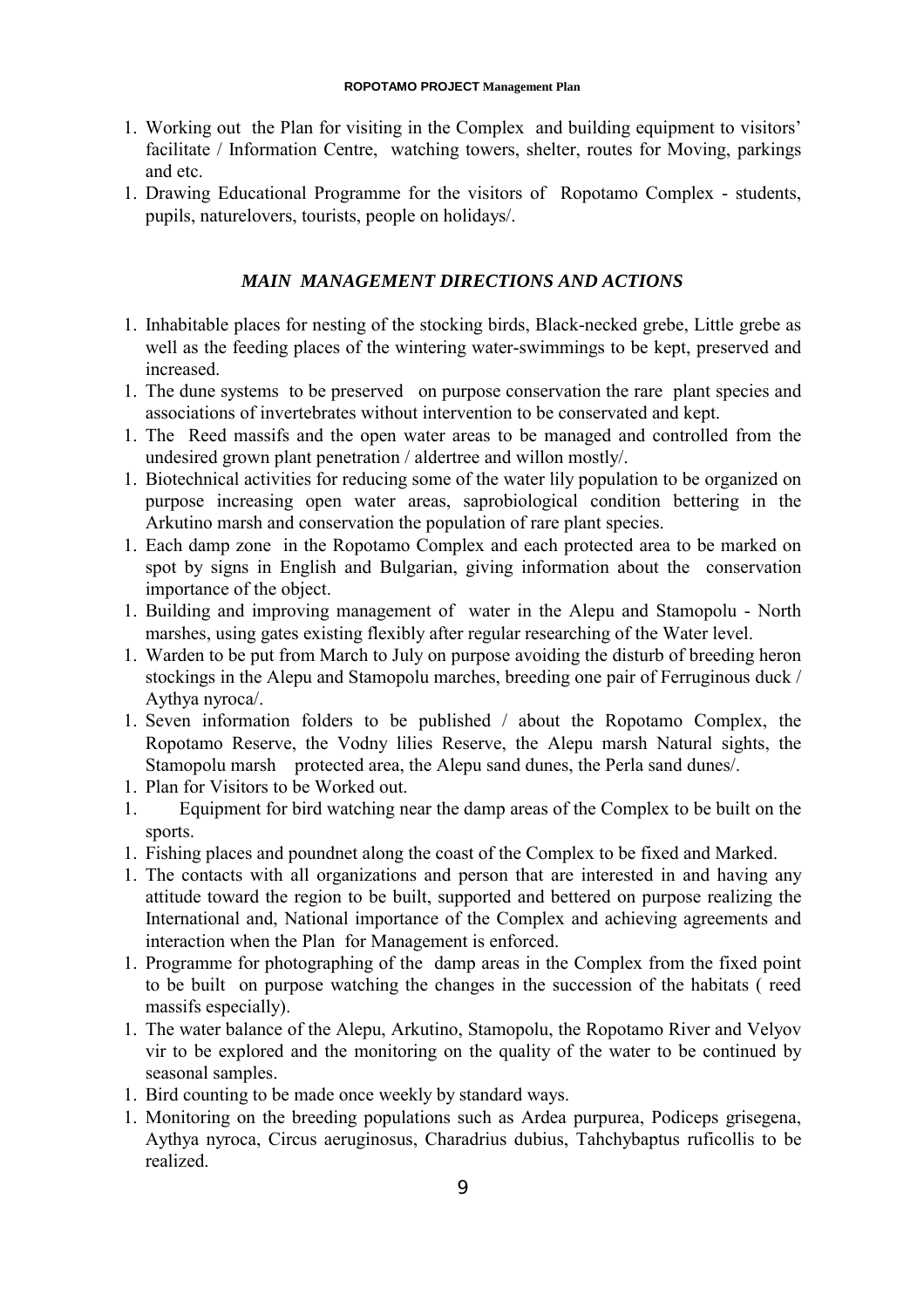- 1. The population of the word endangered bird species and other organisms in the damp zones of the Complex to be watched.
- 1. Realization the Plan for Management of the Ropotamo Complex passed and approved to be assigned a task to the administrative of the MoE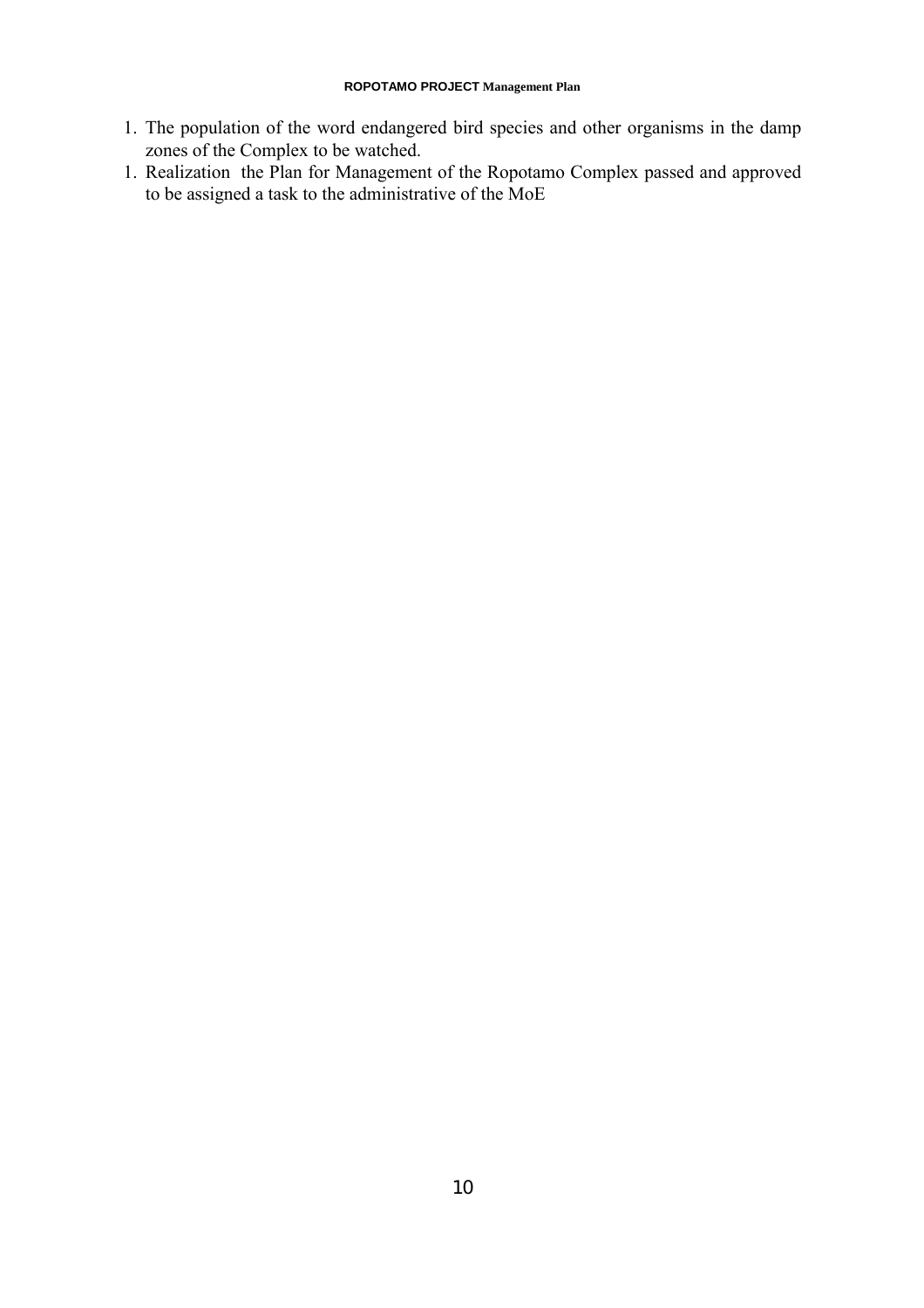# <span id="page-10-0"></span>**PART O - INTRODUCTION**

# **0.1 NATURE - PROTECTIVE POLICY**

Care and treatment of Bulgarian nature include more than hundred years activities and about seventy years organized nature-protective policy.

Bulgaria is one of the first countries signed the Ramsar *Convention* in 1976 for protection of damp areas.

During the past years the Ministry of the Environment and Water pursues :

1.Reassessment of the priorities in long-term conservation of nature and using of natural resources.

2.Working of series documents out concerning nature protection and biodiversity.In 1992 - 1993 this was the National Plan for priority activities concerning the most important damp zones in Bulgaria. This Plan became an integral part from the bio-variety protection.

 3. The Ministry of the Environment and Water in its activity concerning the preservation is based on intersectorial method of approach i.e., searching of wide collaboration including the State Institutions, non-government organizations, local selfgovernment authorities and Science Institutes.A great number of projects of International significance were carried out in the last few years. The Bulgarian-Swiss Programme including bio-variety protection of Bulgaria, holds a place apart in this International activity. The present *Project for management* of Ropotamo Complex is a part of this programme.

## **0.2. NATIONAL AND OTHER RESEARCHES**

The Ministry of the Environment and Water gave spare room for Ropotamo Complex in this worked out National Project, including priority activities for protection of the most important damp areas. Actually these are several protected areas. First of them were announced as protected in 1940

The protected areas evoked scientific interest during all their period and that was why periodical researches were done . Individual biological groups were begun tobe researched ever since 1913.

# **0.3. IDENTIFICATION OF THE PROTECTED AREAS**

 . Ropotamo Complex covers several one another connected regions. That is why the *Project for management* is directed to specify the regime of all protected regions both the reserve buffer area and some unprotected areas.

The *Project for management* enhances necessity of protection of the sea area by the bays of "Ropotamo" reserve and the big bay situated between the "Duni" Vacational village " and the mouth of the Ropotamo river

# **0.4. CHOICE OF PROTECTED AREA**

.

The *Project for management* presents a new protected area. This area should be completed with intermediate regions. If these regions haven't protective statute they can be changed into sources of extremely harmful, negative antrophogenical effect which endangers the unique biota and the habitats on the region.

The sea area on its part could complete the bio-variety. This area is researched as an inhabitable place of many sea mammals, hundreds water-love birds and a great number of rare and threatened of extinction pass fish. All these collection including the protected areas, sea, fluvial inhabitants needs of united *Project for management*. .It is desirable all these regions and inhabitants to be separated on the unified protected area.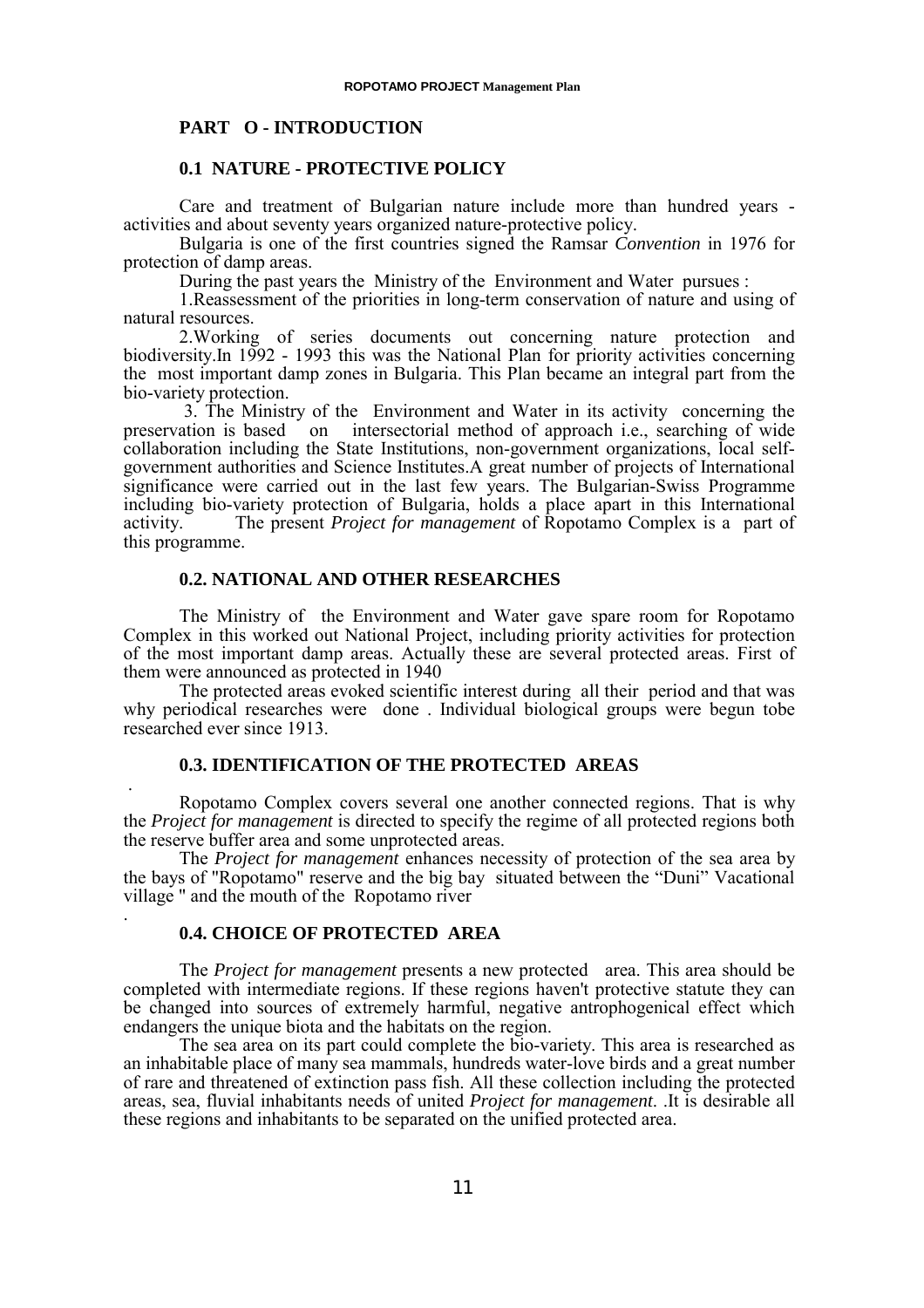# **0.5. ANNOUNCEMENT AND PROPERTY OF THE PROTECTED AREA**

<span id="page-11-0"></span>The offering for announcement of Ropotamo Complex, Alepu and Stamopolu marshes to be protected areas is given by the Institutes of the Bulgarian Academy of Sciences.

The protected areas announced until now are state property as one part of them is ve state property / the two Reserves an Sand dynes/ according to article 18 exclusive state property / the two Reserves an Sand dynes/ according to paragraph 1 from the Bulgarian Constitution.

The process connected with the ownership of land restoration and the passing of the projects including land-share areas which belong to Primorsko and Sozopol where Ropotamo Complex is situated, finished in 1998.

There will be social and private property together with state property on the boundaries of the Complex..

 This change situation requires working of the *Project for management* out of the Ropotamo Complex according to the change being done on the land property.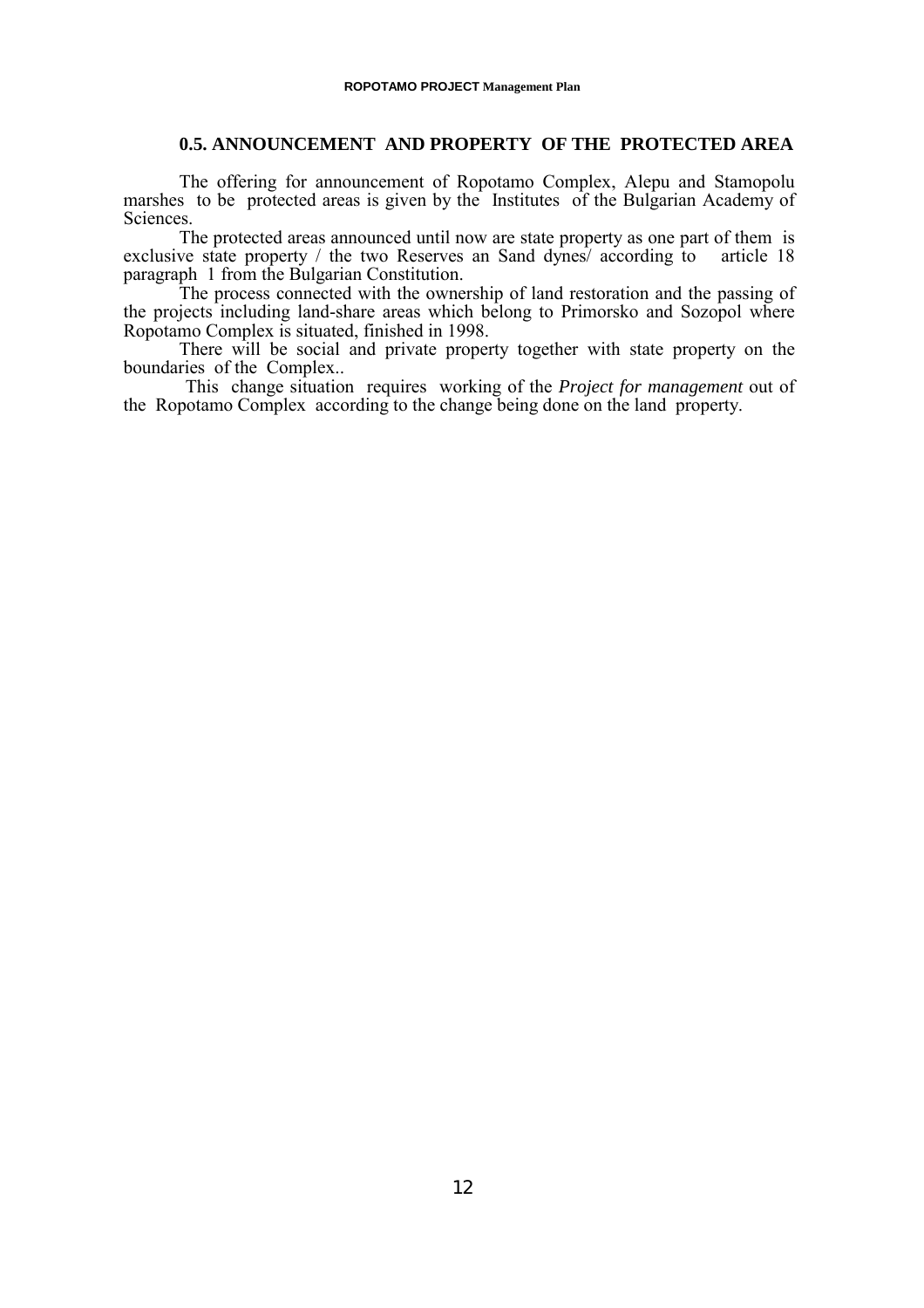# <span id="page-12-0"></span>**PART 1. DESCRIPTION AND EVALUATION OF THE PROTECTED AREA**

# **GENERAL INFORMATION**

## **1.0. LOCALITION AND FRONTIERS OF THE PROTECTED AREA**

Ropotamo Complex is situated: country - Bulgaria

province - Bourgas

municipality - Primorsko, Sozopol

Ropotamo Complex takes a part of Strandja Sakar Mountain, by the mouth of Ropotamo river and South Black sea-shore. Towns - It is fifty km far away from Bourgas, between Sozopol and Primorsko.

The region of Ropotamo Complex is bordered by :

- on the East sea-shore including bays and St. Toma Island (Zmiisky ostrov).
- on the West central water-supply for the South Black Sea-shore with the opening of high voltage.
- on the North Vacation Village "Duni".
- on the South town of Primorsko.

Area 5061.0 ha. This area includes the following regions

| Name of the Area                                             | TM-gryd |
|--------------------------------------------------------------|---------|
| 1. Ropotamo reserve                                          | 58, 63  |
| This region covers:                                          |         |
| - Arkutino marsh                                             | 68      |
| - Mouth of Ropotamo river                                    | 68      |
| - Zmiisky ostrov                                             |         |
| 2. Vodny lilies reserve                                      | 58      |
| 3. Alepu marsh                                               | 59, 58  |
| 4. Stamopolu marsh                                           | 68      |
| 5. Rock formations, fiords, the cave of seals                |         |
| on Maslen nos                                                | 68      |
| 6."Alepu" - sand dunes                                       | 59      |
| 7."Perla" - sand dunes                                       | 68      |
| <b>8. Buffer area of Ropotamo reserve</b>                    |         |
| 9. Unprotected areas according to the Defense of Nature Act. |         |
| 10. Sea water area                                           |         |
|                                                              |         |

## **1.1. PROVISIONS OF THE LAW**

The Ministry of the Environment announces the protected natural objects and specified the regime of their using and protection.

Article 14 from the Defense Natural Act announced the natural objects which are of scientific, historic significance or cultural importance or which are distinguished for natural beauty, or recreation and tourism centers for protected.

Article 15 from Defense Natural Act fixes the following sights, characteristic landscape places, historic places as well as some plants and animals of value.

Article 16 from the Defense Natural Act announced the following places for reserved: detached localities or natural recesses with spectacular or scientific - valuable species living on these regions, as well as those ones which are threatened of extinction as well as those ones whose terrain shapes do matter for the science and their natural mode must be preserved.

It is not allowed any kind of human activities breaking the natural originality.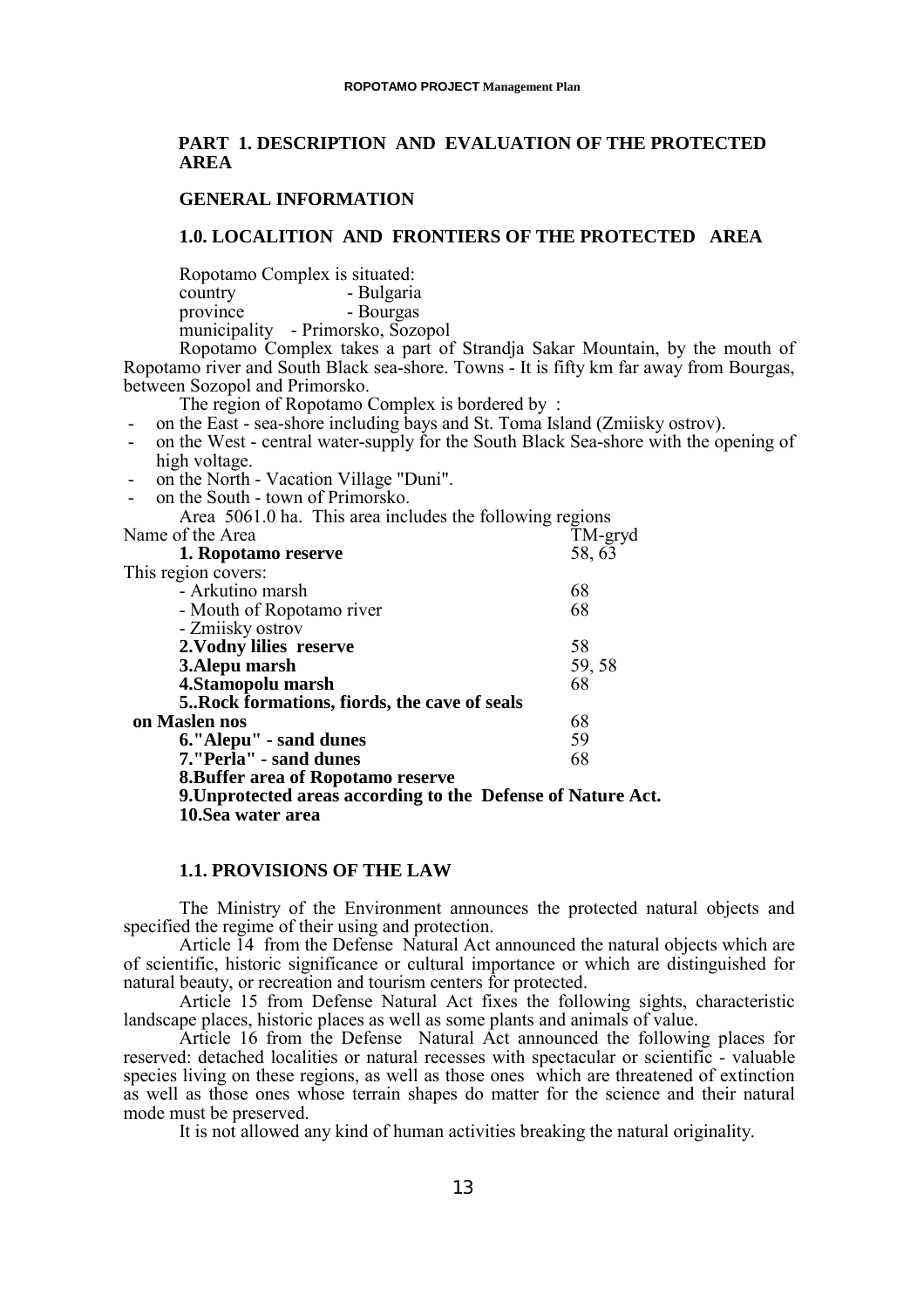<span id="page-13-0"></span>Article 17 from the Defense Natural Act announced some detached recesses which are distinguished for a wide variety and natural beauty and are of scientific, cultural, healthy significance and can be used as recreation and tourism centers, for the National Parks.

According to article 18 from the Defense Natural Act, geological, paleontological, botanical objects which are of great scientific, cultural, historic or aesthetic significance has been announced for natural sights.

Article 19 from the Defense Natural Act announced natural recesses which are distinguished for characteristic landscape, for protected localities.

The following territories are included in the boundaries of the Ropotamo Complex:

| • The Ropotamo Complex, area                               | $1000,7$ ha |
|------------------------------------------------------------|-------------|
| • The Vodny lilies Reserve, area                           | 13,6 ha     |
| • The Natural sights of the Alepu marsh, are               | $166,7$ ha  |
| • The protected area of the Stamopolu marsh, area 40,0 has |             |
| • The Natural sights of the Maslen nos, area               | 17,6 ha     |
| • The Natural sights of Alepu sand dunes area              | $12,0$ ha   |
| • The Natural sights of Perla sand dunes area              | 240h        |

• The Natural sights of Perla sand dunes, area 24,0 ha

• The Buffer area of the Ropotamo Reserve, area 707,7 ha

# *1.1.1. LAW STATUTE OF THE PROTECTED AREA*

**Ropotamo reserve** - announced by Order of the Ministry of the Environment N 318, May  $7<sup>th</sup>$ , 1992. (published in the State gazette, 41, 1992), on the Strength of article 16 and article 22 from the Defense of Natural Act, to protect the habitats of 5 rare and threatened of extinction species and to preserve 1000,7 ha unique complex of natural places of inhabitants that are of International importance .

Ropotamo reserve covers:

346,2 ha area belong the forestry of "Ropotamo", Sozopol municipality

628,5 ha area belong to the forestry of "Ropotamo", Primorsko, including the Arkutino marsh - 62,2 ha .

Ropotamo river from the mouth to the bridge located on "Kaldarum getchit" place with 25,0 ha area.

"St. Toma" island (Zmiisky ostrov) situated on 1,0 ha area.

Any kinds of human activities are forbidden on the Ropotamo Complex area with the exception of:

- tourist travells organized along the Ropotamo river by boats
- getting out by fishing boats to the Ropotamo mouth when the sea is rough and keeping up fishermen's shelters.
- visiting with aid in knowledge on routes, given by the project for management.
- using the road passing between 485 and 486 sectors near the mouth of the Ropotamo river by native fishermen from October to December (during the fishing season)

**Vodny lilies Reserve** - by Order N 2080 on the 24<sup>th J</sup>uly, 1962, Central Forest Administration announced Vodny lilies covers 13,6 ha for reserve to protect the virgin nature of area, the unique beauty and the variety landscape of "Kaisheva shuma" place including water-lilies habitat and nice ash forest with dense relief. Any kinds of activities, breaking the virgin nature of locality are forbidden in this region.

The travelling is allowed on fixed paths only.

Natural sights of the Alepu marsh - by Order N 709 on the 22<sup>nd</sup> of July, 1986, Committee of the Environment Protection of the Ministerial Council announced Alepu-166.7 ha for Natural sights to preserve natural places of inhabits of protected and rare water swimming birds and the only one habitat of **Devil's nut,** living on the Black Sea Coast..

It is forbidden on the boundary of the Natural sights :

1.Building or other activities which can change the natural relief or its water regime.

2.Destoying of marsh plants and collecting the **Devil nut**.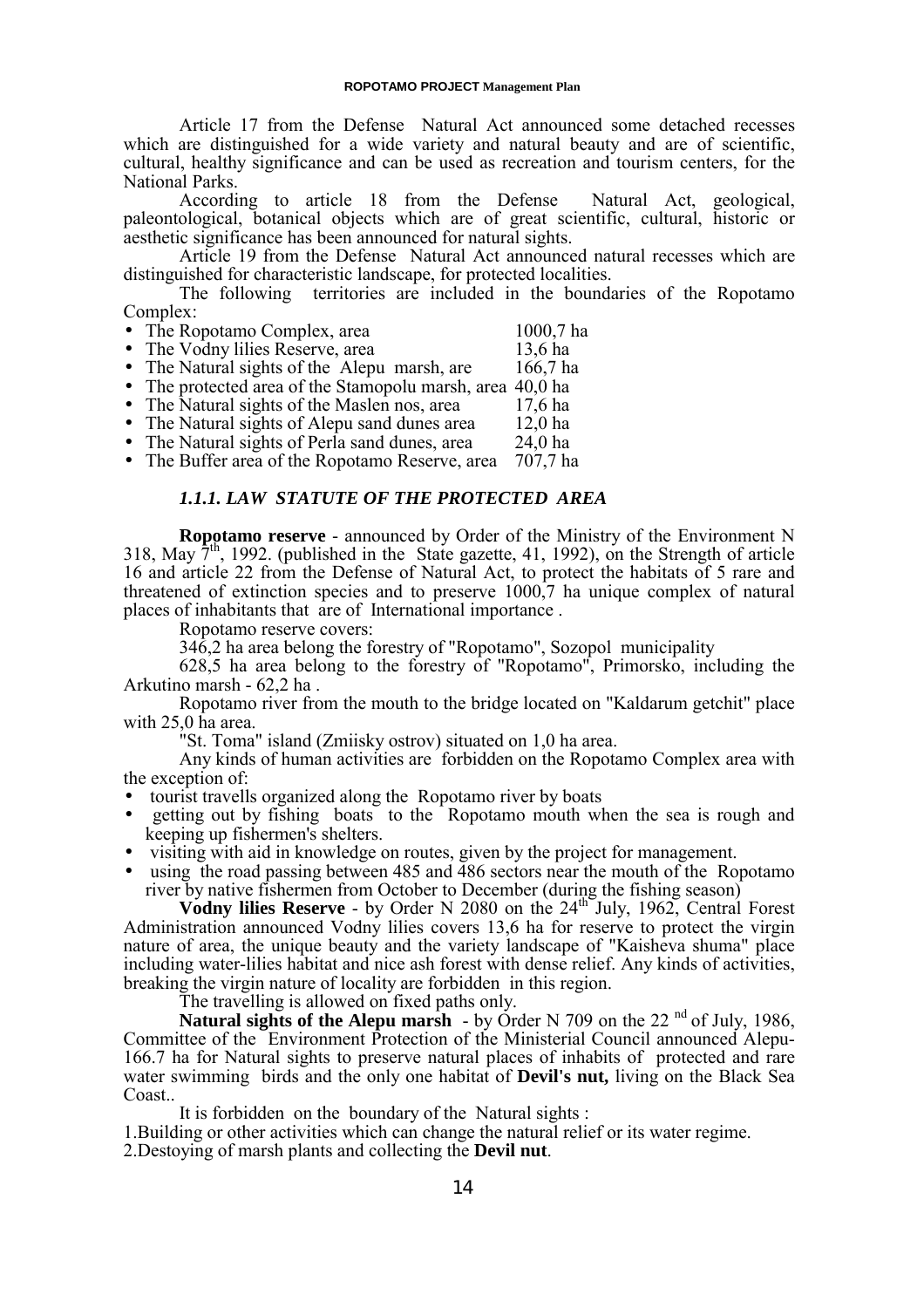#### **ROPOTAMO PROJECT Management Plan**

3.Making a fire, destroying the reed other plants by fire.

4.Bringing and raising of vertebrates without permission given by the Committee of Council of Ministers or by Bulgarian Academy of Science.

5.Killing, catching and disturbing the birds, breaking their bird nets and collecting their eggs.

6.Fishing and hunting.

7.Polluting the water.

The following activities are allowed on the area of the Natural sights:

1.Pasture of domestic animals during out breeding season of the birds. (from April, 1st to June  $30<sup>th</sup>$ )

2.Hay getting and traditional using of the cultivable land.

# **Protected area of the Stamopolu marsh** - 40,0 ha

By the Order N 332 on May  $16<sup>th</sup>$ , 1991, The Ministry of the Environment announced Stamopolu marsh for protected area to preserve the places of habitat of rare and threatened of extinction plants and animals.

Activities, which are forbidden on the boundary of the protected area:

1.Pasture of goats and pigs

2.Hunting.

The following human activities are allowed on the marsh area:

Stocking a pond with native breed fish, sports fishing from the side of the lake, by fishing rod from June  $30<sup>th</sup>$  to March, 1st, cutting and making fire of the reed after agreement with the Ministry of the Environment or Bulgarian Academy of Science, as well as pasture and taking to water by cattle.

# **Rock formations, the fiords and the Seal Cave on Maslen nos place**, **17,6 ha.**

By Order N 4051 on 29 of December the Ministry of the Forests and Environment Preserve announced the rock formations, the fiords and the Seal cave on Maslen nosplace, which are beautiful, preserved coastal rocks with fiords, for natural sight.

It is forbidden on the protected area:

1. Feeling, trimming, eradication and damages of the trees.

2. Wild animals chasing as well as the chasing of their babies, breaking of their nests and dens.

3. The pasture of any cattle in anytime.

4. Opening the stone-pits, sand-pits, or soil-pits.

5. Breaking, scribbling and damages of land formations and rocks.

6. Clear and intensive feeling.

Sanitary feelings are allowed on this area.

# **Alepu - sand dunes and Perla - sand dunes**

By Order N 2109 on December of  $20<sup>th</sup>$ , 1994 the Committee of the Environment Protection of the Ministerial Council announced for natural sights:

• "Alepu" - sand dunes on 12,0 ha area;<br>• "Perla" - sand dunes on 24,0 ha area.

It is not forbidden on this protected region:

1. Building of any kind.

2. Opening of pits, prospecting and other activities which can change the natural character of the locality and its water regime.

3. Entering, camping, passing or parking by the vehicles.

4. Pasture of domestic animals.

5.Disturbing of wild animals, catching of their babies or eggs as well as breaking their nests or dens.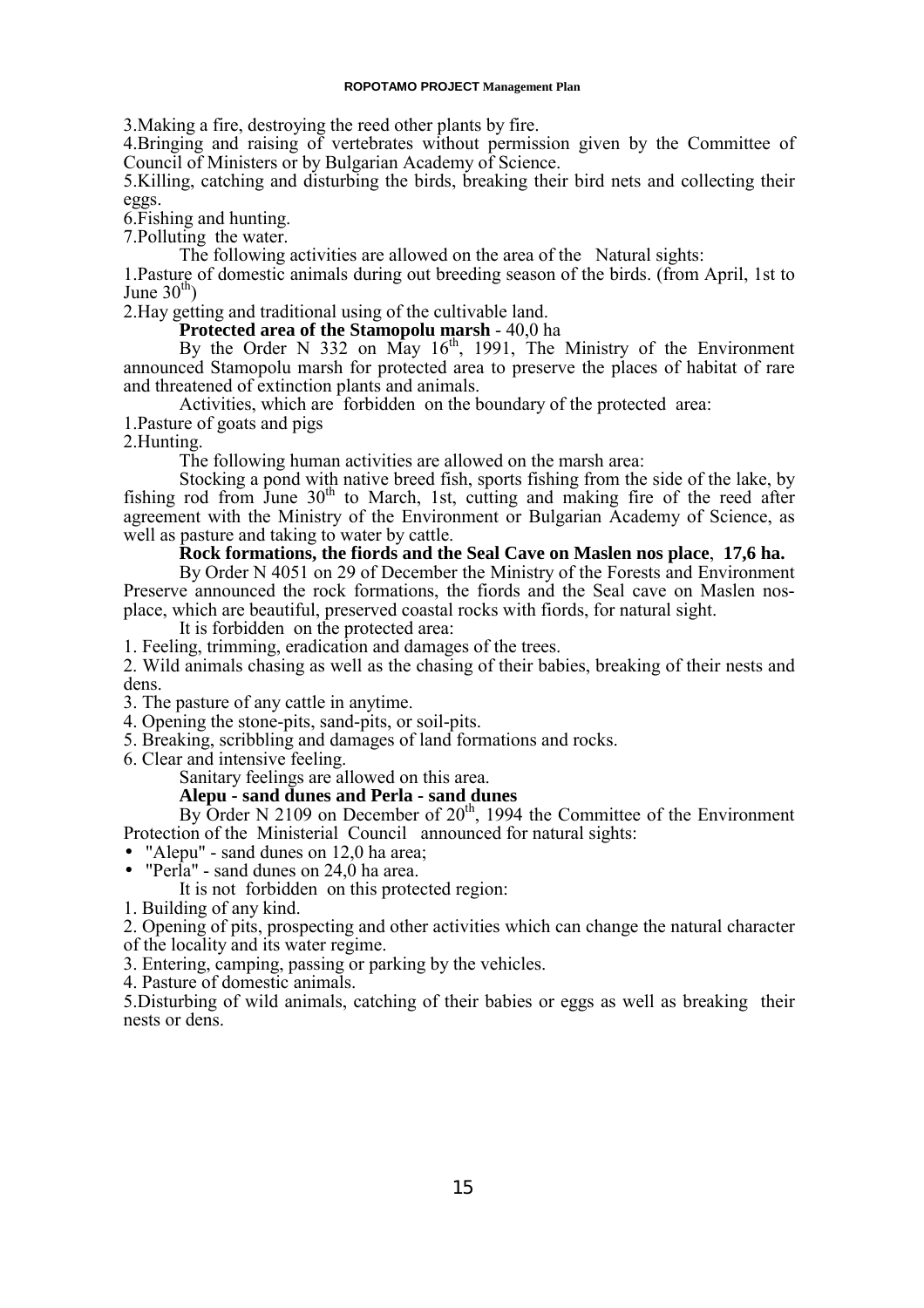#### **Buffer area of the Ropotamo reserve**

<span id="page-15-0"></span>According to article  $3$  of Decree N4 and Order N 318 on May  $7<sup>th</sup>$ , 1992 the Committee of the Environment Protection of the Ministerial Council announced Ropotamo reserve for buffer area. This reserve has total region of 707,7 ha.

The following activities are forbidden on this area:

1. Any kind of new building.

2. Pasture of goats and pigs.

3. Clear feelings and forestation with kind of trees not typical for the region.

It is allowed to do on the buffer area:

1. Using of the forests, as forests on special function.

- 2. Regulation of game numbers.
- 3. Using of pasture land, meadows and cultivable lands.

4. Using of beach-shore.

The total balance - sheet of the protected areas is: two reserves- total area of 1014,3 ha, one protected locality - 40 ha, four natural sights- total area of 319,9 ha and one buffer are - 707 ,7 ha.

# *1.1.2. ANNOUNCING NEW PROTECTED AREA*

The area of Ropotamo Natural Complex includes the mouth of the same name with variety neighbour biotas of dense forests and marshes, mountain hills with broadleaved forest on them, rocky sea-shore, coastal marshes reed massifs on the river sides and in the marshes, sand beaches with dunes, sea bays and a small island.

Ropotamo reserve, Vodny lilies reserve, "Alepu" and "Stamopolu" marshes, "Alepu" and "Perla" - sand dunes, the rocky and the fiord formations on "Maslen nos" and the Buffer area of Ropotamo Complex are announced for protected regions on purpose to preserve the virgin nature of locality and the habitats of the rare and threatened with extinction species.

This *Project for management* presents cooperation of all existing areas into one area

# *1.1.3. PAST STATUTE AND FUNCTION IN THE PAST*

By decree of the Ministry of Agriculture and the State Properties N 957 on January  $13<sup>th</sup>$ , 1940, on the grounds of article 20 of the Law of Forests, in connection of articles 1 and 2 of Law of Nature Protection, according to Proceedings on July, 10<sup>th</sup>, 1939 of Commission appointed on the grounds of Order N 298 on March 21<sup>st</sup>, 1939 and the Decree N 34 on November,  $11^{th}$ , 1938 of the Standing Forest Council and the Memorandum N 956 on January  $18<sup>th</sup>$ , 1940, announced Ropotamo for conservation region in connection of article 25 of the Law of the Forests.

The protected area covers the Arkutino marsh and the Ropotamo river on 2000 dca , which are part of Sozopol municipal forest.

They are announced for natural monuments in Sozopol municipal forest:

1. Trees, bushes and plants in conservated area.

2. "Pool of Velyo" and 200 meters strip from all sides, belong to it.

3. Sand dunes in conservated area.

4. Spring the hazelbush.

5. Rocks.

6. All useful and harmful game - mammals and birds with the exception of the wolf and the poison snakes.

A part of Primorsko municipal forest covers: lyparskia dense forest, Buhovo gnezdo, Kaleto, Krastava kabatchast and Ropotamo river with total area of 3000 dec.

According to article 3 of the Decree of Nature Protection and on the grounds of Decree on January  $31<sup>st</sup>$ , 1956, the Council of Ministers specified the protected area as a reserve natural monument on total area of 2540 ha.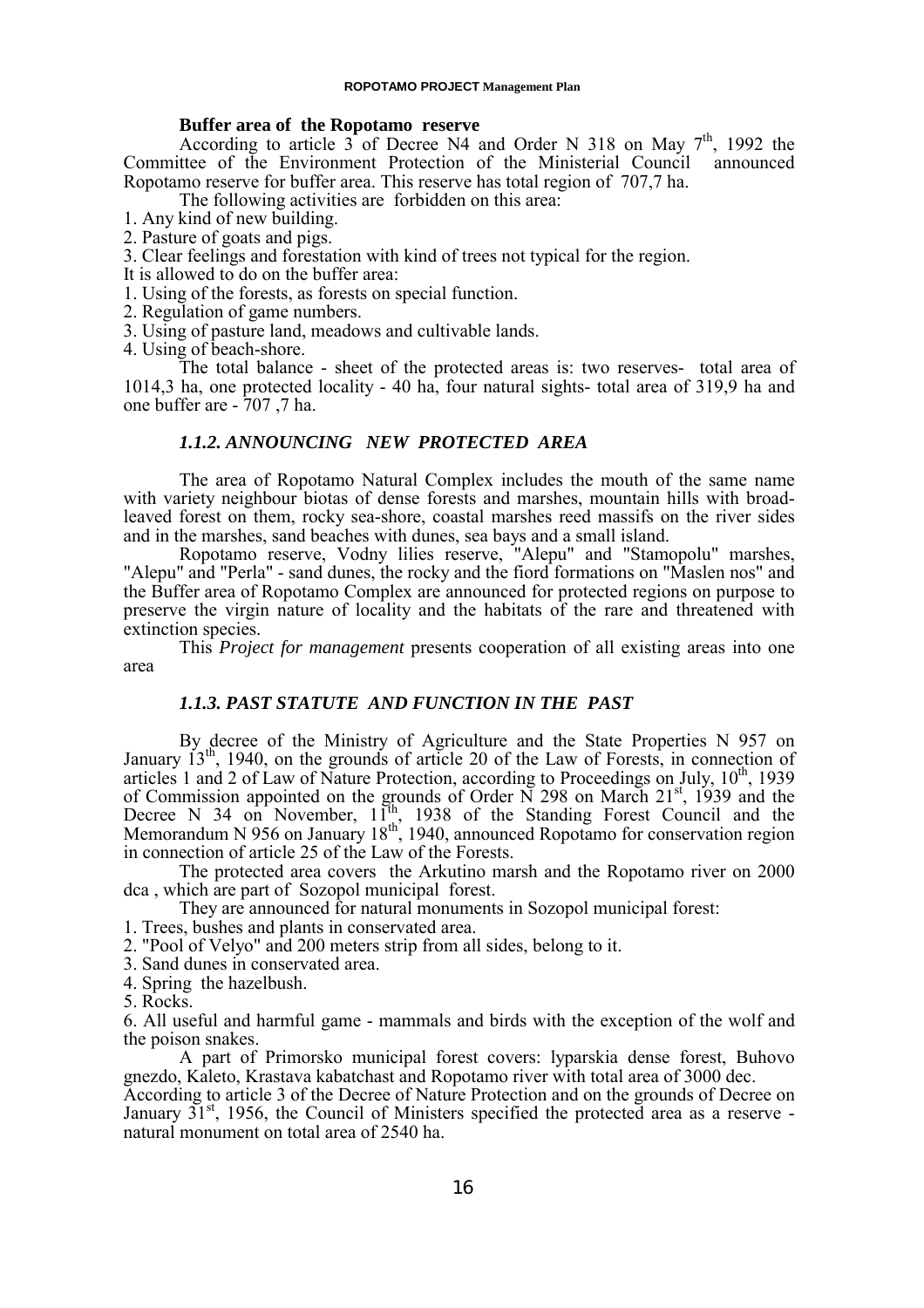<span id="page-16-0"></span>By Order N 2080 on July 24<sup>th</sup>, 1962 (Published in State Gazette N 71 on September, 4<sup>th</sup>, 1962), Central Forest administration crossed out Ropotamo protected natural object from the category "reserve" and put it in the category "National park" on area of 846,9 ha. According to the same Order some recesses of the Ropotamo National park which were of interest for the science, were announced for reserved to protect their virgin nature of locality.

1. Sector N 250 on total area of 966 dca, including Arkutino marsh on 344 dec.

2. Deposit of sea-wormwood under sector 1 from 14 on area of 140 dec.

3. Water lilies in place of "Kaisheva shuma", sector í244, letter "1 and 2", on area of 86 dca and one part of sector í245 on area of 50 dca, including the region between path and the forest on total area of 136 dec.

4. Zmiisky ostrov - situated opposite the Ropotamo mouth 200 m faraway from the shore, on the area of 10 dca.

By Order N 4051 on December,  $29<sup>th</sup>$ , 1973, on the grounds of article 18 and 22 of the Law for Nature Protection the Ministry of the Forests announced for natural sights:

- The Ropotamo mouth, situated on the area of Ropotamo National Park, sector 453-2 in Forestry, Bourgas town on area of 7,7 ha.
- Rock formations, the fiords and the seal cave on the place of "Maslen nos", sector 495 - 1,2 on total area of 17,6 ha in Forestry, town of Bourgas.

By Order N 1427 on May, 13<sup>th</sup>, 1974, the Ministry of Forests and the Environment Protection announced rock formation called: "Luvskata glava" in "Kaleto" - place for natural sights on grounds of article 18 and 22 of the Law for Nature Protection. This mentioned rock formation is situated on the Ropotamo National Park, a part of sector N 481-a on area of 0,5 ha in Bourgas Forestry.

# *1.1.4. VIOLATIONS OF THE LAW*

About 5000 dca area of Ropotamo Complex was announced for protected with reserved statute in 1940.

In 1962 the reserved area was reduced to 1252 dca. It was the beginning of the crisis moment, followed by those violations of the law:

- Building of "Lilia" camp with capacity about 3000 tourists on Ropotamo National Park in the 60ies years.
- Building of "Arkutino" camp for 2000 tourist capacity on Ropotamo National Park in the 60ies years.
- Unpurification of every day faecal waters, rising from the camps, mentioned above. Now the camps are liquidated.
- Coming into the protected areas by the tourists, illegally picking of the wild flowers as well as illegally collecting of the reptiles by the foreigners.
- In 1978 giving up the area of  $336,6$  ha of Ropotamo National Park to UBO for building of intensive game reserve.
- By building of Perla government Residence, one part of National Park became a game land.
- Building of asphalt roads on this area.<br>• Overpopulation by game hunting on the
- Overpopulation by game, hunting on this area, building of hunting towers.
- By Resolution N155 in 1984 the Bureau of the Council Ministers gave up 148,9 ha area from Ropotamo National Park for great-educational-recreational complex building, which hasn't finished yet.
- That building was wanted of water-supply and high voltage. The road passed through Ropotamo National Park was built.
- Actually the right side of Ropotamo river is used as a game land and the left one for the building.
- The river has been used for rowing since 1962 and stop being reserved area.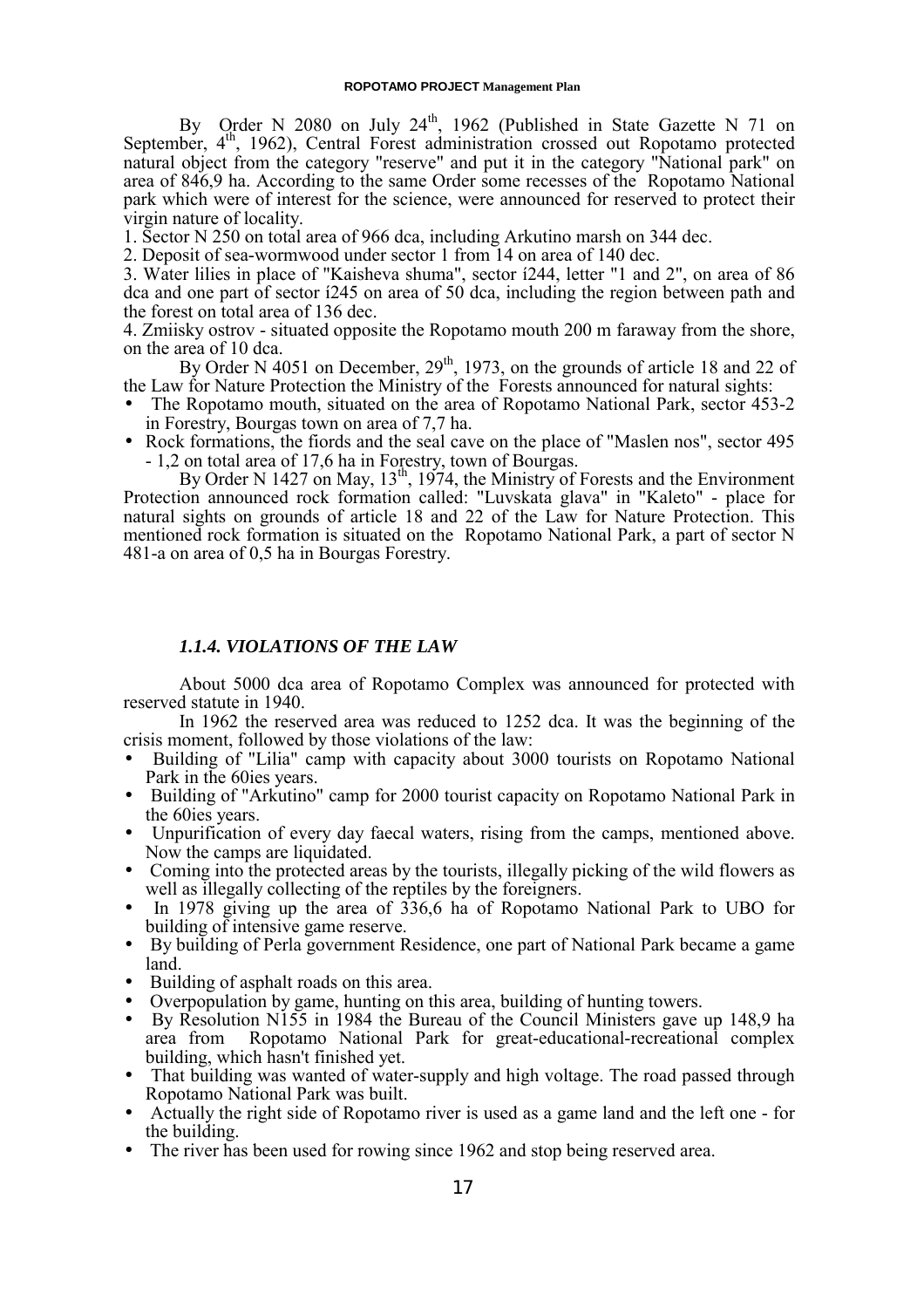#### **ROPOTAMO PROJECT Management Plan**

- <span id="page-17-0"></span>• 1962-1992 was a period of degradation by building of camps, parking lots, game roads, government residence and etc.
- Ropotamo set a typical example for violation of nature-protective legislation.
- In bays of Alepu, Arkutino, Stamopolu rubble groins has been build. They break the normal sea-streams near the sea-shore and cause a lot of sand pilings around them.
- In the end of 80ies years the road had been built illegally. It connects town of Primorsko with "Perla" Residention and separates Stamopolu marsh from the sand dunes and sea.
- In 1990 the asphalt road had been built. It connects Alepu marsh with Arkutino marsh and passes through Ropotamo National Park area.
- In 1990 the dig workings were done, and the road-bed from Sozopol to Alepu was formed, to the west of the marsh without permission for building and without building permission.
- It was allowed illegally ramshackle buildings near Ropotamo mouth, on the reserve area.
- "Novo Panicharevo" artificial lake has been built. It collects Ropotamo river waters, using for drinking needs.
- Sand theft, breaking of dunes and polluting by building waste.
- Illegally built asphalt road from Bourgas harbor Complex to Ropotamo Complex.

Counting the alarming situation of the Ropotamo Complex on time the representatives of the Ecological.

Institute in Sofia tried attempt to save the reserve ever since 1975 .

In 1992 the Ministry of the Environment did the procedures on announcing the Ropotamo reserve as increases its area 5 times in comparison with the area announced in 1940.

In 1970 it was made an attempt for park-planning project of the National Ropotamo Park. This project was worked out in 1979 but it didn't see the light of the day because the understanding of the government system.

# *1.1.5.INFORMATION ABOUT THE PROTECTED AREAS INCLUDING THE ROPOTAMO COMPLEX.*

The Arkutino marsh, Ramsar place from 1976, damp zone of International importance and inhabitance place for water - loved birds.

The Alepu marsh - ornithological damp place/ ODP/ code 015

Ropotamo - written on the UNO list for National Parks and other protected areas. The Ropotamo Complex is offered to be a zone of European conservation importance.

# **1.2.EXISTING STRUCTURE OF MANAGEMENT**

# *1.2.1.ORGANIZATIONAL STRUCTURE AND ADMINISTRATION*

We cannot talk about one unified structure of the Ropotamo Complex because it is speaking of seven different protected areas.

The Ministry of the Environment carries out a general *management* and control under the managing, restoration and preservation of the protected objects in Bulgaria.

Juridical base is the Law for Protection of the Nature - article 24 (Statutes book for putting into practice of the Law for Protection of Nature - article 34, Decree of the Council of Ministers N 14 in 1992, Appendix article 4, point 4) is a juridical base.

`The management powers of the Ministry of the Environment on paragraph 1,15 are completed by the following law and sublaw texts:

- article 27 from the Law of Nature Protection permission of building on the protected natural sights area.
- article 18 -drawing up of special Decrees for Protected Natural objects.
- article 28 activities, which change or endanger the protected natural objects.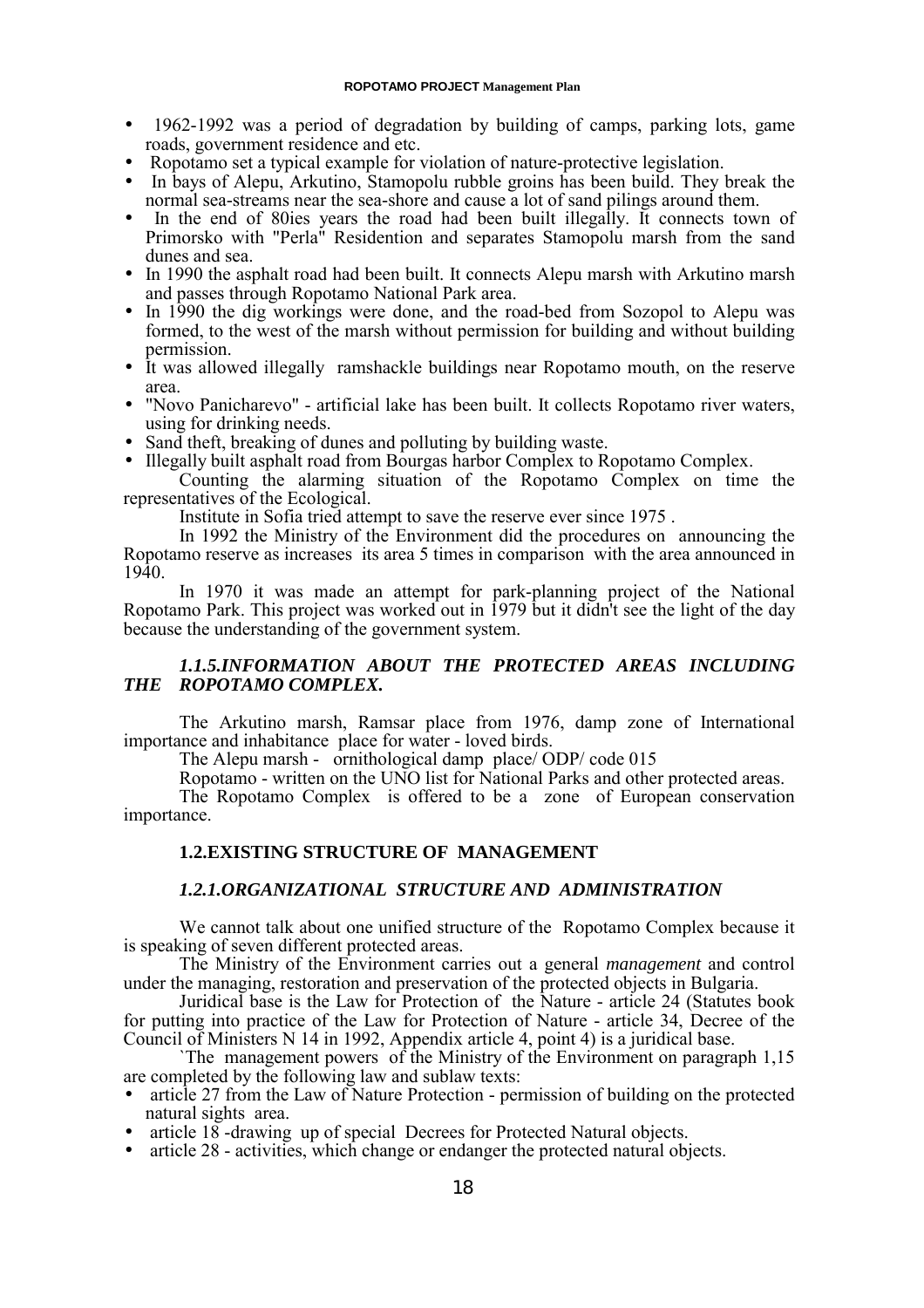- article 32 drawing up of special planning projects for natural sights that are important for the science and economy .
- article 34 regulating the visitings in the protected natural objects.
- article 37 state control and coordination between the departments of the natural protection.
- article  $39(2)$  opening of researching basis and etc.
- article 5 from the Law of Nature Protection fixes that the landowner is a master of the protected area.
- article 26 from the Law of Nature Protection fixes the duties of the landowners to preserve the protected natural objects.

According to Statutes book for putting into a practice of the Law of Nature Protection:

• article 27 - the owners of the protected natural objects must look after and preserve them as well as to inform the Ministry of the Environment about all changes happened on the protected areas.

According to the Law of the Nature Protection and the Orders for announcing Protected areas, the keeping and preserving organizations in the Ropotamo Complex are.

• *The Ropotamo reserve* - its area is exclusively state property, managing by:

National Management of the Forests to the Ministry of Agriculture Forests and agricultural Reform - state forest fund.

The Ministry of Culture given to it areas by the - Resolution N 155 of the Bureau of the Council of Ministry on 10 February'1984.

The Ministry of Agriculture Forests and Agricultural Reform - the Ropotamo river.

• *. The Buffer area of the Ropotamo reserve* - managing by:

National Management of the Forests to the Ministry of Agriculture Forests and agricultural Reform - state forest fund.

The Ministry of the Culture - the territory included in the boundaries : - in the East - the sea; in the West - Sozopol-Primorsko road bed in the North - Andrea bair and in the South - the base of the big sand dune, including the frontier of the Ropotamo reserve.

- *The "Vodny lilies reserve"* managing by Ministry of Agriculture Forests and agricultural Reform - state forest fund.<br>• The sand dunes. of "Alepu" and
- *Terla"* their areas are exclusively state property; they are managed by Regional Manager of the Bourgas District according to the Law of the State property.
- *.The Maslen nos* National Management of the Forests to the Ministry of Agriculture Forests and agricultural Reform - state forest fund.
- .*The .Alepu marsh* the largest part (marshy) is exclusively state property that is managed by Regional Manager of the Bourgas District according to the Law of the State property. The private property on the agricultural lands is coming to restore.
- *The Stamopolu marsh* its territory is exclusively state property that is managed by Regional Manager of the Bourgas District according to the Law of the State property.

There is a complicated administrative structure in Bulgaria, because the owners of land must preserve the protected area and from the other hand, the Ministry of the Environment must control this area, carrying out the state control.

Two purposes were achieved by founding the Regional Inspection for the Environment for National Parks as well as founding Management office to the Ministry of the Environment, concerns "Sreburna" reserve.

In the "Sreburna" reserve, the functions including managing and the preservation are taken from the landowners of protected area and given to the Ministry of the Environment.

Structure that controls on place, was determined to watch powers of the Ministry of the Environment and was built by the Regional Inspections for the environment preserving.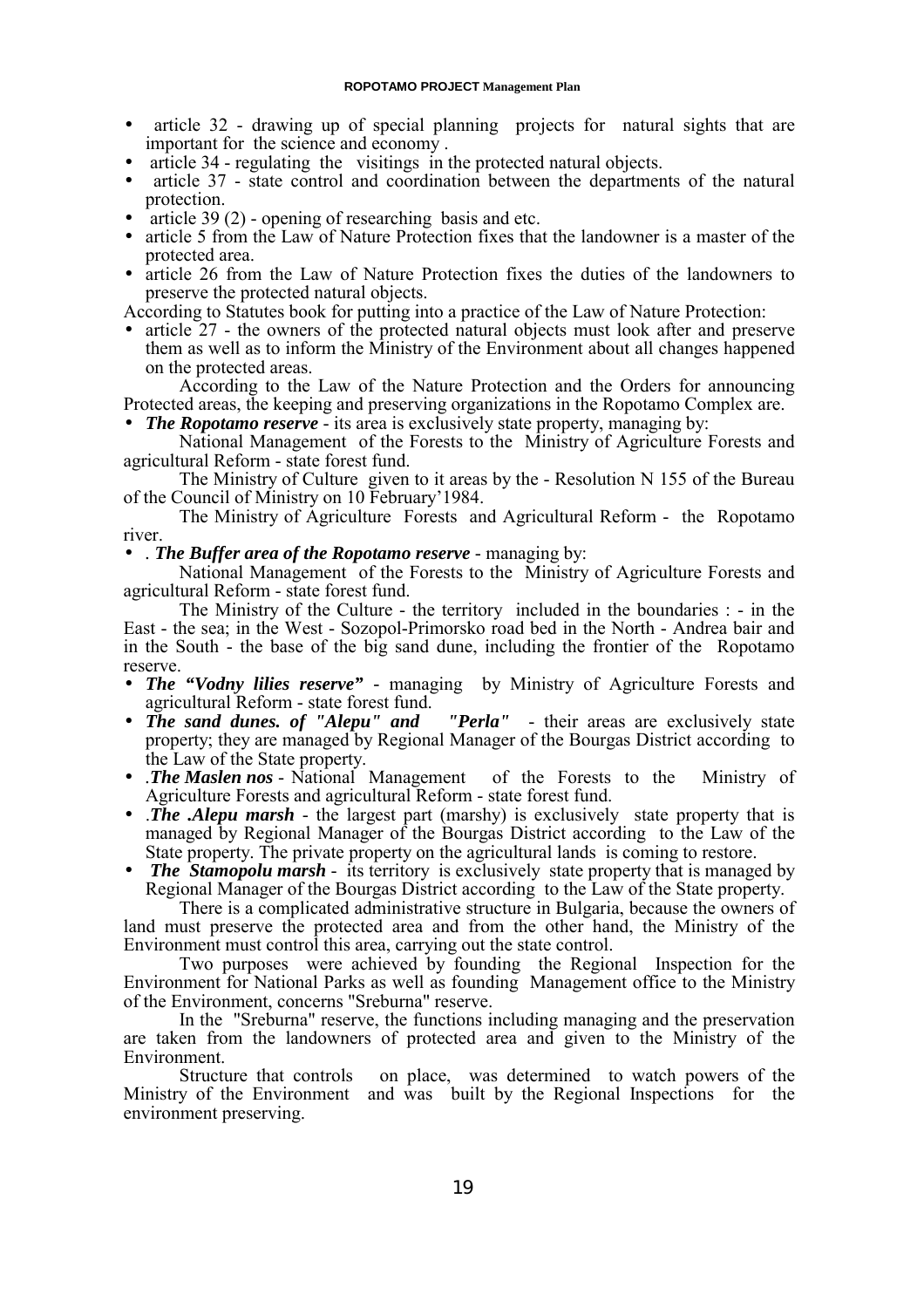<span id="page-19-0"></span>Bearing in mind the crisis condition (missing of financial funds) and ineffectiveness of the existing Regional Inspections, the new-created Parks and Inspections are given territorial rights for activity.

By Order N RD - 49 on February,  $7<sup>th</sup>$ , 1997, the Minister of the Environment gave a task to Regional Inspection for Environment "Stranja" to control all protected areas in the Ropotamo Complex, as well as unprotected forest fund in the Complex. In this way, the seven protected areas are under the direct control of the Regional Inspection for the Environment to the Strandja National Park and the Ropotamo reserve and its Buffer area managed and preserved by the authorities of the Committee of the Forests and of the Ministry of Culture.

Actually the two damp areas (Alepu and Stamopolu marshes), the two sand dunes (Perla and Alepu) as well as Ropotamo river, are left without food and managing.

# *1.2.2. STAFF AND DUTY*

The specializing Inspection "Strandja" on head office in Primorsko, carries out common guidance and control under the managing, restoration and preservation of the protected areas in Strandja mountains region, according to article 24 from the Law of Nature Protection.

This Inspection controls Ropotamo Complex by Order N RD -49 on February,  $7<sup>th</sup>$ , 1997 of the Ministry of the Environment.

The Inspection has staff, which includes: one director and three experts respectively:

for forests, hunting, fishing and protected areas, for territorial planning and building, and for protection of bio-variety.

Ropotamo Forestry discharges its duties, including preserving and managing the protected areas in the Ropotamo Complex as following:

- By written Order, the director of the forestry fixed engineer-forester being responsible for the protected natural objects in the region of forestry, to fill the register of the same objects and to complete the dossier of each object.
- A servant has been appointed to guard this objects, to follow standing by the regime in them and to sanction the violators.
- A servant has been appointed to take the tourists to the Arkutino marsh. Tourist routes along Ropotamo river by boat has been done by the guide.
- 

The Ministry of the Culture appointed four uniformed policemen being responsible for the guard of the protected area.

# *1.2.3.BUILDINGS AND EQUIPMENTS*

A great number of buildings and appurtenances, existing on Ropotamo Complex area, are built illegally<br>
• illegally wood-buildings on Ropotamo river side, near the mouth.

- 
- 
- 
- 
- illegally buildings by Ropotamo river wharf.<br>
ugly ramshackles in Arkutino place, near the new building.<br>
illegally built road, connecting "Perla" and Primorsko town.<br>
storage accommodations on "Perla" regions.<br>
half- in r mouth.
- digging works to build the bed-road of Sozopol-Arkutino in the West of"Duni" Vacational village.
- illegally built asphalt road on the Andrea bair hills.
- motel and restaurant in Arkutino place.
- new building of educational-recreational Complex on "Andrea bair", on the buffer area of Ropotamo reserve.
- "Perla" Interhotel (ex-Residence of "Perla").
- hotel, which is being built now with 150 beds in "Perla"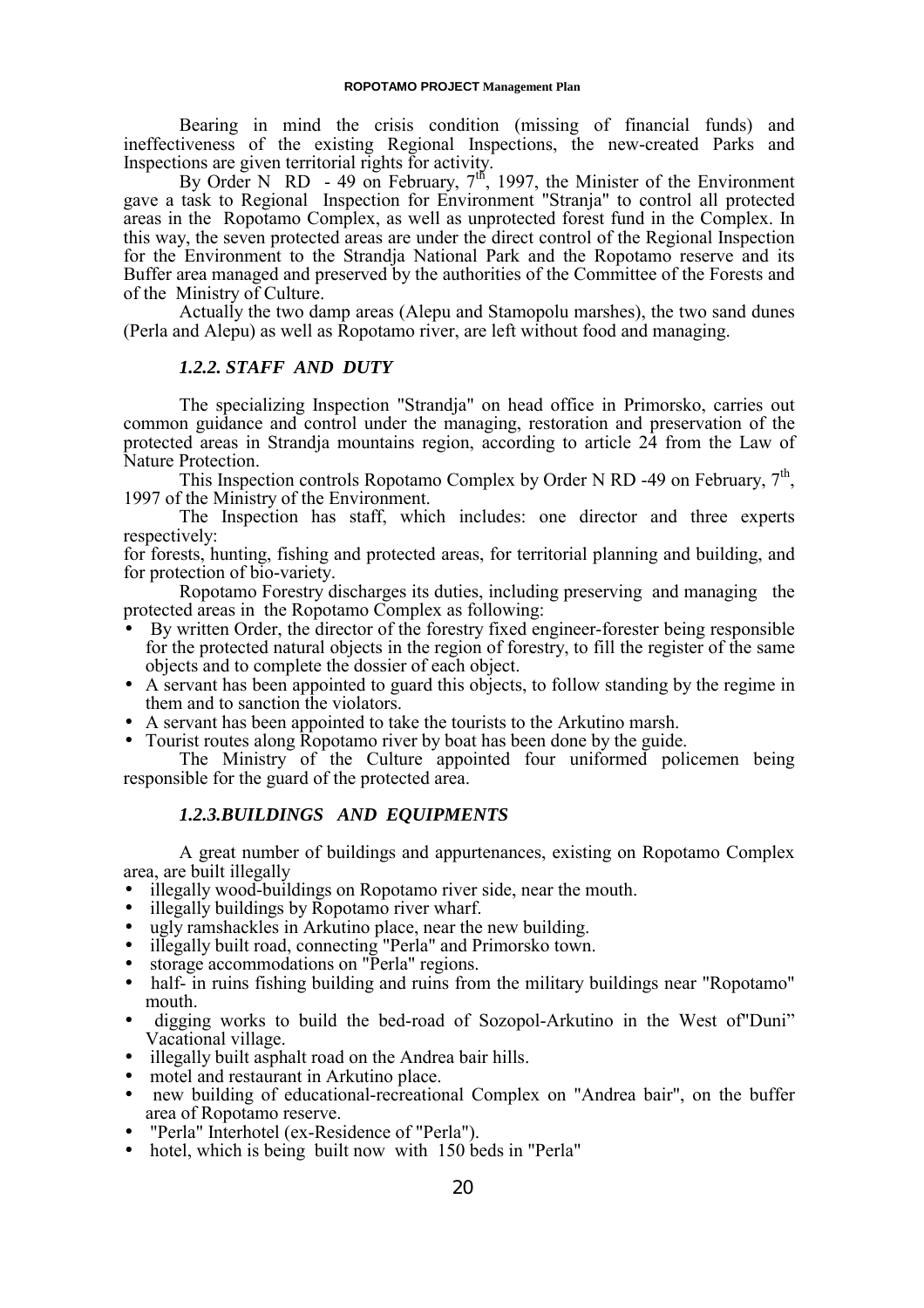- solid fence, circled the area of "Perla" ex-Residence, and passing through the Ropotamo reserve and its buffer area.
- holiday house "Ecoterm".
- solid structure in the west of "Stamopolu" marsh
- cooperative farm with buildings which belongs to the "Ropotamo" Forestry near the Ropotamo bridge.
- administrative building of "Ropotamo" Forestry with auxiliary buildings.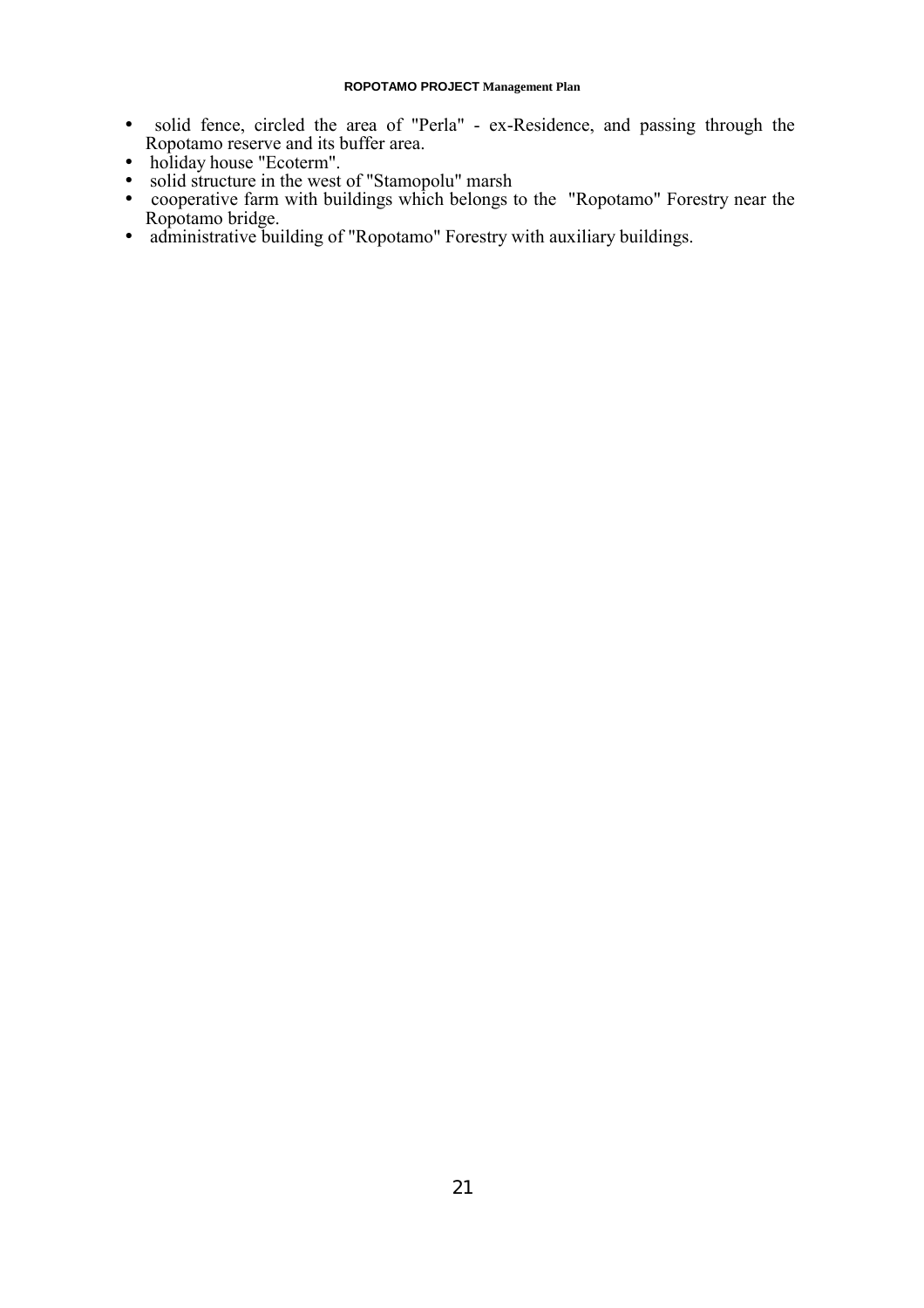# <span id="page-21-0"></span>**HYSICS CHARACTERISTICS (ABIOTIC FACTORS )**

# **1.3.CLIMATE**

## *1.3.1.NATIONAL CLIMATE*

The climate of Bulgaria is determined of geographical position in the South part of temperate latitudes.

In Bulgaria the characteristics features of climate are formed under the influence of series main factors. In the first place is the location of the country in comparison with the common atmospheric circulation, the nearness of Bulgaria from the Mediterranean, its closeness from the Black Sea and its situation in comparison with the Atlantic Ocean.

The variety relief of Bulgaria, the directions of the mountains their height, the degree of afforestation and etc., are important climatic-forming factors.

Black Sea has influence on narrow shore strip 20-40 km in Width.

The Bulgarian territory can be separated into five climatic regions:

- region of temperate continental climate:
- region of transitional continental climate:
- region of transitional Mediterranean climate;
- mountain climatic region;
- Black Sea climatic region.

In Bulgaria, an average annual temperatures is  $10,5^{\circ}$ C, in North Bulgaria it is  $10^{\circ}$ C, In South Bulgaria - 13,5-14 $^{\circ}$ C

The minimal temperatures are in January. In North Bulgaria 1 -2°C, in South Bulgaria  $+2$ ,  $+3$ <sup>o</sup>C.

The absolute minimal temperatures reach to  $-35^{\circ}$ C.

The absolute maximal temperatures go beyond  $+40^{\circ}$ C on shade.

Measuring the highest temperature -  $+45^{\circ}$ C, 2<sup>o</sup>C, Sadovo, 1916

The average temperature in July for all country is between 20-25°C.

The average annual rainfalls for the country are 698 mm.

- for plain and hilly regions between 450-850 mm.
- for mountain regions between 850-1200 mm.

# *1.3.2.REGIONAL CLIMATE*

The Bourgas region gets into Black Sea climatic region. Black Sea has influence on the climate of a narrow shore strip on 20-40 km in width.

An average annual air temperature for the country is  $10,5^{\circ}$ C but for the region it is  $12,7^{\circ}$ C.

Average annual rainfalls for Bulgaria are estimated to 698 mm and for Bourgas they are estimated to 543 mm.

Typical winds are:

- northwest and north winds in the Winter.
- east and west winds in the Summer, as well as the see breeze .

# *1.3.3. CLIMATE IN THE ROPOTAMO COMPLEX*

The region of Ropotamo Complex is not researched with respect to climate.

The climatic norms for Sozopol and Tsarevo points calculated in the period of 1931-1970, are on the table bellow: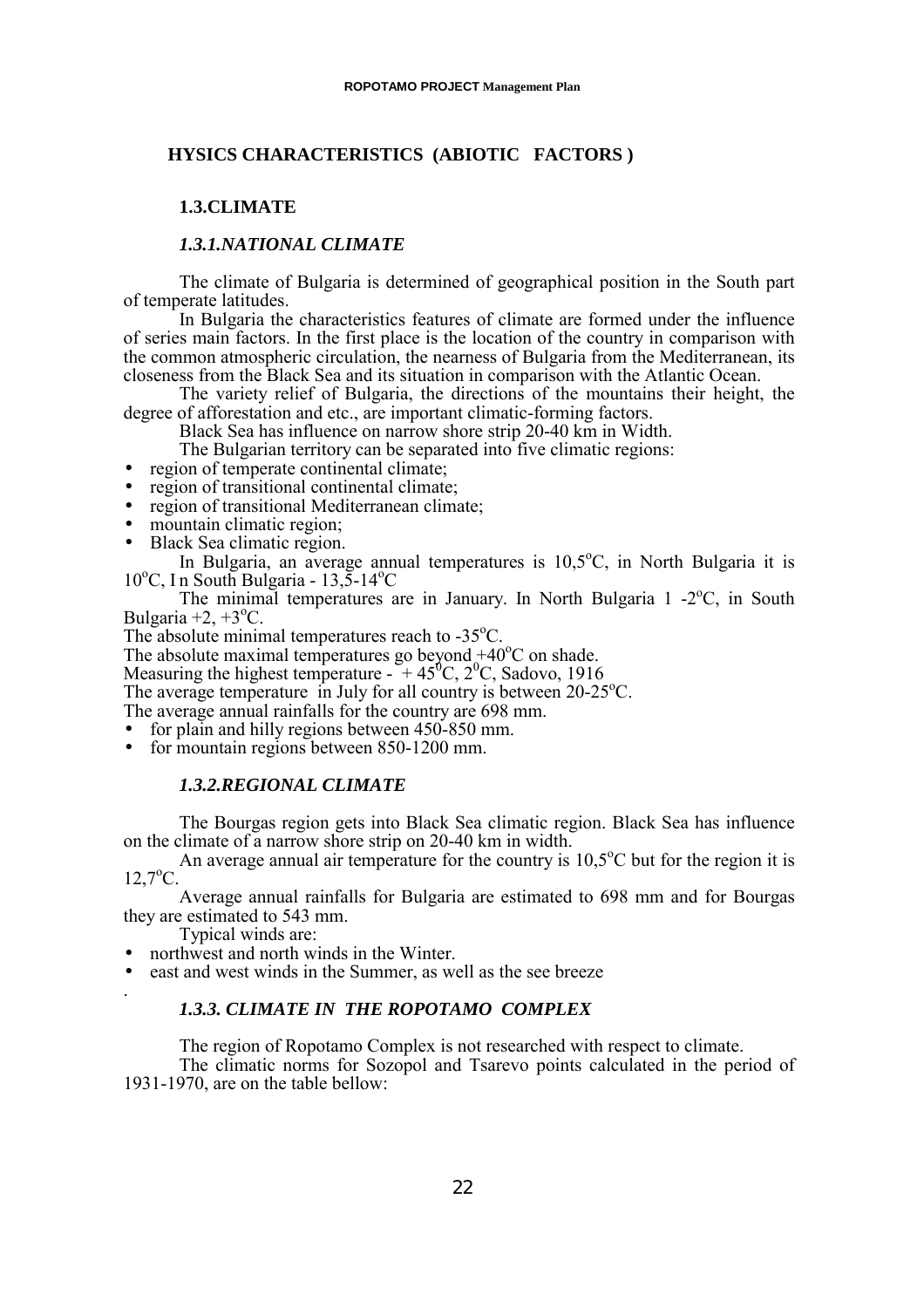# **AVERAGE MONTHLY RAINFALLS**

| Place          | I  | П  | Ш  | IV | V  | VI | <b>VII</b> | <b>VIII</b> | IÕ | Õ  | ÕI | ÕII | Aver  |
|----------------|----|----|----|----|----|----|------------|-------------|----|----|----|-----|-------|
|                |    |    |    |    |    |    |            |             |    |    |    |     | age   |
|                |    |    |    |    |    |    |            |             |    |    |    |     | annu  |
|                |    |    |    |    |    |    |            |             |    |    |    |     | al    |
|                |    |    |    |    |    |    |            |             |    |    |    |     | rainf |
|                |    |    |    |    |    |    |            |             |    |    |    |     | alls  |
| Sozop          | 46 | 40 | 38 | 38 | 39 | 41 | 25         | 22          | 35 | 52 | 64 | 54  | 494   |
| <sub>o</sub> l |    |    |    |    |    |    |            |             |    |    |    |     |       |
| <b>Tsarev</b>  | 67 | 53 | 57 | 45 | 46 | 42 | 27         | 29          | 44 | 77 | 88 | 80  | 655   |
| $\mathbf 0$    |    |    |    |    |    |    |            |             |    |    |    |     |       |

**AVERAGE MONTHLY TEMPERATURES**

| Plac<br>e                  |     |         |     |          |          |                       |          |                         |          |          |                         |     | Ave<br>rage<br>ann<br>ual<br>tem<br>pera<br>ture<br>S |
|----------------------------|-----|---------|-----|----------|----------|-----------------------|----------|-------------------------|----------|----------|-------------------------|-----|-------------------------------------------------------|
|                            |     | $\prod$ | Ш   | IV       | V        | VI                    | VII      | VIII                    | IÕ       | Õ        | ÕI                      | ÕШ  |                                                       |
| Soz<br>opo                 | 3.0 | 3.8     | 6.0 | 10.<br>6 | 15.<br>9 | 20.<br>7              | 23.<br>7 | 23.<br>5                | 20.<br>3 | 15.<br>8 | 11.<br>$\boldsymbol{0}$ | 5.0 | 13.<br>3                                              |
| Tsa<br>rev<br>$\mathbf{0}$ | 3.2 | 4.1     | 6.2 | 10.<br>5 | 15.<br>5 | 20.<br>$\overline{2}$ | 22.<br>7 | 23.<br>$\boldsymbol{0}$ | 19.<br>8 | 15.<br>3 | 10.<br>9                | 6.2 | 13.                                                   |

# **AVERAGE MAXIMAL TEMPERATURES**

| Plac<br>e   |     |          |     |     |     |                |          |      |     |     |     |     | Ave<br>rage<br>ann<br>ual<br>tem<br>pera<br>ture<br>S |
|-------------|-----|----------|-----|-----|-----|----------------|----------|------|-----|-----|-----|-----|-------------------------------------------------------|
|             |     | $\rm II$ | III | IV  | V   | VI             | VII      | VIII | IÕ  | O   | ÕI  | ÕШ  |                                                       |
| Soz         | 6.0 | 7.2      | 9.3 | 13. | 19. | 24.            | 27.      | 27.  | 23. | 18. | 13. | 9,0 | 16.                                                   |
| opo         |     |          |     | 9   | 3   | 3              | $\theta$ | 2    | 8   | 7   | 9   |     | 6                                                     |
|             |     |          |     |     |     |                |          |      |     |     |     |     |                                                       |
| Tsa         | 6.4 | 7.7      | 9.7 | 14. | 19. | 24.            | 27.      | 27.  | 23. | 18. | 14. | 9.5 | 16.                                                   |
| rev         |     |          |     | 5   | 5   | $\overline{2}$ | 1        | 1    | 6   | 8   | 4   |     | 9                                                     |
| $\mathbf 0$ |     |          |     |     |     |                |          |      |     |     |     |     |                                                       |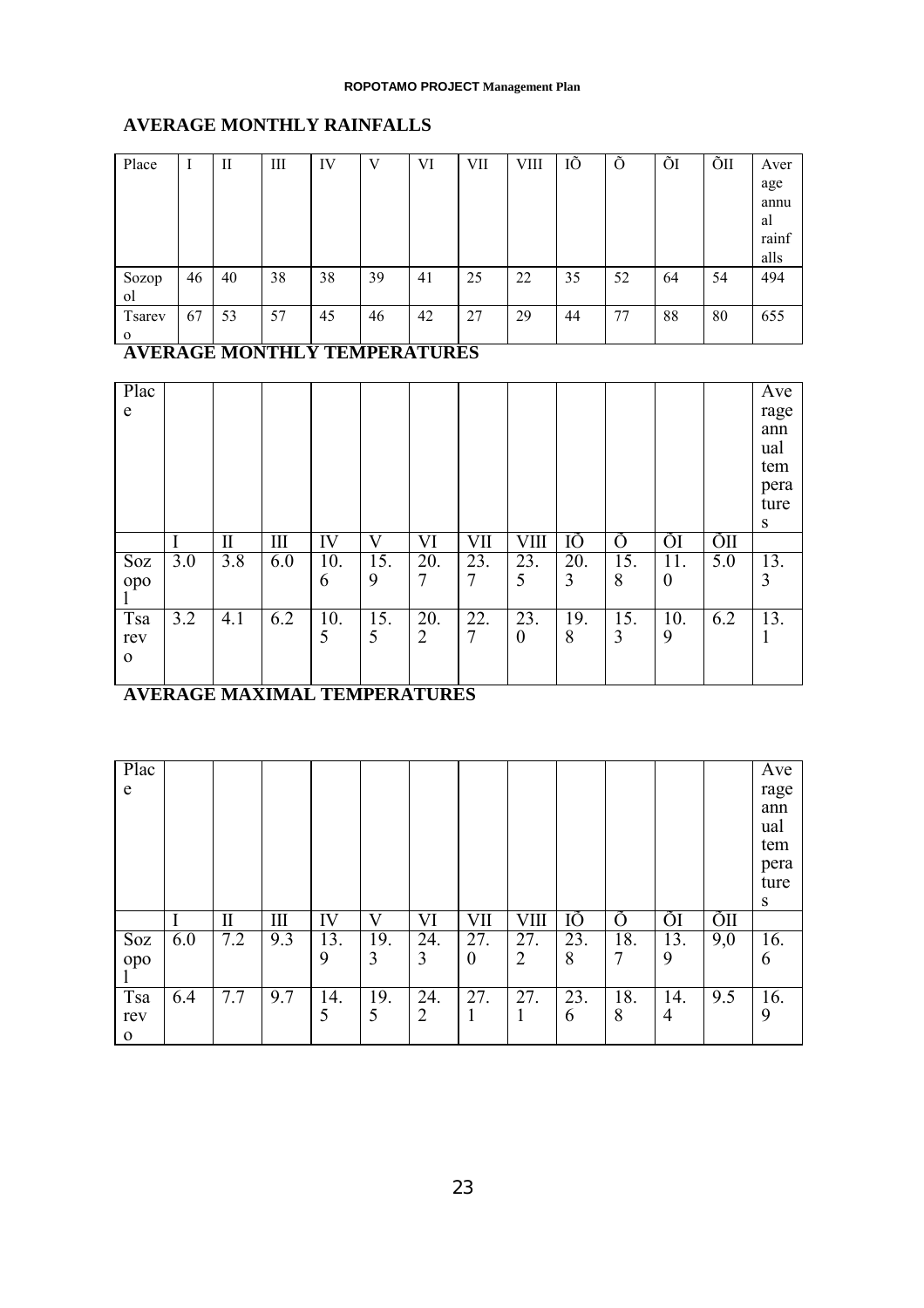#### **ROPOTAMO PROJECT Management Plan**

<span id="page-23-0"></span>

|        |              |     |     |          |          |          |           |          |           |     |     | rage<br>ann<br>ual<br>tem<br>pera<br>ture<br>S |
|--------|--------------|-----|-----|----------|----------|----------|-----------|----------|-----------|-----|-----|------------------------------------------------|
|        | $\mathbf{I}$ | III | IV  | V        | VI       | VII      | VШ        | IÕ       | Ô         | ÕI  | ÕΠ  |                                                |
| 0.0    | 1.0          | 2.9 | 7.0 | 12.<br>3 | 16.<br>8 | 19.<br>3 | 20.<br>-1 | 16.<br>7 | 12.<br>-1 | 7.7 | 3.1 | 9.9                                            |
| $-0.2$ | 0.5          | 2.6 | 6.8 | 11.<br>7 | 15.<br>9 | 18.<br>3 | 18.<br>5  | 15.<br>3 | 11.<br>7  | 7.4 | 2.8 | 9.3                                            |
|        |              |     |     |          |          |          |           |          |           |     |     |                                                |

#### **AVERAGE MINIMAL TEMPERATURES**

Sozopol gets in the driest region of the Black Sea Coast, Tsarevo - in Stranja coast.

We can expect more rainfalls on Ropotamo Complex area than these, measured in Sozopol, and less rainfalls than these measured in Tsarevo. They are 494 mm in Sozopol. They are 655 mm in Tsarevo, and the average annual rainfalls for our country are 698 mm

The peak of Tsarevo rainfalls is Mediterranean on heaviest rainfalls between October and December. This is valid for Sozopol too.

But while there are 245 mm rainfalls for these three months in Tsarevo, in Sozopol they are 170 mm for the same period of time.

The biggest difference in average monthly temperatures between Sozopol and Tsarevo is  $1,0^{\circ}$ C but the difference in average annual temperatures is  $0,2^{\circ}$ C.

Both of the two regions there is no month when the difference as regards of average monthly temperatures are higher than  $0.6^{\circ}$ C.

It means that there is no difference in average monthly maximal temperatures and they are all the same for Ropotamo Complex region also.

1,6<sup>o</sup>C is the highest difference between average monthly temperatures of Tsarevo and Sozopol.

In Ropotamo Complex the highest average monthly temperatures can be expected in July and August  $27-27,2^{\circ}$ C temperatures are taken in the both points.

The difference is from  $0.0<sup>o</sup>C$  to  $0.2<sup>o</sup>C$  between average monthly temperatures.

The mezoclimate of Ropotamo Complex region must be researched because the climate of this area is not explored until now.

Typical winds are northwest and north winds in winter and east and west in the summer as well as sea breeze

.

# **1.4. GEOLOGY AND GEOMORPHOLOGY CHARACTERISATION AND PROCESSES**

The territory of the Ropotamo Complex belongs to the Srednogorska tectonic zone. It is fill with the Upper Cretaceous sediments and vulcanites lain on the Stranja tectonic zone. The structural plans show up in tectonic development of Srednogorska zone. They are middle Alpine that concerns Upper Cretaceous rocks and Later Alpine which is relevant to Neotectonic development of the area.

The negative movements of the shore have predetermined the formation of drown valleys, firths and lagoons. These movements are going on now too since the sinking is 1 mm in the region of Complex. The uneven sinking has an affect on the asymmetry of water-catchers that are in the sea-side of Black Sea rivers. The left water-catcher of the Ropotamo river is two times larger than the right one in its mouth part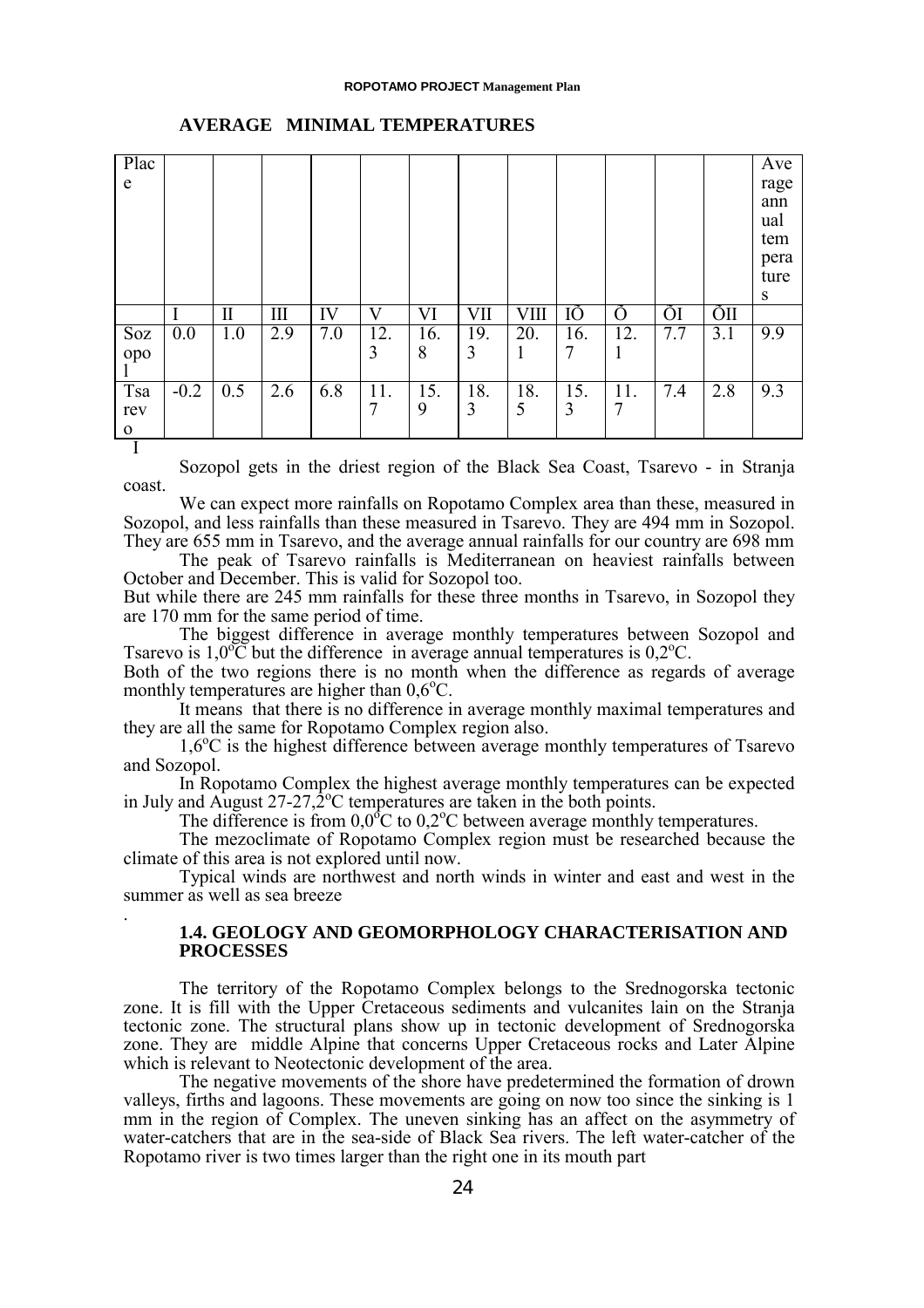## *1.4.1 -1.4.2.MASSIVE ROCKS. SEDIMENTARYROCKS (SEDIMENTS)*

Lithostratigraphical units building the region of the Ropotamo Complex take considerably wide chronostratigraphical range from Upper Cretaceous to Quaternary.

The following Litho- and chrono -stratigraphical units are ascertained in the range of the considered territory: Upper Cretaceous sediments, Volcanic and Intrusive rocks, Neogenic sedimentic rocks and Quaternary formations. The borderlines of the lithostratigraphical units are shown on the geological map.

Sedimentic and Volcanic rocks differentiated by lithostratigraphical principle in two groups: Michurin's (volcanogen) and Bourgas (predominant volcanogen) participate in the region, in the section of Upper Cretaceous. They are in complicated relationship with respect to space and time. The Upper Cretaceous includes also secant magmatic subvolcanic and injection bodies that are fitted into different levels of Upper Cretaceous stratumline.

The neogenic sediments are widely spread to the North - in the region of the damp zone of Alepu and to the South,-South-West - in the water catcher of the damp areas of Stamopolu. It is presented by the sediments of the Galat's suite, and the Evksinovgrad's suite and unevenless Neogen-Down Pleistocenic sediments. The Quaternary deposits are met in the rivers' valleys, the rivers' are of Holocene age. The Quaternary deposits by their genesis are: alluvial, diluvial, proluvial, lake-marshy and sea. The alluvial, lake-marshy and sea formations are of utmost significance.

The alluvial deposits are related to low bay terrace of the Ropotamo river mainly and to rivers and gullies.

They are widely met in the mouth part of the Ropotamo river and Vodny lilies reserve.

The lake-marshy formations are as a result of forming and development of Alepu lagoon, Arkutino lagoon, Stamopolu lagoon and the firth of the Ropotamo river . This fact explains the widely spreading of them in the region. They cover the regions between Alepu, Arkutino and Stamopolu and sea shore line. The sea sediments shape the beach near the mouth of the Ropotamo river. The sea sand is fixed in the depth and considerably far away from the sea shore where they are related to evolution of sea shore line in connection with tectonic movements

# . *1.4.3. GEOMORPHOLOGY*

<span id="page-24-0"></span>.

The territory of the Ropotamo Complex is bounded by North and North-East Stranja mountain spur and South-East enclosure part of Bourgas lowland. These great morphostructures have left their profound imprint on the formation of geomorphological features of the terrain.

The region including damp zones of Alepu, Arkutino, Stamopolu, Vodny lilies reserve and near-mouth parts of the Ropotamo river, is distinguished by complicated plan. The complicated geology-tectonic conditions and first of all the presence of fold and block-failure structures have a principal role.

The territory has gone through long and complicated evolution and it has been path for series geological processes slow rate of the process that build the structures is being seen in the present stage of morphostructures development. The negative and positive partly earth's cruses movements and related to them abrasive-advance activity of sea waves are especially characteristic. The sea waves are the main power of the modern morphological process.

The sea terraces are the main element of the thalosogenic type relief (fig 2). The whole Complex of terraces covers narrower or wider strip (up to 4 km) which is disconnected on some places by the sea. There is difference about parameters for individual terraces in the understanding given by different authors that have researched this part of Bulgarian sea shore.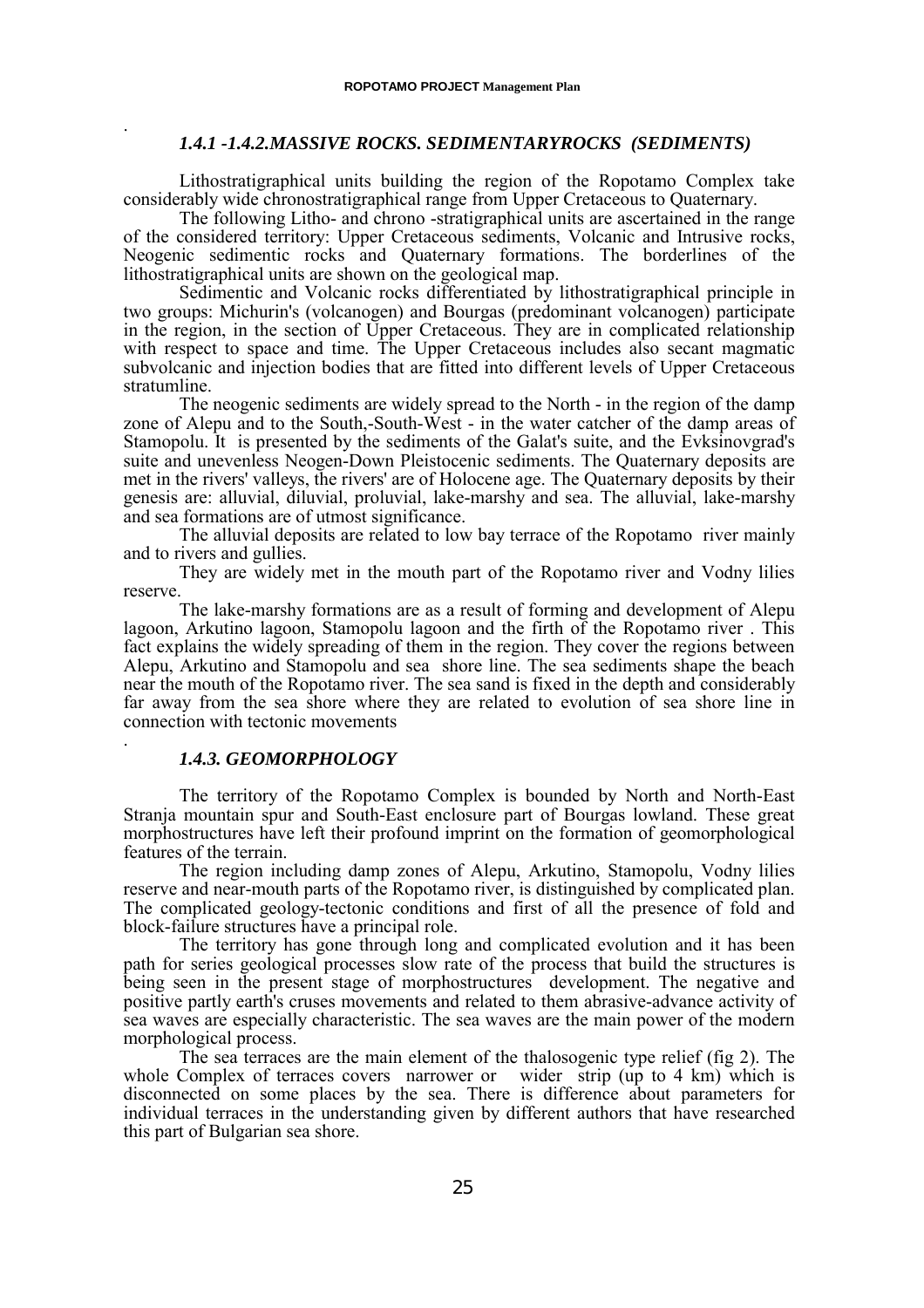The working of Bozkova and  $\&$  (1990) presents more rational and modern treatment of this problem. According to her the sea terraces are determined into 8 groups with corresponding their height 110-120 m, 50-65 m, 35-45 m, 20-25 m, 10-15 m, 4-5 m 1.2-2 m. Alepu, Arkutino, Stamopolu are lagoon lakes on aquial subaquial type of landscape - subtype - lakes and marshes

## **Geomorphology of dunes and sand beach strips in the Ropotamo Complex**

The sand beach strips and dunes that separate Alepu, Arkutino, Stamopolu lagoons and firth of the Ropotamo river from the sea (fig 2) are ones of the most widely spread.

The opening of the beach strips to East-North-East gives them possibility to be get-at-able for strong North, North-East and East wind. That is why their middle and South parts are of dune relief. The dune's banks are of different height. The highest are characteristic of Arkutino and Ropotamo regions (up to 50 m) where these dunes are probably younger than these in Alepu (high 7-8 m).

Stoyanov, Gurov and Spassov (1997) launch for Stadial Character of moving done by the mouth of the Ropotamo river in recent geological past and the relation of this moving to deflation process, i.e. dunogenesis but specialized researches have not done. Everyone of the sand-dunes strips has its specific characteristic that is expressed by configuration, exposition, coefficient of segmentation, relief, mineral and grainmetric composition, lithodinamic of sand alluvium.

#### **Ropotamo reserve**

.

# *A) Sand-dune strip separating Arkutino lagoon*

It cover's vast territory (about  $0.9$ -1.0 km<sup>2</sup>). It is built of well sorted alevrit sand out with considerable quantity of white transparent quartz. Heavy fraction is about 7-8%. The carbonate content in beach sand is 35,7% and in dune sand - 33,7. The coefficients of segmentation of the bay and of the beach are correspondingly 1,31 and 1,12.

To the West and South-West from the beach strip complicated dunes are formed as the dunes by paraboloic crest predominated.

The relief is outlined by four lines of dunes since the biggest dune in Bulgaria - 50 m high is located on the South-East part. Most of the dunes are orientated towards 165° (the direction in which winter wind predominates). 26% of the frequency of wind are fall to them. They have not formed the dune banks only but they have moved the sand from strips on the abrasion terraces in senonic-vulcanogenic complex.

## *B) Sand strip to the West of the mouth of the Ropotamo river*

It is built of close (fine) sand. The carbonate content is 37%. The heavy fraction is 7,1%. It consists of epidote amphibole and isolated grain of hematite that color the sand in dark. Towards the mouth of the river, the sand became in alevrit as the heavy fraction reduces five times because the clay component increases. The coefficients of segmentation of the bay and the beach are correspondingly 1,64 and 1,06. Two lines of dunes are formed to the South and South-East. The vast low land is formed between the two dune banks.

# *Natural sights "Sand dunes in Alepu locality"*

The beach-dune strip separating the Alepu lagoon from the sea is about 200 m wide. The coefficients of the sedimentation for the bay and for the beach are correspondingly 1,35 and 1,1. The sand building the beach strip is medium sand since the fraction 0,1-0,5 mm is about 70%. It consists of destroyed periwinkles' and mussel's shells mixed by white transparent quartz with medium round grain. The heavy fraction is 1,8%. The carbonate content is over 55%. This fact can be explain by presence of optimum conditions for mussels living on underwater cliffs. Parallel with sea beach, as a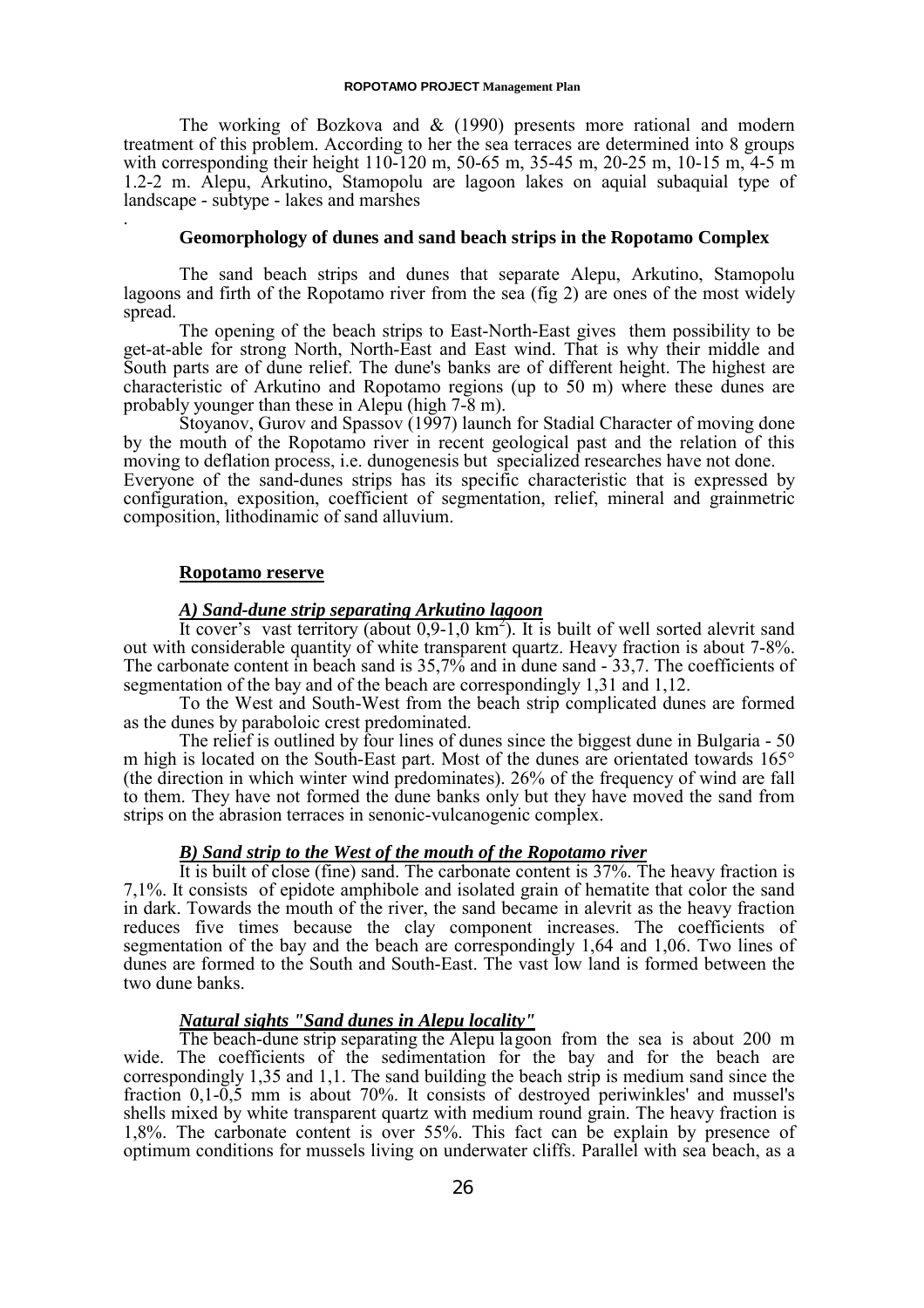#### **ROPOTAMO PROJECT Management Plan**

result of coastal wind activity, dune sandy bank is formed that is 7,90 m high and is in 165° directed. Main factor determining the present relief is predominant strong East and East-North wind which takes 60% of all attack wind. The wind's velocity can reach up to 15 m/s causes the moving of dune sand and reforming of dunes that are on smaller size.

# *Natural sights "Sand dunes in Perla locality"*

The sand beach strip built of close fine sand is formed to the East of Stamopolu lagoon. The fraction 0,5-0,25 mm takes 74%. Towards the South direction, the sand became in component predominates (carbonate content reaches 60%). The contents of heavy minerals is too limited - 0,8-1,0%. The coefficient of sedimentation for the bay and the beach are correspondingly 1,30 and 1,12. The strong North-East wind has moved the sand towards the inside of the dry land more than 600 m. The zone between the lagoon and beach strip is characteristic dune landscape. In some places the dunes are lie on calciferous sandstones.

The crests of the highest dunes are 19 m in height above sea-level and in  $35^{\circ}$ C directed. They are formed by South- East wind which velocity sometimes is over 15 m/s in December.

The dunes in the region of Stamopolu lagoon obviously are not connected with the Ropotamo river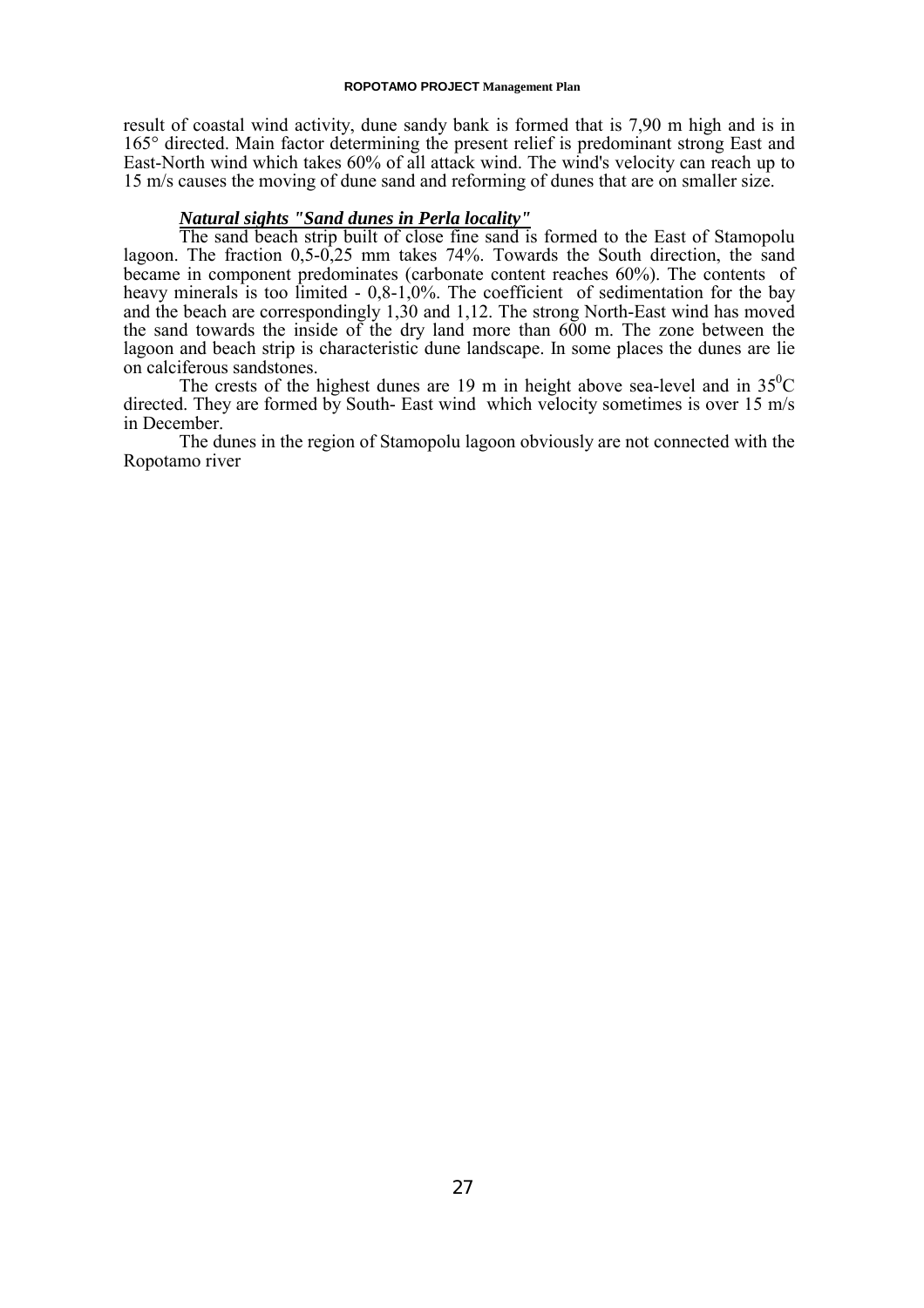## <span id="page-27-0"></span>*1.4.4. HYDROGRAPHY,HYDROGEOLOGY AND HYDROLOGY*

### **Hydrography**

The surface run off in the considered region is as result of many factors influence first of all are physic-geographical and geologo-lithological.

The absence of any supported hydrometric system makes difficult the explaining of the stream's regime.

#### *The Ropotamo reserve*

### *A) The Ropotamo river*

The only one larger river, that is 48,5 km long, and its water-catch area is 248,7  $km<sup>2</sup>$ . IT springs at about 300 km far from Bosna peak. In its upper part it is called Tserovska. The water-catcher is characterized with low sea-level. The Peak of Bosna is 454 m high and the highest peak of Meden rid is Bakarlaka. That is 384 m high.

The Ropotamo river collects a lot of water from the slopes of South-West Bakarlaka peak.

The main discharge is formed at a height of 100-300 m. The water-catcher is characterized by good afforestation  $\frac{1}{2}$  60-65%. The module of annual surface run off is within the framework of  $3-5$  ( $1/s$ )/km<sup>2</sup>. The internal annual distribution of the run off is:

Winter 1,0-1,5 (l/s)/km<sup>2</sup>; Spring 1,0-2,5 (l/s)/km<sup>2</sup>; Summer - below 0,4 (l/s)/km<sup>2</sup>; Autumn  $-0.5-1.0$  (l/s)/km<sup>2</sup>

The main discharge flows in Winter- Spring half year.

With regard to coefficient of variation of the annual run off region belong to areas having the highest value of this index - over 1. In the same time the run off coefficient is the lowest in our country - below 0,1. In same time run off coefficient is the lowest in our country - below 0,1.

High water period lasts about 4 months. The middle date for beginning of high water period is in January-February and the middle date for its ending - in April-May.

At all the region has unstable high water period. 60-70% of the annual run off flows during the high water period. The low water level lasts 2-3 months. It starts in July and ends in September. Only 3-5% of the annual run off flows during this period. The average duration of the drying up is 75-100 days and highest in the year in natural conditions.

With regard to coefficient of variation of absolute minimal run off, the region has the highest in Bulgaria value - above 1,5. The middle date this absolute minimum being appeared is the earliest in Bulgaria - from August 1st to August  $10<sup>th</sup>$ .

The average annual temperature of rivers' water is the warmest in Bulgaria - above 12<sup>0</sup>C. In April the temperature of rivers' water is 8-10<sup>0</sup>C, in July - above  $22^{0}$ C in October - above 14<sup>6</sup>C. The average annual turbidity of rivers' water is from 100 to 500 g/m<sup>3</sup>. The module of the floating silt is below 100 t/km for 1 year.

All the rest rivers in the region flowing in Black Sea directly are up to 10 km long and have water-catch areas below 50  $km^2$ . They are of drying up run off regime in their near-mouth areas. In the same time they have important contribution to water balance forming in the damp areas of Complex because entering into Quaternary-Neogenic sediments these rivers lose their underground run off and feed them undergroundly.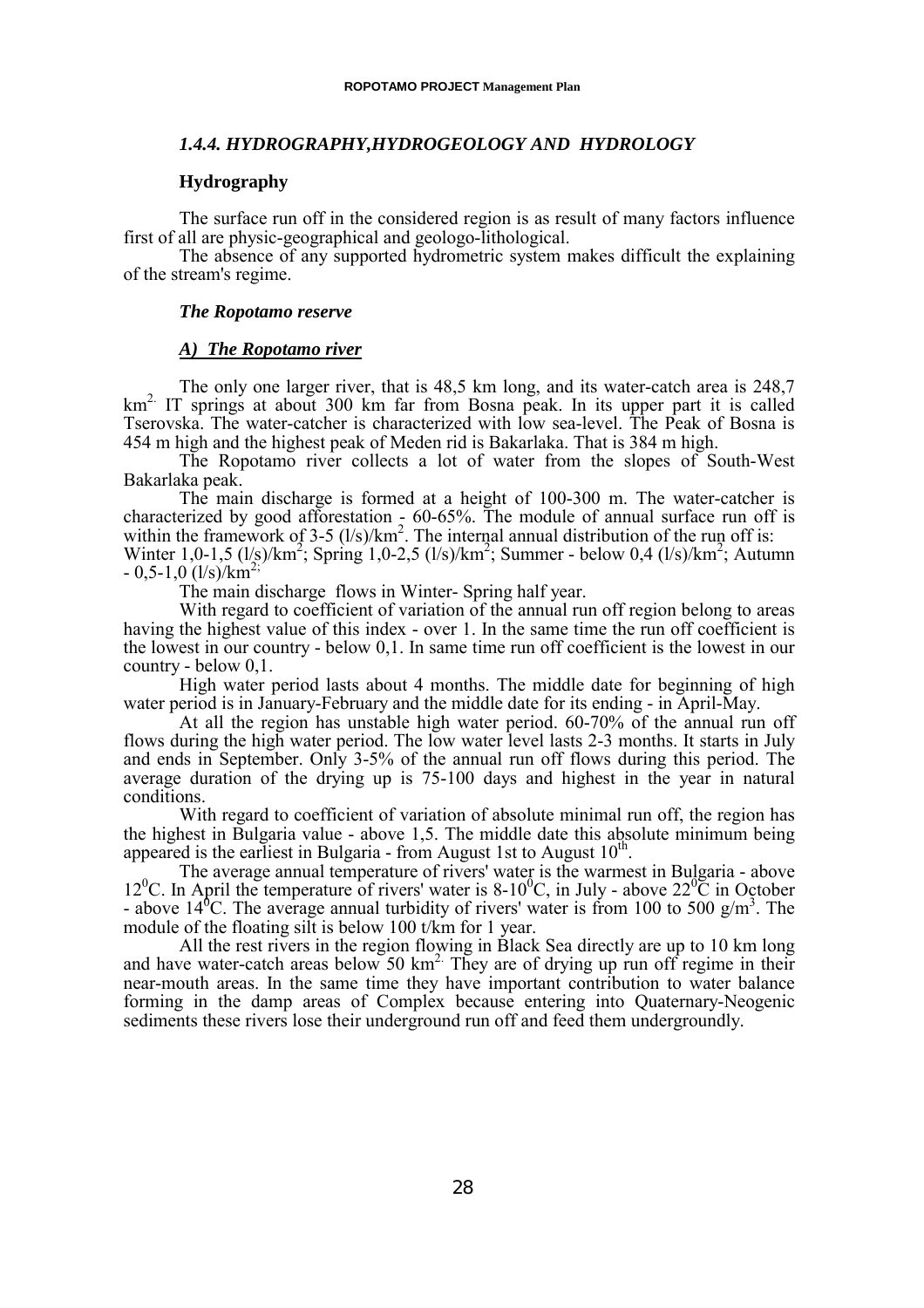#### **ROPOTAMO PROJECT Management Plan**

#### **General Meteorological information on months**

|      | The Ropolamo Tiver, alsonarge on monins -qm /sec |      |             |     |      |      |       |       |      |      |      |             |  |  |
|------|--------------------------------------------------|------|-------------|-----|------|------|-------|-------|------|------|------|-------------|--|--|
| Jan. | Feb.                                             | Marc | <b>APRI</b> | May | June | July | Aug.  | Sept. | Oct. | Nov. | Dec. | Avera       |  |  |
|      |                                                  |      |             |     |      |      |       |       |      |      |      | ge<br>annua |  |  |
| 2.25 | 3.34                                             | 2.53 | . 37        | 0.9 | 0.45 | 0.11 | 0.095 | 0.104 | 0.37 | 0.8  | 1.86 |             |  |  |

*The Ropotamo river, discharge on months -qm2 /sec*

*The Ropotamo river - average -monthly water level.1961-1970*

| .<br>. |      |     |            |     |      |      |      |       |      |      |      |                |  |
|--------|------|-----|------------|-----|------|------|------|-------|------|------|------|----------------|--|
| Jan.   | Feb. | Mar | <b>APR</b> | May | June | July | Aug. | Sept. | Oct. | Nov. | Dec. | Aver           |  |
|        |      | ch  | IL         |     |      |      |      |       |      |      |      | age            |  |
|        |      |     |            |     |      |      |      |       |      |      |      | annu           |  |
|        |      |     |            |     |      |      |      |       |      |      |      | al             |  |
| 101    |      | 108 | 96         | 92  | 77   | 79   | 107  |       | 78   | 83   | 92   | Q <sub>1</sub> |  |

Average-monthly level elevation to 0 is 23 cm under main leveling according to the Black Sea system.

# *A) Arkutino marsh*

Total area of the firth  $-1,16$  km2. Water area  $-0,03$  km<sup>2</sup>. Minimal as the water depth of the marsh - about 0,5 m.

The water stand is considerably lower in periods of absolute minimums as the water mirror is nearly disappears when too long dry periods have set in.

In water high-level water from the marsh flows towards the sea on channel located in the South- East. Because of the remoteness of the marsh from the sea, the higher elevation of water level in it, its specific oval shape and considerably higher underground tributary, the sea water cannot penetrate into the water basin and to has influence on the salt regime of the damp zone. That is why Arkutino's water is always fresh.

2. The Vodni lilies reserve - not researched specially.

### **3. The Natural sights of "Alepu marsh"**

In essence these are two connected one by another water areas Alepu - North and Alepu - South. Their depth rarely exceed 1 m. The maximal depth that can be reached in water low-level periods is 0,8 m since the depth is about 1,5-2,0 m in water high-level periods.

The connection between Alepu - North and Alepu - South is embarrassed and two separated water basins are formed in the periods of absolute minimums. The two marshes are separated from the sea shore by sandy strip that is 50-200 wide.

The water area of Alepu is  $10-12 \text{ km}^2$ . In the near past the marshy area was larger in its North- West part. According to Popov (1974) there were two small marshes overgrown by reed on 0,35 km<sup>2</sup> total area. These marshy areas don't exist now because of building the draining system that reduces sea area. This system is not maintained now but the equipment goes on draining the North- East part of the region.

This area is an integral part of the damp area and its eliminating has changed the ecological balance of water system.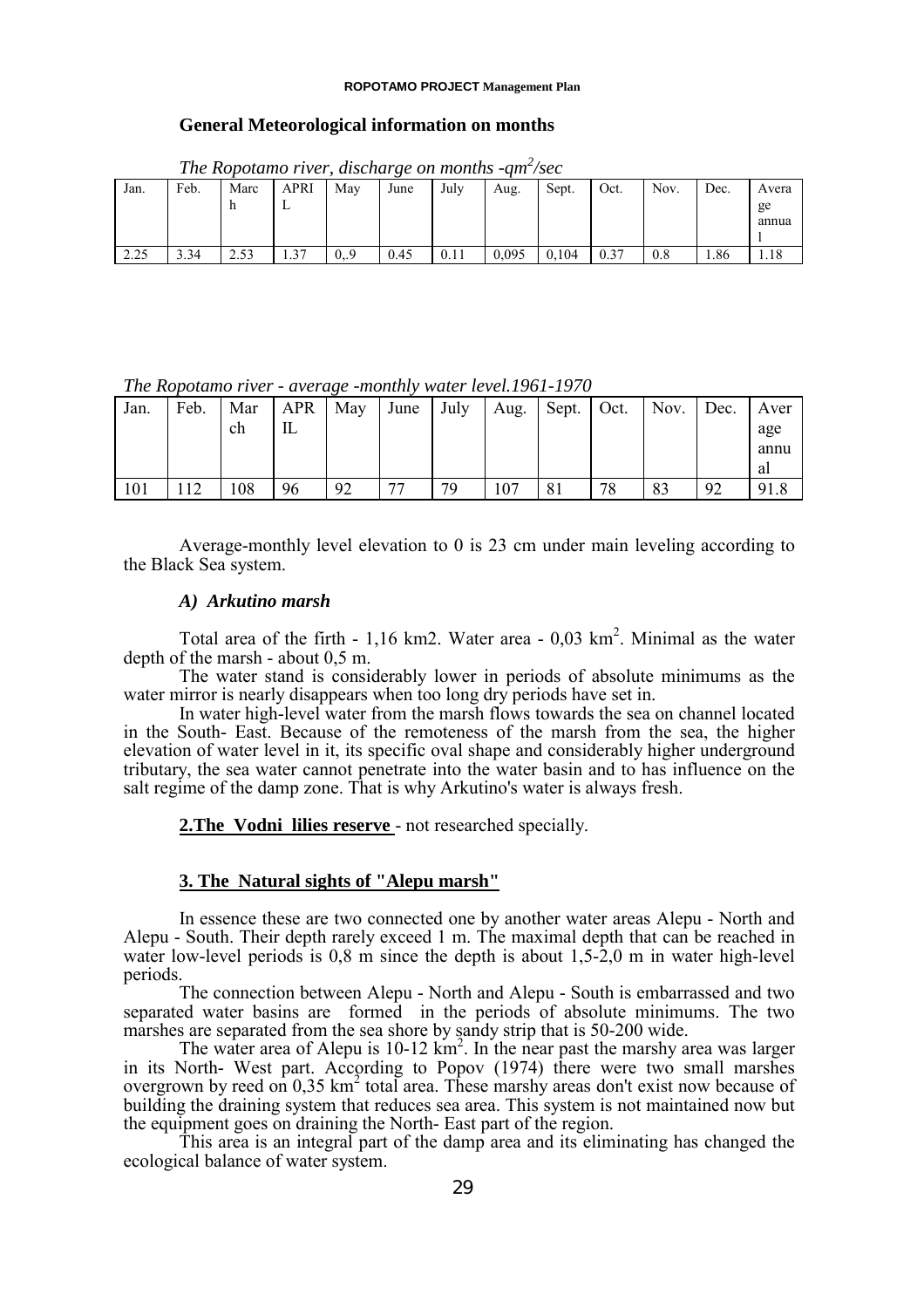Now the natural connection between the sea water and the water basin is realized by engineer equipment with valve, built under the Bourgas-Achtopol road. The fresh water is allowed to flow away towards the sea by this equipment when the water stand is high in the marsh but the feed back is nearly impossible. The penetration of the sea towards the dry land is impossible only cross the sandy strip if there is low or reversed hydraulic gradients.

# **4. The Natural sights of "Stamopolu marsh"**

The water area is about  $0.6 \text{ km}^2$  in natural conditions. The marsh is separated from the sea by sand strip and dunes taking considerably area. The remoteness of the damp area from the sea is 200 m. The fluctuation of water level in the marsh is 0,7 m as the average values corresponds with sea level. The surface water-catcher area is  $6 \text{ km}^2$ . It is possible that the surface water-catcher area and underground water-catcher area do not coincide.

The natural water regime of the damp area has endured deeply anthropogenical disturbances in the last 30 years.

Dike dividing the damp area into two parts - Stamopolu- North and Stamopolu-South is piled across the marsh near its North part.

The hydraulic connection between the two parts is possible the popes laid on the basis of the dike.

In the past when there was water high-level, the marshy water flowed away towards the sea on channel laid in the North part of marsh. This natural surface connection is disturbed by frequent sandy clogging.

In 1983-1985 the drainage was over dug up and a line of twelve pipes on  $\alpha$  200 mm and one pipe on  $\alpha$  400 mm were put in it. And one pipe on  $\alpha$  1000 mm were laid under them.

The channel is equipped by gate. The pipe capacity of the equipment is too high and it is possible all the water to be drained for a short time. The whole capacity is not used till now. When there is high water level, the upper pipes line open only.

## **Hydrogeology and Hydrology**

The variety of the lithological compound and structural conditions in the region of the Ropotamo Complex determines the presence of various types of underground water with respect to character of leaks where the water is accumulated and with respect to hydraulic conditions.

Two types of underground water are met in the region depending on lithological characteristic and physical condition of collector leaky and pore.

The characteristic of the hydrological conditions is done on information given by hydrological mapping (1960, 1982, 1984, 1996), geoelectric research (1996), drilling (1962, 1987), laboratory researches (1962, 1982, 1984, 1987, 1996) and field filtration tests (1962, 1987, 1996).

#### **Leaky water**

Leaky water are widely spread in the territory of Ropotamo Complex. They are related to deeply fissured and failure rocks of upper cretaceous and Neogen age.

There are ascertained two kinds of water depending on depth of bedding - water with shallow circulation and water with deeper circulation.

**Leaky water with shallow circulation.** It is accumulated in zone of regional fissuration and rock's weathering (up to 20-25 m on depth). The high heterogeneous and anisotropy of leaks in the rocky massif hinder forming of general water-bearing stratum.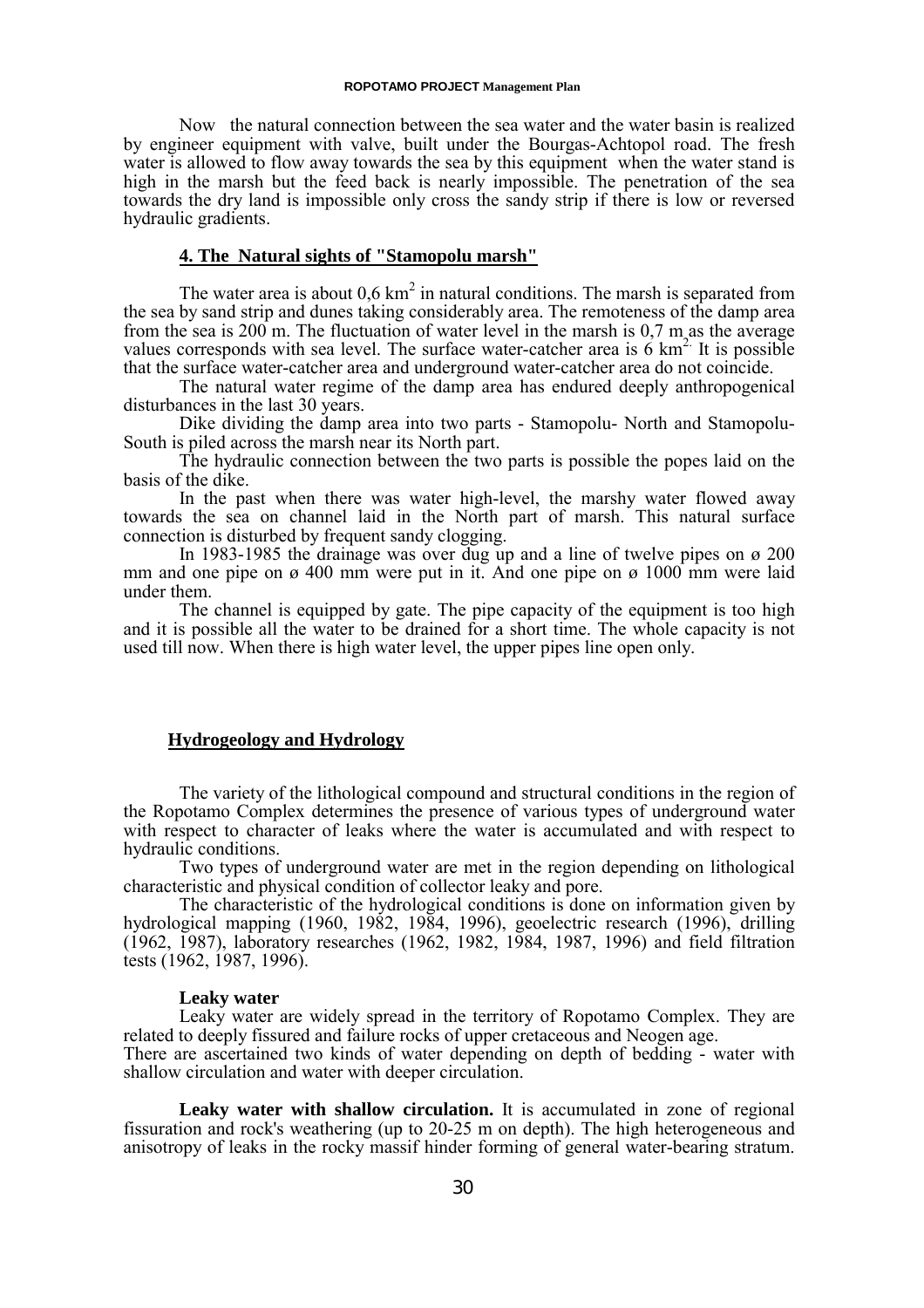Moving of underground water is realized on isolated leaks and zones. It is drained on different elevations in the form of many descending springs underground - in sands of Cretaceous age, underwater - in the area of Black Sea. The springs are of low flowrate -  $0.01 - 0.025$  I/s, and rarely - above these values. The feeding is done by the filtration of rainfall. During the dry period some from the small springs dry up. Larger springs (over 0,1 l/s) are caught as a fountains used for watering-place or for potable water (These are the springs as Kapacliata, Golemiyat vriz. Blagiyat vriz and etc.)

The low flow rate of the springs determines the low water, saturation of the waterbearing structure and limited natural resources. The module of the underground water is below 1 (l/s)/km3. The coefficient of filtration is within the frame of 1-3 m/d.

The leaky water is of changeable regime following the season's climatic changes. The water is fresh, general mineralization is up to 0,3-0,4 g/l, hydrocarbonatic-calcium, soft to mean hard (by Kluf classification), on  $10-15\degree$ C temperature.

**Leaky water with deeply circulation**. A part from Bourgas water pressure system. They are attached to upper cretaceous structural level of Voden's synclinal. Underground water accumulated in tectonical disturbance zones, have slower water interchange. Which is on different speed depending on the hydraulic conceitedness of the different zones and levels. The water is from weakly up to Strongly metamorphosed from hydrocarbonatic - sodium up to chloride-sodium on type with general mineralization from  $0,7$  to 6 g/l reaching on extremum values - 12,0 g/l. The water varies from soft to very hard with considerable low content of Calcium (from several to 70 mg/l) and pH>8,5 and carbonate aggressive. This kind of water is ascertained by deep hole in the region of Maslen nos.

The researches done to this stage show that the leaky water on the area of Ropotamo Complex of low water saturation and unperspective for different water supplies. It is of great significance as an optimum regime where local flora and fauna live as well as an income element from the water balance of Alepu, Arkutino, Stamopolu marshes.

#### **Pore water**

In the region of the Complex main collector for the pore water are the disconnected deposits ( sand and gravel). They are ascertained in all types of Quaternary formations Depending on the specific steric relations and hydraulic connection of the disconnected deposits of various genesis we distinguish underground water in the alluvium and underground water in the lagoons sea deposits.. On the territory of the Complex one satisfactory alluvial water-bearing stratum is formed in the deposits of the Ropotamo river but in lagoon and sea formations - several coastal water-bearing strata are formed.

#### **Alluvial water-bearing stratum**

It is to the west of the Ropotamo gorge (near the sea) about 10 km upstream and it is 0,5-1,0 km wide. This stratum is formed in alluvial gravel and sand (3-5 m in thickness) that are recovered by silted sand, sandy clay and clay and by peaty and sludge near quay.

It is occurs on variegated, deeply fissured rocky bed of Upper Cretaceous and Neogen age. The general thickness of the alluvium varies from 12 m in Velyov vir section (Vodny lilies reserve) to 21 m in the furthest East parts of water-bearing stratum. The underground flow varies from free flow to semifree flow and is hydraulically connected by the river. The river feeds underground water in the West parts of the stratum but in the last ones (in the gorge) - the river drains the underground water. The feeding up is realized not only by river water but by rainfall, peaky water drained by the bed and the slopes. Semifree character of underground flow in the zone of draining causes local marshes.

The conduction of the alluvial water-bearing stratum is about 200-500  $m^2/d$ . The minimal dynamic underground flow rate is about  $\overline{90-100}$  l/s. The underground water is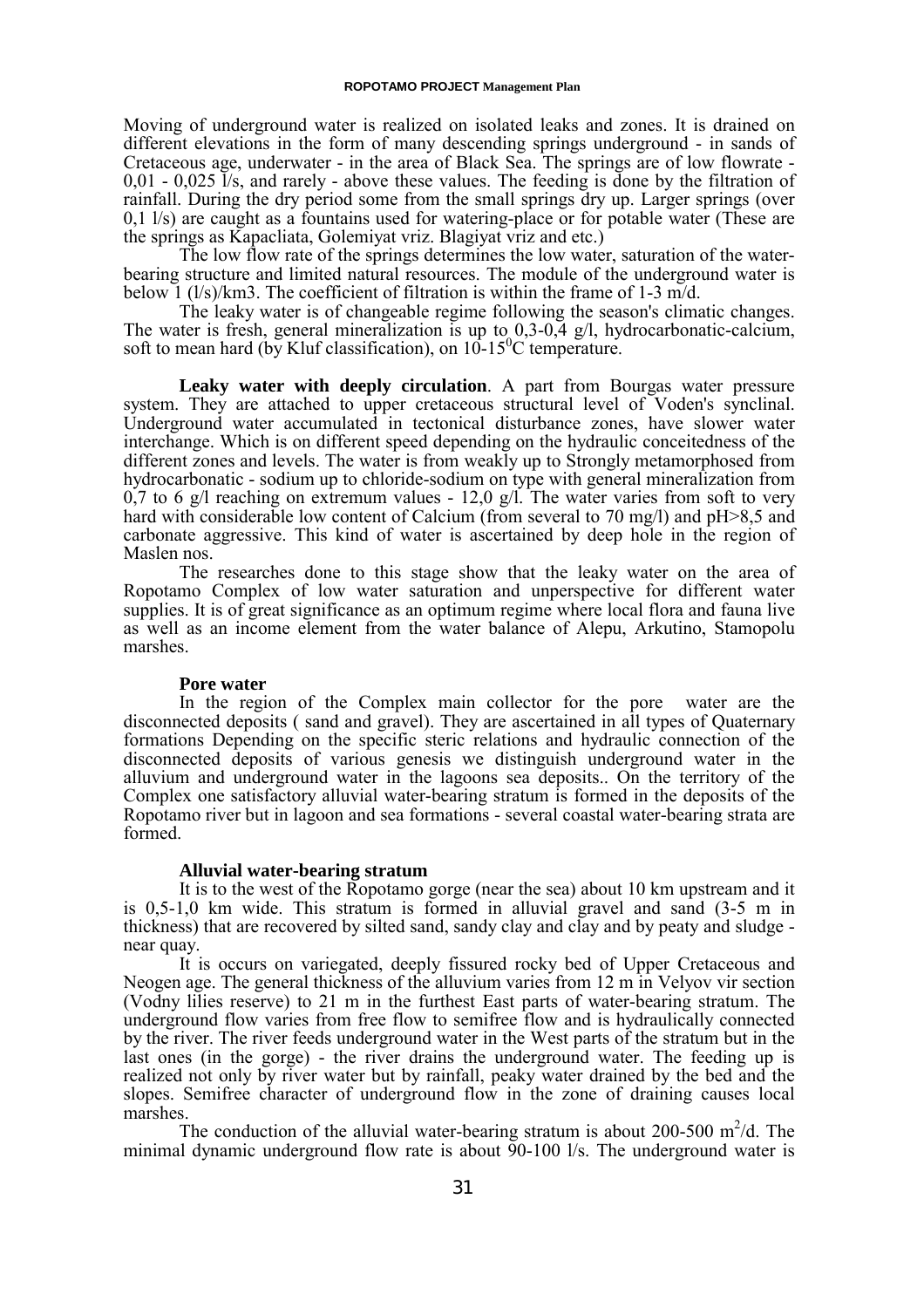fresh, 0,5-0,9 g/l general mineralization. The water varies from mean hard to hard. hydrocarbonatic-calcium.

#### **Coastal water-bearing strata**

.

They are formed in lagoon and beach deposits in the area of Alepu, Arkutino, Stamopolu marshes and belonging to them regions as well as sediments (alluvial, lagoon and beach) of drowned in Halocen valley of Ropotamo river.

On the basis of existing information and according the data given by hydrogeological mapping and geoelectric researches (1996) 9 hydrogeological profiles are compiled all together (fig 4-6 and fig 8-9). The location of each one is shown in fig.

## *Section of "Mouth part of the Ropotamo river"*

The coastal water-bearing stratum laid on this territory, covers accumulated levelness from the two banks of the Ropotamo river - the area from the quay to running of the river into the sea. The geological sections of sediments, filling the drowned in Halocen river valley is presented by valunes gravel and sand that 3-8 thick and above which gravel, clay peat, sludge, sandy sludge with interlayer of slimy sludge are laid.

The alluvial marshy complex 20-25 m in general thickness is laid on fissured up to Quaternary rocky bed. The rocky bed is a part from water-bearing structure described above. This rocky bed builds the slopes surrounded the river terrace. Larger springs (on flow rate over 0,1 l/s) draining the water-bearing structure in the water-catcher of the Ropotamo river, are Tsarskoto kladenche, Golemiya vriz, Blagiya vriz, Kapacliyata and etc.

The alluvial- marshy facies gradually turn into sea facies on the left bank of the river when it flows into the sea, in the region of beach and dunes.

The sea deposits are presented by close sand with shells of mussels and they are over 10-15 m thick.

Main collectors of underground water in this section are alluvial valunic-gravel and sea sandy deposits. Because of the relative hydrogeological determination of the two collectors, two water-bearing beds are defined - alluvial and sea within the framework of coastal water-bearing stratum.

The alluvial water-bearing bed is laid on the area of whole river valley. It is built by valunes gravel sand that are highly silted and turn into sandy and gravel clay in some places.

The percent of clay component increases in an sea direction. The conduction of the bed is about 100  $m^2/d$ . The underground water are fed by the Ropotamo river and by leaky water drained by bed and slopes.

The absolute elevation of ground water level varies from 0,3-0,8 m.

**The sea water-bearing** bed covers the area of the beach and dunes. It is built of close sand on coefficient of filtration 10-15 m/d. The accumulated underground water in sand is unpower water. It forms fresh water lens which parameters are not determined.

This kind of water is feed by infiltration of rainfall, slope water and leaky water.

The absolute elevation of free water level varies from  $\overline{0,3}$ - to 1,0 m.

The hydraulic connection between the river and water-bearing beds is considerably complicated by alternation of sludge, sandy sludge and slimy sand building the river bed and the terrace of the Ropotamo river.

The results done to this stage and given by the hydrogeological mapping (1996) show that there is connection even so in difficulties between the alluvial bed and the river.

The connection between the underground water accumulated in sea deposits and river water is undetermined.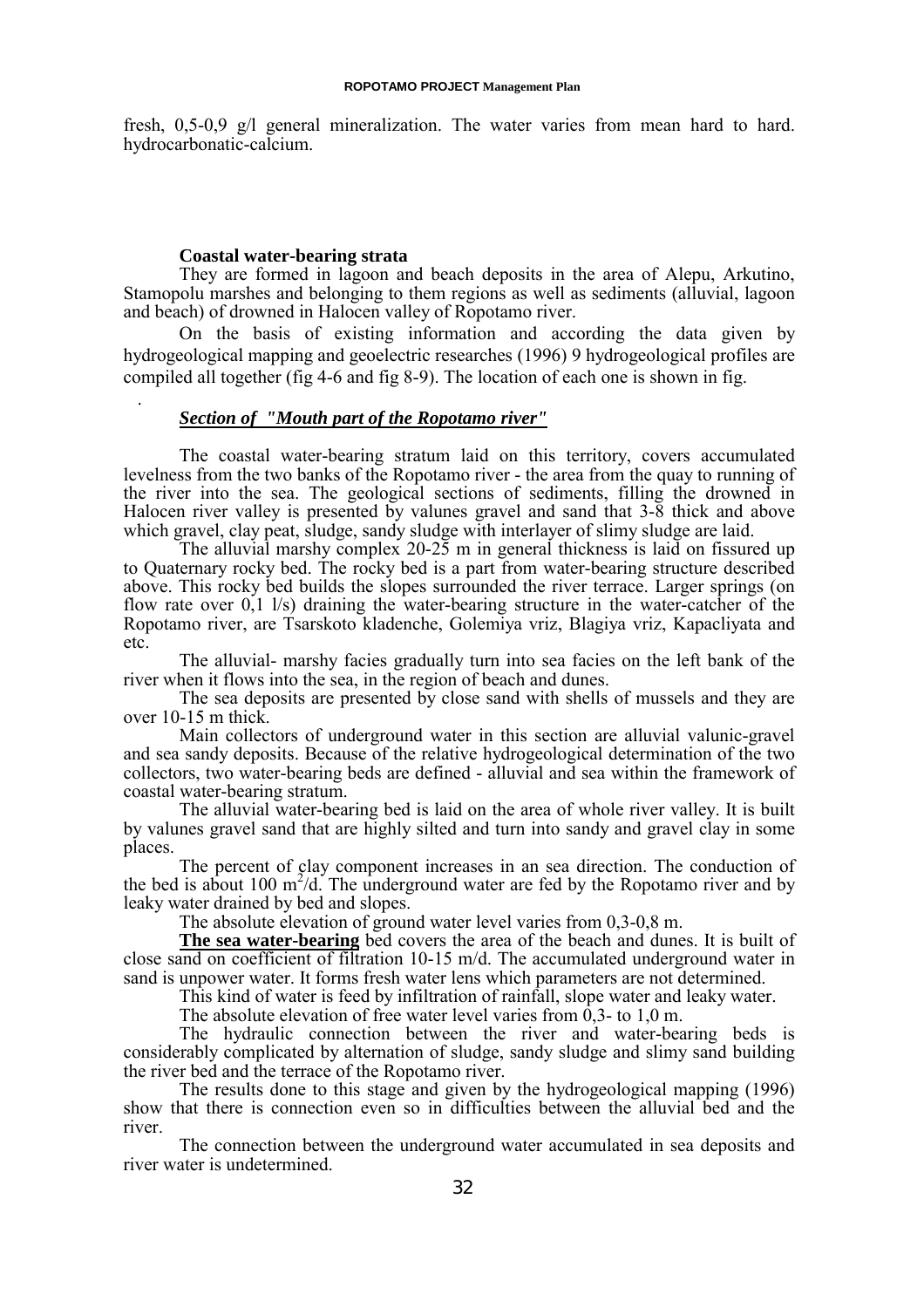The scanty archive information and researches done in 1996 (Stoyanov, Spassov, Gurov) in combination with the more complicated geological structure reduce the possibility for detailed studying of hydrogeological conditions in this section.

# *Section of Arkutino*

The coastal water-bearing stratum covers the area located among the place of Kabite in the South, place of Burhana - in the West, place Andrea bair - in the North, Black Sea - in the North- West.

Main collector for underground water is beach and lagoon medium to close sand, slimy sand and sludge (fig 5). To the North of the marsh the beach sand are well flushed and are of low clay component (5-7%), yellow to gray-white in colour. It is ascertained at a depth of 15-17 m. The section lying under the bottom of the marsh at depth of 3-5 m is presented by high colmataged mixed by rotting matter gray-black and black slimy sand and black sludge. They cause weak hydraulic connection between the underground water and the water in Arkutino marsh. The mean coefficient of the beach sand is 40 m/d and of the slimy sand  $-0.05$  m/d.

The conduction of the water-bearing stratum in the close of the sea is 500  $m^2d$ .

The West half of the coastal water-bearing beds on layer of clay with gravel, 2-3 m and the East half - on rocky bed of down Cretaceous age. The rocks that are part of leaky water-bearing system build the slopes surrounding the coastal water-bearing stratum. The flow rate of springs draining the leaky system is low - about 0,01-0,02 l/s.

The North- East frontier of the coastal water-bearing stratum is Black Sea. The Ropotamo river running at about 500 m away from the researched region, is separated by rocky apron (low eminence at maximal elevation of about 50 m), recovered by lolic sand.

That is why the river doesn't participate in the water balance of Arkutino section. The underground flow formed in the sand is free flow. The absolute elevation of free water level varies from 0,3 to 2,8 m. The general direction of moving is to North East towards the sea. The feeding is done by rainfall, slope water, leaky water from the up to Quaternary complex.

The main part of the underground water accumulated in the coastal water-bearing stratum is drained in Black Sea. Another drained element in the balance is the water (3-5 l/s) got by Arkutino Pumping station. This system has been used since 1962. The water is got by three tube wells located on 200-300 m from the sea, to the East of the lake. They are at depth of 10 m. Obtained underground water is used for drinking - domestic water supply as the regime of usage is in conformity with the consumption. It can accept that the Pumping station works about 6 months in a year or the annual yield is  $4,5$ -7,5.104 m<sup>3</sup>.

On the North- West end of the marsh in the yard of the State Forestry two shaft basins are built for needs of liquidated already "Perla" camping (Czechoslovak camping).

These two basins are of different depth water-level and one of them is of highly conductivity noted in its depth.

These basins covers the whole thickness of the lagoon sediments, reach to the cracked rocky bed and probably cut through at least two isolated each of other waterbearing beds. There is no information about the crossed geological section because the Czechoslovak organization has not given any documentation. The position of the basins is of considerably importance for the water regime of the damp area. The basins not used for operating until now.

# *Section of "Alepu"*

The coastal water-bearing stratum in Alepu area covers territory lying to the South of Vacational village of "Duni", to the North - North-West of "Humata" cape, to the East of "Byalata prast" land and to the South West of Black Sea. The underground water in the section is accumulated in beach and lagoon sandy and sandy-slimy deposits.

The sand, peat, slimy sand and sandy sludge are unified in common coastal waterbearing stratum although different genesis and related to it difference in the facies and in filtration properties of the sand.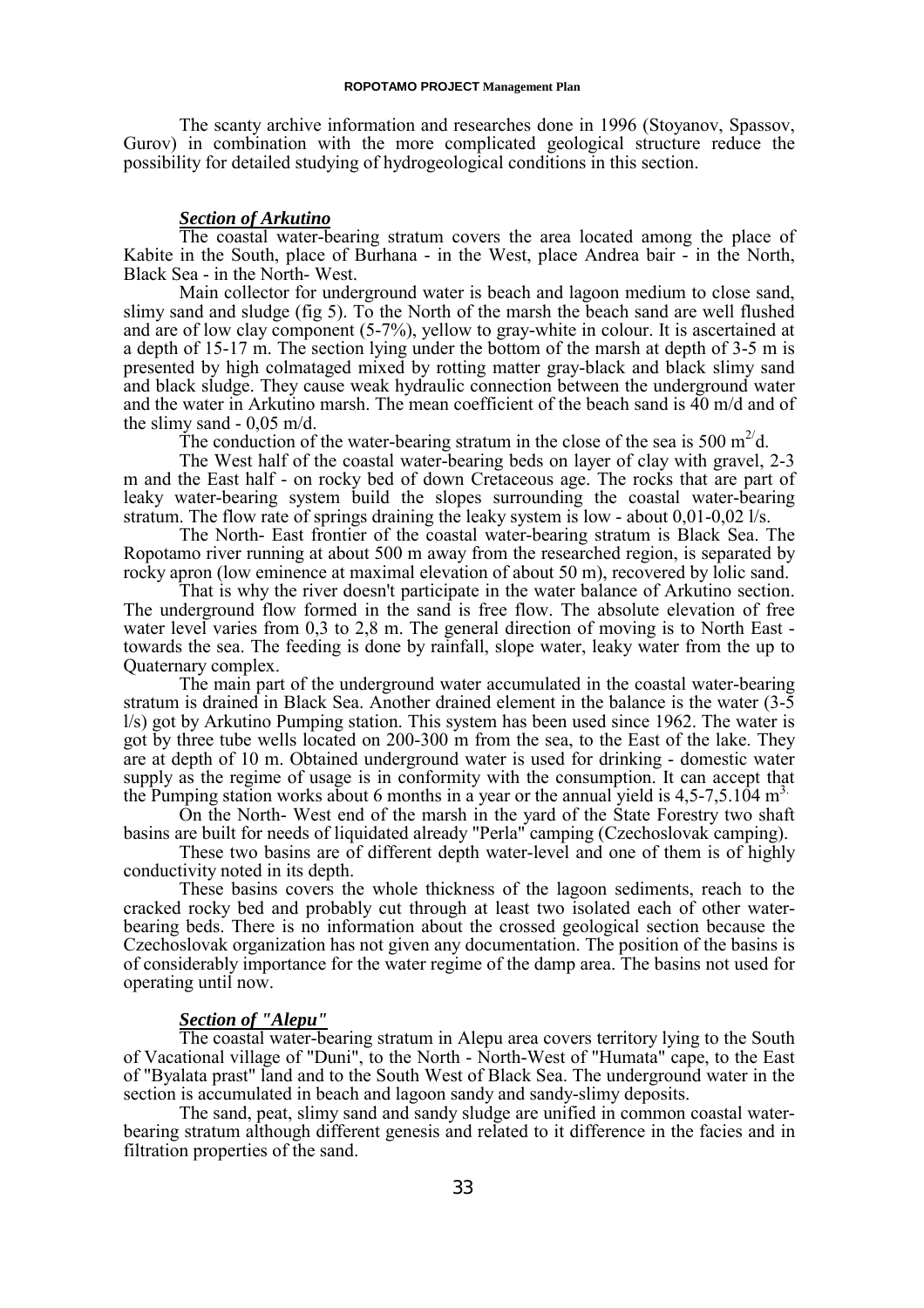Because the scanty geological information the steric parameters of the stratum are determined on the basis of the results given by geological researches done in the Summer of 1996 and on archive data for isolated drills in the periphery of the structure.

The coastal water-bearing stratum lies on cracked up-to-Quaternary rocky bed of deeply indented relief (fig 4)

The risen rocky shaft sinking to West- East direction of 5-8 m. This shaft divided the coastal water-bearing stratum into two parts.

In the surface part there is a connection between this two divided parts. Weak-power up to power leaky water that are the part of the leaky water-bearing structure is accumulated in up-to Quaternary bed. The North- East frontier of the water-bearing stratum is Black Sea. This stratum is limited by the leaky water-bearing system from the side of dry land and in depth. The general thickness of the coastal water-bearing system is about 20-30 m. In its upper part it is built of from coarse sand to medium sand that turn into close sand in depth. The sand have all over disclosure in the coastal strip, and sludge and slimy sand 2- 4 m thick. The mean coefficient of filtration of sand is about 50 m/d, and of slimy sand - 0,1 m/d. The colmataged bottom of Alepu marsh and the bed built by sandy sludge and slimy sand make difficult the hydraulic connection between the fresh water basin and underground water as a result of additional filtration resistance that are formed.

This colmatation supports higher level in the marsh than in the sea from another hand and some fresh underground water is allowed to be drained directly in the sea area.

From the other hand these modern deposits make difficult the draining of the surface marshy water in the sea.

The absolute elevation of free water level varies from 0,03 to 2.0 m. (The absolute elevation of the sea level on Baltic system)

Free flow that draining in the sea, is formed in the coastal water-bearing stratum.

The main underground water feeding is done by the infiltration of the rainfall and slope water. The leaky water draining by the border water-bearing stratum is another income element from the balance of the coastal stratum.

# *The Stamopolu section*

The coastal water-bearing stratum in Stamopolu section is formed in Quaternary deposits (fig. 6) taking the area on the North of Primorsko, on the South of "Perla" Complex, on the East of "Kachkata" place, on the West of Black Sea.

The fissured rocky bed on which the Quaternary sand is deposited, is collector of leaky water power by character, that is underground drained in the coastal sand stratum. In the place of "Kachkata" the leaky water is of Primorsko level on the terrain. It goes out on overflow in the shaft basin, that is built near the West frontier of Stamopolu North marsh. The thick of the coastal water-bearing stratum in the proximity of the sea is 10-12 m and it reduces gradually in an marsh direction. Free flow is formed in the sand. The main source for feeding of the stratum are the rainfall, temporary streams, leaky water being drained by the bed. The underground flow is drained by in the sea on front about 1 km wide. The absolute elevation of free water level varies from 0,3 to 1 m. The hydraulic connection between the water in marsh and underground water is embarrassed by the additional filtration resistances by bed of slimy sand, sandy sludge, sludge, overcovering the beach sand.

# **Status and dynamics of the underground and surface water. Sea, brackish and freshwater systems**

In the coastal water-bearing strata, the fresh underground water is in direct contact with sea water. The frail balance existing between them is often disturbed as result of considerable changes is the filtration field (speeds and gradients) under the influence of natural and/or technogenical factors. The disturbed balance causes intrusion: salt sea water penetrates in the coastal water-bearing strata and moves the frontier between salt and fresh water towards the dry land.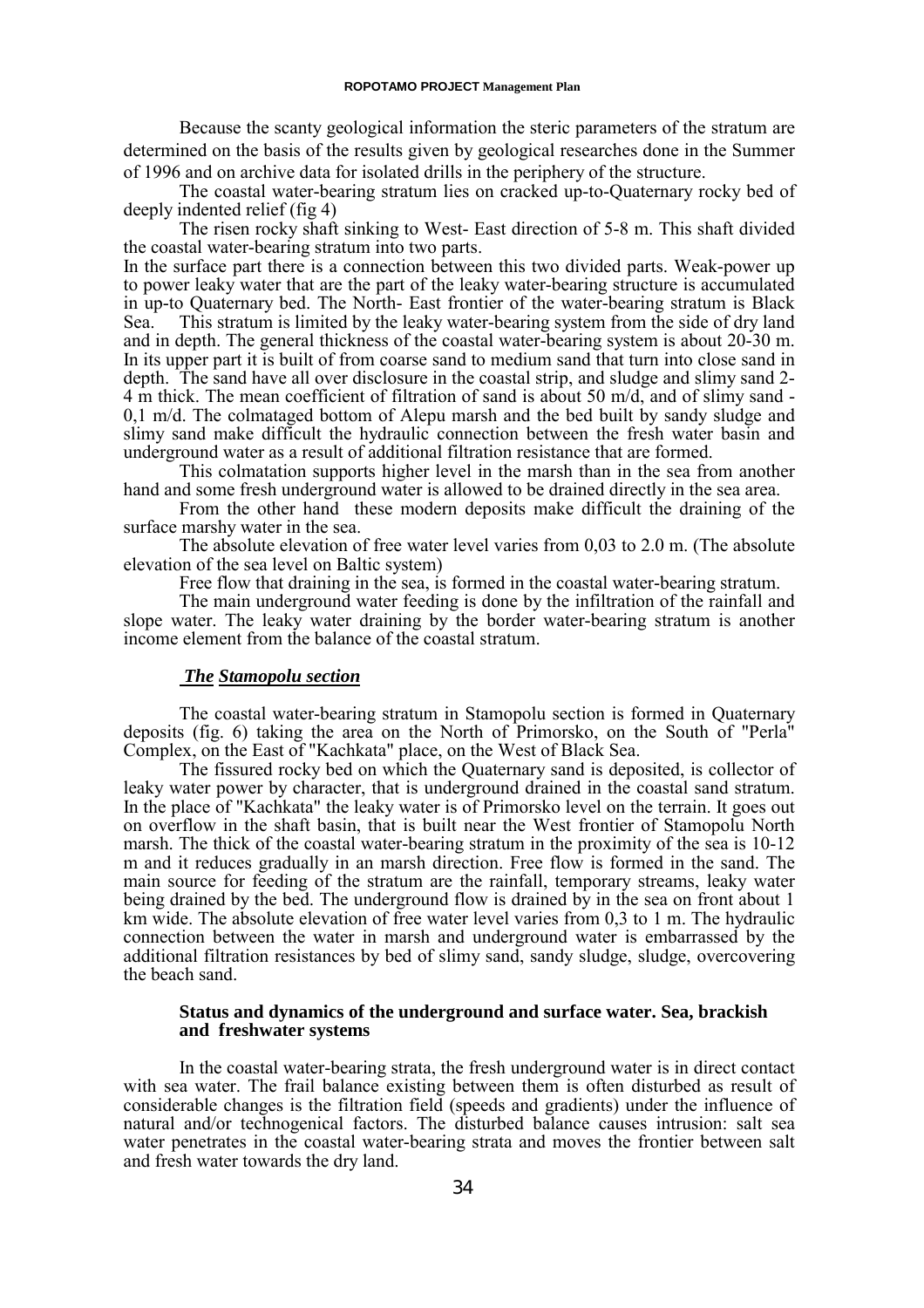Rising and development of this process cause progressing of the fresh underground water and fresh water basins connected whit them. This has negative influence on water ecosystems. Main factor determines the brackish regime of the damp zones in Ropotamo Complex is the direct hydraulic connection between Black Sea, coastal water-bearing strata and the freshwater basins - marshes and the Ropotamo river.

This connection gives possibility for active water exchange between the fresh and sea water that finds expression in intrusion (penetrating) of salt sea water into fresh underground water or the reverse process (extrusion) can be settled. The intrusion of salt sea water causes deeply changes in the composition of fresh surface and underground water. In the course of time if the frontier conditions of the system are changed the situation becomes complicated by the reverse process of extrusion. At that except conservative mixing of Na-Cl type water with Ca-HCO<sub>3</sub> type, there are attendant process of cationic exchanging between the solid and liquid phase. As a result of this Ca-Cl and Na-HCO<sub>3</sub> types of water are formed as well as other types. Determination off steric distribution of underground and surface water is of utmost importance when the valuation about sea's influence on the damp areas is done. On this basis the model about the process, generating qualitative changes of the water recourse is possible to be done. Creating of such model requires hydrochemical test and analysis of composition of the underground and surface water in many places from the region ( a great number of drills, test in different depth and etc.) as well as financial providing for.

These problems limited the research done in 1996. (only 25 water samples were taken during the mapping of the Complex in 1996). That is why the valuation about sea's influence on the brackish regime in the damp areas of Ropotamo Complex is relative to a certain degree. But this valuation gives a basis for organizing and usage of local net for monitoring on the underground and surface water in Ropotamo Complex.

Specific hydrochemical criteria determing sea - underground water - fresh water basins connection, were used for the purpose of the research. Classificational scheme using elements from several systems for classification types of natural water (Matthess, 1982; Engelen & all, 1986, Stuyfsand, 1991 and etc.) was used as a criteria basis.

At that the specific conditions in the sandy water-bearing strata of Bulgarian shore were reported.

Defining the classification water-type requires the main type, subtype, the class of the water sample to be determined gradually. The scheme defines 6 main types, 10 subtypes and 3 classes. The concentration of Cl- in the water sample determines the corresponding main type. According to the main type the water is fresh, salt up to weekly salt, weakly salt up to salt, salt, oversalt. The combining of macro- and mezocomponents determines the subdivision into subtypes. According to subtypes, the water is: Na-Cl, Na-So<sub>4</sub>, Na-HCO<sub>3</sub>, Na-Mix, Ca-Cl, CaSo<sub>4</sub>, Ca-HCO<sub>3</sub>, Ca-Mix, Mg-Cl, Mg-Mix. Each subtype is subdivided into three classes determing excess deficit or equilibrium of  $\text{Na}^+$ ,  $\text{K}^+$ ,  $\text{Mg}^{2+}$  ions in the natural solutions.

The excess is direct indication that shows the penetrating (extrusia) of fresh water but the deficit is direct indication for of sea - water (intrusia).

N. Stoyanov has worked computer programme called ANALYSE to determine water type and to process easily data about chemical composition of the water samples. In information from the chemical analysis of water samples for region of Alepu, Arkutino, Stamopolu and North part of the Ropotamo river is used for evaluation of sea influence on the brackish regime of damp areas to be done. The exactly position of the sampling water points is given on fig. 7. The results that are processed by ANALYSE are given in the text Appendix i 1 and the reports from the chemical analysis - in text Appendix  $N$  2 .

## **1. The Ropotamo reserve**

## *A) Section of "Mouth part of the Ropotamo river"*

9 water tests were done - 3 from Ropotamo river; 1 - from "Tsarsko kladenche" spring; 1 - from the shaft well in "Ribarskoto selishte" on the left bank of the mouth; 2 -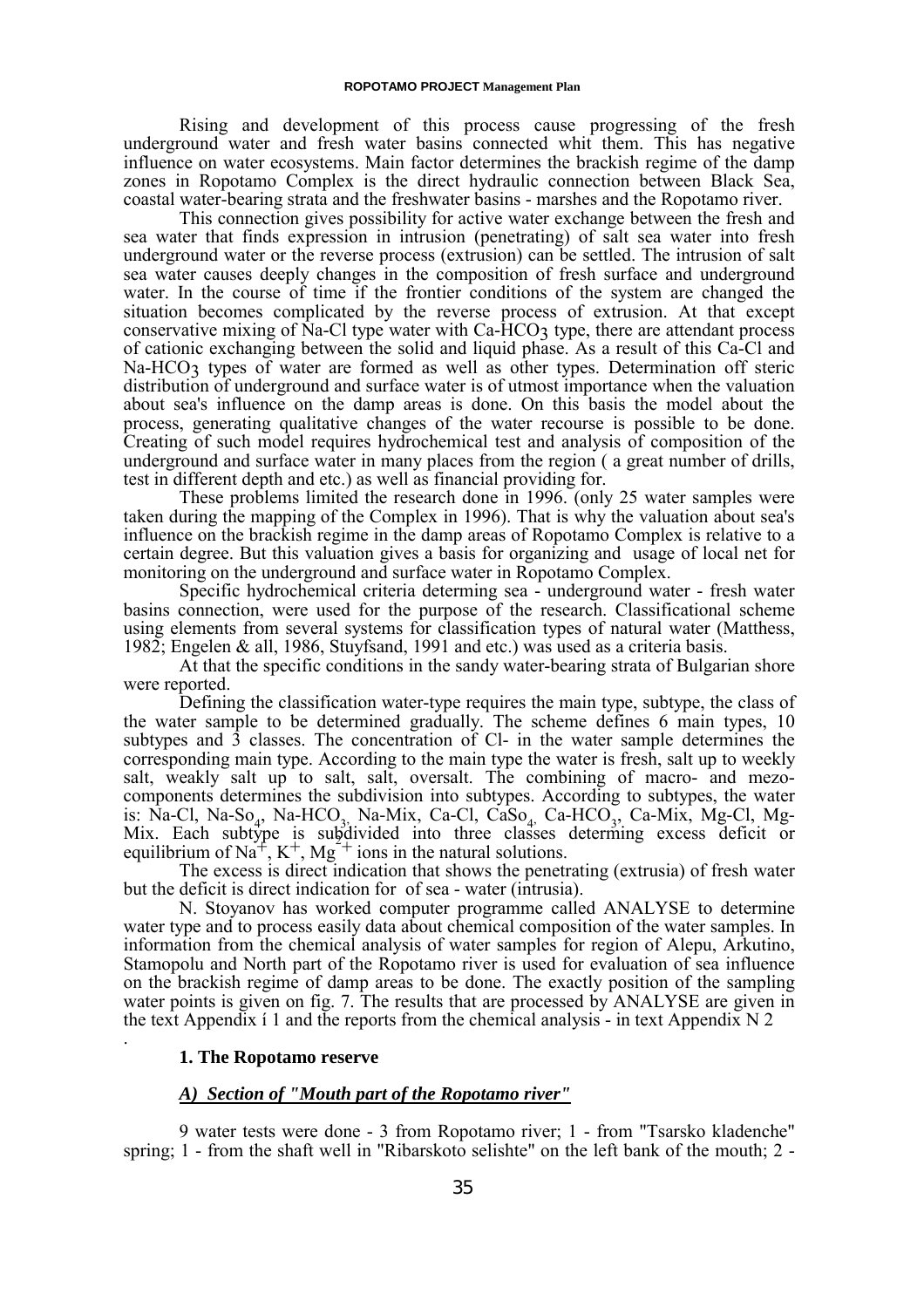from the well on the right bank of the mouth; 3 - from the well on the right bank terrace near the quay for research purposes in the Summer of 1996 (fig. 7). The results given by the processing the data by ANALYSE are in the text Appendix í 1. These result opportunity the sea influence on the river water and underground water in the section to be evaluated.

Two samples are done from Ropotamo river - 1 - from the quay (P17) and 1 in the proximity of "Tsarskoto kladenche" spring (P18). The analysis of these two samples determined the river water as weakly salt up to salt, Na-Cl, very hard, the general mineralization is 18 g/l, the content of  $O_2$  - 7,9 mg/l, excess of Na, K, Mg This shows that intrusion of the sea water has affected the Ropotamo river in its whole stream in the damp area, in the borders of "drown" valley.

On salt content, the river water does not differ nearly from the sea water although the flowing of fresh river water. The water in the marshy sections located in the bay terrace are fed in the river flooded areas and this kind of water is brackish too. The brackish water in the Ropotamo river is one of the main recourses that feed the underground water in bed's deposits. Thus the indirect intrusion is realized, i.e. penetrating of the sea into the alluvial water-bearing stratum.

Water samples from two tube wells and one shaft well located on the right bank terrace in the proximity of quay, are done to ascertain the presence and the eventual bounders of brackishness in the underground water.

The analysis of the result from the chemical analysis shows that the annual waterbearing stratum in the proximity of the Ropotamo river is highly brackish. This can be exemplified from the water type of the sample (P16) taken from the well in place of "Lambrinova niva". The well was built in 1987, 40-50 m away from river. It is  $\overline{2}2$  m (to bed) deep and takes in the whole thickness of the alluvium. Its water is weakly salt up to salt, Na-Cl, very hard, cold (t=16,8<sup>0</sup>C), general mineralization 3,2 g/lm content of O<sub>2</sub> - 0,8 mg/l. Consequently there is sea water (over 15%) in the alluvial water-bearing stratum. The excess of  $Na<sup>+</sup>$ ,  $K<sup>+</sup>$ ,  $Mg<sup>-</sup>$  and lower mineralization from this in the river can be explained by the fresh water feeding by the South frontier of the river valley (by the leaky water-bearing zone and gravel-valune deposits in the gullies). Desalinating tendency is deeply expressed about 100-150 m. Southerly of the Ropotamo river.

The results received by the water samples from the tube and shaft wells are indicative (P14, P15). The wells are located on the area of farmyard (behind the quay).

They are built in gravel-valune deposits and rocks from up to Quaternary bed at a depth of 10-12 m. The water accumulated in them is fresh, Ca-HCO<sub>3</sub>, up to Ca-Mix, very hard, cold ( $t=12,8^0$ ), general mineralization 0,35-0,85 g/l, content of  $O_2$  - 1,2-3,3 mg/l, excess of Na<sup>+</sup>, K<sup>+</sup>, Mg<sup>-</sup>. Obviously the sea influence is weakly or absences out of the bay terrace's bounders. This phenomena can be explained that the wells in the farmyard that are more shallow than this, located in "Lambrinova niva".

The intrusion of the sea water has affected the leaky water too, that are accumulated in the rocks, building the tight-bank of the river, when the Ropotamo river is running into the sea. The brackishness is ascertained in shaft and in tube wells, built in up-to-Quaternary rocky massif ( in the proximity of the monument near the cape ).

The analysis of the samples (P20, P13) shows that the salt water reaches in dry land 60-70 m.

There the underground water in the fissured massif is so hard, cold ( $t=14^{\circ}$ C), the content of  $O_2$  - 1,1 mg/l. The deficit of Na, K, Mg proves that the intrusion of sea water is the leading process when the Brackish balance of the underground water is formed. The brackishness is more deeply expressed in the shaft well locating near the bank, where the water is weakly salt, up to salt, Na-Cl, general mineralization 4,4 g/l. 30 m in dry land (sample 13) the percent of the sea water that is containing in the fresh water, decreases highly. Here the underground water is weakly salt, Ca-Cl general mineralization 2,2 g/l.

The inflow containing fresh underground water and running the river and bay terraces (marshy sections) is ascertained also on the left bank of the river, in the region of "Kabite" place.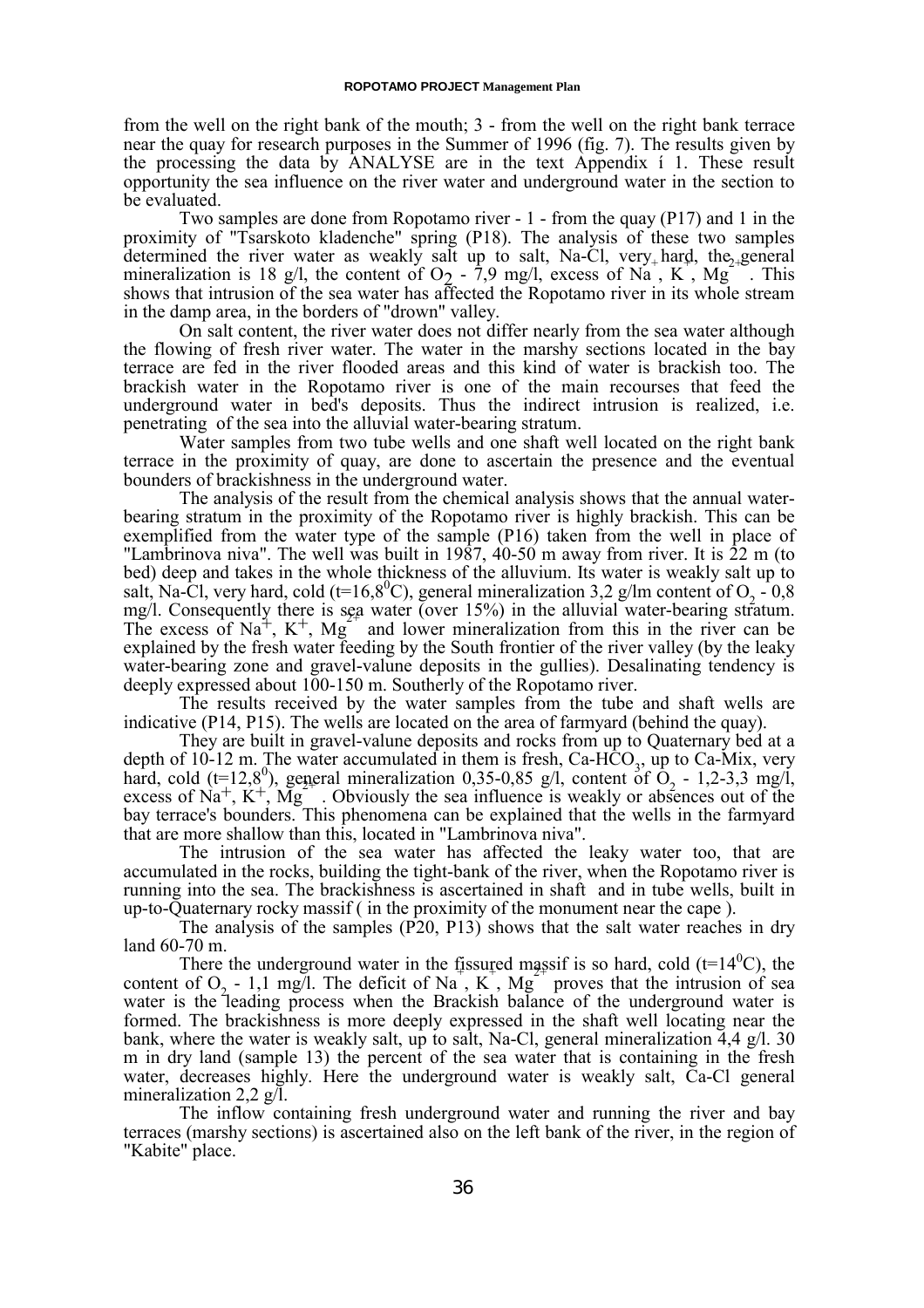Evidence for this is not only desalinating of river- water (P18) but the water type of the underground water drained by dunes and rocky massif. This is realized underground by scattered springs and by "Tsarskoto kladenche" spring.

The sample taken from this spring (P19) characterizes the water<sub>2+</sub> as fresh, CaHCO<sub>3</sub>, mean hard, general mineralization 0,31 g/l, excess of Na<sup>+</sup>, K<sup>+</sup>, Mg<sup>+</sup> Most of this water is drained underground and together with rainfall feed the beach water-bearing stratum located on the area of beach and dunes in the near-mouth part.

The hydraulic connection between the river water and the underground water in the sea deposits and dunes, is strongly differed and that fact finders the penetrating of sea water from the river. The evident for this is the water sample from the shaft well built in the sea sand on the area of "Ribnoto selishte". The well is several meters in depth and is located 20 m far from the river. The water is fresh Ca-HCO<sub>3</sub>, rather hard, general<br>minoralization 0.74 c/l, excess of N<sub>0</sub> K, Mc<sub>a</sub> mineralization 0,74 g/l, excess of Na, K, Mg

Having in mind concrete hydrogeological condition, brackishness is beach waterbearing stratum is possible from the North-East frontier - Black Sea.

In the near-mouth part of the Ropotamo river, fresh underground water lie on the beach water (fig 9). Freshwater lenses formed that is 2-5 m thick and its area is about 0,1 km<sup>2</sup>.

This interest phenomena should be deeply studied and clearing its role up on the species variety.

#### *A) Section of Arkutino*

7 water samples: 4 -from the two shaft wells; 1 - from Arkutino marsh, 2 - from the leakager of the marsh (one - in the proximity of the marsh, the other - 50-60 m far from the sea, 1- from the Pumping station of "Arkutino" are done in the Summer of 1996. Data from the chemical analysis, processing by ANALYSE programme are in the text Appendix 11. The water samples ( $\overline{P}_{22}$ ,  $P_{23}$ ,  $\overline{P}_{24}$ ,  $\overline{P}_{25}$ ) taken from the surface and bottom of the shaft wells, show that the underground water is fresh, Ca-CHO<sub>3</sub>, rather hard, general mineralization - about 0,5 g/l, excess of Na, K,  $Mg^2$  to the North-West from the marsh along the whole section. This is not entirely unjustified to suppose that the underground flow forming the income part in the balance of the marsh on the North- West frontier, is favorable factor for optimum brackish regime in sweet basin to be supported.

Content of arsenium which is correspondingly  $0,153 \text{ mg/l} - 0,012 \text{ mg/l}$  is ascertained both in the two water samples of the shaft well í2. This arsenium content considerably excess the allowable one and is toxic. Probably the copper and polymetalic ore in the area of Rosen's pluton is the source of these toxic ingredients. The spreading of arsenium can be explained by the following mechanism: in zones as a result of natural leaching, the arsenium turn into soluble form after that is migrates together with the underground flow in the fissured water-bearing system that feed the coastal water-bearing stratum.

There is no a big danger for historically settled ecosystems if it is corroborated that the presence of the arsenium is a result of natural advance of the processes and it is not related to anthropogenical participation for working out of polimetal deposits.

It is possible however the high arsenium concentration to be as a result of wide pollution that is ascertained in a large region from the South Black Sea shore because of the mining-production workings. It is necessary further research and control be done.

The sample taken from Arkutino marsh (P11) shows that the water is fresh, Ca-<br>mean hard, cancral minoralization about 0.43  $\alpha$ <sup>1</sup>. excess of Na K<sub>2</sub>. Ma HCO<sub>3</sub>, mean hard, general mineralization about 0,43 g/l, excess of Na, K<sup>+</sup> Mg

The water of composition is similar to underground water in the region. The surface connection between the marsh and the sea is realized by small canal formed in the North- East part of section. According to literature information the water from the lake flows away to the sea on this canal when there is heavy rain (once in one-two years) and the rest of time the surface connection absences. The water samples done in the Summer of 1996 show that it is possible the underground water which is in the close proximally of the marsh to be brackish by the sea water penetrating on the canal and under it when there is low water in the drier periods. The water type of the sample taken in this place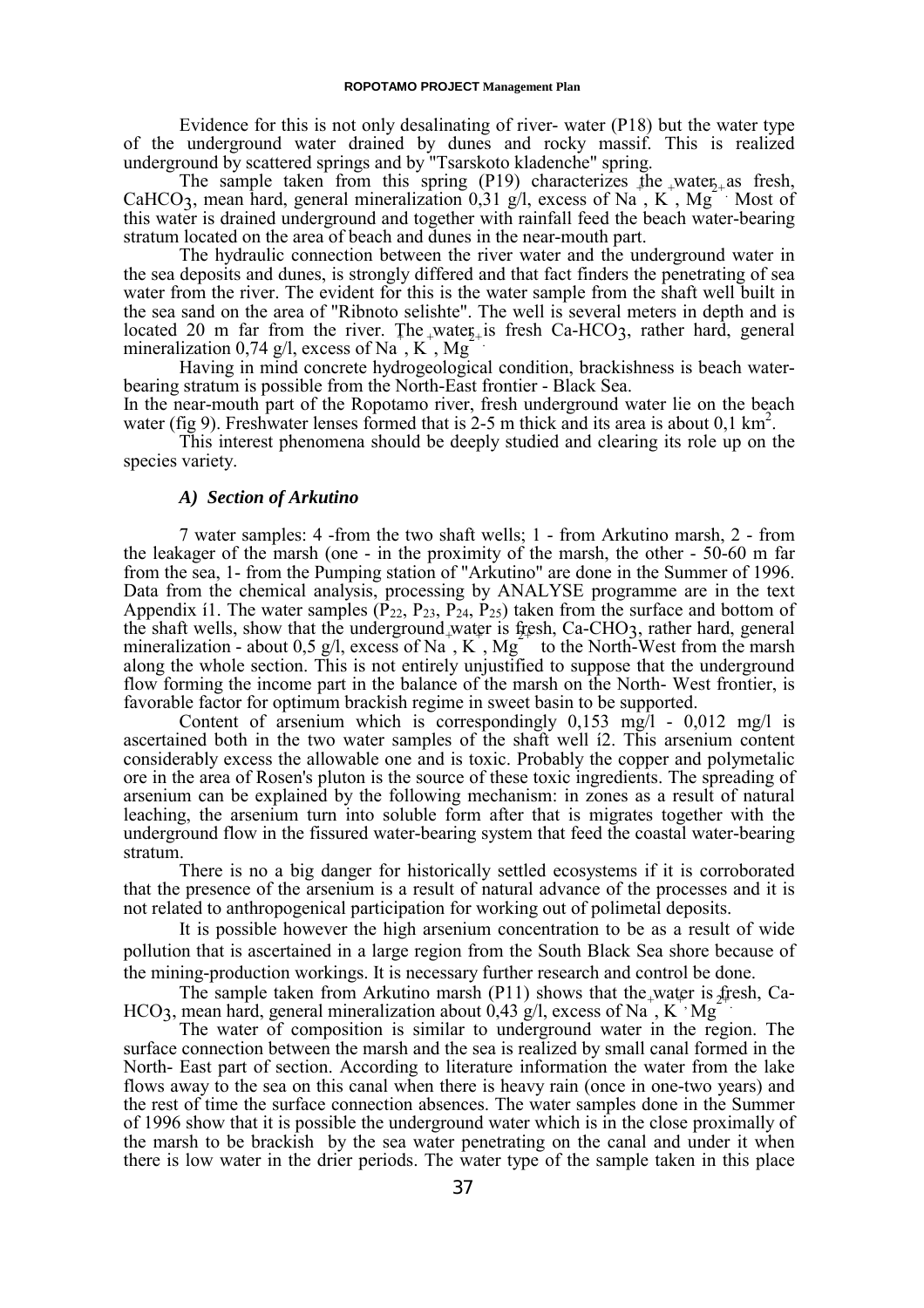(P9) is similar to the type of the sea water - salt, Na-Cl, very hard with equilibrium of  $N_a$ ,  $K^+$ ,  $Mg^2$ . The general mineralization is too higher than this ones of the sea water -29,77  $g/l$  because there is not surface connection between the canal (leakager) and the sea. The canal is filled with sea water when there is a rising tide or a heavy sea. The electroconduction of the water 300-400 m away from the sea is the running down from the marsh sea and the sea water. In the proximity of the marsh (40-50 m), the water in the leakager is similar on composition to this in the marsh. The analysis of the water sample (P10) shows that the water is fresh, mean hard, general mineralization is 0,33 g/l. Although the low mineralization of the water, the subtype Ca-Mix probably shows certain influence of the sea water in this part of canal too.

This shown information and its interpretation point an opportunity for directly penetrating (on canal) of salt water into the underground hydrosphere in the proximity of the marsh.

Another indirect indication for sea water penetrating into the coastal water-bearing stratum is the water type of the sample from the Pumping station "Arkutino" (P8). The underground water is fresh, Ca-HCO<sub>3</sub>, too hard, general mineralization about  $9.44$  g/l at depth of 4-8 m and 200-300 m away from the sea. The deficit of Na, K, Mg and the high hardness indicates for past intrusion of the sea water in this part of the water-bearing stratum. This and other facts give the reason to be supposed that the zone of rhythmical changing of the interface's position - salt water - fresh water, takes the shore strip that is marked in the borders of 100-400 m away from the sea.

The depth of the "salt wedge" changes within the borders of 30-450 m in natural conditions.

In dry periods (seasonal or of many years) the sea water penetrates into the coastal water-bearing stratum, 400-450 m in dry land. The water covers the whole beach and dunes but it is too away from the Arkutino marsh to has directly influence on its brackish composition.

Larger size of the "salt wedges" can be expected in the South- West part of the section, in the proximity of Pumping station "Arkutino". The role not only of the natural factor, but the role of the technogenical factor - mining of underground water should be taken into consideration. Because of the considerable small quality of the mining underground water, season working regime and the considerably small lowering the technogenical intrusion is probably limited and covers just the strip between the sea and water-mining equipment.

The length of the "salt wedges" is too small in the rainy periods - up to 100 m but these periods are considerably of short duration, accordingly low security (up to 10-15%) The reckoning and limited observation show that usual length of the "salt wedges" is in borders of 140-220 m. This determines the considerable week influence of the sea on brackish composition of the underground water, accumulated in the coastal water-bearing stratum.

#### **2. The Section of "Alepu"**

5 water sample - 1 - from the microartificial lake built in the North- West part of the region; 2 - from Alepu marsh (1 - from Alepu North; 1 - from Alepu South) 2 - from two drilled wells built in "Duni" Complex (fig 7) were taken from Alepu section during the hydrogeological mapping in the Summer of 1996. The information from the chemical analysis, processed by ANALYSE programme are given in the text Appendix í1. The interpretation of the results shows that; the micro-artificial lake collects some of the water that forms income part from the water balance on the marsh and of the coastal waterbearing of the stratum. This is slope water, temporary streams, respectively, rain water and some water, that is drained by the fissured water-bearing system. The sample from the micro-artificial lake (P7) shows that accumulated water in it is fresh, Ca-HCO3, soft, general mineralization  $0,259$  g/l. Excess of Na, K, Mg ascertained in the microartificial lake determines inflow from fresh water to the basin.

Two connected each other basins are formed (Alepu - North and Alepu - South). The connection between them is hindered during the Summer months and two separated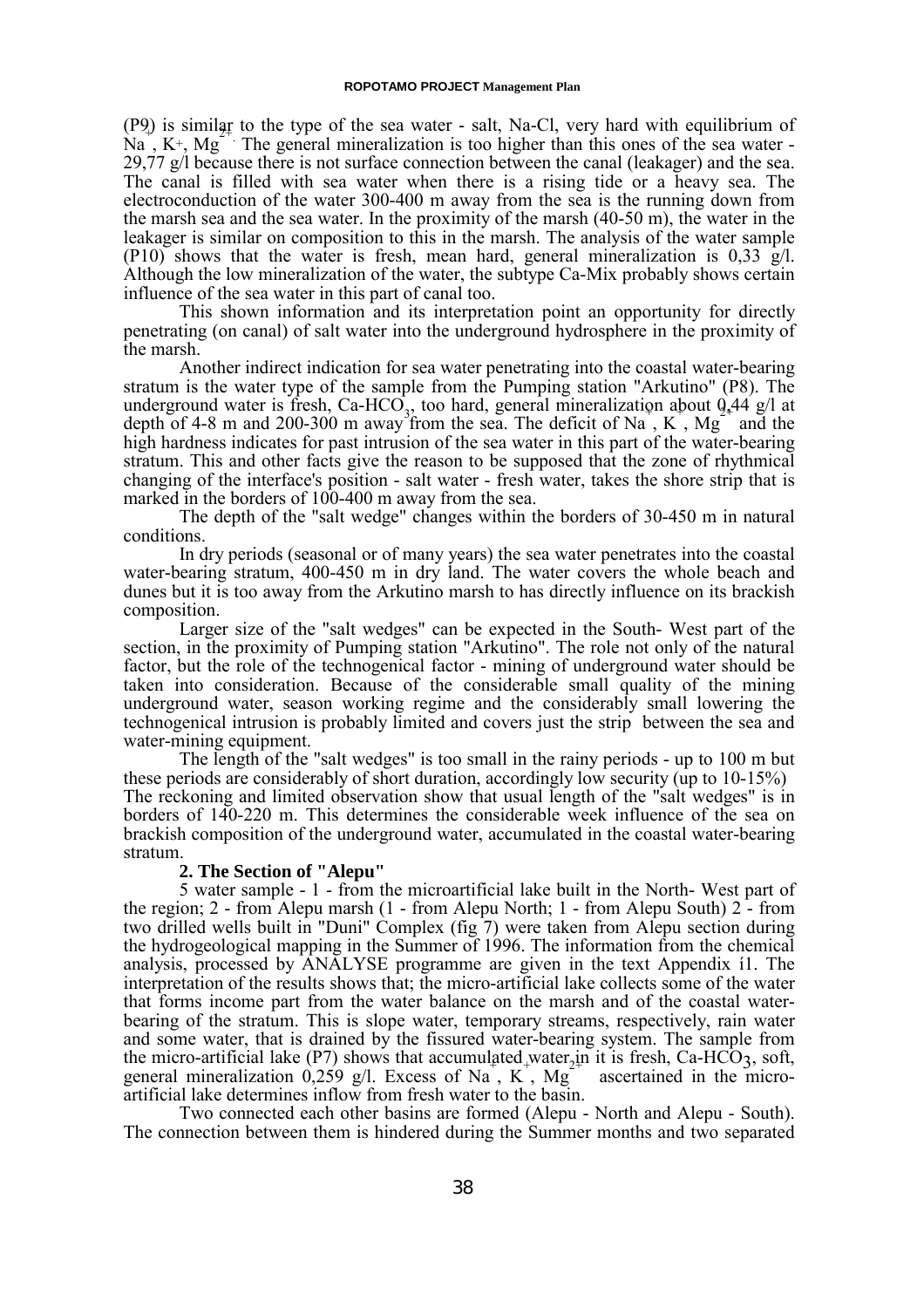basins are formed. The samples  $(P_4, P_{21})$  taken from them show considerable difference in their brackish composition and in conditions forming the composition in the two basins. The water in Alepu-<sub>2</sub>North is fresh, Ca-HCO<sub>3</sub>, soft, general mineralization 0,286 g/l,  $\frac{1}{k}$  excess of Na, K  $\cdot$  Mg

On water type and general hydrochemical characteristic, the water in Alepu- North is very similar to the water from the artificial lake. Obviously there is not good hydraulic connection between Alepu- North and the sea. In contrast to it, the water of Alepu- South mixes with the sea. As a proof of this is that the weak salt, rather hard, general mineralization -  $0,823$  g/l. The excess of Na<sup>+</sup> K<sup>+</sup>, Mg<sup>+</sup> show that when sampling is done the fresh water inflow is considerable in this area of the marsh and compensates partly previous intrusion of sea water. It is possible more fresh-slope and underground water to run in the North part of the marsh.

The anthropogenical interference connected with artificial lake building as well as drainage system that is not being maintained now, have determinate effect too.

The influence of the sea on the underground water in the coastal water-bearing stratum can be evaluated directly only in the North part of bank zone, using information from the hydrochemical sampling of drill well 1 and drill well  $2_+$ . These drill wells are 200-500 m far from the Black Sea. There is deficit of Na<sup>+</sup> K<sup>+</sup>, Mg<sup>+</sup> in the two drill wells. There for a proven sea water intrusion that is 200 m far from the sea is present. The difference in the main type, subtype, hardness and general mineralization show the degree of development of the intrusion process (brackishness). This process is advances in stage in the proximity of drill well 2, where the subtype of the water is similar to the sea water - Na-Cl, very weak salt, hard, general mineralization 0,62 g/l.

Brackishing of the underground water in sand is an opening stage near drill well 1. There underground water is fresh up to weak salt, Ca-Cl, hard, general mineralization  $0,62 \text{ g/l}.$ 

Brackishing of the marsh from the North can be expected because of the development of the intrusion process in that place.

The wells had not been well cleaned up when had been building and that is why the connection between the water in the stem of drill wells and the layer water is difficult.

The size of the "salt wedge" varies in wide borders from 50-750 m in natural conditions.

This is determinated mainly by the gradient of the underground flow to the sea, respectively by the size of the main income component in water balance - rainfall.

**In dried periods** (seasonal or of many years) the sea water penetrates into the coastal water-bearing stratum in "Alepu" section and envelopes its down part (reach over 700 m in dry land). During these periods the water of the marsh brackish composition of the marsh.

More wide size of the intrusion of sea water in the water-bearing stratum can not be expected because of its small size (maximal wide up to 1000 m), and because the length of the wedge is about 653 m when the rainfall availability is 95%.

**During rainy periods** -the penetrating of the sea water into underground hydrosphere is too limited 5-100 m.

It is obviously that in this period fresh underground water is fundamental when the brackish composition is formed. These periods are of short duration in conformity with low available (up to 10-15%) of their main generator - rainfall.

The reckonings as well as the limited observations show that the usual length of the salt wedge is in borders of 150-300 m. This fact causes limited influence of the sea on the brackish composition of the marsh. The variations of the sea bottom have the greatest influence on the length of the salt wedge. According to information given by Stoyanov, Gurov (1996) and literature information these variations often exceed 1 m.

The variations of the sea bottom are too main factor when the water-bearing regime is formed and when optimum conditions for development of ecosystem are determined.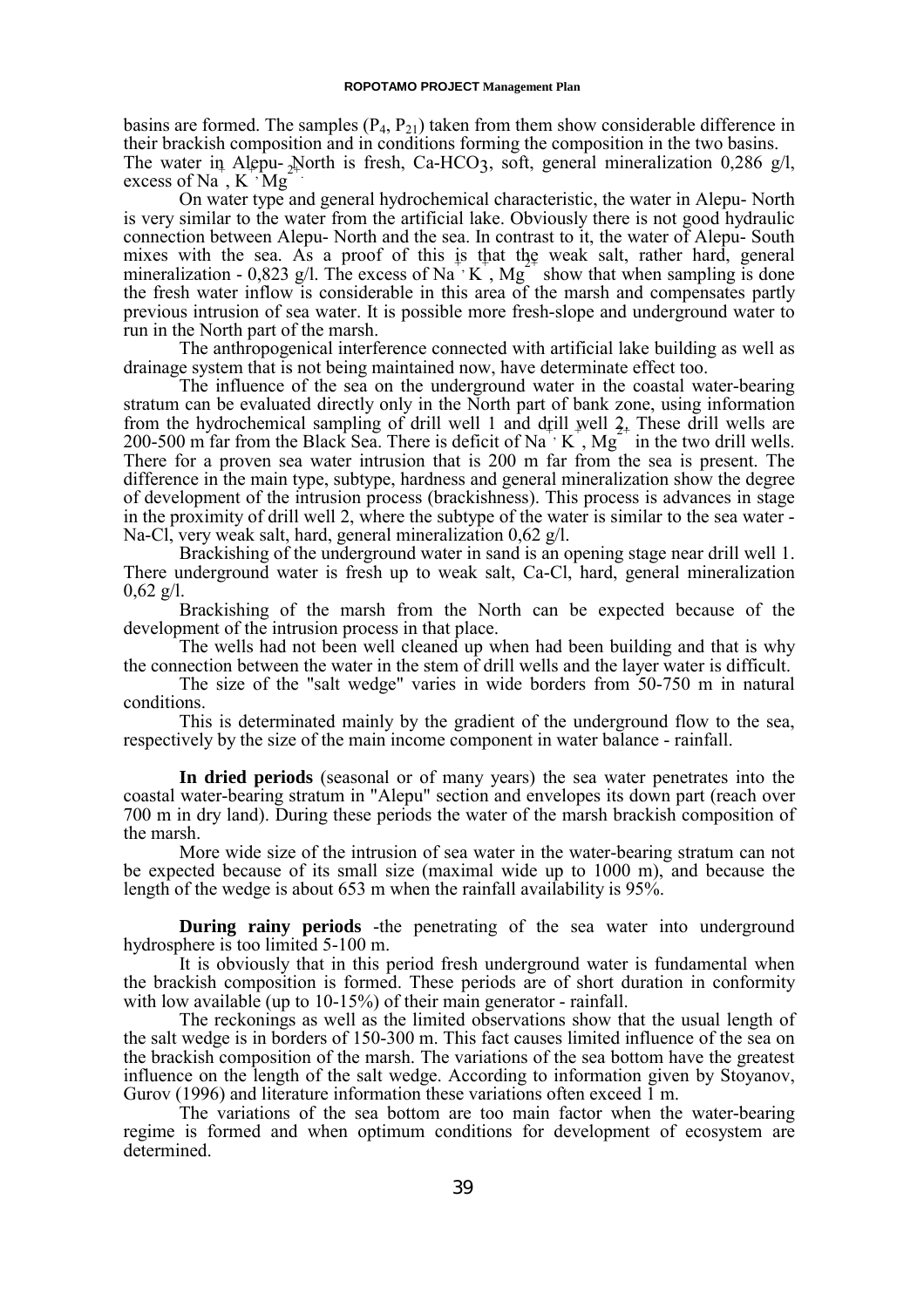### *3.The Section of "Stamopolu"*

3 water samples were taken from section of "Stamopolu" in the Summer of 1996.

These are: 2 - from the marsh and 1 - from the shaft well in the place of "Kachkata" (fig 7). The results given by the ANALYSE programme presented in the text Appendix í1.

The shaft well in "Kachkata" place drains the water from the fissured waterbearing stratum which is important element from the income part of the water balance of the damp zone, respectively of the "Stamopolu" marsh. The taken sample (P1) shows that the water is fresh, sodium Na-HCO<sub>3</sub>, PH=8,5, very soft, general mineralization 0,69 mg/l,  $\alpha$  excess of Na  $\cdot$  K, Mg  $\cdot$  The genesis of this type of water with a view to its importance in the water balance of the marsh. It can be supposed that forming of sodium water is a result of:

**A)** Exchange of calcium ions in the underground water with sodium ions, adsorbed on the aqueous getting medium in past period when the collector have been filled in sea water.

**B)** Sorption exchange of calcium in the underground water and of sodium in water-getting rocks (sandstones and alkaline vulcanites).

**C)** Desulphatization of the organic substance in the lagoon sediments.

The available information is not enough for exact evaluation. The analysis of the sample taken from the drill well in the proximly of the shaft well in 1987 characterizes the water as weakly salt, Na-Mix, mean hard, general mineralization 1,17 g/l, excess of  $Na$ ,  $K^2Mg$  . This supposes that the most likely hypothesis about the genesis of the  $Na$ ,  $K^2Mg$ . sodium water is the combination of A and B process.

Stamopolu marsh is divided into two parts - North part and South part by artificial dike.

These two parts are connected each other by pipes under the dike. The North part of the marsh is in contact by the sea by canal equipped by gate. It is most likely the connection between two parts of the marsh to be broken. The different composition, respectively the type of the water in these two parts is not similar. The analysis of the water sample (P3) taken from Stamopolu North characterized as fresh up to weakly salt, mean hard, general mineralization 0,79 mg/l. Na-Cl subtype indicates that the marshy water is mixed with sea water. On the other hand the low mineralization and mostly the water is  $\max_{k=1}^{\infty}$  with  $\frac{1}{2}$  water. On the other hand the fow indicatization and mostly the excess of Na, K, Mg<sup>-</sup> are proof that the fresh water - rainfall, slope water, underground water are of predominantly importance for the water balance.

In Stamopolu South  $(P2)$  the water is fresh, Ca-HCO3, very hard, general mineralization  $0,\bar{7}$  g/l. Obviously the sea does not nave influence directly on the brackish regime in this part of the marsh. The basin is typically water fresh but organic pollution, which is a result of flowing of some sewage from Primorsko to the marsh, is ascertained.

In dried periods (seasonal and of many years) the length of the wedge theoretically reaches over than 500 m. in dry land, i.e. the brackishness entirely envelopes the coastal water-bearing stratum. In this period the sea water often penetrates into the marsh and through the canal connecting the North part of the marsh with the sea. Thus the sea is main factor when the brackish composition of the marshy water is formed as this process is strangely expressed in the North part of the marsh.

In rainy periods the penetrating of the sea into the coastal water-bearing stratum is too limited. The length of the wedge is about 65 m. The fresh underground water from the rocky bed of the rainfall are fundamental when the brackish composition is formed.

The reckonings and limited observations show that usual length of the solt wedge is 250-260 m.

Having in mind that the marsh is 200 m far from the sea, it is obviously the sea has continuously influence on the brackish composition of the marshy water (hydrogeological profile is represented in the Appendix ).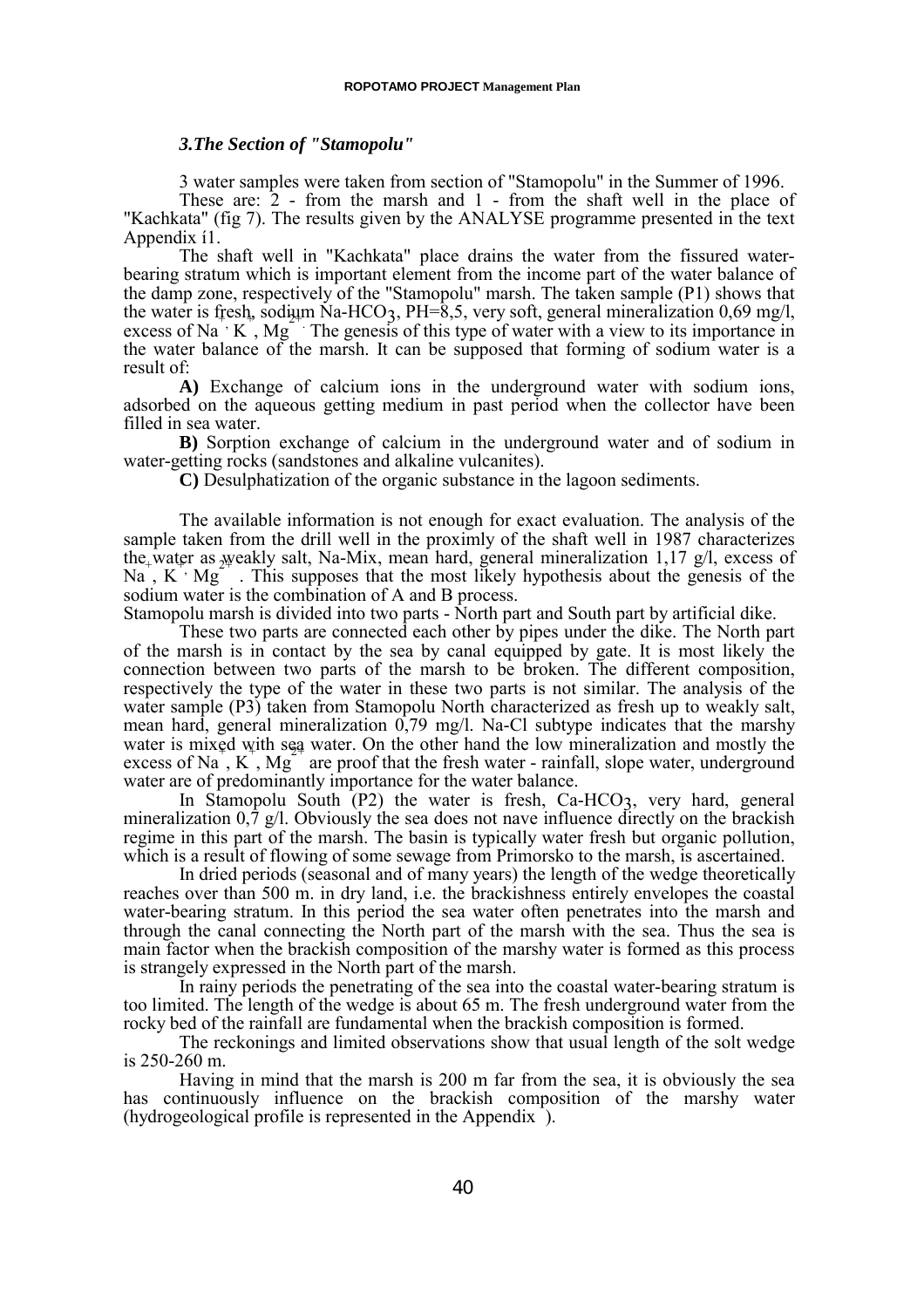#### **1.5. SOIL AND SOIL PROCESS**

On the Ropotamo Complex area there are cinnamon - forest soil which is formed under the influence of following soil-formation factors: sea climate, hilly relief, broadleaved forest vegetation and etc.

This kind soil is widely spread. The place of overflow Ropotamo bank, the long holding of water and the available marshes give sand massifs and diluvial deposits are formed because of the nearness of the sea.

## *1.5.1. TYPES OF SOIL*

#### *Cinnamon-forest soil*

It is represented by subtype of leached cinnamon forest soil which circumstance is connected with Mediterranean and subtropic influence. The leached cinnamon-forest soil is met on Cretaceous-intrusive-new-plutonics, represented by andesites, granites, syenites and other which deposits are tuff by nature.

#### *Marshy-soil*

It is represented by three subtypes: meadow-marshy, peatic- marshy and peaty marshy. Meadow - marshy soil is met on the marsh periphery. Peatic - marshy soil is intermediate link between meadow - marshy and peaty - marshy soil. It is formed by peatic and clay horizon.

#### *Alluvial-diluvial soil*

It is formed by alternation of clay and sand beds on variety power and properties.

### *Coastal sand and dunes*

The sand strip has no grass. The dunes with grass vegetation and sand dunes on

which there is grass vegetation.

## *1.5.2.THE RICH OF SOIL*

*Leached cinnamon-forest soil* located on leveled concave ridges or on confluence places are more powerful.

Generally the power of soil can be reach 25-65-100 cm. The content of clay is 30- 40 % in the up of profile.

The soil reaction varies from weakly acid to natural. pH - factor reaches 5,3-6,45. The humus content changes from mean quantity to low quantity. The humus content is concentrated in humus-accumolatative horizon. The top 15-20 cm of it contain 50% from the total content. For example: for "A" horizon, the humus content changes between 0,76%-3,35% but in the alluvial horizon this content is 0,38%-1,16%. The Nitrogen quantity follows the humus changing. It is higher in the humus-accumulative horizon  $(0,248-0,084%)$  and lower in the bottom horizons  $(0,143-0,036%)$ .

The content of phosphorus is low  $(1,25-9,0)$  mg/100g soil), and combining of phosphorus into Iron and Aluminum Phosphates makes it unassimilated for plants. Potassium content is sufficient. It is in the borders between 10,5-25 mg/100g soil. This fact describes soil as moderate to good preserved.

The water regime of leached cinnamon-forest soil is not very favorable because of their specific rainfall regime and their heavy mechanical composition.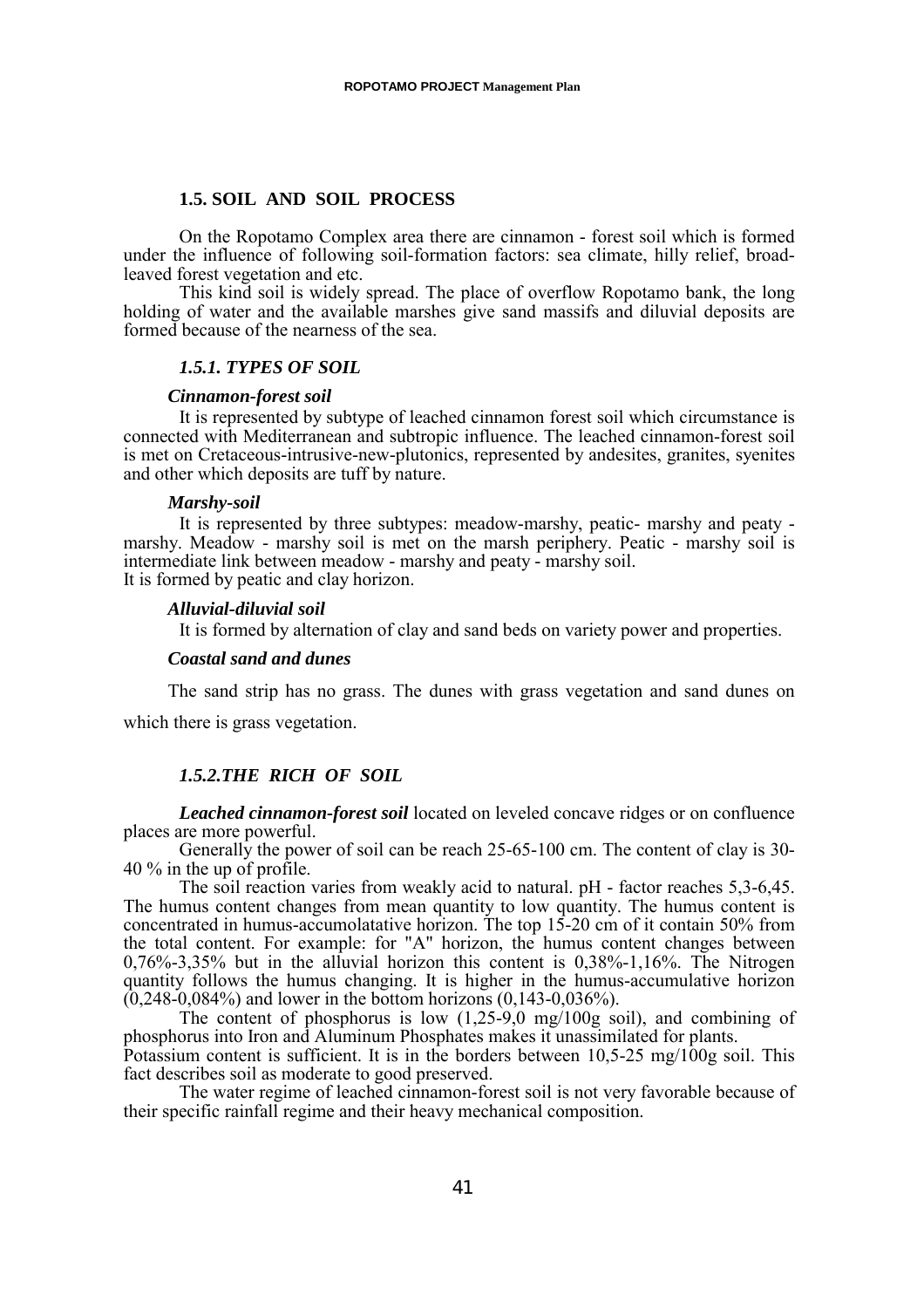The leached cinnamon-forest soil in Ropotamo Complex is the soil of xeroterm forests and undergrowths. Forest of durmasts, cerris oaks, thorns, horneteams grow there. These kinds of soil satisfy the requirements of the tree species live on them.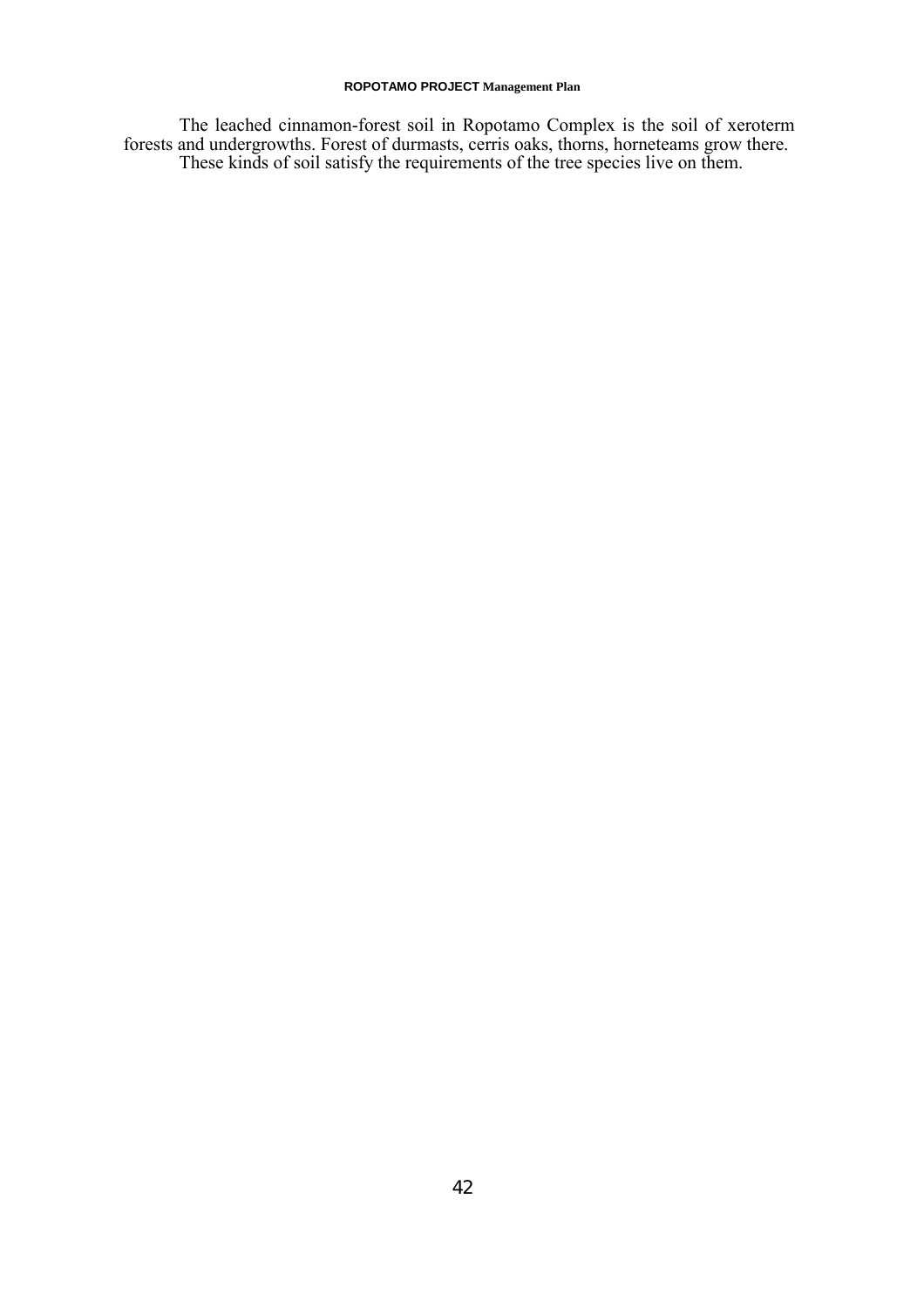#### *Marshy soil*

There are two main horizons humus and glay in meadow - marshy soil. The humus horizon is rich of organic substances, dark-gray to black on colour, unstructured and contains undecayed vegetable refuses. Its powerful vary from 20 cm to 60 cm and on some places - 60 cm. The humus content is between 2% and 6%.

The glay horizon is lighter on colour on a great number of glay spots, which are gray on colour.

#### *Peatic - marshy soil*

It is formed by peatic and glay horizon. It is spread on the most dampness areas. This kind of soil is formed on the centers of the marshes. Peatic - marshy soil is distinguished for a rich potential fertility. The soil contains unassimilated food matters and is very rich of moisture. Its fertility cannot realize because of air missing. It is not necessary for the matters being assimilated on the conditions of Ropotamo Complex.

#### *` Alluvial-diluvial soil*

The clay beds are richer of food matters than the sand ones. The humus content is between  $0.13\%$  - 3,80% which means that alluvial diluvial soil doesn't contain many organic substances. For a profile generally, the mechanical composition is light - clay sandy but it can be find sandy - clay on composition too. There are ash - elm forests living on them. The favorable water-regime determines a rich productivity of the vegetation on them.

#### *1.5.3. WATER PERMEABILITY*

The forests, with the exception of dense ones grow on well-drain soil. Dense forests are described with high underground water.

During the last fifteen years, Arkutino marsh run dry twice. This lead to lowering of the underground water layer, connected with dry and rainless period.

There were heavy rainfalls in 1995 and in 1996. As a result of this the water of Alepu marsh run over its banks and out the sea.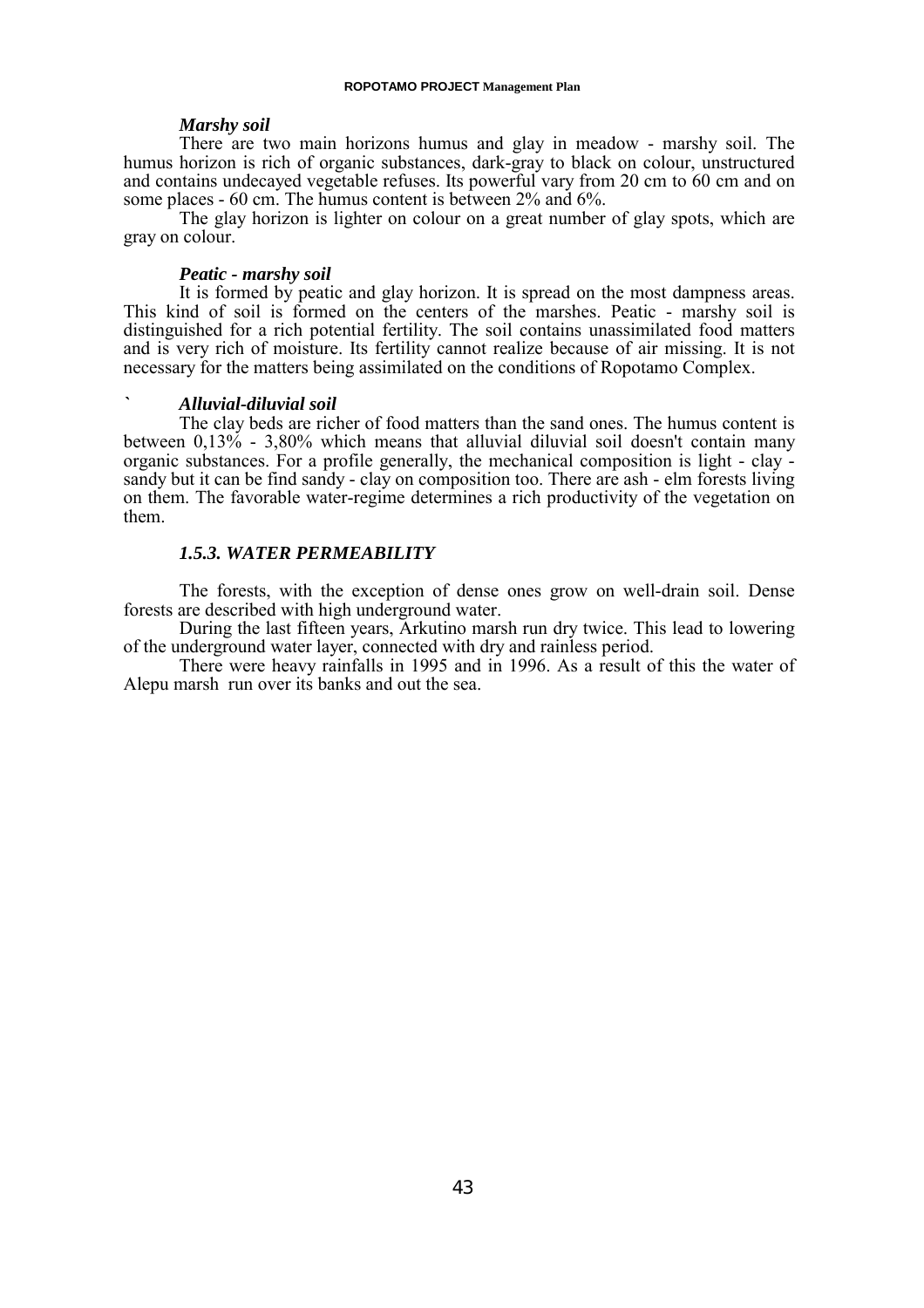## **BIOLOGICAL AND ECOLOGICAL CHARACTERISTICS**

## **1.6. PLANT ASSOCIATIONS (ASSOCIATIONS), ECOSYSTEMS OR BIOTOPES (CORINE-BIOTOPES)**

The climate, the rocks, the soil and the relief determine the forming of the vegetation and the biodiversity in the region of the Ropotamo Complex.

The areas of the ex-reserves-Arkutino, Vodni lilies, Zmiisky ostrov included in the Ropotamo Reserve, are Zones with high concentration of plant and animal associations and some of them are unique for Europe, complexes of dense type-such as the complex in the Kaisheva shuma in Arkutino.

The modern distribution of the habitats is represented on the map N

| $\dot{A}$ Table of the Habitats in the Ropotamo reserve, |                                  |          |
|----------------------------------------------------------|----------------------------------|----------|
| Arkutino Marsh-1996 ã. Total area - 23,3 hà              |                                  |          |
| <b>Classification of the habitats</b>                    | <b>CORINE</b><br><b>BIOTOPES</b> | $%$ cove |
|                                                          | code                             | ring     |
| Non sea water                                            |                                  |          |
| Freshwater lake deeply eutrophicated                     | 22,13                            |          |
| à/ Associations of Nymphaea alba                         | 22.43112                         | 48       |
| b Associations of Typha angustifolia                     | 53.132                           | 12       |
| d Associations of <i>Phragmites australis</i>            | 53,11111                         | 5        |
| e/ Associations of Carex riparia                         | 53,213                           | $1 - 2$  |
| f/ Associations of Salvinia natans                       | 22,415                           | $1 - 2$  |
| $g/$ Associations of Sparganium erectum                  | 53,143                           | $\leq$ 1 |
| h Associations of Hydrocharis morsus ranae               | 22,412                           | 1        |
| i/ Associations Lemna, Wolffia, Riccia                   | 22,411                           | >1       |
| <b>Forests</b>                                           |                                  |          |
| c/ Associations of Salix cinerea                         | 44,162                           | 10       |
| k/Dense forests                                          | 44,4322                          | 12       |
| <b>Marshes</b>                                           |                                  |          |
| J/Open water surface                                     |                                  | 8        |

B/ Table of the Habitats , **Ropotamo Reserve-Mouth Area of the Ropotamo River** - 1996. Total area - 66,9 hà

| <b>Classification of the habitats</b>       | <b>BIOTOPES</b><br><b>CORINE</b><br>code | $%$ cove<br>ring |
|---------------------------------------------|------------------------------------------|------------------|
|                                             |                                          |                  |
| Non sea water                               |                                          |                  |
|                                             |                                          |                  |
| Bracish near the mouth                      | 13,11/13,21/                             |                  |
| Associations of <i>Phragmites australis</i> | 53,1112                                  | 58               |
| Associations of Typha angustifolia          | 53,132                                   | 8                |
| Associations of <i>Elymus elongatus</i>     | 15.A 212773                              | 10               |
| Associations of Salicornia europaea         | 15.115211                                | 6                |
| Associations of Puccinella distans          | 15.A 2131                                | 2                |
| Associations of Artemisia maritima          | 15.A. 21112                              | 4                |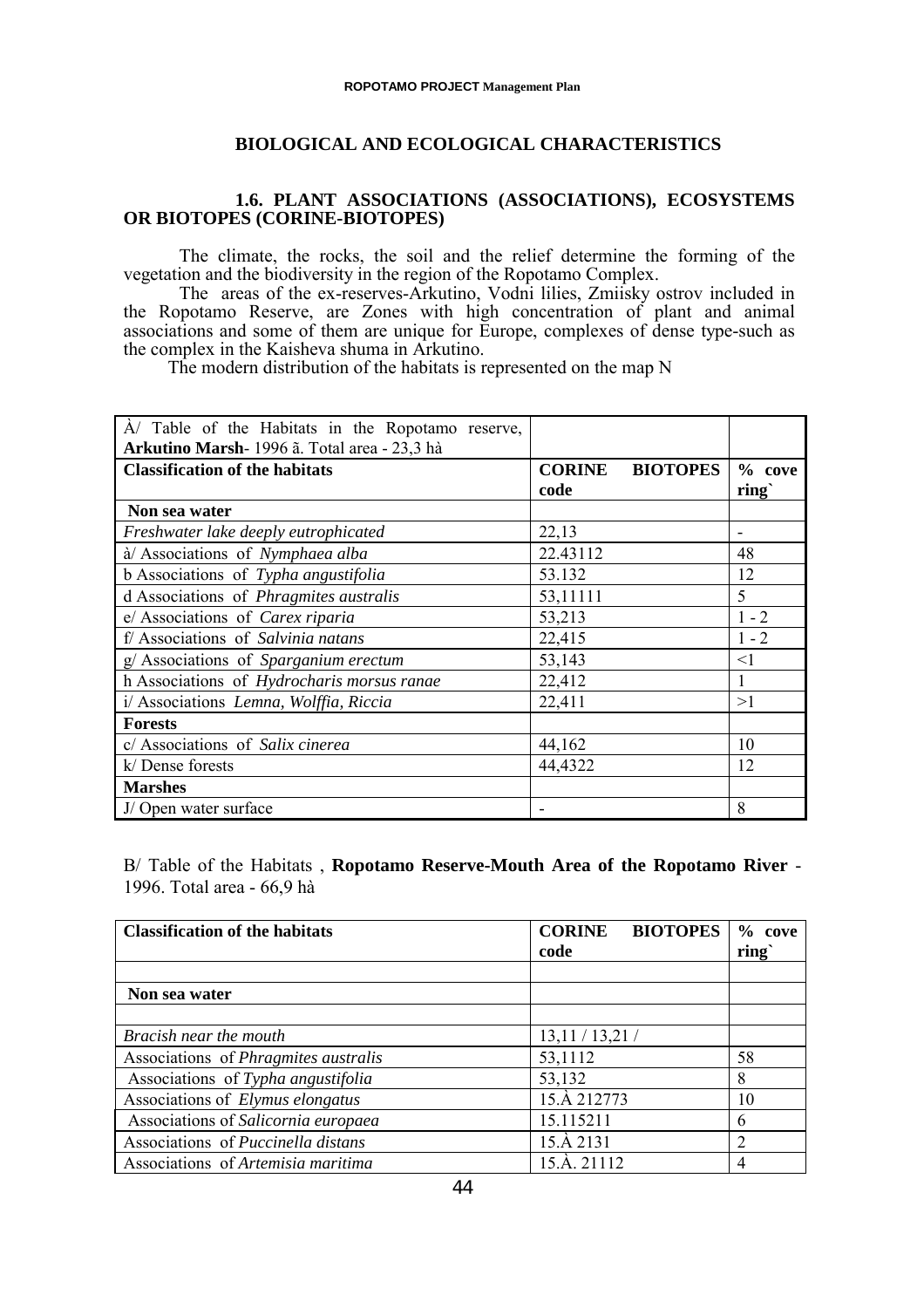| Associations of Beckmania eruciformis | 15 A 2122  |  |
|---------------------------------------|------------|--|
| Associations of Juncus maritimus      | 15.A 21271 |  |
| Associations of Salix cinerea         | 44.162     |  |
| Associations of Tamaris pallassi      | 44 162     |  |
| Associations of Zostera noltii        | 11.333     |  |

## D/ The Ropotamo Reserve-**Zmiisky ostrov**(Island)- 1996 . Total area 1 ha 1996

| <b>Classification of the habitats</b>                     |                     | <b>CORINE</b><br>code | <b>BIOTOPES</b>   % cove | ring |  |
|-----------------------------------------------------------|---------------------|-----------------------|--------------------------|------|--|
| Mediterranean tall grasses and wormwood steppes $\ $ 34.6 |                     |                       |                          |      |  |
| Greek-Balkan andropogonic grass steppes                   | $\parallel$ 34.6344 |                       |                          |      |  |

E/ The Ropotamo Reserve – **The rest Part (forests, dunes, rocky coast ) of the Reserve**-1996. Total area - 905.1 ha/

| <b>Classification of the habitats</b>                               | <b>CORINE</b><br><b>BIOTOPES</b> | % cove ring`       |  |
|---------------------------------------------------------------------|----------------------------------|--------------------|--|
|                                                                     | code                             |                    |  |
| Bulgarian coastal dense forests                                     | 44,4322                          | $20\%$ of<br>the   |  |
|                                                                     |                                  | reserve area       |  |
| Associations of Fraxinus oxicarpa wirh Uimus minor                  | 47,76Å                           |                    |  |
| campestre, Acer tataricum, Quercus<br>and<br>Acer                   |                                  |                    |  |
| <i>pedunculiflora, Carpinus betulus</i> and lianas<br><i>Smilas</i> |                                  |                    |  |
| graeca, Clematis<br>excelsa, Periploca<br><i>vitalba, Vitis</i>     |                                  |                    |  |
| silvestris, Calystegia sepium, Humulus lupulus, Hedera              |                                  |                    |  |
| helix                                                               |                                  |                    |  |
| Thracians subcontinental thermophyl oak forests                     | $47,76\text{\AA}$                |                    |  |
| Euxine- Thracians forests of Quercus Frainetto and                  | 47 76 A 1                        | 18%<br>of<br>the   |  |
| Quercus cerris together Carpinus orientalis, Acer                   |                                  | reserve area       |  |
| campestre, Acer tataricum. Crataegus monogyna,                      |                                  |                    |  |
| Cornus mas, Poa nemoralis Dactilis glomerata                        |                                  |                    |  |
| Thraciana forests with predominating of Quercus                     | 47,76 A 11                       | of<br>27%<br>the   |  |
| frainetto together with Carpinus orientalis monogyna                |                                  | reserve area       |  |
| Submediterranean<br>elements-<br>and<br>Physospermum                |                                  |                    |  |
| cornubiense, Lathyrus<br>niger, Lychnis                             |                                  |                    |  |
| coronaria, Keptaptera triquetra                                     |                                  |                    |  |
| Eastern undergrowths / thickets/ of<br>Phillyrea –                  | $32,21 \,\mathrm{\AA}$ 4         | of<br>$4\%$<br>the |  |
| Associations of Philyrea latifolia                                  |                                  | reserve area       |  |
| Static dunes                                                        | $16,22 \,\AA$                    |                    |  |
| <b>Western Static dunes</b>                                         | $16,22 \text{ Å}1$               |                    |  |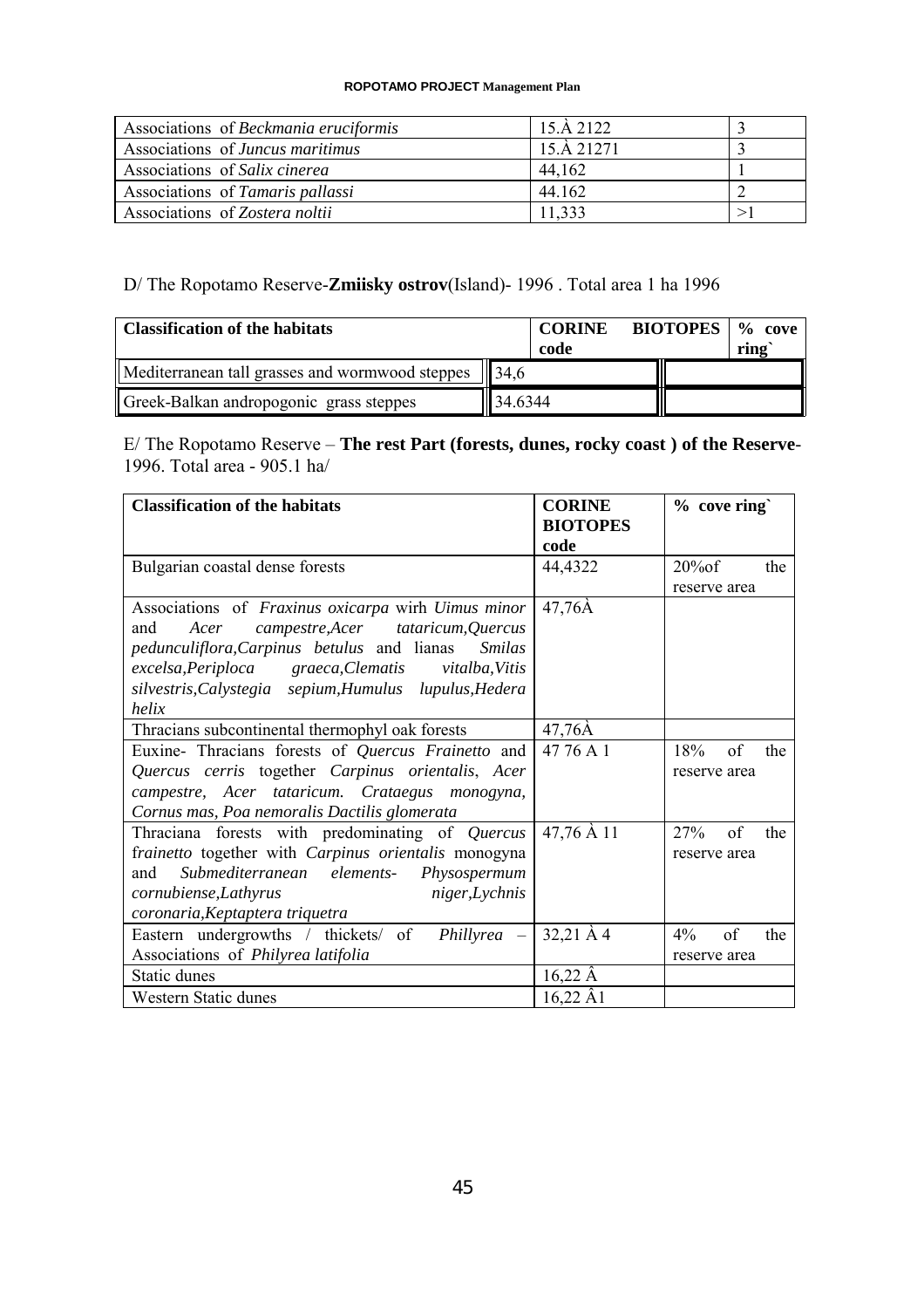| <b>Classification of the habitats</b>                                    | <b>CORINE BIOTOPES</b> | $\frac{0}{0}$     |
|--------------------------------------------------------------------------|------------------------|-------------------|
|                                                                          | code                   | cove              |
|                                                                          |                        | ring <sub>c</sub> |
| South-Western static dunes: the habitat covers static                    | $16,22 \,\AA\,11$      |                   |
| dunes on the shore between Bosphorous and Kaliacra                       |                        |                   |
| associations of<br>With<br>Ammmophyla<br>cape                            |                        |                   |
| sylvestris, Peucedanum<br>arenaria, Secale                               |                        |                   |
| arenarium, Jurinea kilae, Silene thymifolia, Medicago                    |                        |                   |
| marina, Pancratium maritimum, Cionura<br>erecta,                         |                        |                   |
| Aurinia uechtritzianum.                                                  |                        |                   |
| Rocky associations                                                       | 11,29                  |                   |
| Fiords, pubescent                                                        | 12,5                   |                   |
| Sea caves                                                                | 12,7                   |                   |
| Mediterranean-static                                                     | 18,16                  |                   |
| Rock and rocky beaches, static rock associations                         | 18,222                 |                   |
| Western static grass-rock associations. Composition of                   | 18,22212               |                   |
| Crthhmum maritimum, Ephedra distachya, Limonium                          |                        |                   |
| gmelinii, Convoivulus lineatus, Lactuca tatarica etc.                    |                        |                   |
| Western-static rock India-rubber plant -frutex.                          | 18,22212               |                   |
| Composition of frutex of <i>Eicus carica, Osyris</i>                     |                        |                   |
| alba, Jasminium fructicans, Paliurus spina                               |                        |                   |
| Christi and the grasses of <i>Melica ciliata</i> , <i>Melica albus</i> . |                        |                   |

## **F/ Table of the habitats in the Ropotamo Reserve – the rest damp areas, 1996 , Total area – 905.1 ha**

## **The "Vodny lilies " Reserve- 1996 , total area - 13.6 ha**

| <b>Classification of the habitats</b>                                                                                                                                                                                                                                                          | corine biotopes | %<br>cove |
|------------------------------------------------------------------------------------------------------------------------------------------------------------------------------------------------------------------------------------------------------------------------------------------------|-----------------|-----------|
|                                                                                                                                                                                                                                                                                                |                 | ring      |
| Water fresh lake                                                                                                                                                                                                                                                                               | 22,1            |           |
| Associations of <i>Nuphar luteum</i>                                                                                                                                                                                                                                                           | 22,43111        | 47        |
| Associations of Nymphaea alba                                                                                                                                                                                                                                                                  | 22,43112        | 33        |
| Associations of Sparganium erectum                                                                                                                                                                                                                                                             | 53,143          | 7         |
| Coastal Bulgarian dense forests. Associations of <i>Ulmus</i><br>minor, and Acer campestre, Acer tataricum, Quercus<br>peduncylitiora, Carpinus betulus lianas - Smilax<br>excelsa, Periploca graeca,. Clematis vitalba, Vitis<br>silvestris, Calystegia sepium, Humulus lupulus, Hedera helix | 44,4322         | 4         |
| Open water area                                                                                                                                                                                                                                                                                |                 |           |

## **The Natural sights of "Alepu" Marsh - North Part - 1996 . Total area- 166.7**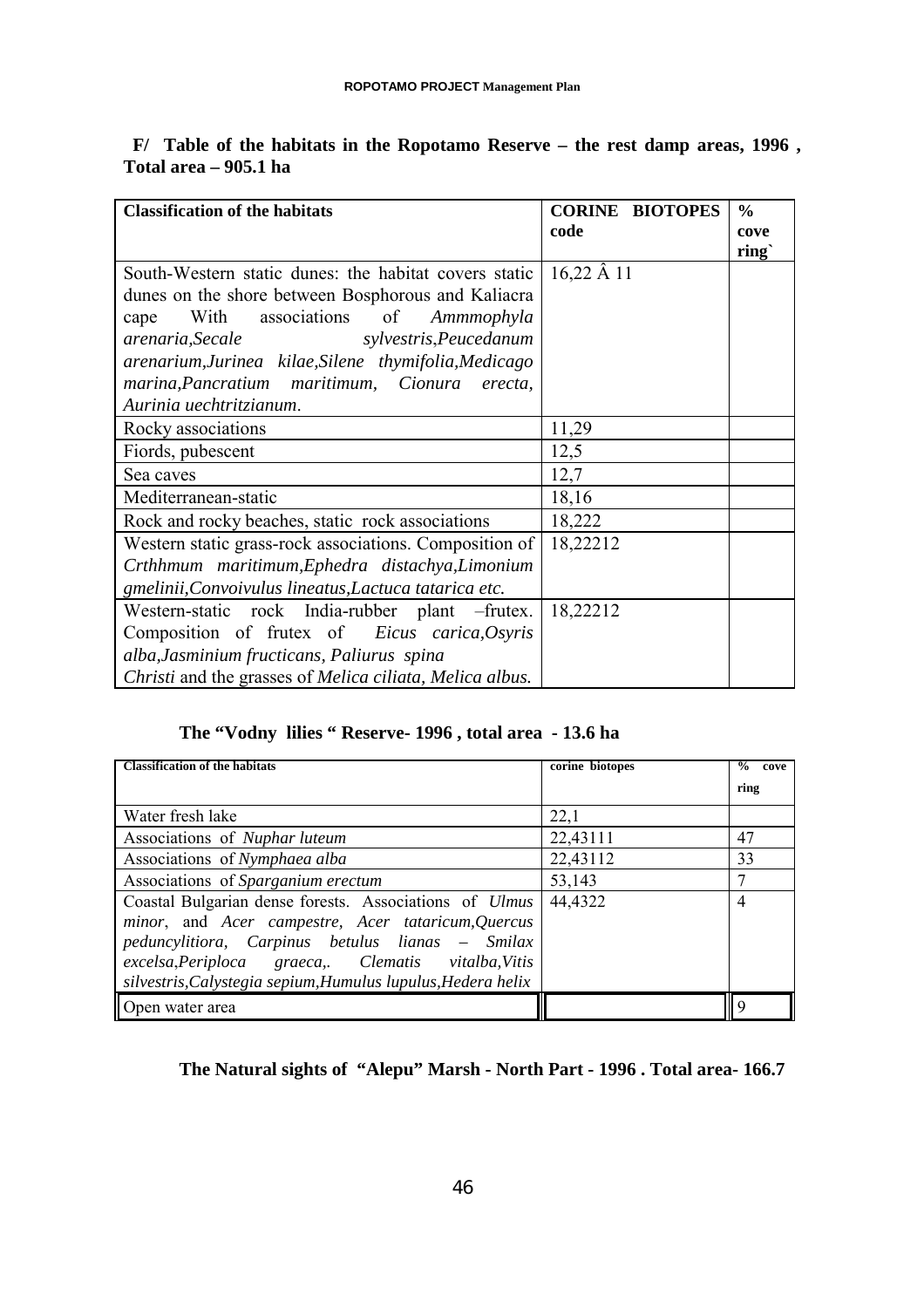| <b>Classification of the habitats</b>       | <b>CORINE</b><br><b>BIOTOPES</b> -code | $\frac{0}{0}$<br>cove |
|---------------------------------------------|----------------------------------------|-----------------------|
|                                             |                                        | ring                  |
| Marsh with a canal to the sea               | 21,1                                   |                       |
| Associations of <i>Phragmites australis</i> | 53,1112                                | 36                    |
| Associations of Typha angustifolia          | 53,132                                 | 27                    |
| Associations of Trapa natans                | 22,4312                                |                       |
| Associations of Salvinia natans             | 22,415                                 | >1                    |
| Open water area                             | 29                                     |                       |

## **The Natural sights of "Alepu" Marsh - South Part - 1996 . Total area- 166.7**

| <b>Classification of the habitats</b>       | <b>CORINE BIOTOPES -</b> | $%$ cove ring |
|---------------------------------------------|--------------------------|---------------|
|                                             | code                     |               |
| Marsh connected with the sea                | 21,1                     |               |
| Associations of <i>Phragmites australis</i> | 53.1112                  | 48            |
| Associations of Typha angustifolia          | 53.132                   | 18            |
| Associations of Typha latifolia             | 53,131                   | >1            |
| Associations of Trapa natans                | 22,4312                  | 5             |
| Associations of Juncus gerardi              | 22,321                   | >1            |
| Associations of Ceratophyllum demersum      | 22,422                   | >1            |
| Associations of Salix cinerea               | 44.162                   | >1            |
| Open water area                             | $\theta$                 |               |

## **The Protected locality of "Stamopolu" Marsh - North Part-1996. Total area 40.0 ha**

| <b>Classification of the habitats</b>        | <b>CORINE BIOTOPES-</b> | $%$ cove ring |
|----------------------------------------------|-------------------------|---------------|
|                                              | code                    |               |
| Marsh connected with the sea                 | 21,1                    |               |
| Associations of Phragmites                   | 53,1112                 | 48            |
| Associations of Typha angustifolia           | 53,132                  | 26            |
| Associations of Typha latifolia              | 53,131                  | >1            |
| Associations of Salvinia natans              | 22,415                  | >1            |
| Open water area taken by the Associations of | 22,422                  | 25            |
| Ceratohyiium demersum                        |                         |               |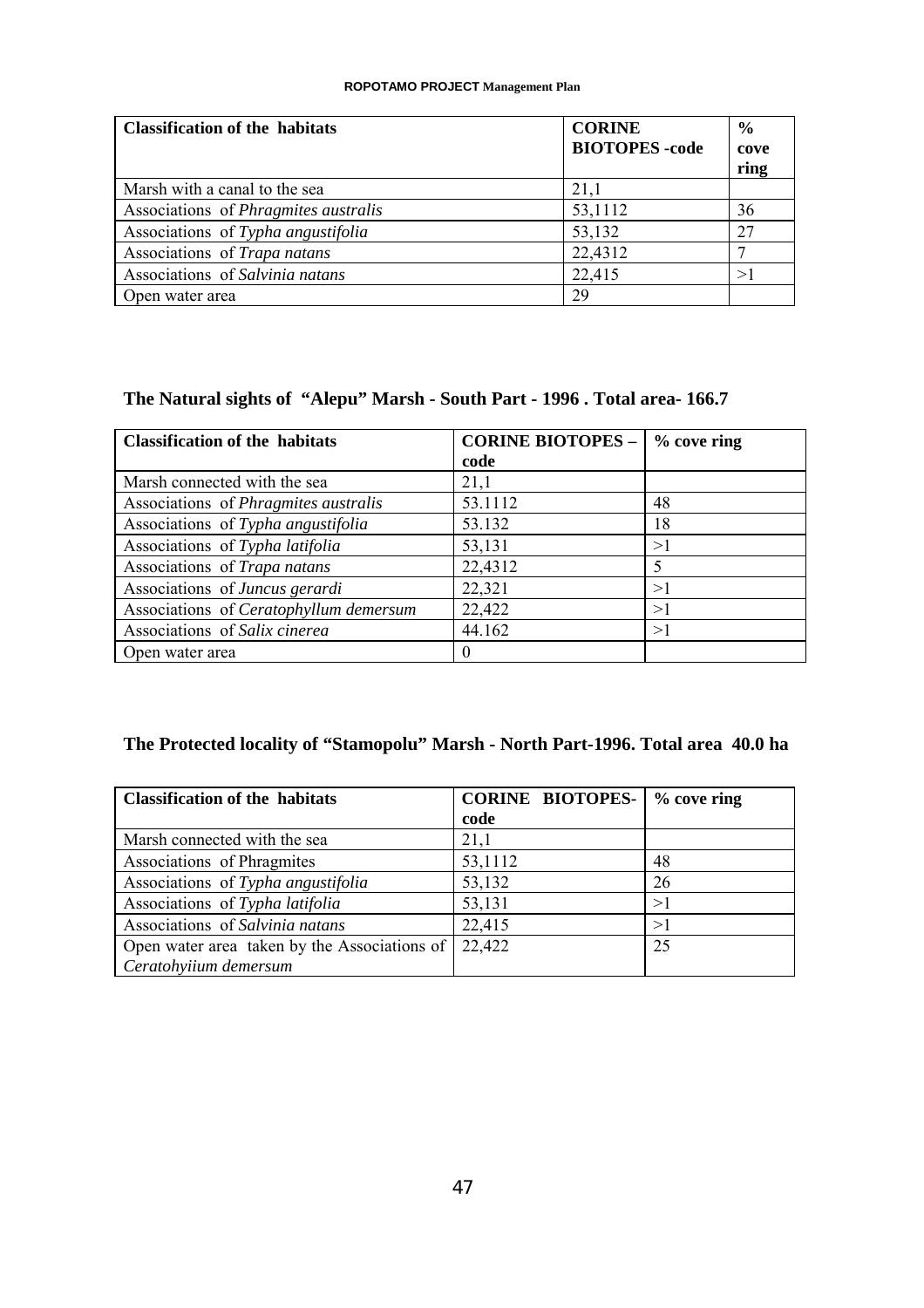| <b>Classification of the habitats</b>              | <b>CORINE BIOTOPES-</b> | $%$ cove                    |
|----------------------------------------------------|-------------------------|-----------------------------|
|                                                    | code                    | ring                        |
| Marsh / lagoon/separated from the sea              | 21,2                    |                             |
| Associations of <i>Phragmites australis</i>        | 53,1112                 | 48                          |
| Associations of Typha angustifolia                 | 53,132                  | 33                          |
| Associations of Typha latifolia                    | 53,131                  |                             |
| Associations of Salvinia natans                    | 22,415                  | >1                          |
| Associations of Sparganium erectum                 | 53,143                  | >1                          |
| Open water area taken by:                          | 22,422                  | 25                          |
| • Associations of Ceratophyllum demersum           | 22q422                  | 14                          |
| Associations of Utricularia australis<br>$\bullet$ | 22,414                  | $\mathcal{D}_{\mathcal{L}}$ |
| Associations of wolffia arrhiza and Lemna trisuca  | 22,411                  |                             |

## **The Protected locality of "Stamopolu" Marsh - South Part-1996. Total are 40.0 ha**

# **The Natural Sights of "Sand dunes in Alepu Locality"- 1996, Total area**

- **12 hà**

| <b>Classification of the habitats</b>                 | <b>CORINE</b>        | $\frac{0}{0}$<br>cove |
|-------------------------------------------------------|----------------------|-----------------------|
|                                                       | <b>BIOTOPES-code</b> | ring                  |
| Black sea static dunes                                | 16,228               |                       |
| Western – Black sea static dunes                      | $16,227 \hat{A}1$    |                       |
| South-Western Black sea dunes:                        | $16,228$ $\AA$ 11    |                       |
| This habitat covers static dunes on the coast between |                      |                       |
| Bosporus and Kaliacra cape with Associations of       |                      |                       |
| Ammophyla arenaria Secale sylvestris, Peucedanum      |                      |                       |
| arenarium Jurinea albicaulis ssp. kilaea, Silene      |                      |                       |
| thymifolia, Megicago marina, Pancratum maritimum,     |                      |                       |
| Cionura arecta, Aurinia uechtrizianum.                |                      |                       |

## **The Natural Sights of "Sand dunes in Perla Locality"- 1996, Total area - 24 ha**

| <b>Classification of the habitats</b>                      | <b>CORINE</b>         | $%$ cove |
|------------------------------------------------------------|-----------------------|----------|
|                                                            | <b>BIOTOPES</b> -code | ring     |
| Black sea static dunes                                     | $16,22 \text{ Å}$     |          |
| Western-Black sea static dunes                             | $16,22 \,\AA\,1$      |          |
| South-Western Black sea dunes This habitat covers static   | $16,22\AA$ 11         |          |
| dunes on the coast between Bosporus and Kaliacra cape      |                       |          |
| with Associations of Ammmophyla arenaria, Secale           |                       |          |
| sylvestris, Peucedanum arenarium, Jurinea albicaulis, ssp. |                       |          |
| Kiiaea, Silene thymifolia, Medicago marina, Pancratium     |                       |          |
| maritimum. Cionura erecta ,Aurinia uechtrizianum.          |                       |          |

## **The Natural Sights of "Rocky formations, fiords. Seal cave in Maslen nos locality". Total area - 17.6 ha**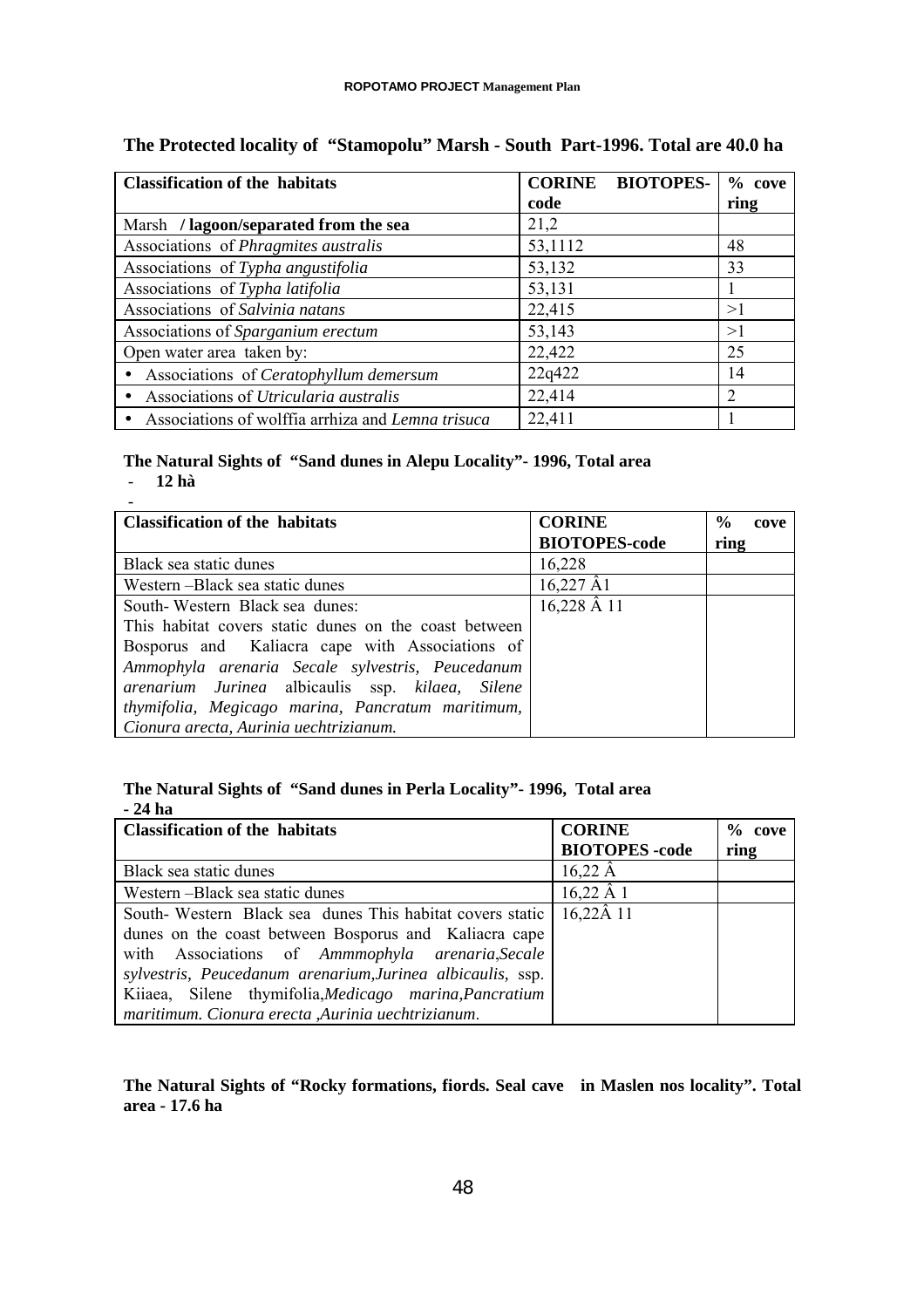| <b>Classification of the habitats</b>                                                                        | <b>CORINE</b>         | $\frac{6}{9}$ |
|--------------------------------------------------------------------------------------------------------------|-----------------------|---------------|
|                                                                                                              | <b>BIOTOPES</b> -code | cove<br>ring  |
| Coastal rocky Associations                                                                                   | 11,29                 |               |
| Fiords ant sea bays                                                                                          | 12,5                  |               |
| Mediterranean Black sea coastal rocks and rocky beaches                                                      | 12,7                  |               |
| Black sea coastal rocky Associations                                                                         | 18,222                |               |
| Black sea grass coastal rocky Associations .They consist of                                                  | 18,22212              |               |
| Crithmum maritimum, Ephedra distachya, Limonium gmelinii,<br>Convolvulus lineatus, Lactuca tatarica and etc. |                       |               |
| Black sea coastal rocks with thickets of Ficus carina, Osyris                                                | 18,22212              |               |
| alba, Tasminium fructicans, Paliurus spina christi and the                                                   |                       |               |
| grass Melica ciliata, Melica albus                                                                           |                       |               |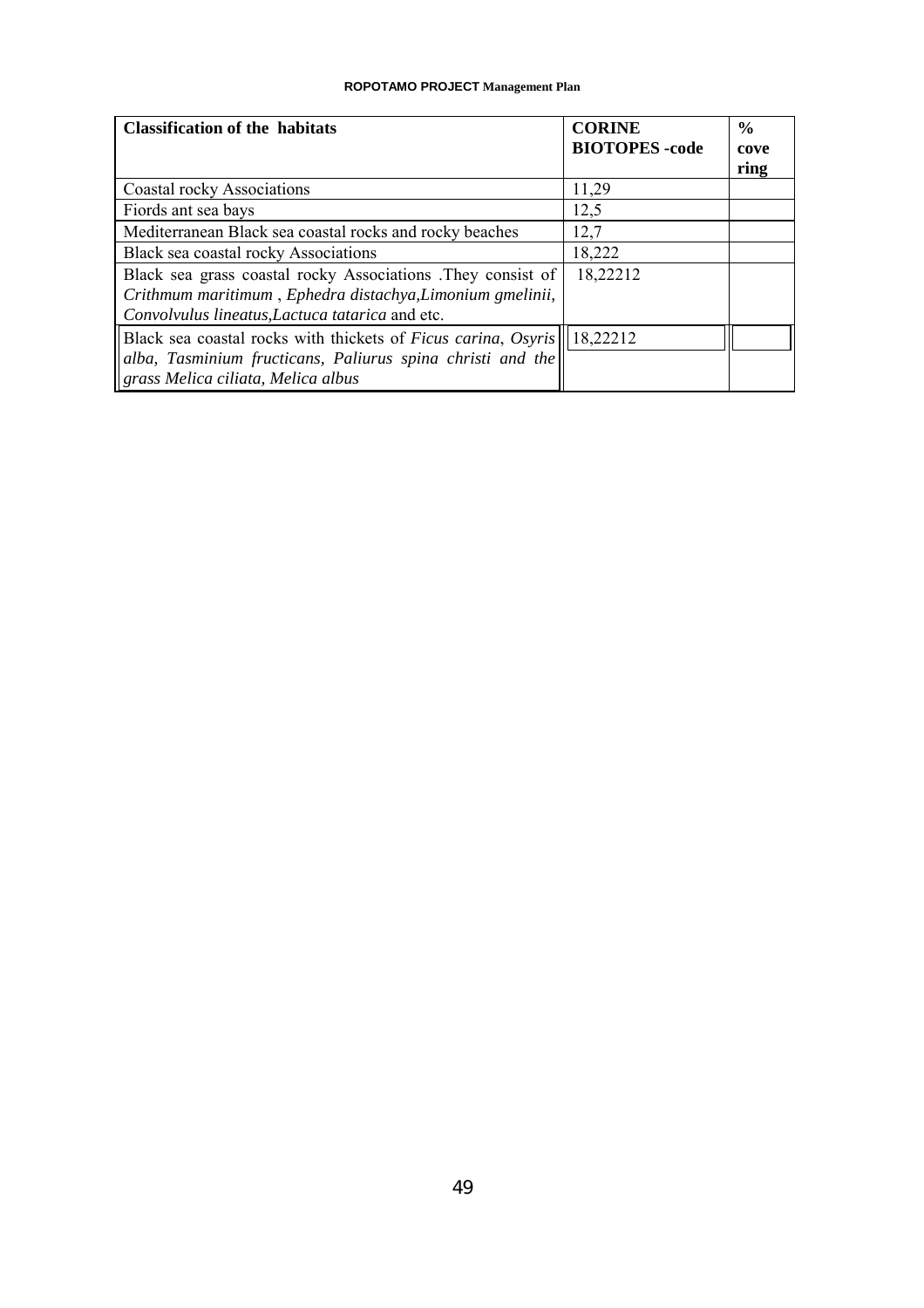## **1.7. STRUCTURE OF THE PLANTS**

### *1.7.1. SOIL COVER / PUBESCENCES, LICHENS AND ETC.* /

Researching is not done

## *1.7.2- 1.7.4. GRASS COVER, FRUTEX , FOREST STANDS*

#### *1. The Ropotamo Reserve*

## **A. The mouth part of the Ropotamo River**

- The following associations
- *Ass*. *Phragmitetium australi*
- *Ass. Typheetum angustifoli*
- *Ass. Bolboshoenetum maritimi*
- *Ass. Beckmannietum eruciformi*
- *Ass. Atropetum distani*

.

- *Ass. Salicornietum europe*
- *Ass. Jumcetum maritimi*
- *Ass. Artemisitum maritimi*
- *Ass. Agropiretum elongati*
- *Ass. Tamaricetum tetrande*

The editificators such as *Pragmites australis* and *Typha angustifolia* are the most widely spread..

Some halophytes typical for salt -marshy soil such as : *Salicornia europea, Juncus maritimus*, Agropurum elongatum fragment are on limited areas.

Statice latifolia is met.

Extremely limited by territory cenoses of the psamophite species such as *Tamarix teytranda.*

The file condition of the hydrophites, halophytes and psamophites is good and their life cycle is completed.

### **B. Arkutino marsh**

The marsh territory in larger part is covered by the hydrophite - macrophite plants. The following associations are met there:<br>• Ass. Phragmitetim australi

- 
- 
- Ass. Phragmitetim australi<br>
Ass. Typhetum angustifoli<br>
Ass. Shoenoplectetum facustri<br>
Ass. Salvinetum natani<br>
Ass. Nymphaetum albi<br>
Ass. Salicetum cinerei<br>
Ass. Alnetum glutinosi<br>
Ass. Fraxinetum oxycarpi<br>
- 
- 
- 
- 
- 
- 
- -

The phytocenoses of the nelophytes and neystophytes Typha augustifolia,Nymphaea alba are considerably widely spread.

Cenoses of the *Phragmites australis, Typha angustifolia , Nymphaea alba* , *Ceraotophillum demersum*, Hydrochacharis morsus-ranae, *Sparganium erectum* and etc. take composition of the grass cover. In the furthest parts of the marsh, the fragments of phytocenoses in which *Lemna minor* predominates, are met.

Growing of typical wood / clear and mixed/ phytocenoses that are dense type in neighboring on the marsh. The associations that are more characteristic : Ass. *Salicetum*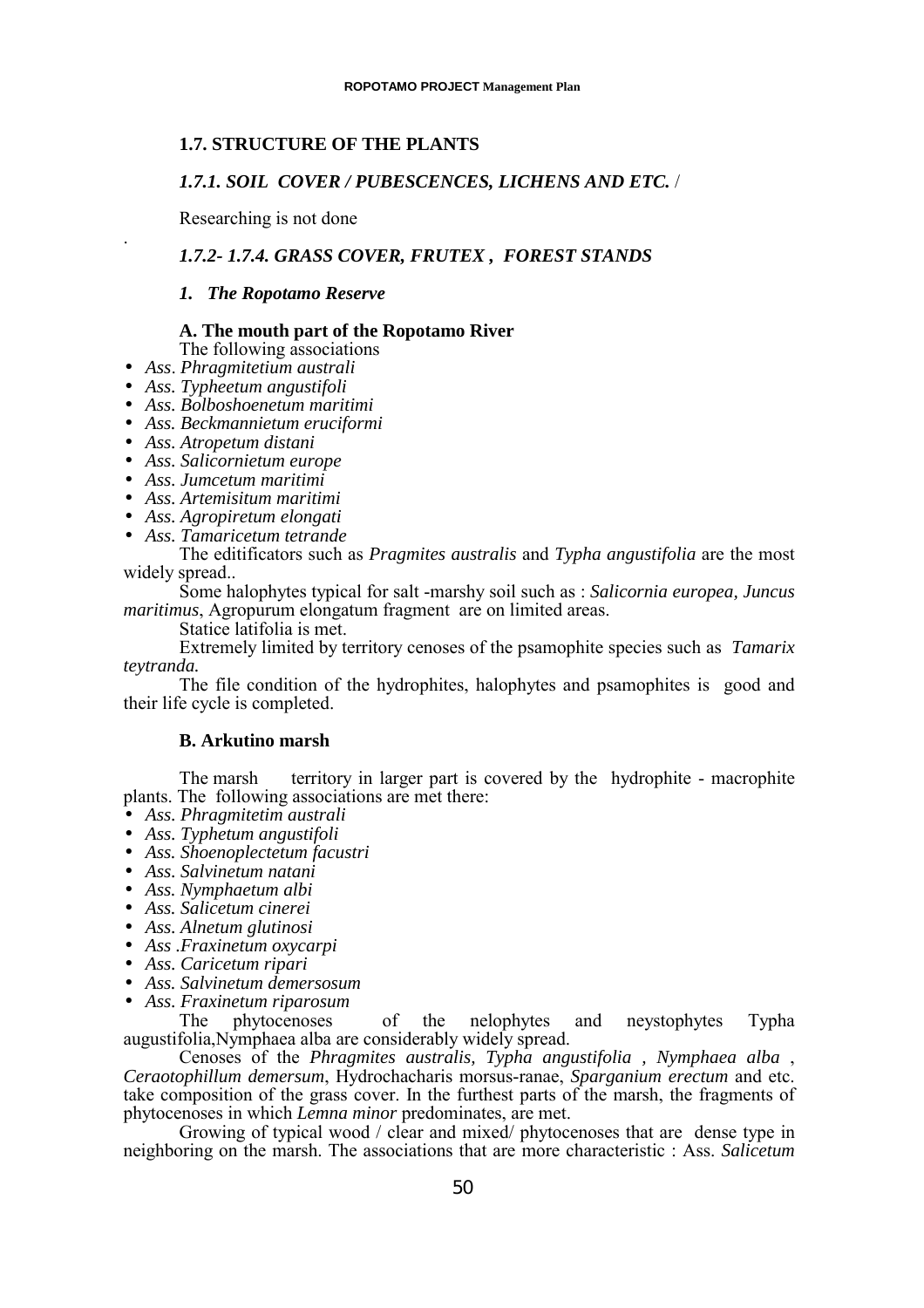*cinerei,* Ass. *Fraxinetum diversiherbosum*, Ass. *Fraxineto-Uimetum diversiherbosum* and etc. Main building species- *Salix cinerea, Fraxinus oxicarpa, Uimus minor* .

**C/ Bay terrace and over-**Damp areas on the Ropotamo river valley in "Kaisheva shuma"- locality and in "Arkutino" locality and in the rest part of the reserve.

Growing of unique dense forests in leaf, in Summer-green forests with a plenty of lianas are met in Bulgaria only.

The plant associations have mixed stand forests of the *Fraxinus oxicarpa* and Ulmus minor with great number of lianas.

*Ass. Fraxinus oxicarpa + Uimus minor - Crataegus monogyna - lianas / mappable unit N4/*

 On dense forests living in the reserve, the phytocenoses of mentioned above associations are most widely spread.

Except the ediphicators *Fraxinus oxicarpa* and *Ulmus minor*, the Carpinus batulus and Alnus glutinosa take in the forest stand. The height of the trees is 25 m.

Subforest presented by *Crataegus monogyna* and Cornus mass, Cover 25 %. The lianas are presented by 10 species - *Smilax exelsa, Periploca graeca, Humulus lupulus*, *Clematic vitalba* and etc. / General projective cover 0,9/. The grass stand has not too rich composition of species,. High projective cover. Except characteristic sciophytical plant the ruder species have penetrated by overflowing.

**Ass. Fraxinus oxycarpa + Sylvicola- Descchampsia caespitosa and Ass. Fraxinus oxycarpa - Cornus mass-Agrostis stolonifera ( mappable unit N 5 )**

The phytocenoses of these two associations are similar to the previous described one but there some difference on the composition of species because of the lower lianas participation.

**Ass. Quercus frainetto + Quercus cerris + - Acer tataricum-Cornus mass - Brachypodium sylvaticum / to mappable unit N6 /**

On fresh to damp terrains, located near the dense forests to the South of Arkutino marsh.

The vegetation consists of forests belonging to *Quercus frainetto* and *Quercus cerris.*

*Quercus frainetto, Quercus cerris . Fraxinus oxycarpa* as well as *Uimus minor* and *Quercus polycarpa* participate in the first floor of the forests stand. Height of trees-18-20 cm/. diameter of the trunks 16, maximum to 30 cm.

The *Acer tataricum* predominates in the second floor of the forest stand where *Acer campestre* and *Carpinus orientalis* participate. Cover - 25%.

Subforest presented by Cornus mass and *Crataegus monogyna*. Cover 30%. General projective cover 0,9.

The forest stand is built by the *Brachypodium sylvaticum* and *Biglossoide*s *purpurocoerula*. Species widely met-Viola kitaibeliana. *Carex sulvatica., Dactylis glomerata, Latthyrus laxiflorus* and etc. Before coming into leaf, *Primula acaulis* ssp. rubla do pink colored aspect. Specific for the region *Asphodeline lutea*, *Scilla bithynica, Fritilaria ponica* and etc. Projective cover - 65 - 70 %.

## **Ass. Quercus frainetto + Quercus cerris - Crataegus monogyna-Brachypodium sylvaticum / to mappable unit N 7/**

On fresh to damp terrains located next to dense forests, to the South of Arkutino marsh. Sprouting stand forest, the correlation between *Quercus frainetto* and *Quercus cerris* is 6:4. The height of trees is 14-16 m.

Subforest presented by *Cornus mass* and *Crataegus monoguna.* The cover varies from 10% to 40%.

Over 40 species participate in the forest stand. The *Brachypodium sylvaticum predominates*. High projective cover - 65%.

**Ass. Quercus frainetto + Quercus cerris -Carpinus orientalis-Ruscus** aculeatus-Brachypodium pinnatum /mappable unit  $\bar{N}$  8/.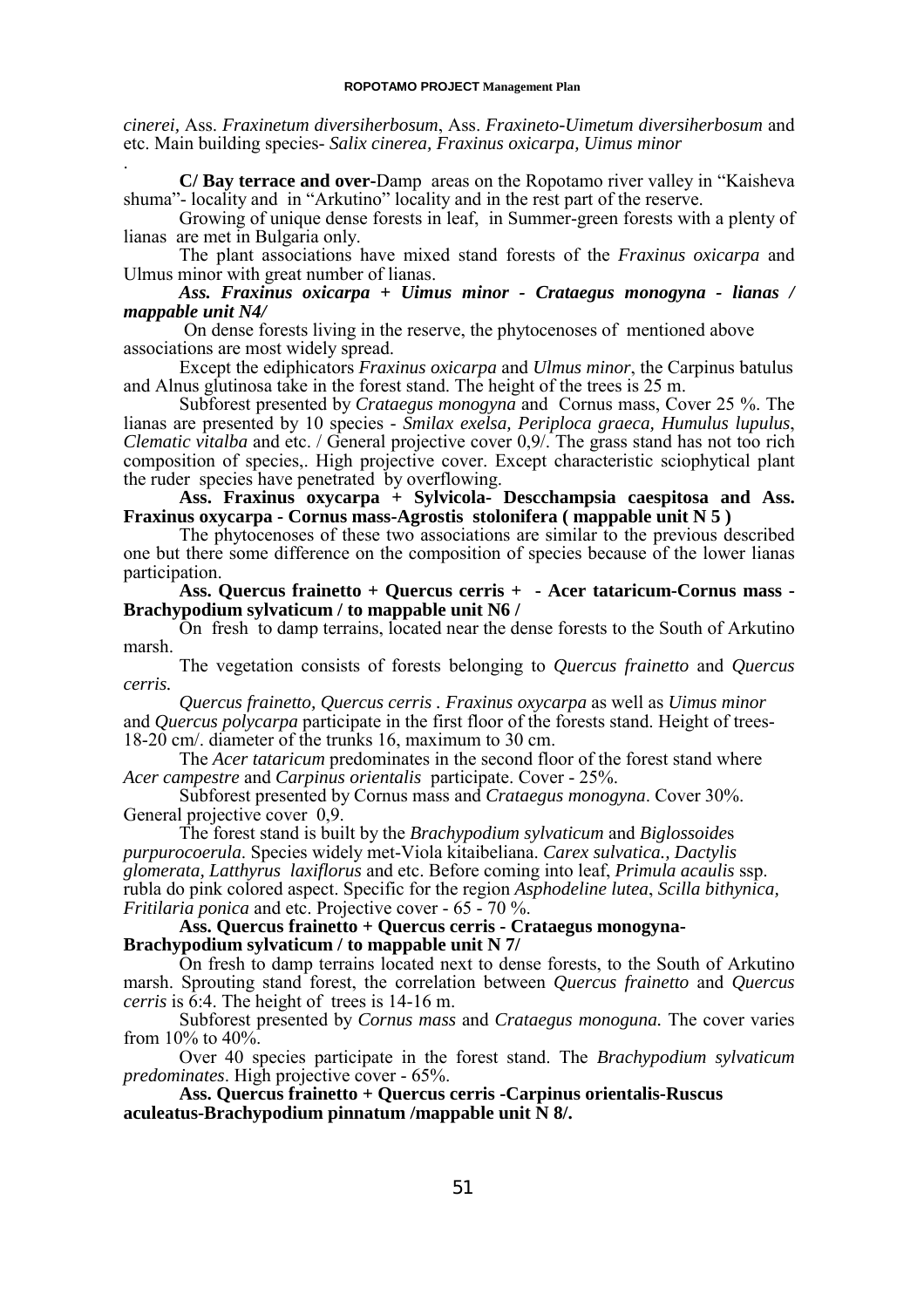On dry terrains. Upland such as Andrea bair / in buffer area/ and Kaleto as well as slopes in the west part of the reserve. Sprouting forest stand that consists of *Quercu*s *frainetto* and *Quercus cerris* with participation of *Quercus pubescens*. Height of the trees- 6- 8 m, diameters of the trunks -  $8 - 10/15$  cm. The second floor with frutescent habitus / 4 - 6 m/, consists of *Carpinus orientalis* and participation of *Fraxinus ornus*, *Celtis australis*. The Associations near the shore have highly deformed heads of tree because of the sea wind. Projective cover 0.6-0.8.

The *Ruscus aculeatus* predominates among the ground plants. Cover 70-80% . Secondary forest stand consisting of the *Brachypodium pinnatum*. Projective cover - 20- 25%. The *Dactylis glomerata*, the Oryzopsis virescens, the *Poa sylvicola*, the *Carex remota*, the *Carex glauca*, the *Lathyrus laxiflorus*, the Genista ovata and etc. are more rare spread species.

The species, characteristic of the region are the Huetia cynapioides, the Opopanax bulgarica . the Vicia bithynica, the Phalaris bulbosa / Maslen nos/, the *Cicer montbretii,* the *Colladonia friquetra* and etc*.*

### **Ass. Quercus frainetto - Carpinus orientalis - Ruscus aculeatus / mappable unit N 9/**

The phytocenoses of the association are widely spread on the area of the Ropotamo reserve on dry terrains. They are described on the slopes of Andrea bair / in buffer zone/ and on upland of :Kaleto". Sprouting stand forest. The first floor consists of *Quercus frainetto* as well as well as *Quercus cerris, Quercus pubescens*. Its height is 7  $-8 m$ .

The second floor consists of *Carpinus orientalis* with participation of *Paliurus spina shristi*, *Jasminum fruticans.* Asphodeline lutea. Iris sintenisii, Oenanthe pimpineloides and etc.

Ass. Chrysopogon gryllus- Cistus incanus / mappable unit N 10/ On dry terrains. The Associations of these associations are described for the slopes of Andrea bair and Kaleto.

Secondary forest stand consists of *Chrysopogon gryllus* and the semi-frutex of Cistus incanus. The Achnaterum bromoides, the Anthoxanthum odoratum, the *Festuca* v*alesiana* and etc. are most rare spread in its composition.

Projective cover - up to 95%. Uneven horizontal structure.

The frutexes such as the Hordeum bulbosum , the *Avena barbata*, the *Chondrilla junceum* and etc. participate singly.

**Complex of associations. Ass. Paliurus spina christi - Brachypodium pinnatum, Ass. Chrysopogon gryllus / mappable unit N11 /.** On the limited areas, on places that are influenced highly by man's presence.

The frutex component consists of Paliurus spina shristi and Crataegus monogyna. Height up to 2 m. Cover 60-70%.

The grass floor is not too rich on species. It consists only of Brachypodium pinnatum. The grass component in the Complex of associations consists of well grown grass forest built of tuffs of Chrysopogon gryllus. TheHordeum bulbosum, the Avena barbata, the Chondrilla junceum and etc.

**Ass. Phyllirea latifolia - Achnatherum bormoides / mappable unit N12 / .** It is described for upland of Kaleto in Maslen nos region / in the buffer area/ and locality of "Lavskata glava".

The forest stand consists of Phyllirea latifolia. Some trees, and remains of destroyed forests of the Quercus frainetto, Quercus polucarpa, Pistacia terebinthus and etc. Participate in forest stand too.

The Carpinus orientalis, *Celtis australis*, *Fraxinus ornus* participate singly. The height of the saplings is 4-5 m/ not often - up to 7m/. The thickness of the trunks 8-12 cm / maximum 16 cm/. The frutexes do not from floor. The Paliurus spina christi. *Ruscus aculeatus, Asparagus acutifolius, Jasminum fruticans* are more rare spread. The *Osyris alba, Rosa canina* participate singly. Highly presence of lianas such as the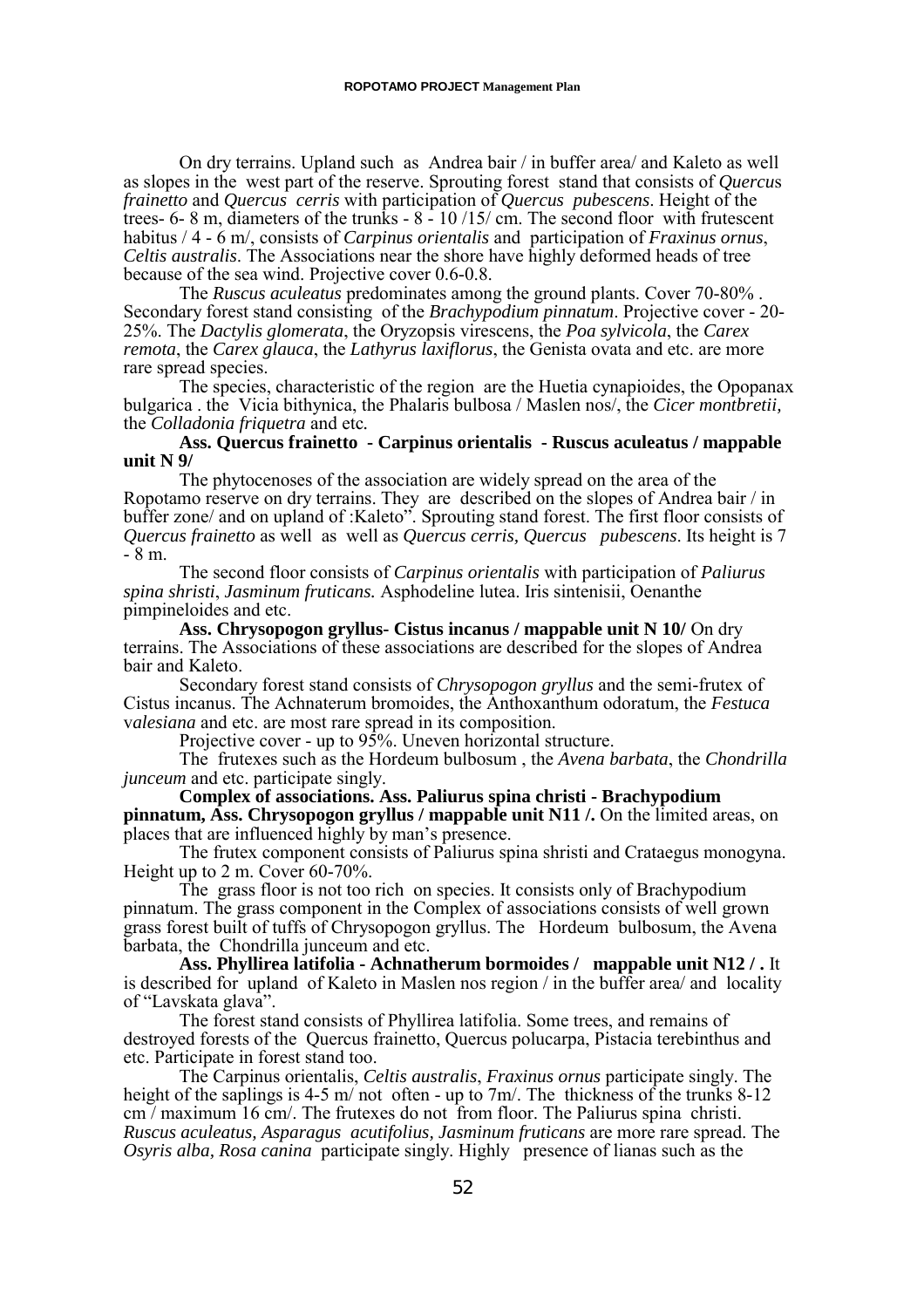*Hedera helix*, *Smilax exelsa, Tamus communis* of grass - the Asphodeline lutea, the *Diplachne serotina*, *Briza maxima*, Iris sintensii and etc.

**Ass. Ammoophila arenaria - Artemisia campestris / mappable unit No 13/.**

**M**ost widely spread on front small dunes of the East slopes and top places. Rich composition of species. The Leymus racemosus ssp. sabulosus, Secale sylvestris, Silente thymoffilia, Allyssum desertorum and etc. are most widely spread.

**Ass. Ammoophila arenaria - Pancracium maritimum / mappable unit N 14/**

On the South slopes of the dunes, limited spreading. Rich composition of species of species that is similar to the previous association.

**Ass. Artemisia campestris + Pancracium maritimum and Ass. Pancracium maritimum + . Artemisia campestris - Secale sylvestris/ mappable unit N15/**

The plant Associations from the two associations are spread near the mouth of the Ropotamo river. They take low and plain terrain among dunes. Projective cover - 40 - 80%.

 The Ammoophila arenaria, *Fectuca vaginata, Peucedanum arenarium, Silene euxina* and etc. are spread more frequently.

**Ass. Artemisia campestris - Fectuca vaginata / mappable unit N 16/** It is spread on high dunes, on plain areas with static sandy substrate. Rich composition of species. The *Galilea mucronata*, *Scabiosa ucrainica, Aurinia uechtriziana*, *Teucrium polium*, *Anchusa leptophylla* and etc. participate in this association. In the lowering of coastal the plentiful and the finding of the *Jurinea albicaulis* which is met in Associations increase and from purple aspect when is in mass blossom.

#### **Complex Ass. Paliurus spina christi, Artemisia campestris - Fectuca vaginata/ mappable unit N 16/.**

It takes static sand inside of the bay on slopes and plain areas among the dunes.

The frutex component takes 40- 55 % from the area. The *Osyres alba*, the *Crataegus monogyna*, the *Lygustrum vulgare*, the *Ruscus aculeatus*, the Asparagus acutifolius participate in the composition of the association. The described previous association is the grass component.

**Ass. Chrysopogon gryllus - Artemisia campestris/ mappable unit N16/** It takes the same terrains as the previous described one.

The cover of lichen - 10 - 15%, the cover of pubescentes -10%.

The grass stand is thin, consists of the *Chrysopogon gryllus* and *Artemisi*a *campestris,* Projective cover - 30%.

The *Fectuca vaginata*, *Silene euxina, Scabiosa ucrainica, Teucrium polium* and etc. participate in this association.

## **Ass. Quercus frainetto + Quercus cerris - Ruscus aculeatus/ mappable unit N 17/**

Plant Associations of the association. and their fragments are met in the South-East part of Arkutino locality, on high inside dunes with static sand substrate. Series sciophytes and some typical for the region species.

Association with sprouting forest stand and height 6-7 m. Except ediphicators, participation on the *Celtis australis, Fraxinus ornus, Carpinus orientalis. Quercus polucarpa*. / Projective cover 0.8-0.9/

The Ruscus aculeatus predominates in ground plants. Cover up to %. Participation of the Cotinus coggygria and Asparagus acutifolius.<br>Series of sciophytic and typical for the region species - the *Dactulis glomerata*,

Series of sciophytic and typical for the region species - the *Dactulis glomerata*, the *Oryzopsis virescens*, the Carex glauca, the *Lathyrus laxiflorus*, the *Colladonia friquetra*, the *Huetia cynapioides*, the Cicer montbretii, the *Opopanax bulgarica,* the Genista ovata and etc. - in the grass floor.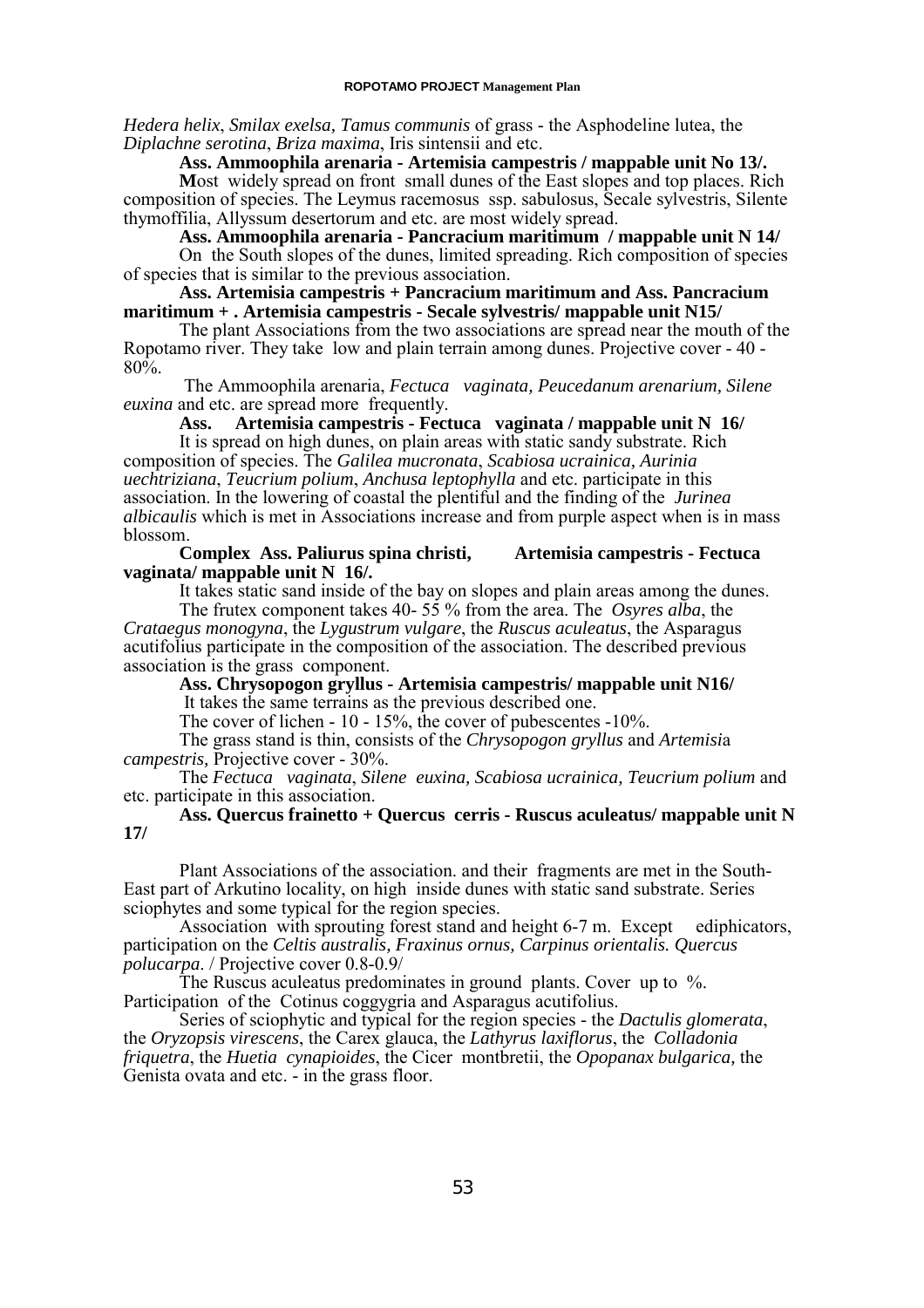### **D/ Zmiisky ostrov**

Interest plant Association with participation of *Opuntia srticta* / map N / . Cactuses were cropped in 1932.

**Ass. Ligustrum vulgare - Opuntia stricta - Tanacetum millefalium / mappable unit N 18** /. It takes the West part of the island.

The frutex cover 40% of the island. The Ligustrum vulgare and the *Osyris alba* predominate.

The *Opuntia stricta* and the *Tanacetum millefolium* are the edificators in the grass floor. The Calamogrostis epigeios, the Psilurus incurvus, the Opopanax bulgarica are more plentiful and are met more frequently.

Except of the *Opuntia stricta*, other alien to Bulgarian flora plant species such as the *Jucca filamentosa*, the Iris germanica, the *Ailanthus glandulosa* are met.

**Ass. Senecio maritima - Opuntia stricta - Cionura ercta / mappable unit N 19/**

It takes the central stony part of the island . Grass stand - uneven horizontal structure. Projective cover - up to 55%. Species more frequently spread - the *Opopana*x *bulgaricum*, the *Asphodeline lutea* and etc.

**Ass. Elymus fyrfarcus - Dactylis glomerata - Osyris alba / mappable unit N20/**

It covers the East part of the island . Grass stand -thin. Cover 45 %. Except of dominants , the Phleum tenue, the *Psilurus incurvus*, the *Thrifolium campestrs*, the *Goniolimon tataricum* and etc. participate more widely.

The Senetio maritima and *Diotis candidissma* are very limited spread in the South shore.

The isolated plants such as the *Crithmum maritimum*, the *Ephedra vilgaris*, the *Limoneum gmelini*, the *Convolvulus lineatus*, the *Lactura tatarica* and etc. / map No / are spread sparsely on the coastal cliffs / located on the vertical shore of the sea/.

There are plant groups of species belonging to neighbor plant Associations and some ruder plant on the sporadic areas /from the top of the cliffs towards the beginning of the small forests  $/$  map N  $/$ .

Representatives from the Plubaginaceae - species from genus of the Goniolimonum and genus of the Limoneum - 8 species all together, the *Crithmum maritimum , Trachomitum venetum, Crambe maritima*, *Lactuca tatarica* and etc. . The plants are under the direct influence of the wing and sea waves to a certain extend.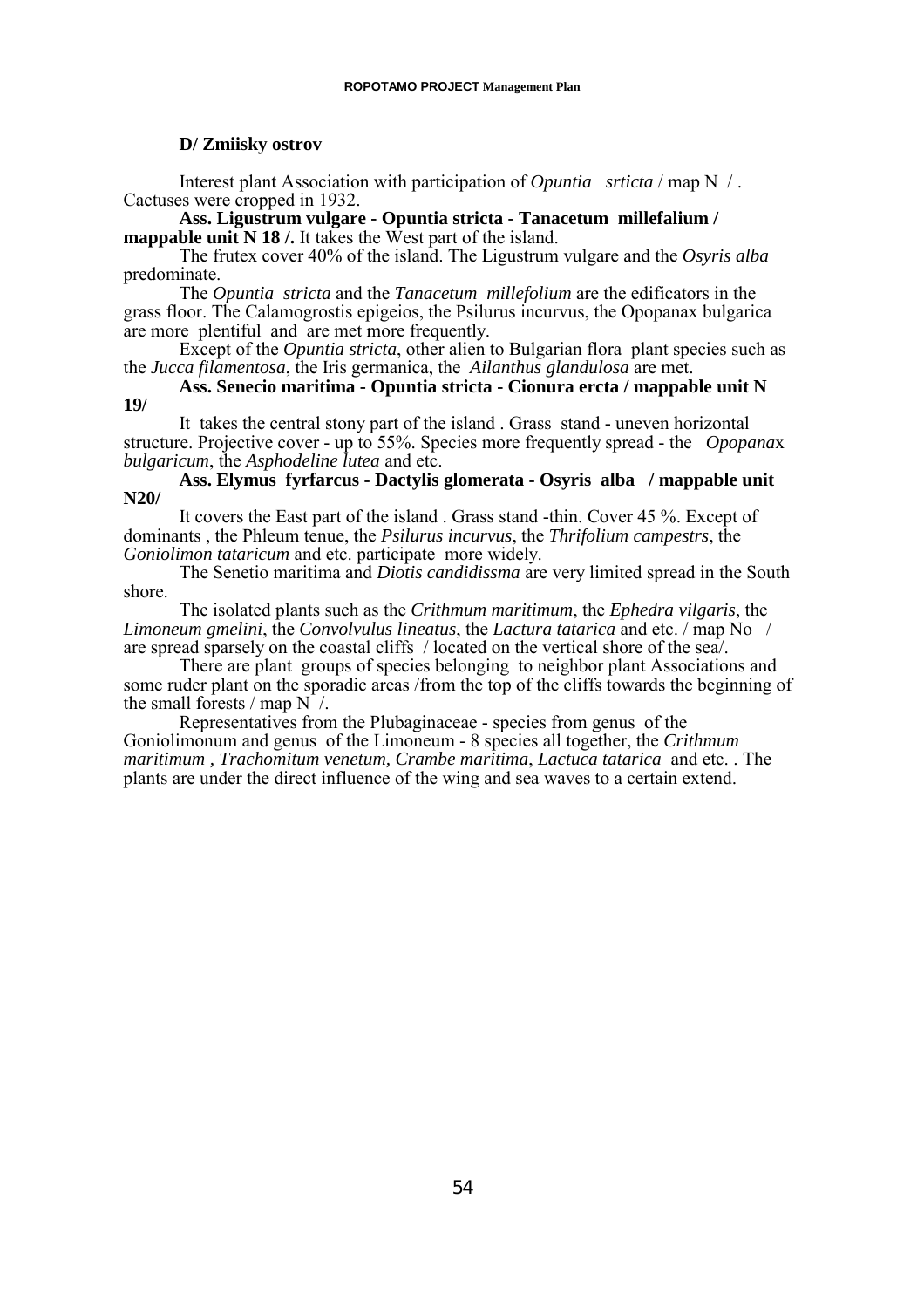#### **2. Vodny lilies reserve**

The following types of associations are spread there  $/$  map N  $/$ 

*Ass. Sparganetum erecti*

*Ass. Nymphaetum luteosum*

*Ass. Almeteum glutinosae*

The species from the neystophites group are the most widely spread. Cenoses where the *Nymphaea alba* and *Numphaar lutea* predominate. Participation of *Ceratophyllum demersum, Lemna minor, Lemna trisula, Salvinia natans* and etc. General projective cover - 70-80% . The halophytes are represented by small number of species. Limited on area phytocenoses where *Sparganium erectum* predominate in the East and North-East part of the water basin. Cover of the species - 70-75%. Participation of Iris pseudocorus, *Lemna trisulxa, Salvinia natans*. The species are alive.

The grouping of *Alnus glutinosa* is spread in the furthest West part.

#### **3. Natural sights of Alepu marsh**

The following types of associations are spread there /map No /

*Ass. Phragmitetium australi*

*Ass. Typhetum angustifoli*

*Ass. Shoenoplectetum lacustri*

*Ass. Bolboshoenetum maritimi*

*Ass. Trapetum natani*

*Ass. Salvinetum natani*

*Ass. Juncetum gerardi*

Ass. Typhetum latifoli

From the halophytes the phytocenoses presented by the edificators such as the *Phragmites australis and Typha angustifolia* are most widely spread. The *Phragmites australis* are met more frequently. They from pure Associations for the most part. Mix phytocenoses of the *Phragmites australis* and *Typha angustifolia* on too limited areas / rather fragmentary/ in the South part of the marsh.

General projective cover 70-80% / 90%/.

The Trapa natans is presentatives of the neystophytes and is more widely spread. It is met in the open water areas on limited room, on some places - fragmentary. Projective cover 20-30 / 40%/ . Spreading of the *Salvinia natans* on quite limited areas, neighboring on reed cenoses mainly.

Projective cover 15 - 30 %. The groups are nearly monofominant.

The deposit of the *Trapa natans* is the only one that is located in the marshes on the South Black Sea shore.

## **1. Protected locality Stamopolu marsh**

**1.**

*Ass. Phragmitetium australi*

*Ass. Typhetum angustifoli*

*Ass. Ceratophylletum demersi*

*Ass. Typhetum latifoli*

*Ass. Salvinetum natani*

*Ass. . Bolboshoenetum maritimi*

*Ass. Sparganetum erecti*

Ass. Shoenoplectetum triqueti

Ass. Shoenoplectetum lacustri

The halophytes taking the most part of the marsh-about 30%, are most widely spread. More of them from large Associations. The *Phragmites australis* and *Typha angustifolia* are most widely spread.

The group of the neystophytes is on limited spreading-fragmentary or small groups by several specimen.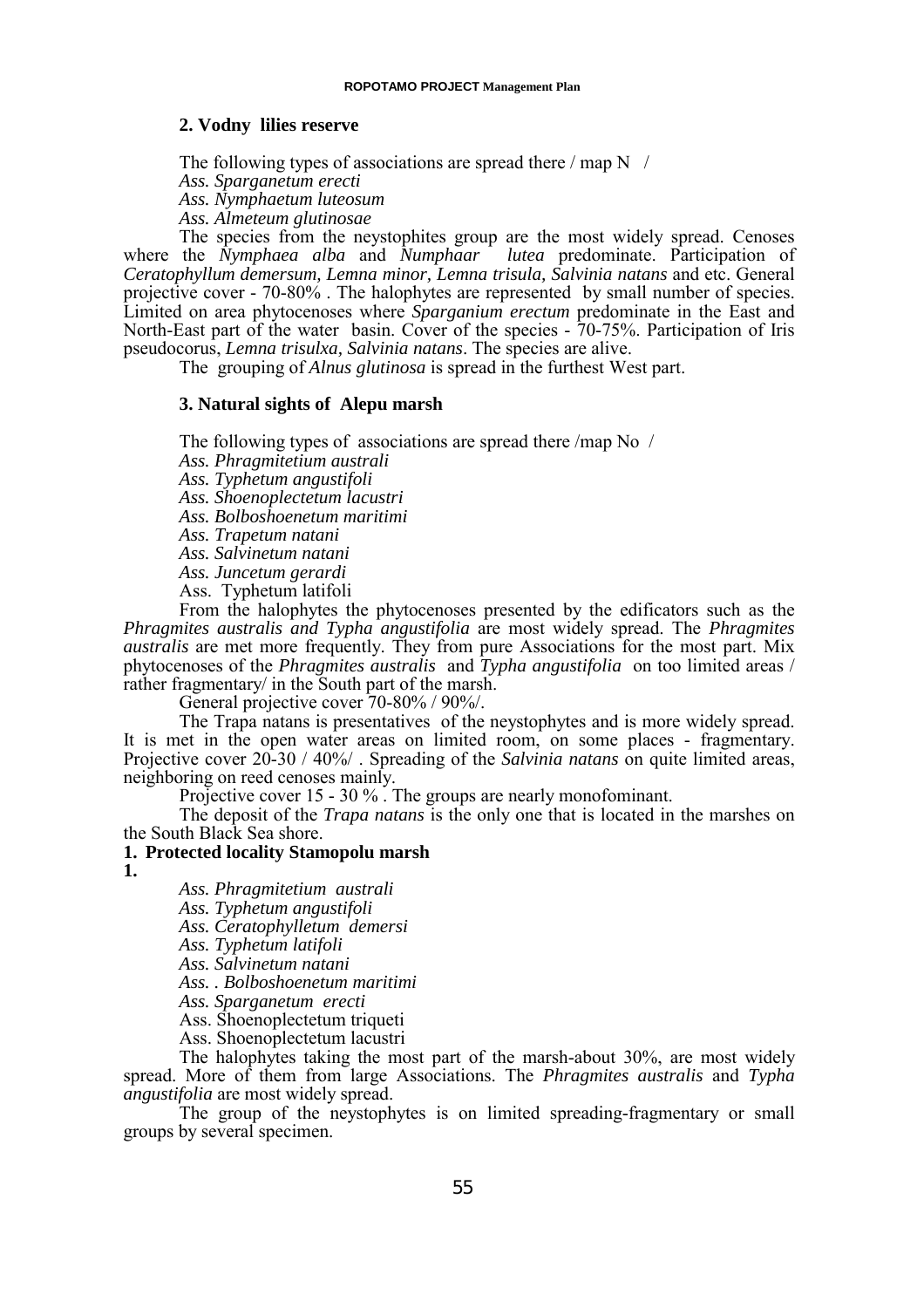Of the sidatophytes, the *Ceratophyllum demersum* forming phytocenoses in open water area, is most widely spread.

To the North and to the West of the marsh-sprouting wood of phytocenoses where *Quercus frainetto predominates*

## **5. The Natural sights of the Sand dunes in Alepu locality**

It is not researched.

*.*

## **6. The Natural sights of the Sand dunes in Perla locality**

It is not researched.

## **7.**. **The Natural sights of Rocky formation, fiords and seal cave in Maslen nos locality**

It is not researched.

## **1.8 FLORA**

*1.8.1. LOWER PLANTS*

#### **Algae Flora**

Research works up to this stage are not systematic and complete enough. Survey and summary of the existing information is given by K. Ivanov, A. Sotirov, A. Rozhdestvenski and D. Vodenicharov (1964) and Ch. Kochev and D. Yordanov (1981). In July and September 1995 terrain study was made in the marshes of Alepu, Arkutino, Stamopolu, in the firth of Ropotamo river and old bed Velyov vir by Prof. Dimitar Vodenicharov. Laboratory researches on composition of the kinds are in progress. During the field season of 1996, the research works on the phytoplancton in the damp areas of the Complex were made by Maya Stoyneva.

In the studied water basins are ascertained 195 taxa of algae altogether. They refer to the following sections: Cyanophyta (19), Euglenophyta (18), Pyrrhophyta (9), Chrysophyta - Chrysophytina (20), Euchlorophytina (73), Zygnemaphytina (3) - see Appendix 1.

All received information shows the different character of the researched station even in the cases when they belong to or have belonged to the same water basin (stations 1 and 2, 9 and 10) the phytoplancton has different composition of species and different course of the season changes. Thus for example in the South Part of Alepu the phytoplancton is represented by smaller number of species and shows clear tendency for quantity increase from spring towards autumn and the florescence is not reached. In the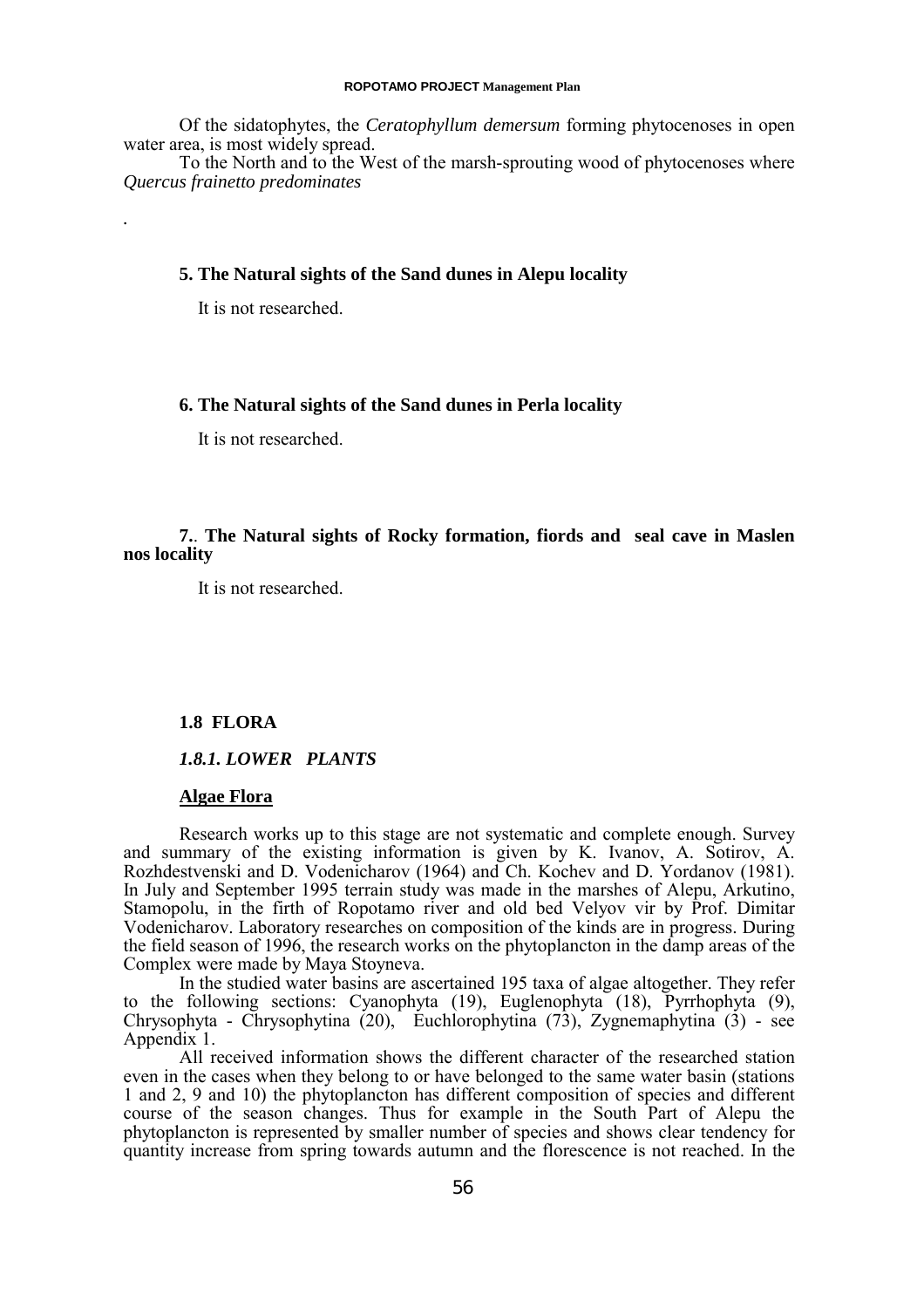north part of Alepu, the phytoplancton has always been richer on species and has characterized by florescence that is typical for plain shallow eutrophic lakes.

All research damp areas are eutrophicated. It is difficult to make conclusions when three samples are done. But it is possible to say that the eutrophication process is expressed more deeply in the North part of Alepu and in the North part of Stamopolu than in their South parts. Arkutino that is eutrophicated water basin has more stable algae biomass. The value of biomass that is lower than it is expected, is due to the overshadowing of the higher plants.

The eutrofication is lower expressed in Vodny lilies reserve.

The situation in the Ropotamo river is not typical for the plain rivers. It is not easy to make any conclusions when three samples are done. It is most likely that the taking of the samples has coincided with mixing of the sea water and the river water which is explain the very poor in qualitative and quantitative respect phytoplancton.

#### **Ropotamo reserve**

## *A) Ropotamo River*

There are 51 taxa of algae ascertained altogether. They refer to the following sections: Cyanophyta (2), Euglenophyta (2), Pyrrhophyta (3), Chrysophyta - Chrysophytina (2), Bacillariophytina (21), Cryptophyta (3), Chlorophyta -Bacillariophytina (21), Cryptophyta (3), Chlorophyta Euchlorophytina (17), Rhaphidophyta (1) - see Appendix 1.

The number of the kinds reduce although this is slight from the upper waters to the outflow all through the periods. This effect is not typical of flat country rivers and it may be explained with the specific character of the interaction of water and the influence of the Black Sea salt water.

The Algae flora is represented by compound complexes of freshwater, brackish and sea kinds. Proroientrum jordatum sp. and Chaetoceros sp. are the most typical sorts among the sea kinds. In September Proroientrum causes florescence of water. In May there were ascertained more freshwater representatives than in any other investigated periods while in September the number of the freshwater representatives in the upper waters is larger than near the bridge or in the outflow.

Apparent tendency toward increasing of the total number of phytoplancton downstream was ascertained in September only. The total number of phytoplancton changes from 1.25 x10<sup>6</sup> stocks/l (station 7 in September) to 2.9 x10<sup>7</sup> stocks/l (station 4 in May).

Apparent tendency toward increasing of total biomass of phytoplancton downstream was ascertained in September only. The total biomass of phytoplancton changes from 1.35 mg/l (station 4 in July) to 119 mg/l (station 6 in July).

In May the flint algae predominate both by number and biomass.

In July more groups contribute to the building of the quantity structure of phytoplancton which is predominated by Pyrrhophyta and Cryptophyta algae mainly by biomass. The green algae predominate by number at one of the investigated stations. In September phytoplancton is represented by various groups - Pyrrhophyta algae predominate in the outflow and the upper waters but are represented by different sorts. The station near the bridge is with phytoplancton predominated by centric flint algae.

In May the centric flint algae (Aulacoseira sp. + Stepahnodiscus sp.) predominate in phytoplancton groups and in the three investigated stations. In July Chaetoceros sp. and Cruptomonas sp. predominate in the outflow while Perdinium sp. predominate in phytoplancton near the bridge.

The trophic status of the river changes during the investigated period, if it is evaluated by the biomass of the algae. In May and in September conditions are oligotrophic, and in July - eutrophic. Most of the kinds are mordant for the zooplancton.

There is florescence of Prorocemtrium cordatum.

#### *A) Floods of Ropotamo River*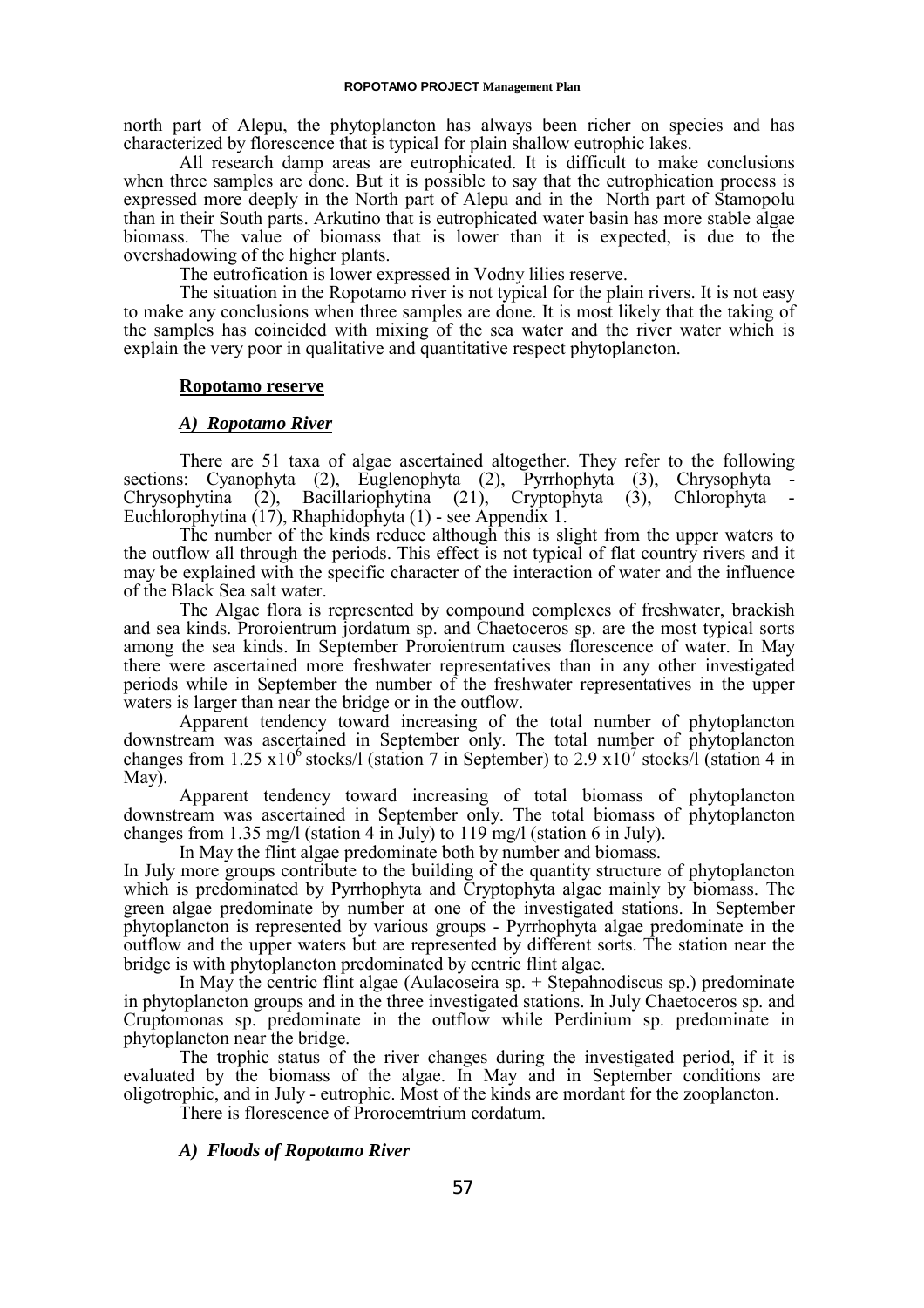They are investigated in May only when they are full of water. In July and September they are dried up. In May there are 24 taxa of algae ascertained in them (see Appendix 1). Florescence of greenish-blue algae is also ascertained. Phytoplancton is formed by kinds that are mordant for the zooplancton. The trophic conditions in the floods may be evaluated as eutrophic .

#### *A) Arkutino Marsh*

There are 34 taxa of algae ascertained altogether. They refer to the following sections: Cyanophyta (1), Euglenophyta (8), Pyrrhophyta (1), Chrysophyta Chrysophytina (8), Bacillariophytina (9), Cryptophyta (2), Chlorophyta - Euchlorophytina (3), Zygnemaphytina (1) and one undetermined colorless flagellate algae- see Appendix 1.

The number of the specified in phytoplancton test samples slightly but obviously increases from spring towards autumn: 6 in May, 13 in July and 17 in September. The group of the flint algae is the richest one by sorts (7 taxa in July). The summer period is the richest one of groups when in the phytoplancton groups 6 algae groups participate.

All ascertained kinds refer to the group of the typical freshwater algae and are plankton representatives.

The total number of phytoplancton reduces from spring towards autumn - from 8.5x10<sup>7</sup> stocks/l in May to  $2x10^7$  stocks/l in July and  $1.88x10^7$  stocks/l in September.

The total biomass of phytoplancton is 28.9 mg/l in May, it reaches the greatest values in July (38.4 mg/l) and reduces in September to 14.2 mg/l.

The quantity structure of phytoplancton is formed by various groups of algae during the different periods. In May phytoplancton is represented by four groups where the greenish-blue algae (Cyanophyta) have the greatest number and Cryptophyta are predominating by biomass. In July the golden algae (Chrysophytina) are the most plentiful group by number and Euglenophyta - by biomass. In September Cryptophyta predominate both by number and biomass.

In May Microcystis reinboldii predominate by number and Cryptomonas obovata by biomass. In July Dinobryon sp. div. (D. sertularia + D. sociale) predominate by number while the representatives of Euglena sp. predominate by biomass. In September Chrysophyta algae from the type of Uroglena are the most plentiful.

According to the information for the abundance of phytoplancton (mainly for biomass), it may be claimed that the Arkutino marsh has eutrophic type. It may be assumed that the conditions are beta-mesosaprobic. Phytoplancton is represented mainly by mordant kinds with high alimentary value.

#### **Vodny lilies reserve**

There are 30 taxa of algae ascertained altogether. They refer to the following sections: Cyanophyta (1), Euglenophyta (5), Pyrrhophyta (2), Chrysophyta Chrysophytina (2), Bacillariophytina (7), Cryptophyta (2), Chlorophyta - Euchlorophytina (10) and one undetermined golden bone algae - see Appendix 1.

The number of the kinds reduces from spring (16) towards summer (4) and increases again in autumn (15). During all the investigated periods the green algae are represented by the greatest number of kinds - 7 in spring, 2 in summer and 5 in autumn.

All the kinds ascertained in phytoplancton refer to the group of the typical freshwater algae. Most of them are representatives of plankton.

The total number of phytoplancton reduces from spring  $(2.75 \times 10^7 \text{ stocks/l})$ towards summer  $(7.5 \times 10^6 \text{ stocks/l})$  and drastically increases in early autumn - to 3.38  $x10^8$  stocks/l.

The total biomass of phytoplancton reduces from spring (4.44 mg/l) and increases in early autumn to 12.55 mg/l.

Phytoplancton is represented by the greatest number of algae groups (5) in early autumn. In spring it is represented by 3 groups and in summer - by 2. A certain quantity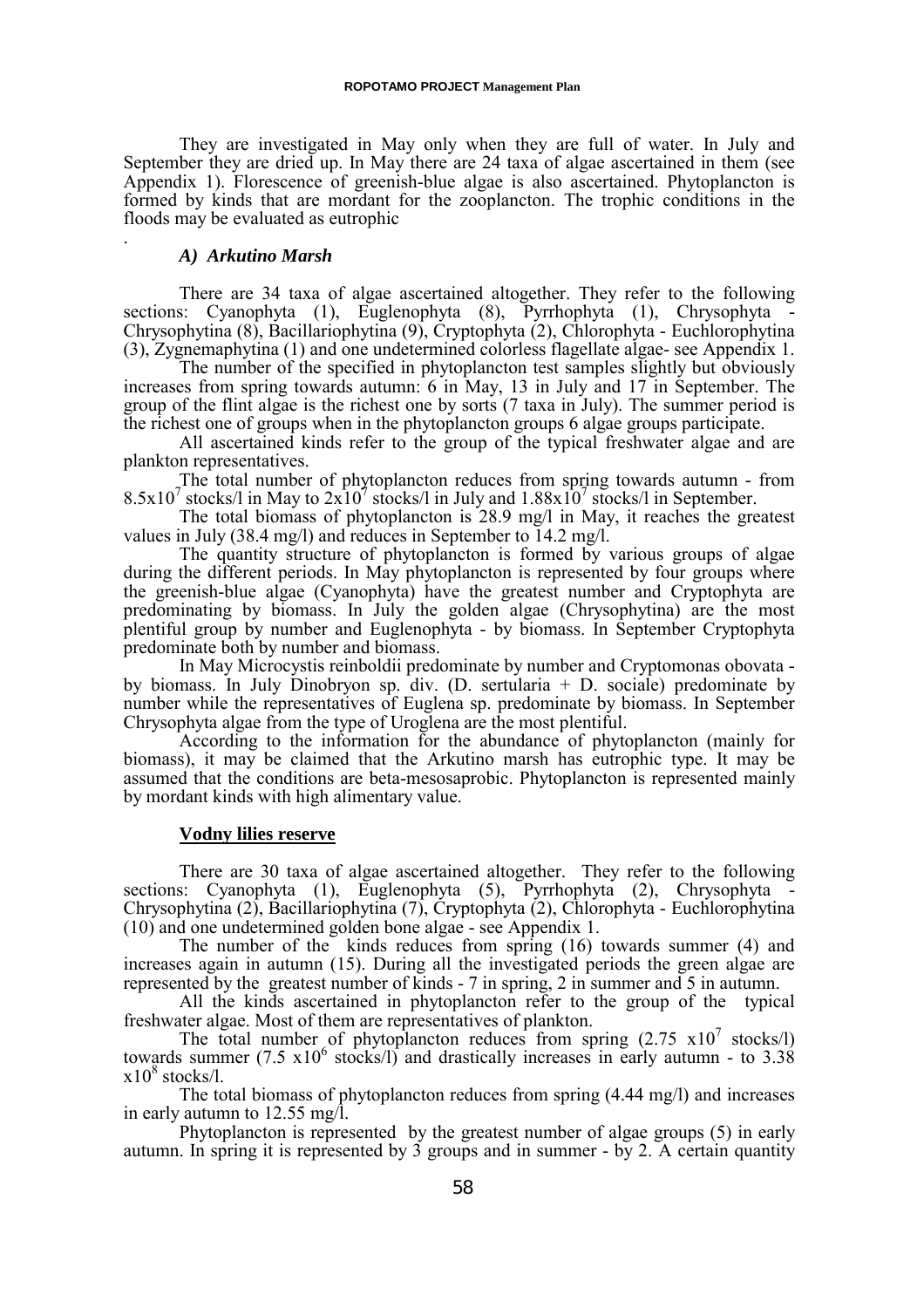part in phytoplancton groups is taken by the green (Euchlorophytina) and the flint algae (Bacillariophytina). In May the most plentifully represented group is the one of the green algae. In July they still predominate by biomass and in September florescence of small Chrysophytina is ascertained.

In May Monoraphidium irregulare predominate in phytoplancton. In July they are displaced by Monoraphidium contortium, and in September small undetermined Chrysophyta cause florescence of water.

In accordance with the information for the biomass of the algae, the marsh may be characterized as eutrophic in September only. Most of the ascertained kinds are mordant for the zooplancton and fish. Concerning saprobility, the marsh is betamesosaprobic.

### **The Natural sights of Alepu marsh**

### *A) North Part of Alepu marsh*

There are 66 taxa of algae ascertained altogether. They refer to the following sections: Cyanophyta (7), Euglenophyta (9), Pyrrhophyta (3), Chrysophyta - Chrysophytina (4), Xanthophytina (3), Bacillariophytina (8), Cryptophyta (4), Chlorophyta - Euchlorophytina (27), Zygnemaphytina (1) - see Appendix 1.

The number of the kinds increases from spring (27) towards summer (35) when the number of algae groups increases as well, and reduces in autumn (14) when florescence of greenish-blue algae is ascertained. During all studied periods, the green algae is have the greatest number - 12 in spring, 15 in summer and 7 in autumn.

All kinds ascertained in phytoplancton are referred to the group of typical freshwater algae. Most of them are representatives of plankton.

The total number of phytoplancton is almost equal in spring and summer  $(3.5 \times 10^{7}$  and  $3x10^7$  stocks/l, respectively, 1996) and drastically increases in early autumn - up to  $8.3x10<sup>9</sup>$  stocks/l during florescence of Microcystis.

**The general biomass** of phytoplancton increases from spring towards autumn from 11.8 mg/l in May and 14 mg/l in July to 437 mg/l in September. Because of the shallow type of the marsh, during the florescence in September algae are even distributed in the water layer.

**Quantitative structure** of phytoplancton is formed by various algae groups during the different periods. In May phytoplancton is mainly formed by Bacillariophytina, in July they are substituted by Euglenophyta mainly regarding biomass, and in September phytoplancton is represented mainly by Cyanophyta. In May four algae groups form quantity composition of phytoplancton, in July their number increases to 5 and in September it reduces to 2 only.

In May Fragilldrid sp. *predominates* both number and biomass, in July Closterium acutum predominates by number, and Trachelomonas intermedia - by biomass. In September florescence of Microcystis is ascertained when most of the stocks are of Microcystis aeruginisa.

The trophic conditions in the northern part of Alepu vary from eutrophic in May and July to hypertrophic in September. In May phytoplancton consists mainly of mordant sorts while in September the tolerant-to-stress and non-mordant sorts predominate.

### *A) South Part of Alepu marsh*

There are 54 taxa of algae ascertained altogether. They refer to following sections: Cyanophyta (7), Pyrrhophyta (1), Chrysophyta - Chrysophytina (4), Xanthophytina (3), Bacillariophytina (13), Cryptophyta (4), Chlorophyta - Euchlorophytina (22) - see Appendix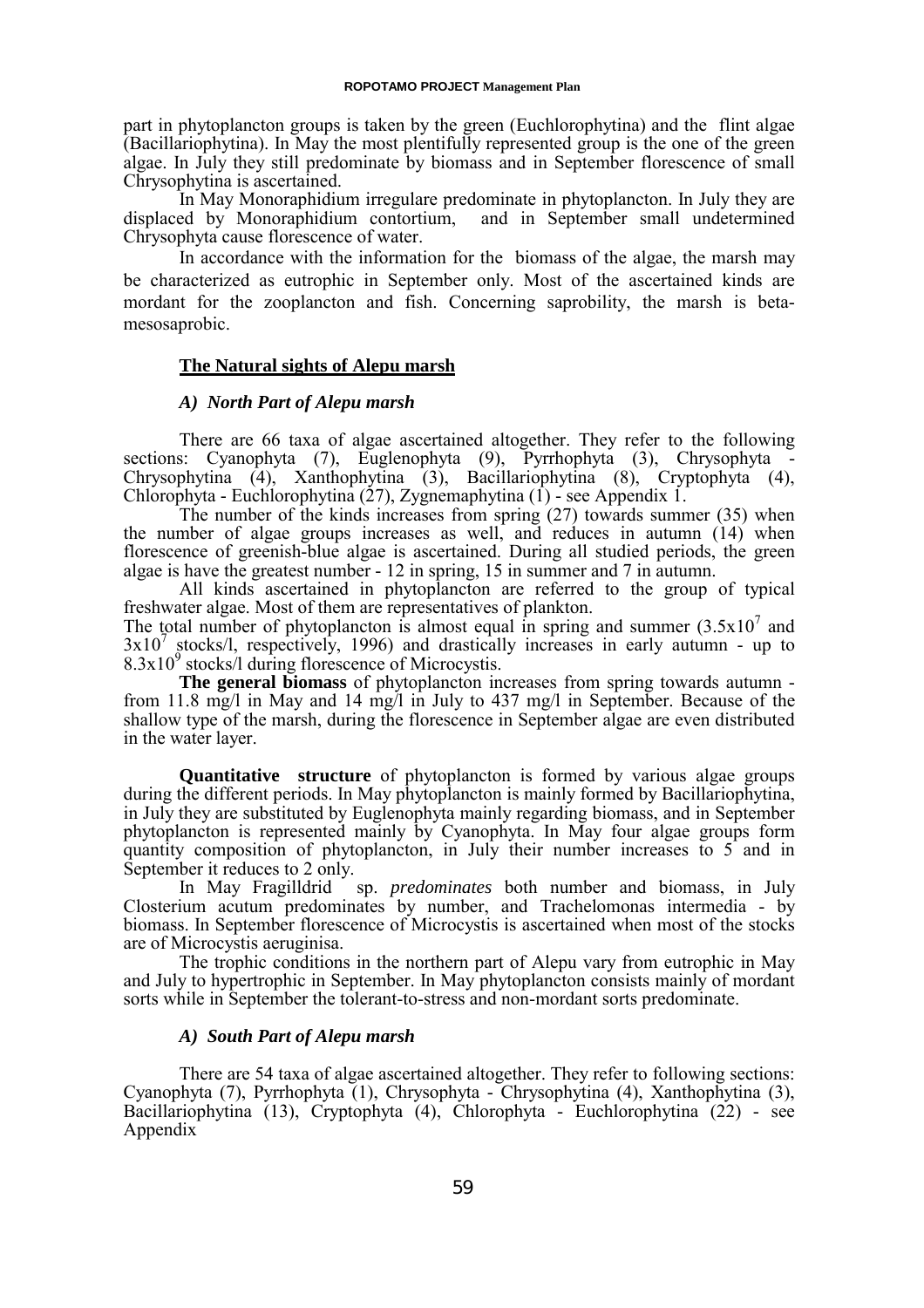The number of the sorts apparently increases from spring (6 in May) towards summer (11 in July) and autumn (45 in September).

This concerns both the sorts of each taxonomic group and the number of the groups represented in phytoplancton. The green algae (Euchlorophytina) have the greatest number (25) but they were only once ascertained in the phytoplancton test samples in September. Bacillariophytina are in the second place - 9 sorts in September. The last group together with Chrysophytina and Cyanophyta represents phytoplancton all through the investigated periods.

All kinds ascertained in phytoplancton at station 2 refer to the group of the typical freshwater algae. Most of them are representatives of plancton, and some of them as the undetermined hormogons of the greenish-blue algae from the type of Phormidium and the bigger representatives of the pinnated flint algae such as Gyrosigma sp. may be qualified as diking. Their appearance in phytoplancton test samples may be explained with the shallow type of the marsh.

The total number of phytoplancton is extremely high and almost equal in May and September (1.98x10<sup>8</sup> and 1.58x10<sup>8</sup> stocks/l, respectively), and it reduces in July (2.5x10<sup>7</sup>) stocks/l).

The total biomass of phytoplancton increases considerably from spring towards autumn as this is 0.16 mg/l in May, 2.53 mg/l in July and 20.07 mg/l in September.

The quantity structure of phytoplancton is formed by various groups of algae. In May the golden algae (Crysophytina) slightly predominate by number  $(2.5x10^6$  stocks/l) over the greenish-blue ones (Cyanophyta -  $1.95 \times 10^6$  stocks/l) as both of the groups have equal biomass (0.1 mg/l). In July four groups from the quantity structure of phytoplancton. The group of the green algae has the greatest number among those four (Euchlorophytina) -  $12.5x10^6$  stocks/l, and the greatest biomass belongs to Cryptophyta - 0.48 mg/l which are followed by almost equally represented flint (Bacillariophytina), green and greenish-blue algae - each of them with about 0.4 mg/l. In September phytoplancton quantities are formed by six groups. The greenish-blue algae predominate among those six both by number and biomass  $(128.25 \times 10^6 \text{ stocks/l}$  and  $9.62$ mg/l). The flint algae are in the second place according to the number, and Euglenophyta are in the second place by biomass.

In May the bone greenish-blue algae from the type of Aphanocapsa predominate in phytoplancton. In July small green flagellates predominate by number while Cryptomonas erosa predominate by biomass. In September Anabaena spiroides predominate in phytoplancton both by number and biomass.

In accordance with the information for the biomass, the trophic conditions may be qualified as eutrophic in September only. In May and July the situation according to the biomass is oligotrophic which corresponds to the availability of golden algae (Chrysophytina) in phytoplancton. During the investigated period the number of the algae is extremely high and expansion of bone greenish-blue algae shows availability of eutrophic processes in the marsh. Saprobic conditions change from oligo-beta towards beta-mesosaprobic. Most of the kinds are mordant for the zooplancton.

## **Protected locality of "Stamopolu Marsh"**

## *A) North Part of Stamopolu marsh*

There are 37 taxa of algae ascertained altogether. They refer to the following sections: Cyanophyta (4), Euglenophyta (3), Pyrrhophyta (3), Chrysophyta - Chrysophytina (2), Bacillariophytina (5), Cryptophyta (7), Chlorophyta - Euchlorophytina (10), Zygnemaphytina (1) and Rhaphidophyta (2).

The number of the kinds increases from spring (8) towards summer (19) and autumn (18). In spring and autumn most of the kinds are of Bacillariophytina - 3 and 5, respectively, while in summer only one sort from this group is ascertained. The green algae (Euchlorophytina) are the richest group in summer (5 sorts). In spring they are represented by 2 kinds, and in autumn - by 3. Concerning quantity, the spring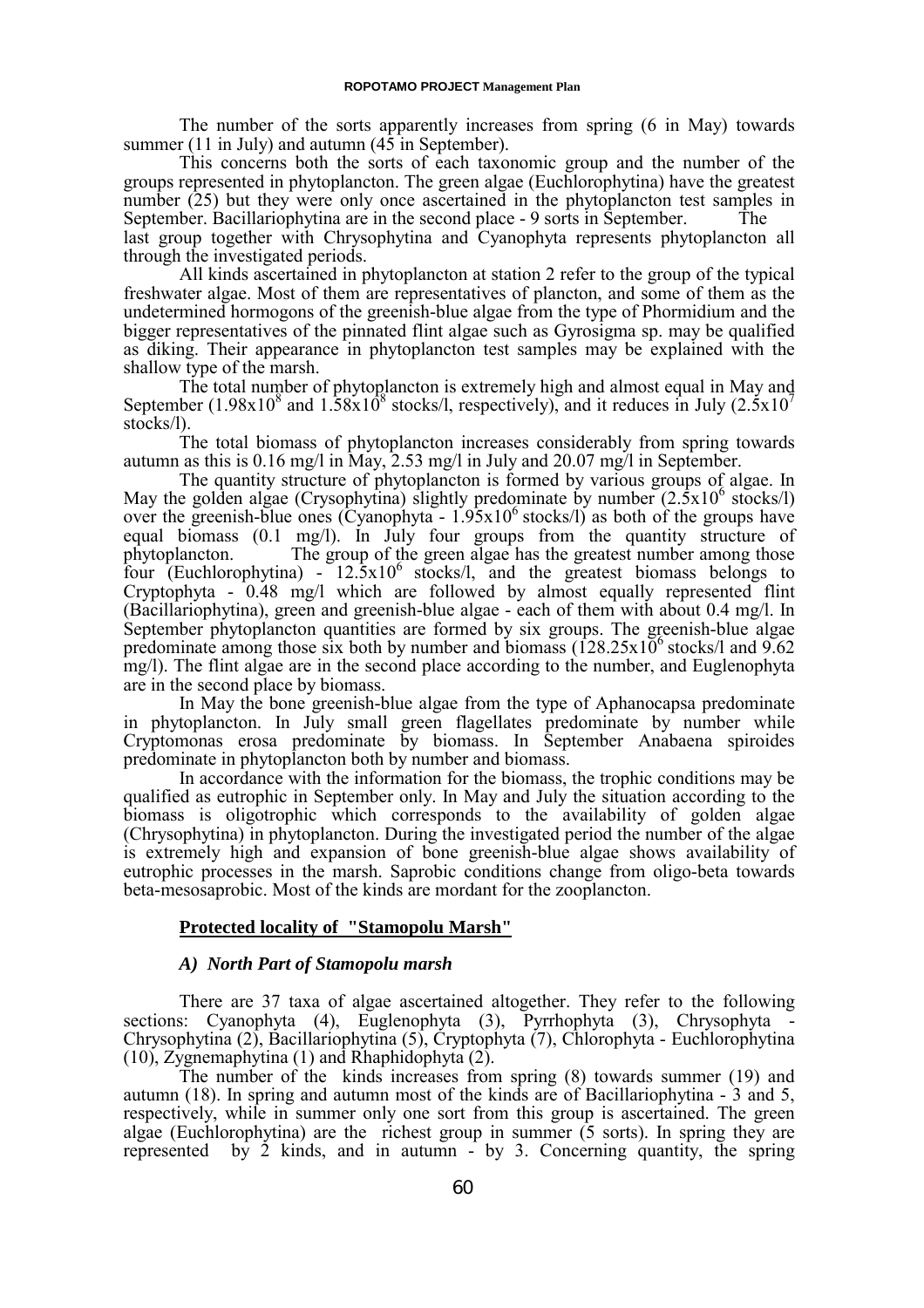phytoplancton is represented by 4 groups of algae while the summer and autumn phytoplancton consist of 7 groups.

Most of the kinds refer to the group of the typical freshwater algae. Most of them are plankton representatives. In the test samples from July were ascertained two interesting kinds of Vacuolaria virescens and Gonyostomum ovatum.

The total number of phytoplancton increases from spring towards summer - from 2.75 x10<sup>7</sup> stocks/l in May to  $3.5 \times 10^7$  stocks/l in July and reduces to 1.58 x10<sup>7</sup> stocks/l in September.

The total biomass of phytoplancton is 0.66 mg/l in May, increases to 118.79 mg/l in July and reduces to 5.92 mg/l in September.

In May 2 groups take part in quantity constructing of phytoplancton - Chrysophytina and the green algae (Euchlorophytina) where Chrysophytina are the most plentiful. In July 6 groups from quantity structure of phytoplancton. According to the number, the green algae, Cryptophyta and Pyrrhophyta are equally represented but the latter predominate by biomass. In September only 2 groups take quantitative part in phytoplancton groups where the green algae have the greatest number and flint algae (Bacillariophytina) predominate by biomass.

In May Dinobryon sertularia predominate in phytoplancton. In July it is displaced by Peridinium sp. In September Micractinium pusillum predominate by number and Navicula cf. gastrum predominate by biomass.

Only in July, according to the information for the biomass, the marsh may be characterized as highly eutrophic. In May conditions are oligotrophic, and saprobic status - oligo-beta-mesosaprobic. The kinds structure ascertained is typical of lakes and marshes submitted to eutrophycation. Most of the kinds are mordant for zooplancton especially in May and July .

#### *A) South Part of Stamopolu Marsh*

There are 46 taxa of algae ascertained altogether. They refer to the following sections: Cyanophyta (5), Euglenophyta (3), Pyrrhophyta (3), Chrysophyta - Chrysophytina (1), Bacillariophytina (5), Cryptophyta (4), Chlorophyta - Euchlorophytina (24), Zygnemaphytina (1) - see Appendix 1.

The number of the kinds increases from spring (2) towards summer (31) and reduces again towards autumn (19). During the summer and autumn periods Euchlorophytina is the richest group - 19 and 9 sorts, respectively, while in spring phytoplancton consists of only Euglenophyta and one sort of Cyanophyta. In summer and autumn the number of algae groups are equal (6).

Most of the kinds ascertained refer to the group of the typical freshwater algae. Most of them are plankton representatives.

The total number of phytoplancton increases from spring  $(2.5 \times 10^6 \text{ stocks/l})$ towards summer (1.85 x10<sup>8</sup> stocks/l) and reduces again to 1.38 x10<sup>7</sup> stocks/l in autumn. The total biomass of phytoplancton increases from spring (7.64 mg/l) towards summer (34.4 mg/l) and reduces again in autumn (29.5).

In May only Euglenophyta have quantitative participation in phytoplancton groups. In July 3 groups from the quantity structure of phytoplancton. The green algae (Euchlorophytina) predominate by number over the other groups while Pyrrhophyta predominate by biomass. In September 3 groups again from phytoplancton quantity and again the green algae predominate by number and Cryptophyta predominate by biomass.

In May Euglena sp. predominate in phytoplancton groups. In July cells that are similar to Chlorella predominate by number and Peridinium cf. cinctum predominate by biomass. In September Micractinium pusillum predominate by number and Cryptomonas sp. - by biomass.

In July and September the conditions in the south part of Alepu marsh may be characterized as eutrophic and beta-mesosaprobic. It may be assumed that in May conditions are alpha-mesosaprobic. Most of the kinds are mordant for zooplancton and they have high alimentary value.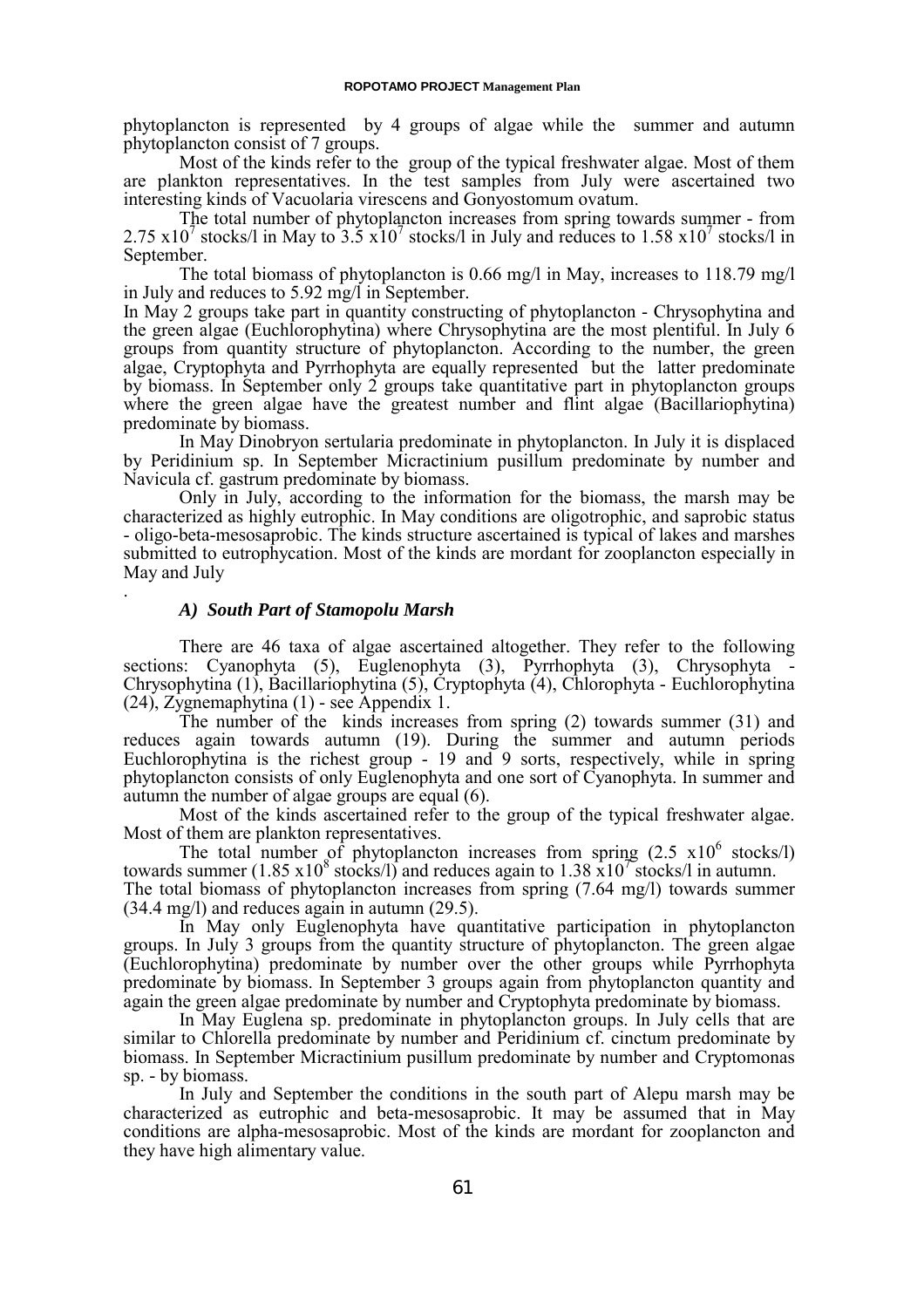## **Pubescentes and lichen**

They are not (not enough) studied.

The population of the Riccia fluitans that is considerably on number is ascertained in the North-East part of Arkutino marsh in 1995. This species is announced for first time in the Black Sea shore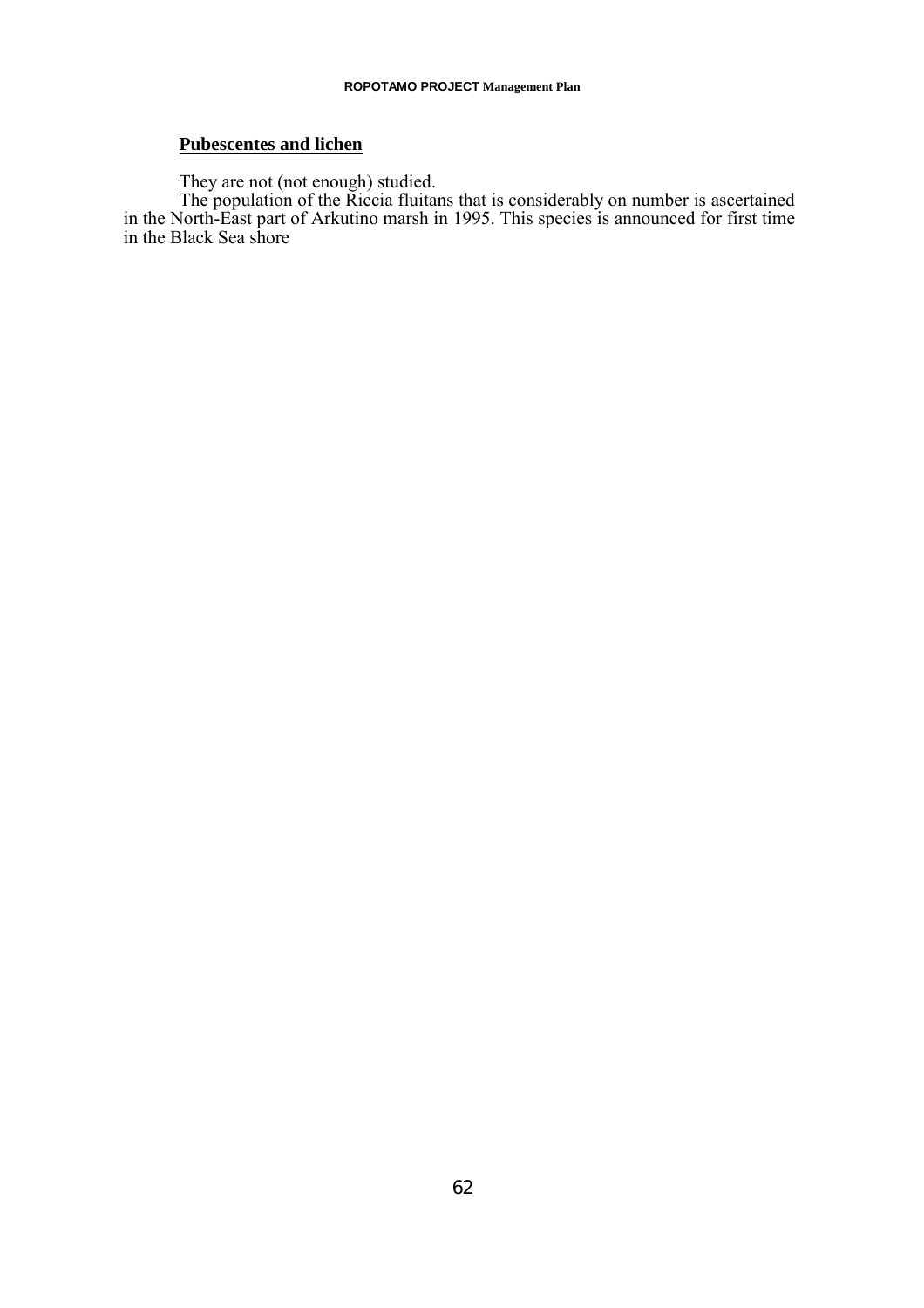## **1.8.2. HIGHER PLANTS**

## *1. Ropotamo reserve*

There are between 500 and 600 kinds altogether existing within the present borders of the reserve which is about 18% of the whole flora of the country. From the point of view of florogenetic the species from these category are of utmost significance.

| <b>Bulgarian endemites</b>            | <b>Balkan endemites</b> | <b>Relicts</b>      |
|---------------------------------------|-------------------------|---------------------|
| Tulipa hageri                         | Asphodeline liburnica   | Acer campestris     |
| Verbascum glanduligerum               | Aurinia uechtriziana    | Acer tataricum      |
| Silene frivaldskyana                  | Comandra elegans        | Alnus glutinosa     |
| Opopanax bulgaricum                   | Crocus biflorus         | Carpinus betulus    |
| Pyrus eleagrifolia,<br>Ssp .bulgarica | Genista rumelica        | Carpinus orientalis |
| Carpinus orientalis                   | Hypecoum ponticum       | Celtis austriaca    |
|                                       | Orobanche esulae        | Celtis caucasica    |
|                                       | Silene thymifolia       | Clematis vitalba    |
|                                       | Trifolium dalmaticum    | Cotinus coggygria   |
|                                       |                         | Fagus orientalis    |
|                                       |                         | Fraxinus ornus      |
|                                       |                         | Hedera helix        |
|                                       |                         | Lonicera etrusca    |
|                                       |                         | Pyracantha coccinea |
|                                       |                         | Quercus dalechampii |
|                                       |                         | Salix alba          |
|                                       |                         | Salix caprea        |
|                                       |                         | Smilax excelsa      |
|                                       |                         | Trapa natans        |
|                                       |                         | Ulmus laevis        |
|                                       |                         | Viscum album        |
| Total: 6 ssp.                         | 9 ssp                   | $22$ ssp            |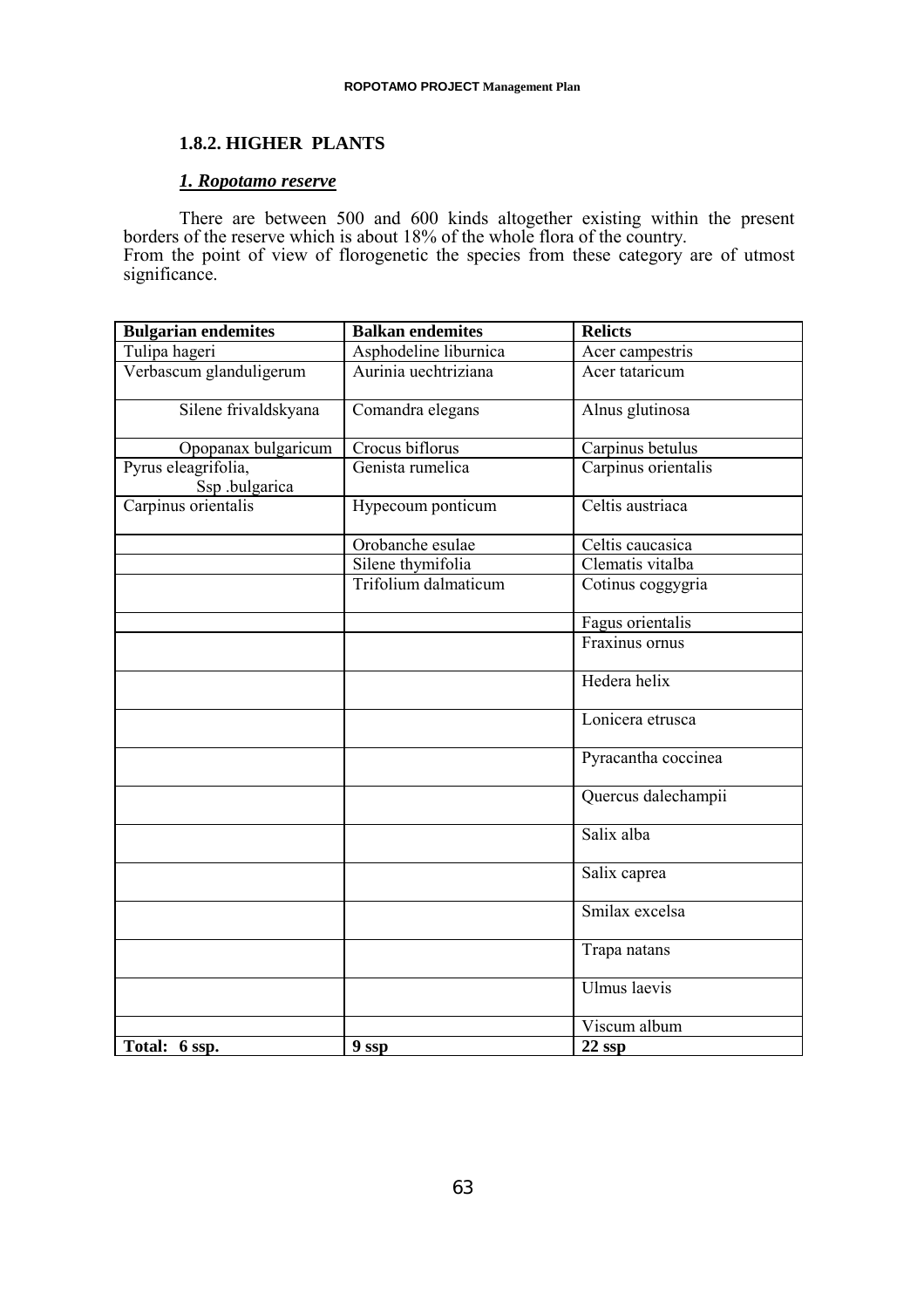Although it has comparatively small territory - 1174 ha together with the buffer zone, in Ropotamo reserve is ascertained a considerable part of the vegetable kinds included in the Red Book of the Republic of Bulgaria - about 11%(71-rare, 11-treatened, 1 extinct ,total 83 species.)

| <b>Key species</b>                                  | <b>Red book of Bulgaria</b>    |
|-----------------------------------------------------|--------------------------------|
|                                                     |                                |
|                                                     | <b>Rare Threatened Extinct</b> |
| Anagallis minimus                                   | *                              |
| Anchusa stylosa                                     | *                              |
| Anethum graveolens                                  | *                              |
| Anthemis rumelica                                   | *                              |
| Aurinia uechttixiana                                | *                              |
| Calystegia soldanella                               | *                              |
| Carduus uncinatus                                   | *                              |
| Celtis caucasica                                    | *                              |
| Centaurea arenaria                                  | *                              |
| Centaurium turcicum                                 | *                              |
| Cirsium bulgaricum                                  | *                              |
| Corispemum nitidum                                  | *                              |
| Crepis nicaeensis                                   | *                              |
| Crithmum maritimum                                  | *                              |
| Crocus olivieri                                     | *                              |
| Cyclamen coum                                       | *                              |
| Echium plantagineum                                 | *                              |
| Erodium hoefftianum                                 | *                              |
| Eryngiun maritimum                                  | *                              |
| Euphorbia paralias                                  | *                              |
| Euphorbia peplis                                    | *                              |
| Ferula orientalis                                   | *                              |
| Festuca vaginata                                    | *                              |
| Ficus carica                                        | *                              |
| Fritilldria graeca                                  | *                              |
| Fritillaria pontica                                 | *                              |
| Geranium tuberosum                                  | *                              |
| Groenlandia densa                                   | *                              |
| Gypsophila tecirae                                  | *                              |
| Halimione pendunculata                              | *                              |
| Heptaptera triquetra                                | *                              |
| Hymenocarpus circinatus                             | *                              |
| Hypecoum ponticum                                   | *                              |
| Lactuca tatarica                                    |                                |
| Limonium vulgare                                    | *                              |
| Linum tauricum subsp. bulgaricum                    | *                              |
| Logfia gallica                                      | *                              |
| Maresia nana                                        | *                              |
| Nepeta ucranica                                     | *                              |
| Nonnea obtusifolia                                  | *                              |
| Opopanax bulgaricum                                 | *                              |
| Otanthus maritimus                                  | *                              |
| Parapholis incurva                                  | *                              |
| Polygala supina                                     | *                              |
| Prangos ferulacea                                   | *                              |
|                                                     | *                              |
| Primula acaulis, subsp. rubra<br>Samolus valerandii | *                              |
|                                                     | *                              |
| Scabiosa atropurpurea                               |                                |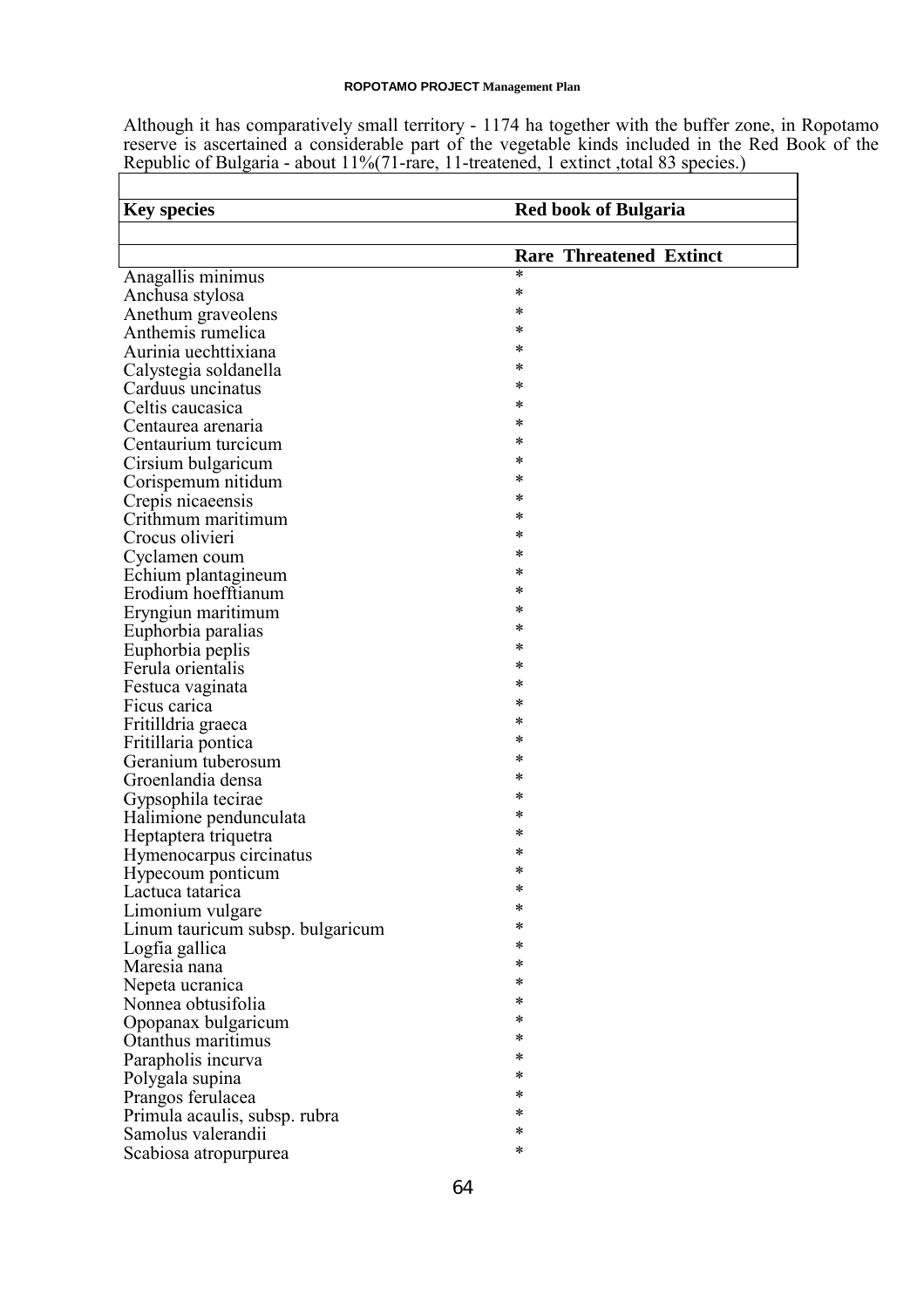| Scandix australis              | *       |         |       |
|--------------------------------|---------|---------|-------|
| Scilla bithynica               | *       |         |       |
| Scorpiurus subvillosus         | *       |         |       |
| Secale sylvestre               | *       |         |       |
| Serapias vomeracea             | *       |         |       |
| Silene cretica                 | *       |         |       |
| Silene euxina                  | *       |         |       |
| Sison amomum                   | *       |         |       |
| Sonchus palustris              | *       |         |       |
| Stachys maritima               | *       |         |       |
| Stachys thracica               | *       |         |       |
| Symphytum tauricum             | *       |         |       |
| Trapa natans                   | *       |         |       |
| Trifolium constantinopolitanum | *       |         |       |
| Trifolium spumosum             | *       |         |       |
| Utricularia vulgaris           | *       |         |       |
| Valeriana discoridis           | *       |         |       |
| Verbascum glanduligerum        | *       |         |       |
| Vicia insica                   | *       |         |       |
| Wolffia arrhiza                | *       |         |       |
| Centaurium maritimum           |         | **      |       |
| Cressa cretica                 |         | $***$   |       |
| Elymus pycnathus               |         | **      |       |
| Leucojum aestivum              |         | $***$   |       |
| Nuphar lutea                   |         | **      |       |
| Nymphaea alba                  |         | **      |       |
| Pancratium maritimum           |         | **      |       |
| Pyracantha coccinea            |         | **      |       |
| Trachomitum venetum            |         | $***$   |       |
| Tulipa hageri                  |         | **      |       |
| Utrcularia minor               |         | **      |       |
| Halimione portulacoides        |         |         | ***   |
| Total.                         | 71 spp. | 11 spp. | 1 spp |

## *a)Zmiisky ostrov (island)*

| <b>Key species</b>  | <b>Red book of Bulgaria</b>    |  |
|---------------------|--------------------------------|--|
|                     | <b>Rare Threatened Extinct</b> |  |
| Opoponax bulgaricum |                                |  |
| Senetio maritima    |                                |  |
| Diotis candidissma  |                                |  |

The Cactus Opuntia stricta that grows successfully is introducated here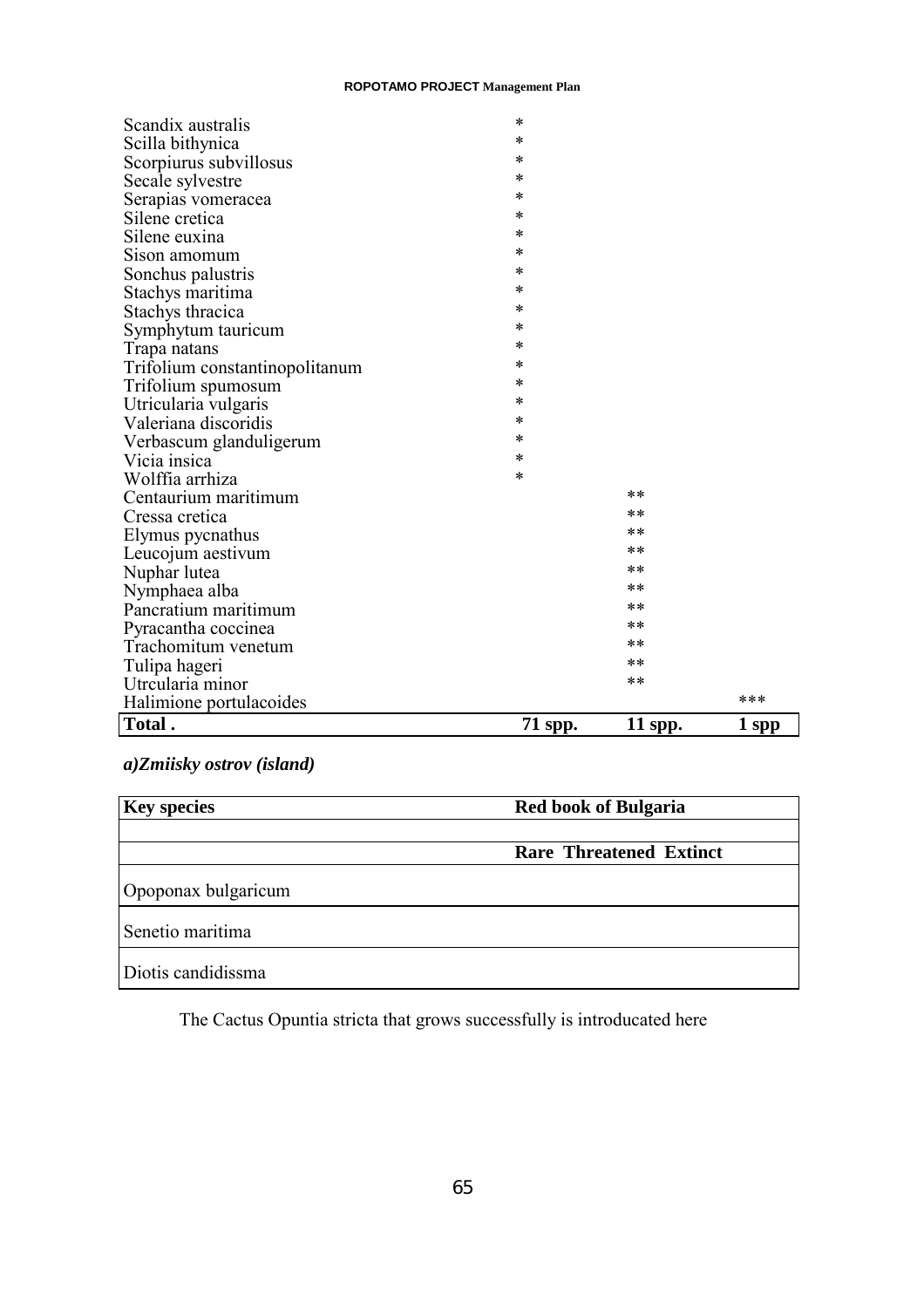## **Damp Areas in the Complex**

The flora of water and marsh plants in the damp areas of Ropotamo Complex is considerably better investigated than the algae flora though systematic research works have never done. Therefore, it is expected that more kinds should be found. Up to this moment are ascertained 39 kinds from 27 genuses - it is about 20 % of the water and marsh plants that are known in Bulgaria (187 kinds altogether - Kochev H. and D. Yordanov, 1981; Vodenicharov etc., 1993). The greatest number of kinds are registered in the Stamopolu marsh - 29,Arkutino marsh - 28 , the Vodny lilies reserve - 23, Alepu marsh - 19, and the less number of kinds - in the outflow of the Ropotamo river  $-$  10.

## *A) Mouth part of the Ropotamo river*

10 species of higher plants are ascertained (The full list of the species is given in the Appendix)

| <b>Key species</b> | <b>Red book of Bulgaria</b>    |  |  |
|--------------------|--------------------------------|--|--|
|                    |                                |  |  |
|                    | <b>Rare Threatened Extinct</b> |  |  |
| Zostera noltii     |                                |  |  |
| Artemisia maritima |                                |  |  |

The small sea grass (*Zostera noltii*) is pointed for the mouth of the Varna's bay and in Obzor, Bourgas. This species was ascertained in the mouth of Ropotamo river in 1995.

## *B) Arkutino marsh*

The flora of the water basin is rich 28 species of higher plants are ascertained. (There is a full list of the plants in the Appendix). 3 species are included in the Red Book of Bulgaria, two of them are "rare" and the other "extinct".

| <b>Key species</b>     | <b>Red book of Bulgaria</b>    |  |
|------------------------|--------------------------------|--|
|                        | <b>Rare Threatened Extinct</b> |  |
| Wolffia arrhiza        | *                              |  |
| Nymphaea alba          | $***$                          |  |
| Potamogeton acutfolius |                                |  |
| Utricularia australis  | *<br>.                         |  |

The Utricularia australis is rare species in Bulgaria. It is ascertained in "Trakiiska nizina" and Varna land but it is not marked after 1955. This species was determined in Alepu, Arkutino and Stamopolu marshes in 1995. It is threatened with extinction.

The Potamogeton acutfolius has only several deposits in Bulgaria. It was determined in Arkutino marsh in 1955. Its find can ensure the preservation of the species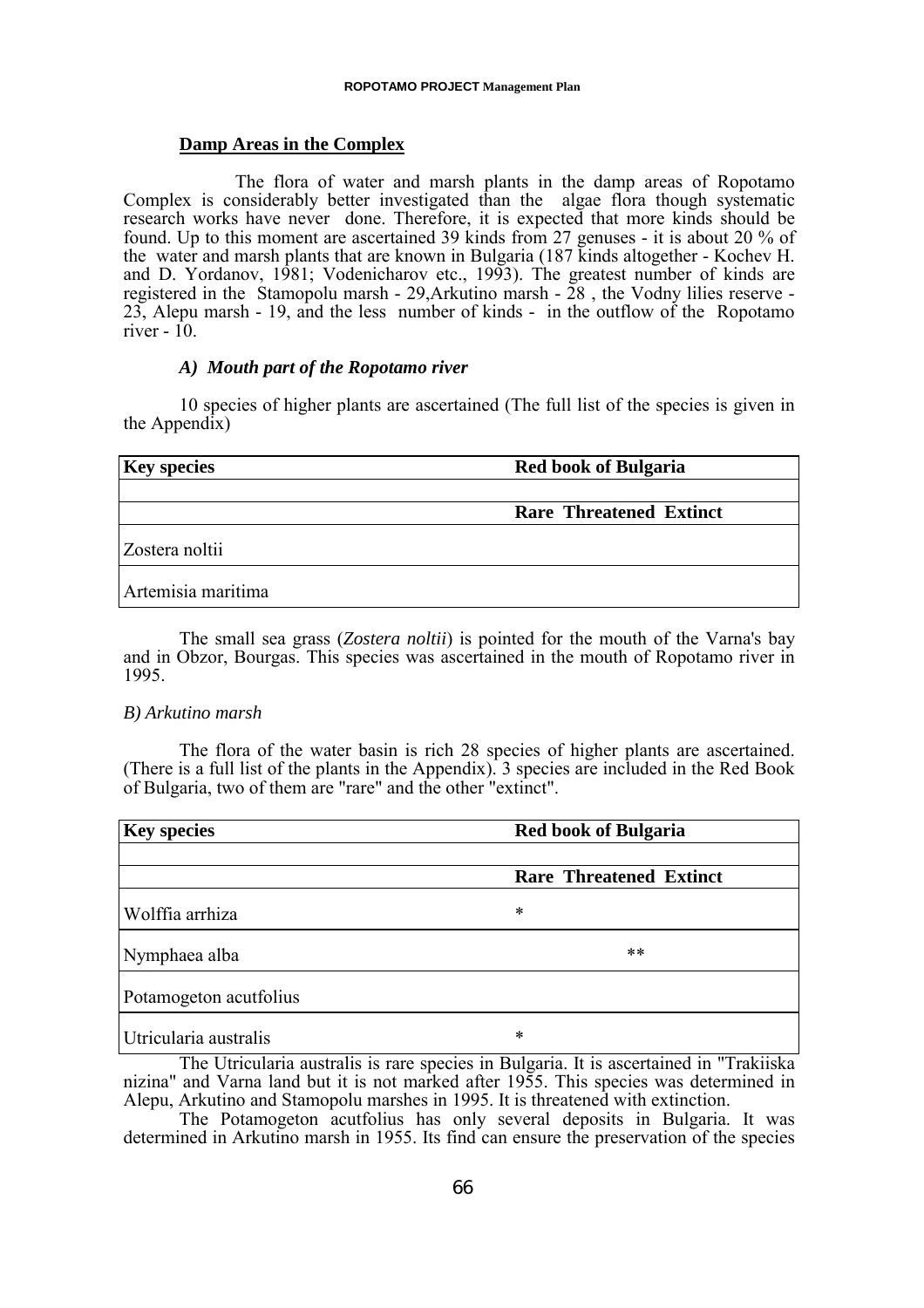of Bulgarian flora. The more so as when the Dragoman marsh was dried up, the species in this deposit has disappeared may be in this deposit.

## **2. Vodny lilies reserve**

The flora in the water basins is rich. 23 species higher plants are ascertained there. ascertained (The full list of the species is given in the Appendix). Three species are enlisted in the Red Book Of Bulgaria - "rare"; two species - "threatened"

| <b>Key species</b> | <b>Red book of Bulgaria</b>    |  |
|--------------------|--------------------------------|--|
|                    | <b>Rare Threatened Extinct</b> |  |
| Wolffia arrhiza    | *                              |  |
| Nuphar lutea       | **                             |  |
| Nymphaea alba      | **                             |  |

## **3. The Natural sights of "Alepu marsh"**

19 species of higher plants are ascertained (The full list of the species is given in the Appendix). 1 species are enlisted in the Red Book Of Bulgaria in the category of "rare"; 1 species - "threatened".  $\overline{\mathsf{L}}$ 

| <b>Key species</b>    | <b>Red book of Bulgaria</b>    |
|-----------------------|--------------------------------|
|                       | <b>Rare Threatened Extinct</b> |
| Trapa natans          | $***$                          |
| Utricularia australis | ∗                              |

## **4. Protected locality of "Stamopolu marsh"**

29 species of higher plants are ascertained (The full list of the species is given in the Appendix). 2 species are enlisted in the Red Book Of Bulgaria in the category of "rare"; 1 species - "extinct".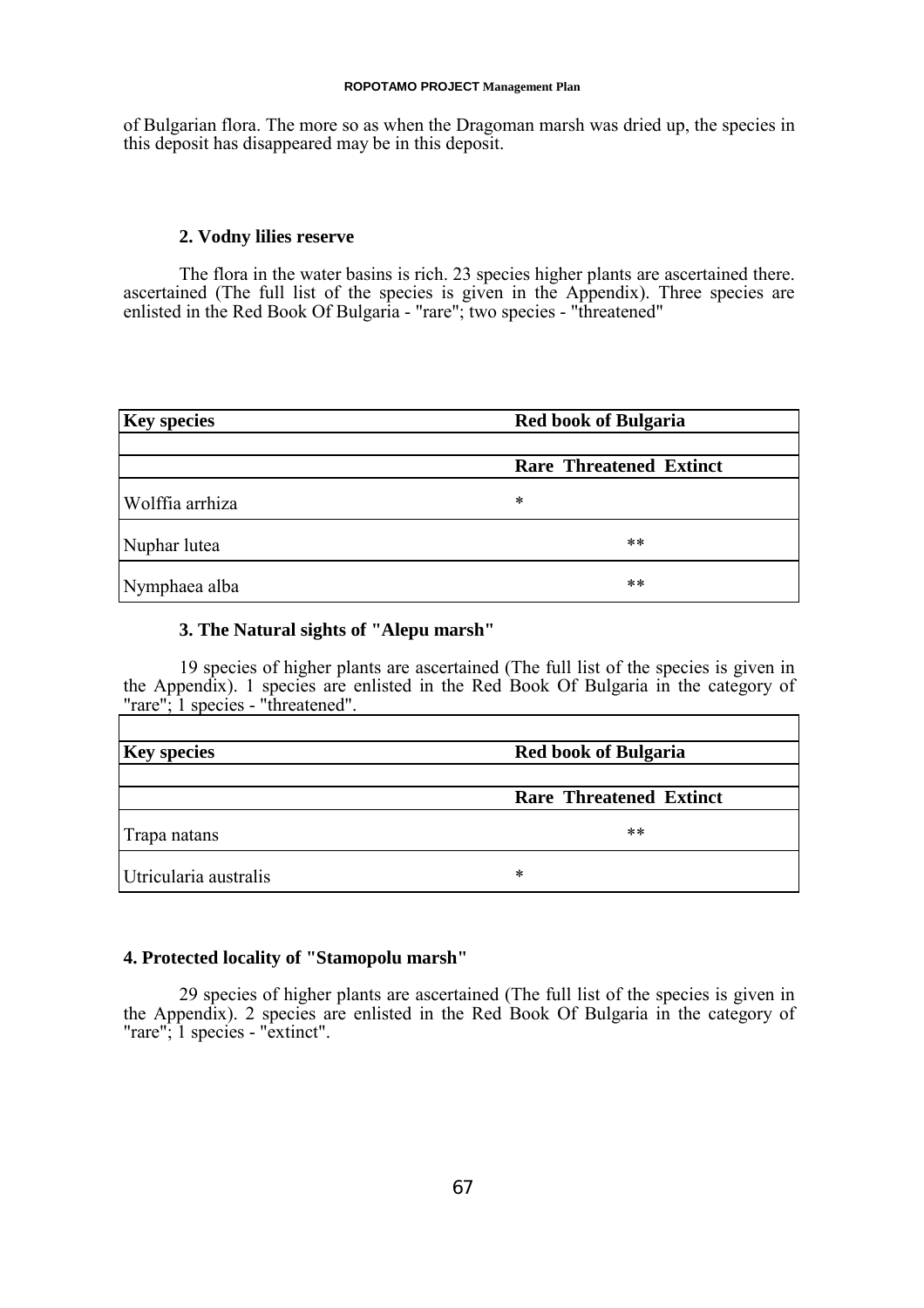| <b>Key species</b>     | <b>Red book of Bulgaria</b>    |  |
|------------------------|--------------------------------|--|
|                        | <b>Rare Threatened Extinct</b> |  |
| Wolffia arrhiza        | *                              |  |
| Nymphaea alba          | **                             |  |
| Utricularia australis  | *                              |  |
| Frankenia pulverulenta |                                |  |

## **5. The Natural sights of "Sand dunes in Alepu locality"**

It is not researched.

## **6. The Natural sights of "Sand dunes in Perla locality"**

It is not researched.

# **7. The Natural sights of "Rock formations, fiords and seal cave in Maslen nos locality"**

It is not researched.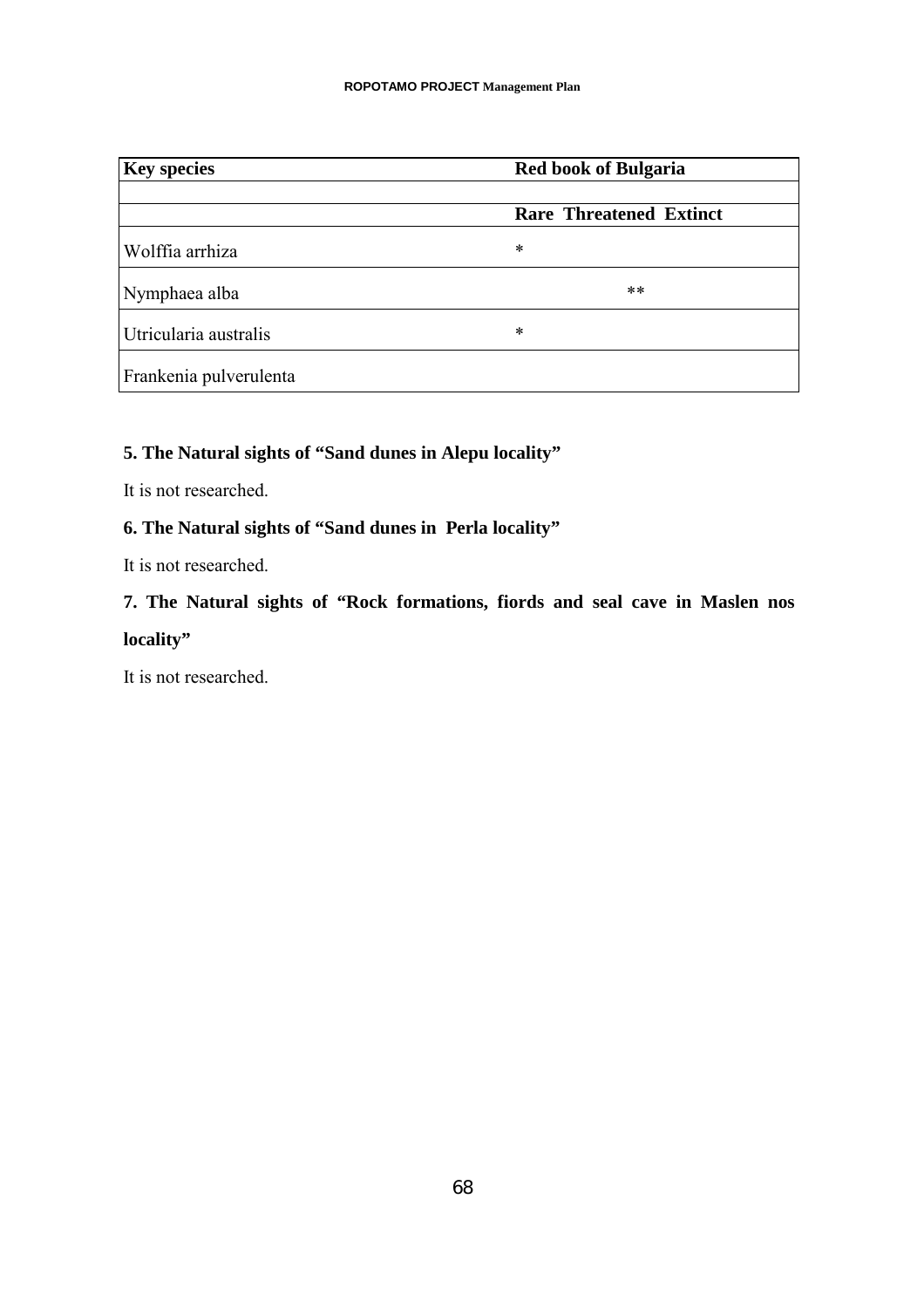## **1. 9. FAUNA**

## **1.9.1. INVERTEBRATES**

#### *1.9.1.1. Zooplancton and zoobenthos*.

The scientific publications about the water biotas in the Ropotamo Complex are scanty, rare and outdated in generally. In 1939 Valkanov mentioned three of damp areas in the Complex. Alepu - there he indicated seven representatives of the zooplancton and zoobenthos and scanty fauna, Ropotamo river - with thirty species, one half of them are plancton - sea mainly, and several freshwater species only, Stamopolu marsh - with five brackish species of zooplancton and zoobenthos. In 1964 Vodenicharov pointed three species of invertebrates (two of them are Protozoa) in Alepu, in Stamopolu four species of Protozoa and low worms. He noted that the two parts of the marsh are biological different. The same working out did not point any animals in Arkutino. In 1967 Naidenov published the list of 21 species Copepods and 25 species water fleas for the whole region. The species are probably as a result of transient floods and puddles and they are of fauna importance only. The same working mentioned the following information about the water basins: in Alepu- 5 species of Copepods, 4 species of Water fleas; in Arkutino - 5 species of Copepods, 4 species of Water fleas; in Ropotamo river - 1 species of Copepods, 1 species of Water fleas; in Stamopolu - 4 species of Copepods, 5 species of Water fleas. In 1997 Grancharova announced 12 species Pubescent animalcules: In 1979 Tsvetkov and Grancharova described the Associations of Hydoid zoophytes, Pubescent animalcules and Bristle worms with absolute dominant species - Mercierella enygmatica. New list (manuscript) that contains 10 freely living species of Round worms and 20 species of midges, is made by Georgiev. The quantitative and the qualitative characteristics of the zooplancton and of the zoobenthos Associations in the damp zones of the Complex and in the places where the birds pile up, were researched in summer, in spring of 1995 and in spring, summer, autumn,1996 by Senior Research Associate Stanoy Kovachev. The results are shown on the table and on table of the Appendix. Two years' time (1995, 1996) researches of the zooplancton determined 60 species generally: 28 species of Rotifers; 19 species of Water fleas; 13 species of Copepods (table ). This wide variety changes very quickly. The plankton fauna is more various in the freshwater basins as Alepu marsh, Vodny lilies reserve, South part of Stamopolu marsh.

Inspire of its fresh water, the number of the species in the west part of Ropotamo river, is not great because of the stream that is not optimum for the plankton growth. On the other land the near mouth area of Ropotamo river is on the direct influence of the sea water. In principle the sail water exerts influence some kilometers along up to firth.

The spreading of the species in the different water basins shows that every water tank is differentiated to a considerable extend. The two parts of Alepu marsh are seemed to be quite different. The difference between the two parts of Stamopolu marsh is greater.

The degree of fauna congruence for the zooplankton shown on table is not usually too high. The highest degree of congruence is determined for the marshes that are the same degree of eutrophicaton (i.e. Alepu, Vodny lilies reserve, Stamopolu) but it is seldom above 50%. The plankton fauna in mixohalinic basins (point 6,7,8) is different from these in other basins. The zoobenthos is presented by the 39 species and more permanent composition, but the zoobenthos is not the same in the different water basins.

Most of the water reservoirs have not too rich composition of species (both two parts of Alepu marsh, Vodny lilies reserve, the forest area of the Ropotamo river). In the firth of the Ropotamo river, the zoobenthos is well presented by various animals in contrast to plankton. A great number of species are determined in Stamopolu marsh where south part is richer. The Medical leech which is lump threatened species is determined there. The difference in the degree of congruence between Alepu and Stamopolu marshes is highest, but it is considerably low for other freshwater basins.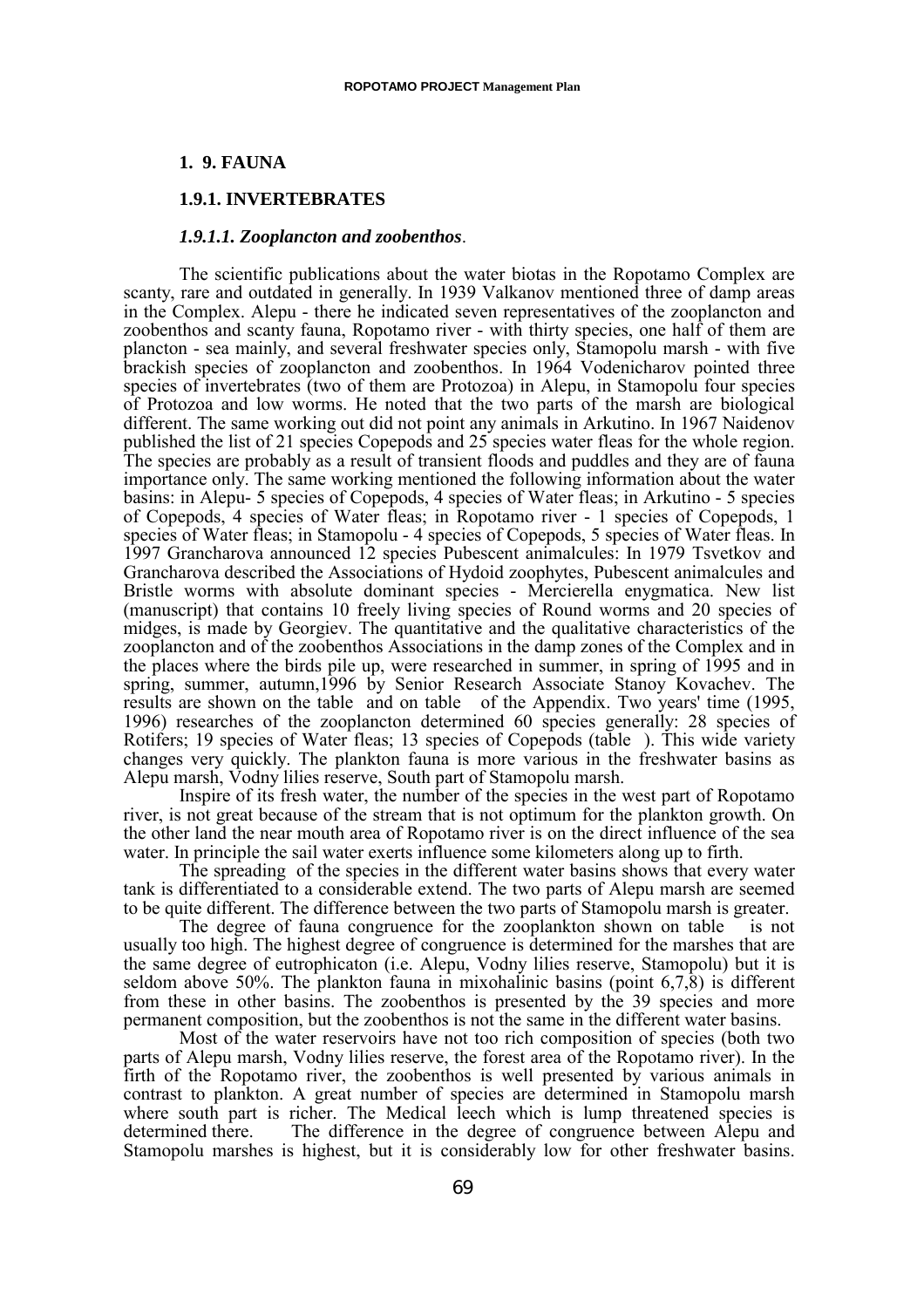There is no fauna congruence between the benthos organisms living in freshwater basins and these ones living in brackish water. Many of species published by other authors are not confirmed now. The plankton Associations is comparatively rich but it is not the same for the different basins in the Complex.

The quantitative characteristics of the zooplancton show that it is comparatively rich but there is some considerable difference for the different water basins. Big and dynamic changes are observed for the different water basins and in different seasons. The increase of the quantity from the spring towards the autumn is determined by points 1, 4, 5, 9, 10 while the points 2, 3, 6 show the reverse process. The zooplankton is not too rich in the freshwater western part of the river.

There is weak stream and well growth plankton Associations can not be expected. The quantity of the zooplancton in the mouth of Ropotamo river is considerably low both in summer and autumn, because of the seawater influence. In Arkutino marsh there in no plentiful because of the dense water lilies covering the lake surface. The sun light cannot get below the water surface which causes low biological productivity.

The conditions of Vodny lilies reserve is similar to the conditions described above. The most number of zooplankton is determined in the south part of Stamopolu marsh. In the north part of Stamopolu marsh the quantity of zooplankton is under the powerful effect of the Holbrooki topminnou.

The plenty and the biomass of the zoobenthos Associations in the different water basins is shown on table ... (to the Appendix). It can be described as not too rich, especially in some water basins where the bottom consist of rough substance that is not suitable for benthos invertebrates (both parts of Alepu marsh) while the slimy bottom of the south part of Stamopolu marsh offers suitable conditions for zoobenthos.

The huge quantitative characteristics of the zoobenthos in the firth of Ropotamo river are unapproachable because the dominant species have heavy shells (Cardium) and hard pipes (Mercierella) and the Hydrobia increases their numbers no having any importance as a trophic source.

### *1.9.1.2.OTHER INVERTEBRATES*

The South Eastern part of Bulgaria and the South Black Sea shore of Stranja are researched.

The information about the Millipedes is found on publications of Strasser (1966, 1969, 1973). Centipede are studied by Ribarov (1986A, 1986B, 1987). The spiders are studied by Delchev (Araneal, 1976). The Insect fauna is quite well studied. The Drogonflies (Odonata) are studied by Beshkov (1974), the Heteroptera - by Yossiffov (1961, 1974), the Beetles (Coleoptera) - by Gruev (1980, 1988) and by Popov (1977) and the Hymenoptera (Hymenoptera) - by Vasileva-Samnalieva (1977). The Dipterans (Diptera) are the most deeply studied by Beshkovski (1971A, 1972A, 1972B, 1973, 1975, 1976), Lavchiev (1969) and Lavchiev &all (1974). The Butterflies (Lepidoptera) have been researched by Karnozitski (1954) and Slivov (1976).

More generalized publication about the Invertebrates in all Bulgarian Black Sea shore are made by Beshovski (1978, 1982), Delchev &all (1993). Researches about the Invertebrates according to plan are not made until now.

#### **Species of important conservation significance:**

#### **Rare**

This category includes the species found in Bulgaria in few deposits or in the only one limited region.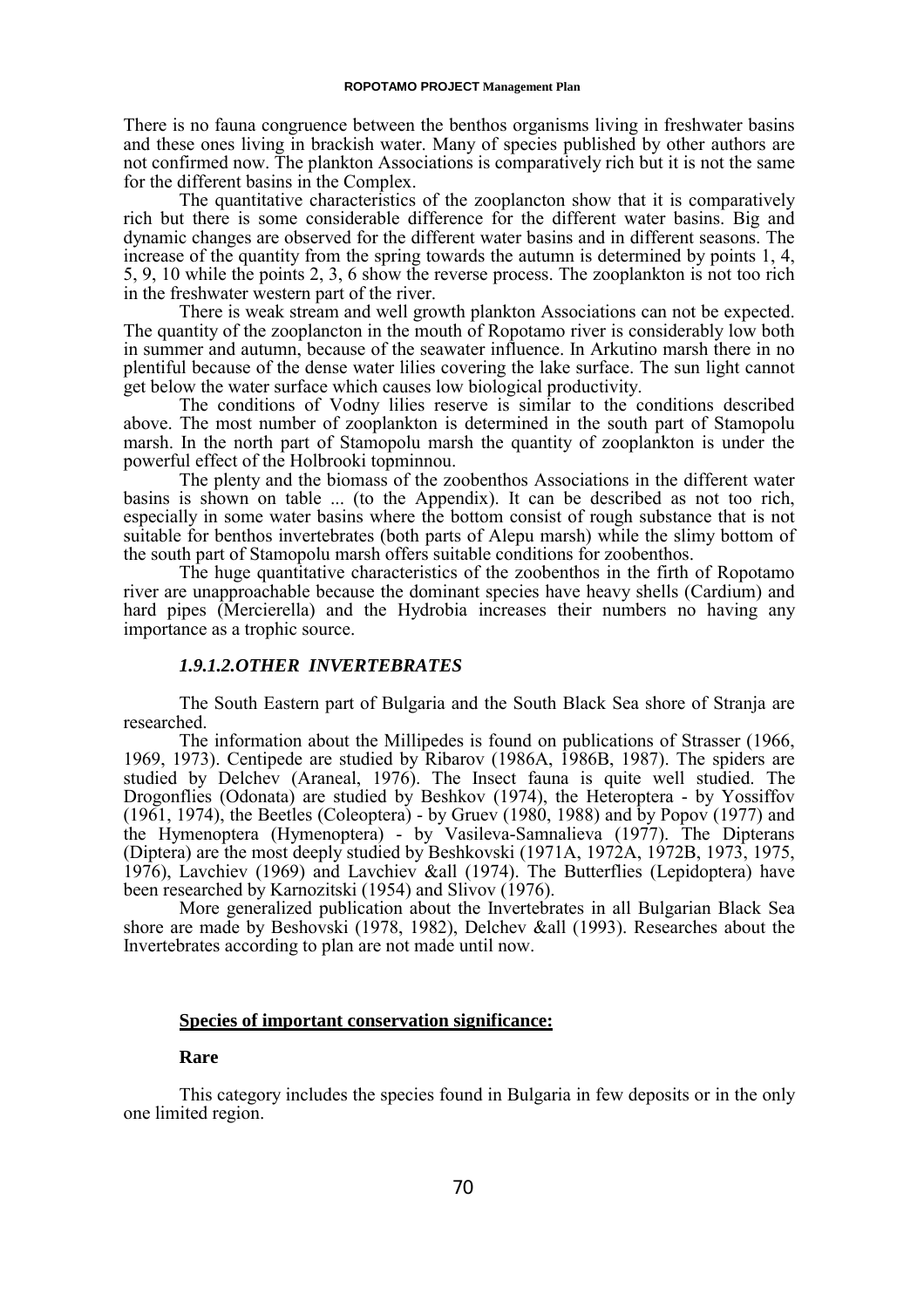Bulgarian fauna consists of 2500 rare Invertebrates, 61 of which are met in the area of Complex. The species from this category mentioned bellow are well studied and their limited spreading can be reckoned to be reliable

#### **Relicts**

.

9 relicts terrestrial invertebrates are determined in the damp areas of Ropotamo Complex until now. Of them 6 species are terrestrial Mollusks, 1 species – Odonata, flies, 1 species - Orthoptera, 1 species - Coleoptera. Most of them (7 species) are spread in the whole discussed area, and the rest ones are found near the mouth of the Ropotamo river or near Arkutino marsh until now.

The present data about the numerous of the population of these 9 species are scanty.

Because the quaternary relicts are typical for the mountain fauna, we can assume that the discussed relicts are Tertiary by birth. These "alive fossils" from the ancient fauna are more rare than a number of endemites and more threatened of extinction.

### **Endemites**

The endemites from the Bulgarian fauna are: Balkan (They are spread in the different areas on the area of Bulgaria only).

41 endemites species are determined in the damp areas of the Ropotamo river until now. Of them 18 species are Balkan and 23 - Bulgarian. The most of them are the representatives of the Beetles (25 species) and Mollusks (9 species). The number of the endemites species Butterflies is too small - just 1 species. Two of the endemites are found in this region only, and other 15 species are spread on the whole area of the Complex. The area of Bulgarian Black Sea shore is one of the seven independent zoogeographical regions in Bulgaria (Georgiev, 1982). In this area 204 endemites invertebrates of all 1135 species in Bulgaria are determined. 119 species of them are living on the territory of the Black Sea shore. Most of the representatives from the Mollusks, the Centipede, the Beetles are found in (biotopes) which is fact for their rarity. The endemites that are met in the whole region in more numerous populations are not too many.

The exact and reliable reporting about the numerous of the individual endemites requires prolonged and systematic researches.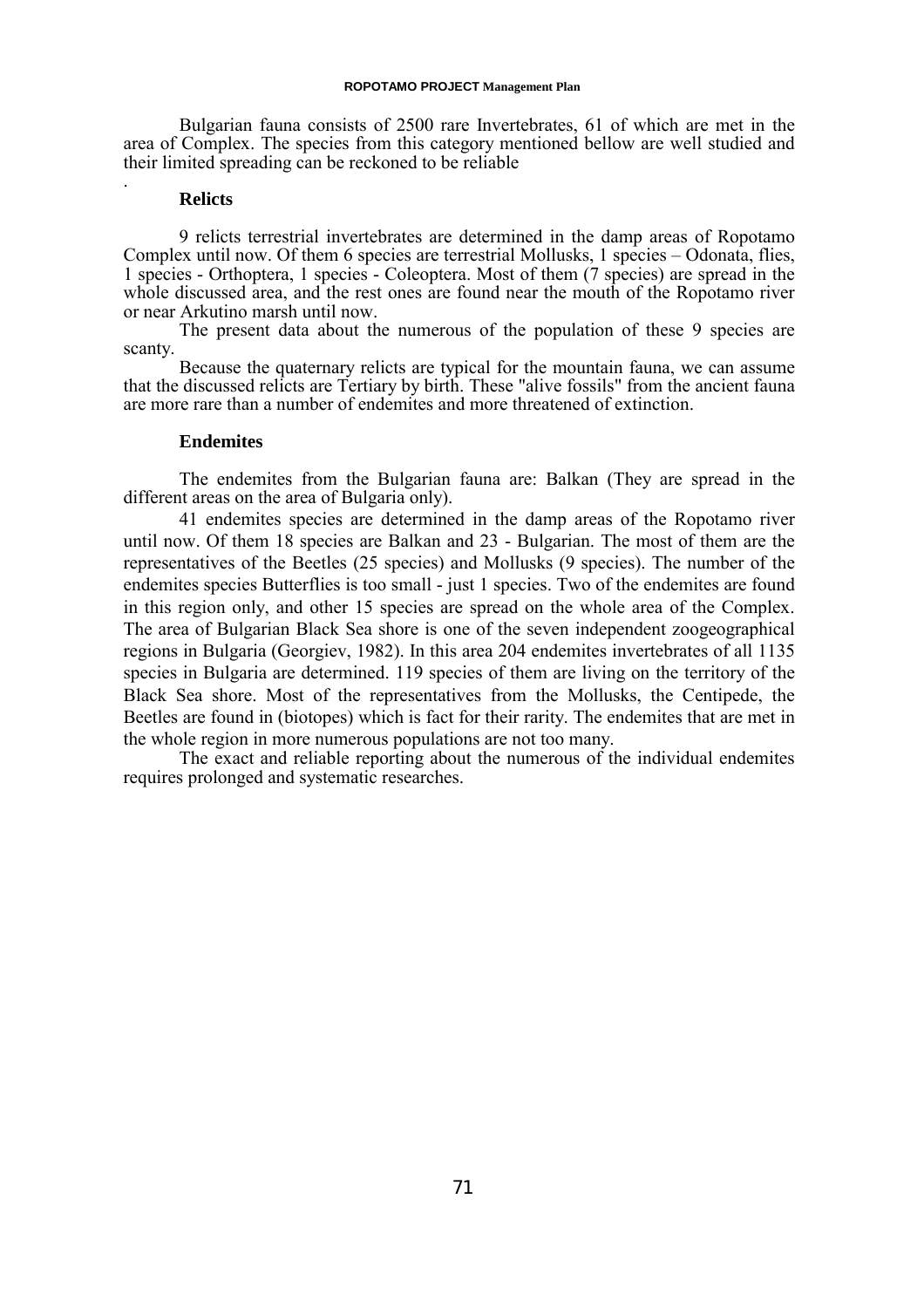| <b>Key species</b>           | <b>Deposits in the Complex</b><br>/season/                                           | <b>Evaluation of the</b><br><b>Population</b> |
|------------------------------|--------------------------------------------------------------------------------------|-----------------------------------------------|
| Rare                         |                                                                                      |                                               |
| <b>Mollusks</b> (Mollusca)   |                                                                                      |                                               |
| Pisidum suprum               | It is known in Bulgaria                                                              | In so limited                                 |
|                              | from Maslen nos                                                                      | Population                                    |
| Ferrissia wautieri           | found<br>had<br>been<br>It<br>near<br>Arkutino marsh                                 |                                               |
| Oxyloma elegans              | Near the mouth of the<br>Ropotamo river                                              |                                               |
| <b>Spiders (Araneae)</b>     |                                                                                      |                                               |
| Dysdera westringi            | Near the mouth of the<br>Ropotamo river. The<br>only one deposit in<br>Bulgaria, May | Just 1 specimen was<br>caught                 |
| Pardosa pseudostrigillata    | Near the mouth of the<br>Ropotamo river. Only<br>in Bulgaria and Italy, May<br>only  | Isolated specimen are<br>Found                |
| Menemerus laeniatus          | Near the mouth of the<br>Ropotamo river, May                                         | Just 1 specimen                               |
| Ticks (Acari)                |                                                                                      |                                               |
| Neoacarus hibernicus         | Near the mouth of the<br>Ropotamo river                                              |                                               |
| Scutacarus lineatus          | In Bulgaria - near<br>Arkutino marsh only                                            |                                               |
| Asca aphidiotes              | In Bulgaria - on Maslen<br>nos only                                                  |                                               |
| <b>Drogonflies</b> (Odonata) |                                                                                      |                                               |
| Chalcolestes viridis         | In the whole Complex-<br>in the transient puddles<br>only                            | Larvae are caught only                        |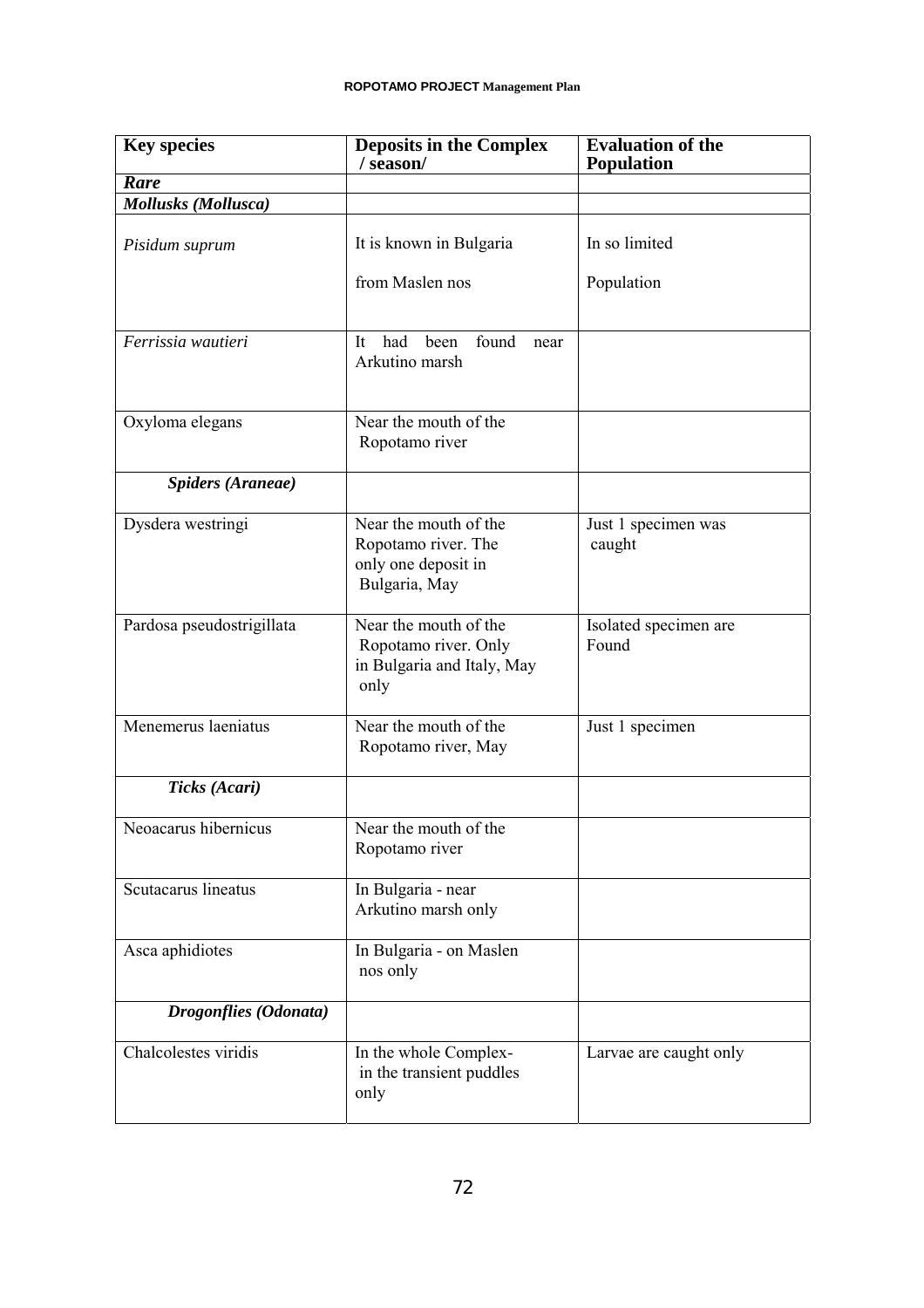| Cercion lindeni                        | In the whole Complex-<br>In Bulgaria<br>on the Black Sea<br>shore only June, July | In small population                                                                    |
|----------------------------------------|-----------------------------------------------------------------------------------|----------------------------------------------------------------------------------------|
| Cordulegaster picta                    | In the whole Complex.<br>In Bulgaria - on the<br>Black Sea shore only,<br>June    | As imago                                                                               |
| Cinsignis charpentieri                 | In the whole Complex,<br>near small brooklets,<br>June                            | So rare                                                                                |
| Somatochlora metallica<br>Meridionalis | In the whole Complex. In<br>Bulgaria - on the Black<br>Sea shore. July - August   |                                                                                        |
| <b>Mayflies</b><br>(Ephemeroptera)     |                                                                                   |                                                                                        |
| Metreletus balcanicus                  | Near the mouth of<br>Ropotamo river in spring<br>months                           | In not too large<br>Populations                                                        |
| Homoptera insects<br>(Homoptera)       |                                                                                   |                                                                                        |
| Phlogotettix cyclops                   | In Bulgaria - near<br>Arkutino marsh only.<br>In summer                           | Isolated specimen                                                                      |
| <b>Bugs</b> ( <i>Heteroptera</i> )     |                                                                                   |                                                                                        |
| Tetratocoris antennatus                | In Bulgaria - near the<br>mouth of Ropotamo river<br>only                         | The condition of its<br>population depends<br>on the spreading<br>of Scriptus maritima |
| Cymodema tabidium                      | In Bulgaria - near the<br>mouth of Ropotamo river                                 | Small number<br>Populations                                                            |
| Xanthochilus saturnius                 | Throughout the Complex                                                            | Rarely                                                                                 |
| <b>Beetles</b> (Coleoptera)            |                                                                                   |                                                                                        |
| Paussus turcucus                       | Near Maslen nos                                                                   | In so limited populations                                                              |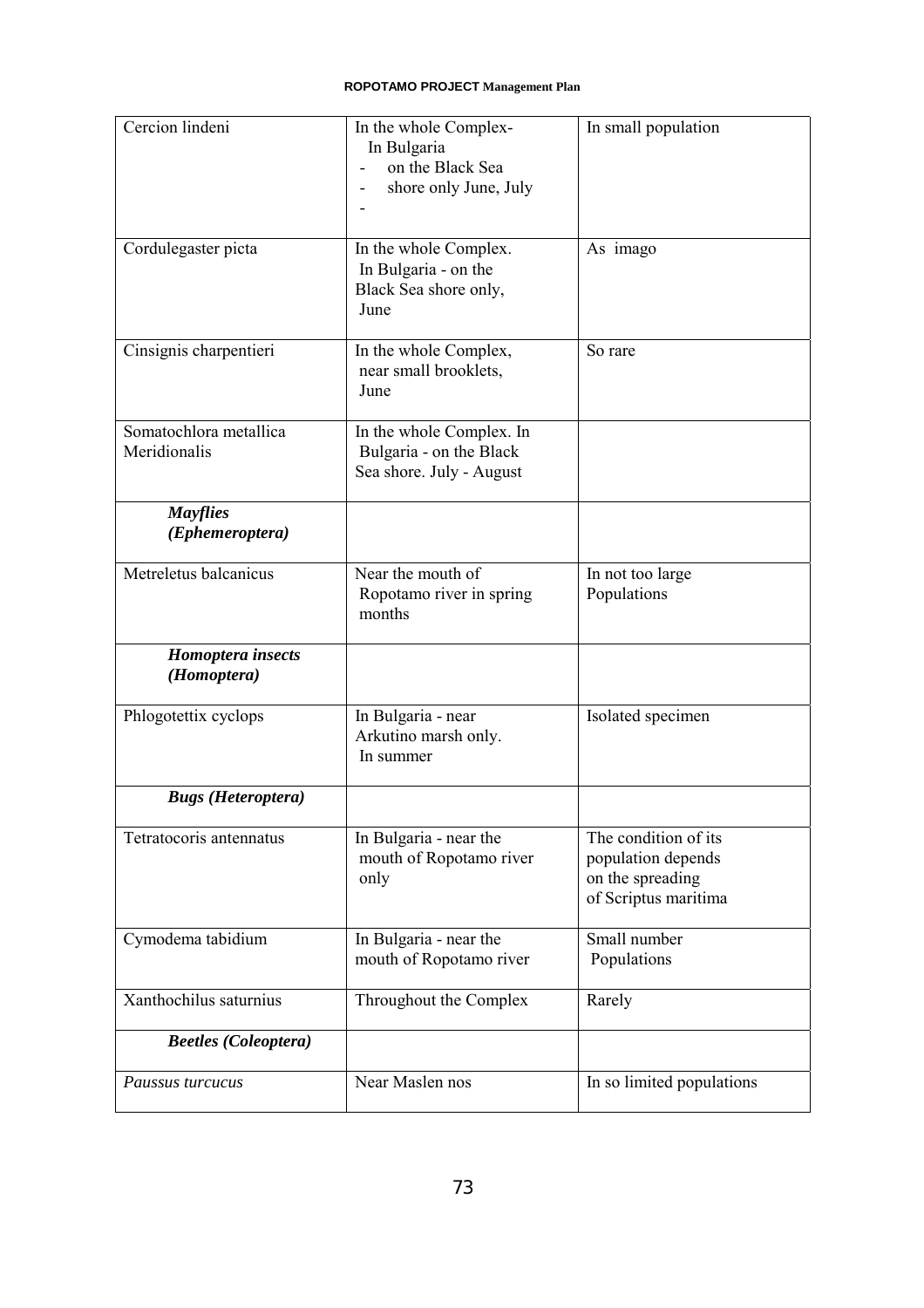| Notiophilus danieli       | In Bulgaria - near the<br>mouth of Ropotamo river<br>only<br>Only once             |                           |
|---------------------------|------------------------------------------------------------------------------------|---------------------------|
| Apotomus testaceus        | In Bulgaria - near Maslen<br>nos only                                              | So limited population     |
| Bembidion niloticum       | In Bulgaria - near the<br>mouth of Ropotamo river<br>only, and Maslen nos.<br>June | Not so rarely             |
| Anisodactylus intermedius | In Alepu. In Bulgaria on<br>the Black Sea shore only.<br>Summer                    | So rare                   |
| Acritus nigricornis       | Near the mouth of<br>Ropotamo river                                                |                           |
| Epineuchinus caucasicola  | In Bulgaria - in Arkutino<br>marsh only. In Summer                                 | In small population       |
| Hypocacculus praecox      | Near the mouth of<br>Ropotamo river and<br>Arkutino marsh                          | Isolated specimen         |
| Anthaxia hackeri          | In Arkutino marsh only.<br>In Summer                                               | Isolated specimen         |
| Aphannisticus elongatus   | In Arkutino marsh                                                                  |                           |
| Kisanthodia ariasi        | Near Arkutino marsh                                                                |                           |
| Melanimon inermis         | In Bulgaria - near mouth of<br>Ropotamo river                                      | In small population       |
| Scaphidema metallicum     | In Bulgaria - in the<br>mouth of Ropotamo river<br>only                            | Rather limited            |
| Metaclisa azurea          | In Bulgaria - in the<br>mouth of Ropotamo river<br>only                            | Only isolated<br>specimen |
| Tribilium destrucor       | In Bulgaria - in the<br>mouth of Ropotamo river                                    |                           |
| Eutagenia smyrnenesis     | In Bulgaria - in the<br>mouth of Ropotamo river                                    | Isolated specimen         |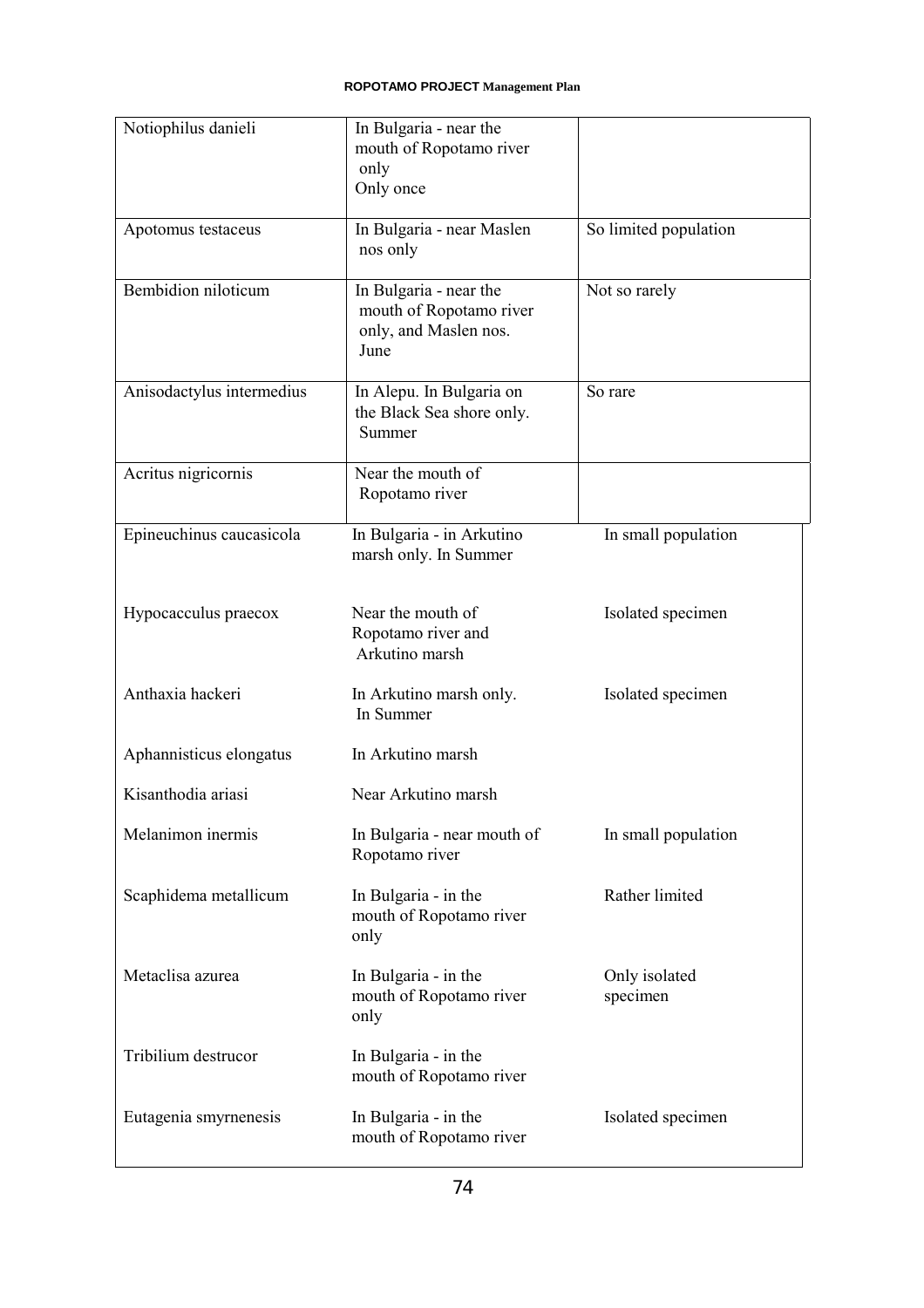| Donacia carssipes                   | In Bulgaria in the Arkutino<br>marsh only                                                            | Too rarely, on the<br>aquatic plants         |
|-------------------------------------|------------------------------------------------------------------------------------------------------|----------------------------------------------|
| Psylloides reitteri                 | In Bulgaria in the Arkutino<br>marsh only                                                            | Isolated specimen                            |
| Otiorrhynchus simulans              | In Bulgaria - in the<br>mouth of Ropotamo river.<br>In Summer                                        | Too rarely                                   |
| Sitona puberulus                    | In Bulgaria - in the<br>Mouth of Ropotamo river                                                      | In small population,<br>Too rarely           |
| Ceuthorrhynchus<br>Canaliculatus    | In Bulgaria - in the<br>mouth of Ropotamo river<br>only                                              |                                              |
| Tuchius sharpi                      | In Bulgaria - in the<br>mouth of Ropotamo river                                                      |                                              |
| Orchestes quederifeldti             | In Bulgaria - in the<br>mouth of Ropotamo river                                                      | Spread in very small<br>population           |
| Webspinners<br>(Embioptera)         |                                                                                                      |                                              |
| Haploembia solieri                  | Near sea slopes on Maslen<br>nos                                                                     | Isolated specimen,<br>too rarely             |
| <b>Lacewings</b><br>(Neuroptera)    |                                                                                                      |                                              |
| Deleproctophylla australis          | In Bulgaria - in the mouth of the<br>Ropotamo river.                                                 | Too rare species with<br>Limited populations |
| Chrsopa phyllochroma                | It was found near Arkutino<br>marsh                                                                  |                                              |
| <b>Orthoptera</b><br>(Orthoptera)   |                                                                                                      |                                              |
| Platypygius crassus                 | In Bulgaria - it is found in<br>the north of the Ropotamo<br>river only. Only in June-July<br>August |                                              |
| Modicogryllus geticus               | Near the mouth of the<br>Ropotamo river                                                              |                                              |
| <b>Butterflies</b><br>(Lepidoptera) |                                                                                                      |                                              |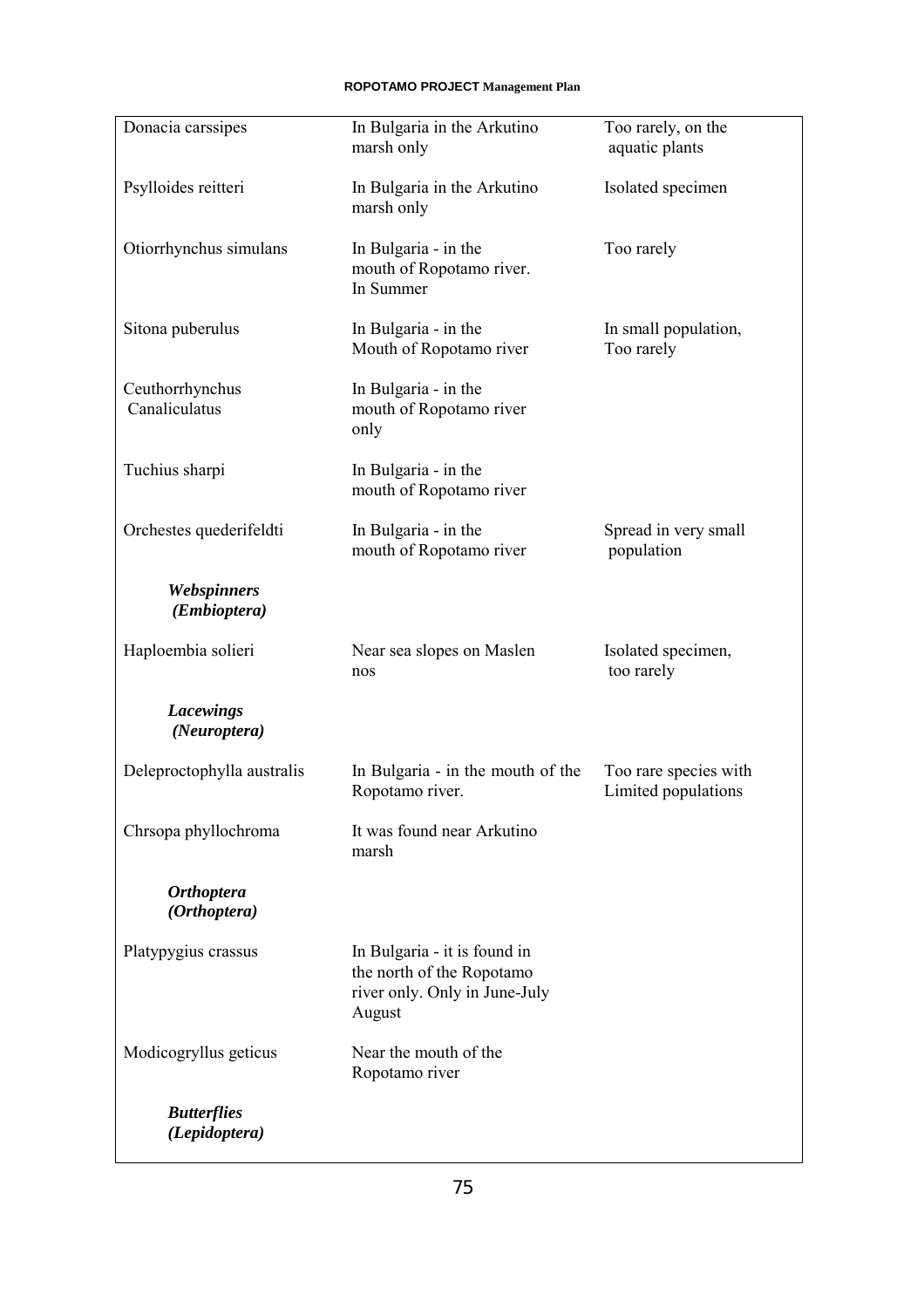| Pelosia obtusa                               | Near Arkutino marsh                                                         | Too rare                                  |
|----------------------------------------------|-----------------------------------------------------------------------------|-------------------------------------------|
| Lasiocampa grandis                           | Near Maslen nos only                                                        | Too rare                                  |
| Hypenodes orientalis                         | Near mouth of the<br>Ropotamo river and<br>near Arkutino marsh              | In limited on number<br>population        |
| Dolbina elegans steffensi                    | In Arkutino marsh. In<br>Summer - Autumn                                    | Not very rarely                           |
| Dipterans (Diptera)                          |                                                                             |                                           |
| Limnophora maritima                          | In Bulgaria - it was<br>found in the mouth of the<br>Ropotamo river in June | Exclusively rare                          |
| Limnophora obsignata                         | In the mouth of the<br>Ropotamo river                                       |                                           |
| Nemotelus bipunctatus                        | Near the mouth of the<br>Ropotamo river                                     | On soil with Salicornia                   |
| Merodon clunipes                             | In Bulgaria - it is found<br>only in the mouth of the<br>Ropotamo river     |                                           |
| Syritta flaviventris                         | In Bulgaria - it is found<br>near Arkutino marsh only                       |                                           |
| Calozenilla tamarae                          | In Bulgaria - it is found<br>near Arkutino only.<br>In warmer Summer days   | Too rarely                                |
| Micromorphus albopilosus                     | In Bulgaria - it is found<br>in Alepu marsh only in June                    | It is found only once                     |
| Malacomyia sciomyzina                        | In Bulgaria - on the Black<br>Sea shore. Maslen nos.<br>In October only     |                                           |
| Epithalassius stackelbergi                   | In Bulgaria - on the Black<br>Sea shore only                                | Among the tuffs<br>of the salt vegetation |
| Hymenoptera<br>(Hymenoptera -<br>Formicidae) |                                                                             |                                           |
| Tetramorium<br>Taurocaucasicum               | Near Maslen nos. In June                                                    | One stock only once                       |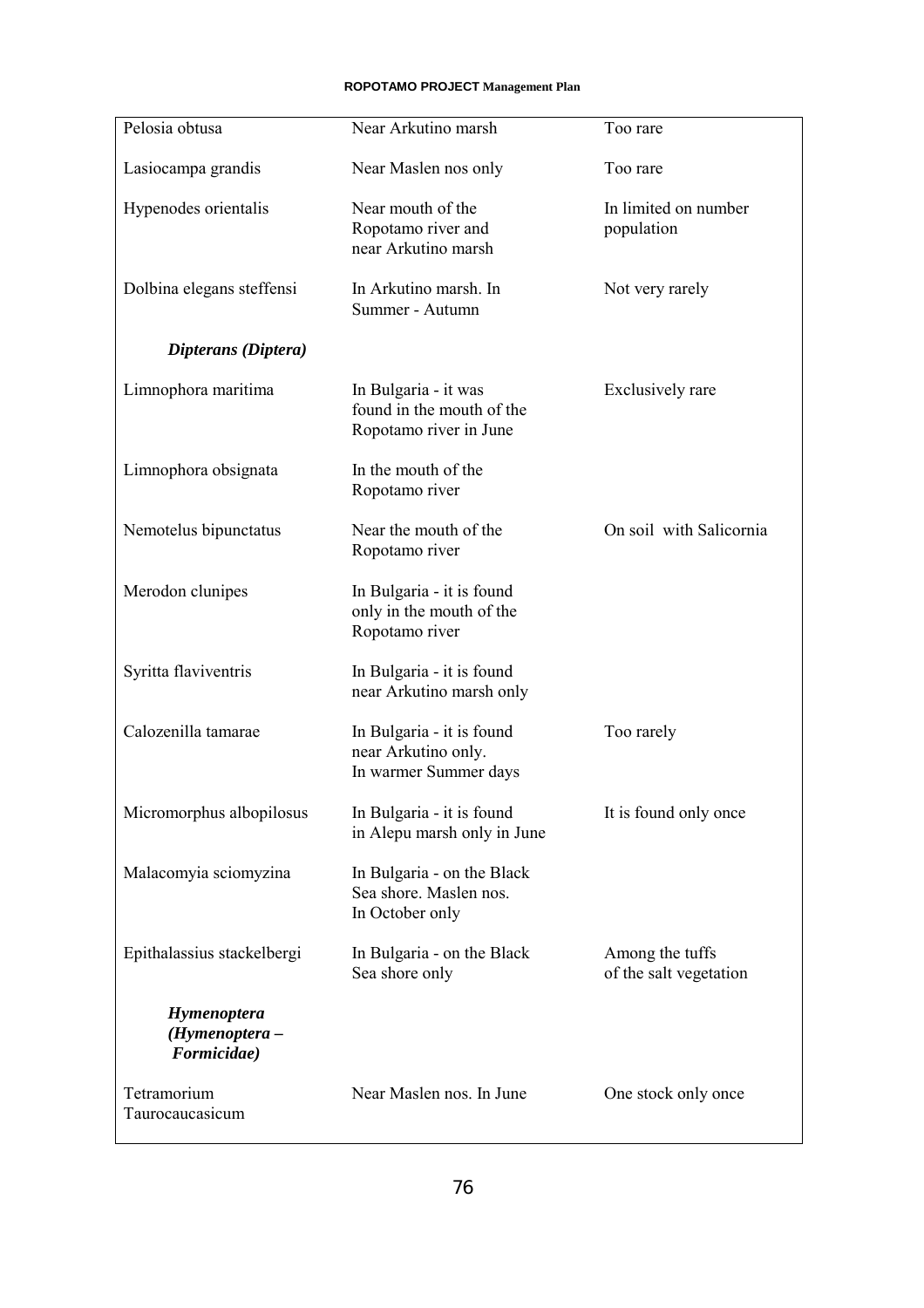| relicts                                                |                                                                                             |                    |
|--------------------------------------------------------|---------------------------------------------------------------------------------------------|--------------------|
| Mollusks (Mollusca)                                    |                                                                                             |                    |
| Lauria cylindracea                                     | In Bulgaria - near the<br>South Black Sea shore<br>only. Ever where in the<br>Complex       |                    |
| Euxina circumdata                                      | Like the previous species                                                                   |                    |
| Serrulina serrulata                                    | Everywhere throughout the<br>region                                                         |                    |
| Helix pomacella                                        | In South-East Bulgaria.<br>Near the mouth of the<br>Ropotamo river and<br>in Arkutino marsh |                    |
| Krunickillus urbanskii                                 | Near the mouth of the<br>Ropotamo river                                                     | To rare everywhere |
| Oxychiius urbanskii<br><b>Drogonflies</b><br>(Odonata) |                                                                                             |                    |
| Calopteryx virgo<br>Meridionalis                       | Throughout the region                                                                       |                    |
| <b>Orthoptera</b><br>(Orthoptera)                      |                                                                                             |                    |
| Paranocarodes straubei                                 | Only on the Black Sea<br>shore and in Stranja.<br>Throughout the<br>Complex. June - October |                    |
| <b>Beetles</b> (Coleoptera)                            |                                                                                             |                    |
| Anthaxiq tuerki                                        | Throughout the region                                                                       | Too rare           |
| endemites                                              |                                                                                             |                    |
| Molluska (Molluska)                                    |                                                                                             |                    |
| Bulgarica varnensis BgE                                | Near Arkutino marsh                                                                         | Considerably rare  |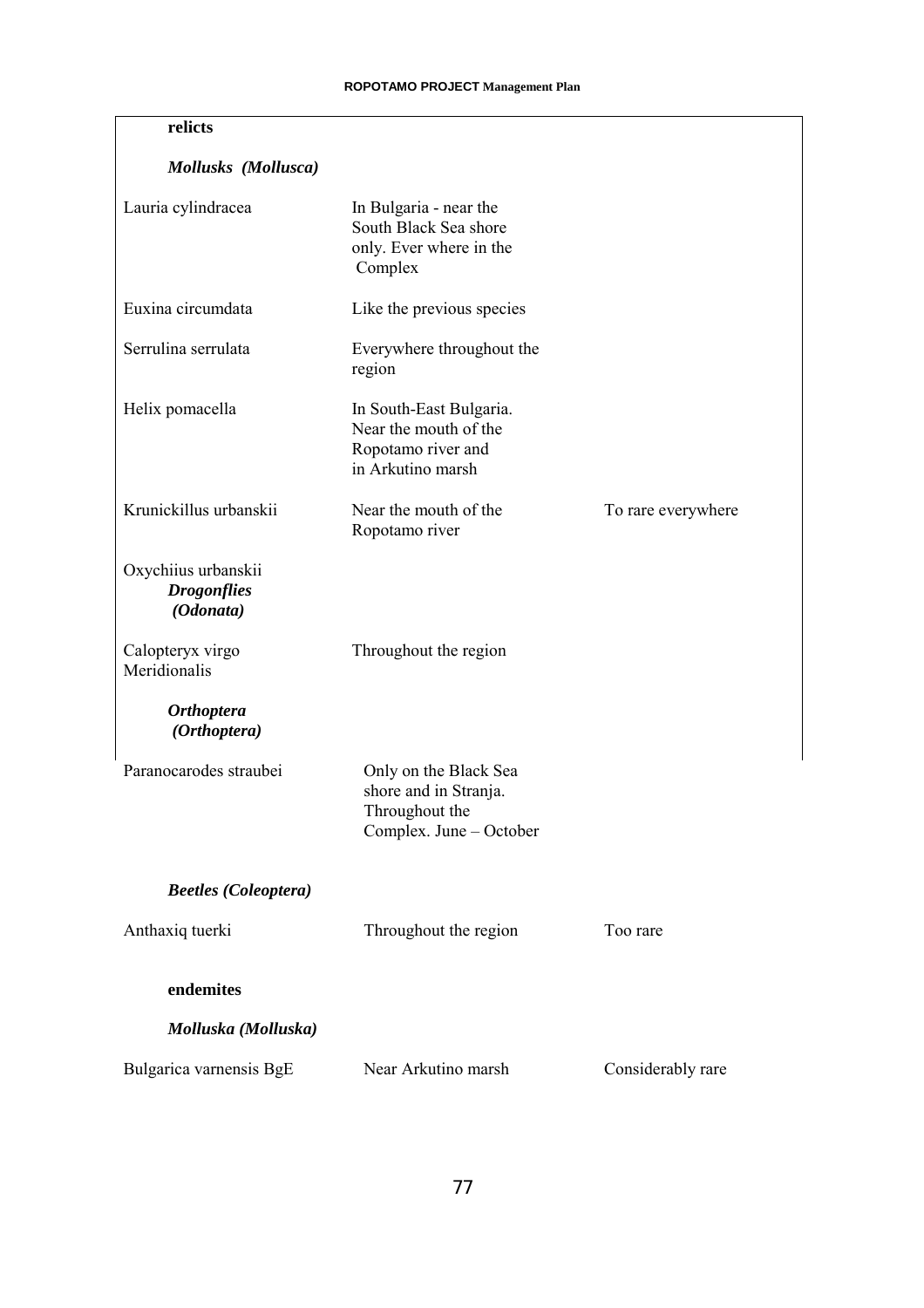| Euxina persica paulhessei<br>BgE    | Near the mouth of the<br>Ropotamo river, Arkutino<br>Marsh                                             |                                                 |
|-------------------------------------|--------------------------------------------------------------------------------------------------------|-------------------------------------------------|
| Helix lucorum onixiomicra<br>BgE    | Near the mouth of the<br>Ropotamo river                                                                |                                                 |
| Helicella spiruloides BgE           | Near Arkutino marsh                                                                                    |                                                 |
| Monacha pilosa BgE                  | Near the mouth of the<br>Ropotamo river                                                                | Too rare. It was<br>found only several<br>times |
| Orcula zilchi BgE                   | South Black Sea shore.<br>Throughout the Complex                                                       |                                                 |
| Carpatica bielawskii BgE            | South-East Bulgaria.<br>Throughout the Complex                                                         |                                                 |
| Trichia erjaveci BE                 | Near the mouth of the<br>Ropotamo river                                                                |                                                 |
| Limax macedonicus BE                | Near the mouth of the<br>Ropotamo river                                                                | It was found several<br>Times                   |
| Ticks (Acari)                       |                                                                                                        |                                                 |
| Pelethiphis anoxiae BgE             | In Bulgaria - near Arkutino<br>marsh                                                                   | Too rare species                                |
| <b>Chilopoda</b><br>(Chilopoda)     |                                                                                                        |                                                 |
| Harpalolithobius<br>Folkmanovae BgE | South-West Bulgaria.<br>In the Complex - near the<br>mouth of the Ropotamo<br>river. Only in May- June |                                                 |
| Lithobius bulgaricus BgE            | It is more widely spread<br>near the mouth of the<br>Ropotamo river in the<br>Complex                  |                                                 |
| Millipedes (Diplopoda)              |                                                                                                        |                                                 |
| Cylindroiulus vitosae BE            | Near the mouth of the<br>Ropotamo river                                                                | It was found only<br>once (2 specimen)          |
| <b>Mayflies</b>                     |                                                                                                        |                                                 |

 *(Ephemeroptera)*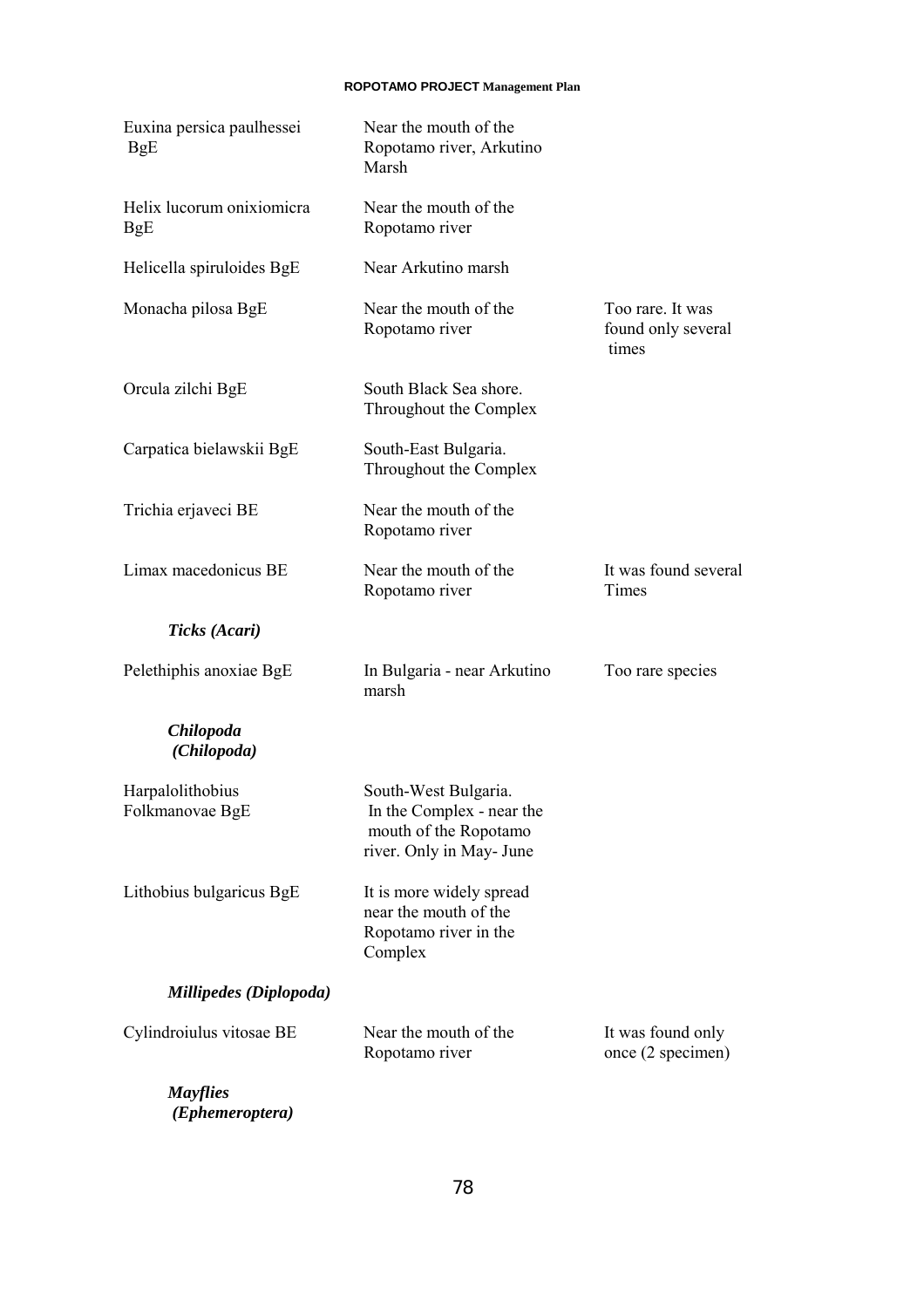| Paraleptophlebia lacustris<br>BE           | Throughout the Complex                                                                                             | Sometimes in<br>numerous population |
|--------------------------------------------|--------------------------------------------------------------------------------------------------------------------|-------------------------------------|
| <b>Beetles</b> (Coleoptera)                |                                                                                                                    |                                     |
| Cicindela hybrida rumalica<br>BgE          | Throughout the Complex                                                                                             | Not too rarely                      |
| Carabus montivagus<br><b>Bulgaricus BE</b> | Near Arkutino marsh. In<br>Summer                                                                                  | Not too rarely                      |
| Carabus wiedemanni<br>Vaitoini BE          | Near Arkutino marsh<br>and Maslen nos                                                                              | Not too rarely                      |
| Carabus violaceus<br>Azurescene BE         | Near Maslen nos                                                                                                    | Rarely                              |
| Procerus scabrosus BgE                     | Near Arkutino marsh                                                                                                | It was found only<br>Once           |
| Bembidon rivulare<br>Euxinum BE            | In Bulgaria - near Maslen<br>nos only                                                                              | Only 3 specimen are<br>Found        |
| Calathus metallicus aeneus                 | Pterostichus merkli subsp.<br>nov. BgE<br>Widely spread in<br>Bulgaria. In Maslen<br>nos and Ropotamo<br>Complexes |                                     |
| Laemostenus cimmerius<br>Weiratheri BE     | Widely spread in Bulgaria<br>. In the Complex it is<br>met near Arkutino marsh                                     | Rare                                |
| Microlestes apterus BE                     | Throughout the Complex                                                                                             |                                     |
| Quedius pontoeuximum BgE                   | Near the mouth of the<br>Ropotamo river and<br>near Arkutino marsh                                                 | Too rarely                          |
| Medon Bulgaricus BgE                       | It is found together with<br>the mentioned above<br>species                                                        | Rare                                |
| Medon umbilicatus BgE                      | Near the mouth of the                                                                                              | Too rarely                          |
|                                            | Ropotamo river and                                                                                                 |                                     |
|                                            | near Arkutino marsh                                                                                                |                                     |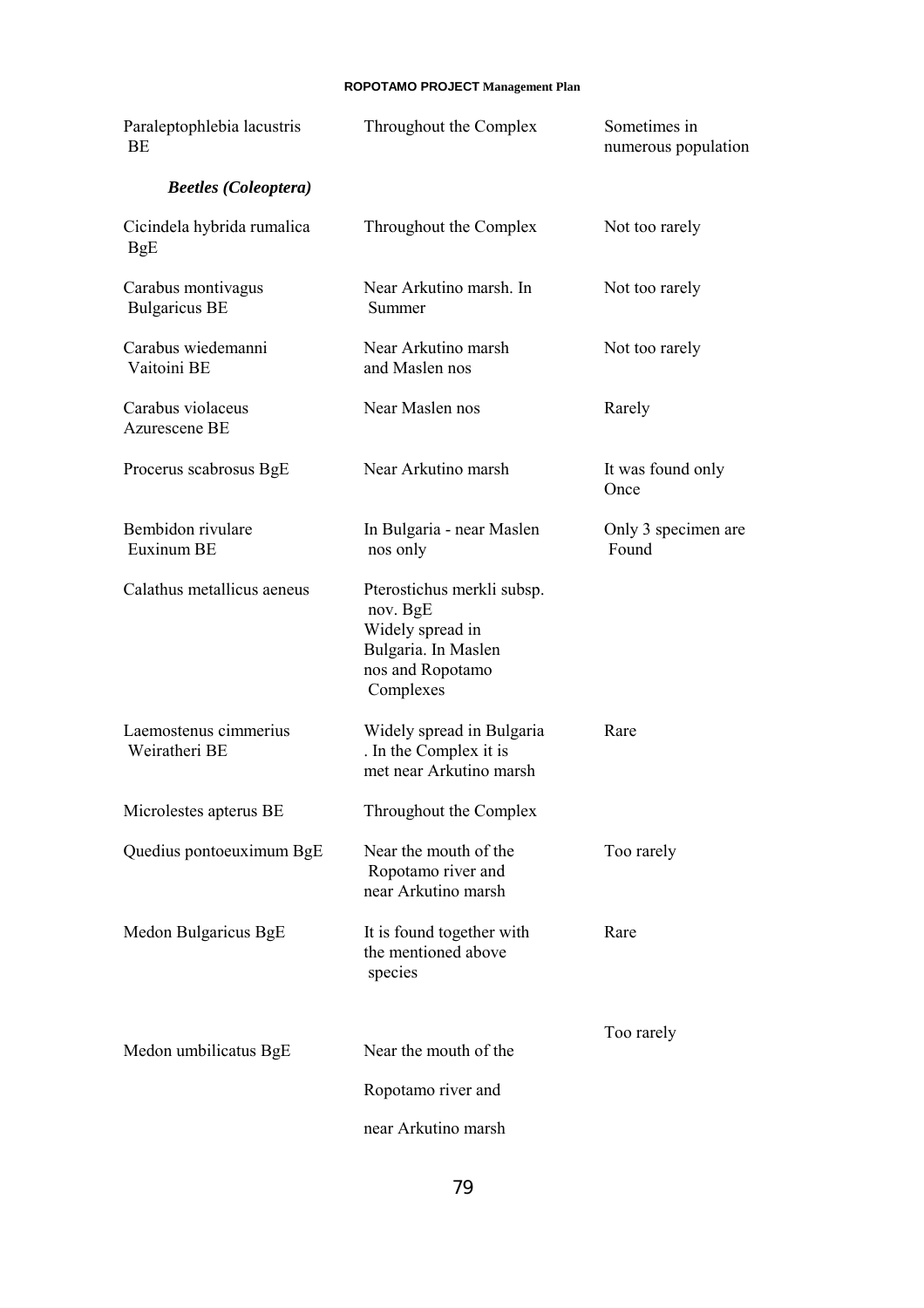| Cardiophorus hinkei BE                | Near the mouth of the                                                                                                 |                |
|---------------------------------------|-----------------------------------------------------------------------------------------------------------------------|----------------|
|                                       | Ropotamo river and                                                                                                    |                |
| Sphaenoptera sceptrifera<br><b>BE</b> | near Arkutino marsh<br>Near the mouth of the<br>Ropotamo river and near<br>Arkutino marsh.<br>During the warmest days |                |
| Melanomon inetmus BgE                 | In Bulgaria - near the<br>mouth of the Ropotamo<br>river only                                                         |                |
| Laena schwarzi BE                     | Throughout the Complex                                                                                                | Not too rarely |
| Psammodius bulgaricus<br><b>BgE</b>   | In the area of the Complex.<br>Without fixed deposits                                                                 | Rarely         |
| Vadinia moesiaca BE                   | Near the mouth of the<br>Ropotamo river and near<br>Arkutino                                                          | Rarely         |
| Psyloides magnifficus BgE             | Near the mouth of the                                                                                                 | Rare           |
| Apion graecum BE                      | Ropotamo<br>In the Complex                                                                                            | Not too rare   |
| Ftiorrhynchis verrucipes BE           | In the whole region of the<br>Complex                                                                                 |                |
| Tychius consputus BE                  | the<br>Near<br>mouth<br>of<br>the<br>Ropotamo<br>river<br>and<br>near<br>Arkutino marsh                               |                |
| <b>Butterflies</b><br>(Lepidoptera)   |                                                                                                                       |                |
| Paradrymonia vittata<br>Bulgarica BgE | In Bulgaria - near the<br>mouth of the Ropotamo<br>river only                                                         |                |
| Dipterans (Diptera)                   |                                                                                                                       |                |
| Chlorops quercophilus BgE             | In Bulgaria - near the<br>mouth of the Ropotamo<br>river and near Arkutino<br>marsh                                   |                |

**BgE** - Bulgarian endemites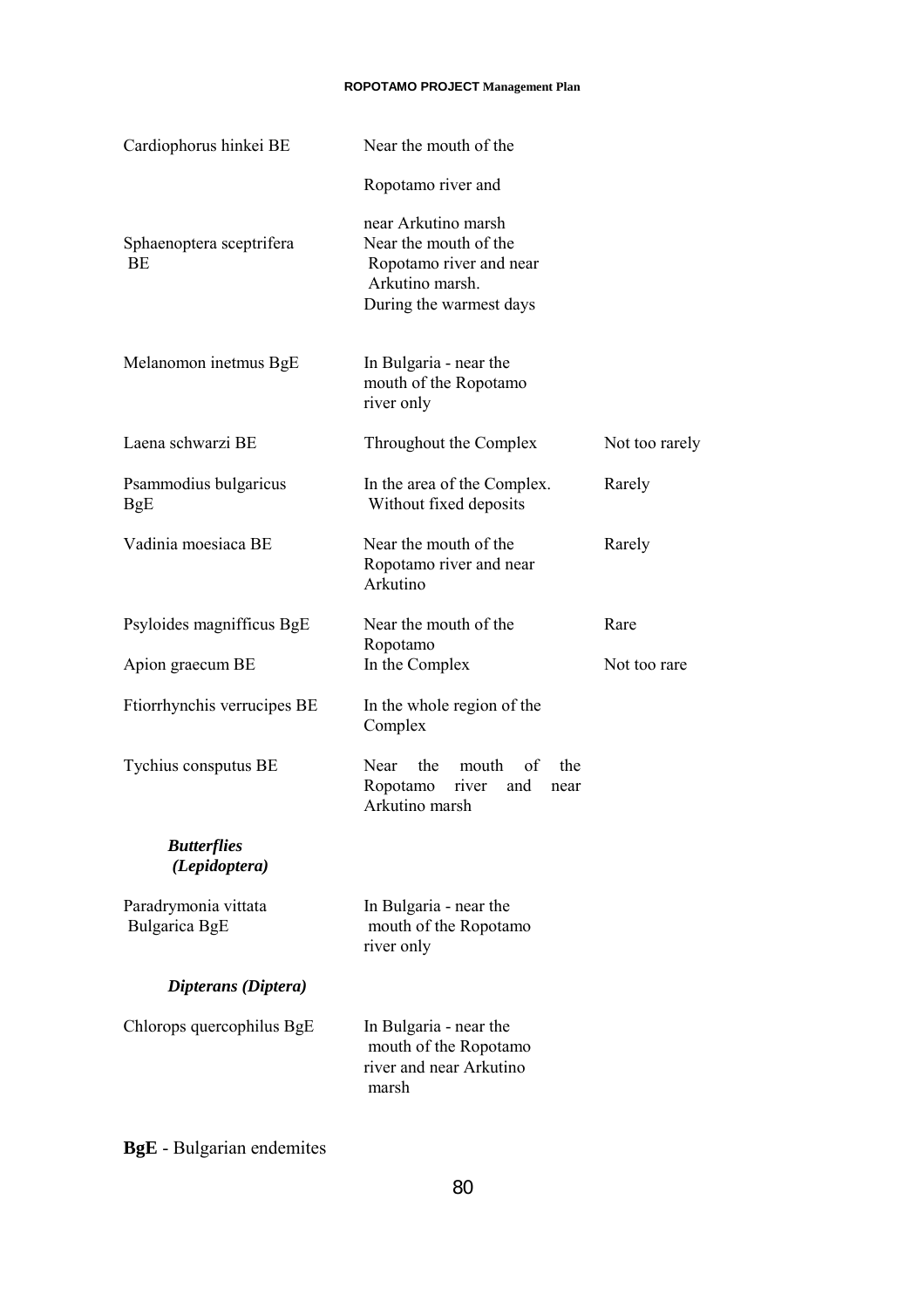**BE** - Balkan endemites

# *KEY Biotopes/ ASSOCIATIONS /*

The exclusive variety and rich of the plants in Ropotamo Complex has formed the animal associations from invertebrates. A great number of endemites, rare and relict species have been preserved in these associations..

The researches received up to now prove that several interest associations in the different parts of the Complex, particularly in its damp zones have been differentiated. The Associations of utmost scientific and nature-protective significance are:

### **Meadows and dense forests near Arkutino marsh**

The following species living on the damp lots, among the undergrowths and grass plants are: **rare** - *Calcolestes viridis, Somatochlora metallica meridionalis, Epineuchinus caucasicola, Aphannisticus elongatus*, *Donacia crassipes, Psylloides reitteri, Chrsopa phyllochroma, Limnophora maritima* and *Limnophora obsignata*; **endemites** - *Bulgarica varnensis, Helicella spiruloides*, *Orcula zilchi, Pelethiphis anoxiae, Paraleptophlebia lacustris, Bembidon rivulare euxinum, Laemostenus cimmerius weiratheri* and *Microleste*s *apterus*; **relicts** - *Lauria cylindracea* and *Oxychilus urbanskii .*

# **Forest glades near Arkutino marsh**

This biotope takes the small glades in the hardwood forests, more or less damp, located on the shady places. The following species inhabit this area: **rare** - *Xanthochilus saturnius, Kisanthodia ariasi* and *Psylloides reitteri*; **endemites** - *Helicella spiruloides*, *Orcula zilchi, Calathus metallicus* and *Laemostenus cimmerius weiratheri* ; **relicts** - *Krunickillus urbanskii, Oxychilus urbanskii* and *Paranocarodes straubei .* **Old Oak trees forests near Arkutino marsh**

Too typical biotope where the Oak Associations are combined whit *Quercus frainetto, Adriatic Oak* and hornbeam. The following dendrophyl species inhabit this area: **rare** - *Xanthochilus saturnius, Epineuchinus caucasicola, Anthaxia hackeri, Pelosia obtusa,* Hypenodes orientalis and *Dolbina elegans steffensi*; **endemites** - *Carabus montivagus*, *Procerus scabrosus, Laemostenus cimmerius weiratheri*, *Cardiophorus hinkei, Vadinia moesiaca* and *Chlorops quercophilus*; **relicts** - *Paranocarodes straubei* . **Sand dunes near the mouth of the Ropotamo river and Arkutino bay**

. So typical biotope taking the floods located the mouth of the river, or its inlet which is overgrown by tuff of different salt-love plants. The soil is overflown by the sea periodically and that is why it is deeply salt. The salt soil is ecological barrier for the most of the invertebrates living on the inside of the land and on the other hand this explains the adaptation of a number of plants to the salt factor. The associations of the following species are met here: **rare** - *Oxyloma elegans, Pardosa pseudostrigillata, Tetratocoris antennatus, Platypyguis crassus, Nemotelus bipunctatus* and *Epithalassius stackelbergi*; **endemites** - *Cicindela hybrida* and *Pterostichus merkli* subsp. nov.

The sand dunes locating on the inside of Arkutino bay, have differentiated associations of the following species: **rare** - *Neoacarus hibernicus*, *Xanthochilus*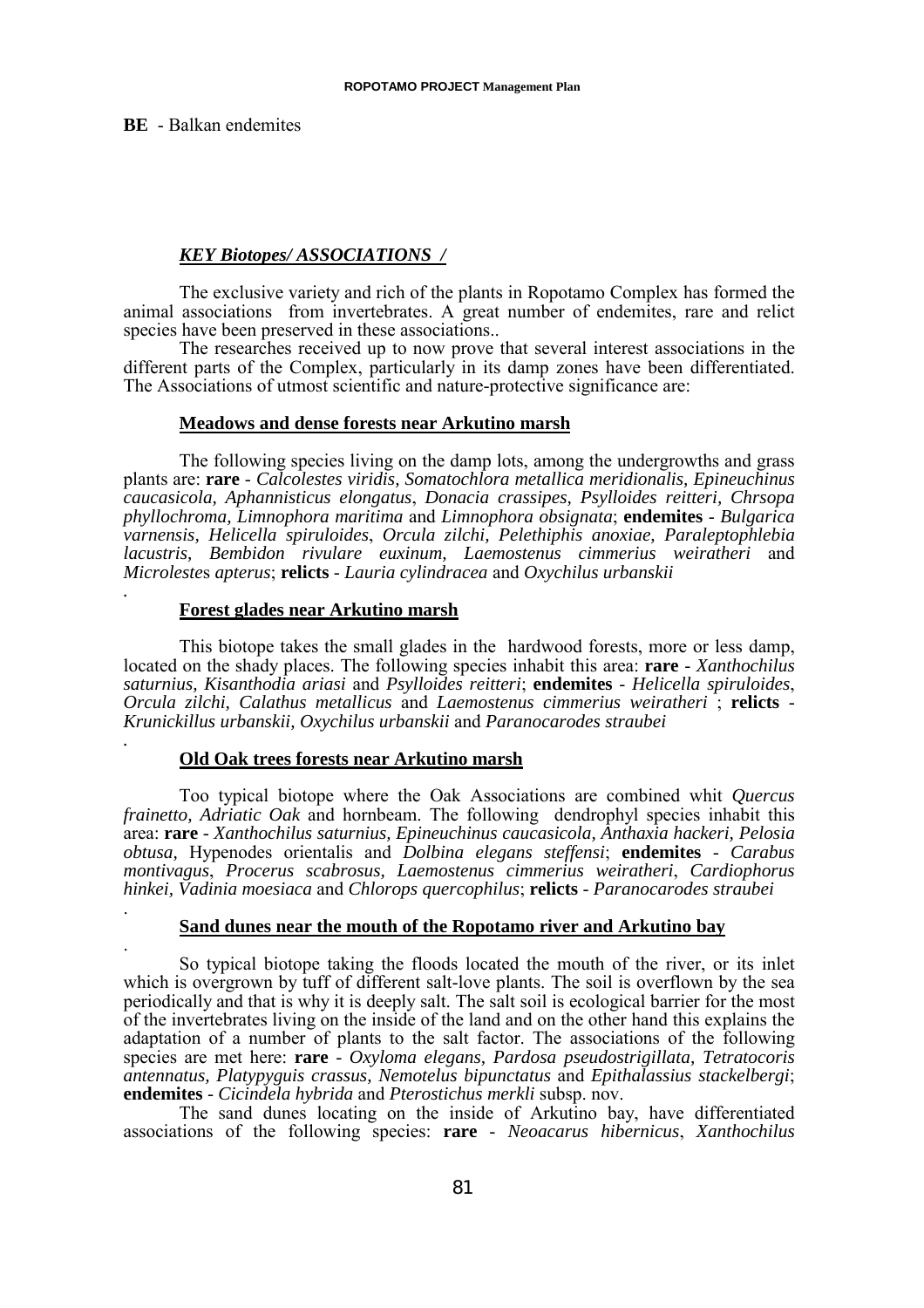*saturnius* and *Anthaxia hackeri*; **endemites** - *Cicindela hybrida rumalica*, *Calathus metallicus* aeneus, *Melanomon inermis* and *Laena schwarzi*

### *.* **Lots located near the bridge, the mouth and the quay of the Ropotamo river**

The associations of the following invertebrates are differentiated on small damp glades, meadows and heterogeneous hardwood forest: **rare** *- Dysdera westringi*, *Menemerus laeniatus, Chalcolestes viridis, Cercion lindeni, Cordulegaster picta, Cordulegaster insignis charpentier*, *Somatochlora metallica Tribilium destructor, , Deleproctophylla australis, Limnophora maritima, Limnophora obsignata* and *Merodon clunipes;* **endemites** - *Helix laucorum onixiomicra, Monacha pilosa, Orcula zilchi, Carpatica bielawskii, Trichia erjaveci, Limax macedonicus, Harpalolithobius folkmanovae, Lithobius bulgaricus, Cylindroiulus vitosae, Paraleptophlebia lacustris, Bembidon rivulare euxinum, Sphaenoptera sceptrifera, Melanomon inernus, Psylloides magnifficus*; **relicts** - *Lauria cylindracea, Euxina circumdata*, *Serrulina serrulata, Krynickillus urbanskii* and *Oxychilus urabanskii.*

# **Sand dunes and dry sand lots near Alepu marsh**

.

Very typical biotope with several species differentiated in small associations as: **rare** - *Anisodactulus intermedius, Micromorphus albopiiosus* and *Epithalassius stackelbergi*; **endemites** - *Cicindela hybrida rumalica* and *Bembidon rivulare* euxinum.

# **Rock lots and pubescentgrown or overgrown with salt-love plants lots on Maslen nos**

This limited area is original and too severe (from biology point of view) biotope.

There can be found the following species: **rare** - *Asca aphidiotes, Paussus tucucus*, *Haploembia solieri, Malacomyia sciomyzina*, and *Tetramorium taurocaucasicum*; **endemites** - *Cicindela hybrida rumalica, Carabus violaceus azurescene, Bembidon rivulare euxinum, Pterostichus* merkli subsp. nov. and *Calathus metallicus aeneus.*

The mentioned below biotopes do not include all specific places of inhabit of the terrestrial invertebrates in Ropotamo Complex. The interstecial and the subterranean fauna are not included too. These two kinds of fauna inhabit some biotopes that are of scientific importance and not are of great practical significance. By the same token they are not studied enough.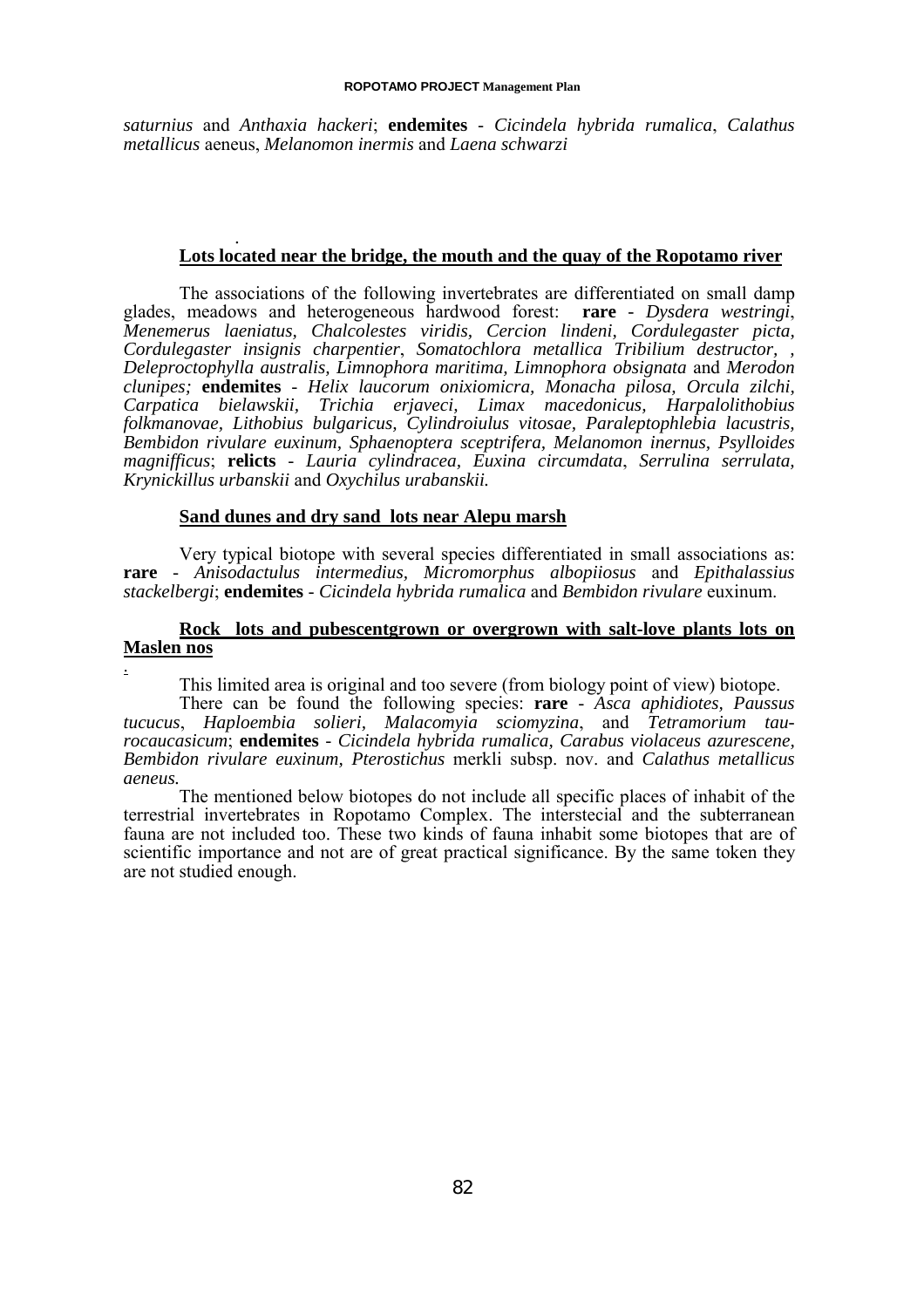### **1.9.2. FISHES**

The rivers and the lakes belonging to the Black Sea watercatching basin are inhabited by freshwater species - Pontho-Caspian relicts (sea autochthonous species, Caspian relicts) boreal-Atlantic relicts and Mediterranean immigrants.

The Danube kinds can be met also there. There numbers reduces from North towards the South.

The species diversity of Bulgarian fauna is specific for every watercatching or type of basin.

The ichthyofauna of Bulgarian Black Sea rivers includes 77 species and subspecies all together. They are distributed on two complexes: 39 taxa are living permanently and 38 taxa are getting out of the Black Sea or the lakes temporary.

The number of the species visiting the rivers temporary, is present in the firth zone of the Ropotamo river.

The researches of the ichthyofauna are in the work of Karapetcova and Peshev, 1973.

The ichthyofauna of the coastal Bulgarian lakes consist of 79 species and subspecies all together. 43 of them inhabit lake water constantly and the rest of 36 species get out to the water accidentally to breed, bring up or to spend the Winter.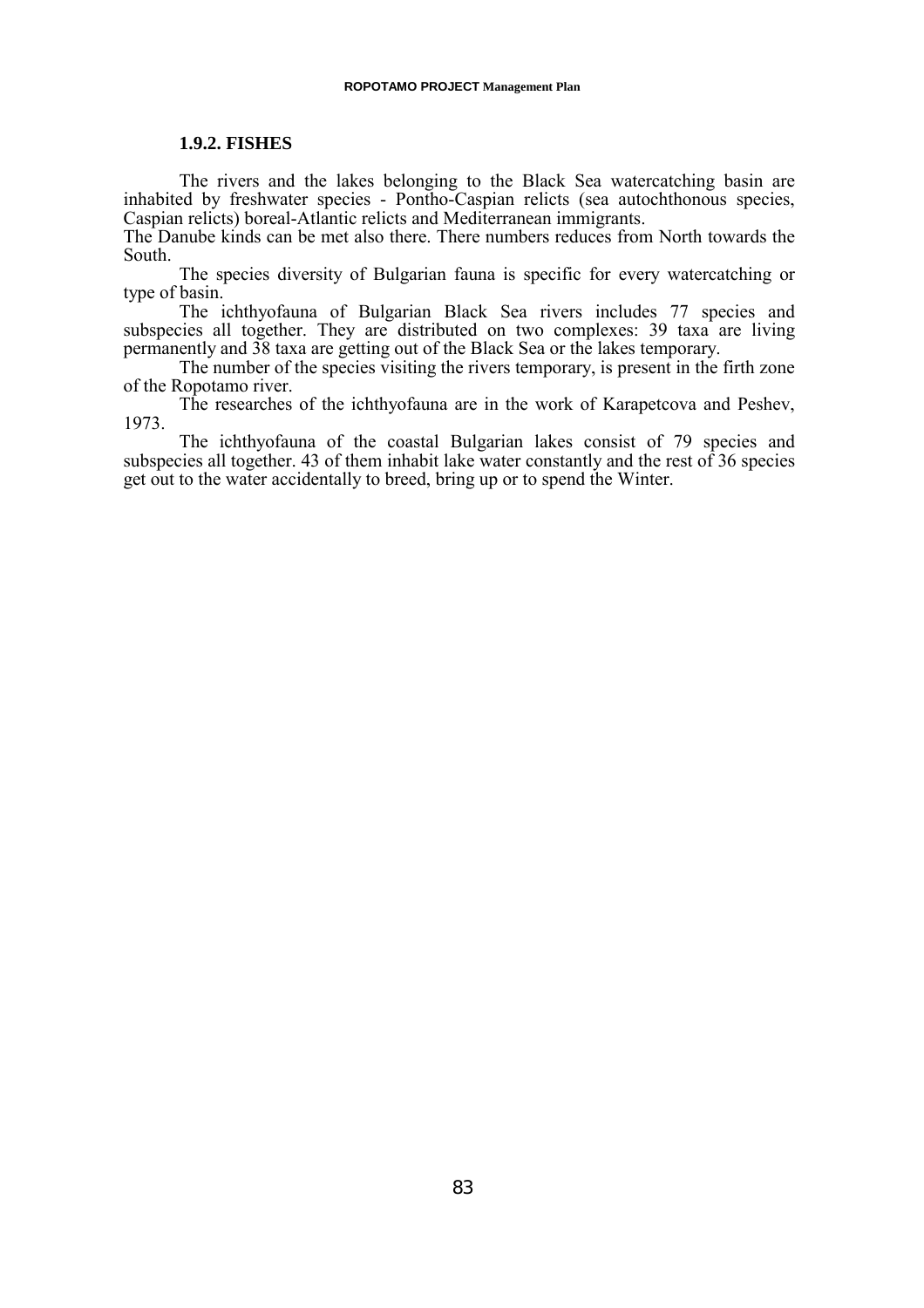# **The Ropotamo reserve**

# *Ropotamo river*

Table 1. The species compound of the ichthyofauna in the Ropotamo river (by Karapetcova, 1973, 1976)

| <b>Species</b>              | Origin                 | Permanent<br>Inhabitant | Temporary<br>Inhabitant | Evaluation                         |
|-----------------------------|------------------------|-------------------------|-------------------------|------------------------------------|
| Chalcalburnus chalcoides 3  | F                      | $+$                     |                         | Not numerous                       |
| Vimba vimba tenella         | $\overline{F}$         | $\boldsymbol{+}$        | $\overline{a}$          | Mass                               |
| Scardinius erythrophthalmus | $\overline{F}$         | $+$                     |                         |                                    |
| Carassius auratus gibelio   | $\overline{F}$         | $+$                     | $\blacksquare$          | Numerous                           |
| Cyrpinus carpio             | $\overline{F}$         | $+$                     | L,                      | Rare                               |
| Leuciscus caphalus          | $\overline{F}$         | $+$                     |                         | Comparatively                      |
| Leuciscus boristhenicus     | $\overline{F}$         | $+$                     | L,                      | Rare                               |
| Gobio gobio                 | $\overline{F}$         | $+$                     |                         | Rare, not<br>numerous              |
| Rhodeus sericeus amarus     | $\overline{F}$         | $\boldsymbol{+}$        |                         | Comparatively,<br>not<br>numerous  |
| Gasterosteus aculeatus 3    | <b>SBR</b>             | $+$                     |                         | Comparatively,<br>not<br>numerous  |
| Gambusia affinis holbrooki  | $\overline{F}$         | $\boldsymbol{+}$        |                         | Comparatively,<br>not<br>numerous' |
| Stizostedion lucioperca     | $\overline{F}$         |                         |                         | Rare                               |
| Mugil (Liza) cephalus       | MI                     |                         | $^{+}$                  |                                    |
| Mugil (Liza) auratus        | MI                     | $\mathbf{r}$            |                         | Mass                               |
| Mugil (Liza) saliens        | $\overline{\text{MI}}$ | $\overline{a}$          | $\! +$                  | Mass                               |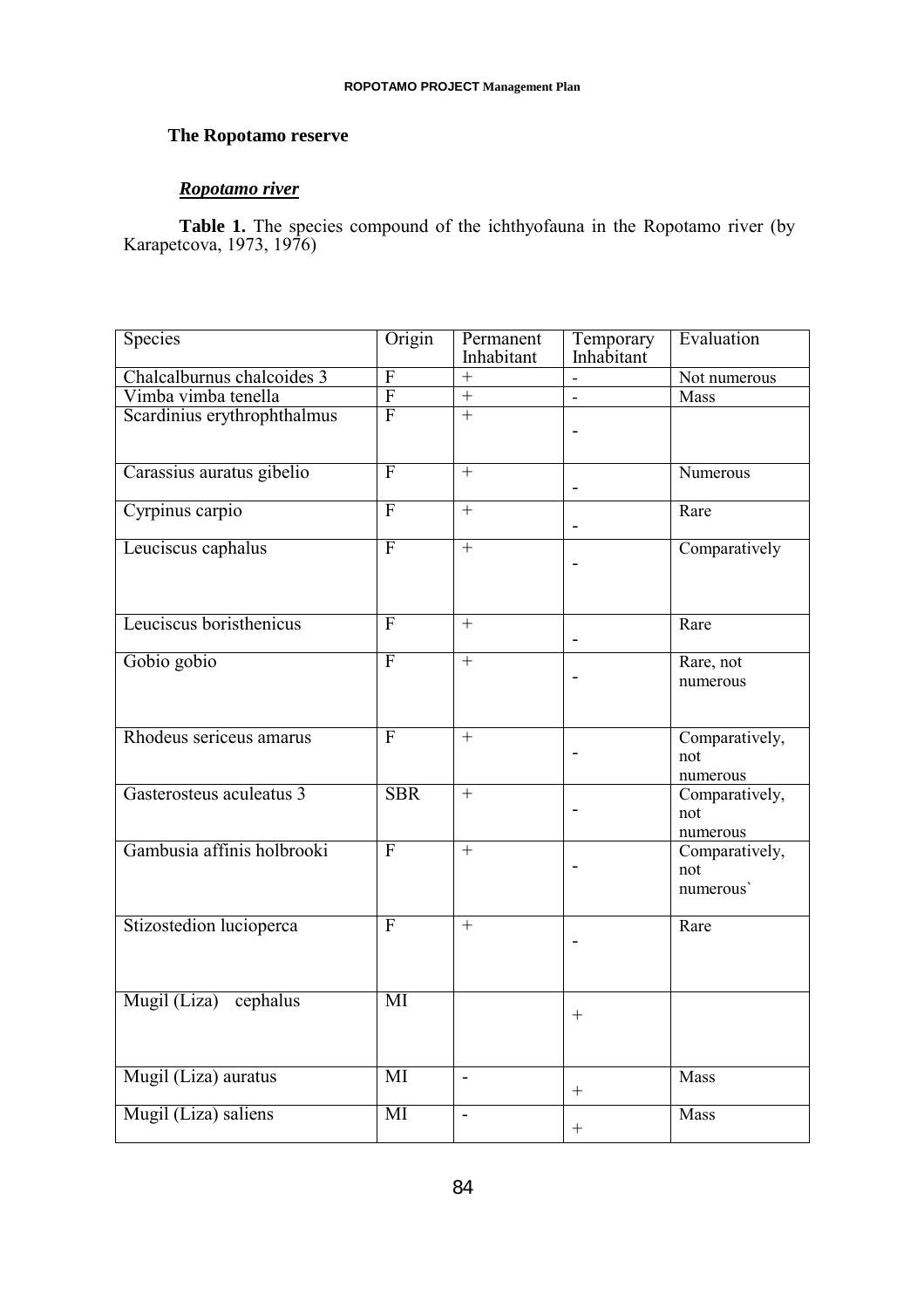| Mugil (Liza) ramada                           | MI                     | $\overline{\phantom{a}}$ | $\boldsymbol{+}$         | Mass     |
|-----------------------------------------------|------------------------|--------------------------|--------------------------|----------|
| Atherina mochon pontica 3                     | $\overline{\text{MI}}$ | $\blacksquare$           | $\boldsymbol{+}$         | Mass     |
| Alosa ponticai pontica                        | SA                     | $\blacksquare$           | $\boldsymbol{+}$         | Mass     |
| Alosa caspia bulgarica E                      | SA                     | $\overline{\phantom{a}}$ | $\boldsymbol{+}$         | Moderate |
| Engraulis encrasicholus<br>Ponticus           | MI                     | $\blacksquare$           | $\boldsymbol{+}$         | Rare     |
| Pomatomus saltatrix                           | MI                     | $\blacksquare$           | $\boldsymbol{+}$         |          |
| <b>Trachurus</b><br>mediterraneus<br>ponticus | MI                     |                          | $^{+}$                   |          |
| Morone labrax                                 | MI                     |                          | $^{+}$                   |          |
| Diplodus annularis                            | MI<br>MI               |                          | $^{+}$                   |          |
| Sciaena umbra                                 | MI<br>MI               | $\blacksquare$           | $^{+}$                   |          |
| Spicara snaris                                | MI<br>MI               | $\blacksquare$           | $\boldsymbol{+}$         |          |
| Symphodus ocellatus                           | MI<br>MI               |                          | $+$                      |          |
| Symphodus griseus                             | MI                     | $\overline{\phantom{a}}$ | $\boldsymbol{+}$         |          |
| Symphodus tinca                               | MI                     |                          | $\boldsymbol{+}$         |          |
| Symphodus roissalis                           | MI                     | $\overline{\phantom{0}}$ | $^{+}$                   |          |
| Blennius sanguinolentus                       | MI                     | $\blacksquare$           |                          |          |
| Blennius pavo                                 | MI                     | $\blacksquare$           | $\boldsymbol{+}$         |          |
| Neogobius melanostomus E                      | <b>SA</b>              | $\qquad \qquad +$        | $\overline{\phantom{0}}$ | Numerous |
| Mesogobius gymnotrachelus                     | <b>SA</b>              | $+$                      | $\overline{a}$           |          |
| Proteorhinus marmoratus                       | <b>SA</b>              | $+$                      | ٠                        |          |
| Gobius ophiocephalus                          | MI                     |                          |                          |          |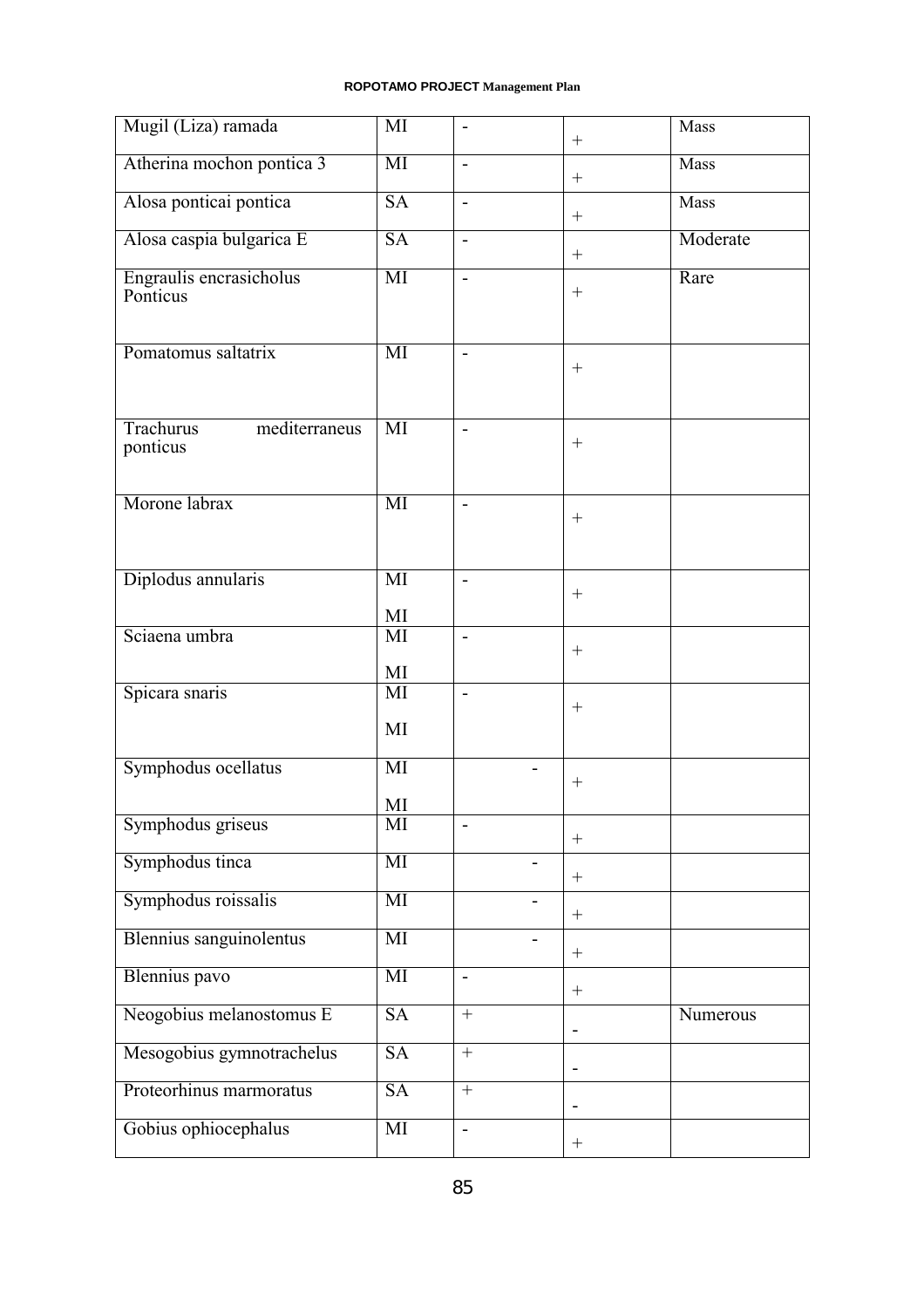| Gobius niger                     | MI                     | $\overline{a}$           | $^{+}$           |          |
|----------------------------------|------------------------|--------------------------|------------------|----------|
| Neogobius cephalarges            | $\overline{\text{SA}}$ |                          | $+$              |          |
| Mesogobius batrachocephalus<br>E | <b>SA</b>              | $\overline{a}$           | $+$              |          |
| Trachinus draco                  | MI                     | $\overline{\phantom{0}}$ |                  |          |
| Ophidion rochei                  | MI                     | $\blacksquare$           | $+$              |          |
| Mullus barbatus ponticus         | MI                     |                          | $+$              |          |
| Syngnathus nigrolineatus         | MI                     |                          | $^{+}$           | Rare     |
| Syngnathus thyphle aregentatus   | MI                     | $\overline{\phantom{a}}$ | $\boldsymbol{+}$ |          |
| Nerophis ophidion                | MI                     | $\overline{a}$           | $\boldsymbol{+}$ |          |
| Gaidropsarus mediterraneus       | MI                     | $\overline{a}$           | $\boldsymbol{+}$ |          |
| Anguilla anguilla 3              | <b>SBR</b>             | $\overline{\phantom{a}}$ | $+$              | Rare     |
| Uranoscopus scaber               | $\overline{\text{MI}}$ | $\overline{a}$           | $^{+}$           |          |
| Psetta maxima maeotica E         | MI                     | $\overline{a}$           | $^{+}$           | Verare   |
| Solea nasuta                     | MI                     | $\overline{a}$           | $+$              | Moderate |
| Platichthys flesus luscus        | <b>SBR</b>             |                          | $^{+}$           |          |

# **Legend:**

- **F** Freshwater species
- **SBR** Sea boreal relicts
- **SA** Sea autochthonous species (Caspian relicts)
- **MI** Mediterranean immigrant
- **3** Threatened with extinction
- **E** Endemites

According to the information of Karapetcova (1973) 14 fish species inhabit the firth zone of the river permanently. Of them the primary freshwater species which are representatives of the Carp's family predominate. The most numerous and widely spread species are: Caspian shemaya (Chalcalburnus chalcoides) and Vimba (Vimba vimba tenella).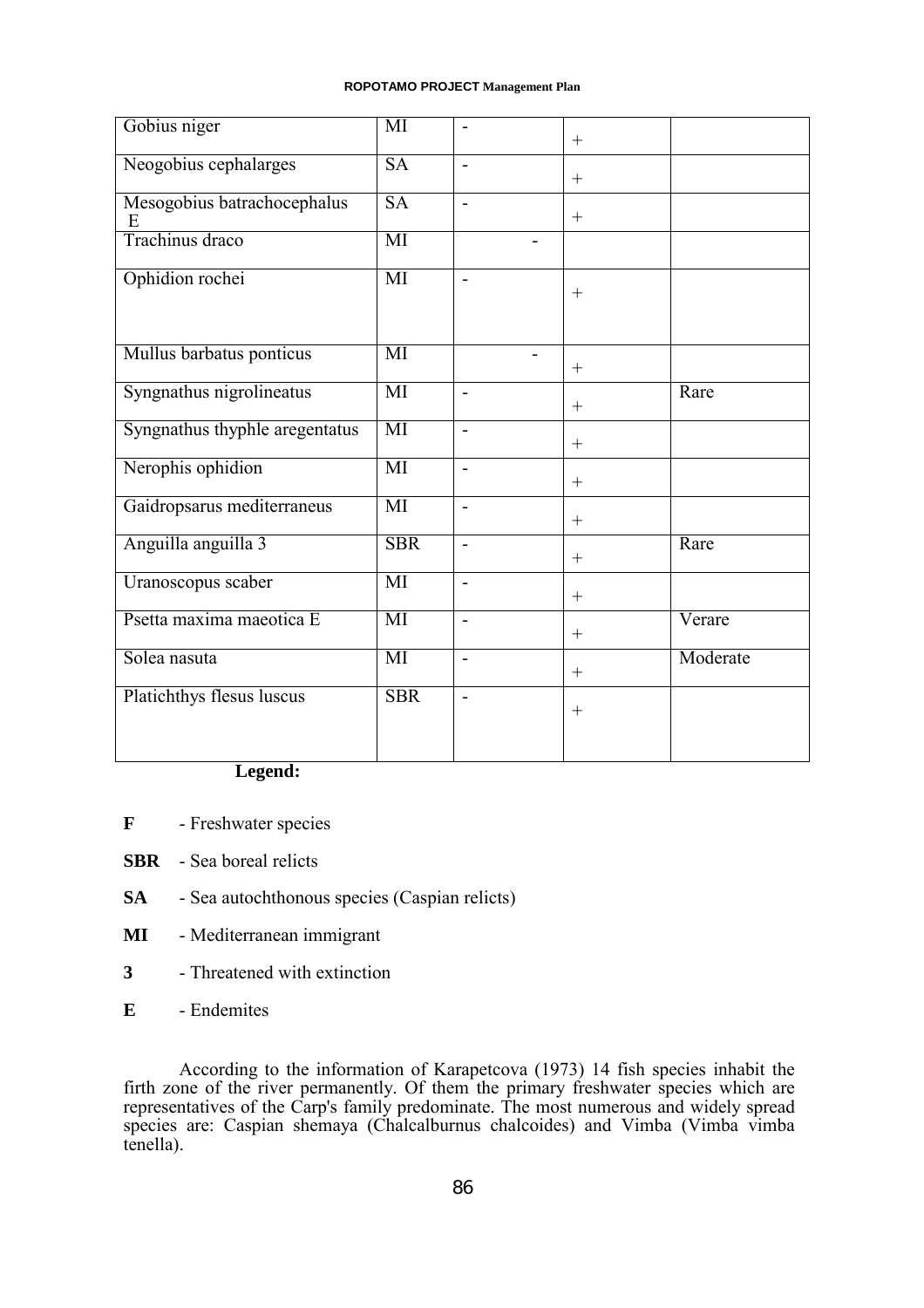The chub (Leuciscus caphalus) and the Rudd (Scardinius erythrophthalmus) are considerably widely spread species. The Carp (Cyrpinus carpio) and the Gold fish (Carassius auratus gibelio) feeling well in brackish water, are met near the mouth of the Ropotamo river but most frequently - in the area covering the site of "Lilies" to the bridge on Sozopol-Primorsko road.

The Chub (Leuciscus boristhenicus) and the Pike-perch (Styzpstedion lucioperca) which are rare species in this river, can be found in this water area too (from the lilies site to the bridge on Sozopol-Primorsko road). The Butterling (Rhodeus sericeus amarus) is met toward the middle part of the firth zone. Of the primary sea species living in the firth zone of the Ropotamo river permanently, the family of the Goby is represented by the greatest number. The Weed goby (Neogobius melanostomus) is the most widely Spread.

The black stripe pipefish (Syngnathus nigrolineatus) is too numerous in the down half of the firth in Summer. The rest species are mentioned as comparatively rare for that part of the river. (Karapetcova, 1973)

Many more of the species (34) are registered to be temporary inhabitants of the protected zone of the Ropotamo river (Karapetcova, 1973, 1976). All of them are primary sea by birth as the Mediterranean immigrants predominate (table). The number of the species getting out to the river periodically or accidentally and their stay duration are dependent on the hydrological and hydrochemical conditions as well as their biological characteristics.

A great number of the Grey mullets (Mugilidae) and the Silverside (Atherina mochon pontica) can be met in the firth from early spring to late Autumn.

These species often get out to freshwater place that is located above "Lilies" site.

The Grey mullets stay in the river to spend the Winter. The species such as (Mullus barbatus ponticus) Greater Weever (Trachinus draco) and the representatives of the Wrasses (Labridae), Blennies (Blenidae) and etc. appear in the area near the mouth of the firth. The results of Karapetcova's researches (1973) point that isolated specimen of (Alosa ponticai pontica), (Alosa caspia bulgarica) and the Eel (Anguilla anguilla) get out to the river from April to September. The same publication (Karapetcova, 1973) says that only three of the ascertained species - the chub, the rudd and the gold-fish are not found in the river before and. This author says that the number of some species (such as

Chalcalburnus chalcoides is reducing.

The vertical water interchange is shown and there is an oxygen deficit in the bottom salt layers. This deficit can be removed by intensive getting out of the seawater (Rozdenstvenski). Thus the bottom layers are supplanted towards the surface and shores, where the oxygen quantity reduces suddenly. By the same token the bottom layers contain hydrogen sulfide produced from rotten process in the slime. This has negative effect on the water fauna and can cause fish extinction in large numbers.

The ascertained by 1976 five fish species (Alosa caspia bulgarica, Chalcalburnus chalcoides, Atherina mochon pontica, Anguilla anguilla, Three spined stickleback) are registered to be threatened with extinction in the Bulgarian red book.(Karapetcova, Pomacov, 1985; Karapetcova, Zivkov, 1995). The rest species have not official natureprotective status. National Strategy for preserve the biological diversity determines these species to be rare or species with limited spreading (Karapetcova  $\&$  all, 1995). The Alosa caspia bulgarica can be met near the Black Sea shore only and in Black Sea flows. The Psetta maximum maeotica is endemites.

Black Sea subspecies, some species of Gobidae such as Neogobius melanostomus are Caspian relicts. that are spread only in Black Sea and Sea of Azov (Karapetcova, Zivkov, 1995).

The result of researches done in 1996 points that the species compound of the permanent inhabitants has not changed. The Chalcalburnus chalcoides and the Vimba vimba tenella are widely spread in this water area species. A great number of the Rudd can be met towards the up-part of the firth zone. In the same time the Leuciscus caphalus has obviously lost its meaning as widely spread. This is reported by Karapetcova (1973).

The rest primary freshwater species are met considerably rarely and their numbers depend on the salt of the water.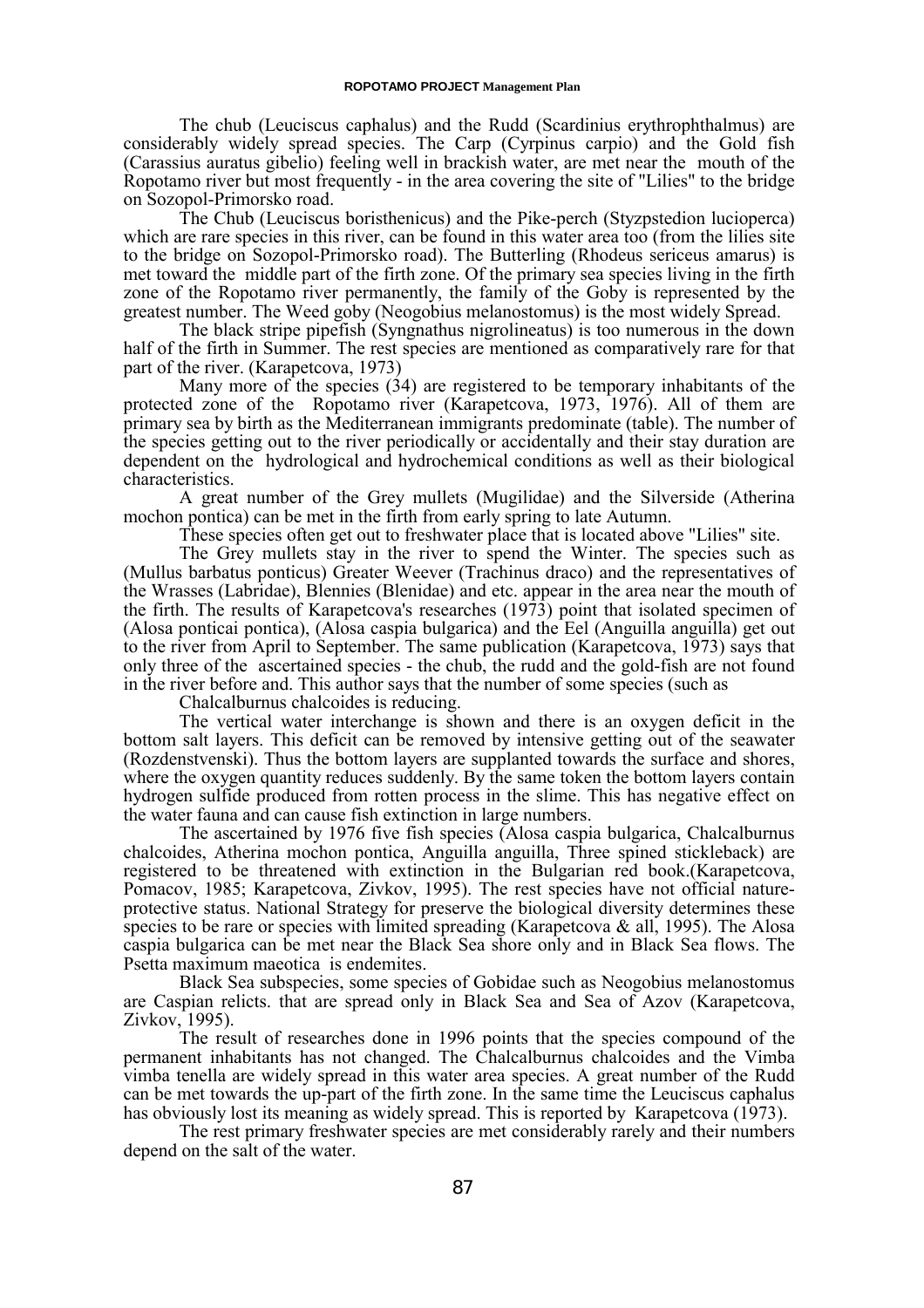The Weed goby is the most numerous of all primary sea species that inhabit the river permanently

The Black striped pipeship is widely spread too but in the down part of the firth zone.

The three spined stickleback is met in the whole studied area and in the old bed inclusive but its number is low in all place. The Caspian shemaya predominates in the old bed of the Ropotamo river (Vodny lilies reserve). Its larvae testify to successful reproduction there. The Rudd is comparatively not numerous although it is mentioned to be main species in the past researches. (Karapetcova, 1973)

The species composition, the number and the distribution of the fish that inhabit the river temporary are quit changeable . According to the received information considerable changes (in comparison the Karapetcova's information of 1973) have not occurred for this group of fish during the last twenty years. The results of the research in the Summer, 1996 show that the Grey mullet, the Silver side, are the most widely spread in the firth zone as a whole. The Grey mullet has lost its leading role (Karapetcova, 1973) and the Little mullet is presented to be considerable most numerous. This change is obviously connected with the common tendentious that are seemed in Black Sea during the last years.

The Thin-lipped mullet (Mugil ramada) which is new for Black Sea (and more numerous) species is caught in the bay in front of the mouth. It can be expected that this species get out in the river too.

 The rest fish species that inhabit the river temporary are concentrated in nearmouth zone where the species diversity is the greatest. The families of the Gobidae, the Labridae, the Blenidae and the syngnathidae are the most numerous in the mouth of the river. The Alosa pontica pontica, the Alosa caspia bulgarica and the Anguilla anguilla get out in the firth zone and stay there for a long time. But these species are met rarely. Before they were met rarely too.

# *Arkutino marsh*

The species compound of the ichthyofauna - Summer 1996

| <b>Species</b>         |         | <b>Evaluation</b><br>population | of | the | <b>Endanger status</b>                  |
|------------------------|---------|---------------------------------|----|-----|-----------------------------------------|
| Gasterosteus aculeatus |         | <b>Numerous</b>                 |    |     | Endangered-Red List book<br>of Bulgaria |
| Gambusia<br>holbrooki  | affinus | <b>Numerous</b>                 |    |     | Endangered-Red List book<br>of Bulgaria |

The ichthyofauna is quite scanty both quantitatively and qualitatively. This can be explained by drying the marsh up in 1995. The two species ascertained in 1996, are describe as high adaptable and having a great powers of endurance to unsuitable conditions. The three spined stickleback inhabits the bottom layers and it is concentrated in shallows. The Holbrooki topminnow prefers places located near surface horizon or places overflown whit water lilies.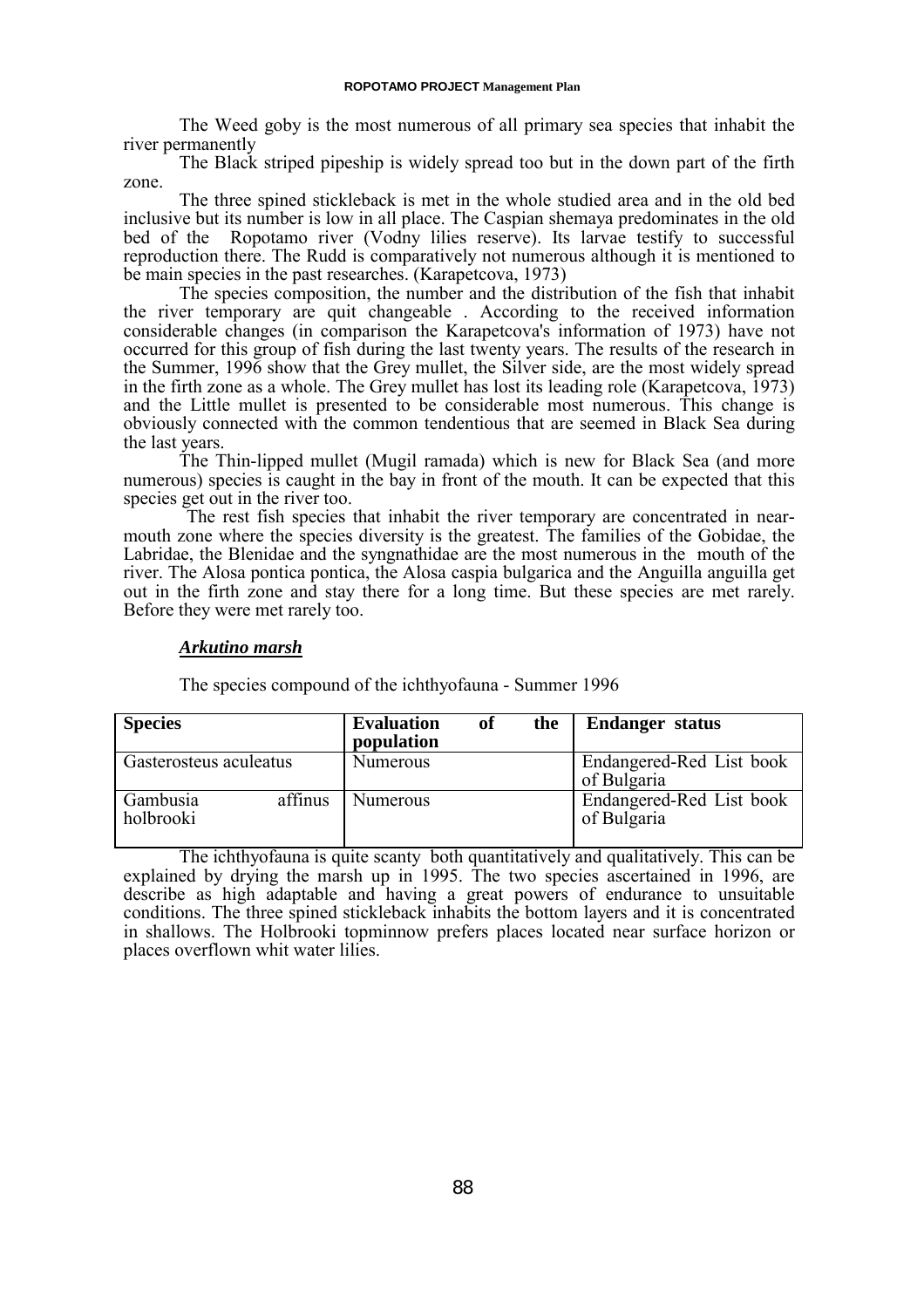# *Vodny lilies reserve*

| <b>Species</b>                      | <b>Evaluation</b><br>of<br>the<br>population | <b>Endanger status</b>                  |
|-------------------------------------|----------------------------------------------|-----------------------------------------|
| Chacalburmus chalcoides             | <b>Numerous</b>                              | endangered-Red List book<br>of Bulgaria |
| Gasterosteus<br>aculeatus<br>gibelo | Unknown                                      |                                         |
| Scardinius<br>erythrophthalmus      | Considerably scanty                          | endangered-Red List book<br>of Bulgaria |

In the old bed of the Ropotamo river /Vodny lilies / Caspian shemaya dominates. Comparatively low on number is Rudd. Both of the two species are in the Red List Book of Bulgaria in the "endangered" category.

# *Alepu marsh*

The species compound of the ichthyofauna

| <b>Species</b>             | <b>Evaluation</b><br>the<br>of | <b>Endanger</b> status |
|----------------------------|--------------------------------|------------------------|
|                            | population                     |                        |
| <b>Scardinius</b>          | <b>Numerous</b>                |                        |
| erythrophthalmus           |                                |                        |
| Carassius auratus gibelo   | numerous                       |                        |
| Cuprinus carpio            | Moderate by number             | Endangered             |
| Gasterosteus aculeatus3    | Moderate by number             | Endangered             |
| Gambusia affinis holbrooki | <b>Numerous</b>                |                        |
| Perca fluviatikis          | Moderate by number             |                        |

The received information shows that ichthyofauna consists almost entirely of freshwater species of which the Carp fish predominate. The Rudd and the fish that belong to the Carp family, are the most widely spread in the both parts of Alepu marsh. The Carp can be met too. Its presence is a result of a past stocking a pond with fish but now it is rare species. Probably its low number can be explained by missing of suitable conditions to be reproduced.

The marsh is inhabited by freshwater species belonging to other families, i e : the Poeciliidae is presented by the Holbrooki topminnow that is one of the most widely spread species. It is widely spread in most coastal lakes and marsh too; the Percidae family - it is presented by one species Perch (Perca fluviatilis) that is not too numerous. The three spined stickleback of sea origin is ascertained in Alepu marsh.

The sea species living in the marsh temporarily in summer have dropped of the marshes ichthyofauna out because of the breaking connection between the marsh and the sea. This marsh is the largest and one of the three researched marshes.

Other species of fishes that are rare and not too numerous can be found if further researches be done.

| <b>Species</b>  | <b>Evaluation</b><br>of the order<br>the<br>population | <b>Endanger status</b> |
|-----------------|--------------------------------------------------------|------------------------|
| Cyprinus carpio | Moderate by number/ by                                 |                        |
|                 | numerous                                               |                        |
| Tinca tinca     | Moderate by number/ by                                 |                        |
|                 | numerous                                               |                        |
| Pseudorasbora   | Moderate by number/ by                                 |                        |
|                 | numerous                                               |                        |

# *Stamopolu marsh*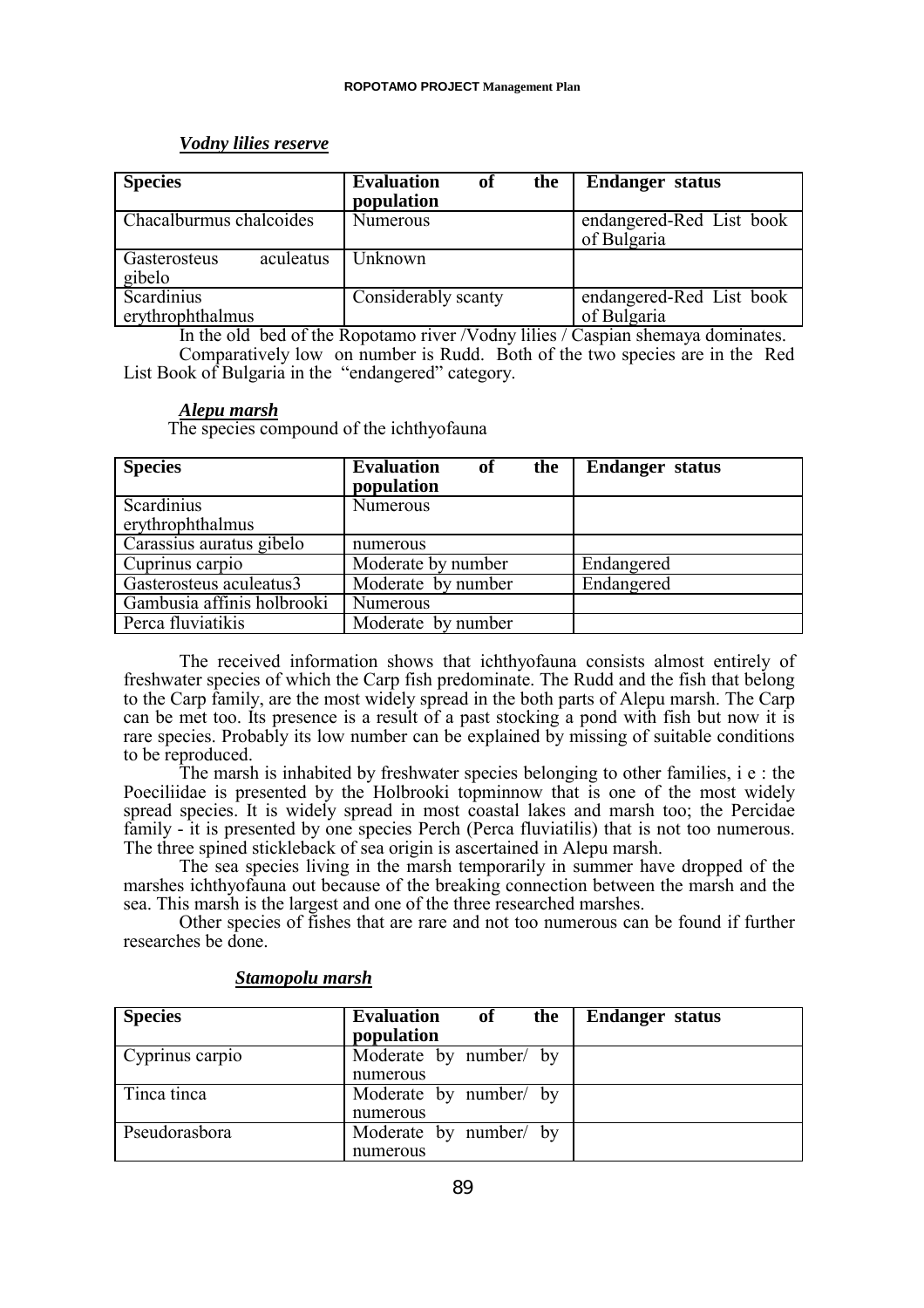| Gombusia affinis holbrooki   Moderate by number by |                        |
|----------------------------------------------------|------------------------|
|                                                    | numerous               |
| Lepomis gibbosus                                   | Moderate by number/ by |
|                                                    | numerous               |

The marsh is being used for economic and sports fishing. According to the information given by the leaseholder of Stamopolu marsh it was stocked a pond with 40 thousand babies of the Carpand Tench, individually weighting 60-80 g. 5 species of fishes were ascertained as a result of the researches in 1996 Cyprinus carpio, Tinca tinca, Gombusia affinis holbrooki, Lepomis gibbosus, Pseudorasbora parva. The last two species are often spread together with breeding material of the Carp fish. As it seems the most wide spread species of fishes, being the basis of the ichthyofauna in the marsh, are of anthropogenical origin, i.e. the modern ichthyocenoses is formed under the active man's influence. These five species are met both in the two parts of the marsh but the numbers of the Carp and the Tench are greater in the South part.

As a whole the small fishes have considerable numerical superiority in the marshes. This fact concerns not only the fauna representatives that have species determined size but the Trench and the Carp too.

From the received information and eutrophic nature of the marsh we can conclude that the food resources are not limiting factor for the species riches and for the numbers of the fish inhabitants. It has also bearing on the other water basins in the region.

About the researched damp areas in the Ropotamo Complex we can generalize that they are inhabited by 55 fish species of which : one species in new for the Black Sea (Mugle ramada ) ; three - Stone moroco, Opan, Tech are new for the region; Five – registered in the Red List Book of Bulgaria with "endangered of extinction" status. All of them are presented in the river and just one of them- Three-spined stickle back is found in the marsh / with exception of Stamopolu/. The Ropotamo river is inhabited by four fish species with various endemic degree.

### **1.9.3. REPTILES AND AMPHIBIANS**

The area of Ropotamo Complex is one of the three most various and numerous of species regions in Bulgaria.

32 species of a considered group are ascertained there: 9 species Amphibians; 23 species - Reptiles. Of all ascertained species, 6 species are enlisted by Order of the Ministry of the Environment N 729/1986; 15 species - enlisted in the Bern Convention; 2 species are enlisted in the European Red list; 6 species - in the World Red book.

The most Northerly for Europe deposits of the Coluber rubriceps are met in the territory of the Complex. They live on the narrow strip of the Black Sea Coast, in the South of Sozopol.

### **Inventory list and conservational status of the Amphibians and Reptiles**

### **species ascertained in the researched region**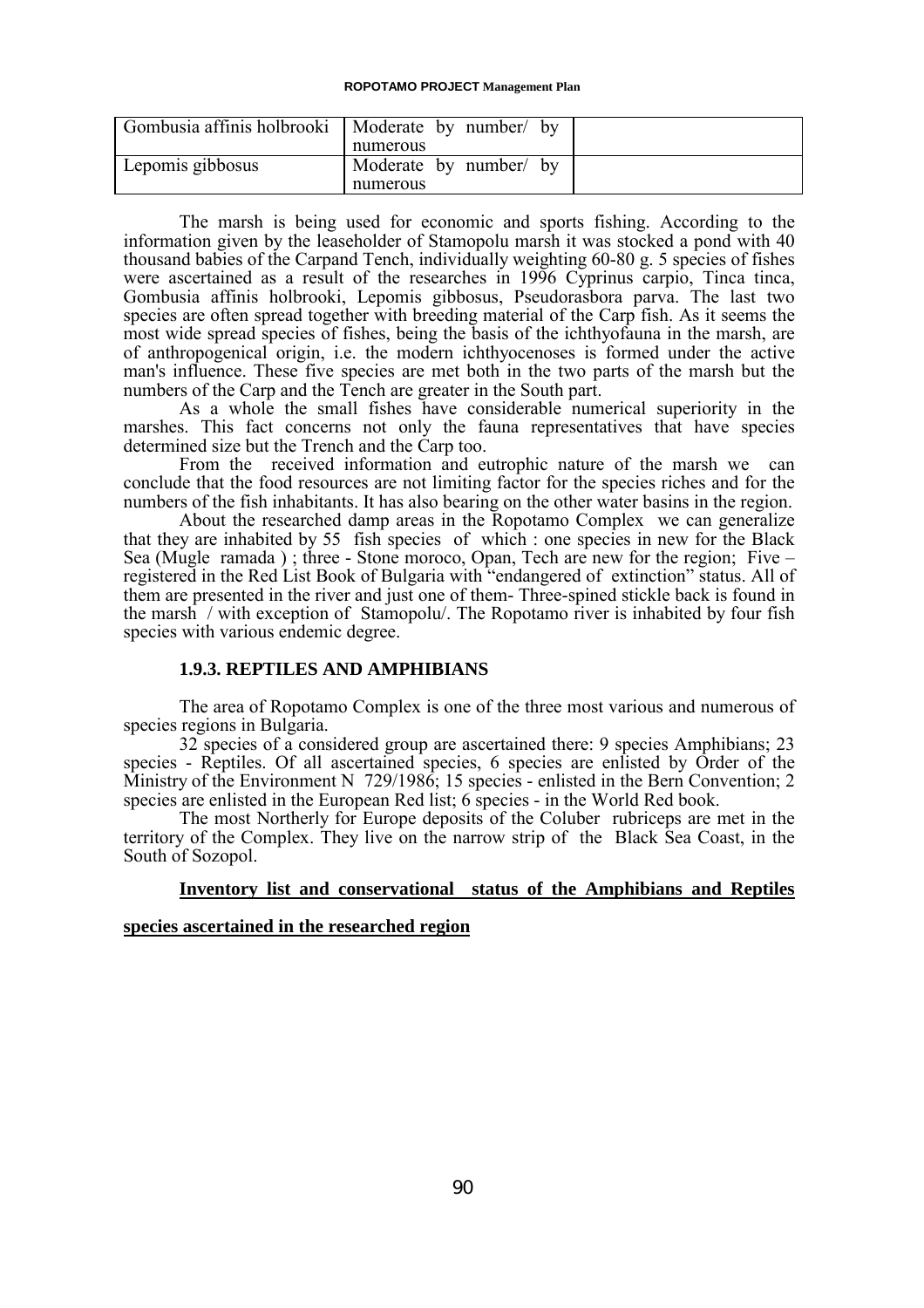# **Amphibians**

| Species            | Work     | <b>IUCN</b>     | Red         | Protect  | Include | Europe |
|--------------------|----------|-----------------|-------------|----------|---------|--------|
|                    | Red List |                 | List        | ed<br>by | d<br>in | an Red |
|                    |          |                 | <b>Book</b> | Order    | Bern    | List   |
|                    |          |                 | of          | 729/19   | Conven  |        |
|                    |          |                 | Bulgari     | of<br>86 | tio     |        |
|                    |          |                 | a           | the      |         |        |
|                    |          |                 |             | MoE      |         |        |
| Triturus vulgaris  | $+$      | conservationall |             | $+$      |         |        |
|                    |          | y dependent     |             |          |         |        |
| Triturus cristatus | $+$      | conservationall |             | $+$      |         |        |
|                    |          | y dependent     |             |          |         |        |
| Bombina            | $+$      | conservationall |             |          | $+$     |        |
| bombina            |          | y dependent     |             |          |         |        |
| Bufo bufo          |          |                 |             | $+$      |         |        |
| Bufo viridis       |          |                 |             | $+$      | $+$     |        |
| Hylia arborea      | $+$      | endangered      |             | $+$      | $+$     |        |
| Pelobates syriacus |          |                 | $***$       | $++$     |         |        |
| balcanicus         |          |                 |             |          |         |        |
| Rana ridibunda     |          |                 |             |          |         |        |
| Rana dalmatina     |          |                 |             |          | $^{+}$  |        |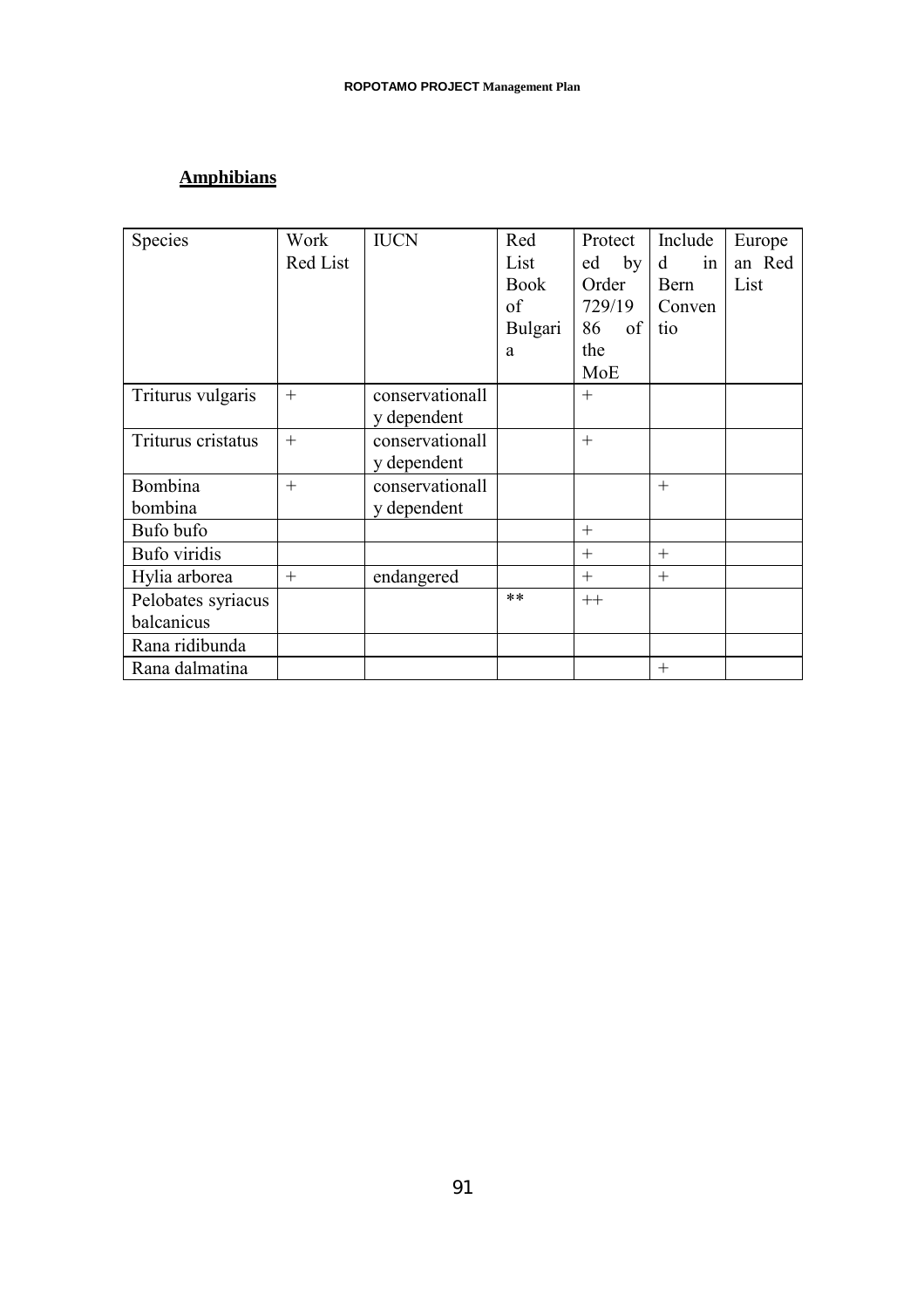# **Reptiles**

| Species                      | Work Red<br>List | <b>IUCN</b> | Red List<br>Book of<br>Bulgaria | Protecte<br>$\mathbf d$<br>by<br>Order<br>729/198<br>6 of the<br>MoE | Included<br>Bern<br>in<br>Conventi<br>$\Omega$ |
|------------------------------|------------------|-------------|---------------------------------|----------------------------------------------------------------------|------------------------------------------------|
| Testudo graeca graeca        | $^{+}$           | vulnerable  |                                 | $++$                                                                 | $^{+}$                                         |
| Testudo hermanni boettgeri   |                  | almost      |                                 | $++$                                                                 | $^{+}$                                         |
|                              |                  | endangered  |                                 |                                                                      |                                                |
| Emys orbicularis             |                  | almost      |                                 | $^{+}$                                                               |                                                |
|                              |                  | endangered  |                                 |                                                                      |                                                |
| Caretta caretta              | $\boldsymbol{+}$ | vulnerable  |                                 |                                                                      |                                                |
| Cyrtdactylus kotschyi        |                  |             |                                 | $^{+}$                                                               |                                                |
| Anguis fragilis              |                  |             |                                 |                                                                      |                                                |
| Ophisaurus apodus thracius   |                  |             | **                              |                                                                      |                                                |
| Lacerta (Podarcis) taurica   |                  |             |                                 |                                                                      |                                                |
| Lacerta viridis              |                  |             |                                 |                                                                      | $^{+}$                                         |
| Lacerta (Zootoca) praticola  |                  |             |                                 |                                                                      |                                                |
| Lacerta trilineata           |                  |             |                                 |                                                                      |                                                |
| Ablepharus kitaibelii        |                  |             |                                 |                                                                      |                                                |
| Typhlops<br>vermicularis     |                  |             | *                               |                                                                      |                                                |
| vermicularis                 |                  |             |                                 |                                                                      |                                                |
| Natrix natrix                |                  |             |                                 |                                                                      |                                                |
| Natrix tessellata            |                  |             |                                 |                                                                      |                                                |
| Coluber jugularis            |                  |             |                                 |                                                                      | $\gamma$                                       |
| Coluber rubriceps thracius   |                  |             | $***$                           | $++$                                                                 |                                                |
| Elaphe longissima lingissima |                  |             | $\ast$                          | $^{++}$                                                              | $\qquad \qquad +$                              |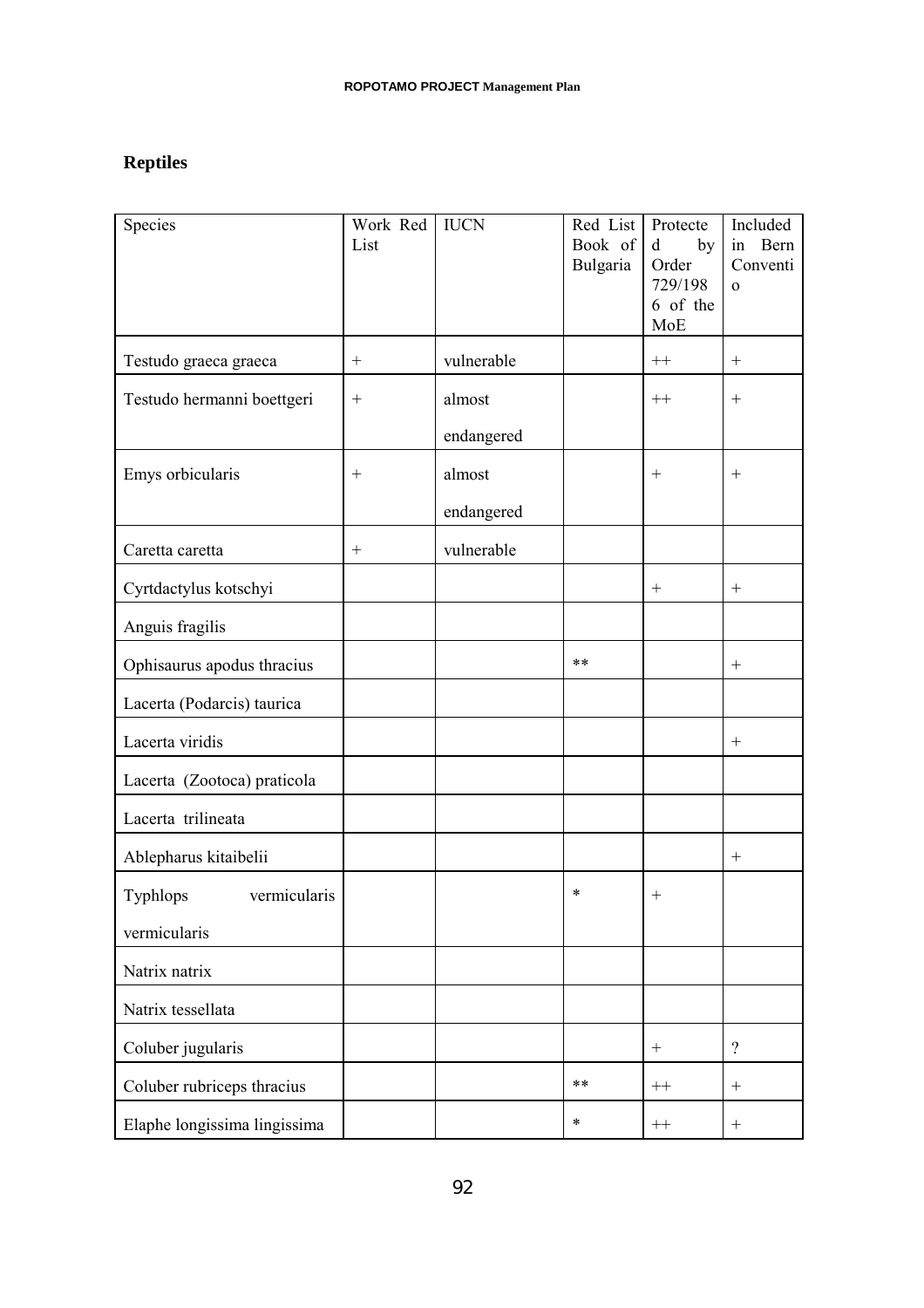| Elaphe<br>quatuorlineata |                |        | $^{++}$ |  |
|--------------------------|----------------|--------|---------|--|
| sauromates               |                |        |         |  |
| Elaphe situla            |                | $\ast$ | $^{++}$ |  |
| Malpolon monspessulanus  | no enough data |        | $^{++}$ |  |
| Vipera ammodytes #       |                |        |         |  |

**++** - This symbol means that not only the destroying but also the collecting of the

living specimen from this species is determined as unremovable harm. **-** The Common loggerhead (Caretta caretta) is caught in the water in front of Maslen nos only once. It is a chance quest from Mediterranean sea. It is written here to complete the information.

**?** - The species is suggested to be enlisted in the Bern Convention in 1994. The Standing Committee has not given its attitude yet.

**#** - The Western sad viper is on the regime of limited using according to Order by the Ministry of the Environment N 107/1991.

\*\* - Threatened

| <b>Species</b> | Alepu        | <b>Arkutino</b>                        | <b>The</b>                             | <b>Stamopolu</b> | The            |
|----------------|--------------|----------------------------------------|----------------------------------------|------------------|----------------|
|                |              |                                        | Ropotamo                               |                  | Ropotamo       |
|                |              |                                        | river                                  |                  | <b>Complex</b> |
| Triturus       |              | Thick                                  |                                        |                  |                |
| vulgaris       |              | population                             |                                        |                  |                |
| Triturus       | Considerably |                                        |                                        | Considerably     |                |
| cristatus      | thick        |                                        |                                        | thick            |                |
|                | population   |                                        |                                        | population       |                |
| Bombina        |              | Considerably                           | great                                  |                  |                |
| bombina        |              | thick population                       | number of                              |                  |                |
|                |              |                                        |                                        |                  |                |
|                |              |                                        | micropopula                            |                  |                |
|                |              |                                        | tions                                  |                  |                |
| Bufo bufo      |              | sporadically<br>located<br>populations | Sporadically<br>located<br>populations |                  |                |
| Bufo viridis   |              | Thick                                  | Thick                                  |                  |                |
|                |              | population                             | population                             |                  |                |
| Hyla arborea   |              |                                        |                                        |                  |                |

**Amphibians - evaluation of the populations**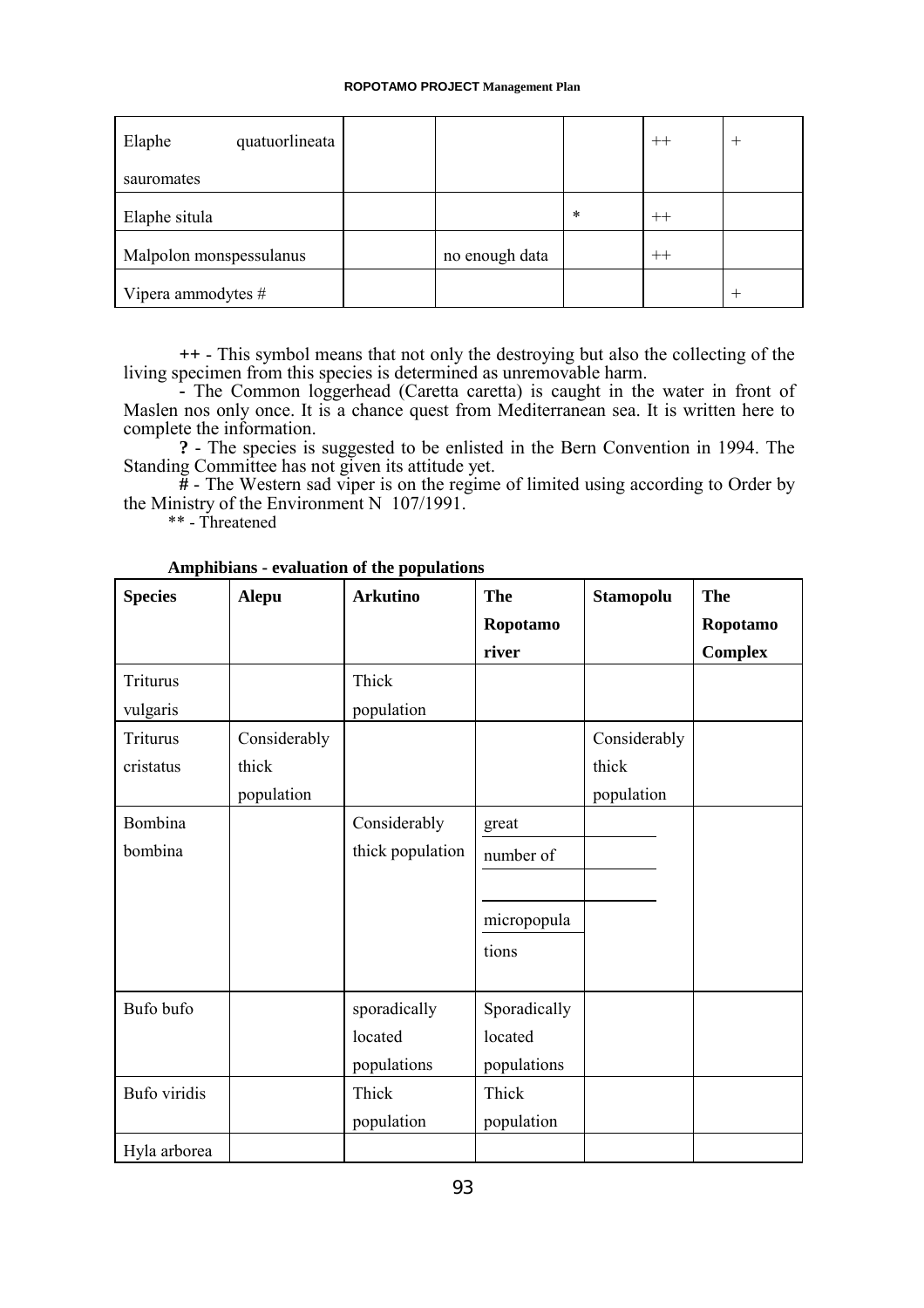| Pelobates                              | Sporadic                        | sporadic                                    |                                               | Sporadic                                          | sporadic    |  |
|----------------------------------------|---------------------------------|---------------------------------------------|-----------------------------------------------|---------------------------------------------------|-------------|--|
| syriacus                               | populations                     | populations                                 |                                               | populations                                       | populations |  |
| balcanicus                             | between                         | between                                     |                                               | between the                                       | between     |  |
|                                        | Alepu and the                   | Arkutino                                    | and                                           | Ropotamo                                          | Stamopolu   |  |
|                                        | Sea                             | the Sea                                     |                                               | river and Sea                                     | and the Sea |  |
| . Rana ridibunda                       |                                 |                                             |                                               | Very thick populations near the water basins      |             |  |
| . Rana dalmatina                       |                                 |                                             |                                               | In the Complex, sporadically located near the     |             |  |
|                                        |                                 |                                             |                                               | damp areas in the Complex                         |             |  |
| <b>Reptiles</b>                        |                                 |                                             |                                               |                                                   |             |  |
| 1. Testudo graeca graeca               |                                 |                                             |                                               | Very thin population in comparison with the 50ies |             |  |
|                                        |                                 |                                             | years.                                        |                                                   |             |  |
|                                        | 2. Testudo hermanni boettgeri   |                                             |                                               | Very thin population in comparison with the 50ies |             |  |
|                                        |                                 |                                             | years.                                        |                                                   |             |  |
| 3. Emys orbicularis                    |                                 |                                             |                                               | Thick population in all freshwater and not too    |             |  |
|                                        |                                 |                                             |                                               | saltwater basins.                                 |             |  |
| 4. Caretta caretta                     |                                 |                                             |                                               | It is ascertained only once (Black Sea)           |             |  |
| 5. Cyrtdactylus kotschyi               |                                 |                                             |                                               | The only ones wild populations in Bulgaria not    |             |  |
|                                        |                                 |                                             |                                               | too numerous, sparsely located, Condros, Maslen   |             |  |
|                                        |                                 |                                             |                                               | nos, mouth of the Ropotamo river, near            |             |  |
|                                        |                                 |                                             |                                               | Arkutino, on Zmiisky ostrov - reducing            |             |  |
| 6. Anguis fragilis                     |                                 |                                             |                                               | Sparsely located in the whole region              |             |  |
|                                        | 7. Ophisaurus apodus thracius   |                                             |                                               | Thin but stable populations, in the whole region  |             |  |
| 8. Lacerta (Podarcis) taurica          |                                 |                                             |                                               | Very thick populations, in dry places and dunes   |             |  |
| 9. Lacerta (Podarcis) muralis          |                                 |                                             |                                               | Sparsely located population having mean           |             |  |
|                                        |                                 |                                             | thickness, on places whit cliffs              |                                                   |             |  |
| 10. Lacerta viridis                    |                                 |                                             |                                               | Thick population in the whole region except of    |             |  |
|                                        |                                 |                                             |                                               | beaches and dense forests.                        |             |  |
|                                        | 11. Lacerta (Zootoca) praticola |                                             |                                               | Isolated specimen are ascertained in the forests  |             |  |
|                                        |                                 |                                             |                                               | to the west of the road Primorsko-Ropotamo.       |             |  |
| 12. Lacerta trilineata                 |                                 | A single deposit is known "Duni" Vacational |                                               |                                                   |             |  |
|                                        |                                 |                                             |                                               | village. The most rare species in the region.     |             |  |
| 13. Ablepharus kitaibelii              |                                 |                                             |                                               | Everywhere in the Oak-tree forests except dunes,  |             |  |
|                                        |                                 |                                             |                                               | on some places - too numerous                     |             |  |
| 14. Typhlops vermicularis vermicularis |                                 |                                             | Sparsley located, too numerous in the exactly |                                                   |             |  |
|                                        |                                 |                                             |                                               | determined deposits                               |             |  |
| 15. Natrix natrix                      |                                 | Thick population in all freshwater basins   |                                               |                                                   |             |  |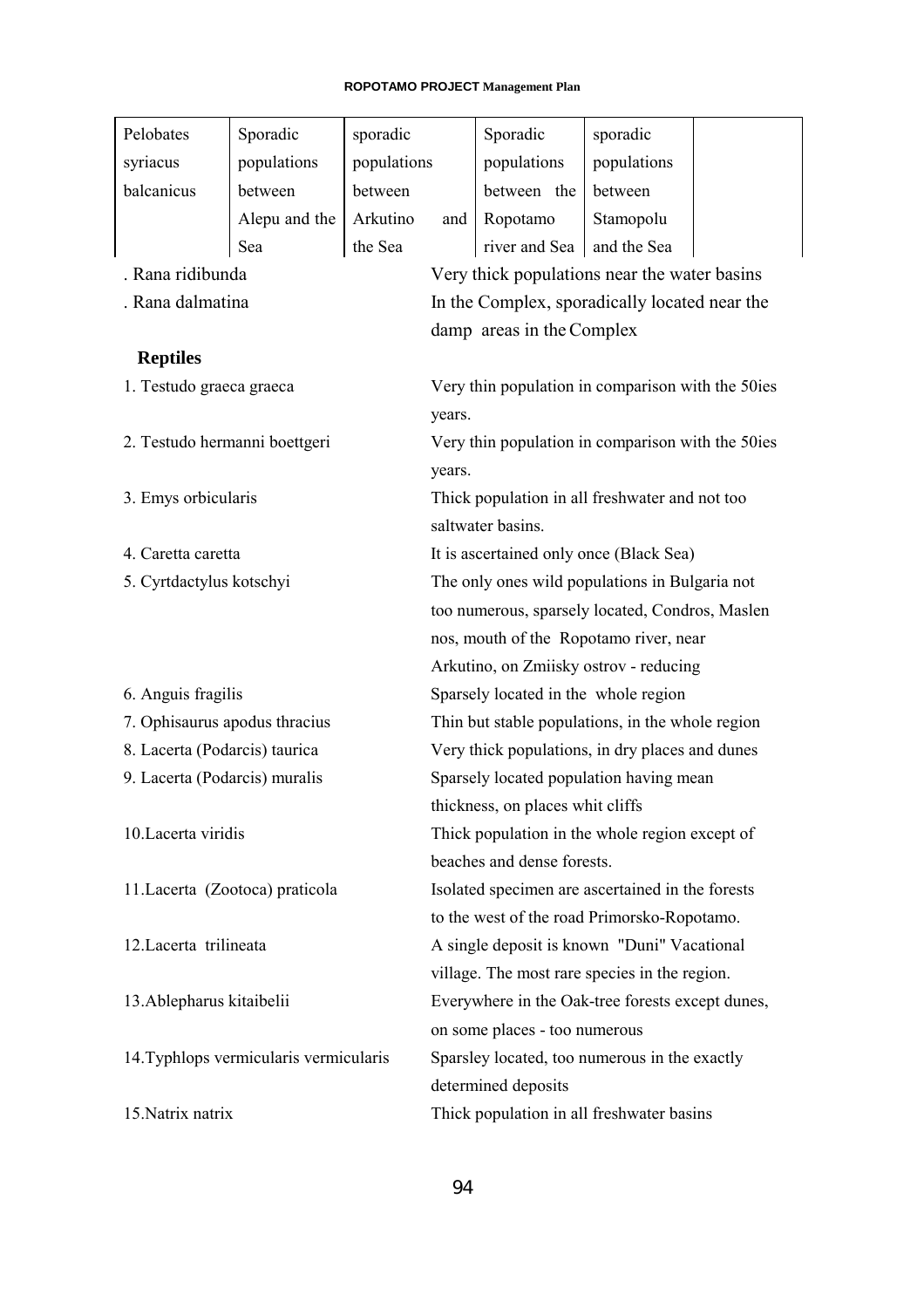| 16. Natrix tessellata                | There are plenty of them on the Black Sea shore  |
|--------------------------------------|--------------------------------------------------|
|                                      | and all water basins                             |
| 17. Coluber jugularis                | Everywhere in the region except the dunes.       |
|                                      | Considerably thick populations                   |
| 18. Coluber rubriceps thracius       | Sparsley located populations, not too numerous,  |
|                                      | in exactly determined deposits                   |
| 19. Elaphe longissima lingissima     | Considerably rare, on the damp areas             |
| 20. Elaphe quatuorlineata sauromates | Too rare, deeply thin population sparsley        |
|                                      | located probable                                 |
| 21. Elaphe situla                    | Isolated specimen are found near Arkutino and to |
|                                      | the North of it.                                 |
| 22. Malpolon monspessulanus          | Everywhere in the region, on dry and basked      |
|                                      | places, sparsley located probable                |
| 23. Vipera ammodytes $#$             | Everywhere spread, on normal thickness.          |

**++** - This symbol means that not only the destroying but also the collecting of the living specimen from this species is determined as unremovable harm.

**-** The Common loggerhead (Caretta caretta) is caught in the water in front of Maslen nos only once. It is a chance quest from Mediterranean sea. It is written here to complete the information.

**?** - The species is suggested to be enlisted in the Bern Convention in 1994. The Standing Committee has not given its attitude yet.

**#** - The Western sad viper is on the regime of limited using according to Order by the Ministry of the Environment N 107/1991.

**\*\*** - Threatened9012a940 003

The population of the Elaphe situla situla - the species included in the Red List Book of Bulgaria as "endangered" is found of the Complex territory, in the South of Sozopol.

### **Damp areas in the Ropotamo Complex**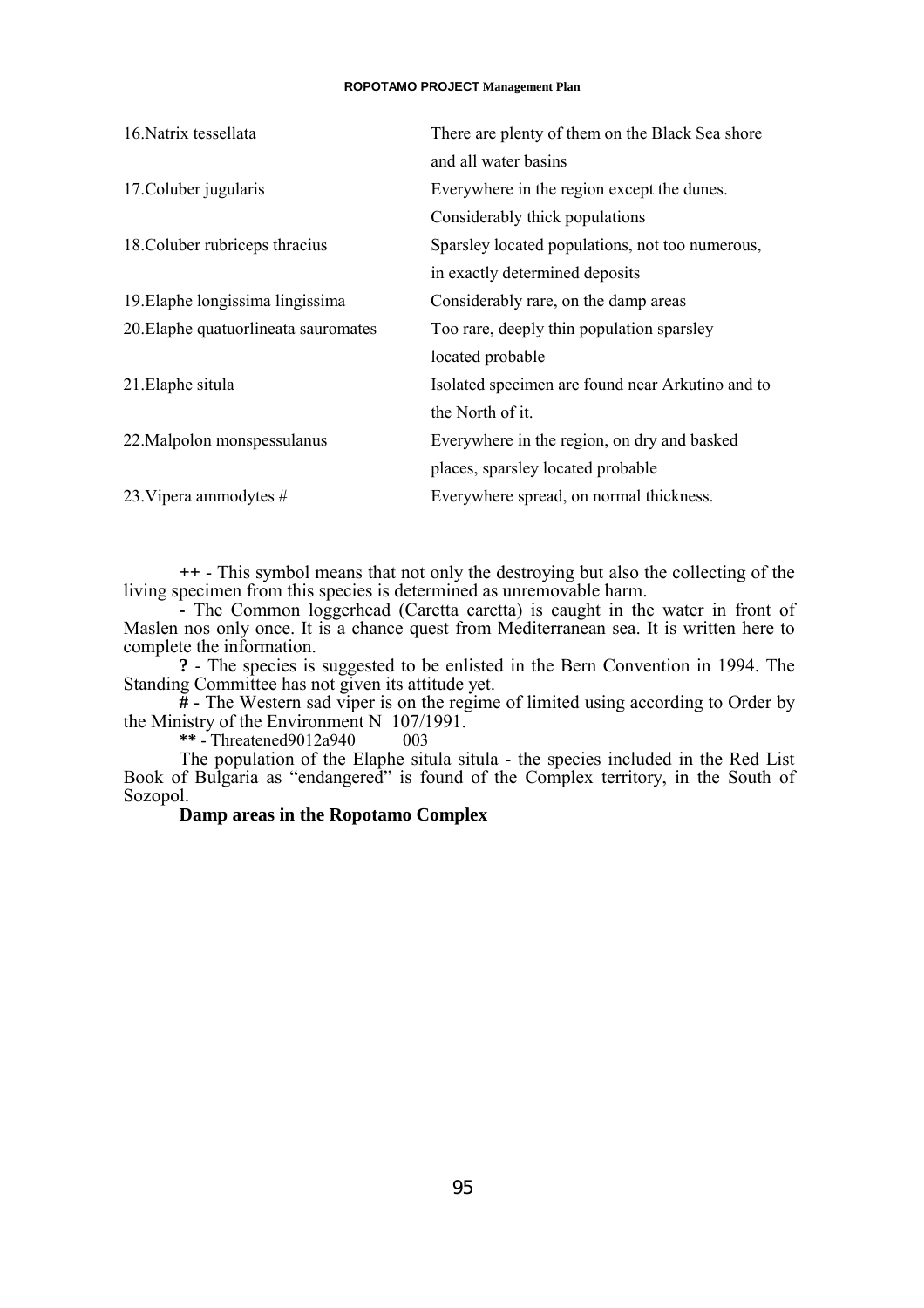| <b>Amphibians</b>   | <b>Evaluation of the populations</b> |                  |                                 |                  |  |
|---------------------|--------------------------------------|------------------|---------------------------------|------------------|--|
| <b>Species</b>      | <b>Alepu</b>                         | <b>Arkutino</b>  | Ropotamo<br><b>The</b><br>river | <b>Stamopolu</b> |  |
| Triturus vulgaris   |                                      | relatively       |                                 |                  |  |
|                     |                                      | numerous         |                                 |                  |  |
| Triturus cristatus  | relatively                           |                  |                                 | Relatively       |  |
|                     | numerous                             |                  |                                 | numerous         |  |
| Bombina             |                                      | relatively       |                                 |                  |  |
| bombina             |                                      | numerous         |                                 |                  |  |
| Bufo bufo           |                                      | population       | population                      |                  |  |
|                     |                                      | sporadically     | sporadically                    |                  |  |
|                     |                                      | located          | located                         |                  |  |
| <b>Bufo</b> viridis |                                      | thin population  | relatively                      |                  |  |
|                     |                                      |                  | numerous                        |                  |  |
| Hyla arborea        |                                      |                  |                                 |                  |  |
|                     |                                      |                  |                                 |                  |  |
| Pelobates           | populations,                         | populations,     | Populations,                    | populations,     |  |
| balcanicus          | sporadic between                     | sporadic between | sporadic between                | sporadic between |  |
|                     | Alepu<br>and<br>the                  | Arkutino and the | the river and the               | Stamopolu<br>and |  |
|                     | Sea                                  | Sea              | sea                             | the sea          |  |
|                     |                                      |                  |                                 |                  |  |

Rana ridibunda- numerous population near the water area throughout the Complex Rana dalmatina- sporadic, located near water areas in the Complex

# **Reptiles**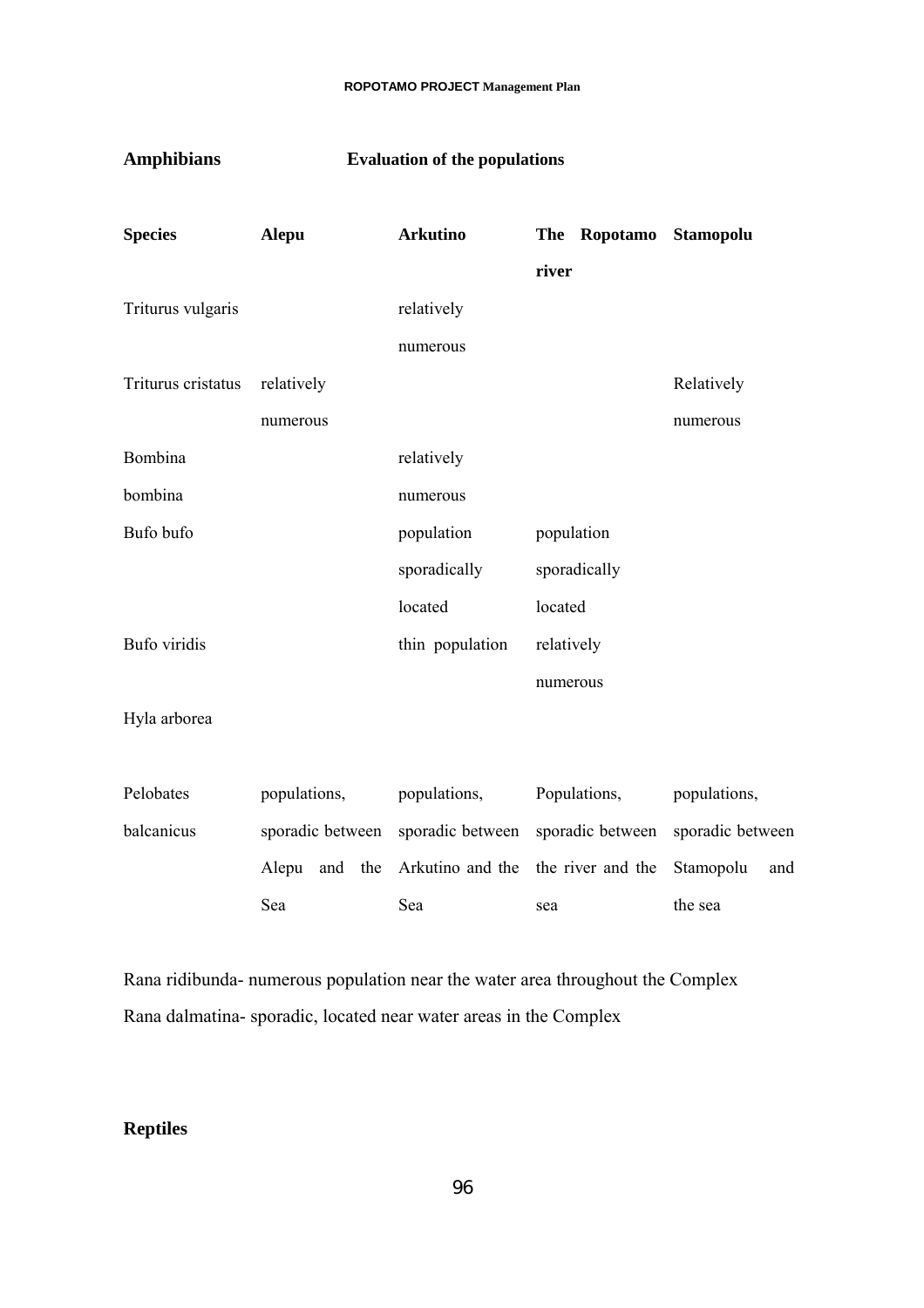| <b>Species</b>                  | <b>Evaluation of the populations</b>                               |
|---------------------------------|--------------------------------------------------------------------|
| Testudo graeca graeca           | Very thin population with comparison 50 <sup>ies</sup> years       |
| Testudo hermanni boettgeri      | Very thin population with comparison $50^{1}$ <sup>ies</sup> years |
| Emys orbicularis                | Thick population in all fresh water and not very salt water        |
| Caretta caretta                 | Ascertained once in the Black Sea                                  |
| Cyrtdactylus kotschyi           | The only one wild population in Bulgaria, not numerous,            |
|                                 | sporadic, "Condros" Cape, near Arkutino, on Zmiisky ostrov-        |
|                                 | reduces                                                            |
| Anguis fragilis                 | Sporadic ally located. Throughout region                           |
| Ophisaurus apodus thracius      | Thin but stable population. Throughout region.                     |
| Lacerta (Podarcis) taurica      | Numerous population, in dry places and dunes                       |
| Lacerta (Podarcis) muralis      | Sporadic population numerous in rocky places                       |
| Lacerta viridis                 | Numerous population throughout region except on the coast and      |
|                                 | dense forests.                                                     |
| Lacerta (Zootoca) praticola     | Individual specimen are found in the forests in the East of        |
|                                 | Primorsko-Ropotamo road.                                           |
| Lacerta trilineata              | The only one deposit in Duni Village. The rarest species in the    |
|                                 | region.                                                            |
| Ablepharus kitaibelii           | Everywhere in oak - forests, except dunes, numerous on some        |
|                                 | places.                                                            |
| <b>Typhlops</b><br>vermicularis | Sporadic – numerous on exact places                                |
| vermicularis                    |                                                                    |
| Natrix natrix                   | Numerous in all water - fresh basins                               |
| Natrix tessellata               | A great number is met in the Black Sea and in all water basins     |
| Coluber jugularis               | Everywhere in the region, except dunes Comparatively numerous      |
|                                 | population                                                         |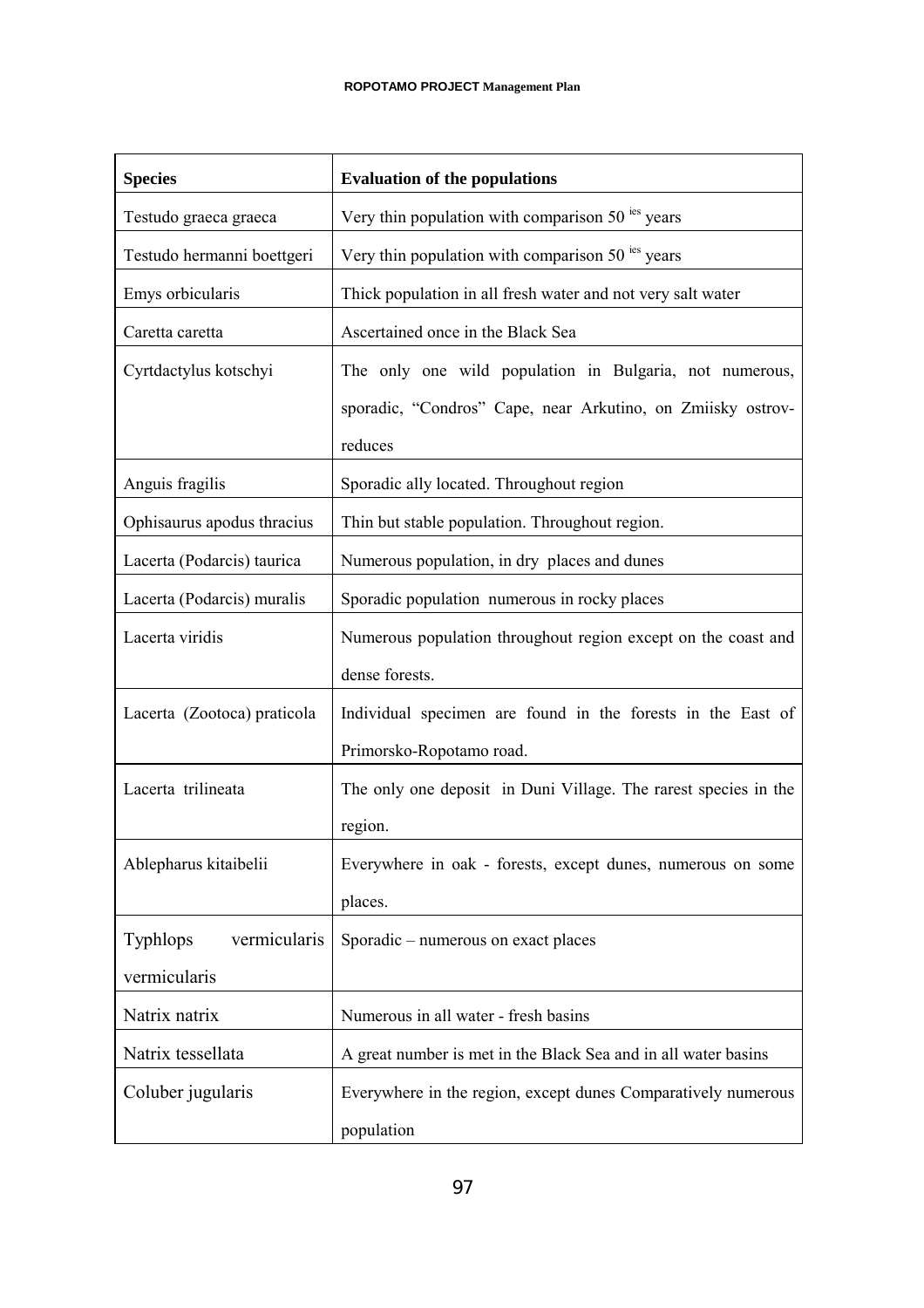| Coluber rubriceps thracius | Sporadic population, on some places-not numerous                |
|----------------------------|-----------------------------------------------------------------|
| Elaphe<br>longissima       | Relatively, in marshy areas                                     |
| lingissima                 |                                                                 |
| Elaphe quatuorlineata      | Quite thin, extremely low by number population sporadic         |
| Elaphe situla              | Individual specimen are found near Arkutino and in the North of |
|                            | it                                                              |
| Malpolon monspessulanus    | Everywhere in the region, on dry places                         |
| Vipera ammodytes           | It is met everywhere, normal thickness                          |

# *1.9.4.Birds*

There are a few articles on the birds in the explored area "Waterfowls of the Ropotamo River Mouth" by G. Petrova, Orn. lnf. Bull., 6/1979, "Zoogeographical characteristic and trophical stations of the birds of the Ropotamo River Mouth" Orn. Inf. Bull., 708/1980; Vatev. I, "Late autumn counting of some waterfowls on the Bulgarian Black sea coast ( 18-25.02.1978 ).Orn. Inf., Bull.,

7-8/ 1980; Nankinov, D. "An Attempt to ornithological estimate of the biotopes on the Black sea coast ( waterfowls - autumn)", Orn, Inf., Bull, 10/1981. There are some data on the birds of Ropotamo Complex in the works of Proffirov and Georgiev. The check ( table mp5.doc-in the Appendix ) is made on the basis of data of Proffirov's and Georgiev work. The check-list ( table mp5.doc- in the Appendix ) is made on the basis of data works of Proffirov and Georgiev. The check-list ( tablemp5.doc-in the Appendix) is made on the basis of data of

- The above-mentioned works
- Data collected by people watching the birds; led by L. Proffirov and M. Dimitrov
- Unpublished information of M. Dimitrov, K, .Nyagolov and L. Proffirov
- Midwinter counts of the waterfowls(co-ordinated by T. Michev and L. Proffirov Scientific names are by BWP (Cramp & Simmons)

67 species of birds are included in the Red List Bulgarian Book . OF them:

21 - rare including 6 breeding species

46 - endangered - including 22 breeding

226 are protected by Order No729/ 1986 of the MoE

Of them: 123 species are breeding, 84 species are included in the CORINE BIOTOPES MANUAL.

Migrating species, enlisted in Bon Convention

138 species - Appendix II

62 species - Appendix III

The species in the CPES special category.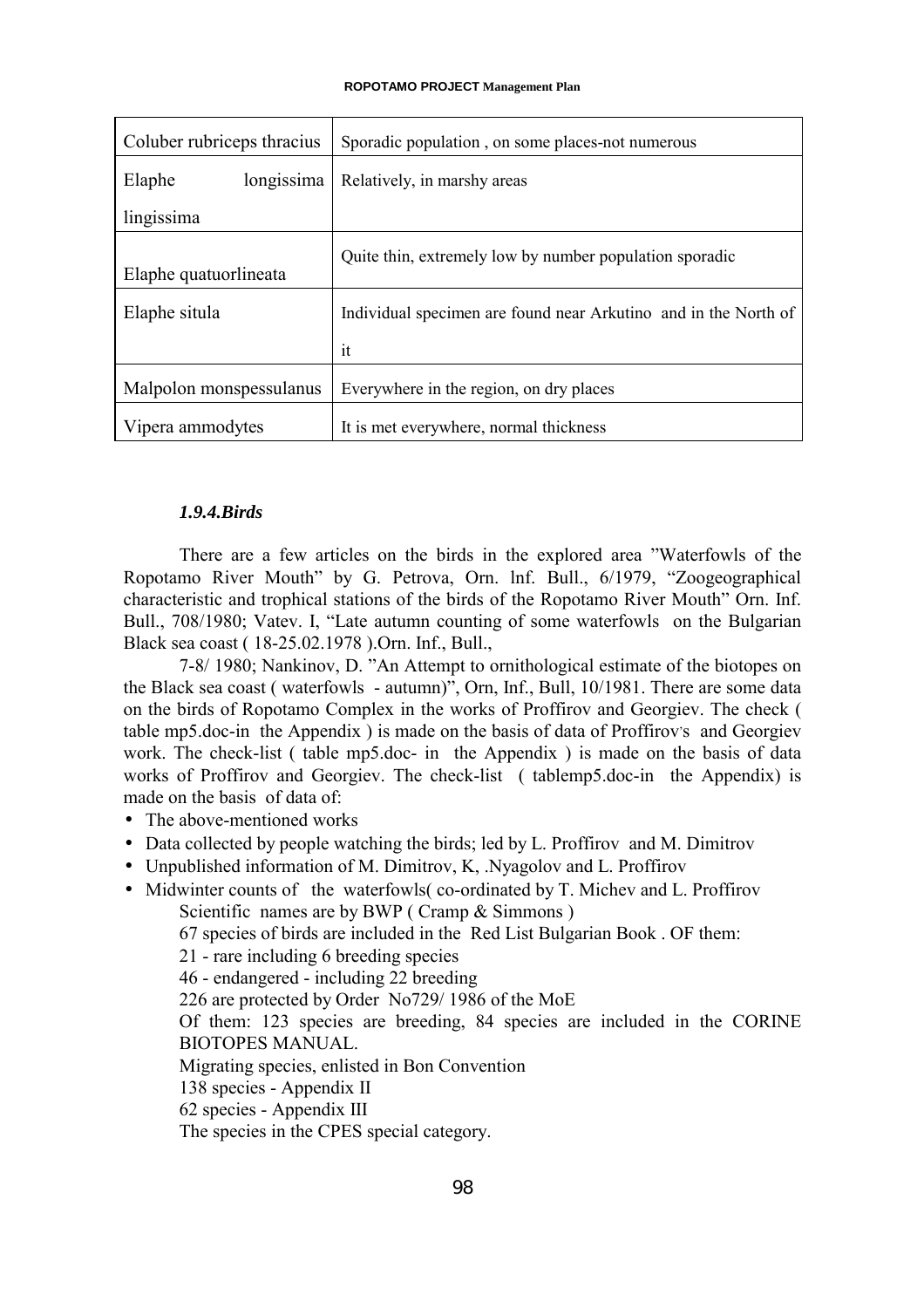CPES 1 - species of global conservation importance, classified as globally endangered - 7 species, 2 of them are breeding.

CPES 2 - species whose word population is concentrated in Europe and have unfavorable nature- protective status - 67 species

CPES 3 - species whose population is not concentrated in Europe but their Nature protective status in Europe is unfavorable - 67 species

CPES 4 - species whose world population is concentrated in Europe and have favorable nature - protective status.

- *ETS degree of endangerness of the European birds species according to Birds of Europe*
- *Their Nature -protective status / Tucker, Heat, 1994/*
- *Degree of endangering of the species:*
- *E endangered -7 species, 3 species, status*
- *V vulnerable 28 species, 7 species, status*
- *R rare 11 species, 1 species, status*
- *D decreasing 25 species, 7 species, status*
- *L localized 4 species,*
- *S stable-119 species, 40 species, status*
- *O -temporary status*

The Key migrating / wintering/ birds in the damp areas of the Ropotamo Complex are 22 species.

The Key migrating / wintering/ birds in the Ropotamo Complex but not in the damp areas are 58 species.

The total list of the birds in the Ropotamo Complex includes 255 species.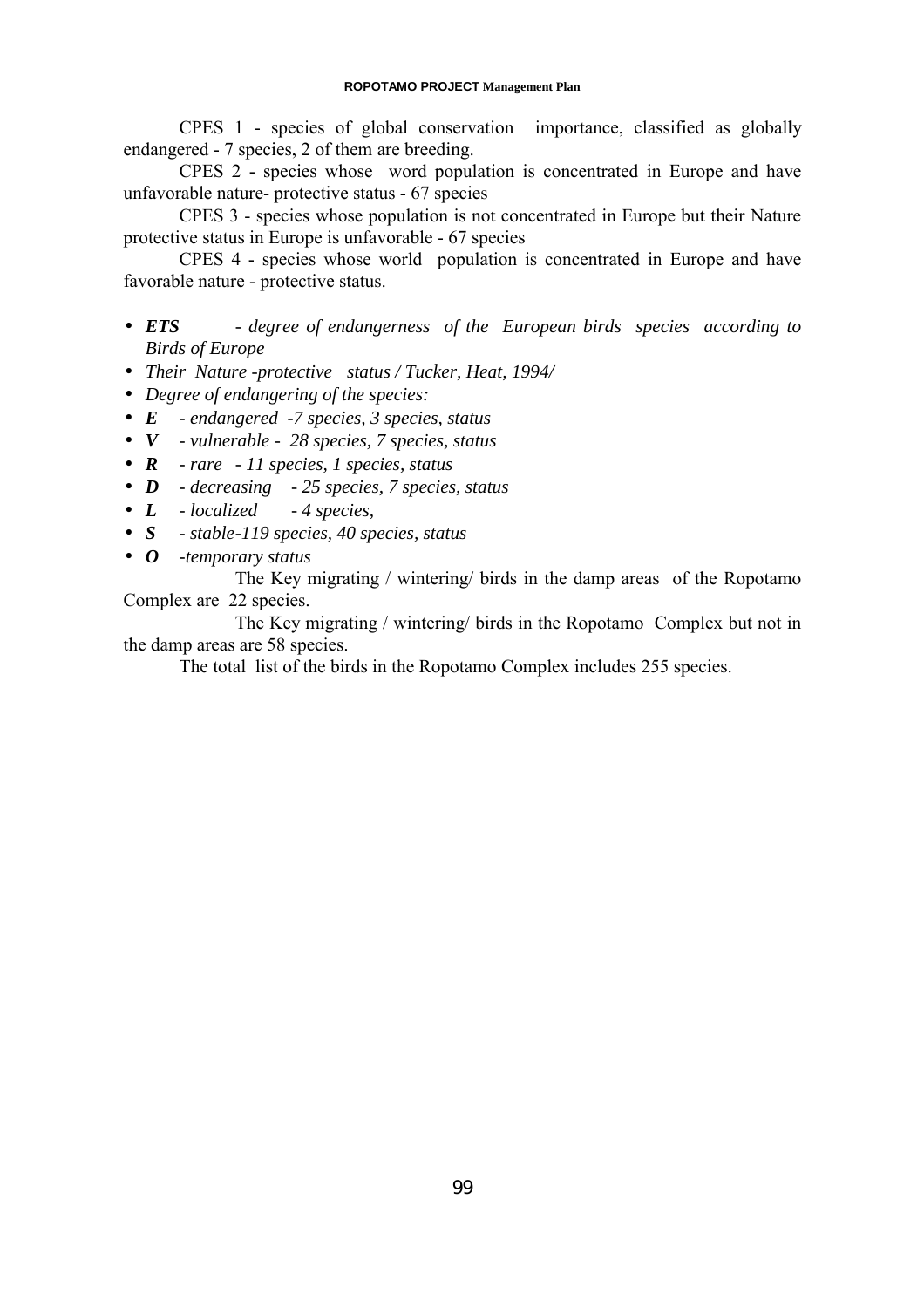# **CONSERVATIONAL STATUS OF THE BIRDS IN THE ROPOTAMO COMPLEX**

| Nî       |                                           | Bulg         | La                                   | <sub>CO</sub> | Ber                  | Ramsar                   | Alepu,                 | Bon          | Spe                | Europ          |
|----------|-------------------------------------------|--------------|--------------------------------------|---------------|----------------------|--------------------------|------------------------|--------------|--------------------|----------------|
|          |                                           | aria         | W                                    | RI            | n                    | number                   | Arkutino,              | Ap           | cial               | ean            |
|          |                                           | Red          |                                      | <b>NE</b>     | Ap                   |                          | Stamopolu              | pen          | con                | <b>Status</b>  |
|          |                                           | <b>Book</b>  |                                      |               | pen                  |                          |                        | dix          | vent               |                |
|          |                                           |              |                                      |               | dix                  |                          |                        |              | ion                |                |
| 1.       | Gavia stelata                             |              | $^{+}$                               | $\#$          | П                    |                          |                        | $\rm II$     | Ç                  | V              |
| 1.       | Gavia arctica                             | R            | $\qquad \qquad +$                    | #             | П                    |                          | 5.16.2.                | П            | $\dot{\mathsf{C}}$ | $\mathbf V$    |
| 1.       | Tachybaptus ruficollis *                  |              | $\qquad \qquad +$                    |               | $\rm II$             |                          | 79.8.4.                |              |                    | S              |
| 1.       | Podiceps cristatus                        |              | $\qquad \qquad +$                    |               | $\rm III$            |                          | 17.52.7.               |              |                    | S              |
| 1.       | Podiceps grisegena *                      | R            | $\qquad \qquad +$                    |               | П                    |                          | $-3.6.$                | П            |                    | S              |
| 1.       | Podiceps auritus                          | V            | $\! + \!\!\!\!$                      | #             | $\rm II$<br>$\rm II$ |                          | - 1.-                  | $\mathbf I$  |                    | (S)            |
| 1.       | Podiceps nigricollis<br>Puffinus yelkouan |              | $\qquad \qquad +$<br>$\! + \!\!\!\!$ |               | $\rm II$             |                          | 130.30.52<br>$-1.45$   |              | 4                  | S<br>S         |
| 1.<br>1. | Phalacrocorax carbo                       | V            | $\! + \!\!\!\!$                      |               | Ш                    | (100) 1000               | 25.25.33               |              |                    | S              |
| 1.       | Phalacrocorax aristotelis                 | V            | $\qquad \qquad +$                    |               | $\rm III$            |                          |                        |              | 4                  | S              |
| 1.       | Phalacrocorax pygmeus                     | V            | $\qquad \qquad +$                    | $\#$          | П                    | (50) 250                 | 75.24.1.               | П            | 2                  | $\mathbf V$    |
| 1.       | Pelecanus onocrotatus                     | E            | $\qquad \qquad +$                    | #             | Π                    | 200                      |                        | Π            | 3                  | R              |
| 1.       | Pelecanus crispus                         | V            | $\qquad \qquad +$                    | $\#$          | $\rm II$             | $(AII)$ 25               |                        | I            | $\mathbf{1}$       | V              |
| 1.       | Botaurus stellaris                        | V            | $^{+}$                               | $\#$          | П                    | (25)                     | $1. - -$               | П            | 3                  | (V)            |
| 1.       | Ixobrychus minutus *                      |              | $\! + \!\!\!\!$                      | $\#$          | П                    |                          | 1.1.4.                 | Π            | 3                  | (V)            |
| 1.       | Nycticorax nycticorax                     |              | $\qquad \qquad +$                    | $\#$          | $\rm II$             | (200) 600                | $8.7 -$                |              | 3                  | D              |
| 1.       | Ardeola ralloides                         |              | $\qquad \qquad +$                    | #             | $\rm II$             | 120                      | $15. - 6.$             |              | 3                  | $\mathbf V$    |
| 1.       | Egretta garzetta *                        |              | $\! + \!\!\!\!$                      | #             | П                    | $(130)$ 400              | 22.2.3.                |              |                    | S              |
| 1.       | Egretta alba                              | V            | $^{+}$                               | #             | П                    | (5) 120                  | 12.13.1.               | П            |                    | S              |
| 1.       | Ardea cinerea *                           |              | $\! + \!\!\!\!$                      |               | Ш                    |                          | 7.7.11                 |              |                    | S              |
| 1.       | Ardea purpurea *                          | V            | $^{+}$                               | $\#$          | П                    | (65) 200                 | 2.53.                  | П            | 3                  | $\mathbf V$    |
| 1.       | Ciconia nigra *                           | V            | $^{+}$                               | #             | П                    | 350                      | $-4$ .                 | П            | 3                  | $\mathbb{R}$   |
| 1.       | Ciconia ciconia *                         |              | $\qquad \qquad +$                    | #             | П                    | 4000                     | 500 1600 200           | П            | 2                  | $\mathbf V$    |
| 1.       | Plegadis falcinellus                      | V            | $^{+}$                               | #             | Π                    | (35) 100                 | -- 17                  | Π            | 3                  | D              |
| 1.       | Platalea leucoroda                        | V            | $\! + \!\!\!\!$                      | #             | Π                    | $(20)$ 60                | 133 81 -               | П            | 2                  | Å              |
| 1.       | Cygnus olor *                             | V            | $^{+}$                               |               | $\rm III$            | 200                      | 149 29 172             | П            |                    | S              |
| 1.       | Cygnus                                    |              | $^{+}$                               | #             | П                    | 170                      | $2 - -$                | Π            | 4"                 | S              |
| 1.       | Anser albifrons                           |              |                                      |               | Ш                    | 2500                     | $9. - -$               | П            |                    | S              |
| 1.       | Anser abser $/*$ in the past/             |              | $^{+}$                               |               | Ш                    | 250                      | $3. - -$               | $\rm II$     |                    | S              |
| 1.       | B'anta ruficollis                         | V            | $\! + \!\!\!\!$                      | #             | П                    | 650                      | $3 - -$                | $\rm II$     | $\mathbf{1}$       | L"             |
| 1.       | Tadorna tadorna                           | V            | $\qquad \qquad +$                    |               | $\mathbf{I}$         | 750                      | $-40. -$               | $\mathbf{I}$ |                    | S              |
| 1.       | Anas penelope                             |              |                                      |               | Ш                    | 6000                     | $36. -$                | $\mathbf I$  |                    | S              |
| 1.       | Anas stepera*                             | V            | $\! + \!\!\!\!$                      |               | Ш                    | 750                      | 110.28.3.              | Π            | 3                  | V              |
| 1.       | Anas crecca                               |              |                                      |               | Ш                    | 10000                    | 500.43.23.             | П            |                    | S              |
| 1.       | Anas platyrhynchos *                      |              |                                      |               | $\rm III$            | 20000                    | 127.83.24.             | П            |                    | S              |
| 1.       | Anas acuta                                |              |                                      |               | $\rm III$            | 3000                     | $1.70 -$               | П            | 3                  | V              |
| 1.       | Anas quequedula *                         |              |                                      |               | Ш                    | 2500                     | 12.37.46.              | Π            | 3                  | $\mathbf V$    |
| 1.       | Anas clypeata                             |              |                                      |               | $\rm III$            | 2200                     | 17.6.3.                | Π            |                    | S              |
| 1.       | M.dngustirostris                          | R            | $\! +$                               | #             | П                    | 20                       | .1.-                   | П            | 1                  | Å              |
| 1.       | Netta rufina                              | R            | $^{+}$                               |               | Ш                    | 500                      | 28.41.47               | Π            | 3                  | D              |
|          | Aythya ferina*                            | V            | $^{+}$                               |               | Ш                    |                          |                        | П            | 4                  | S              |
| 1.<br>1. | Aythya nyroca*                            | $\mathbf{V}$ | $^{+}$                               | #             | $\rm III$            | 12500<br>750             | 3970.76.1200<br>4.6.2. | П            | $\mathbf{1}$       | V              |
| 1.       |                                           |              |                                      |               | $\rm III$            | 6000                     | 2365.1252.1002         | $\rm II$     |                    | S              |
|          | Aythya fuligyla                           |              |                                      |               | Ш                    | 500                      | $2_{}$ -               | $\rm II$     | 3"                 | $\mathcal{L}"$ |
| 1.<br>1. | Aythya marila                             |              | $^{+}$<br>$\qquad \qquad +$          |               | Ш                    | $\overline{\phantom{a}}$ | $2. . -$               | П            |                    | S              |
| 1.       | Clanguta hyemalis<br>Melanitta nigra      |              | $\qquad \qquad +$                    |               | $\rm III$            | 100000                   | $1 - -$                | П            |                    | S              |
| 1.       | Melanitta fusca                           |              | $+$                                  |               | $\rm III$            | 15                       | $1 - -$                | $\rm II$     | 3"                 | L"             |
| 1.       | Bucephala ilangula                        |              |                                      |               | Ш                    | 200                      | $5.9 -$                | П            |                    | S              |
| 1.       | Mergus albelus                            |              | $+$                                  |               | П                    | 650                      | 5.58.2.                | П            | 3                  | $\mathbf V$    |
| 1.       | Mergus serrator                           |              | $+$                                  |               | $\rm III$            | 500                      | 16.15.12               | $\rm II$     |                    | S              |
| 1.       | Mergus merganser                          |              | $\qquad \qquad +$                    |               | Ш                    | 100                      | $1_{1}$ .              | П            |                    |                |
| 1.       | Pemis apivorus *                          | V            | $\qquad \qquad +$                    | $\#$          | П                    |                          |                        | $\rm II$     | 4                  | S              |
| 1.       | Milvus migrans                            | V            | $^{+}$                               | $\#$          | $\rm II$             |                          |                        | $\rm II$     | 3                  | V              |
| 1.       | Haliaeetus albicilla *                    | V            | $\qquad \qquad +$                    | #             | Ш                    |                          |                        | Ι            | 3                  | $\mathbb{R}$   |
| 1.       | N. percnopterus                           | V            | $\qquad \qquad +$                    | $\#$          | П                    |                          |                        | $\mathbf{I}$ | 3                  | Å              |
| 1.       | Gyps fulvus                               | V            | $\qquad \qquad +$                    | $\#$          | $\rm II$             |                          |                        | $\rm II$     | 3                  | ${\bf R}$      |
| 1.       | Circaetus gallicus*                       | V            | $\qquad \qquad +$                    | #             | $\rm II$             |                          |                        | $\rm II$     | 3                  | $\mathbb{R}$   |
| 1.       | Circus aeruginosus *                      | V            | $^{+}$                               | $\#$          | $\rm II$             |                          |                        | $\rm II$     |                    | S              |
| 1.       | Circus cyaneuso                           | $\mathbb{R}$ | $\qquad \qquad +$                    | #             | $\rm II$             |                          |                        | $\rm II$     | $\mathfrak{Z}$     | $\mathbf{V}$   |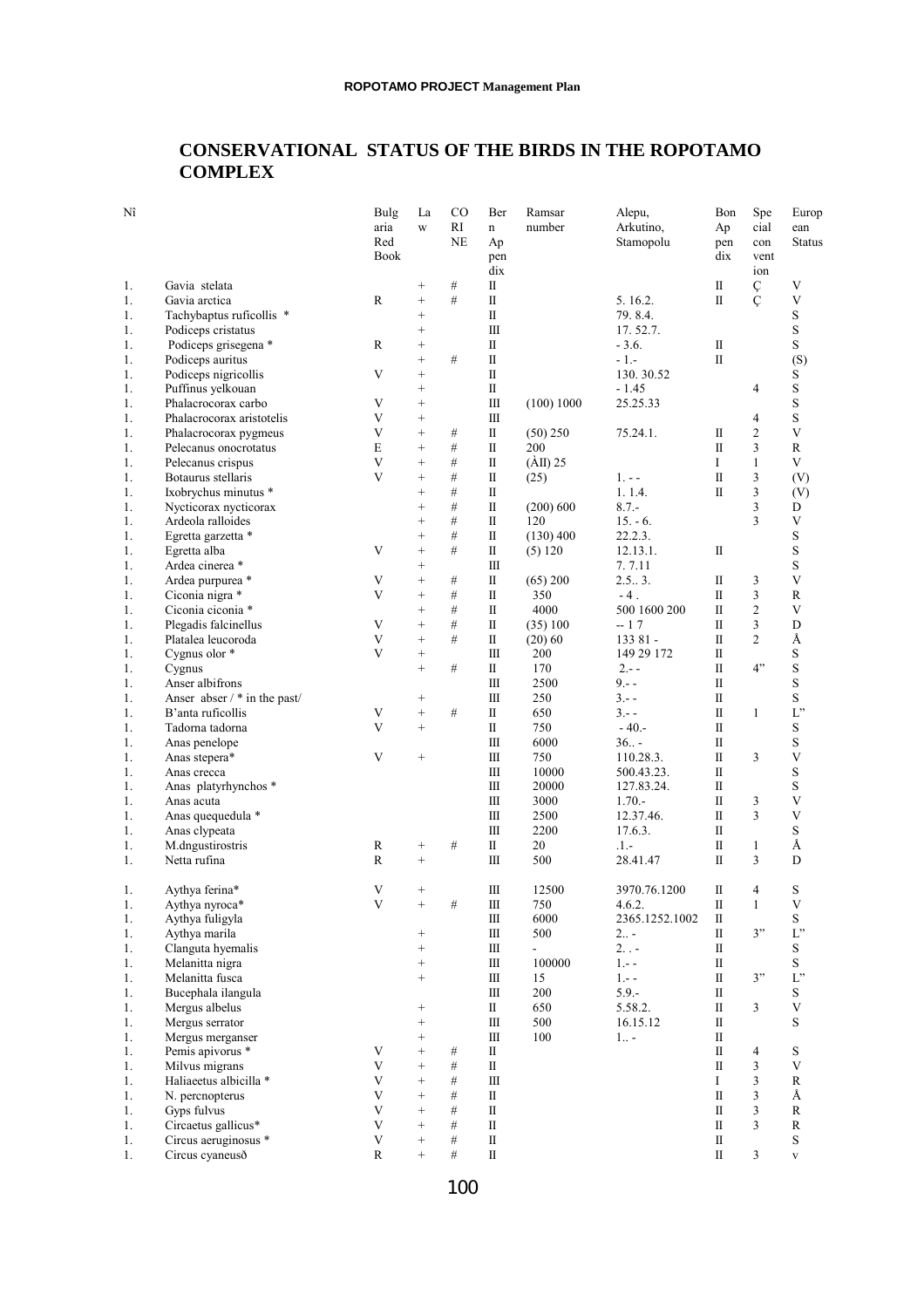| 1.   | Circus macrourus         | $\mathbb{R}$            | $^{+}$            | $\#$ | П                                |            |               | П | 3              | Å                         |
|------|--------------------------|-------------------------|-------------------|------|----------------------------------|------------|---------------|---|----------------|---------------------------|
| 1.   | Circus pygargusð         | R                       | $^{+}$            | $\#$ | $\mathbf I$                      |            |               | Π | 4              | $\mathbf S$               |
| 1.   | Accipiter gentilis*      | $\mathbf{V}$            | $\qquad \qquad +$ | $\#$ | $\rm{II}$                        |            |               | П |                | $\mathbf S$               |
|      |                          | V                       |                   | $\#$ | $\mathbf{I}$                     |            |               |   |                |                           |
| 1.   | Accipiter nisus *        |                         | $^{+}$            |      |                                  |            |               | П |                | $\mathbf S$               |
| 1.   | Accipiter brevipes*      | V                       | $\qquad \qquad +$ | $\#$ | $\rm II$                         |            |               | П | 2              | $\mathbb{R}$              |
| 1.   | Buteo buteo *            |                         | $^{+}$            |      | $\rm{II}$                        |            |               | П |                | $\mathbf S$               |
| 1.   | Buteo rufinus            | V                       | $\qquad \qquad +$ | $\#$ | $\rm{II}$                        |            |               | П | 3              | $(\AA)$                   |
| 1.   | Aquila pomarina*         | $\mathbf V$             | $^{+}$            | $\#$ | $\mathbf I$                      |            |               | П | 3              | $\mathbf R$               |
| 1.   | Aquila clanga            | R                       | $^{+}$            | $\#$ | $\rm II$                         |            |               | П | $\mathbf{1}$   | Å                         |
| 1.   | Aquila heliaca           | V                       | $^{+}$            | $\#$ | $\rm II$                         |            |               | П | $\mathbf{1}$   | Å                         |
| 1.   | Aquila chrysaetos        | R                       | $^{+}$            | #    | $\mathbf{I}$                     |            |               | П | 3              | R                         |
| 1.   | Hieraaetus pennatus      | $\mathbf V$             | $^{+}$            | $\#$ | $\mathbf I$                      |            |               | П | 3              | $\mathbf R$               |
|      |                          |                         |                   |      |                                  |            |               |   |                |                           |
| 1.   | Pandion haliaetus        | V                       | $\qquad \qquad +$ | #    | $\rm{II}$                        |            |               | П | 3              | R                         |
| 1.   | Falco tinnunculus*       |                         | $^{+}$            |      | П                                |            |               | П |                |                           |
| 1.   | Falco vespertinus        | R                       | $^{+}$            |      | $\rm{II}$                        |            |               | П | 3              | V                         |
| 1.   | Falco subbuteo *         | V                       | $^{+}$            |      | $\rm II$                         |            |               | П |                | $\mathbf S$               |
| 1.   | Falco peregrinus         | V                       | $^{+}$            | $\#$ | $\rm II$                         |            |               | П | 3              | $\mathbb{R}$              |
| 1.   | Perdix perdix*           |                         |                   |      | $\mathop{\mathrm{III}}\nolimits$ |            |               |   | 3              | $\mathbf V$               |
| 1.   | Cotumix cotumix*         |                         |                   |      | $\rm III$                        |            |               | П | 3              | $\mathbf V$               |
|      | Phasianus colchicus *    | V                       |                   |      | Ш                                |            |               |   |                | V                         |
| 1.   |                          |                         |                   |      |                                  |            |               |   |                |                           |
| 1.   | Rallus aquaticus *       |                         | $^{+}$            |      | $\rm III$                        |            | 7.6.5.        |   |                | (s)                       |
| 1.   | Porzana porzana*         |                         | $^{+}$            | $\#$ | $\rm II$                         |            | $4. -$        | П | 4              | S                         |
| 1.   | Porzana parva*           |                         | $^{+}$            | $\#$ | $\mathbf{I}$                     |            | $-3.$         | П | $\overline{4}$ | (s)                       |
| 1.   | Crex crex*               | V                       | $^{+}$            | $\#$ | $\rm II$                         |            |               |   | 1              | (V)                       |
| 1.   | Gallinula chloropus*     |                         | $\qquad \qquad +$ |      | $\mathop{\mathrm{III}}\nolimits$ |            | 12.15.10      |   |                | S                         |
| 1.   | Fulica atra*             |                         |                   |      | $\rm III$                        | 20000      | 2250.950.2165 | П |                | $\mathbf S$               |
| 1.   | Grus                     | E                       |                   | $\#$ | $\rm II$                         |            |               | П | 3              | $\ensuremath{\mathsf{V}}$ |
|      |                          |                         | $^{+}$            |      |                                  |            |               |   |                |                           |
| 1.   | Haematopus ostralegus*   | $\mathbf V$             | $^{+}$            |      | $\rm III$                        | 7500       | 32.4.         |   |                | $\mathbf S$               |
| 1.   | Himantopus himantopus    | V                       | $^{+}$            | $\#$ | $\rm II$                         | (50) 150   |               |   |                | $\mathbf S$               |
| 1.   | Recurvirostra avosetta*  | R                       | $^{+}$            | $\#$ | П                                | (100) 250  | 2.            | П | $4/3$ "        | $L^"$                     |
| 1.   | Glareola pratincola      | V                       | $^{+}$            | #    | $\rm II$                         | (30) 100   |               | П | 3              | Å                         |
| 1.   | Charadrius dubius*       |                         | $^{+}$            |      | П                                |            | 7.21.7.       | П |                | (s(                       |
| 1.   | Charadrius alexandrinus* | R                       | $^{+}$            |      | $\rm{II}$                        | (100) 250  |               | П | 3              | D                         |
| 1.   | Pluvialis squatarola     |                         | $^{+}$            |      | $\rm III$                        |            |               | П |                | (S)                       |
|      | Vanellus vanellus        |                         | $^{+}$            |      | Ш                                |            |               | П |                |                           |
| 1.   |                          |                         |                   |      |                                  |            |               |   |                | (S)                       |
| 1.   | Calidris alba            |                         | $^{+}$            |      | $\rm II$                         |            | 5.            | П |                | S                         |
| 1.   | Calidris minuta          |                         | $^{+}$            |      | $\rm II$                         |            |               | П |                | (S)                       |
| 1.   | Calidris alpina          |                         | $^{+}$            |      | $\rm II$                         |            |               | П | 3"             | V                         |
| 1.   | Philomachus pugnax       |                         | $^{+}$            | $\#$ | Ш                                |            |               | П | $\overline{4}$ | ${\bf S}$                 |
| 1.   | Gallinago                | E                       | $^{+}$            |      | $\rm III$                        |            |               | П |                | $\mathbf S$               |
| 1.   | Scolopax rusticola       | R                       |                   |      | Ш                                |            |               | П | 3"             | V                         |
| 1.   | Numenius arquata         |                         | $\qquad \qquad +$ |      | Ш                                |            |               | П | 3"             | D''                       |
|      |                          |                         |                   |      | $\mathop{\mathrm{III}}\nolimits$ |            |               |   |                |                           |
| 1.   | Tringa erythropus        |                         | $^{+}$            |      |                                  |            |               | П |                | $\mathbf S$               |
| 1.   | Tringa totanus           | V                       | $^{+}$            |      | $\rm III$                        |            |               | П | 2              | D                         |
| 1.   | Tringa ochropus          | V                       | $^{+}$            |      | П                                |            |               | П |                | (S)                       |
| 1.   | Tringa glareola          |                         | $^{+}$            | #    | $\rm II$                         |            |               | Π | 3              | D                         |
| 1.   | Actitis hypoleucos       |                         | $^{+}$            |      | $\mathbf I$                      |            |               | П |                | S                         |
| 1.   | Stercorarius pomarinus   |                         | $^{+}$            |      | Ш                                |            |               |   |                | (S)                       |
| $1.$ | Larus melanocephalus     | $\mathbb{R}$            | $^{+}$            | #    | П                                |            |               | П | $\overline{4}$ | $S_{\text{}}$             |
| 1.   | Larus minutus            |                         | $\qquad \qquad +$ |      | $\rm II$                         |            | 29.42.26      |   | 3              | ${\bf D}$                 |
|      | Larus ridibundus *       |                         | $^{+}$            |      | $\rm III$                        |            |               |   |                | S                         |
| 1.   |                          | R                       |                   |      |                                  |            | 100.24.26.    |   |                |                           |
| 1.   | Larus genei              | R                       | $^{+}$            | $\#$ | $\rm II$                         |            |               | П |                | (S)                       |
| 1.   | Larus canus              |                         | $^{+}$            |      | $\rm III$                        |            |               |   | 2              | D                         |
| 1.   | Larus fuscus             |                         | $^{+}$            |      |                                  |            |               |   | $\overline{4}$ | ß                         |
| 1.   | Larus argentatus         |                         |                   |      |                                  |            |               |   |                | ${\bf S}$                 |
| 1.   | Larus cachinans*         |                         |                   |      |                                  |            |               |   |                | $\mathbf S$               |
| 1.   | Larus marinus            |                         | $\qquad \qquad +$ |      |                                  |            |               |   | $\overline{4}$ | $\mathbf S$               |
|      |                          | $\mathbb{R}$            | $\qquad \qquad +$ | $\#$ | П                                |            |               | П | 3              |                           |
| 1.   | Sterna caspia            |                         |                   |      |                                  |            |               |   |                | (E)                       |
| 1.   | Sterna sandvicensis      |                         | $^{+}$            | $\#$ | $\rm II$                         | (400) 1300 |               | П | $\overline{2}$ | D                         |
| 1.   | Sterna hirundo*          |                         | $^{+}$            | $\#$ | $\rm II$                         | (700)      |               | П |                | $\mathbf S$               |
| 1.   | Sterna albifrons*        | $\mathbf{V}$            | $^{+}$            | $\#$ | П                                | (100)      |               | П | 3              | D                         |
| 1.   | Chlidonias hybridus      | V                       | $^{+}$            | $\#$ | $\rm II$                         | (750)      | $- - 3.$      |   |                | ${\bf D}$                 |
| 1.   | Chlidonias niger*        | $\overline{\mathbf{V}}$ | $^{+}$            | $\#$ | П                                | (200) 600  |               | П | $\overline{3}$ | D                         |
| 1.   | Chlid0nias leucopterus   |                         | $^{+}$            | #    | П                                |            |               | П |                | $\mathbf S$               |
|      |                          |                         | $^{+}$            |      | $\rm III$                        |            |               |   |                |                           |
| 1.   | Columba livia*           |                         |                   |      |                                  |            |               |   |                | $\mathbf S$               |
| 1.   | Columba cenas*           | V                       | $^{+}$            |      | Ш                                |            |               |   | 4              | $\mathbf S$               |
| 1.   | Columba palumbus*        |                         |                   |      |                                  |            |               |   | $\overline{4}$ | $\mathbf S$               |
| 1.   | Steptopelia decaocto*    |                         |                   |      | $\rm III$                        |            |               |   |                | (S)                       |
| 1.   | Streptopelia turtut*     |                         |                   |      | $\rm III$                        |            |               |   | 3              | D                         |
| 1.   | Cuculus canorus*         |                         | $^{+}$            |      | $\rm II$                         |            |               |   |                | S                         |
| 1.   | Otus scops*              | ${\bf R}$               | $^{+}$            |      | $\rm{II}$                        |            |               |   | 2              | (D)                       |
|      |                          |                         |                   |      |                                  |            |               |   |                |                           |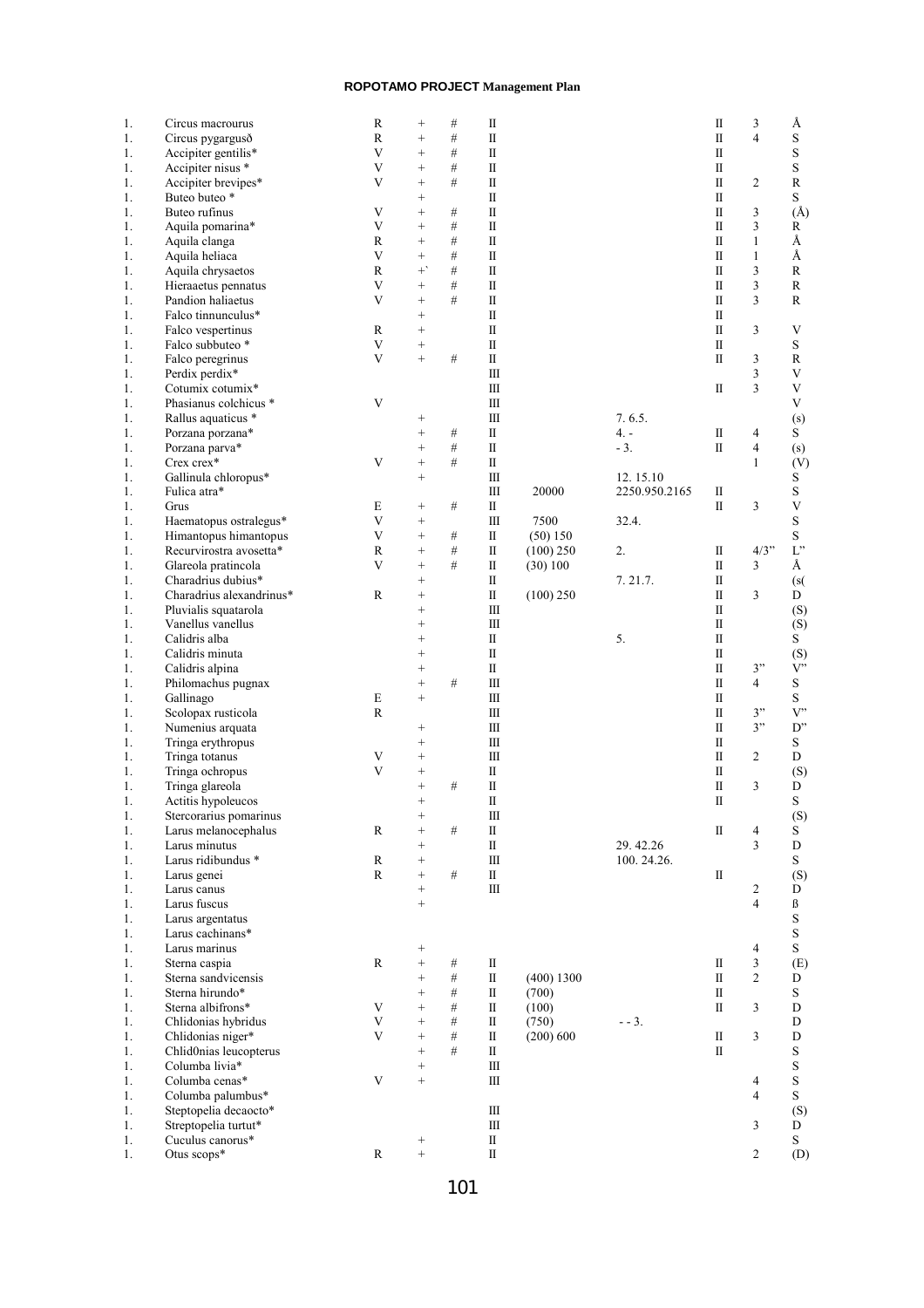| 1.             | Bubo bubo*                | V | $^{+}$          | $\#$ | $\rm II$       |  |             | 3                       | V              |
|----------------|---------------------------|---|-----------------|------|----------------|--|-------------|-------------------------|----------------|
| 1.             | Athene noctua*            |   | $^{+}$          |      | $\rm II$       |  |             | 3                       | D              |
| 1.             | Strix aluco*              |   | $^{+}$          |      | $\rm II$       |  |             | $\overline{4}$          | S              |
| 1.             | Asio otus*                |   | $^{+}$          |      | $\rm II$       |  |             |                         | S              |
| 1.             | Aegolius funereus*?       | P | $\! + \!\!\!\!$ | $\#$ | 1.<br>$\bf{I}$ |  |             |                         | (S)            |
|                |                           |   |                 |      | I              |  |             |                         |                |
|                | Caprimulgus europaeus*    |   | $\! + \!\!\!\!$ | $\#$ | П              |  |             | 2                       |                |
| 1.             |                           |   |                 |      |                |  |             |                         | (D)            |
| 1.             | Apus apus*                |   | $^{+}$          |      | $\mathbf{I}$   |  |             |                         | S              |
| 1.             | Apus melba                |   | $^{+}$          |      | $\rm II$       |  |             |                         | $\mathbf S$    |
| 1.             | Alcedo atthis*            |   | $^{+}$          | $\#$ | $\rm II$       |  |             | 3                       | D              |
| 1.             | Merops apiaster*          |   | $^{+}$          |      | $\rm II$       |  | П           | $\overline{\mathbf{3}}$ | D              |
| 1.             | Coracias garrulus*        |   | $^{+}$          | $\#$ | $\rm{II}$      |  | П           | $\overline{c}$          | (D)            |
| 1.             | Upupa epops*              |   | $^{+}$          |      | П              |  |             |                         | S              |
| 1.             | Jynx torquilla*           |   | $^{+}$          |      | $\rm II$       |  |             | 3                       | D              |
| 1.             | Picus canus*              |   | $^{+}$          | $\#$ | $\rm II$       |  |             | 3                       | D              |
| 1.             | Picus vinidis*            |   | $^{+}$          |      | $\mathbf{I}$   |  |             | $\overline{2}$          | D              |
|                |                           |   |                 |      | $\rm II$       |  |             |                         |                |
| 1.             | Dryocopus martius*        |   | $^{+}$          | $\#$ |                |  |             |                         | $\mathbf S$    |
| 1.             | Dendrocopos major*        |   | $^{+}$          |      | $\rm II$       |  |             |                         | S              |
| 1.             | Dendrocopos syriacus*     |   | $^{+}$          | $\#$ | $\rm II$       |  |             | 4                       | (S)            |
| 1.             | Dendrocopos medius*       |   | $^{+}$          | $\#$ | $\rm II$       |  |             | $\overline{4}$          | S              |
| 1.             | Dendrocopos leucotoc*     | R | $^{+}$          | #    | $\rm II$       |  |             |                         | $\mathbf S$    |
| 1.             | Dendrocopos minor*        |   | $^{+}$          |      | $\mathbf{I}$   |  |             |                         | S              |
| $\mathbf{1}$ . | Melanocorypha calandra    |   | $^{+}$          | $\#$ | $\mathbf{I}$   |  |             | 3                       | (D)            |
| 1.             | Calandrella brachydactyla |   | $^{+}$          | #    | $\rm II$       |  |             | 3                       | V              |
|                |                           |   |                 |      |                |  |             |                         |                |
| 1.             | Galerida cristata*        |   | $^{+}$          |      | $\rm III$      |  |             | 3                       | (D)            |
| 1.             | Lullula arborea*          |   | $^{+}$          | $\#$ | $\rm III$      |  |             | $\overline{c}$          | V              |
| 1.             | Alauda arvensis*          |   | $^{+}$          |      | $\rm III$      |  |             | 3                       | $\mathbf V$    |
| 1.             | Riparia riparia           |   | $^{+}$          |      | $\rm II$       |  |             | 3                       | D              |
| 1.             | Hirundo rustica*          |   | $^{+}$          |      | $\rm II$       |  |             | 3                       | D              |
| 1.             | Hirundo daurica*          |   | $^{+}$          |      | $\rm II$       |  |             |                         | ${\bf S}$      |
| 1.             | Delichon urbica*          |   | $^{+}$          |      | $\rm II$       |  |             |                         | S              |
|                |                           |   | $^{+}$          |      |                |  |             |                         |                |
| 1.             | Anthus campestris*        |   |                 | $\#$ | П              |  |             | 3                       | V              |
| 1.             | Anthus triviali*          |   | $^{+}$          |      | $\rm II$       |  |             |                         | $\mathbf S$    |
| 1.             | Anthus pratensis          |   | $^{+}$          |      | $\rm II$       |  |             | $\overline{4}$          | $\mathbf S$    |
| 1.             | Anthus cervinus           |   | $^{+}$          |      | $\mathbf{I}$   |  |             |                         | (S)            |
| 1.             | Anthus spinoletta         |   | $^{+}$          |      | $\rm II$       |  |             |                         | $\mathbf S$    |
| 1.             | Matacilla flava*          |   | $^{+}$          |      | $\rm II$       |  |             |                         | S              |
| 1.             | Motacilla cinerea         |   | $^{+}$          |      | $\rm II$       |  |             |                         | (S)            |
|                | Motacilla alba*           |   | $^{+}$          |      | $\rm II$       |  |             |                         |                |
| 1.             |                           |   |                 |      |                |  |             |                         | (S)            |
| 1.             | Bombicilla garrulus       |   | $^{+}$          |      | $\rm{II}$      |  |             |                         | (S)            |
| 1.             | Troglodytes troglodytes*  |   | $^{+}$          |      | $\mathbf{I}$   |  |             |                         | $\mathbf S$    |
| 1.             | Prunella modularis        |   | $^{+}$          |      | $\rm II$       |  |             | $\overline{4}$          | $\mathbf S$    |
| 1.             | Cercotrichas galactotes   |   | $\overline{+}$  |      | $\rm II$       |  |             |                         | S              |
| 1.             | Erithacus rubecula*       |   | $^{+}$          |      | $\rm II$       |  | П           | 4                       | $\mathbf S$    |
| 1.             | Luscinia luscinia         |   | $^{+}$          |      | $\rm II$       |  | П           | $\overline{4}$          | $\mathbf S$    |
| 1.             | Luscinia megarhynchos*    |   | $\overline{+}$  |      | $\rm{II}$      |  | П           | 4                       | (S)            |
|                |                           |   |                 |      |                |  |             |                         |                |
| 1.             | Phoenicurus ochruros      |   | $^{+}$          |      | $\rm II$       |  | П           |                         | S              |
| 1.             | Phoenicurus               |   | $^{+}$          |      | $\rm II$       |  | П           | 2                       | V              |
| 1.             | Saxicola rubetra          |   | $^{+}$          |      | $\rm II$       |  | П           | $\overline{4}$          | $\mathbf S$    |
| 1.             | Saxicola torquata*        |   | $^{+}$          |      | $\rm{II}$      |  | П           | 3                       | (D)            |
| 1.             | Oenanthe oenanthe*        |   | $^{+}$          |      | $\rm II$       |  | П           |                         | S              |
| 1.             | Oenanthe hispanica        |   | $^{+}$          |      | $\rm II$       |  | П           | $\overline{2}$          | $\mathbf V$    |
| 1.             | Monticola solitarius      |   | $^{+}$          |      | $\mathbf I$    |  | П           | 3                       | $\mathbf V$    |
| 1.             | Turdus torquatus          |   | $^{+}$          |      | $\mathbf{I}$   |  | П           | $\overline{4}$          | S              |
|                | Turdus merula*            |   |                 |      | $\rm III$      |  |             |                         | S              |
| 1.             |                           |   | $^{+}$          |      |                |  | П           | $\overline{4}$          |                |
| 1.             | Tirdus pilaris            |   | $^{+}$          |      | $\rm III$      |  | П           | 4"                      | $\mathbf S$    |
| 1.             | Turdus philomelos*        |   | $^{+}$          |      | Ш              |  | П           | $\overline{4}$          | $\mathbf S$    |
| 1.             | Turdus viscivorus*        |   | $^{+}$          |      | $\rm III$      |  | П           | $\overline{4}$          | $\mathbf S$    |
| 1.             | Cettia cetti*             |   | $^{+}$          |      | $\rm II$       |  | П           |                         | S              |
| 1.             | Locustella naevia         |   | $^{+}$          |      | $\mathbf{I}$   |  | П           | $\overline{4}$          | S              |
| 1.             | Locustella rluviatilis*   |   | $^{+}$          |      | $\rm II$       |  | П           | $\overline{4}$          | S              |
| 1.             | Locustella lusciniodes*   |   | $^{+}$          |      | $\rm II$       |  | П           | $\overline{4}$          | (S)            |
|                |                           |   |                 |      |                |  |             |                         |                |
| 1.             | Acroc melanopogon         |   | $^{+}$          | #    | $\rm II$       |  | П           |                         | (s)            |
| 1.             | Acroc. Schoenobaenus*     |   | $^{+}$          |      | $\rm II$       |  | П           | 4                       | ${\bf S}$      |
| 1.             | Acrocephalus palustris    |   | $^{+}$          |      | $\rm II$       |  | П           | $\overline{4}$          | S              |
| 1.             | Acrocephalus scirpaceus*  |   | $^{+}$          |      | $\mathbf{I}$   |  | П           | $\overline{4}$          | S              |
| 1.             | Airoc. Arundinaceus*      |   | $^{+}$          |      | $\rm II$       |  | П           |                         | (S)            |
| 1.             | Hippolais pallida*        |   | $^{+}$          |      | $\rm II$       |  | П           | 3                       | V              |
| 1.             | Hippolais olivetorum      |   | $^{+}$          | $\#$ | $\rm II$       |  | П           | $\overline{2}$          | $^{\circledR}$ |
| 1.             | Sylvia nisoria*           |   | $^{+}$          | #    | $\rm{II}$      |  | П           | $\overline{4}$          | (S)            |
|                |                           |   |                 |      |                |  |             |                         |                |
| 1.             | Sylvia curruca            |   | $^{+}$          |      | $\rm{II}$      |  | $\mathbf I$ |                         | S              |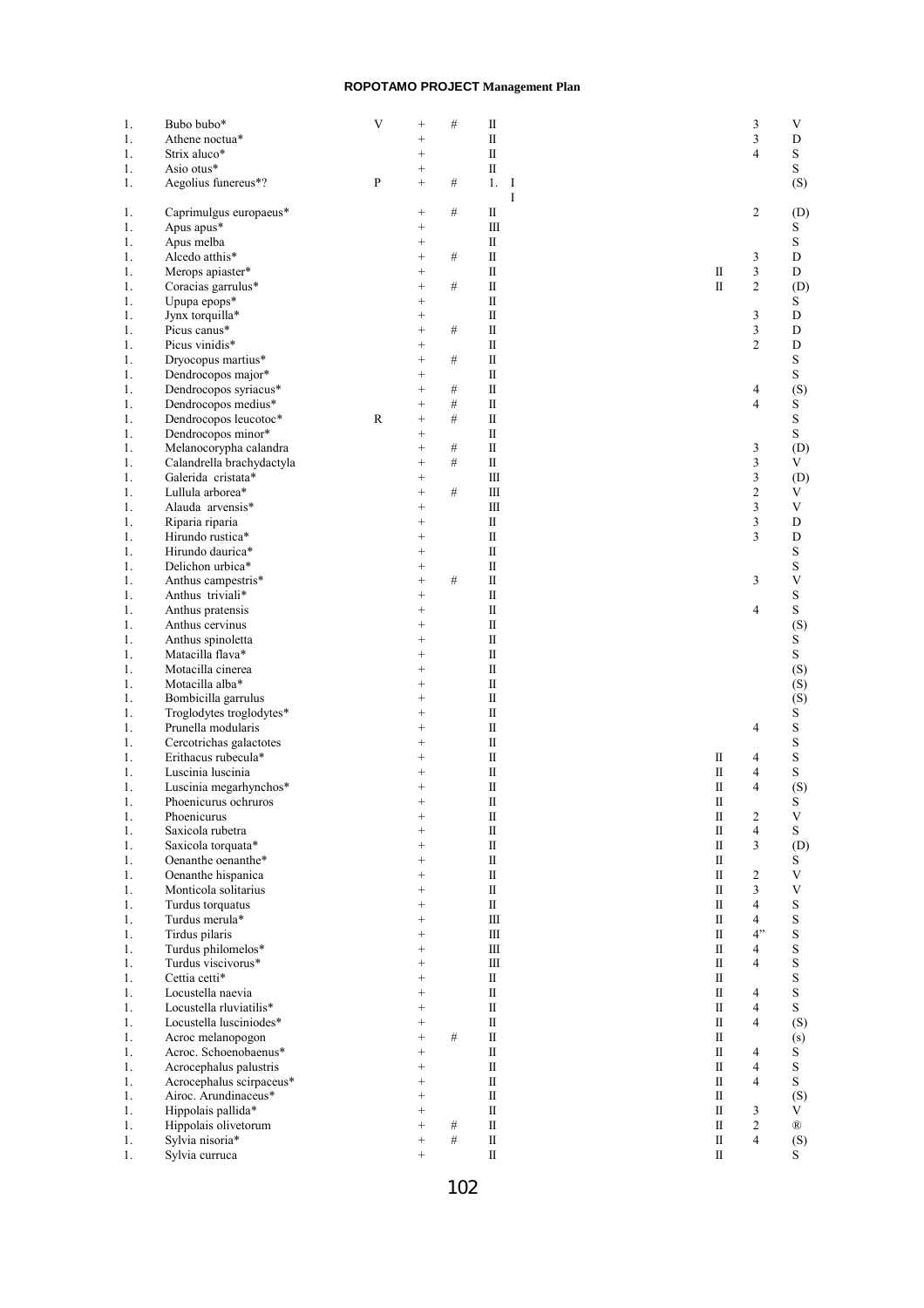| 1. | Sylvia communis*         |   | $^{+}$    |      | $\rm II$                | П            | 4                             | S           |
|----|--------------------------|---|-----------|------|-------------------------|--------------|-------------------------------|-------------|
| 1. | Sylvia borin             |   |           |      |                         |              |                               |             |
| 1. | Sylvia atricapilla*      |   | $^{+}$    |      | $\rm{II}$               | П            | 4                             | S           |
| 1. | Phylloscopus bonelli*    |   | $^{+}$    |      | $\overline{\mathbf{u}}$ | $\mathbf{I}$ | $\overline{4}$                | S           |
| 1. | Phylloscopus sibilatrix  |   | $^{+}$    |      | $\rm II$                | П            | 4                             | (S)         |
| 1. | Phylloscopus collybita*  |   | $\ddot{}$ |      | $\rm II$                | $\mathbf{I}$ |                               | (S)         |
| 1. | Phylloscopus trochilus   |   | $^{+}$    |      | $\mathbf I$             | $\mathbf{I}$ |                               | S           |
| 1. | Regulus regulus          |   | $^{+}$    |      | $\rm II$                | $\mathbf{I}$ | 4                             | (S)         |
| 1. | Muscicapa striata*<br>1. |   | $^{+}$    |      | $\overline{\mathbf{u}}$ | $\mathbf{I}$ | 3                             | D           |
| 1. | Ficedula parva           |   | $^{+}$    | $\#$ | $\rm II$                | $\mathbf I$  |                               | (S)         |
| 1. | Ficedula albicollis*     |   | $\ddot{}$ | #    | $\overline{\mathbf{u}}$ | $\mathbf{I}$ | 4                             | S           |
| 1. | Ficedula semitorquata*   |   | $^{+}$    | #    | $\rm II$                | П            | 2                             | (E)         |
| 1. | ficedula hypoleuca       |   | $^{+}$    |      | $\rm II$                | $\mathbf{I}$ | 4                             | S           |
| 1. | Panurus biarmicus*       | P | $^{+}$    |      | $\rm II$                | $\mathbf{I}$ |                               | (S)         |
| 1. | Aegithalos caudatus*     |   | $^{+}$    |      | $\rm II$                |              |                               | S           |
| 1. | Parus palustris*         |   | $^{+}$    |      | $\overline{\mathbf{u}}$ |              |                               | $\mathbf S$ |
| 1. | Parus lugubris*          |   | $^{+}$    |      | $\rm{II}$               |              | 4                             | (S)         |
| 1. | Parus montanus           |   | $^{+}$    |      | $\mathbf I$             |              |                               | (S)         |
| 1. | Parus ater               |   | $^{+}$    |      | $\rm II$                |              |                               | S           |
| 1. | Parus caeruleus*         |   | $^{+}$    |      | $\mathbf I$             |              | 4                             | S           |
|    |                          |   | $^{+}$    |      | $\rm II$                |              |                               | $\mathbf S$ |
| 1. | Parus major*             |   | $^{+}$    |      | $\rm II$                |              |                               |             |
| 1. | Sitta europaea*          |   |           |      |                         |              |                               | (S)         |
| 1. | Certhia familiaris       |   | $^{+}$    |      | $\rm{II}$               |              |                               | S           |
| 1. | Certhia brachydactyla*   |   | $^{+}$    |      | $\rm{II}$               |              | 4                             | S           |
| 1. | Remiz pendulinus*        |   | $^{+}$    |      |                         |              |                               | (S)         |
| 1. | Oriolus oriolus*         |   | $^{+}$    |      | $\rm II$                |              |                               | S           |
| 1. | Lanius collurio*         |   | $^{+}$    | $\#$ | $\rm II$                |              | 3                             | (D)         |
| 1. | Lanius minor             |   | $^{+}$    | #    | $\rm II$                |              | $\overline{c}$                | (D)         |
| 1. | Lanius senator*          |   | $^{+}$    |      | $\overline{\mathbf{u}}$ |              | $\overline{c}$                | V           |
| 1. | Lanius excubitor         |   |           |      |                         |              |                               |             |
| 1. | Garrulus glandarius*     |   |           |      |                         |              |                               | (S)         |
| 1. | Pica pica*               |   |           |      |                         |              |                               | S           |
| 1. | Corvus moneadula*        |   |           |      |                         |              | 4                             | $\rm S$     |
| 1. | Corvus frugilegus        |   |           |      |                         |              |                               | $\rm S$     |
| 1. | Corvus corone cornis*    |   |           |      |                         |              |                               | S           |
| 1. | Corvus corax*            |   | $^{+}$    |      | $\mathbf{I}$            |              |                               | (S)         |
| 1. | Sturnus vulgaris*        |   |           |      |                         |              |                               | S           |
| 1. | Passer domesticus        |   |           |      |                         |              |                               | S           |
| 1. | Passer hispaniolensis*   |   |           |      | $\rm III$               |              |                               | (S)         |
| 1. | Passer montanus*         |   |           |      | $\mathbf{m}$            |              |                               | S           |
| 1. | Fringilla coelebs*       |   | $^{+}$    |      | $\mathbf{I}$            |              | 4                             | $\mathbf S$ |
| 1. | Fringilla montifringilla |   | $^{+}$    |      | $\mathbf{I}$            |              |                               | S           |
| 1. | Serinus serinus          |   | $^{+}$    |      | $\mathbf I$             |              | 4                             | S           |
| 1. | Carduelis chioris*       |   | $\ddot{}$ |      | $\rm II$                |              | 4                             | $\mathbf S$ |
| 1. | Carduelis carduelis*     |   | $\ddot{}$ |      | $\rm{II}$               |              |                               | (S)         |
| 1. | Carduelis spinus         |   | $^{+}$    |      | $\rm II$                |              | 4                             | S           |
| 1. | Carduelis cannabina*     |   | $^{+}$    |      | $\mathbf I$             |              | 4                             | S           |
| 1. | Coccotr. Coccotraustes*  |   | $^{+}$    |      | $\mathbf I$             |              |                               | S           |
| 1. | Emberiza citrinella*     |   | $^{+}$    |      | $\rm II$                |              | 4                             | (S)         |
| 1. | Emberiza cirLus*         |   | $^{+}$    |      | $\mathbf I$             |              | 4                             | (S)         |
| 1. | Emberiza cia             |   | $^{+}$    |      | $\rm II$                |              | 3                             | V           |
| 1. | Emberiza hortulana*      |   | $^{+}$    | $\#$ | $\mathbf{m}$            |              | 2                             | (V)         |
|    |                          |   | $^{+}$    |      | $\rm II$                |              |                               |             |
| 1. | Emberiza schoeniclus     |   | $^{+}$    |      | $\rm{II}$               |              |                               | S           |
| 1. | Emberiza melanocephala*  |   | $^{+}$    |      |                         |              | 2<br>$\overline{\mathcal{L}}$ | (V)         |
| 1. | Miliaria calandra*       |   |           |      | $\mathbf{m}$            |              |                               | (S)         |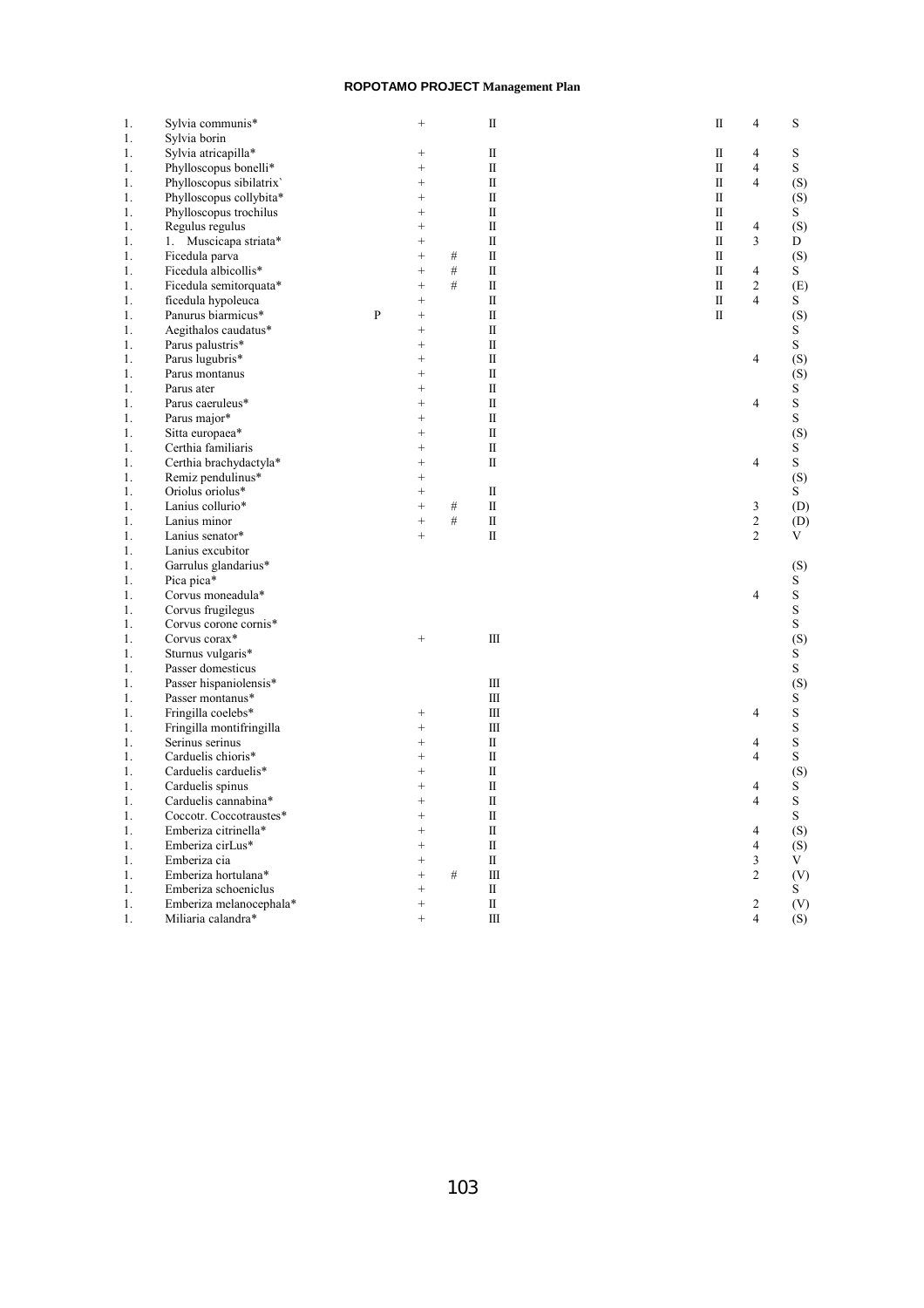*LEGEND:*

- **BRB** species written in the Bulgarian List Red Book. They are put in the following three categories.
- $\bullet$  **R** rare
- **EN** endangered
- **EX** extinct
- **OPB** Order by N 342/21.04.1986 of the Committee for Environment Protection for preserving of birds that are endangered of extinction, the state Gazette 42/ 30.05.1986
- *CORINE* endangered bird species according CORINE BIOTOPES

# • **BERN CONVENTION**

- Appendix II strictly conservated fauna species
- Appendix III conservated fauna species
- *Ramsar* convention
- Numerical criterion for choice of water birds in Europe
- \*\*- the breeding populations are given in number of pairs
- \*\* the migrating / wintering/ populations are given in number of specimen
- *Data* the maximal number of migrating and wintering water-fowls, written in the Ropotamo Complex, during 1990 - 1997
- *Bon* Species enlisted in the Convention for migrating species of wild animals conservation.

Appendix I - Species that are endangered of extinction in the whole or in the big part of their area.

Appendix II - Species need of International cooperation to be conservated and Managed

- *SPEC* -Special category. They are divided into four categories
- *SPEC 1* . Species in Europe of world natural conservative importance
- *SPEC 2* Species whose world population is concentrated in Europe and are of unfavorable nature-protective status is in Europe
- *SPEC 3* Species whose population is not concentrated in Europe and are of unfavorable Nature - protective status in Europe
- *SPES 4* Species whose world population is concentrated in Europe and are of favorable nature-protective Status.

Two number are given to the SPEC categories / example "4/2"/. The first number determines the breeding, and the second one - the wintering population of the species.

The Mark " - show that the SPEC category determines only the wintering population of the species.

- *ETS* degree of endangerness for the European bird species according to the European birds.
- *E* endangered species whose European population is smaller than 10000 pairs, and greatly decreases or is stable but smaller than 2500 pairs and decreases moderately or is smaller than 250 pairs
- *V* Vulnerable: species whose population is over 10000 pairs but greatly decreases or is under 1000 pairs and decreases Moderately or is smaller than 2500 pairs.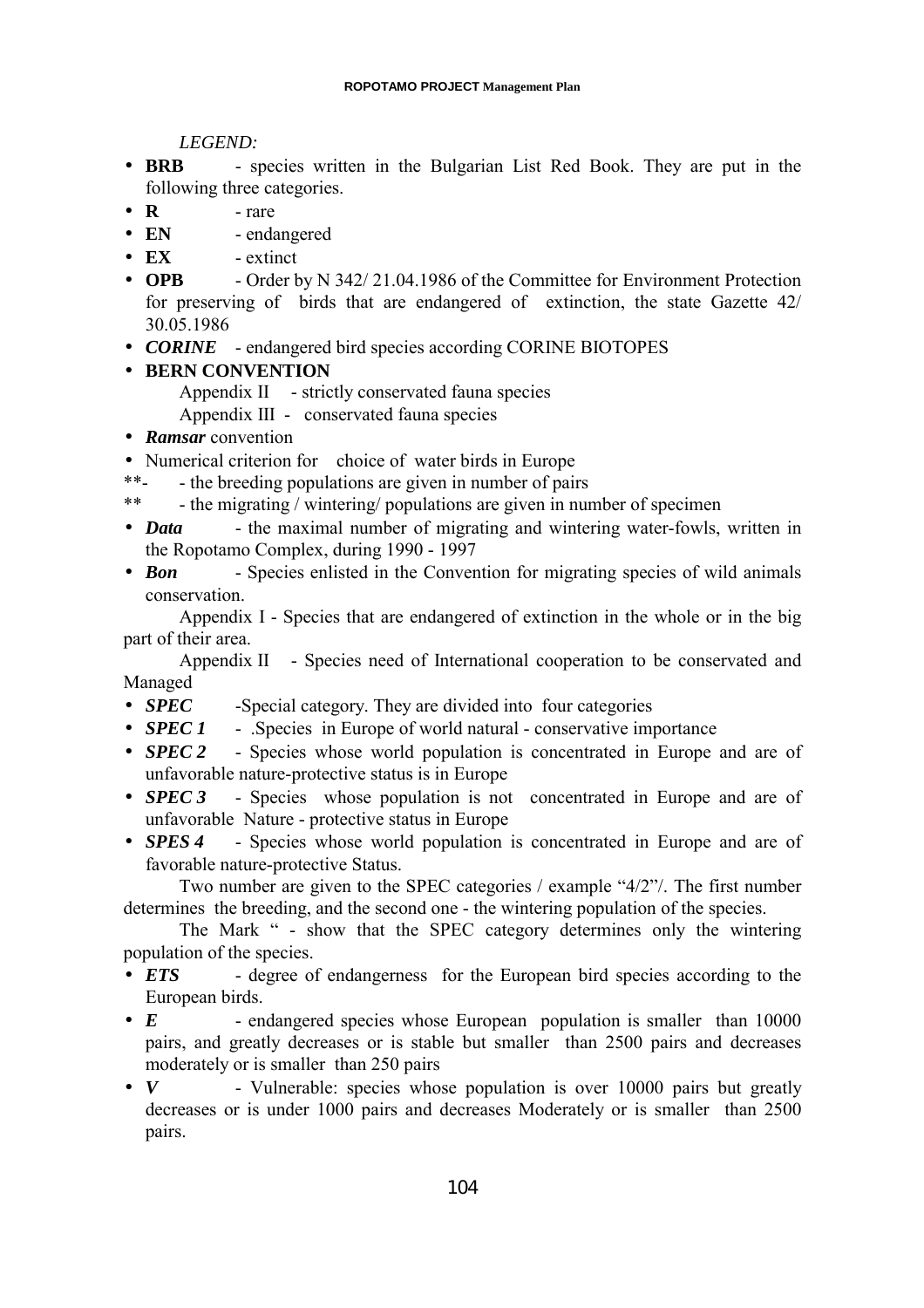- *R* Rare: Species, whose European population is not greatly decreases or moderately but is smaller than 1000 pairs.
- *D* decreasing: species whose European population is over 10000 and decreases moderately.
- *L* located: species whose European population is over 10000 pairs, or 4 000 wintering specimen and is not decreasing, but 90% of it is met on 10 places.
- *S* Stable: species whose European population is over 10000 pairs or 40000 wintering specimen and is not decreasing, not located, i.e. it is of favorable natureprotective Status
- *O* temporary status
- The " Symbol shows that the endangerness degree determines only the wintering population.

| <b>Key breeding birds</b> | <b>Alepu</b><br>pairs<br>1995 | <b>Alepu</b><br>pairs<br>1996 | <b>Arkuti</b><br>$\mathbf{n}$<br>pairs<br>1995 | <b>Arkuti</b><br>$\mathbf{n}$<br>pairs<br>1996 | <b>Ropot</b><br>amo<br>pairs<br>1995 | <b>Ropot</b><br>amo<br>pairs<br>1996 | <b>Stamo</b><br>polu<br>pairs<br>1995 | <b>Stamo</b><br>polu<br>pairs<br>1996 |
|---------------------------|-------------------------------|-------------------------------|------------------------------------------------|------------------------------------------------|--------------------------------------|--------------------------------------|---------------------------------------|---------------------------------------|
| Tachipabtes ruficollis    | 3                             | $3 - 5$                       | $2 - 3$                                        | $3-4$                                          | $3 - 5$                              | $3 - 5$                              | $2 - 3$                               | $\overline{4}$                        |
| Podiceps cristatus        | $\overline{2}$                | $\overline{2}$                |                                                |                                                |                                      |                                      | $\overline{2}$                        | 1                                     |
| Podiceps grisegena        |                               |                               |                                                |                                                |                                      |                                      | $\overline{2}$                        | 1                                     |
| Ixobrychus minutus        | 3                             | 5                             |                                                |                                                | $2 - 3$                              | $2 - 3$                              | $2 - 3$                               | $2 - 3$                               |
| Nycticorax nycticorax     |                               | $\overline{4}$                |                                                |                                                |                                      |                                      |                                       |                                       |
| Egretta garzetta          |                               | 12                            |                                                |                                                |                                      |                                      |                                       |                                       |
| Ardea cinerea             | 13                            | $\overline{4}$                |                                                |                                                |                                      |                                      | 12                                    | 5                                     |
| Ardea purpurea            | $3 - 5$                       |                               |                                                |                                                |                                      |                                      | 5                                     |                                       |
| Cygnus olor               | 1                             |                               | 1                                              | $\mathbf{1}$                                   |                                      |                                      |                                       | 1                                     |
| Anas querquedula          |                               |                               |                                                |                                                |                                      |                                      |                                       | 1                                     |
| Aythya nyroca             | 1                             | 1                             |                                                |                                                |                                      |                                      | 1                                     |                                       |
| Aythya nyroca             | 1                             | 1                             |                                                |                                                |                                      |                                      |                                       |                                       |
| Circus aeruginosus        | $\overline{2}$                |                               |                                                |                                                |                                      | 1                                    |                                       | 1                                     |
| Porzana parva             |                               |                               |                                                |                                                |                                      |                                      | 5                                     | $5-6$                                 |
| Porzana parva             |                               |                               |                                                |                                                |                                      |                                      |                                       | $1 - 2$                               |
| Panurus biarmicus         |                               |                               |                                                |                                                | $3-4$                                | $3 - 4$                              |                                       |                                       |
| Alcedo atthis             |                               |                               |                                                |                                                |                                      |                                      |                                       |                                       |

# **Key breeding birds - 1995/ 96 ( Damp areas )**

The species of the Ardea cinerea from Arkutino, Trinda totanus from the Ropotamo river , Anser anser from Alepu and Chlidonias nigra from St. Toma island have been extinct as breeding birds during 20 last years.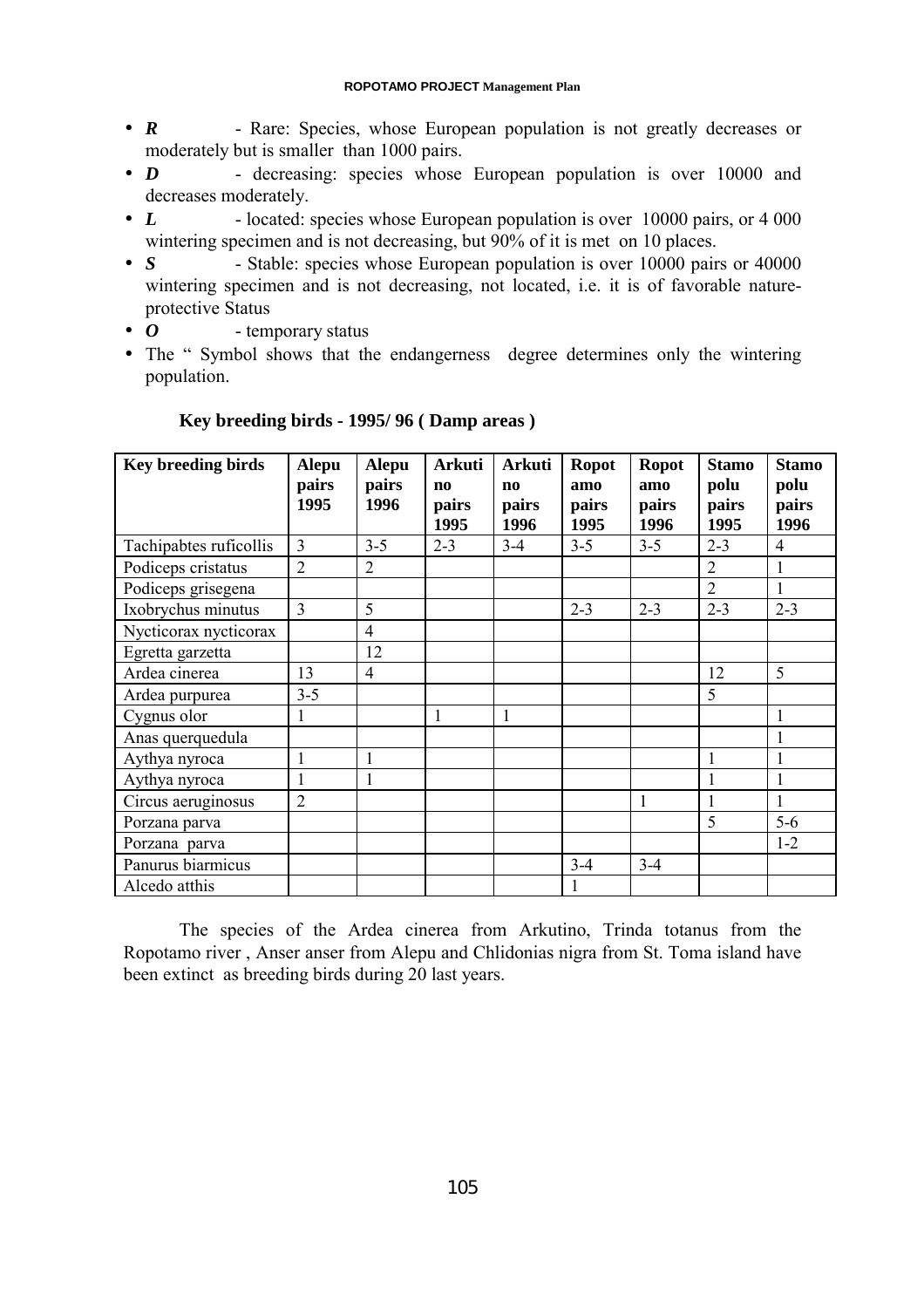| Key migrating / wintering/ | All damp areas average |
|----------------------------|------------------------|
| Phalacrocorax pygmaeus     | $50 - 80$              |
| Pelecanus onocrotalus      | 100                    |
| Pelecanus crispus          | 20                     |
| Botaurus stellaris         | 3                      |
| Ixobrichus minutus         | 20                     |
| Ardeola ralloides          | 20                     |
| Egretta garzetta           | 30                     |
| Egretta alba               | 20                     |
| Plegadis falcinellus       | 30                     |
| Platalea leucorodia        | 100                    |
| Anas querquedula           | 100                    |
| Anas strepera              | 20                     |
| Netta ruffina              | 20                     |
| Aythya ferina              | 600                    |
| Aythya fuligula            | 400                    |
| Mergus abbellus            | 40                     |
| Haliaeetus albicilla       | 3                      |
| Haematopus ostralegus      | 40                     |
| Charadrius dubius          | 25                     |
| Charadrius alexandrinus    | 10                     |
| Chlidonias niger           | 15                     |
| Chlidonias leucopterus     | 60                     |

# **The Ropotamo Complex / Not damp areas/ Key breeding Key breeding**

- 1. Ciconia nigra\*
- 1. Pernis apivorus\*
- 1. Haliaeetus albicilla\*
- 1. Circaetus gallicus\*
- 1. Accipiter gentilis\*
- 1. Accipiter brevipes\*
- 1. Aquila pomarina\*
- 1. Falco subbuteo\*
- 1. Crex crex\*
- 1. Columba oenas\*
- 1. Bubo bubo\*
- 1. Strix aluco\*
- 1. Aegolius funereus\*
- 1. Caprimuigus europaeus\*
- 1. Picus canus\*
- 1. Dryocopus martius\*
- 1. Dendrocopos medius\*
- 1. Dendrocopos leucotos\*
- 1. Dendrocopos minor\*
- 1. Calandrella brachydactyla\*
- 1. Hippolais pallida\*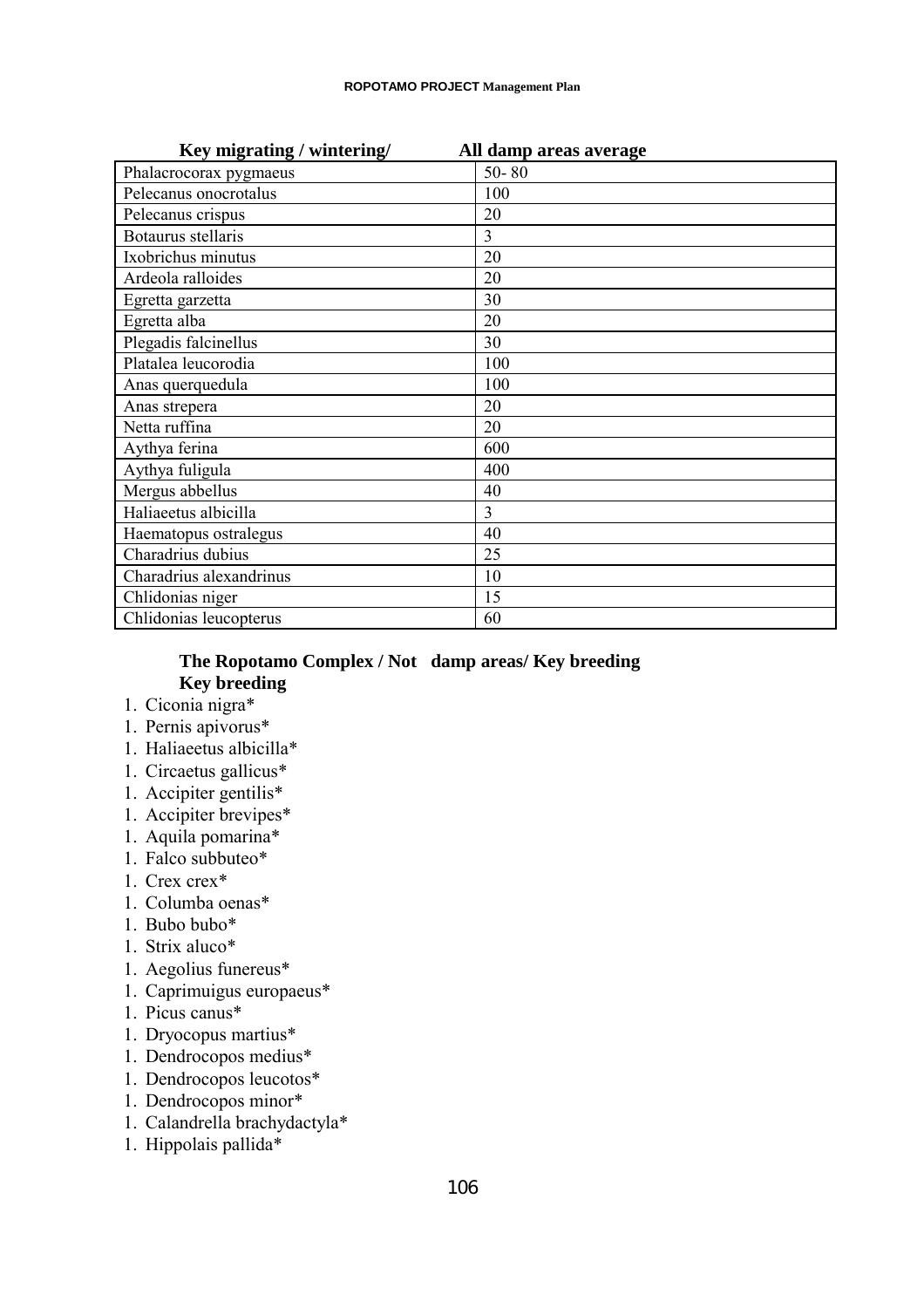- 1. Hippolais olivetorum\*
- 1. Sylvia nisoria\*
- 1. Phylloscopus bonelli\*
- 1. Ficedula albicollis\*
- 1. Ficedula semitorquata\*
- 1. Parus lugubris\*
- 1. Lanius minor\*
- 1. Lanius senator\*
- 1. Emberiza melanocephala\*
- 1. Emberiza hortulana\*

# **Key migrating / Wintering /** */*

- 1. Cicinia nigra
- 1. Cicinia ciconia
- 1. Pernis apivorus
- 1. Milvus migrans
- 1. Haliaeetus albicilla
- 1. Neophron percnopterus
- 1. Circus cyaneus
- 1. Circus macrourus
- 1. Circus pygargus
- 1. Accipiter gentilis
- 1. Accipiter brevipes
- 1. Buteo buteo
- 1. Buteo rufinus
- 1. Aquila pomarina
- 1. Aquila clanga
- 1. Aquila heliaca
- 1. Aquila chrysaetos
- 1. Hieraaetus pennatus
- 1. Pandion haliatus
- 1. Falco vespertinus
- 1. Crex crex
- 1. Grus grus
- 1. Scolopax ruxticola
- 1. Columba oenas
- 1. Bubo bubo
- 1. Strix aluco
- 1. Dryocopus martius
- 1. Alauda arvensis
- 1. Riparia riparia
- 1. Hirundo daurica
- 1. Anthus cervinus
- 1. Bombicilla garrulus
- 1. Luscinia luscinia
- 1. Oenanthe hispanica
- 1. Locustella fluviatilis
- 1. melanopodon
- 1. Sylvia borin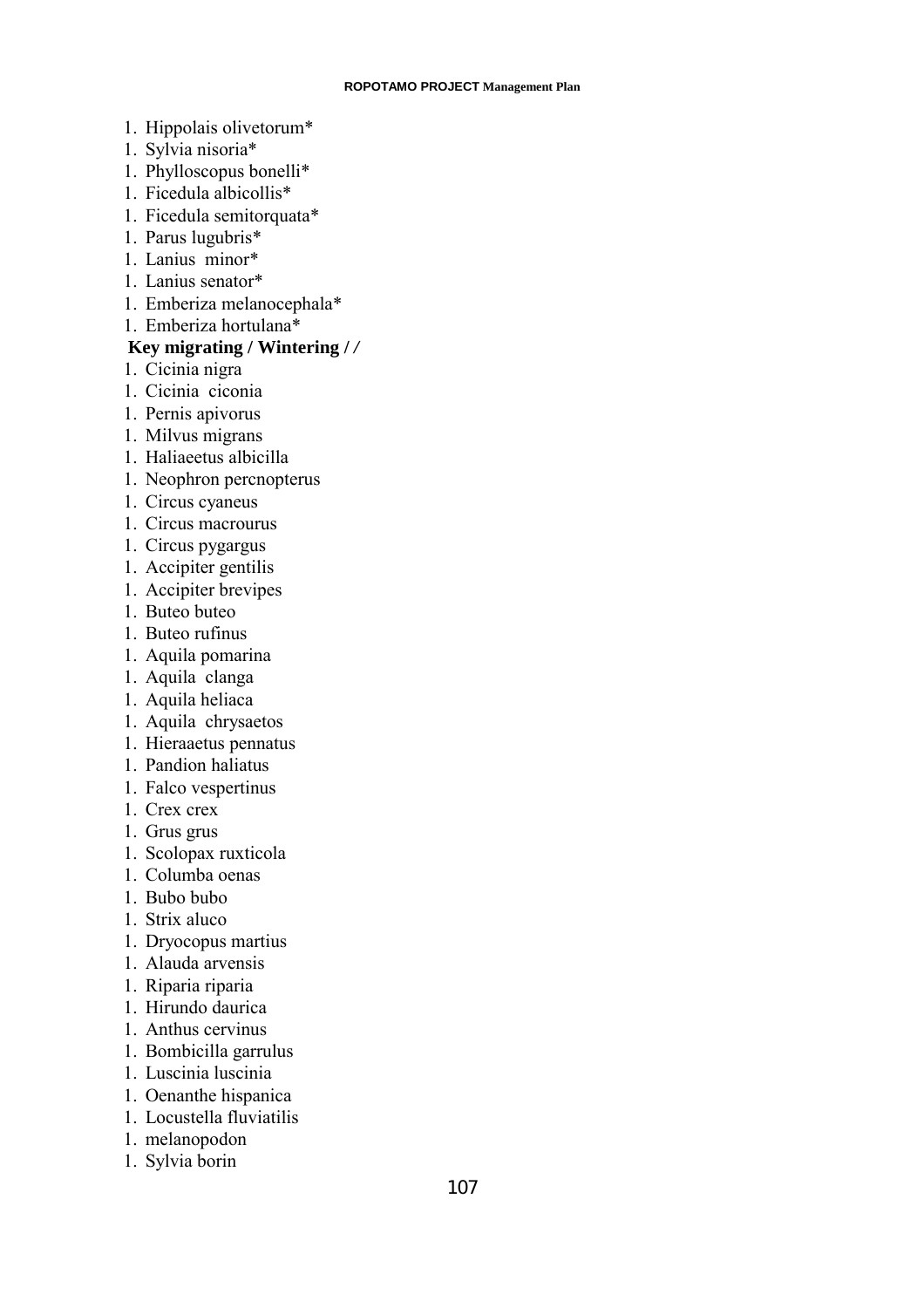1. Ficedula parva

# **1.9.5. MAMMALS**

Species researchings on the mammal compound is not done. Only the bats'fauna is studied more widely / Beshkov/. The List for the species compound is on the basis of literary data and on data of some researchers.

| <b>Species</b>              | <b>Evaluation of the population</b>                                |
|-----------------------------|--------------------------------------------------------------------|
| 1. Erinaceus concolor       |                                                                    |
| 1. Talpa europaea           |                                                                    |
| 1. Sorex araneus            |                                                                    |
| 1. Neomys anomalus          |                                                                    |
| 1. Crocidura ieucodon       |                                                                    |
| 1. Rhinolophus              | Very thin. One specimen is caught                                  |
| hipposideros                |                                                                    |
| 1. Rhinophus euryale        | One numerous, stock is known-Karaul tash                           |
| 1. Rhinolophus blasii       | One numerous, stock is known-Karaul tash                           |
| 1. Rhinolophus              | Individual specimen are found and small stocks on some places. Not |
| ferrumrquinum               | rare.                                                              |
| 1. Myotis myotis            | One stock in "Zname na mira" is known                              |
| 1. Myotis blythi            | Enormous stock - in the South abrasive cave-Karaul tach.           |
| 1. Myotis emarginatus       | One summer, probably mother stock is known in -Karaul tach         |
| 1. Myotis capahcini         | Probably numerous stock-Maslen nos.                                |
| 1. Myotis bechsteini        | $\overline{q}$ rare. Not numerous.                                 |
| 1. Nyctalus lasiopterus     | One species is watched near Primorsko.                             |
| 1. Nyctalus noctula         | Probably quite numerous                                            |
| 1. Vespertilio kuhli        | It is the second and the last, found in Bulgaria until now.        |
| 1. Vespertilio pipistrellus | Two small stock are known, not rare                                |
| 1. Miniopterus schreibersi  | Enormous, of National importance- Maslen nos                       |
| 1. Lepus europaeus          |                                                                    |
| 1. Sciurus vulgaris         |                                                                    |
| 1. Dryomys nitedula         |                                                                    |
| 1. Glis glis                |                                                                    |
| 1. Apodemus sylvaticus      |                                                                    |
| 1. Apodemus flavicollis     |                                                                    |
| 1. Mus musculus             |                                                                    |
| 1. Rattus norvegicus        |                                                                    |
| 1. Rattus rattus            |                                                                    |

# *LIST OF THE MAMMALS FOUND IN THE ROPOTAMO COMOLEX*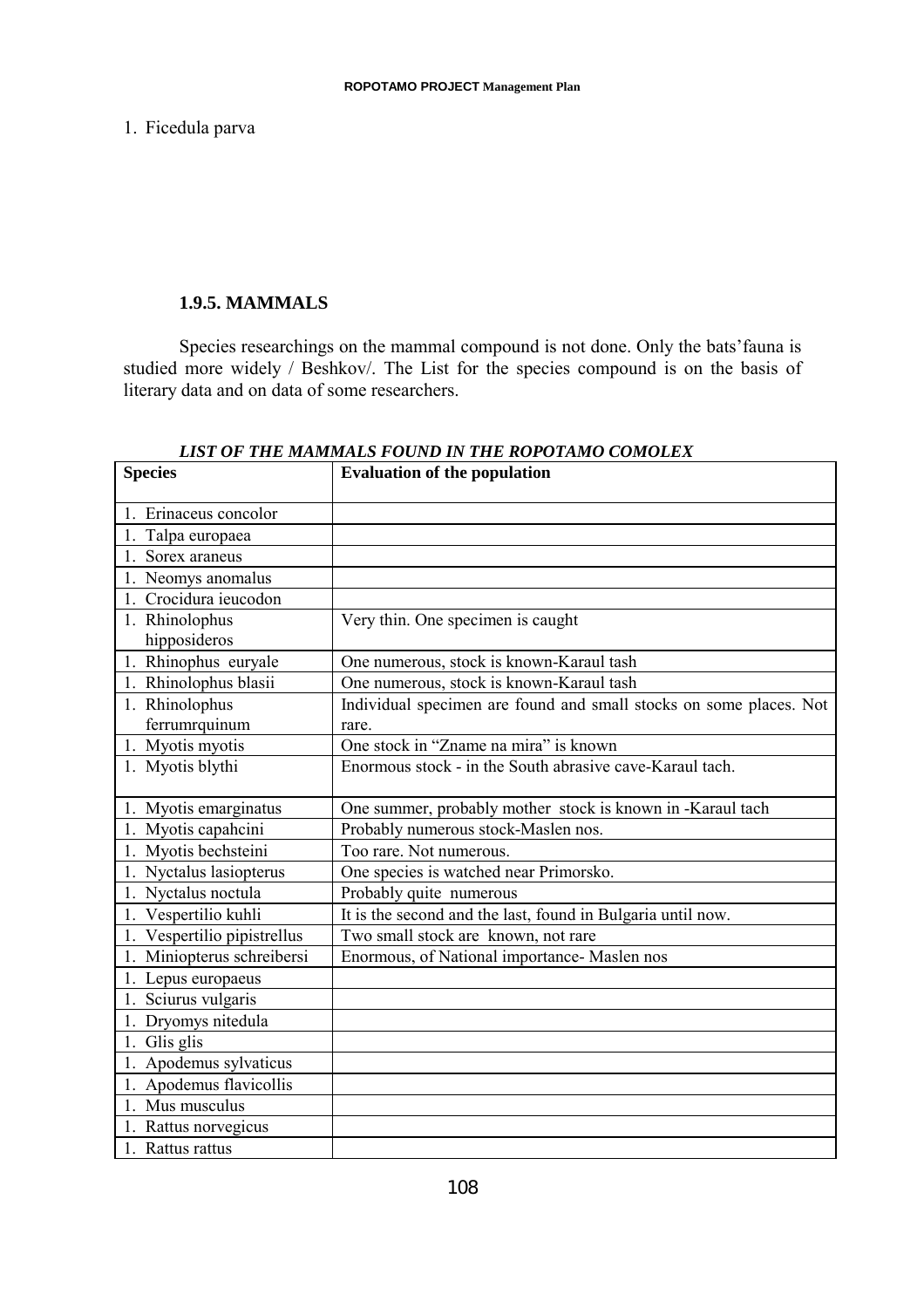| 1. Microtus<br>arvalis      |                                                                         |  |  |  |  |  |  |
|-----------------------------|-------------------------------------------------------------------------|--|--|--|--|--|--|
| /epiroticus/                |                                                                         |  |  |  |  |  |  |
| 1. Microtus guentheri       |                                                                         |  |  |  |  |  |  |
| 1. Nauospalax leucodon      |                                                                         |  |  |  |  |  |  |
| 1. Canis lupus              | Rarely found in the region                                              |  |  |  |  |  |  |
| 1. Canus aureus             | Quite thick population Numerous.                                        |  |  |  |  |  |  |
| 1. Nyctereutes procyonoides |                                                                         |  |  |  |  |  |  |
| 1. Nyctereutes procyonoides |                                                                         |  |  |  |  |  |  |
| 1. Vulpes vulpes            | Frequently met, in good                                                 |  |  |  |  |  |  |
|                             | population                                                              |  |  |  |  |  |  |
| 1. Mustela nivalis          | Frequently met.                                                         |  |  |  |  |  |  |
| 1. Mustela putoriius        | Rare                                                                    |  |  |  |  |  |  |
| 1. Martes foina             | Frequently met.                                                         |  |  |  |  |  |  |
| 1. Martes martes            | Very rare                                                               |  |  |  |  |  |  |
| 1. Meles meles              | Frequently met.                                                         |  |  |  |  |  |  |
| 1. Lutra lutra              | Good population near the Ropotamo River                                 |  |  |  |  |  |  |
| 1. Felis silvestris         | Rare                                                                    |  |  |  |  |  |  |
| 1. Sus scrofa               | In very good population                                                 |  |  |  |  |  |  |
| 1. Ovis musimon             | Artificially settled in various places-limited population in the region |  |  |  |  |  |  |
|                             | of Maslen nos.                                                          |  |  |  |  |  |  |
| 1. Cervus elaphus           | Very high thickness of the population. above admissible norms           |  |  |  |  |  |  |
| 1. Cervus dama              | Very high thickness of the population. above admissible norms           |  |  |  |  |  |  |
| 1. Capreolos capreolos      | Uniformly spread population, under admissible norms.                    |  |  |  |  |  |  |
| 1. Delphinus delphis        | Good population                                                         |  |  |  |  |  |  |
| 1. Phocoena<br>phocoena     | Rare                                                                    |  |  |  |  |  |  |
| relicta                     |                                                                         |  |  |  |  |  |  |
| 1. Tursiops<br>truncatus    | Rare                                                                    |  |  |  |  |  |  |
| ponticus                    |                                                                         |  |  |  |  |  |  |
| <b>Extinct species</b>      |                                                                         |  |  |  |  |  |  |
| 52. Ursus arctos            |                                                                         |  |  |  |  |  |  |
| 53. Felis lynx              | In was seen for the last time in 1952 on Zabernovo lands                |  |  |  |  |  |  |
| 54. Monachus monachus       | It appears near Maslen nos sporadicly                                   |  |  |  |  |  |  |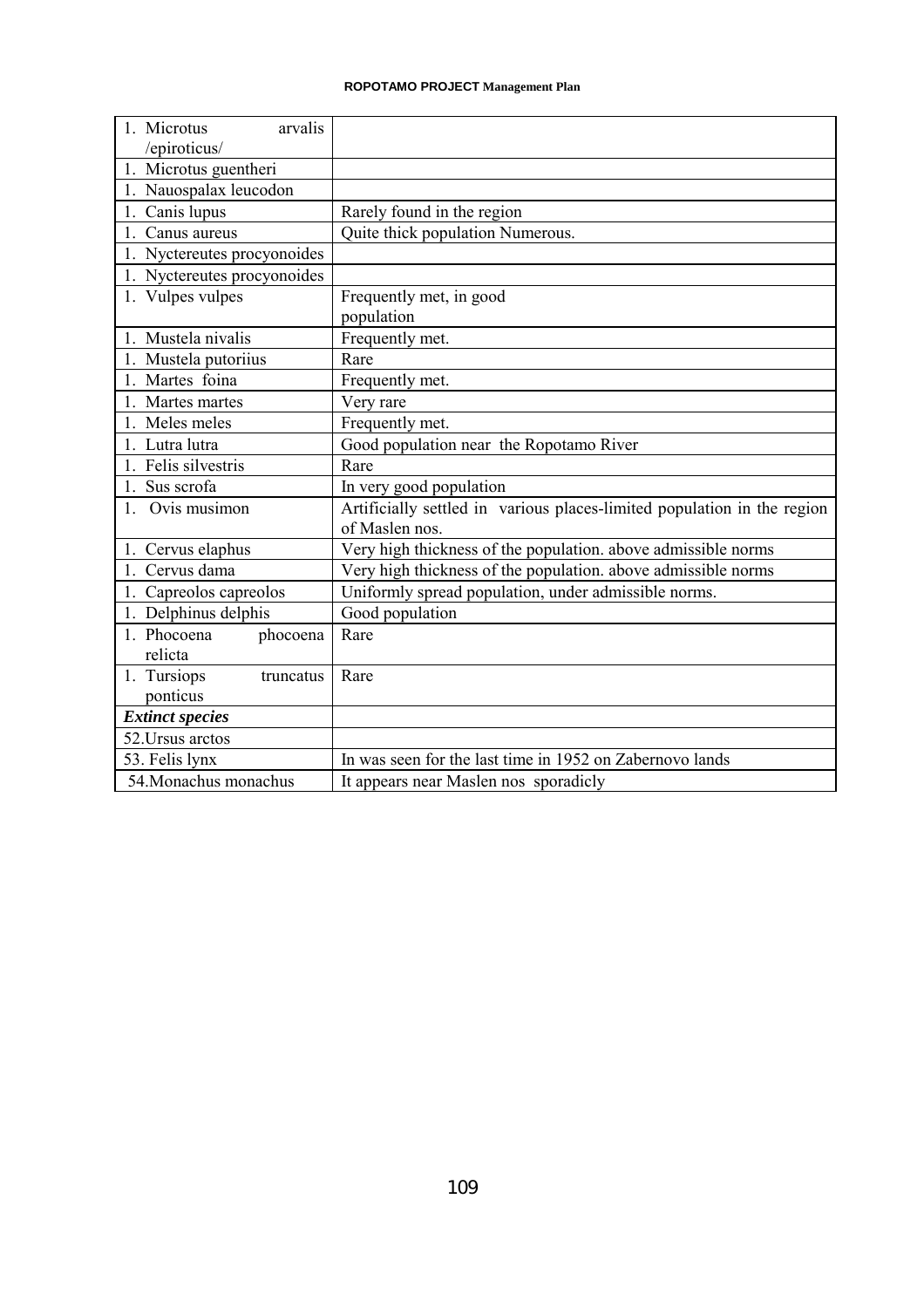# **CONSERVATIONAL STATUS OF THE MAMMALS IN THE ROPOTAMO COMPLEX**

| <b>Species</b>           | World<br><b>Red List</b> | <b>IUCN</b> category | <b>European</b><br><b>Red Book</b> | <b>Bern</b><br>convent<br>ion | <b>Bulga</b><br>ria<br>List | Orde<br>r<br>729/1 |
|--------------------------|--------------------------|----------------------|------------------------------------|-------------------------------|-----------------------------|--------------------|
|                          |                          |                      |                                    |                               | <b>Red</b><br><b>Book</b>   | 986,<br><b>MoE</b> |
| Erinaceus concolor       |                          |                      |                                    |                               |                             | $\! + \!$          |
| Rhinolophus              | $^{+}$                   |                      |                                    | $\! +$                        |                             |                    |
| hipposideros             |                          |                      |                                    |                               |                             |                    |
| Rhinolophus euryale      | $^{+}$                   | vulnerable           | Rare                               | $\ddot{}$                     |                             | $\ddot{}$          |
| Rhinolophus blasii       |                          | rare                 | Rare                               | $^{+}$                        |                             |                    |
| Rhinolophus              |                          | almost               |                                    | $^{+}$                        |                             | $\ddot{}$          |
| ferrumequinum            |                          | endangered           |                                    |                               |                             |                    |
| Glis glis                |                          | almost               |                                    |                               |                             |                    |
|                          |                          | endangered           |                                    |                               |                             |                    |
| Sciurus vulgaris         |                          |                      |                                    |                               |                             |                    |
| Myotis myotis            |                          | almost               | Unknown                            | $\ddot{}$                     |                             | $+$                |
|                          |                          | endangered           |                                    |                               |                             |                    |
| Microtus guentheri       |                          | endangered           |                                    |                               |                             | $^{+}$             |
| Myotis blythi            |                          | endangered           |                                    | $^{+}$                        |                             | $\ddot{}$          |
| Myotis emarginatus       |                          | vulnerable           |                                    | $\ddot{}$                     | $^{+}$                      | $\ddot{}$          |
| Myotis capaccini         |                          | vulnerable           | vulnerable                         | $\ddot{}$                     | $^{+}$                      | $\ddot{}$          |
| Myotis bechsteini        |                          | vulnerable           |                                    | $^{+}$                        |                             |                    |
| Nyctalus lasiopterus     |                          | almost<br>endangered | rare                               | $\! +$                        |                             | $\qquad \qquad +$  |
| Nyctalus noctula         |                          |                      |                                    | $\ddot{}$                     |                             |                    |
| Vespertilio kuhli        |                          |                      |                                    | $^{+}$                        |                             | $^{+}$             |
| Vespertilio pipistrellus |                          |                      |                                    |                               |                             | $\ddot{}$          |
| Miniopterus schreibersi  |                          | almost               |                                    |                               |                             |                    |
|                          |                          | endangered           |                                    |                               |                             |                    |
| Nanospalax leucodon      |                          | vulnerable           | undetermined                       |                               |                             |                    |
| Canis lupus              |                          | small risk           |                                    |                               | $***$                       |                    |
| Mustea nivalis           |                          |                      |                                    |                               |                             | $+$                |
| Martes martes            |                          |                      |                                    |                               | $***$                       | $^{+}$             |
| Lutra lutra              |                          |                      | vulnerable                         |                               | $***$                       |                    |
| Felis silvestris         |                          |                      |                                    | $^{+}$                        |                             |                    |
| Delphinus delphis        |                          |                      |                                    |                               |                             | $\boldsymbol{+}$   |
| Phocoena<br>phocoena     |                          | endangered           |                                    |                               | $***$                       | $+$                |
| relicta                  |                          |                      |                                    |                               |                             |                    |
| Tursiops<br>truncatus    |                          |                      |                                    |                               | $\ast$                      |                    |
| poniticus                |                          |                      |                                    |                               | ***                         |                    |
| Ursus arctos             |                          | extinct              |                                    |                               | ***                         |                    |
| Felis lynx               |                          | extinct              |                                    |                               | $***$                       | $\boldsymbol{+}$   |
| Monachus monachus        | stopped to<br>reproduce  | endangered           |                                    |                               |                             | $\boldsymbol{+}$   |

The two habitats of bats on the territory of the Complex are included in the list of the caves and places of historical importance.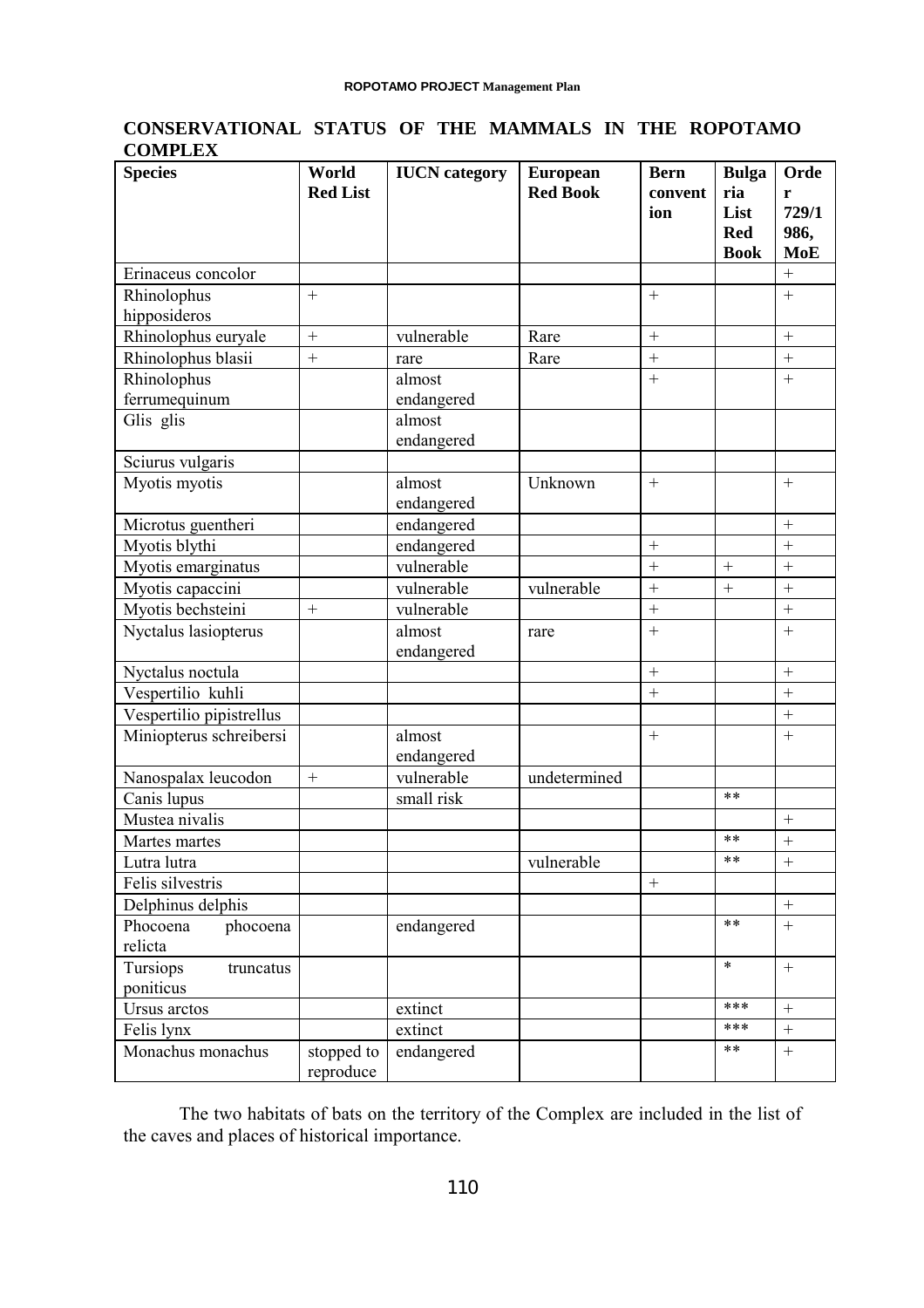#### **ROPOTAMO PROJECT Management Plan**

South Abrasive cave in Maslen nos. It is inhabited by 5000 - 8000 Lesser Mouseeared bats and Schreiber's bats.

We can get in the cave by swimming or boat.

Karaul tash-rock pilings 1.8 km far away from Maslen nos. It is inhabited by 500 Geoffroy's bats and Lesser horseshoe bats in the summer. The bats reproduce in semilight and windy room among the enormous rock blocks.

### **Cultural and Social-Economical characteristics**

### **1.10. Using and Activities in the protected area**

The Ropotamo Complex is located on the area of municipalities of Primorsko and Sozopol.

The region of the Ropotamo Complex doesn't include any built up area but this protected area is conterminous with town of Primorsko and "Duni" Vacational Village.

#### **1.10.1. Agriculture**

The Ropotamo Complex covers dca agricultural lands 3400 dca of them 1750 are cultivable and 1650 dca are pastures. 164 dca of the arable lands only are included in the protected area. The agricultural lands are optimum for a great numbers of crops because the soil is deep and comparatively light and the humus content of the top layers is from 2 to  $2.5%$ 

Corn field are sowed mainly and the first place is taken by the wheat crops. The forage plants can be also met. Not one dca of agricultural land of the Ropotamo Complex has been not cultivated for the last five years.

All lands are desolated and are used as pastures only.

There was a real opportunity of full value using of agricultural lands after the restoration of ownership of land in 1997 and tourism development. This will lead for using of artificial fertilizers and pesticides. That is why we must keep the balance between the agricultural activities and the preserving of the biovariety in these protected areas.

The stock-breeding including sheep-breeding mainly, goat-breeding and pigbreeding took priority place in the past. This is explained with opportunities for pasture throughout the year and with the plenty of wood fruits.

The animals graze in allowed forest places, desolated agricultural lands and pastures all the year long.

In recent years, the growth of tourist stream increases the demand of agricultural products. This determines the development of diary and meat producing.

Having in mind the advance of the Agriculture in would be useful to work out an educational programme for the local landlords. It can help them to choose the optimum crops accordingly the conditions which are existing there the requirements of the protected areas and not to use a great number of chemical preparations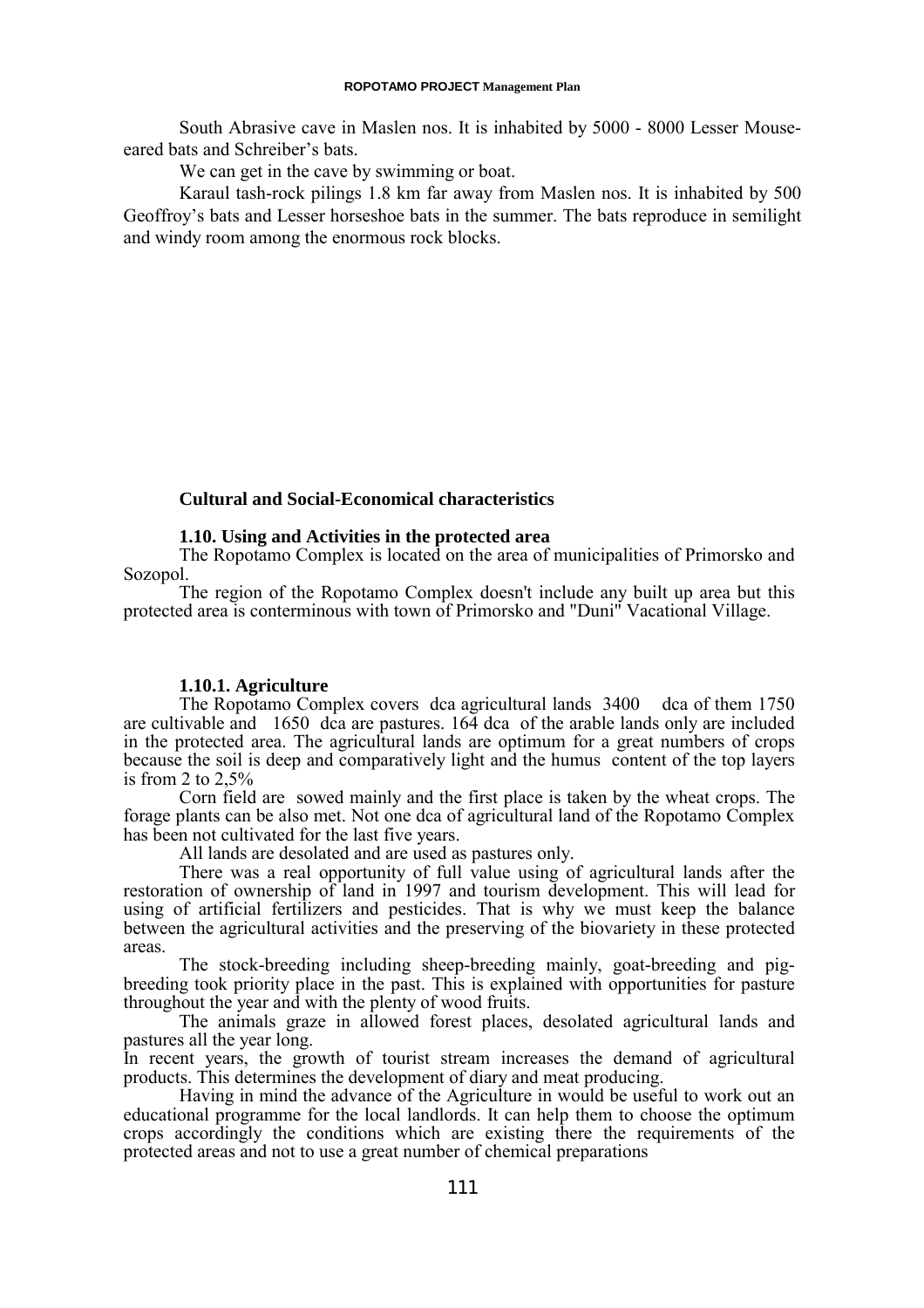#### **1.10.2. Forestry**

.

The forests in Ropotamo Complex state wood fund. They are kept, guarded and used by "Ropotamo" Forestry Enterprise. There is a small part of area overgrown with forests. This area is not reckoned to the state wood fund. The forests in the area are not arranged and there is not an evaluation survey for them.

On their function the forests are:

forests having economic function and forests having special function. In "Ropotamo" Complex the forests with economic function cover 268,4 ha and this is 13,22%. The forests from the second group take 1912,0 ha and this is 86,78%. The total timber volume is 190 533 m3, 9885 m3 are provided for to be cut in this decade according to the forestmanaged project.

The felling in "Ropotamo" reserve is forbidden by law. 1055 m3 are provided for to be cut in buffer area according to the forest-managed project and 3420 m3 are provided to be cut in unprotected area. The distribution of the afforested area belonging to the state wood fund on the kinds of the forests is presented on the following table:

| Species of forest         | The        | <b>Buffer</b> | Vodny                    | Inprotected | Total-ha |
|---------------------------|------------|---------------|--------------------------|-------------|----------|
|                           | Ropotamo   | area-ha       | lilies                   | area by the |          |
|                           | Reserve-ha |               | Reserve-                 | Law<br>for  |          |
|                           |            |               | ha                       | Nature      |          |
|                           |            |               |                          | Conservatio |          |
|                           |            |               |                          | n, ha       |          |
| 1. Coniferous forests     |            |               | ۰                        | 257,3       | 257,3    |
| 1. Hardwood high forests  | 63,2       | 46,5          | 10,7                     | 10,8        | 131,2    |
| 1. For reconstructions    | 258,5      | 234,5         |                          | 222,5       | 715,5    |
| 1. Coppice for converting | 263,1      | 219,4         | $\overline{\phantom{a}}$ | 277,9       | 760,4    |
| 1. Coppice for growing    | 52,4       | 52,1          | $\overline{\phantom{a}}$ | 211,5       | 316,0    |
| Total                     | 637,2      | 552,5         | 10,7                     | 980,0       | 2180,4   |

The afforested wood area is distributed in Ropotamo Complex on this way: Ropotamo reserve covers 637,2 ha; the buffer area - 552,5 ha, Vodni lilies reserve- 10.7 ha, and the rest of the 980 ha are located among the protected areas.

The distribution of the unforested wood area in the Ropotamo Complex is shown on the following table:

| Kind of the area                                        | Ropotamo<br>Reserve,<br>ha | <b>Buffer</b><br>area-ha | <b>Vodny</b><br><b>lilies</b><br>Reserve-<br>ha | Inprotecte<br>d<br>area<br>by<br>Law<br>for<br>the<br><b>Nature</b><br><b>Conservat</b><br>ion, ha | <b>Total-ha</b> |
|---------------------------------------------------------|----------------------------|--------------------------|-------------------------------------------------|----------------------------------------------------------------------------------------------------|-----------------|
| I.unforested<br>wood<br>area<br>liable to afforestation |                            |                          |                                                 |                                                                                                    |                 |
| 1. Barren                                               | 11,0                       |                          |                                                 | 4,3                                                                                                | 15,3            |
| 1. Felling areas                                        |                            | 2,3                      |                                                 |                                                                                                    | 2,3             |
| unforested<br><b>Total</b><br>wood<br>area              | <b>11,0</b>                | 2,3                      |                                                 | 4,3                                                                                                | 17,6            |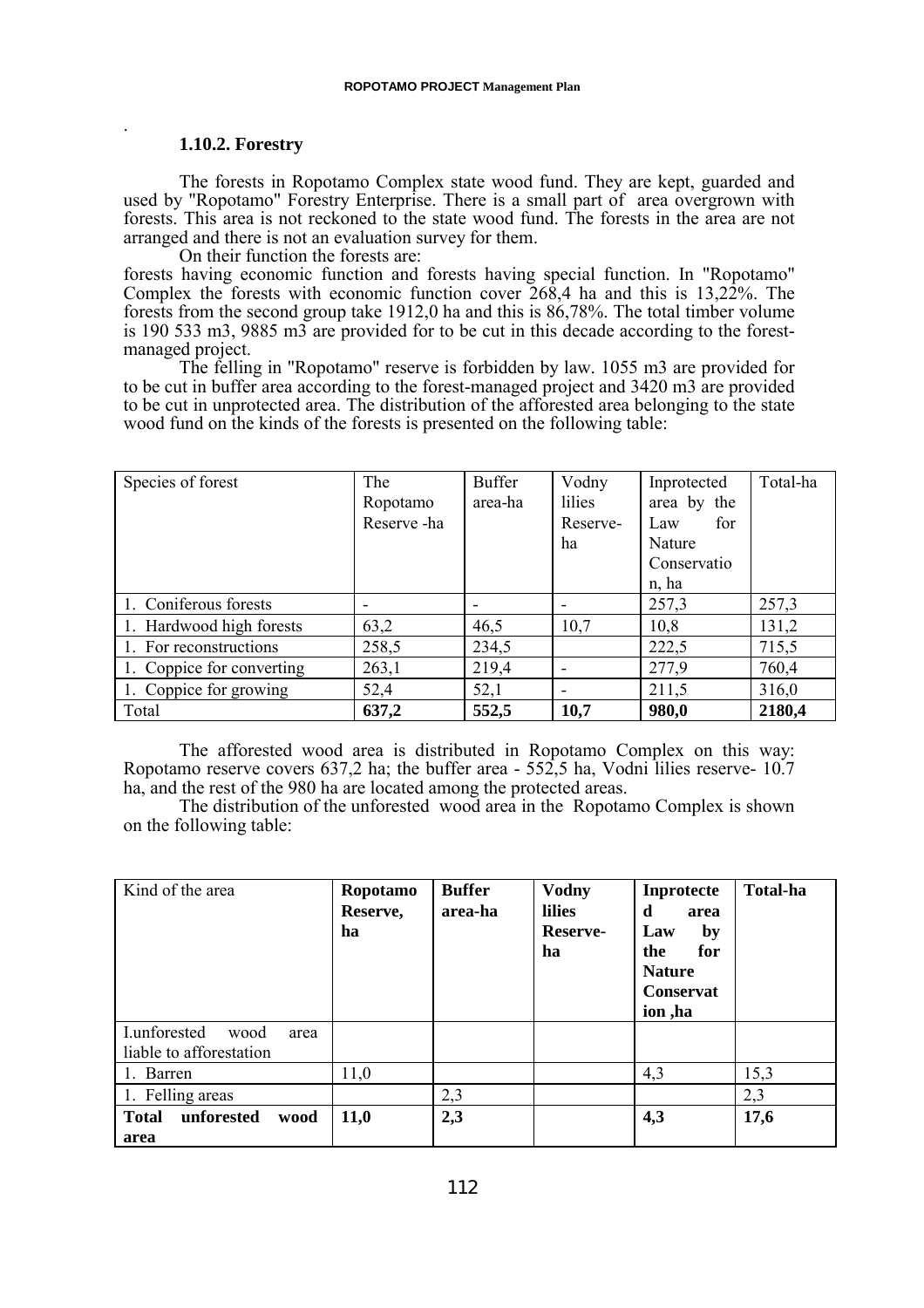#### **ROPOTAMO PROJECT Management Plan**

| $\rm{II}$<br>Unwood – productive |       |       |     |       |       |
|----------------------------------|-------|-------|-----|-------|-------|
| forest area                      |       |       |     |       |       |
| 1. Meadows                       | 74,6  | 33,5  | 1,8 | 43,4  | 153,3 |
| 1. Parkings                      | 0,2   |       |     |       | 0,2   |
| 1. Cutting in a forest           | 0,5   | 2,3   |     | 11,3  | 14,1  |
| 1. Roads                         | 2,3   |       | 0,6 |       | 2,9   |
| 1. Road for lorries              |       | 1,1   |     | 2,0   | 3,1   |
| 1. Zmiisky ostrov                | 1,0   |       |     |       | 1,0   |
| productive<br>1. Unforest        | 13,8  | 15,8  |     | 16,1  | 45,7  |
| barrens                          |       |       |     |       |       |
| 1. Rocks                         | 28,7  | 17,6  |     | 6,1   | 52,4  |
| 1. Road                          |       | 3,9   |     | 7,2   | 11,1  |
| 1. Game's fields                 |       | 10,2  |     | 22,0  | 32,2  |
| 1. Game's meadows                |       | 10,4  |     | 48,4  | 58,8  |
| 1. Marshes                       | 27,8  |       | 0,5 |       | 28,3  |
| 1. Quarries                      |       | 0,3   |     |       | 0,3   |
| 1. Sloughs                       | 55,2  | 0,7   |     |       | 55,9  |
| 1. Yard place                    |       | 6,3   |     | 3,7   | 10,0  |
| 1. Buildings                     |       |       |     | 0,4   | 0,4   |
| Total unforest productive        | 204,1 | 102,1 | 2,9 | 160,6 | 469,7 |
| wood area                        |       |       |     |       |       |
| I + II Total wood area           | 215,1 | 104,4 | 2,9 | 164,9 | 487,3 |

From the above mentioned table It is obvious that there are some natural formations such as rocky massifs, fiords, bogs, glades, barrens and etc. located among the hundred years old forests in Ropotamo Complex.

The distribution of the afforested area in the Ropotamo Complex on kinds of trees is shown in the following table

.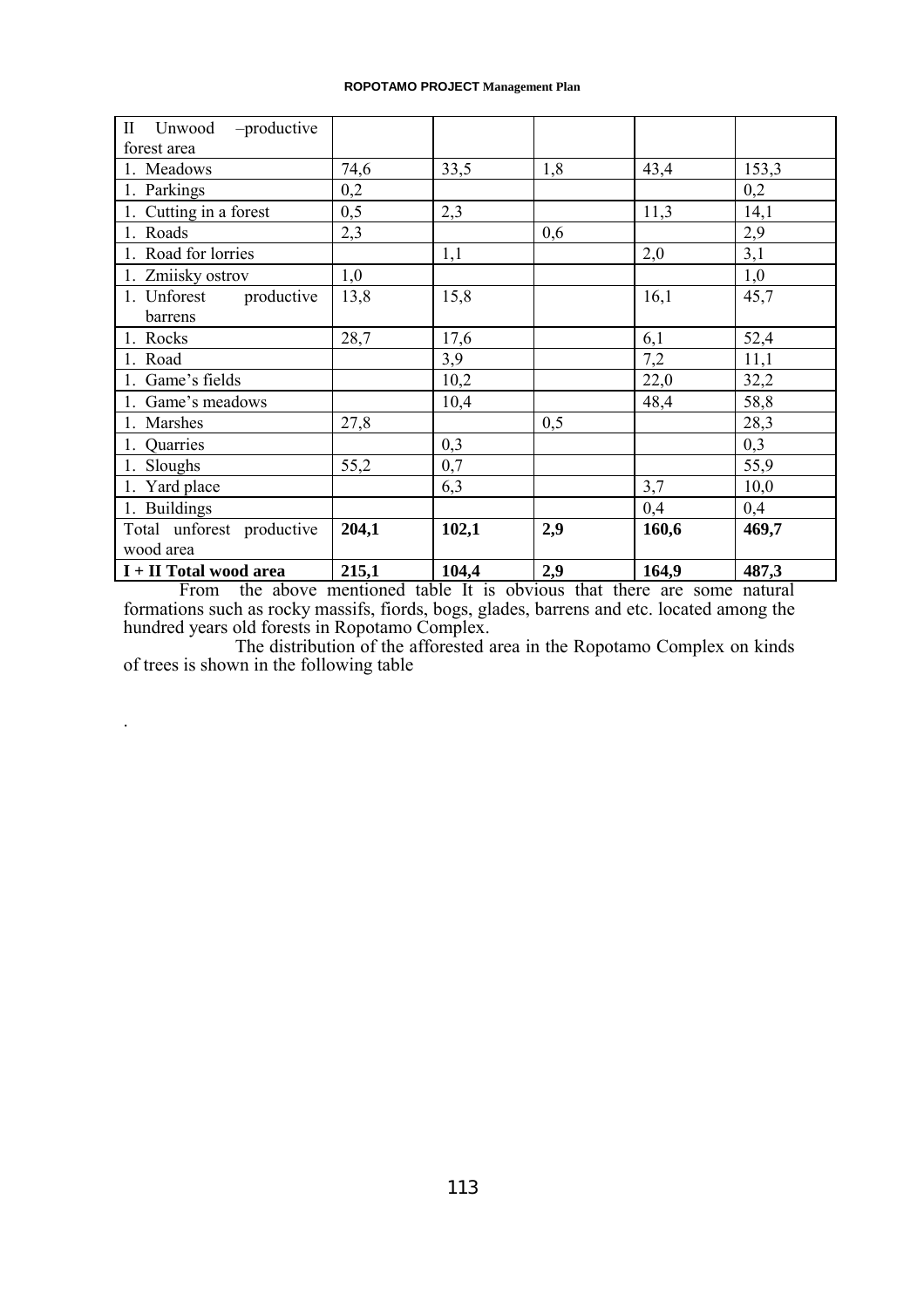| Tree species              | Ropotamo<br>Reserve, ha | Buffer area-<br>ha | <b>Inprotected</b><br>area by the<br>for<br>Law<br><b>Nature</b><br><b>Conservatio</b><br>n, ha | Total-ha | $\frac{0}{0}$<br>partici<br>pation |
|---------------------------|-------------------------|--------------------|-------------------------------------------------------------------------------------------------|----------|------------------------------------|
| 1. Quercus frainetto      | 429,7                   | 390,6              | 584,6                                                                                           | 1404,9   | 64,76                              |
| 1. Adriatic oak           | 56,4                    | 51,6               | 87,5                                                                                            | 195,5    | 9,01                               |
| 1. European ash           | 37,5                    | 26,0               | 31,4                                                                                            | 94,9     | 4,37                               |
| 1. Maple                  | 2,3                     | 1,2                | 2,4                                                                                             | 5,9      | 0,27                               |
| 1. Oriental<br>hornbeam   | 34,3                    | 28,7               | 26,4                                                                                            | 89,0     | 4,12                               |
| 1. Manna-ash              | 44,9                    | 43,2               | 33,5                                                                                            | 121,6    | 5,6                                |
| 1. Oak                    | 11,2                    | 8,3                | 19,7                                                                                            | 39,2     | 1,81                               |
| 1. Common oak             | 20,4                    |                    |                                                                                                 | 20,4     | 0,94                               |
| 1. Elm-tree               | 0,5                     | 2,9                | 0,7                                                                                             | 4,1      | 0,19                               |
| 1. Pine                   |                         |                    | 188,6                                                                                           | 188,6    | 8,69                               |
| 1. Ailanthus<br>glanulosa |                         |                    | 2,8                                                                                             | 2,8      | 0,13                               |
| 1. Silver linden          |                         |                    | 2,4                                                                                             | 2,4      | 0,11                               |
| <b>Total</b>              | 637,2                   | 552,5              | 980,0                                                                                           | 2169,7   | 100,0                              |

The Quercus frainetto is the main wood species that takes more than 60% from the afforested forest area. The Adriatic oak takes 9% and the European ash - 4,37%. The Pine which taking 8,69% from the afforested area lives on the areas out of the reserve and buffer area. The Pine is out of condition because of its withering in large numbers. We look on its drying on a mass scale that will changes it with other tree species. That is logical nature process.

The distribution of the afforested wood area in the Ropotamo

Complex on kinds of trees , age and timber volume is shown in the following table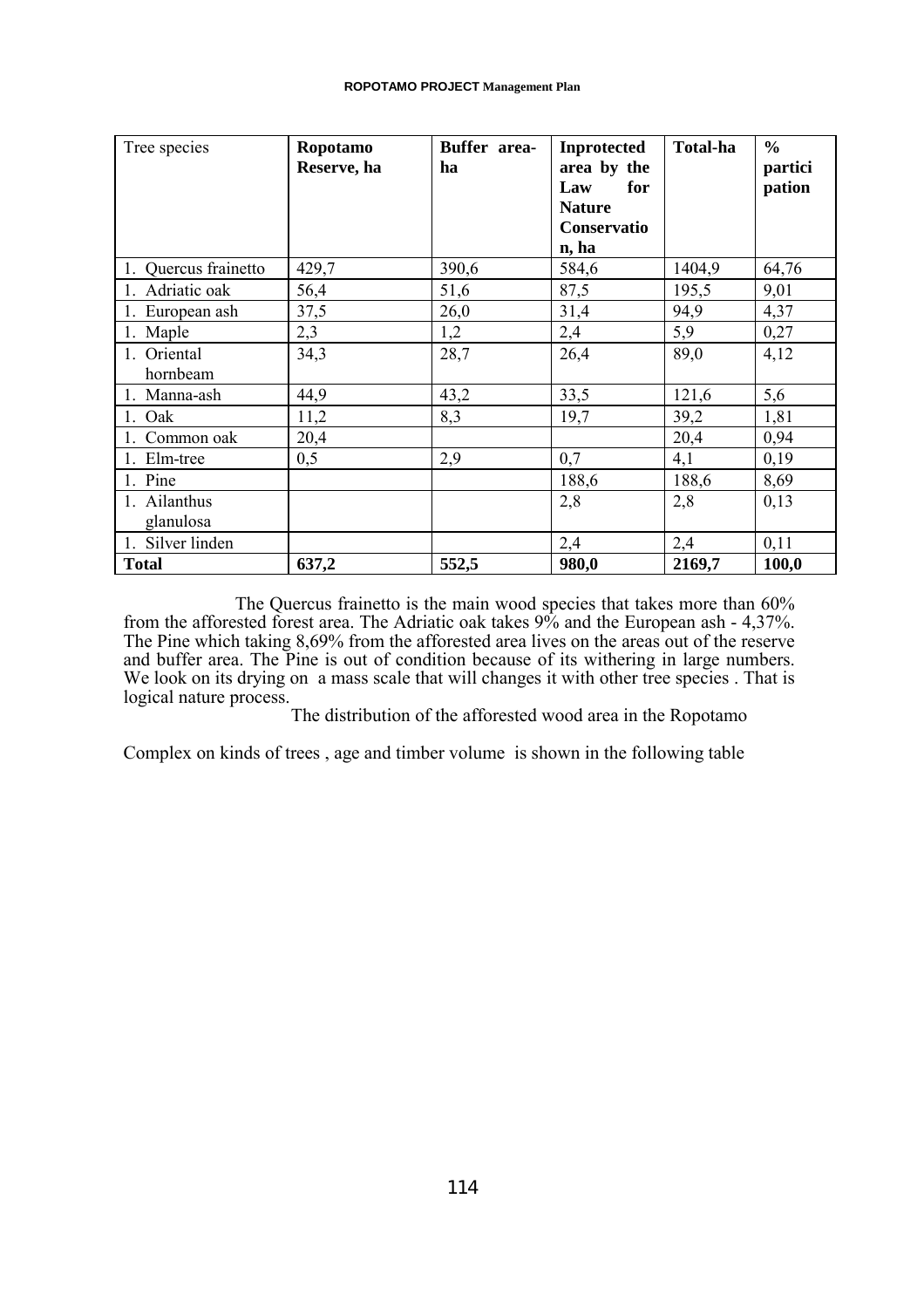| <b>Species</b>          | Area-ha | Age<br>50-60 | Age<br>60-80 ã | Age 80-<br><b>100</b> | Age<br>100-120 | Age<br>over | <b>Timber</b><br>volume |
|-------------------------|---------|--------------|----------------|-----------------------|----------------|-------------|-------------------------|
|                         |         |              |                |                       |                | 120         |                         |
| 1. Quercus<br>frainetto | 429,7   | 281,6        | 60,9           | 68,1                  | 3,3            | 15,8        | 35420                   |
| 1. Adriatic<br>oak      | 56,4    | 19,5         | 16,7           | 8,6                   | 4,9            | 6,7         | 6047                    |
| 1. European<br>ash      | 37,5    | 8,5          | 0,5            | 1,9                   | 0,8            | 25,8        | 6777                    |
| 1. Maple                | 2,3     |              | 2,0            | 0,3                   |                |             | 255                     |
| 1. Oriental<br>hornbeam | 34,3    | 11,3         | 20,4           | 2,6                   |                |             | 1447                    |
| 1. Manna – ash          | 44,9    | 40,0         | 4,2            | 0,7                   |                |             | 2418                    |
| 1. Oak                  | 11,2    | 0,9          | 1,4            | 8,9                   |                |             | 235                     |
| 1. Common               | 20,4    | 20,4         |                |                       |                |             | 1975                    |
| oak                     |         |              |                |                       |                |             |                         |
| 1. Elm-tree             | 0,5     |              |                | 0,5                   |                |             | 68                      |
| <b>Total:</b>           | 637,2   | 382,2        | 106,1          | 91,6                  | 9,0            | 48,3        | 54642                   |

The following tables shows the distribution of the afforested area in Ropotamo reserve on the kinds of trees, , height, diameter, stand density

| Species                     | Stan<br>d<br>dens<br>ity<br>$01-$<br>03 | Stan<br>d<br>dens<br>ity<br>$04 -$<br>07 | Stan<br>d<br>dens<br>ity<br>over<br>07 | up<br>to<br>15<br>m<br>heig<br>ht | heig<br>ht<br>$16-$<br>20m | heig<br>ht<br>$21 -$<br>30 <sub>m</sub> | heig<br>ht<br>over<br>30 <sub>m</sub> | up<br>to<br>15m<br>tree<br>dia<br>met<br>er | dia<br>m <sub>1</sub><br>$6-$<br>20c<br>m | dia<br>met<br>er<br>$21 -$<br>30c<br>m | Dia<br>m.o<br>ver<br>30c<br>m |
|-----------------------------|-----------------------------------------|------------------------------------------|----------------------------------------|-----------------------------------|----------------------------|-----------------------------------------|---------------------------------------|---------------------------------------------|-------------------------------------------|----------------------------------------|-------------------------------|
| 1. Quercus<br>frainetto     | 31,0                                    | 338,<br>9                                | 59,8                                   | 370,<br>2                         | 48,2                       | 11,3                                    |                                       | 101,<br>3                                   | 236,<br>3                                 | 73,0                                   | 19,1                          |
| 1. Adriatic<br>oak          | 1,0                                     | 46,8                                     | 8,6                                    | 36,9                              | 15,7                       | 3,8                                     |                                       | 4,1                                         | 27,6                                      | 18,4                                   | 6,3                           |
| 1. Europea<br>n ash         |                                         | 29,0                                     | 8,5                                    | 0,5                               | 11,9                       | 2,8                                     | 22,3                                  |                                             | 10,0                                      | 2,4                                    | 25,1                          |
| 1. Maple                    |                                         | 0,8                                      | 1,5                                    | 2,0                               |                            | 0,3                                     |                                       |                                             | 2,0                                       | 0,3                                    |                               |
| 1. Oriental<br>hornbea<br>m | 2,6                                     | 20,4                                     | 11,3                                   | 31,7                              | 2,6                        |                                         |                                       | 17,0                                        |                                           | 14,7                                   | 2,6                           |
| 1. Manna $-$<br>ask         |                                         | 39,7                                     | 5,2                                    | 44,9                              |                            |                                         |                                       | 16,9                                        | 15,3                                      | 12,7                                   |                               |
| 1. Oak                      | 8,3                                     | 2,9                                      |                                        | 11,2                              |                            |                                         |                                       | 3,8                                         | 7,4                                       |                                        |                               |
| 1. Commo<br>n oak           |                                         | 20,4                                     |                                        | 20,4                              |                            |                                         |                                       | 6,5                                         | 13,9                                      |                                        |                               |
| 1. Elm<br>tree              |                                         | 0,5                                      |                                        |                                   | 0,5                        |                                         |                                       |                                             |                                           | 0,5                                    |                               |
| <b>Total</b>                | 42,9                                    | 499,<br>4                                | 94,9                                   | 517,<br>8                         | 78,9                       | 18,2                                    | 22,3                                  | 149,<br>6                                   | 312,<br>5                                 | 122,<br>$\boldsymbol{0}$               | 53,1                          |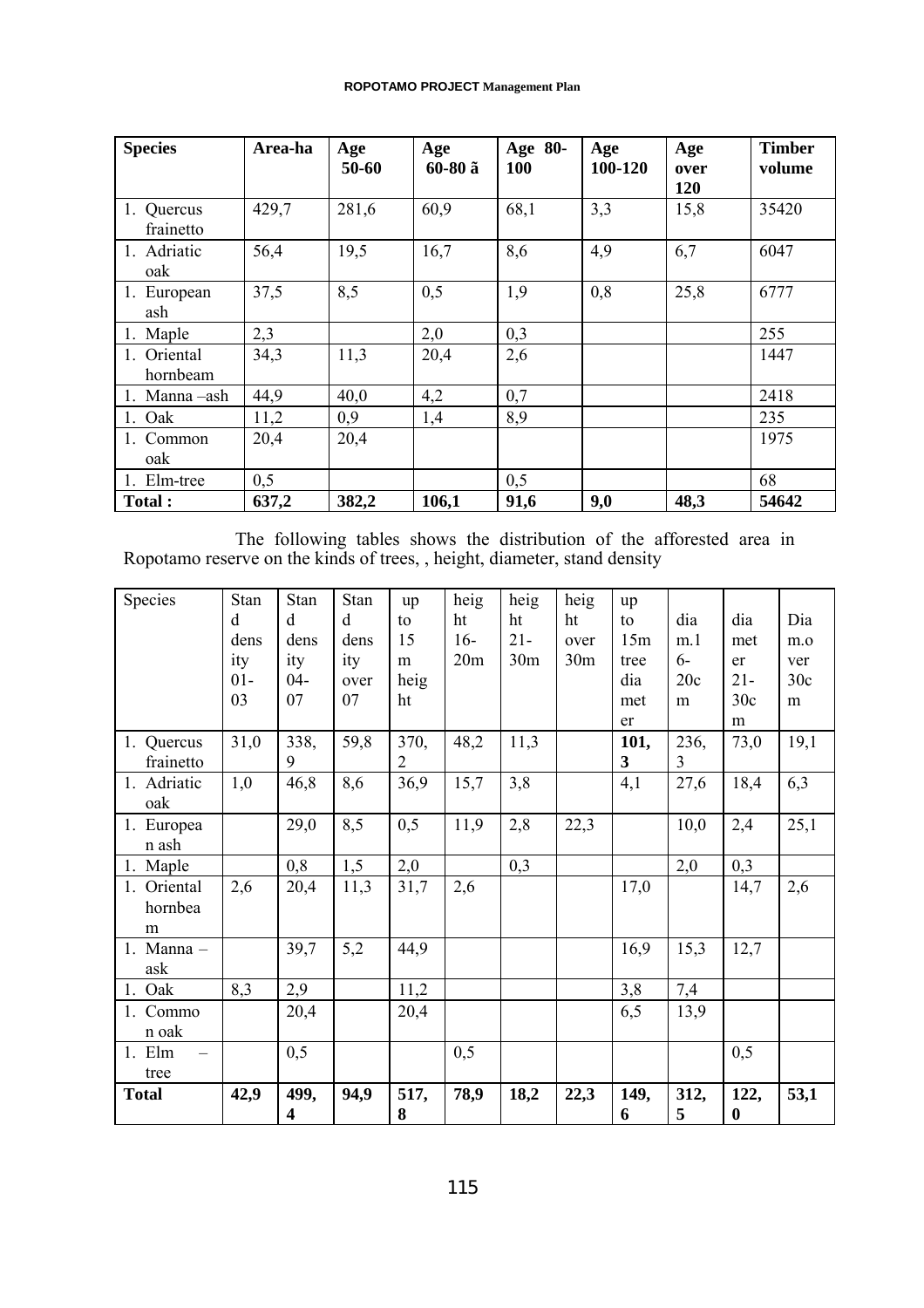#### **ROPOTAMO PROJECT Management Plan**

From the above -shown table it is obvious that Quercus frainetto is main wood species. It is 60-80 years old with 07 stand density, 16 m average height and 20 cm average diameter. European ash and Adriatic oak have similar to Quercus frainetto indexes.

The distribution of the afforested area in buffer area on the kinds of trees, age, , stand density and timber volume is presented in the following table:

| Species                     | Area-<br>ha | Age<br>50-60     | Age<br>60-80 | Age<br>$80 -$<br>100. | Age<br>$100 -$<br>120. | Age<br>over<br>120. | timber<br>volum<br>e     | to<br>up<br>04<br>stand<br>densit<br>V | stand<br>densit<br>$y = 04 -$<br>07 | stand<br>densit<br>y<br>over <sub>0</sub><br>7 |
|-----------------------------|-------------|------------------|--------------|-----------------------|------------------------|---------------------|--------------------------|----------------------------------------|-------------------------------------|------------------------------------------------|
| 1. Quercus<br>frainetto     | 390,<br>6   | 364,<br>$\theta$ | 3,1          | 17,2                  | 6,3                    |                     | 2839<br>6                | 20,0                                   | 303,<br>8                           | 66,8                                           |
| 1. Adriatic<br>oak          | 51,6        | 45,1             | 0,3          | 3,9                   | 2,3                    |                     | 5816                     | 0,8                                    | 27,8                                | 23,0                                           |
| 1. Europea<br>n ash         | 26,0        | 1,7              | 17,9         |                       | 6,4                    |                     | 1830                     |                                        | 25,0                                | 1,0                                            |
| 1. Oriental<br>hornbea<br>m | 28,7        | 28,7             |              |                       |                        |                     | 1049                     | 0,8                                    | 26,3                                | 1,6                                            |
| 1. Oak                      | 8,3         | 7,6              | 0,7          |                       |                        |                     | 480                      | 0,7                                    | 7,6                                 |                                                |
| 1. Maple                    | 1,2         | 0,2              |              |                       | 1,0                    |                     | 150                      |                                        | 1,2                                 |                                                |
| 1. Elm-tree                 | 2,9         |                  |              | 2,9                   |                        |                     | 400                      |                                        | 2,9                                 |                                                |
| 1. Manna-<br>ash            | 43,2        | 43,2             |              |                       |                        |                     | 2009                     | 1,2                                    | 38,8                                | 3,2                                            |
| <b>Total</b>                | 552,<br>5   | 490,<br>5        | 22,0         | 24,0                  | 16,0                   |                     | 4013<br>$\boldsymbol{0}$ | 23,5                                   | 433,<br>4                           | 95,6                                           |

The distribution of the afforested area in buffer area on the kinds of trees, height and diameter is presented in the following table:

| Species                 | up to $15$<br>m height | from $16$<br>to $20 \text{ m}$<br>height | from $20$<br>to $30 \text{ m}$<br>height | height<br>over<br>30 <sub>m</sub> | up to $15$<br>tree<br>cm<br>diameter | diameter<br>$15 - 20$<br>cm | Diameter<br>$20 - 30$<br>cm | Diameter<br>over 30<br>cm |
|-------------------------|------------------------|------------------------------------------|------------------------------------------|-----------------------------------|--------------------------------------|-----------------------------|-----------------------------|---------------------------|
| 1. Quercus<br>frainetto | 359,9                  | 20,4                                     | 10,3                                     |                                   | 159,9                                | 201,2                       | 8,0                         | 21,5                      |
| 1. Adriatic<br>oak      | 42,1                   | 5,2                                      |                                          | 4,3                               | 25,6                                 | 21,3                        | 2,4                         | 2,3                       |
| 1. European<br>ash      |                        | 19,6                                     | 6,4                                      |                                   |                                      | 14,0                        | 5,0                         | 7,0                       |
| 1. Oriental<br>hornbeam | 28,7                   |                                          |                                          |                                   | 13,0                                 | 15,7                        |                             |                           |
| 1. Oak                  | 0,7                    | 7,6                                      |                                          |                                   | 1,6                                  | 6,0                         | 0,7                         |                           |
| 1. Maple                |                        | 0,2                                      |                                          | 1,0                               |                                      | 0,2                         |                             | 1,0                       |
| 1. $Elm$ –tree          |                        | 2,9                                      |                                          |                                   |                                      | 1,4                         | 1,5                         |                           |
| 1. Manna-<br>ash        | 43,2                   |                                          |                                          |                                   | 15,9                                 | 26,1                        | 1,2                         |                           |
| <b>Total</b>            | 474,6                  | 55,9                                     | 16,7                                     | 5,3                               | 216,0                                | 285,9                       | 18,8                        | 31,8                      |

From the above -shown table it is obvious that main wood species are Quercus frainetto and Adriatic oak. Their age is about 60 years, the average height is 15-18 m and average diameter is 20 cm.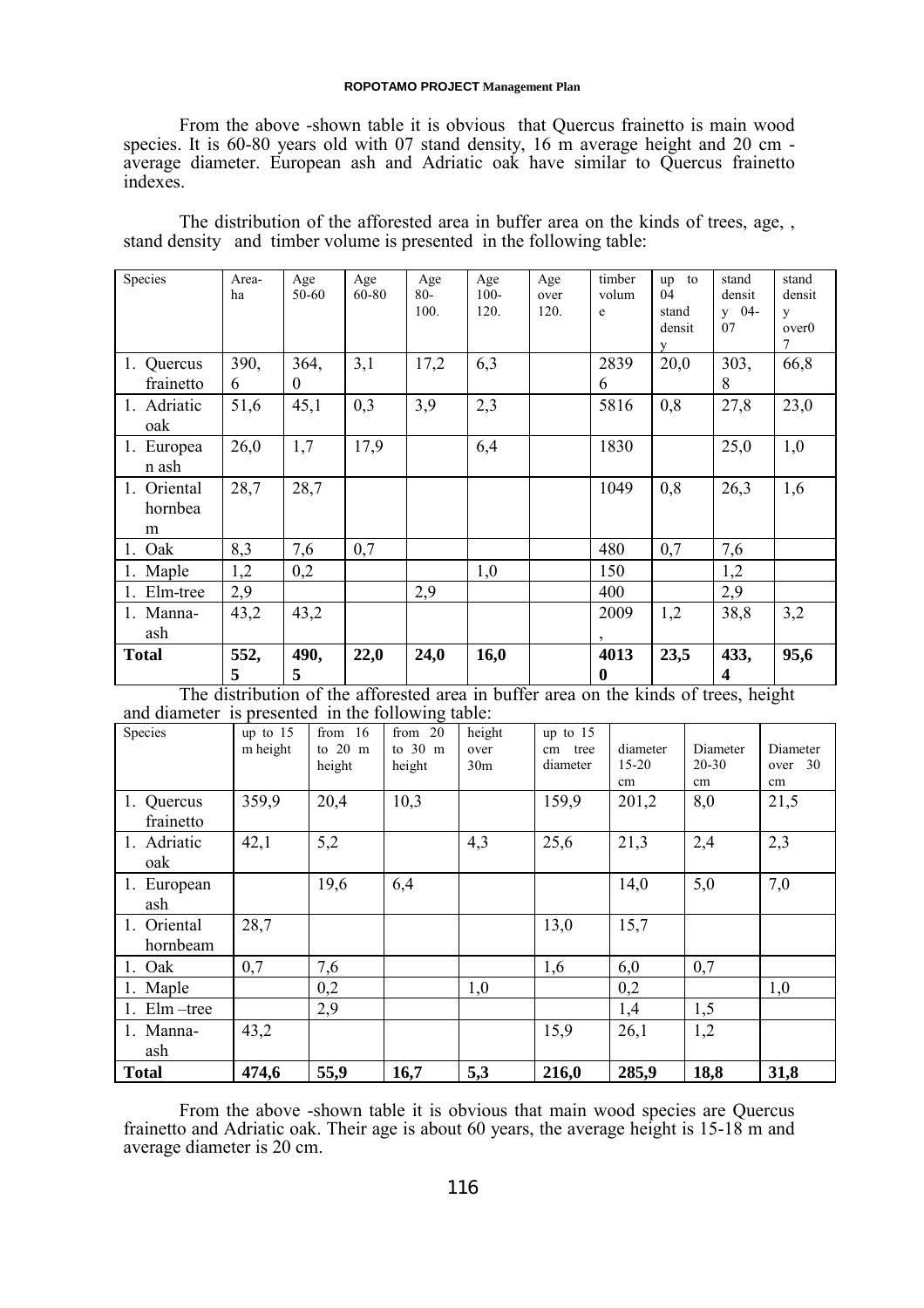| Species             | Are-ha | age     |    | age      | are      | are      | are      | stand   | stand    | stand  |
|---------------------|--------|---------|----|----------|----------|----------|----------|---------|----------|--------|
|                     |        | up      | to | from     | from     | from     | from     | densit  | densit   | densit |
|                     |        | 20      |    | 20<br>to | 40<br>to | 50<br>to | 60<br>to | y up to | y from   | y over |
|                     |        |         |    | 40       | 50       | 60       | 80       | 03      | 04<br>to | 07     |
|                     |        |         |    |          |          |          |          |         | 07       |        |
| 1. Quercus          | 584,6  | 30,7    |    | 73,3     | 302,3    |          | 178,3    | 20,8    | 415,5    | 148,3  |
| frainetto           |        |         |    |          |          |          |          |         |          |        |
| 1. Adriatic oak     | 87,5   |         |    | 16,0     | 20,3     | 41,2     | 10,0     | 5,2     | 64,6     | 17,7   |
| 1. European         | 188,6  |         |    | 186,6    |          | 2,0      |          |         | 84,1     | 104,5  |
| ash                 |        |         |    |          |          |          |          |         |          |        |
| 1. European         | 31,4   |         |    | 16,5     | 10,6     | 4,3      |          |         | 22,1     | 9,3    |
| ash                 |        |         |    |          |          |          |          |         |          |        |
| 1. Oak              | 19,7   |         |    | 1,2      |          | 17,7     | 1,8      | 0,2     | 19,5     |        |
| 1. Maple            | 2,4    |         |    | 2,0      |          | 0,4      |          |         | 0,9      | 1,5    |
| 1. Manna-ash        | 33,5   |         |    | 9,5      | 2,4      | 21,6     |          | 2,9     | 28,1     | 2,5    |
| 1. Ailanthus        | 2,8    |         |    | 2,8      |          |          |          | 2,8     |          |        |
| glanulosa           |        |         |    |          |          |          |          |         |          |        |
| Silver linden<br>1. | 2,4    | $\cdot$ |    | 2,4      |          |          |          |         | 2,4      |        |
| 1. Oriental         | 26,4   |         |    |          |          | 26,4     |          | 2,1     | 24,3     |        |
| hornbeam            |        |         |    |          |          |          |          |         |          |        |
| 1. Elm-tree         | 0,7    |         |    |          |          | 0,7      |          |         | 0,7      |        |
| <b>Total</b>        | 980,0  | 30,7    |    | 309,3    | 335,6    | 114,3    | 190,1    | 34,0    | 662,2    | 283,8  |

The distribution of the afforest wood area located among the protected areas, on the kinds of trees, age, stand density is presented in this table:

The distribution of the afforest wood area located among the protected areas, on the kinds of trees, age, stand density is presented in this table:

| <b>Species</b>            | Are<br>– ha | up to $15$<br>m height | height<br>$16-20$ m | up to $15$<br>tree<br>diameter | <b>Tree</b><br>diameter<br>$16 - 20$ | tree<br>diameter<br>$20 - 30$ | timber<br>volume |
|---------------------------|-------------|------------------------|---------------------|--------------------------------|--------------------------------------|-------------------------------|------------------|
|                           |             |                        |                     | -cm                            | $\mathbf{cm}$                        | $\mathbf{cm}$                 |                  |
| 1. Quercous<br>frainetto  | 584,<br>6   | 513,2                  | 71,4                | 154,5                          | 405,5                                | 24,6                          | 54451            |
| 1. Adriatic oak           | 87,5        | 80,4                   | 7,1                 | 34,7                           | 48,1                                 | 4,7                           | 8226             |
| 1. Pine                   | 188,<br>6   | 188,6                  |                     | 135,9                          | 35,0                                 | 17,7                          | 25187            |
| 1. European ash           | 31,4        | 20,8                   | 10,6                | 14,4                           | 2,2                                  | 14,8                          | 3035             |
| 1. Oak                    | 19,7        | 19,7                   |                     | 12,4                           | 5,5                                  | 1,8                           | 839              |
| 1. Maple                  | 2,4         | 2,4                    |                     | 2,0                            |                                      | 0,4                           | 153              |
| 1. Manna -ash             | 33,5        | 33,5                   |                     | 24,1                           | 9,4                                  |                               | 1483             |
| 1. Ailanthus<br>glanulosa | 2,8         | 2,8                    |                     | 2,8                            |                                      |                               | 97               |
| Solver linden             | 2,4         | 2,4                    |                     | 2,4                            |                                      |                               | 158              |
| Oriental<br>hornbeam      | 26,4        | 26,4                   |                     | 14,0                           | 12,4                                 |                               | 1162             |
| 1. $Elm$ –tree            | 0,7         | 0,7                    |                     |                                |                                      | 0,7                           | 60               |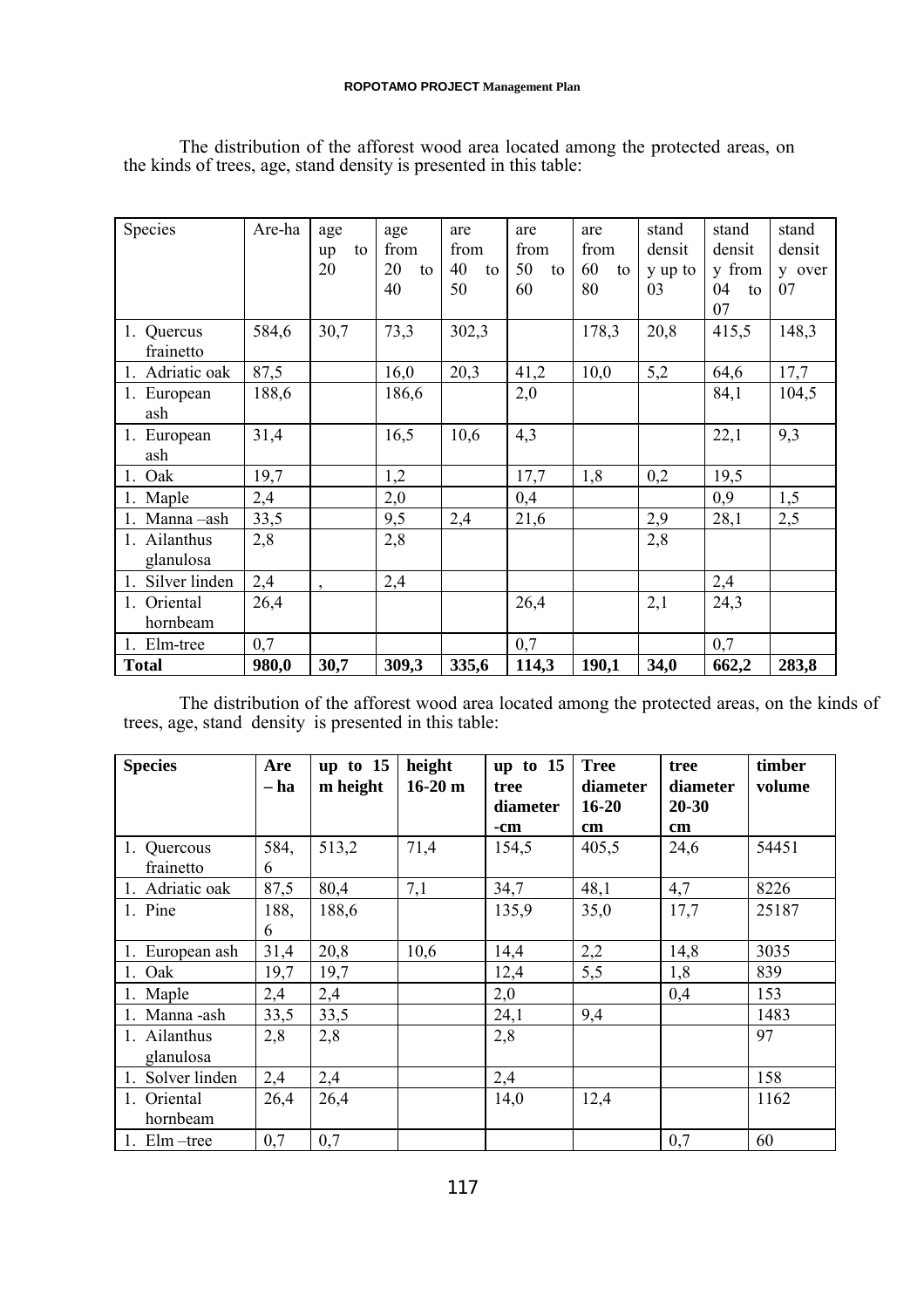| <b>Total</b> | 980, | 890,9 | 89,1 | 397,2 | 518,8 | 64,0 | 95761 |
|--------------|------|-------|------|-------|-------|------|-------|
|              |      |       |      |       |       |      |       |

From the above - shown table it obvious that the average age is about 45 years, when average height is under 15 m and the average diameters is about 18 cm. The distribution of the timber volume and the prognostic yield in "Ropotamo" Complex on kinds of forest is shown on this table:

### **DISTRIBUTION OF THE TIMBER VOLUME AND PROGNOSTIC YIELD ON THE KINDS OF FORESTS**

| <b>Species of forest</b>                        | m<br>ç          | The<br>Ropota          | The<br>Ropota          | <b>Buffer</b><br>area | <b>Buffer</b><br>area | <b>Inprotec</b><br>ted | Inprotec<br>ted |
|-------------------------------------------------|-----------------|------------------------|------------------------|-----------------------|-----------------------|------------------------|-----------------|
|                                                 |                 | $\mathbf{m}\mathbf{o}$ | $\mathbf{m}\mathbf{o}$ |                       |                       | areas                  | areas           |
|                                                 |                 | <b>Reserve</b>         | <b>Reserve</b>         |                       |                       |                        |                 |
|                                                 | M               | <b>Timber</b>          | prognosti              | <b>Timber</b>         | <b>Prognost</b>       | <b>Timber</b>          | prognosti       |
|                                                 | ç               | volume                 | c yield                | volume                | <i>ic</i> yield       | volume                 | c yield         |
| 1. Coniferous forest                            | $\zeta$ $\zeta$ | 11450                  |                        | 6550                  |                       | 34530                  | 4870            |
| 1. Hardwood<br>high<br>$\overline{\phantom{m}}$ | C               | 11450                  |                        | 6550                  |                       | 595                    | 65              |
| boled forest                                    |                 |                        |                        |                       |                       |                        |                 |
| 1. For reconstructions                          | $\zeta$ $\zeta$ | 11580                  |                        | 12480                 |                       | 10895                  | 1790            |
| for<br>1. Coppice                               | C               | 24020                  |                        | 16890                 | 405                   | 23810                  | 1180            |
| converting                                      |                 |                        |                        |                       |                       |                        |                 |
| 1. Coppice for growing                          | C               | 8050                   |                        | 6840                  | 650                   | 26420                  | 990             |
| <b>Total</b>                                    | 66              | 55100                  |                        | 42760                 | 1055                  | 96250                  | 8893            |

The following fellings are provided for according to the forest-managed project of 1991 for ten years time in Ropotamo Complex.

### *Any kind of fellings are forbidden by law in Ropotamo reserve In buffer area:*

- -thinning on 23,1 ha area with cutting down of 335  $m<sup>3</sup>$  wood.
- $-(\text{picking})$  selecting on 23,5 ha area whit cutting down of 320 m<sup>3</sup> wood.
- -gradual felling on 179 ha area with cutting down of 380 m3 wood.
	- *In the unprotected area:*

•

- -cleaning on 19,2 ha area and production of 125 m3 wood.
- -thinning on 190,6 ha area and production of 4625 m3 wood.
- -selecting (picking) on 103.8 ha area and production of 1370 m3 wood.
- -formation of cauldrons on 30.6 ha area and production of 175 m3 wood.
- -gradual felling on 21.8 ha area and production of 2025  $m^3$  wood.
- -reconstruction on 40.9 ha area and production of 2025  $m^3$  wood.

The cleaning will be done on 19,2 ha area, thinning - on 213,7 ha area, selecting (picking) - on 127,3 ha area, formation of cauldrons - on 30,6 ha area, gradual felling - on 39,7 ha area and reconstruction - on 40,9 ha area and reconstruction - on 40,9 ha area.

From all 2169,7 ha area, the felling will be done on 470,8 ha which are 21,85%.

The realization of the activities provided by the forest-manager project requires the observing of the following rules:

Using of differential approach, technique and operational method when the clearing area is being determined.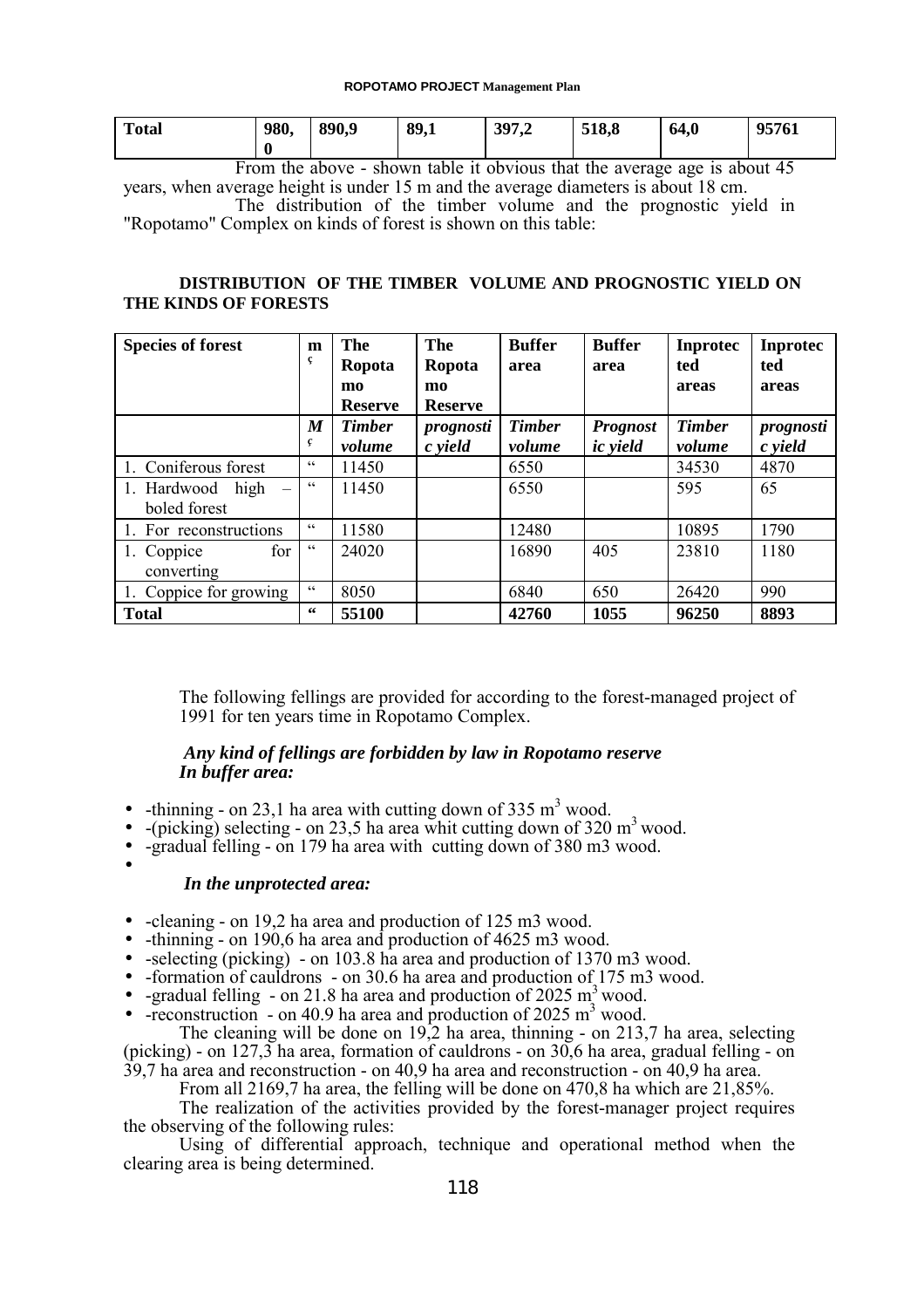This will preserve the optimum ecological conditions for the native plant and animal species.

The areas intended for pastures must be re-examined and this will preserve the natural ecosystems.

The pasture causes both directed damages on the plants and indirect damages on the fauna changing the places of inhabit and disturbing the wild animals.

Converting the sprouting into seed kind of forests requires effective methods. The dense type formation are need of a special approach.

### **1.10.3. Recreation (Tourism)**

The conditions in the Ropotamo Complex are suitable for the development of the tourism.

The tourist's searching of "recreation in the open" increases more and more.

The main priority of this region is that it is still able to satisfy this searching and the economic effect we can expect by the development of that form, which is providing the preserve of the "natural capital", will be more cumulative and more durable.

The tourists being on their holidays on the South-black shore, are visiting the following sights of the Ropotamo reserve:

• **Arkutino marsh**. This sight is opened for sightseeing after May 20th when the flowering of water lilies starts. The first visitors are usually school groups formed by 350-400 people from the all country.

The peak of the tourist season is in August. The main stream of tourists is represented by the large Complex like Albena, Sunny Beach, Golden Sands. The number of tourists can be up 600-800 per a day and the maximum is 1200.

The average number of tourist is 12000 in June, 1800 in July, 26000 in August and 10000 in the middle of September when the season has been closed.

• **The Ropotamo river.** The organized travelling by boats along the river give chance to the thousands tourists for seeing of the beautiful pictures from the low course of Ropotamo river. This activity realized Forestry with five motor boats. Three of them have capacity of 20 seats. All these boats are shallow-waded cutters. Four of them are made of wood and the last one is made of plastic.

### **1.10.4. Hunting**

Hunt-economy activity is one of the main activity done by "Ropotamo" Forestry.

The presence of suitable conditions, the right organization and the economic avail determine the development of this activity in region of "Ropotamo" Complex out of the protected areas.

The object of hunting are these kinds of game"

- **red deer**. It has been inhabited the region for a long time. The Stranja deer can weigh to 350 kg, its massive antlers are covered with great number of "perls", the trophies can weigh to 14 kg.
- **fallow deer**. It is acclimatized in 1951. It is from Krichim by birth. It was brought two times at twenty. Today its population is described by its quality trophies which weigh up to 4,5 kg. The trophy shot in 1997 non 212 points this is the republican record.
- **doe**. It lives in the whole region but its number is fell off because of the depressed effect of the red deer and the fallow deer.
- **wild boar**. There was a plague epidemic which caused the death of many wild boars in 1990. Today their number is restoring gradually.
- **mouflon**. Eighteen mouflons were brought from Czechoslovakia after successful acclimatization 1997. Today they inhabit the places near Ropotamo river and Maslen nos.
- **jackal** causes big damages for the reserve.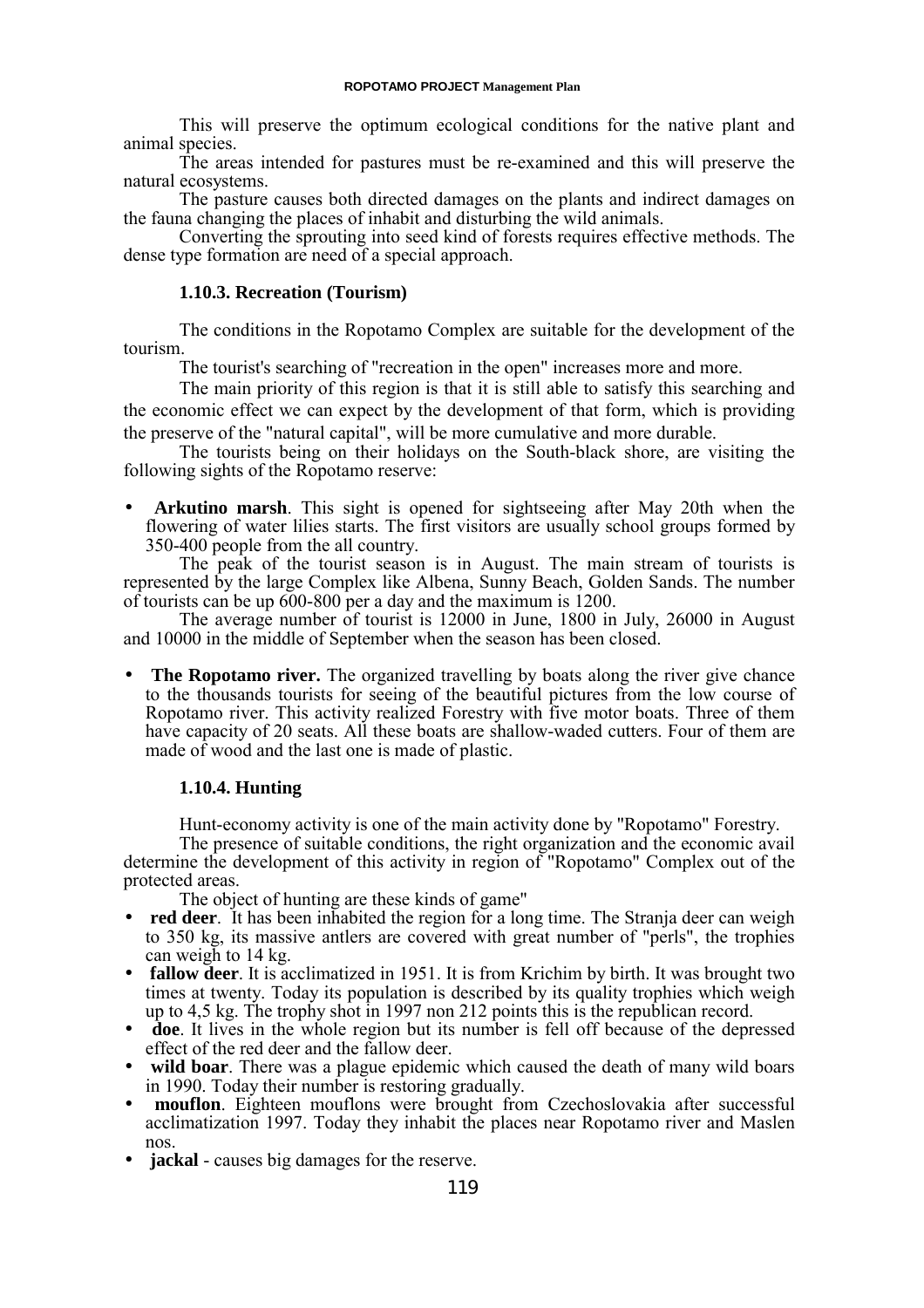#### **ROPOTAMO PROJECT Management Plan**

• **woodcock** - It is spread on the whole Complex. Its population density is higher in Spring and in Autumn migration. When the woodcock is object of shooting. There are two main ways of hunting:

### • **by awaiting**

The game stocks are represented on that table on the base of spring taxation done every year.

| Year | <b>Red dear</b> | <b>Fallow deer</b> | <b>Doe</b> | Wild boar | <b>Mouflon</b> |
|------|-----------------|--------------------|------------|-----------|----------------|
| 1992 | 320             | 140                | 60         | 100       | 60             |
| 1993 | 310             | 150                |            | 10        | 65             |
| 1994 | 320             | 145                | 60         | 120       | 60             |
| 1995 | 300             | 140                |            | 10        | 70             |
| 1996 | 310             | 150                | 60         | 130       | 75             |

The game population density is considerably higher than the admissible stocks of game.

- This fact can be explained by:
- the presence of 980 ha enclosed area in which the real stock of game exceeds the admissible stock of game.
- the Ropotamo Complex includes the formerly reserves "Stranja" and "Maslen nos" where much money and power were put in to rich the game-variety.

### *The real stocks of game are represented in this table:*

| <b>Game species</b> | <b>Site</b> | Admissible stock 100 ha- | Real stock 100 ha specimen |
|---------------------|-------------|--------------------------|----------------------------|
|                     | class       | specimen                 |                            |
| Red dear            |             |                          |                            |
| Fallow deer         |             | 2,5                      |                            |
| Doe                 |             | 8,5                      |                            |
| Mouflon             |             |                          |                            |
| Wild boar           |             |                          | $2$ .                      |

All kinds of games are even spread on the whole area with the exception of the mouflon concentration in the region between Ropotamo river and Maslen nos.

The fallow deer inhabits lower places by the Meadows and dense forests. The wild boar prefers higher and drier regions which are overgrown with thorns and the red deer likes places which takes intermediate position between fallow deer's habitats and wild boar's habitats. More serious migrating processes can be done by the red deer. The males walk away 30-40 km to the inside of Stranja in winter.

### *The shot in the last five years is represented on this table:*

| Year | <b>Red dear</b> | <b>Fallow deer</b> | Doe | Wild boar | <b>Mouflon</b> |
|------|-----------------|--------------------|-----|-----------|----------------|
| '992 | ╯▪              | 10                 |     | ◢         |                |
| 1993 | 26              | 10                 |     | رے        |                |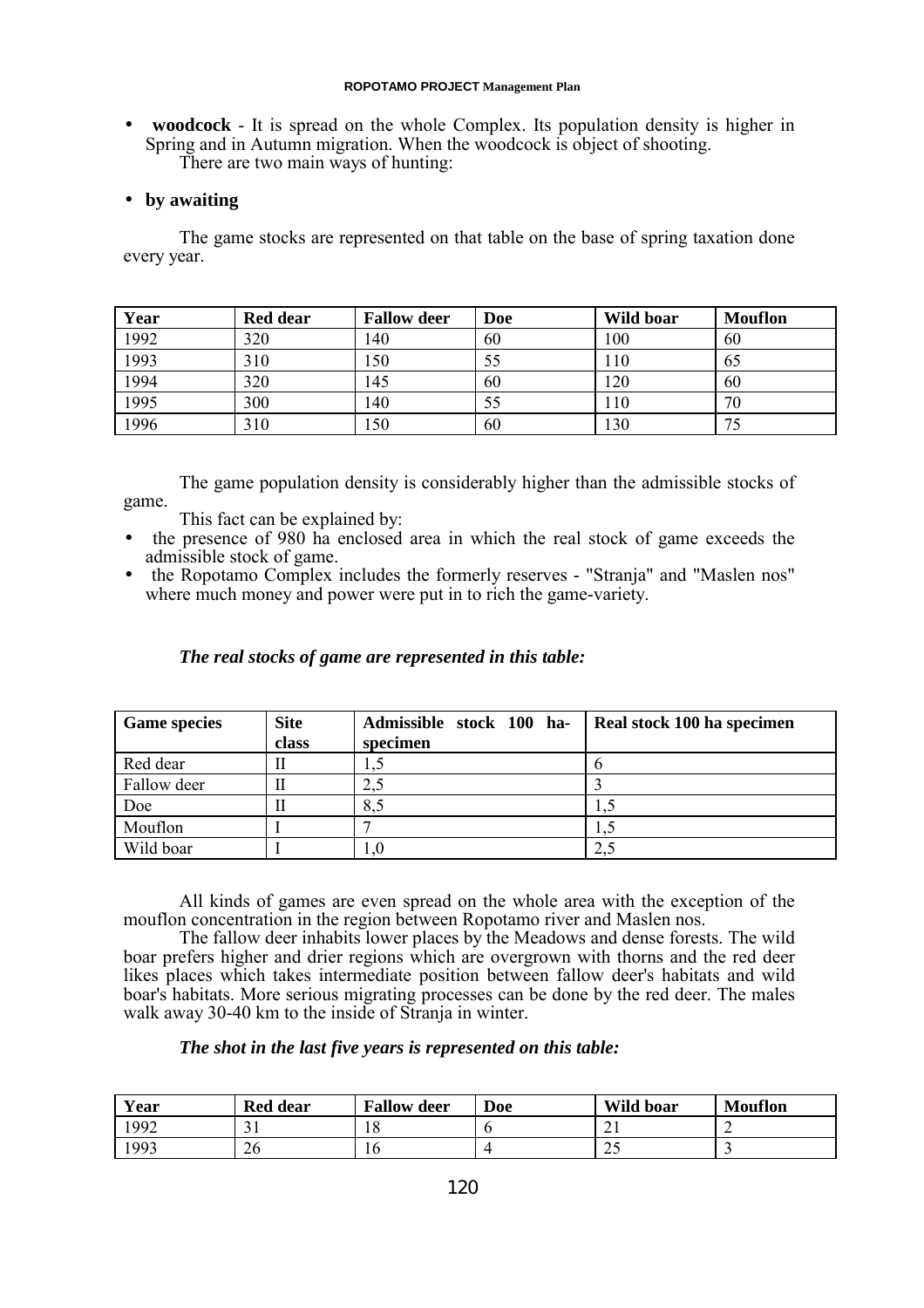#### **ROPOTAMO PROJECT Management Plan**

| 1994 | 38                       |     |          | $\Omega$<br>$\angle 0$ |  |
|------|--------------------------|-----|----------|------------------------|--|
| 1995 | $\mathbf{\Omega}$<br>ر ر |     | <b>_</b> | ັ                      |  |
| 1996 | 29                       | . . |          | ∠∪                     |  |

The shoot has been done on the line of the International Hunt Tourism.

The shooting of the trophies is done during their wedding period: for red deer this period is in September, for fallow deer - in October, for wild boar - in December. The hunters are from Germany mainly and from Austria - in the second place, from France, Sweden, Spain and West Europe.

The hunting of the woodcock is priority for Italians shooters mainly. The number of hunters who visit the region is from 50 to 70.

The reserve uses by 14 men. People constantly occupied are : six egers, one cook, two game-breeders, cleaner, waitress, two drivers and one chief-district. The hunting has been done out of the protected areas but it has influence on the populations which are object of shooting.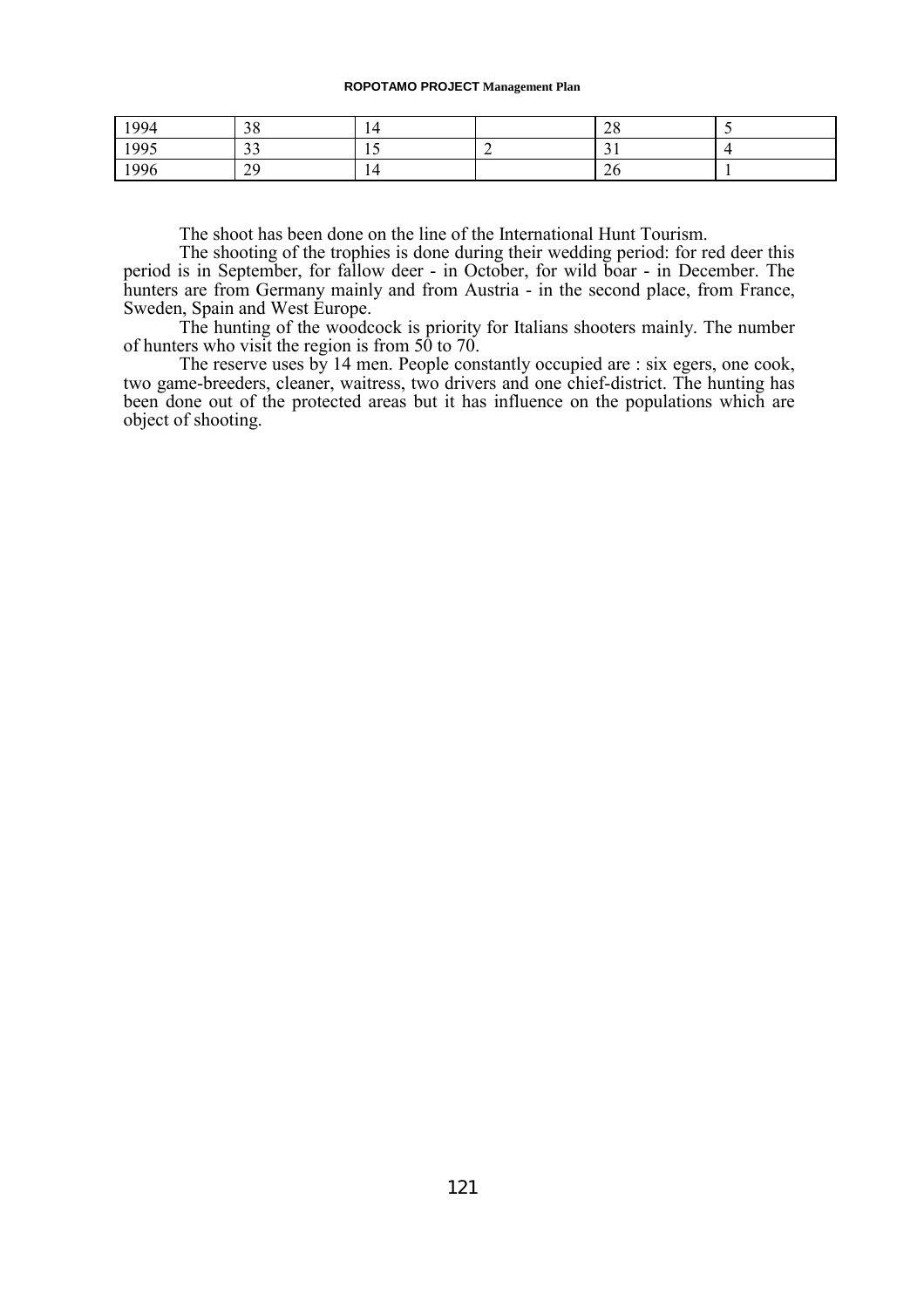#### **1.10.5. Fishing**

Fishing is not allowed in the Ropotamo river and in Alepu-marsh. Breeding with native fish and sports fishing from the shore of the lake by fishing rod from June  $30<sup>th</sup>$  to March 1st is not allowed.

Trying of breeding the Stamopolu marsh with native fish were unsuccessful.

It is necessary breeding and fishing by boat in Alepu marsh should be forbidden.

### *1.10.6 Education (Teaching)*

The plan for management of "Ropotamo" Complex provides building of Information Center in Arkutino. The following educational activities will be worked out in this Center:

- Scheme of the educational routes and drawing the paths which are of botanical and ornithological interest, as well as detailed mapping for the visitors. The realization of this activity feasible by the representative of the Ministry of Environment (Bulgarian Academy of Sciences, Sofia University) together with representatives of the District Specialized Inspection in Primorsko town.
- Plan for outing places which is conformable to sensibility of the inhabitable places. Collaboration with the team who worked out the scheme of the educational routes. The number of places for outing must be limited.
- Organizing of visiting the guides and acquainting with the bio-variety.
- Studying of the local tourist stream on purpose, its development, depending on the natural sights and the bio-variety in Ropotamo Complex.
- Working out of educational programme on topic: Hotel-keeping and tourist service in private lagging and giving the priority to ecotourism and to tourist service instead of building of the hotel objects.
- Working out of educational programme on topic: Together with the nature protection, economic effective agricultural using.
- Realizing of close contact with the students (twenty in number) coming in motel "Arkutino" for two weeks in June every year. These students have been thought in "green school" where they "get the knowledge about the species variety in Ropotamo Complex. They have been brought up to love and protect the nature on purposely its conservation.

The new build "Stranja" Inspection to the National service in the Ministry of the Environment controls and coordinates the landowners in Ropotamo Complex.

### *1.10.7. Scientific Researches*

At the present moment the scientific researches are not done in Ropotamo Complex. It is necessary some researches should be started to help for realizing for the tasks.

Evaluation of the conditions of sea habitats in the water area of Ropotamo Complex.

1. Describing the habitats in the researched area.

2. Determine the composition of the flora and fauna, plant and animal creatures (on habitats) in this region.

• bottom fauna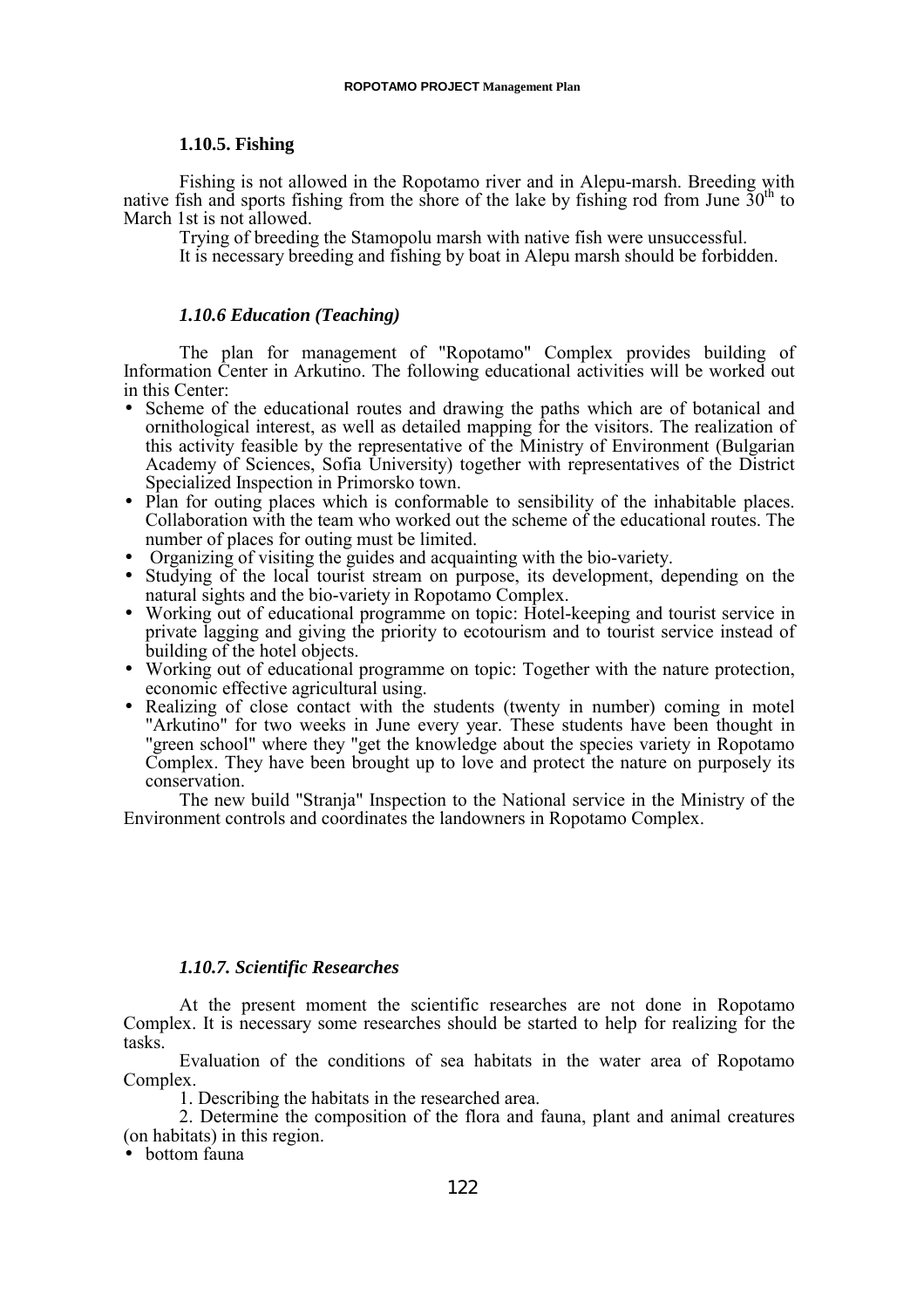- higher seaweed, phyto- and zoo-plancton
- ichthyofauna

3. Decree of damage of the bottom biocenosis.

4. Abiotic factors characterizing the sea area.

Analysis of the habitats rarity should be done.

The kinds of the pollution, the degree of the pollution, the threats for the species composition should be described.

The fishing be researched

Detailed researches about the small mammals should be done.

Further scientific researches should be done in Arkutino marsh and near the mouth of Ropotamo river.

Monitoring should be organized.

### *1.10.8. Showing management of the area*

There is built structure for management of Ropotamo Complex. The functions of the local power given to the town councils, mayors and local administrations are determined by the Law of local administration. The forests in Committee in the Council of ministry. The functions of the forestries are to use and to preserve the natural resources. These functions are determined by the Law of the reserve and the Law of the Fish Industry.

The Ministry of the Environment is authorized to carry out the state policy and underdepartmental control on preserving of the environment.

In fact Ropotamo reserve has been managed and preserved by "Ropotamo" reserve. Stamopolu-marsh and Alepu-marsh must be managed and preserved by the structures of the Ministry of the Agriculture and "Alepu"-sand dunes and "Perla"-sand dunes by Ministry of the Building. The last two structures do not execute their functions.

#### *1.10.9. Residential building*

There are some residential building on the area of Ropotamo Complex. They are: the motel, the massive two-storied building (formerly roadman's lodge of the Road Control) and other buildings near the roadman's lodge. All of them are located in place of Arkutino in the buffer area of Ropotamo reserve.

There is a massive building which is used as a house near Stamopolu-marsh to the west of him.

#### *1.10.10 Industry*

There are not any industry factories on the protected areas of Ropotamo Complex.

#### *1.10.11. Others*

In the unprotected area of Ropotamo Complex there are lands under crop use as game fields, pasture for domestic animals and hay producing. A part of "Maslen nos" unprotected area is used for military aims.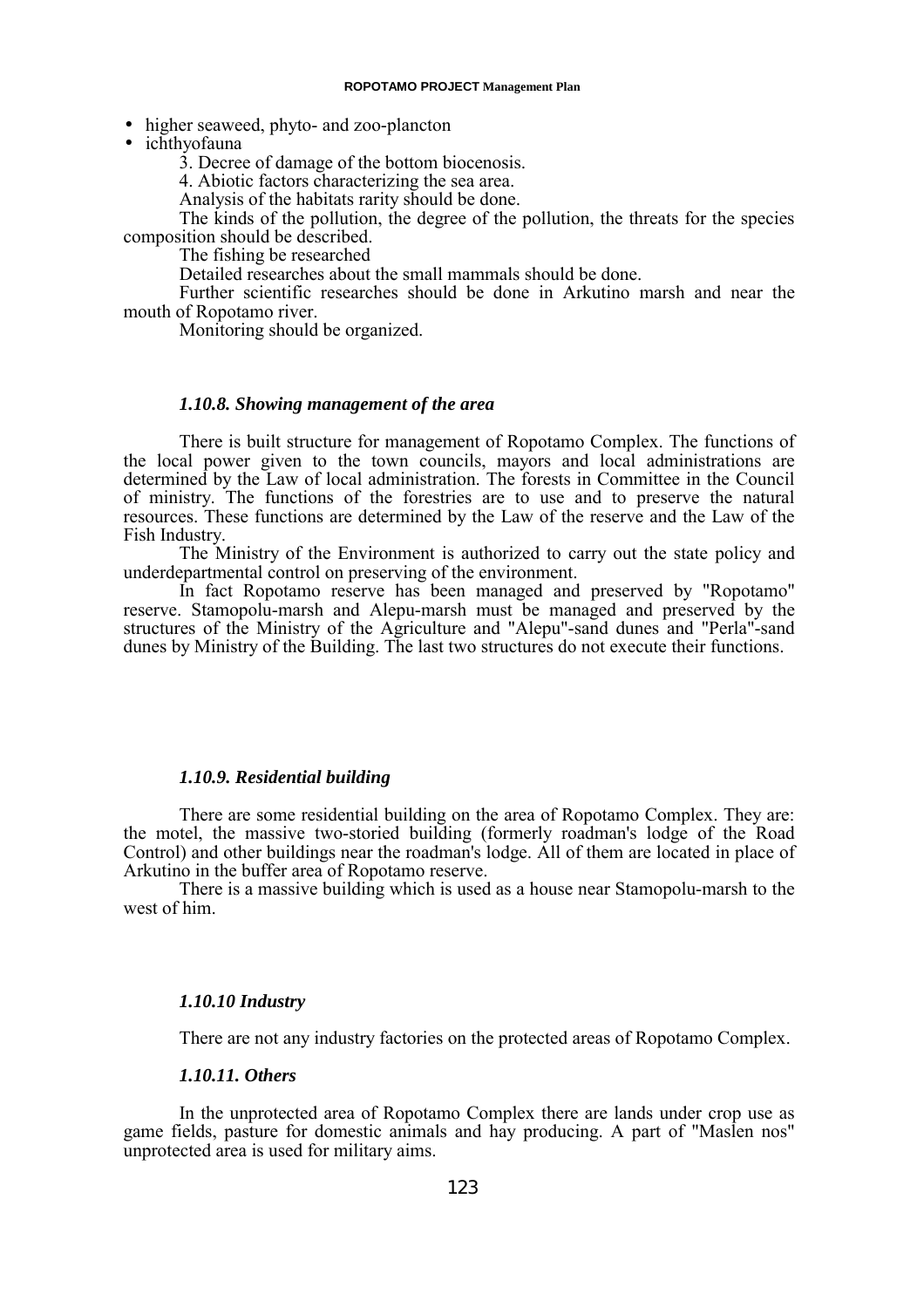### **1..11. USING AND ACTIVITIES IN ADJACENT AREAS**

#### *1.11.1. Using of land*

The stockbreeding (mainly sheepbreeding, goatbreeding and pigbreeding) has been taken priority place. This is explained by possibility to pasture throughout the year, because of the open winter and plenty of wood fruit and acorn. The animals graze in the forest and they use the desolated lands, fields and meadows as well. A small part of agricultural lands are cultivated in this region because of the reorganization of Bulgarian Agriculture.

Cereals and forage plants are grown mainly and the desolated lands are used for pasture. Ropotamo Forestry covering 10592 ha area and 964820 timber volume, realizes the following activities:

 $\bullet$  logging - the forest management project provides for 964820 m<sup>3</sup> timber volume felling of wood every year  $8326 \text{ m}^3$  wood was produced in 1994, 1995 - 7766 m<sup>3,</sup> 1996 - $12090 \text{ m}^3$ 

The Forestry realizes hunt-economic activity, side-line and forest cultural activity. The logging takes 15 people, hunt economic -  $22$  people side-line - 8 people, forest cultural - 6 people.

The wood unafforested area is used for sowing of game fields, hay - producing, producing of forest - agricultural fruit and herbs.

There are some poundnet in the sea area near Ropotamo Complex.

The Spring poundnet: Chechru, Kondros, Maslen nos. Spart, Danube herring and Scad are caught mainly.

The Autumn poundnet: Kendenar, Kombolistroz catch belted bonito, blue-fish and Scad. The tourist object on 30,0 ha area is provided to be build near "Duni" Vacational Village and by pass road, to the West of Alepu marsh. Some conversation are being conducted for completing of the two big tourist objects - in Arkutino, opposite "Zmiisky ostrov" (island) and on "Perla" Residence area. The building of these objects will have negative influence on the Ropotamo Complex.

### *1.11.2. Enterprises and Equipment*

These are:

- Concreete assembly near Primorsko town
- Gravel pit near Primorsko town
- Woodworking Enterprise near Primorsko town
- Private stockbreeding farms near Primorsko town
- Microartificial lake to the North of Alepu marsh.
- Electric power-line and water supply route.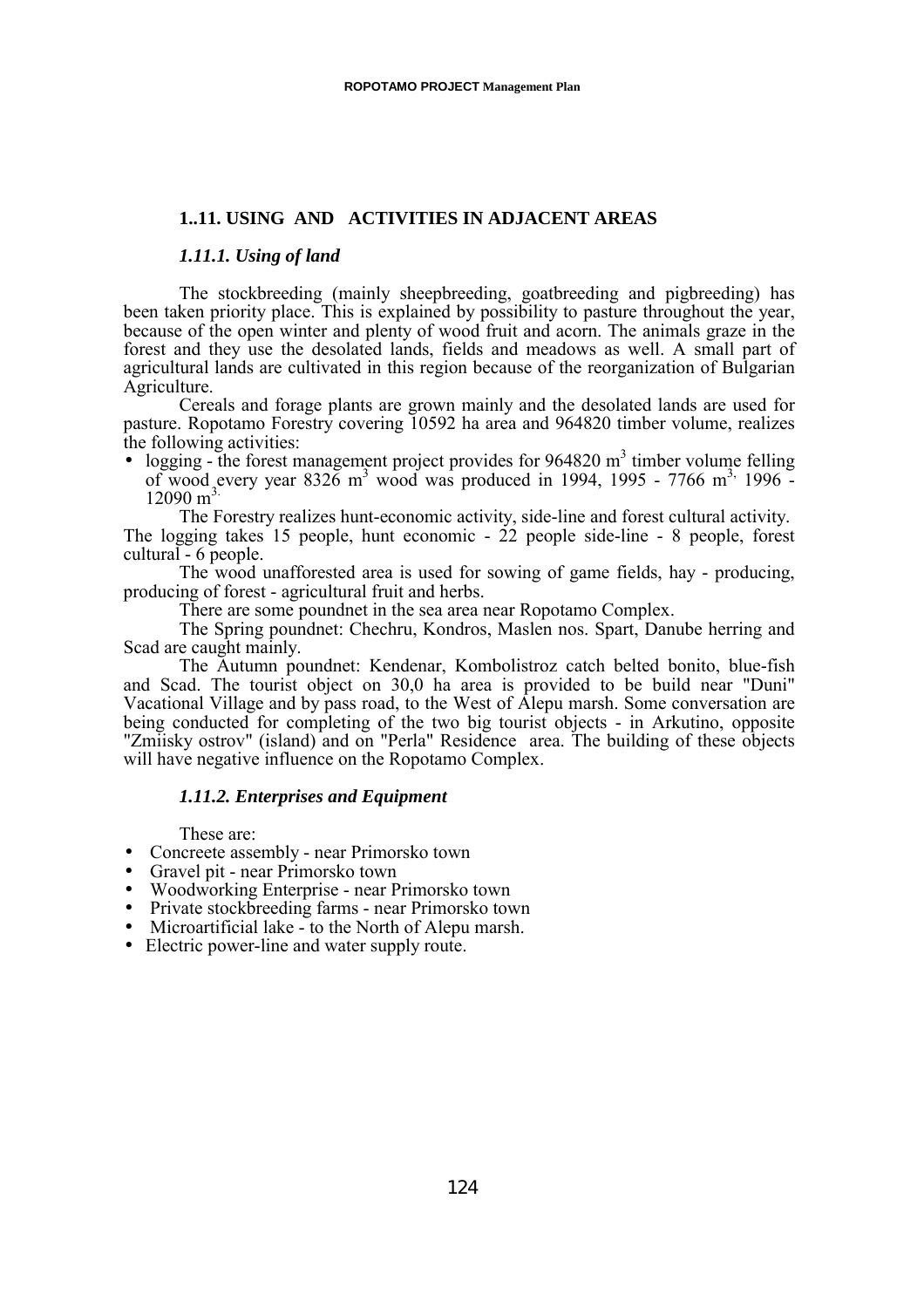### *1.11.3. Planning*

The territorial-arrangement plans were worked out in 1997. They were financed by the World Bank. These workings as well as the Plan for management of Ropotamo Complex concern one and the same area and some of the specialist take part both in two project. This will strengthen the protection of Ropotamo Complex.

Project for building of Alepu Tourist Complex and by passroad on the west part of Alepu marsh is being worked out. This will have negative effect on the protected area.

#### *1.11.4. Economic Aspects*

.

The combination of variety favorable factors (geographical position, the presence of indispensable infrastructures, diversity of places of inhabit) describes protection Center can be build

#### **1.12. USING AND ACTIVITIES IN THE PAST**

### *1.12.1. Ancient history (Archeological finds)*

The Thracians are the most ancient inhabitants of Stranja Black-sea-shore. The first information from archeological exavation "Malkoto kale" near Sozopol, uncovers the Thracians civilization of IV, III, II Centuries B. C. It was confirmed by studying of the some tombs, build of stone pieces (3,35 m) where determined as a part of the megalit Thracians civilization which had been lived in the North-East part of Greece and in the North shore of Black Sea.

### *1.12.2. Historical (Pre-Industrial) period*

The thread of the historical development connects the Thracians religion and the spiritual world of Thracians with the First Bulgarian Country. Because of the nearness off Stranja Black Sea shore from the old Byzantium capital - Constantinopol, it had been separated from Bulgaria in 969. The Stranja Black Sea shore had been on Byzantium yoke for 220 years.

The archeological finds uncovered in the Ropotamo Complex are:

- Stronghold "Vulchanovo" on the land of Primorsko town, 5 km to the North archeological monument of international importance (published in State Gazette , Copy 35, 1965)
- Stone tomb "Zmeyova kushta" on the land of Primorsko town, 4 km to the North archeological monument (published in State Gazette , Copy 35, 1965)

#### *1.12.3. Post-Industrial Period*

A part of area along the South bank of Ropotamo river covering Korakya cape, Maslen nos and the bank near Stamopolu marsh, belong to the Ex- Residention area of the formerly regime. It is being used for tourism needs now.

The forestry does forest-economic and hunt-economic activity in the region situated to the North of Ropotamo.

The bead strip used during all summer season . The complex Colleges were built in the North of Arkutino and after sometime this building was stopped. Both of Arkutino and Lilies camps worked in the past.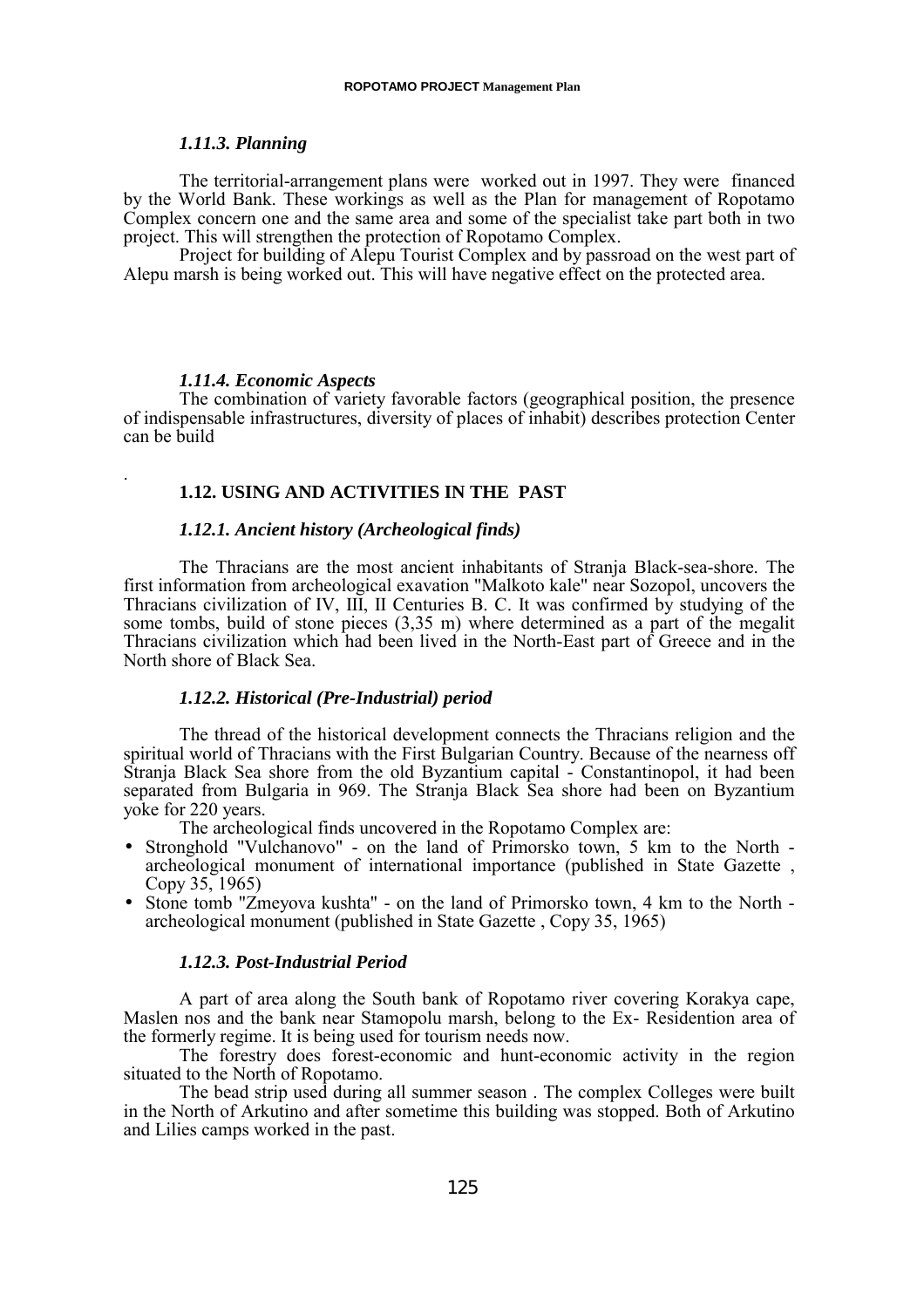#### *1.12.4. National monuments and other sights*

The monuments situated on Ropotamo Complex area are:

-"Zmeyova kushta" - stone tomb - located 4 km to the North of Primorsko town. It is archeological cultural monument of National significance (published in State Gazette , Copy 35, 1965)

• Series of stone tombs which are halfdestroyed now.

### **1.13.LANDSCAPE AND AESTHETIC QUALITIES**

The nature has collected picturesque and landscape - virgin nature, dense forests with beautiful plants, rocky formation, marshes rich plant animal world.

## **1.14.ADDITIONAL DESCRIPTIVE INFORMATION**

### *1.14.1. Bibliography*

National Plan for priority activities on conservation the damp zones of utmost importance in Bulgaria. Sofia, 1993, the Ministry of the Environment.

 Bulgarian Red Book, volume 1. Plants, Sofia, 1984, Bulgarian Academy of Sciences.

Bulgarian Red Book, volume 2. Animals, Sofia 1985,Bulgarian Academy of Sciences.

List of reports that were base for working out of the present Plan for management:

The "Ropotamo" reserve. Conservation and natural development. Part III-1. Flora and vegetation Done by Peev D., Bassilev P.

The Ropotamo reserve, Arkutino marsh, Alepu marsh, Stamopolu marsh, Velyov vir and "Ropotamo" firth. Inventarization of flora, predominant species, spreading. Evaluation of the flora condition and vegetation in water basins. Evaluation of the condition of the rare and endangered plant species in water basins and noticed tendencies for change. Done by: Vodenicharov Dimitar, Stoyneva Maya.

Terrestrial invertebrate fauna in the Ropotamo complex. Done by: Georgiev Vassil B.

Geological, hydrogeological, hydrological and hudrochemical, characterization of the damp areas in the "Ropotamo " Complex. Done by: Stoyanov N., Spassov K.

Amphibians and Reptiles in the Ropotamo Complex. Done by: Beshkov Vladimir. Zooplancton and zoobenthos. Done by Stanoy Kovachev.

Researching of the condition of the ichthyofauna in the damp areas of the Ropotamo Complex. Done by: Pechlivanov Luchezar.

Mapping of water-and marsh-vegetation in the damp zones of the Ropotamo Complex. Done by: Kovachev Christo.

Mammals: Done by Dobrev Stoyan.

Tourist activity in the complex. Done by Gorov Goro.

Hunting-economical activity: Done by Gorov Goro.

Birds. Done by Proffirov L. and Dimitrov M.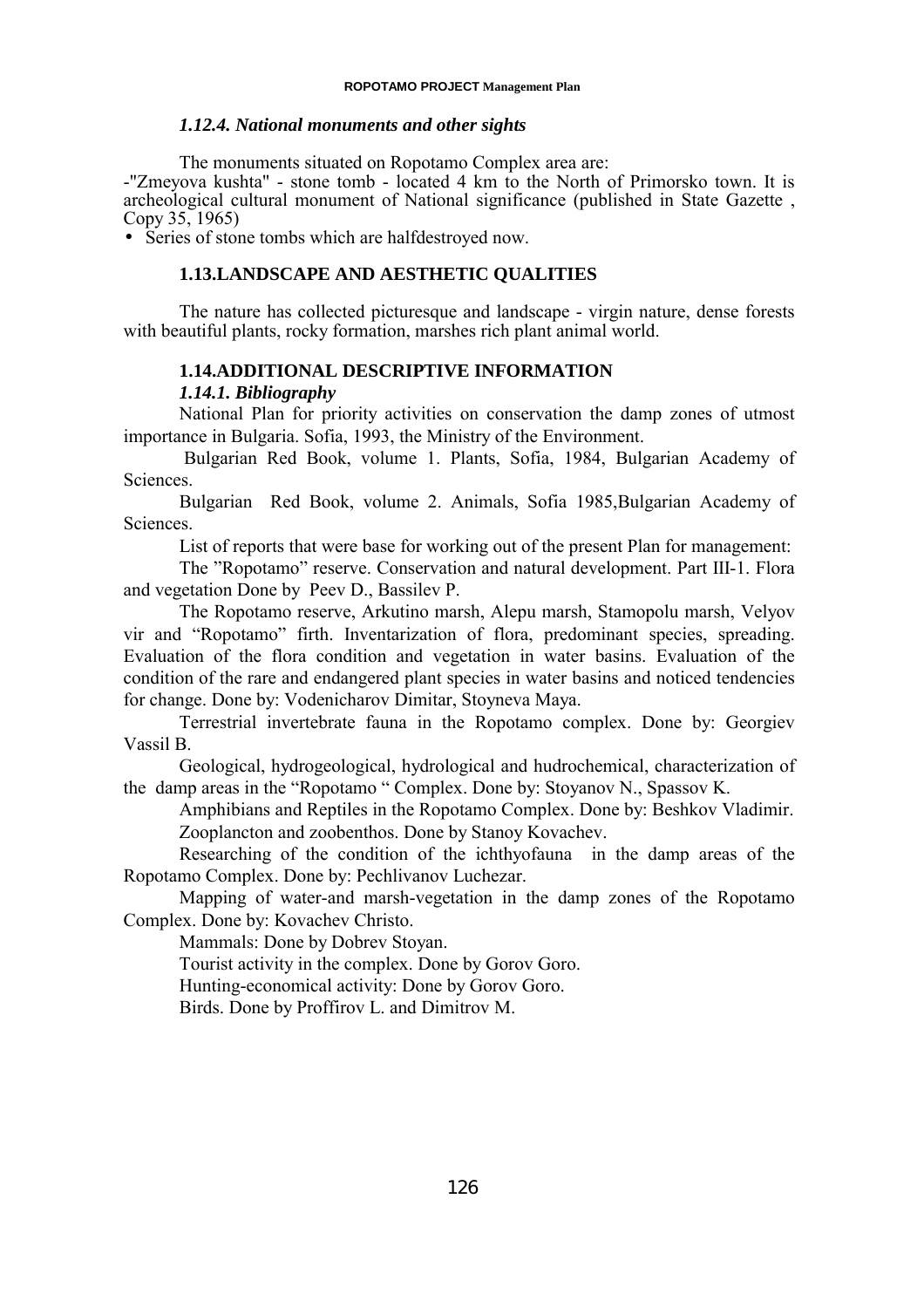# *1.14.2. Publications*

|                                  | Andreev N., M. Lichev and et Guide to hidher plants in Bulgaria. D. I. Nauka and izkusstv<br>1992, p. 788                                                                                                                                                        |
|----------------------------------|------------------------------------------------------------------------------------------------------------------------------------------------------------------------------------------------------------------------------------------------------------------|
| Achtarov B.                      | The Carex genus in Bulgaria, Publication BAS p.179                                                                                                                                                                                                               |
| Bulgarian Academy of<br>Sciences | Atlas of endemic plants in Bulgaria, 1992, BAS S. p.204                                                                                                                                                                                                          |
| Buresh, I., I.Tsonkov, 1993      | Studying the reptiles and amphibians spreading /Reptilia/<br>/Amphibia/ in Bulgaria and Balkan Peninsula. Part-I<br>-tortoise /Testudinata/<br>and<br>lizards<br>/Sauria/.Nature-sc<br>Institute, Sofia, book VI, p.150-207.                                     |
| Beshkov V.1969                   | Karaul tash. Tourist, number 4.                                                                                                                                                                                                                                  |
| Beshkov V.1985                   | Bats. Bulgarian Red Book. Volume II Animals, p.130-131.                                                                                                                                                                                                          |
| Beron P., 1958                   | About the putting rings on the bats in Bulgaria. Nature, $\{7.5\}$<br>p. $70 - 76$                                                                                                                                                                               |
| Bartoshic M., Beshkov V., 197    | New species for the Bulgarian fauna. Nature and knowledge<br>$XXX$ , number 6, p.39                                                                                                                                                                              |
| Beshkov V. 1955                  | Marsh terrapin. Nature and knowledge, number 5, p 8-10                                                                                                                                                                                                           |
| Beshkov V.1956                   | European blind snake in our country Magazine of "Nature"<br>Knowledge", year: IX; number 3, p. 16-18. Researches on the<br>Systematic and spreading of the Slow-worm /Anguis<br>Frasgilis L./ in Bulgaria. Zoological Institute Museum S. vol<br>XXI, p. 185-201 |
| Beshkov V. 1986                  | Stripe and unstripe type of colouration of the Grass snake<br>/Natrix natrix L//Colubridae , Serpentes/ in Bulgaria. Astra<br>Zool Bulgarica, 31, p. 32-36                                                                                                       |
| Beshovski V, 1964                | Drogonflies /Odonata/ from the Bulgarian Black Sea Coast-<br>Zoological Inst. With Museum, 15, p.115-129                                                                                                                                                         |
| Beshkov V,1971                   | Contribution to Dipter fauna/Diptera, Brachycera/ from the<br>Bulgarian Black Sea Coast. I. also 34: 5-11                                                                                                                                                        |
| Beshovski V. 1972 a              | Contribution to Dipter fauna/Diptera, Brachycera/ from the<br>Bulgarian Black Sea Coast. I. also 34: 5-14                                                                                                                                                        |
| Beshovski V. 1972 b              | Ecological researches on the representatives of /Diptera<br>Brachycera/ from the Salt biotopes on the Bulgarian Black<br>Sea Coast.<br>Dipter fauna from the coastal rocks-also $35/5 - 21$<br>L                                                                 |
| Beshovski V. 1973a               | Ecological researches on the representatives of /Diptera<br>Brachycera/ from the Salt biotopes on the Bulgarian Black<br>Sea Coast.<br>Dipter fauna from the wrack, also $38:5 - 20$<br>I.                                                                       |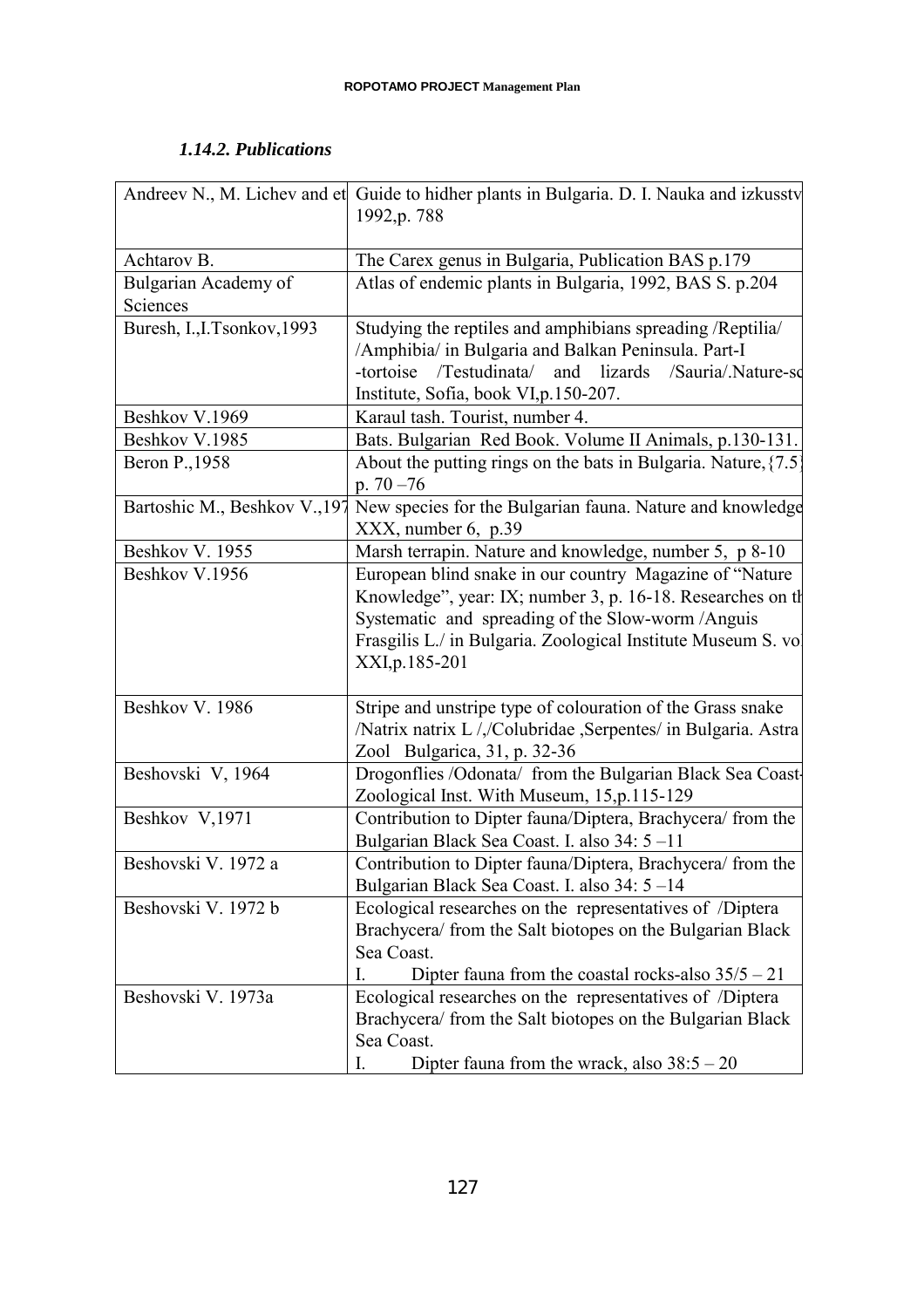| Beshovski V. 1973 c           | Ecological researches on the representative of the /Diptera                                                   |
|-------------------------------|---------------------------------------------------------------------------------------------------------------|
|                               | Brachycera/ from the Salt biotopes on the Bulgarian Black                                                     |
|                               | Sea Coast.                                                                                                    |
|                               | Dipter fauna from the sand beach, overflow by<br>I.                                                           |
|                               | Waves -also 38:195 - 230                                                                                      |
| Beshovski V. 1975             | Ecological researches on the representative of the /Diptera                                                   |
|                               | Brachycera/ from the Salt biotopes on the Bulgarian Black                                                     |
|                               | Sea Coast.                                                                                                    |
|                               | IV. Flies from the salt soil. Ecology, 1: 64-74                                                               |
| Bozilova E., S. Toikov        | Marsh deposits as an indicator of biological and                                                              |
|                               | non-biological changes. First National Conference on the                                                      |
|                               | biological monitoring problems, Plovdiv, 22-24.10.1987,1                                                      |
| Bonchev, G.                   | The marshes in Bulgaria, the Ministry of the Agriculture                                                      |
|                               | and state properties. $1929, 26 - 75$                                                                         |
| Bonchev, E.                   | Encyclopedic Oceanological dictionary, I. C. "Galactica",                                                     |
|                               | Varna, 1992, p.368                                                                                            |
| Bondev Iv., V. Velchev, 1984  | Ecological features and participation of the /Phyllirea latifol                                               |
|                               | Group in the plant cover of Bulgaria. Present theory and app                                                  |
|                               | Aspects of the plant ecology, volume I, $p.106 - 116$                                                         |
| Bondev Iv., 1991              | The vegetation of Bulgaria. Map M:600 000 with descriptive                                                    |
|                               | University publication "Sv. Kliment Ochridsky", S. p. 183                                                     |
| Velchev B., P. Vassilev, 1976 | Ecological-Biological and phytocenological researches of th                                                   |
|                               | sand stripe /Pancratium maritimum/ in Sozopol region                                                          |
|                               | Phytology $5.3 - 19$                                                                                          |
| Velchev B, Iv. Bondev, Sl.    | Main types of plant. Bulgarian Geography, volume I, BAS, 42                                                   |
| Ganchev, 1982                 |                                                                                                               |
| Velchev B., P. Vassilev, T.   | The influence of the generative reproduction of the sand lily                                                 |
| Mishinev, 1979                | / Pancratium maritimum L./ Ecology, 5, 64 - 72                                                                |
| Vodenicharov D.               | The vegetation of our water basins. E . "Nauka and izkustvo                                                   |
|                               | p.1959, 98                                                                                                    |
| Vodenicharov D. and etc.      | Flora of Bulgaria- algae, D. I. "Narodna Prosveta", 1971,p.                                                   |
| Vodenicharov D., I. Kiryakov  | Hydrobotanical characterization of the "Ropotamo","Rozen                                                      |
| and etc.                      | "Steneto" regional stations for biological monitoring<br>National Conference on the biological monitoring pro |
|                               | Plovdiv, 22-                                                                                                  |
|                               | 24.10.1987, p.109-113                                                                                         |
| Vodenicharov D., S. Dimitrov  | Biological diversity of Bulgaria-algae, pubescents, water pl                                                  |
| Konaklieva and etc.           | /hydatophites, neystophites, cheliophites / and lichened                                                      |
|                               | Mushrooms. National strategy for biodiversity                                                                 |
|                               | Conservation, main reports, volume I, 1993, p. 35-72                                                          |
| Valkanov A.                   | Notes on our brackish water. University of Sofia, Physico                                                     |
|                               | Faculty, 1936, XXXIII, 3, 14-326                                                                              |
| Vassilev I., I. Peshev, 1968  | Plant-eating wasps /Symphyta, Hymnoptera/ from the                                                            |
|                               | Bulgarian Black Sea Coast. University of Sofia, 19-24                                                         |
| Vassileva – Sumnalieva L., 19 | Researches on Cynipid fauna /Hymenoptera, Cynipinae/                                                          |
|                               | From Stranja – Acta zoologica bulgarica, 35:23-33                                                             |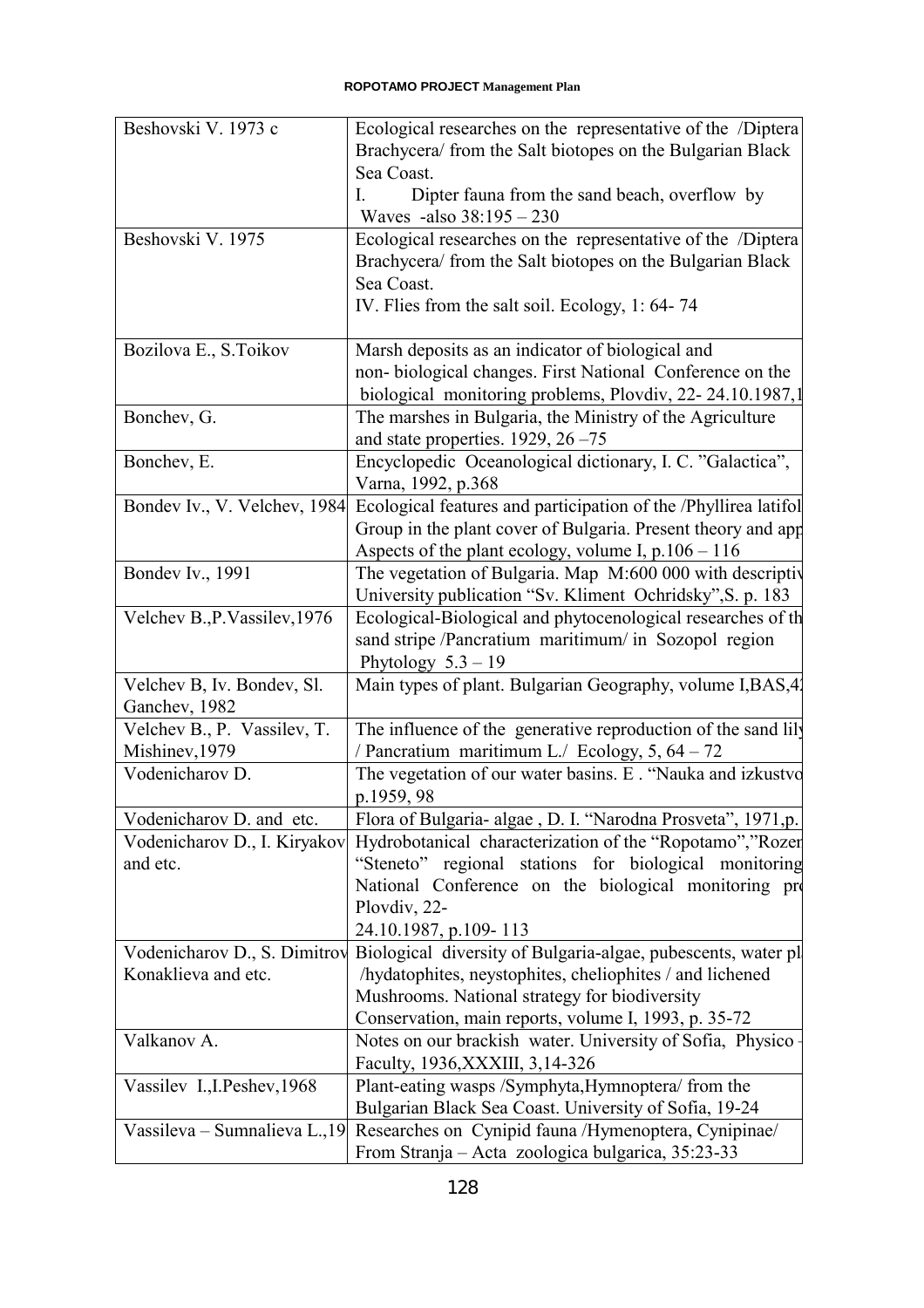|                              | Valkanov A. and T.Marinov, I Invertebrate animals -C. Black Sea, publication "G. Bakalov              |
|------------------------------|-------------------------------------------------------------------------------------------------------|
|                              | Varna, 108-123                                                                                        |
| Valkanov A. 1949             | . Black Sea turtles. Workings of the sea biological station in<br>Volume XIV. P.99-102                |
|                              |                                                                                                       |
| <b>Gruev B., 1988</b>        | Species composition and Zoogeography of the Alticinae                                                 |
|                              | / Coleoptera, Chrysomelidae/ subfamily on the Bulgarian                                               |
|                              | Sea Coast, also 26{6}: 79-134                                                                         |
| Georgiev G.,                 | To protect Arkutino, Nature and knowledge, 1974, 1, 31-32                                             |
| Grubeliev L.                 | Alepu, Nature-protective collection of "Under the sign of the<br>Bearded eagle "Zemizdat, 1976, 46-52 |
| Granicharova T.              | Underwater overgrowners in the firth of the Ropotamo river                                            |
|                              | Hydrobiology S. 1977, 6, 89-100                                                                       |
| Dimitrov D., 1974            | Afforestation characterization of woods in the "Ropotamo"                                             |
|                              | National Park Forestry, 12, 39-43                                                                     |
| Dimitrov D., 1975            | Our dense forests on the Black Sea Coast. Nature 2, 72-74                                             |
| Dimitrov D., 1978            | The "Ropotamo" National Park. Nature and knowledge,                                                   |
|                              | $7 - 8, 54 - 55$                                                                                      |
| Davidoff B.                  | To the flora of the East Bulgaria, collection of                                                      |
|                              | "Narodni umotvorenia, Nauka and kniznina, 1909, 25,3, 1-                                              |
| Deliradev P.                 |                                                                                                       |
|                              | Our Black Sea Coast, S. 1946, 62-71                                                                   |
| Delchinova O.                | The Ropotamo river, Otechestven glas, 1979, N 10671, 24<br>11, 1979                                   |
| Dimitrov D.,                 | The Mouth of the Ropotamo river. The Hundred National T                                               |
|                              | Sights, collection, S. 1968, 15-17                                                                    |
| Delchev Ch, 1976             | Spiders/Araneae/ from the Bulgarian Black Sea .C. Collection                                          |
|                              | Terrestrial Fauna of Bulgaria, 83-96                                                                  |
| Drenski P., 1931             | To known us ichthyofauna of the Bulgarian Black Sea Coas                                              |
|                              | Information about agriculture, year of XII, number 7, 8, 3-42                                         |
| Drenski P., 1951             | The fishes in Bulgaria, publishing BAS, Sofia, 270,                                                   |
|                              | Encyclopedia of Bulgaria, Volume I, 1978, p.825 and volum                                             |
|                              | V-1986, p.877                                                                                         |
| Zaharieva B., Dimova V., and | Coprophil Scarabaeidae /Coleoptera/ from the Bulgarian                                                |
|                              |                                                                                                       |
| V. Krusteva, 1975            | Black Sea Coast. Acta zoologica bulgarica, 3:31-38                                                    |
| Ivanov K., A. Sotirov,       | in Bulgaria. Hydrology<br>The<br>marshes<br>and<br>Meteo                                              |
| A .Rozdenstvenski and        | 1964, volume XVI, p.242                                                                               |
| D. Vodenicharov              |                                                                                                       |
| Yordanov D. 1938-39          | Plant relations in the Bulgarian parts of Stranja                                                     |
|                              | Mountain. Sofia University "Physic- Math. faculty" XXXIV                                              |
|                              | $3,409-476,1-90$                                                                                      |
| Yordanov D.                  | New contribute to the flora of Bulgarian botanic group, 19                                            |
|                              | $285 - 291$                                                                                           |
| Yordanov D., Ch. Kochev      | Information and critical notes about Bulgarian flora BAS, 19                                          |
|                              | Volume XXIV, 241-246                                                                                  |
| Yovchev N. and K.Popov, 197  | Game and hunting Zemizdat p. 26                                                                       |
| Karapetkova M., M.Zivkov, 19 | Fishes in Bulgaria, publishing "Geya-Libris", 247                                                     |
| Karapetkova M., M. Zivkov,   | Fresh-water fishes in Bulgaria. C. National Strategy for bio                                          |
| K. Alexandrova               |                                                                                                       |
|                              | conservation. Main reports "Volume 1.515 - 546                                                        |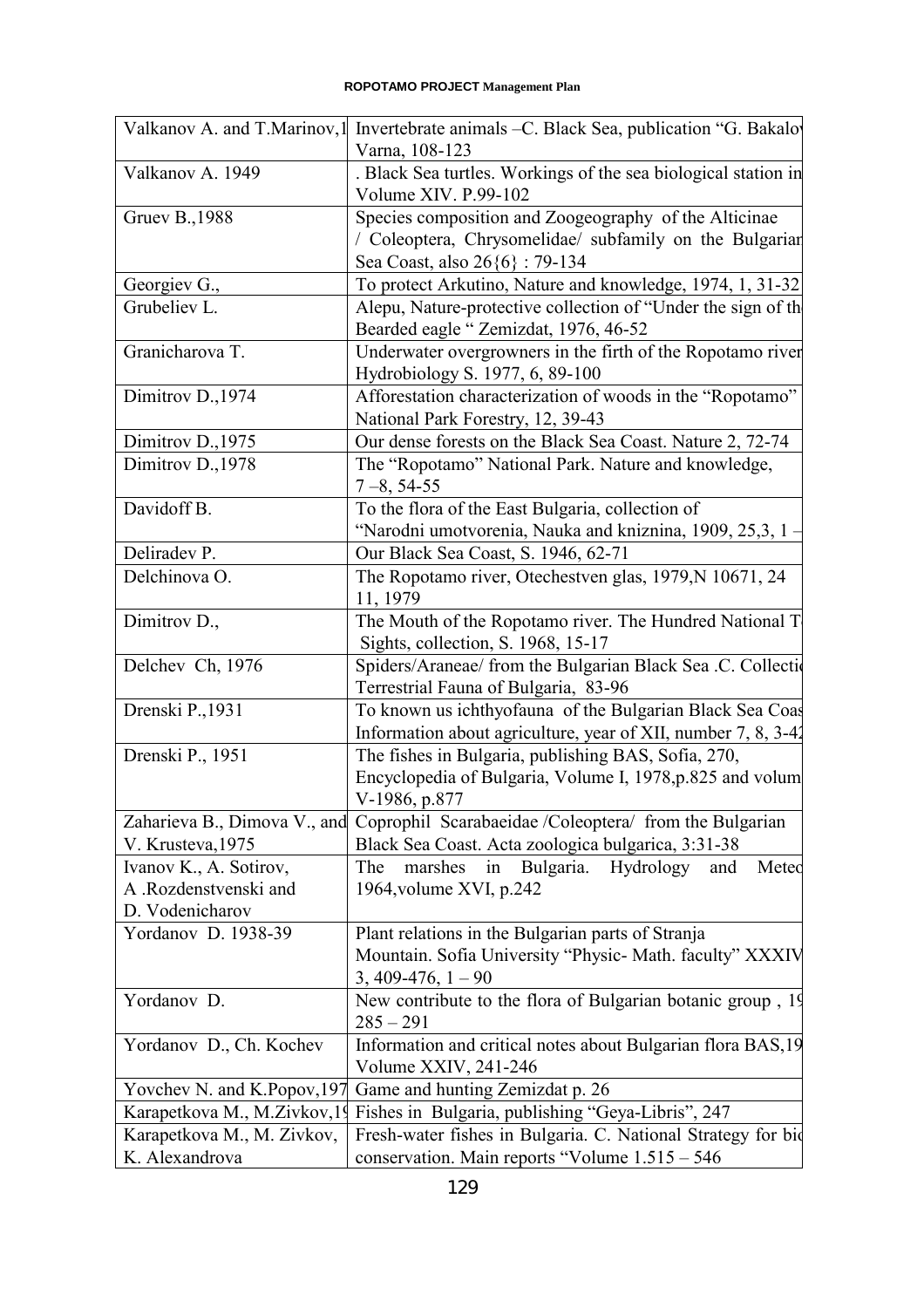| Golemanova, 1993,             | Fishes . C." Bulgarian Data RED Book". Volume 2 Pul                                    |
|-------------------------------|----------------------------------------------------------------------------------------|
| Karapetkova M., V.Pomakov,    | Bas, Sofia p. 183                                                                      |
| Kovachev V., 1922             | The freshwater ichthyological fauna of Bulgaria.Sofia,1963.                            |
| Karnozitskii N.1954.          | Biological, ecological and systematical researches on new                              |
|                               | very famous butterflies on our Black Sea Coast., also 3: 16                            |
| Kovachev V., 1912             | Herpetological fauna of Bulgaria, Plovdiv, Publishing                                  |
|                               | Chr. G. Danov p.1-90                                                                   |
| Kunev D.                      | Arkutino, Tourist, 1960, 3, 22                                                         |
| Kochev Chr., V. Alexandrov    | Arkutino reserve, Nature 1982, 3, 91-95                                                |
| Lavchiev V., 1969             | Researches on the real flies /Muscidaeq Diptera/ in the Ro                             |
|                               | reserve, also: 59-70                                                                   |
| Morozoff T., 1931             | Waterfresh fishes in Bulgaria, Bulgarian fishing Union, Sofi                           |
| Meshinev T., P. Vassilev, Ar. | Vegetation of the "Ropotamo" National Park, Collection "                               |
| Indjeyan, 1982                | National theoretical conference about conservation of the                              |
|                               | Environment, $1 - 5.09.1982$ , Sunny Beach, 94-98                                      |
|                               |                                                                                        |
| Popov Vl. 1980                | The Ropotamo National Park. C: Protected natural sights in                             |
|                               | Bulgaria. S, 130-133                                                                   |
| Spiridonov Z., 1974           | Struggle for saving of Ropotamo. Night news; N 7015, 17 N                              |
| Spiridonov Z., 1977           | Oasis of the wild nature. S. Zemizdat p.190.                                           |
| Tsvyatkov L., T. Gruncharova  | Underwater overgrowners in the firth of the Ropotamo rive                              |
|                               | Conditions for overgrown Associations growing Hydrobiole                               |
|                               | $S$ , 1976, 4, 3 - 18                                                                  |
|                               | Tsvyatkov L., T. Gruncharova Underwater overgrowners in the firth of the Ropotamo rive |
|                               | III-composition and qualitative growing of Associations,                               |
|                               | Hydrobiology, S, 1979, 8, 26-41                                                        |

# *1.14.3. Available information*

- List of the higher plants
- Species composition of the zooplancton
- Species composition of the zoobenthos
- List of the species of amphibians and reptiles
- Species composition of the ichthyofauna in the researched damp areas
- Species composition of the ichthyofauna in the Ropotamo river.
- List of the birds in the Ropotamo Complex
- List of the mammal species that are determined in the Ropotamo Complex.
- Analysis certificates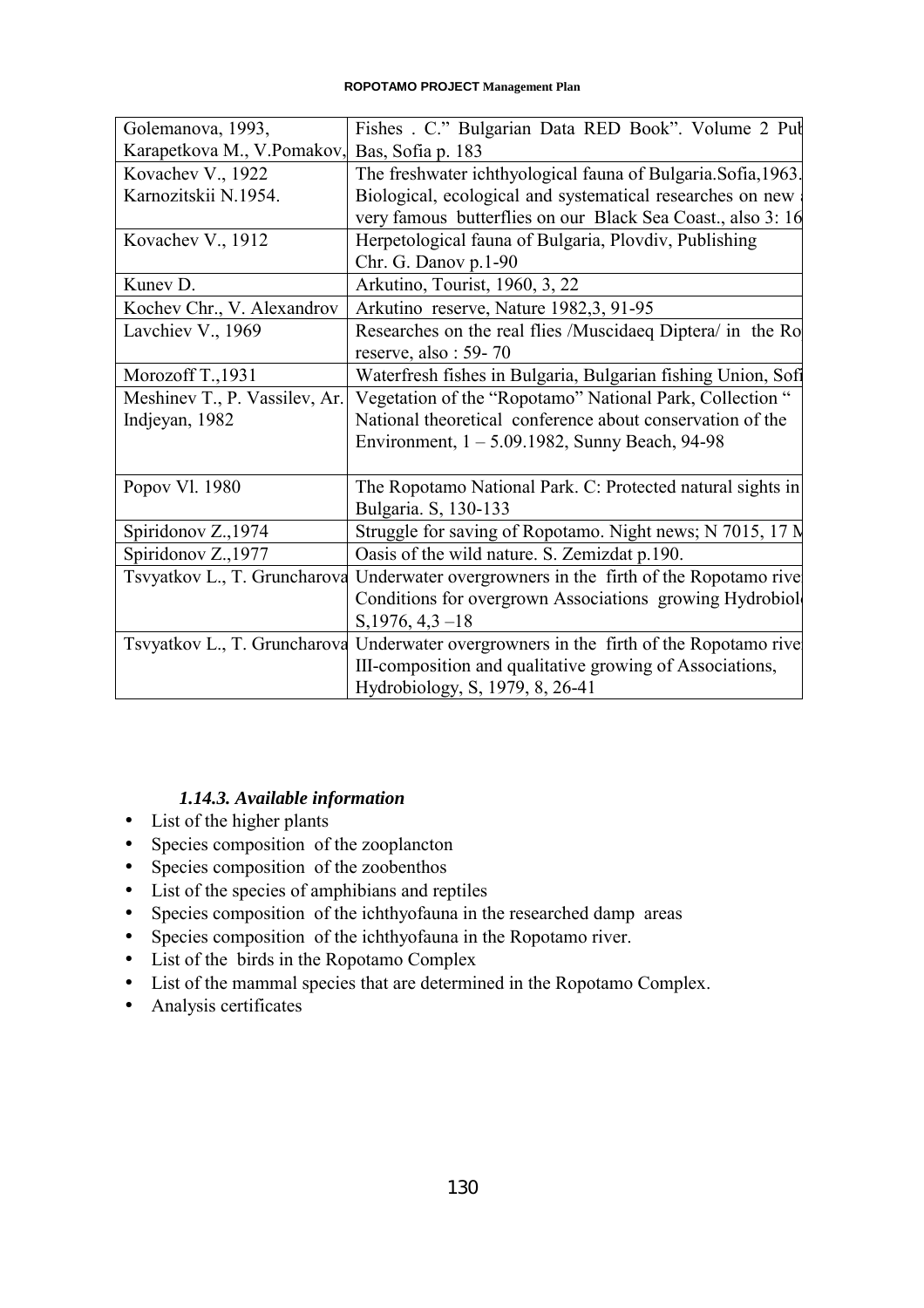# *1.14.4. Cartographical materials*

37 maps are done

### *1.14.5. Photomaterials*

The Plan for management is followed by pictures of plant and animal species.

## *1.14.6. Providing for air and satellite pictures*

Air pictures of some protected territories in the Ropotamo Complex are taken.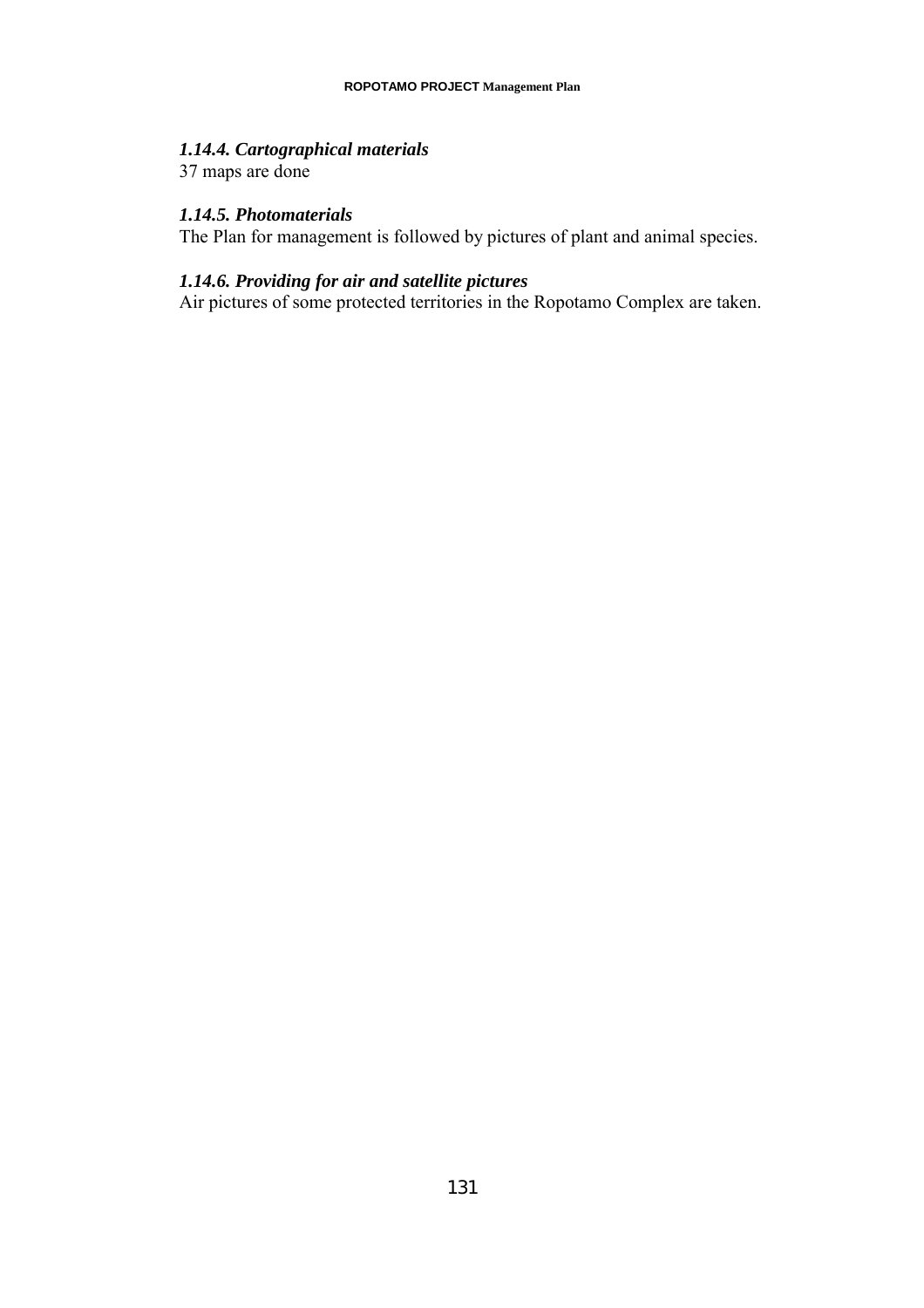### **1.16.2. IMPORTANCE – INTERNATIONAL, NATIONAL, LOCAL**

The analysis of the conservation importance of the biota, habitats and the biological groups in the Ropotamo Complex shows its international significance as a protected area. The Arkutino marsh is announced for Ramsar's object. The Ropotamo reserve and the protected damp area of Alepu are announced for objects of international importance to Bulgarian legislation / Order N 988/ 04.11.1993 of the Ministry of the Environment/ and the damp area of Stamopolu, the Natural sights of Maslen nos., sand dunes of Alepu and Perla are determined as protected areas of National significance by the same Order.

The European conservational importance of the complex is determined also on CORINE BIOTOPES.

The Ropotamo Complex has unique biodiversity  $-60\%$  of the species of to Bulgarian cherpetofauna, 57% of the mammal species, 60% of the water fresh ichthyofauna, 50% of the breeding ornitofauna. Higher flora which is not completely researched, includes 15% of all species, established in the country.

The complex is of utmost importance for conservation of endangered and rare species. From the Bulgarian Data Red Book 21 mammal species of which 7 species are vulnerable , 1 species critically endangered, range in the Complex.

7 species of birds are classified as globally endangered of which: 2 species of breeding birds in the Ropotamo Complex, according to CPES special category. 180 bird species are included in the Bern Convention, 138 migrating species are included in Bon Convention 2 species of which are breeding in the Complex, 84 species are included in CORINE BIOTOPES, 67 species are included in the Bulgarian Data Red Book, 28 species are breeding and 226 species are conservated by Order N 729/1986 of the Ministry of the Environment.

Of amphibians and reptiles in the Ropotamo Complex, 6 species are established. They are written in the World Red List, 2 species – in European Red List,  $15 - in$ Bern Convention, 6 – in Bern Convention, Bulgarian Data Red Book and 19 species are conservated by Order N 729/1986.

Of the invertebrate fauna in the damp zones of the Ropotamo Complex 41 endemite species are established until now.18 species of them are Balkan, and 23- Bulgarian.

About 11 % of the plant species, written in , Bulgarian Red Book are kept in the Ropotamo reserve. It means 83 species- 71 – rare, 11 – endangered, 1 -extincted.

 16 species higher plants are endemites and 23 tree and frutex species are tertiary relicts.

The diversity of habitat types is unique for the country and probably for Europe.

The importance for every species is on Appendix.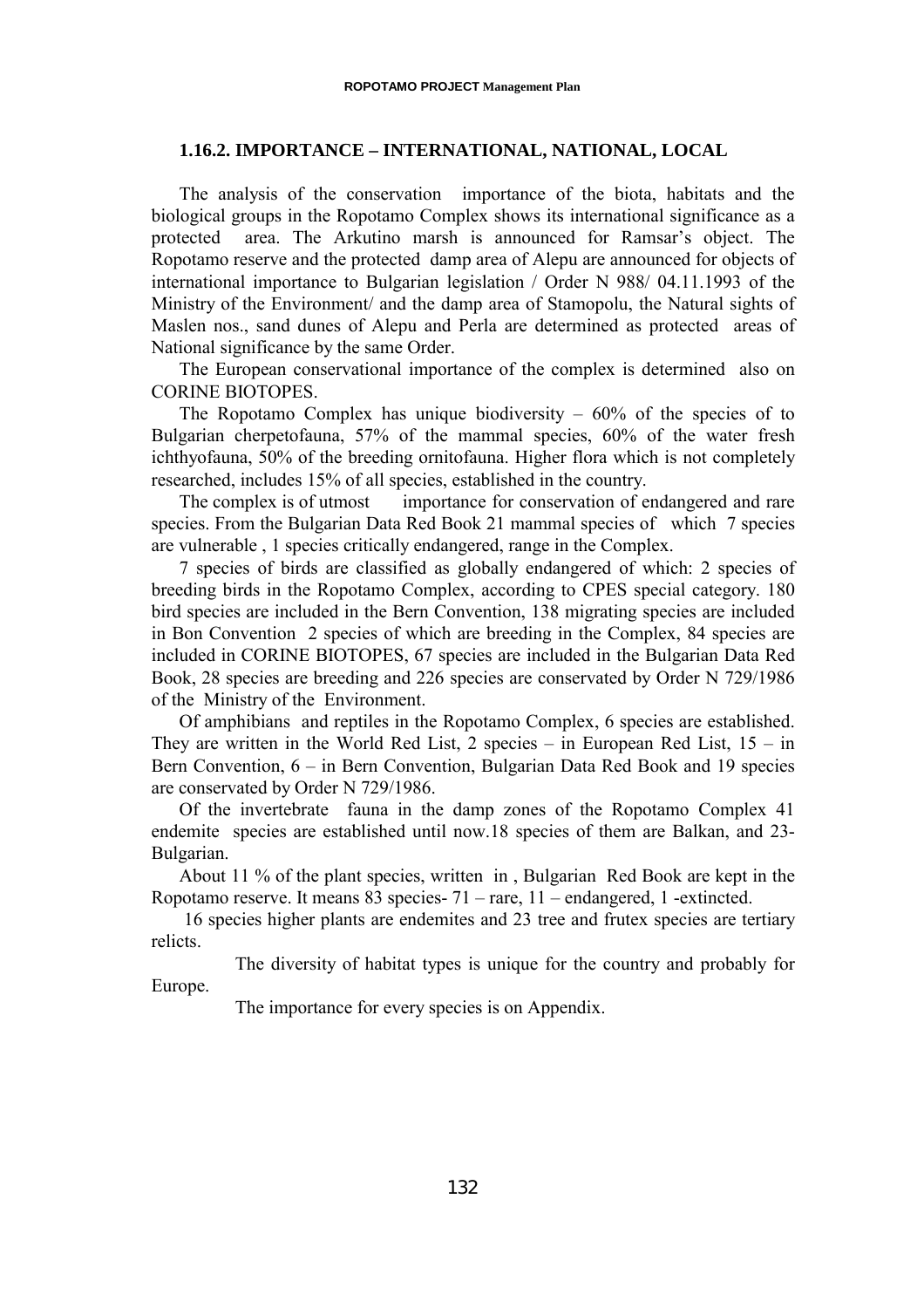## *1.0.0. Available information and history*

From the beginning of the present century there are information in the afforestation literature about the dense forests along the river valley of the Ropotamo river.

Having in mind their utmost significance 500 ha are announced with reserve status in 1940 . Information about scientific researches on that territory exists from that period of time.

These researches continue.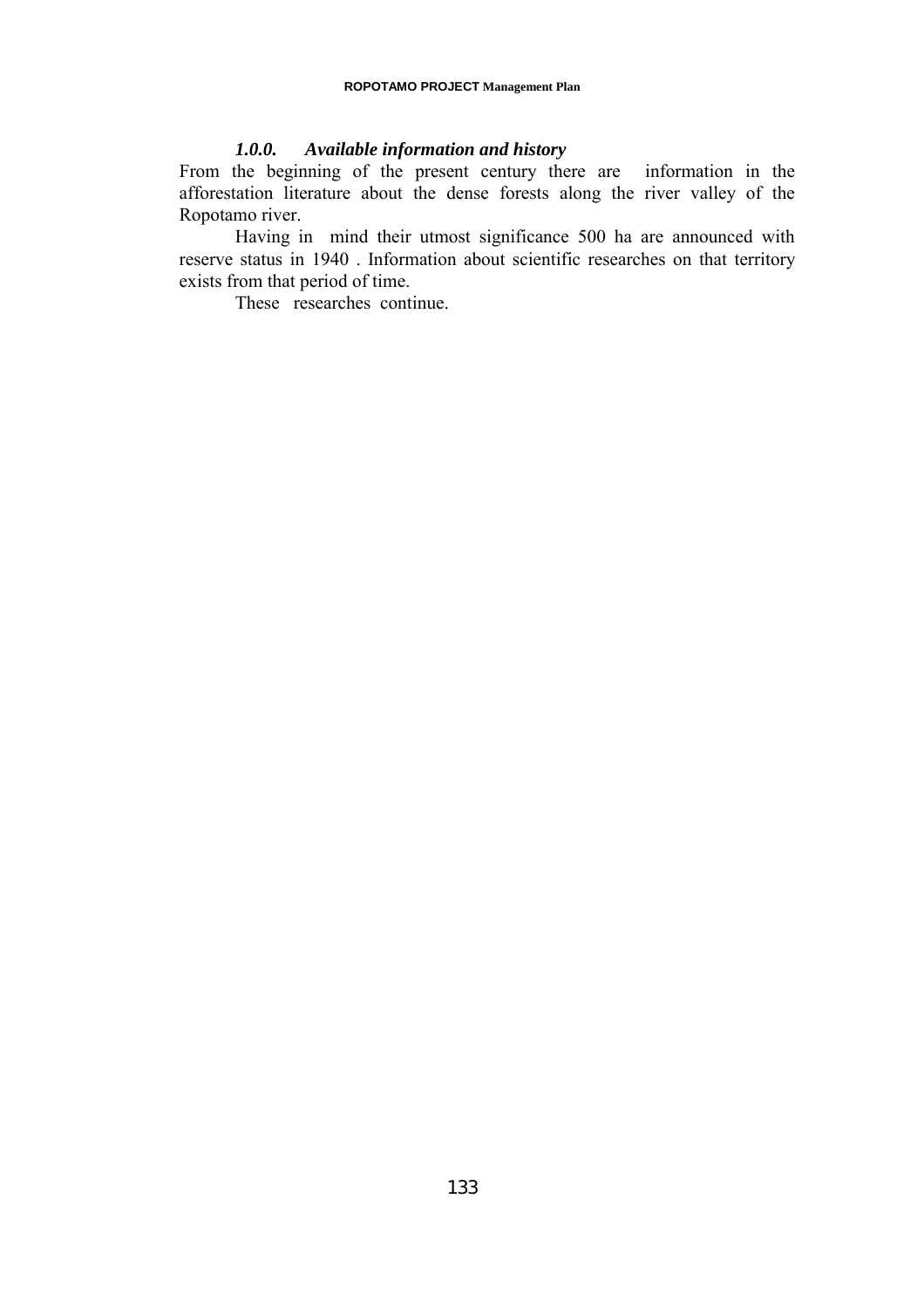## **2.2. RESTRICTION**

## *2.2.1. Natural tendencies in the protected territories in the complex.* **The "Ropotamo" reserve**

### • **The Ropotamo river**

2.2.1.1. Hydraulic connection between the watering –beds is considerably complicated because of the alternation of slime, sandy slimes and miry sands which form the river-bed and the baying terrace on Ropotamo river. The connection between the alluvial bed and the river is embarrassed.

2.2.1.2. The half-head character of the underground stream in the alluvial horizon is a cause for the local bogging in the drain area.

2.2.1.3. Springs are with the small capacity – of 0.01 to 0.25 l/s, seldom is more intense. The feeding up is from rain-falling waters infiltration. During dry periods the part of the small springs dries up.

2.2.1.4. The small spring capacity shows the low water-abundance of the watering structure and the limited natural resources.

2.2.1.5. Cleft-waters are with the uncertain system depending on the season climatic changes.

2.2.1.6. Periodically damming of the mouth of Ropotamo river with sand, and as a result of that-the lack of normal river current.

2.2.1.7. Mixing of freshwater and saltwater, as well as the frequent motion in the river mouth lead to small taxonomic diversity of phyto-plancton which is in the base of the alimentary chain.

2.2.1.8. Considerable amounts of organic substances penetrate into the lagoon (from rotting branches and coast plants), making worse the sapro-biological conditions. That is clear from the fact that in the head section of the lagoon there are observed water "flowerings", caused by the species *Perdifinium, Dunaliela*, *Chlamidomonas.*

2.2.1.9. There is an expansion of *Phragmites australis* association on the both riversides.

2.2.1.10. Due to the slaw upright water-exchange there is an oxygen deficit on the more salt by-bed stratums, which may be eliminated only by the intensive penetrating of seawater. In such cases the by-bed water stratums are pushed out to the surface and to the coasts, where the oxygen amount may be sharply reduced. Besides, the by-bed water stratums contain hydrogen sulfide, which arrives as a result of the rotting processes in the ooze. That is unfavorably reflected over the water fauna and may cause the doom of fish in large numbers.

### • **The Arkutino marsh**

2.2.1.11. Under the marsh bed on the depth of  $3 - 5$  m the section is presented by the violently collimated, mixed with rotten matter the red-gray and black slime-sands and black slimes. They are the cause of the feeble hydraulic connection between the underground waters and the marsh Arkutino.

2.2.1.12. The river Ropotamo running nearby at the distance of 500 m is separated from the rock-threshold (the low eminence with the maximum elevation of about 50 m ), lightly covered with eolith sands. On account of that it does not take part in the water-balance of the place Arkutino.( fig………).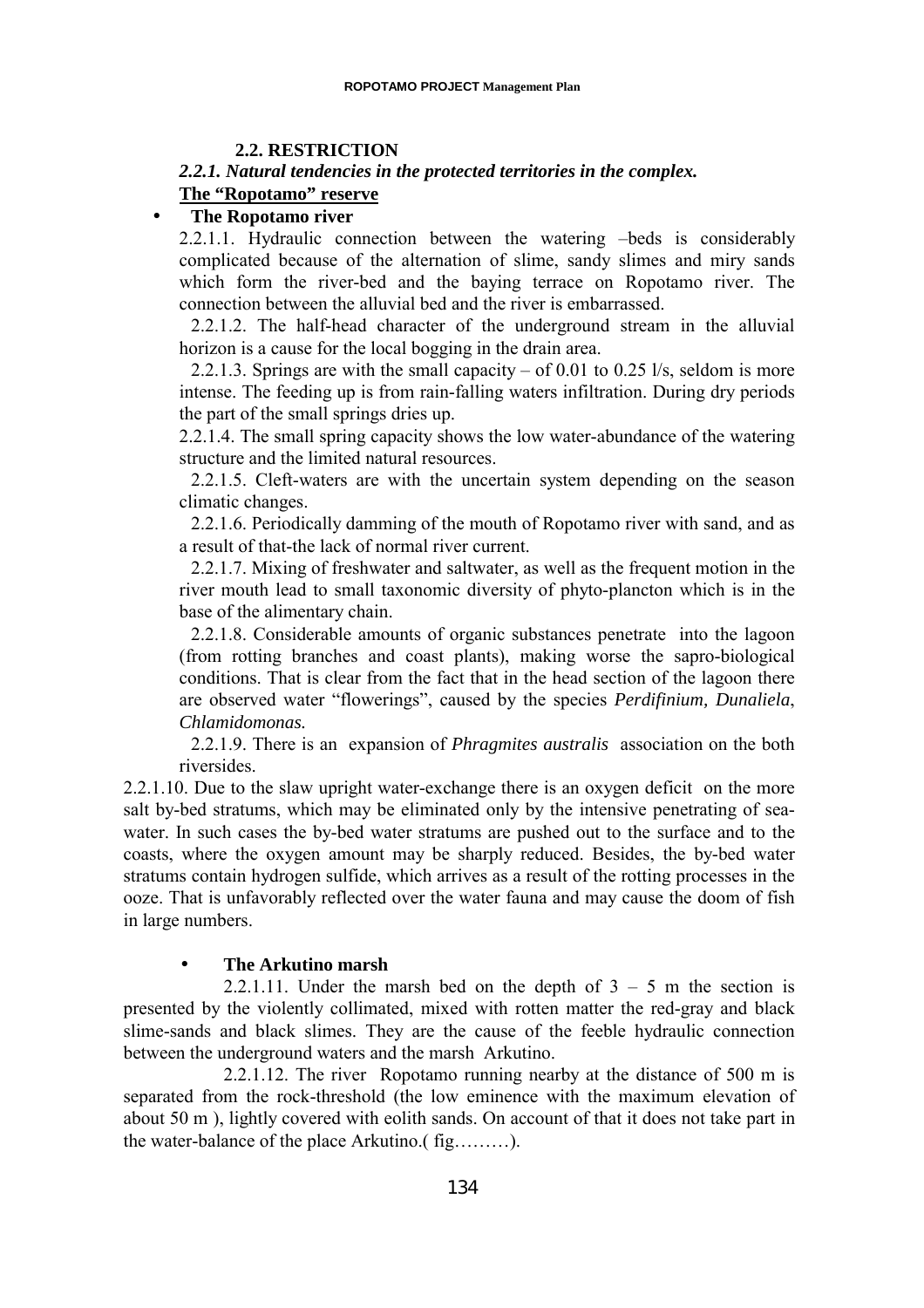2.2.1.13. The main part of the underground waters, accumulated in the coast watering horizon, is naturally drained in the Black Sea.

2.2.1.14. The data of the chemical analysis of the test ( P 10) and their interpretation view a possibility for the indirect ( by the cannel ) penetration of the salt waters in the underground hydrosphere near the marsh ( the fact is to be taken into consideration while organizing the monitoring system).

2.2.1.15.The other indirect sign of sea-waters penetration in the coast watering horizon is the water-type of the ( P8) from the-center "Arkutino".The deficit of Na<sup>+</sup>, K<sup> $+$ </sup> and Mg<sup>2+</sup> and more –high solidity are the symptom of realized somewhere in the past previous intrusion of sea –waters in that section of the watering horizon.

2.2.1.16. Periodical drying up during the summer season is the dangerous factor for *Riccia fluitans,Uttricularia australis ,* rootless wolffia ( *Wolffia arrhiza),* including in the Bulgarian Red Book, *Potamogeton acuifolius.*

2.2.1.17. Before more than 30 years the bio-indicators among the settled species were nearly without an exception the indicators of mesosaprophyte, in 1995 they were about 75%. That shows the certain deterioration of the sapro-biological condition.

2.2.1.18. Comparatively rapid processes of the natural damming and overgrowing as a result of the fast advancing of the coast marsh vegetation to the free water-surfaces and to the more large areas where the water-lily is growing and the subsequent increasing of the decay, lead to deterioration of the supro-biological conditions and the reducing of the free water surface and these facts are the threatening factors for the developing of the south mechourka (*Utricularia australis )* rootless wolffia ( *Wolffia arrhiza*), including in the Bulgarian Red Book, rajdavetz with pointed leaves ( *Potamogeton acutifolius).*

2.2.1.19. The ichtio-fauna species diversity is comparatively low, which is mainly due to the extramal biotic conditions, on the first place- the very unstable hydrological system.

2.2.1.20. Deterioration of the supro-biological conditions during summer and autumn, in compare with spring, is a result of the change in the water amount in the marsh.

2.2.1.21.The advancing and penetrating of undesired vegetation of alder and copse of willows in Arkutino and spreading of the water-lily ia a possible cause for its drying up.

2.2.1.22. Reducing of the free water – surface leads to the disappearance of *Trapa natans.*

# • **he "Water Lillies" reserve**

 $\tilde{I}$  Natural drying up during the summer season is the dangerous factors for the development of the following representatives of the Bulgarian flora being in danger: *Nyphar lutea, Wolffia arrhiza* and *Utricularia australis* including in the BulgarianRed Book.

Comparatively rapid processes of the natural damming and overgrowing as a result of the fast advancing of the coast marsh vegetation to the free water-surfaces and to the more large areas where the water-lily is growing and the subsequent increasing of the decay, lead to deterioration of the supro-biological condition and the reducing of the free water surface and these facts are the threatening factors for the development of the next representatives of the Bulgarian flora being in danger*Nuphar lutea , Nymphaea alba ,* Wol*lfia arrhiza* and *Utricularia australis* including in the BulgarianRed Book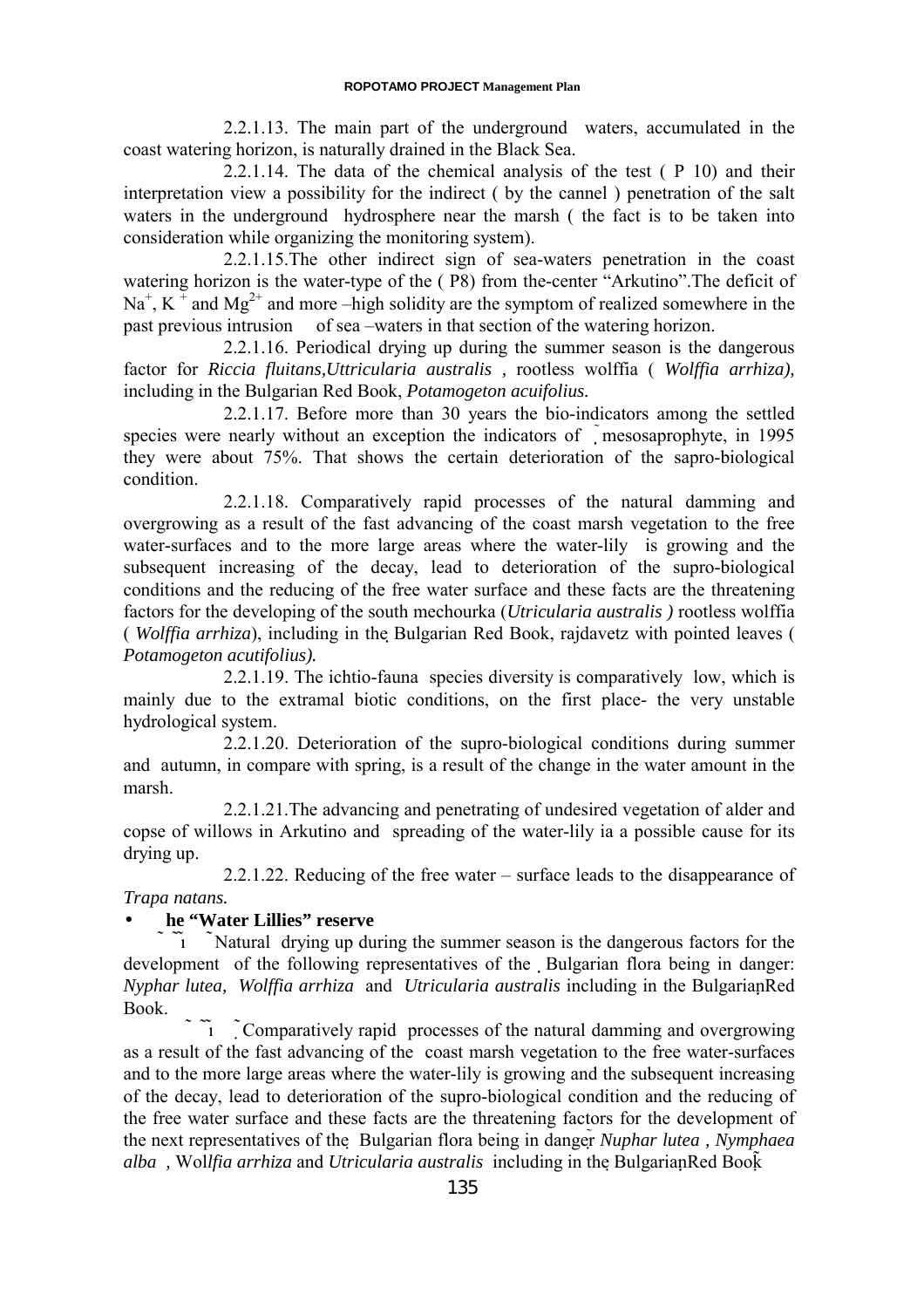$\tilde{I}$  The ichtio-fauna species diversity is comparatively low, which is mainly due to the extremal biotic conditions, on the first place-the very unstable hydrological system.

## • **The narural sights of" The Alepu marsh"**

2.2.1.26. The collimated bed of the marsh Alepu and the stratum of sandy slimes and silty sands considerably hamper the hydraulic connection between the fresh-water reservoir and the underground waters, as a result of formed additional filltering resistance. That colmatation from one hand holds up more high level in the marsh than in sea and lets the part of the fresh underground waters to drain directly into the sea-aquatory. From the other hand these modern layers make difficult the drain of the surface marsh-water in the sea.

2.2.1.27. During the dry periods ( seasonal or of many years) the sea-waters enter to the cost watering horizon in the section "Alepu" while covering nearly whole its lower part ( penetrate up to more than 700 m inside the mainland). During these periods marshwaters are often in the direct contact with sea-waters, which changes the salt composition of the marsh. ( that means-more wide sizes of the sea-waters intrusion into the watering horizon).

2.2.1.28. Periodical water "Flowering" (mainly during September)- showing the contaminating and the aggravated sapro-biological conditions.

2.2.1.29.The large sections under the water-surface of the marsh Alepu are occupied by underwater overgrowiing ("underwater meadows") of *Ceratophyllum demersum,* showingg the increased contamination.

- 1.2.1.30. Progressive damming been followed up by the increasing of the rush belt and *Typha spp.,*leads to reducing of the free water-surface and is a dangerous factor for such populations as the *Trapa natans,* the *Utricularia australius*
- 1.2.1.31. 2.2.1.31. Variosly large groups of *Phragmites australis* penetrate inside and among the free water-surface, as "a vanguard" of the extending rush belt.(lat.).

2.2.1.32. The presence of the small groups of *Salix sp.* near the west side of the marsh is the sign of the advanced damming of the reservoir.

2.2.1.33. During Gambouzia in the marsh Alepu there is observed popular contaminating with parasitic worms, probably of *Cestoda-*class, localized in the intestines, and as well with the parasitic crustaceans (*Corpepoda, Lernea sp. )* situating on the body surface.

### • **Protected place of "The Stamopolu marsh"**

2.2.1.34. The underground stream is drained into the sea. Hydraulic connection between the marsh-water and the underground waters is complicated because of the additional filtering resistance, which are made by lightly covering the sea-sands layer(with the thickness of about  $4 - 5$  m) of miry, sands, sandy slimes and slimes.

2.2.1.35.During the dry period (seasonal or of many years) theoretically the length of the wedge penetrates up to more than 500 m inside the mainland, so that the saltiness wholly covers the coast watering horizon. During these periods sea-waters are often directly pass into the marsh by the channel connecting the north part of the marsh with the sea. By that means the sea is the main factor in the forming of the salty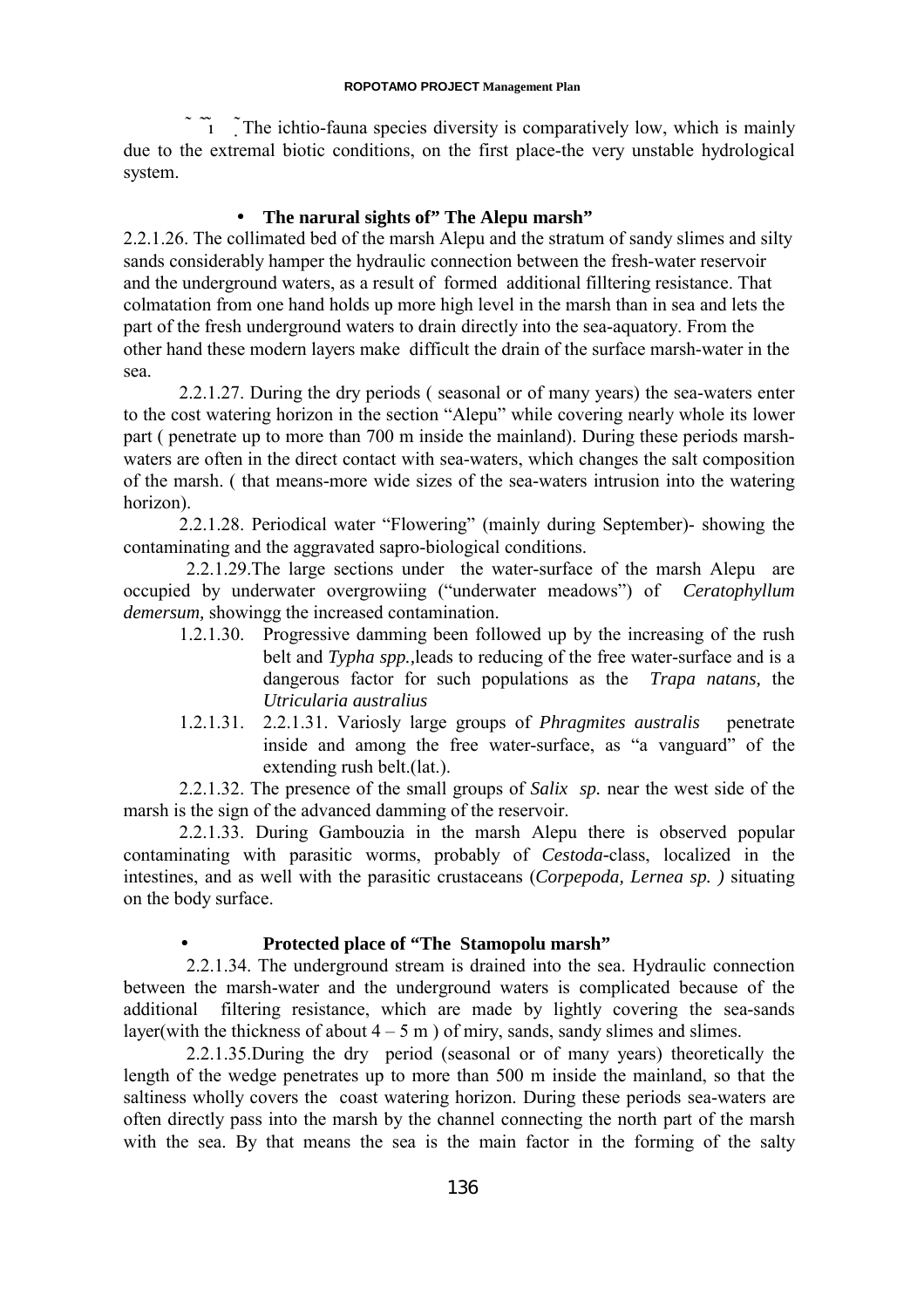composition of marsh-waters, while the process is mainly expressed in the northern section of the marsh.

The usual length of the salty wedge is about of 250-260 m. Considering the fact that the marsh is situated on 200 m, it is evident that sea continuously influences the salty composition of marsh-waters.

2.2.1.36. Comparatively fast overgrowings, reducing of the water surface and damming –are the dangerous factor for the development of water-lily(*Nymphaea alba)* , U*tricularia australis , Wolffia arrhiza* including in the Bulgarian Red Book, as well as the rare for Bulgaria , *Shoenoplectus triqueter.*

2.2.1.37. The ichthyo-fauna species diversity is comparatively low, which is mainly due to the extremal biotic conditions, on the first place-the very unstable hydrological system.

2.2.1.38. In the past, during the period of high-water the marsh-water was drained away into the sea through the natural channel on the north part of the marsh. Mostly this natural connection has been disturbed by the frequent clogging with sand.

### • **Sands-dune complexes**

The most characteristics are negative and partially positive movements of the crust of the Earth and connected with them abrasive-advance activity of the sea –waters.

The opening of the beach spit on the east-north-east make them accessible for heavy north, north-east and east winds. That's why their middle and south sections are with dune relief.

### *In the "Ropotam0" reserve*

2.2.1.39. Sands-dune stripe, separating the lagoon Arkutino. The predominant winter winds ( 1650), not only have formass media the dune banks and their direction, but also they have moved up the sand from the sand-split over the abrasive terraces in the senon volcanogenus-sediment complex.

### *The natural sights of "Sand-dunes in the Alepu place"*

2.2.1.40. During December, January, February and March wind velocity is up to 15 m/s. At these conditions there starts the drawing of the dune-sands and the transforming of dunes in those with the small size.

## *The natural sights of "Sand-dunes in the Perla place"*

2.2.1.41. The strong north-east winds have moved the sands up to 600 m inside in the mainland. The crests of the highest dunes are on the height of 19 m over the sea-bed and are oriented towards 350. They are formed by the south-cast winds, whose strength during December sometimes is over 15 m/s.

## • **The** *natural sight of "Rock formations, the fjords and the SEAL cave in the place of "Maslen nos"*

2.2.1.42. The most characteristics are negative and partially positive movements of the crust of the Earth and connected with them abrasive –advance activity of the sea-waters.

# *2.2.2.The natural tendencies out of the protected territories in the complex of the Ropotamo river*

2.2.2.1.Drying up of the upper current of the river Ropotamo during summer season.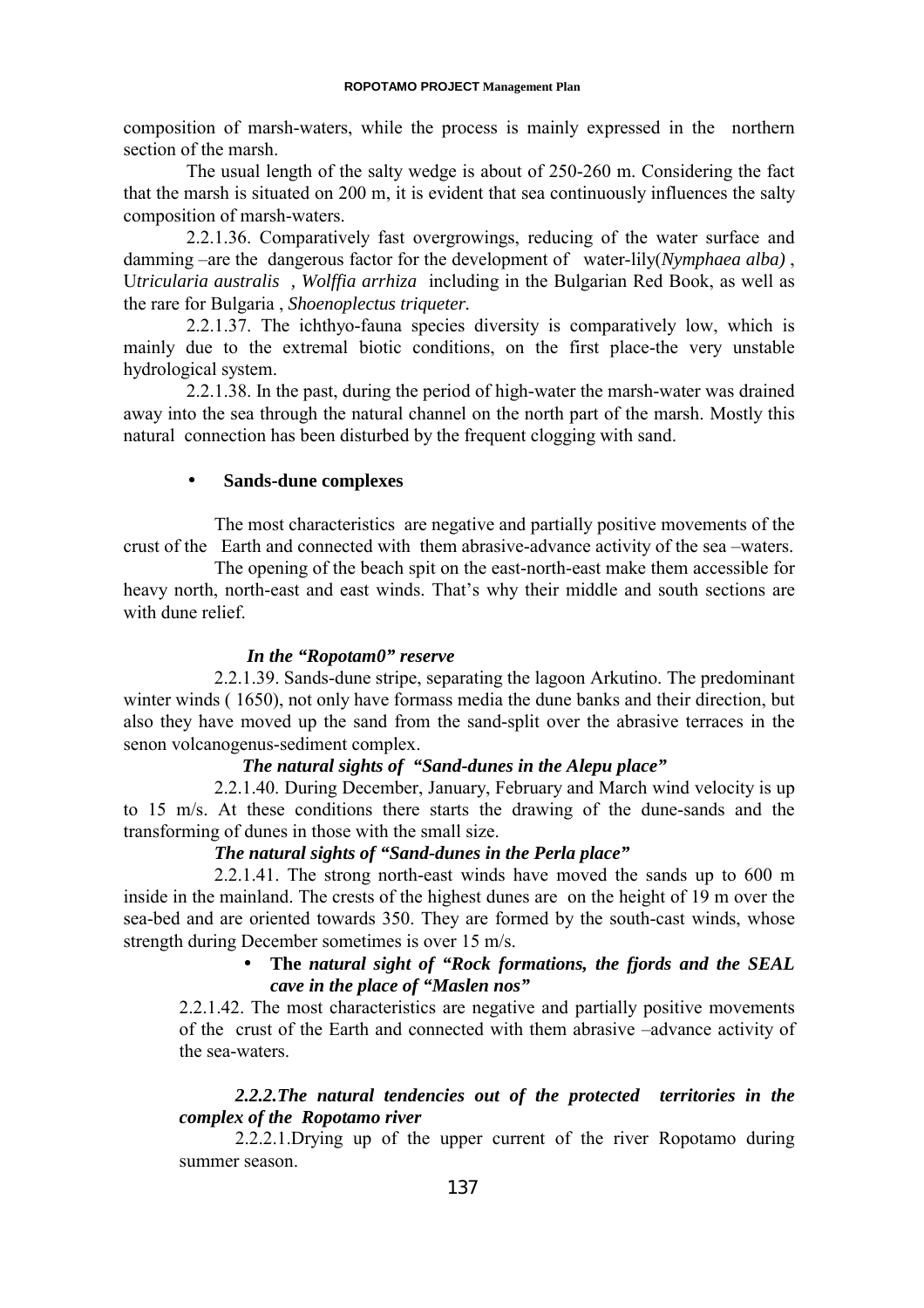2.2.2.2. Wasting away of Pinus nigra cultures.

# **1.2.2. Anthropogenic influence in the protected territories of the complex of the Ropotamo river**

# *A. THE " ROPOTAMO" RESERVE*

2.2.3.1. Using the part of the territory for tourism. The sand-dunes lie behind the motel in the place Arkutino and along the mouth of the river Ropotamo. During summer season a large number of tourists passes through the sand-dunes and use it as a beach.

2.2.3.2. The tourists from the "Dunes" vocational village arriving by boats at the pier on the mouth of the river Ropotamo enter the reserve territory.

2.2.3.3.From the sand-dunes near the main road against the marsh Arkutino there is taken away the sand, which is made illegally, for building.

2.2.3.4.During 1962 the part of the reserve territory passed into the category "Peoples'park". That allows the building up the camping "Arkutino" and the camping "Lilies" and resulted the increasing of tourists number, which from its hand led to the considerable increasing of the anthropogenetic amount in the protected territory.

2.2.3.5. With the changing of the part of the reserve territory in the shooting enterprise, ten times there has been increased the admissible reserve of noble deer, elk and wild-boar; in Order to facilitate the shooting activity there has been covered with asphalt the road "Perla"-the mouth of "Ropotamo"-river, passed through the reserve territory, which led to increasing of the degree of anthropogenetic influence.

2.2.3.6.The part of the reserve territory, including the largest sand-dunes in Bulgaria and the part of the buffer zone with the total area of 2 305 dca are presented for the building up of the creative-ecological complex "The Flag of Peace".

2.2.3.7. The part of the dune complex near the motel in Arkutino where there are the main populations of large number of the rare plant and animal species included in the Bulgarian Red Book, is excluded from the territory of the "Ropotamo"-reserve.

2.2.3.8. The rests of the destroyed building of the former boundary point, as well as the half –destroyed building of Fishing Cooperation-Sozopol deform the landscape.

2.2.3.9. The place where in 1979 the Red-headed whip snake has set up for the first time, repeatedly has been visited, rummaged through and changed after that and now nobody knows if the spice is also existing there.

2.2.3.10. In the past there have been destroyed the forests of *Quercus frainetta, Quercus pubbescen, Quercus policarpa, Pistacia terebinthus* and so in the place "Lavskata glava" .The rests of that are the remaining separate trees in Ass.*Phyllirea latifolia – Achnatherum bromoides.-* the card unit N 12.

2.2.3.11. "Zmiisky ostrov" is frequently visited by the collectors of cherpetofauna, which is the real danger the gecon population.

2.2.3.12. Collectors and investigators every year collect a great number of reptiles, as it is the rough violation of the normative acts of the Ministry of the Environment and the international agreements.

2.2.3.13. The great number of specimens of all the groups of amphibious and reptiles perish being forded on reserve high- ways, mainly in Arkutino-Ropotamo district.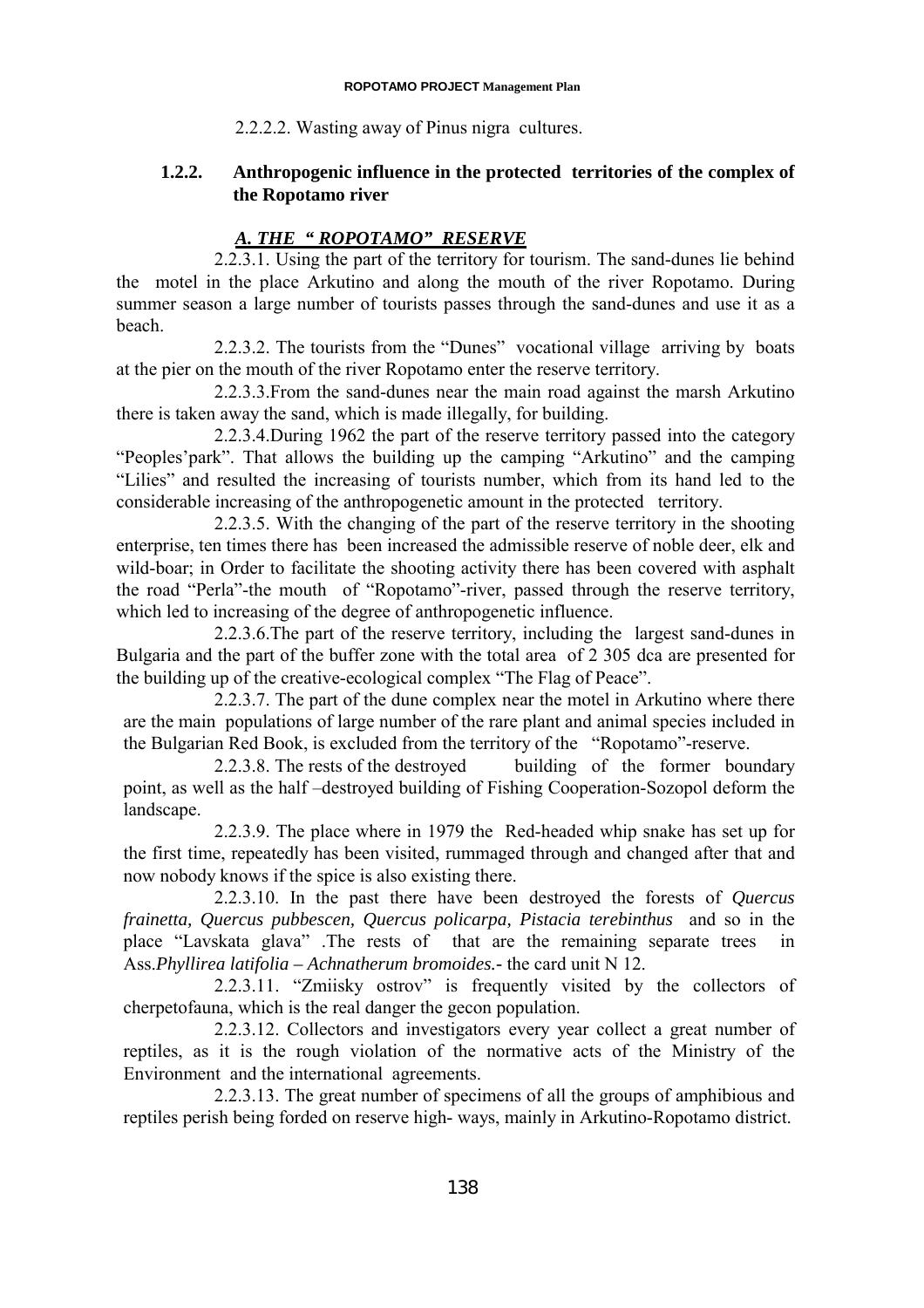#### **ROPOTAMO PROJECT Management Plan**

2.2.3.14. Frequent visits of the rock-places on the right-side of the river Ropotamo (because of the built up haven) lead to the serious threat to the deposit of the rare motley grass-snake and snaky-lizard.

## • *The Ropotamo river*

2.2.3.15. The mouth part of the river is used illegally for fishing. During the months X-XII the number of fishers is increasing up to dozens of, and that's the intensity of the movement on the river is also increases.

2.2.3.16.During the haunting period fishers visit "the "Zmiisky ostrov" collecting eggs of the birds nesting there with the aim of their consumption.

2.2.3.17. During the summer tourist season some boats travel along the river, with the route from the haven to the sea and in the opposite direction.

2.2.3.18. Some tourists make irregular visits on the island-which is the threat for the haunting period.

2.2.3.19. The more large springs(with capacity over 0.1 l/s) are capped in the faucets, using for the watering-place or for drinking. These are the springs Kapakliiata, Golemiat vriz. Blagiat vriz, etc.

2.2.3.20. The speeded determent of the large amount of sands just in the mouth of the river as the result of the destroying of "Tzarska bouna" and the dragging made in 1985-1986 when the extracting materials have been deposited just near the coast, right on the mouth.

2.2.3.21.There are 8 illegally built up fishing-houses in the mouth of Ropotamo river.

2.2.3.22.There is the contamination of the waters of the river Ropotamo near the bridge and the haven made by the illegally built up restaurants, serving the tourists.

2.2.3.23. The walks on boats along the river Ropotamo with the speed more that 5 miles hour, lead to the noising contamination.

2.2.3.24.Year the haven there are some illegally built up buildings and warehouses.

2,2.3.25.The partial contamination of the water as the result of activity of the people living in the illegally built up fishing-houses in the mouth of Ropotamo river is the dangerous factor for the condition of the small seal-grass ( *Zostera noltii ) rare for Bulgaria.*

2.2.3.26. Setting up of the fence along the right side of the river Ropotamo and the forming of the shooting enterprise on the south side of the river make impossible for the game to reach the river-waters, it stops the game and leads to the systematically destruction of the *Artemisia maritima* and it's baring.

### • *The Arkutino marsh*

2.2.3.27. The output water amount of 3-5 l/s from the rest centre "Arkutino" .which have been in the exploitation since 1962, is the consumption element in the marsh water-balance. The production is carrying out through the three pipewells, built up on the east-side of the lake, about 200-300 m from the sea. They are with the depth of about 10 m. The output underground water is using for the drinking-daily water-supplying, while the exploitation system is in accordance with the consumption. It may be taken up that the pumping station works during about 6 months a year or the annual output is about  $4.5 - 7 \times 104 \text{m}^3$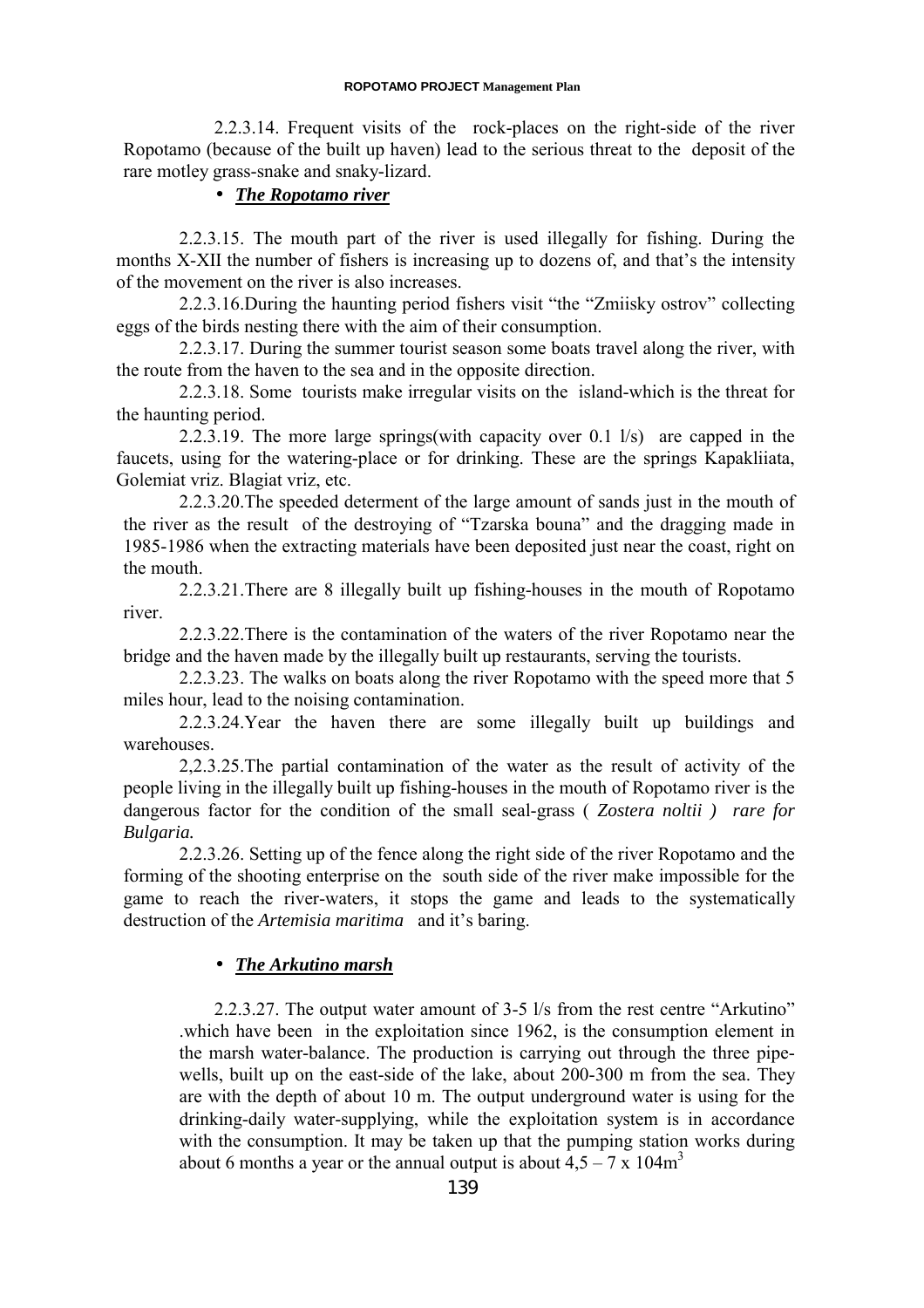2.2.3.28. On the north-west side of the marsh in the yard of the State forestry enterprise ( SFE ) there are built up two shaft-wells for the needs of the liquidated now camping "Perla" ( The Czech camping).The both wells are with the different depth, they have the different level of the water, and in one of them in the deepness there was observed the more high electrical conductivity. They cover the whole thickness of the lagoon sediments, reach the cracked rock mat and eventually cut through at least two isolated one from another watering stratums. There is lack of the additional information for the crossing geological section because from the Czech organization they have not left the documentation, about the realizing of the building. Their position is of a great value for the water system of the damp area. Up to now the wells have not been used.

2.2.3.29. During dry period (seasonal or of many years) more wide sizes of the "salty wedge" we may expect in the south-east part of the section, near to the rest centre "Arkutino". Due to the comparatively small amounts of the draining underground waters, the seasonal system of work and relatively small reductions, technogenic intrusion is probably with the limited sizes and covers only the stripe among the sea and the waterpumping constructions.

2.2.3.30.There is illegally built up restaurant on the territory of the reserve "Ropotamo" right to the marsh Arkutino, where they sell foods and alcoholic drinks. The object is without the corresponding sanitary center and the organized collecting of the waste products.

### • **The "Vodny lilies" reserve**

2.2.3.31. Forestry enterprise "Ropotamo" managing and protecting the reserve, disposes with the necessary financial resources for the effective administration on the protected territory.

The reserve "Water Lilies" has been artificially separated from the reserve "Ropotamo" excluding the department 467 and the part of the department 466, while these territories are of one the same biotic complex.

 Forestry enterprise "Ropotamo" disposes with the specialists and has the possibilities for management of the forestry ecosystems, but does not disposes with qualified specialists for management of the damp area-the staritza on the river Ropotamo.

With the Act and the Order pronouncing the territory as the protected one, there is forbidden to use natural resources.

### • **The natural sight of "Alepu marsh"**

2.2.3.32. About 200 dca of the protected territory are the fields and the one part of them at the moment is cultivated. Approximately so many are the pasture-lands. With the Order pronouncing the territory as the protected the way of using the lands there has been regulated.

2.2.3.33.They catch fish illegally on the marsh as well as from the coast with fishing rods.

2.2.3.34. The territory is strict the State property according to the Bulgarian Constitution. Managing, protecting and securing the means are the obligation of the Regional Manager. Up to the moment there have not been secured any means and are not considered.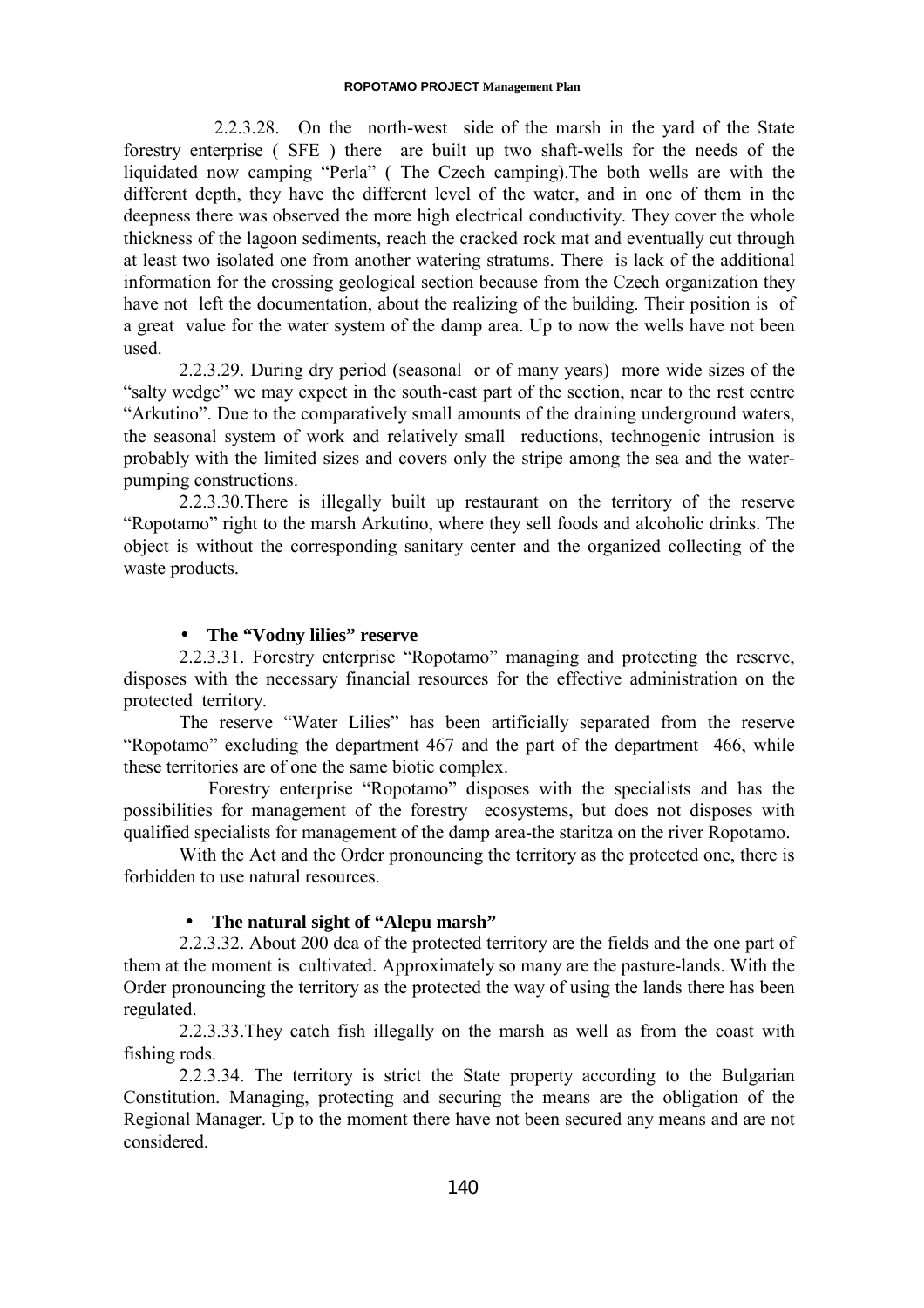With the act and the Order pronouncing the territory as the protected one, there is forbidden to use the natural resources. With the exception of cultivating of the lands included in the boundaries of the protected area.

2.2.3.35. The asphalt road passing between the marsh and the sand dunes as well as increasing of the "Duni" Vacational Village influence negatively on the development of the marsh ecosystem.

2.2.3.36.The forth coming of the building "Agalina" Village boundarying with the natural sights creates conditions for negative influence on the protected area.

2.2.3.37. The performing of the building itself can influence negatively on the hydrological regime of the marsh.

2.2.3.38.Micro damlake is built in the water catcher of the marsh and it brakes the natural surface feeding.

2.2.3.39.The waste water from the waste-water purification plant of "Duni" Vacational Village have been got to mouth in the built damlake .If there is any spillway the water will flow away to the marsh and will cause its pollution.

2.2.3.40. In the near past the marshy area was larder. According to Popov(1974),.There were two small marshes overgrown with reed with total area of 0.35  $km<sup>2</sup>$ . These marshy areas do not exist because of building of drain system which reduces the aquatory.

2.2.3.41. The drain system is not being used now but the equipment goes on to drain the north-eastern part of the region. This area is an integral part of the damp area and its liquidation caused large change in the ecological balance of the water system.

2.2.3.42. Because the connection with the sea is broken, the sea species of Grey mullets and silvers de that inhabit the marsh temporary in the summer, have been out of its ichthyofauna.

2.2.3.43. There is pollution from tourists and illegal fishermen in the narrow north-astern part of the marsh near "Duni" Vacational Village where is the connection with the sea .

2.2.3.44. There is the lack of Manager and guard in the protected area.

### • **The protected place of "The Stamopolu marsh"**

The territory between the two sections of the marsh in that of its south-west part is a pasture-land and is used as the same. With the Order there is allowed the sheep and caws pasturing but is forbidden the pasturing of swine.

2.2.3.45.There is an illegal fishing from boats ( which trouble the nesting birds populations ).

2.2.3.46. The artificial stocking with fish is done

2.2.3.47.The territory is strictly State property, according to the Bulgarian Constitution. Managing, protecting and securing the means are the obligation of the Regional manager. Up to the moment there have not been secured any means and they are not considered.

2.2.3.48. There is the lack of managing organization.

With the Act and the Order pronouncing the territory as the protected one, the use of the natural resources is forbidden .That is the cause for any technologies to be not used.

2.2.3.50. During the last 30 years the natural water system have been standing the considerable anthropogenic changes . All over the marsh near to its north side there is a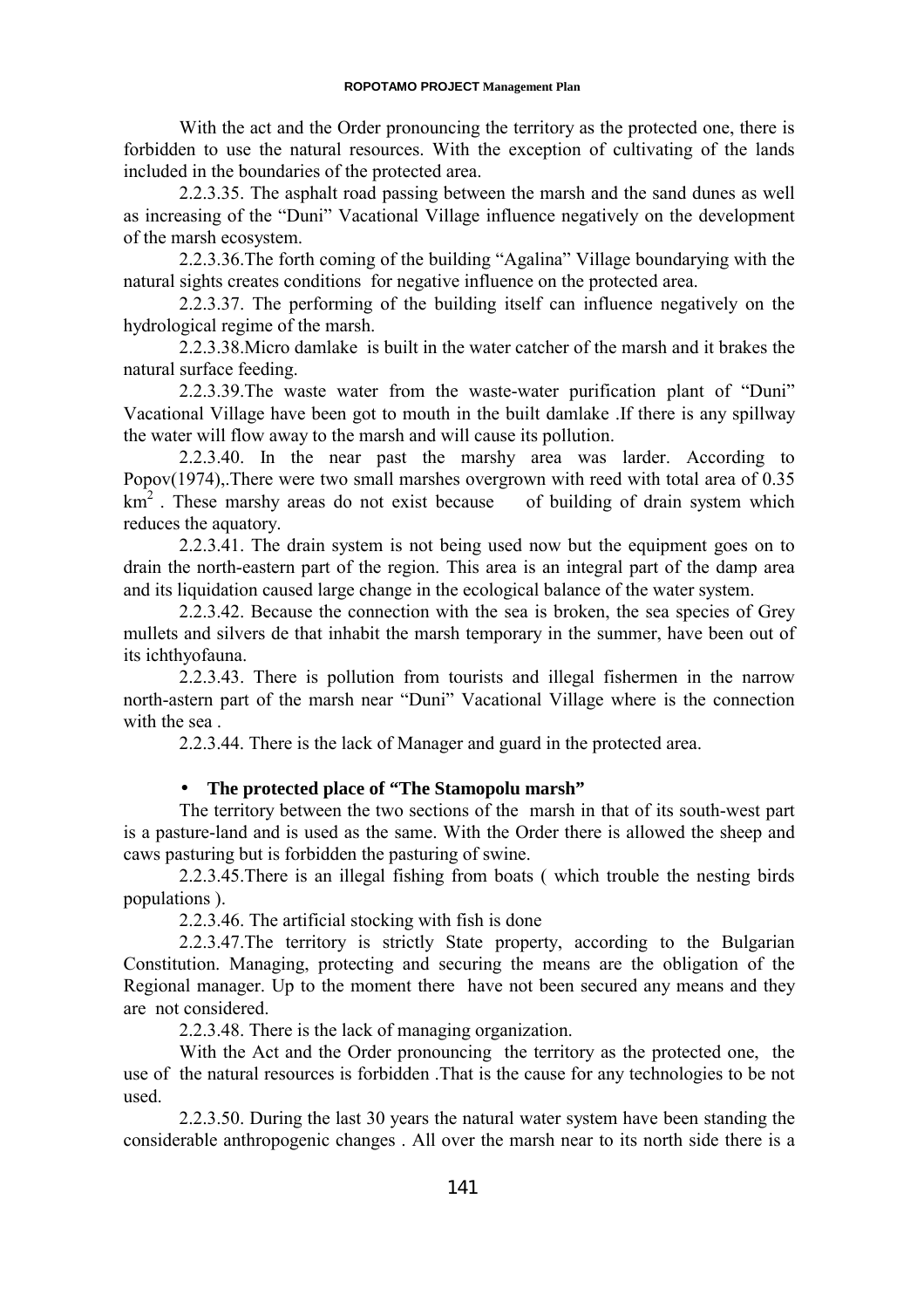embankment of dike, which actually separated the damp area in two parts-the Stamopolu-north and the Stamopolu-south.

2.2.3.51.In 1983-4985 the drainage channel connecting the marsh in its north-east section with the sea have been extended and in it has been put in a raw of 12 pipes with Q 200 mm and one-with Q 400 mm, under them-a pipe with Q 1000 mm. The channel is constructed with gate. The leaking ability of the construction is so much large and it is impossible in a short period of time the whole to be drawn off.

2.2.3.52. The marsh ichtio-faune is hardly influenced from human intervention. Purposeful or accidentally there have been introduced three fish species (Tench, the Sunfish and the Pseudorasbore ) which are foreign for the ichtio-fauna of the damp areas in the whole region south from Bourgas lack. Also the Sun-fish and the Pseudorasbore are strongly undesired in the water-reservoirs which are inhabited by more valuable species, to the fishing-enterprise and natural protection points of view, mainly because they may compete with that inhabitants for food and also they consume roe.

2.2.3.53. The fishing from boats leads to contamination ( PVC bottles, waste products in the marsh-waters).

2.2.3.54.The channel waste-waters getting into the mouth on the Stamopolu – south from Primorsko lead to the strong eutrophycation ( almost all the bioindicators are the sign of the aggravated mesasoprophia) and the development of *Nymphaea alba*, *Utricularia australis* and *Wolffia arrhiza* including in the Bulgarian Red Book, as well as rare for Bulgaria *Shoenoplectus triqueter.*

2.2.3.55.Near the coast of the marsh there is the contamination with daily waste products.

2.2.3.56. The road between Primorsko and the former residence "Perla"has been built illegally.

2.2.3.57. The lack of manager and guard.

2.2.3.58. The possible unfavorable factors may be the heads in the watercollecting reservoir of the marsh.

#### • **Sand-dunes complexes**

### **a)** *The natural sights of the "Sand-dunes in the Alepu place"*

During the tourist summer season a large number of tourists use the sand-dunes as a beaches.

2.2.3.59. During the tourist season they regular park cars and other motor-means near the sand-dunes.

2.2.3.60. Now a large amount of the sand is actively taken away for building.

2.2.3.61. The territory is strictly the State property, according to the Bulgarian Constitution.Managing, protecting and securing the means are the obligation of the Regional manager. Up to the moment there have not been secured any means and the are not considered.There is the lack of managing organization.

2.2.3.62. Contamination with daily and other waste products caused by tourists.

2.2.3.63.Near the coast side the drops between the dunes are full with anthropogenic waste products, thrown by storm waves.

2.2.3.64. There is lack of manager and guard.

## **b)** *The natural sights "Sand-dunes in the Perla place "*

During the tourist summer season a large number of tourists use the sand-dunes as a beaches.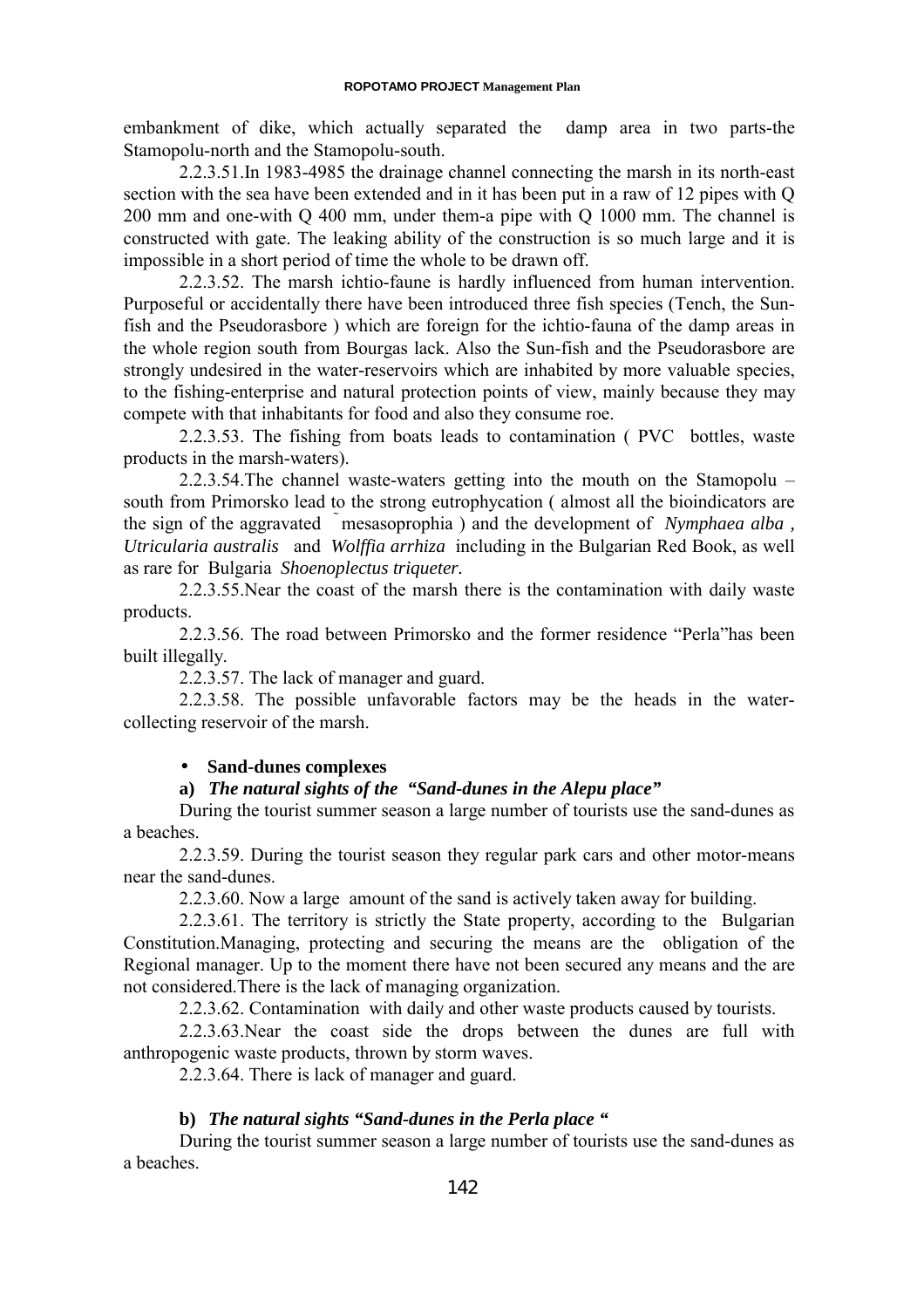2.2.3.65. During the tourist season they regular park cars and other motor-means near the sand-dunes.

2.2.3.66. Now is actively taken away a large amount of the sand for building

2.2.3.67. The territory is strictly the State property, according to the Bulgarian Constitution.Managing, protecting and securing the means are the obligation of the Regional manager. Up to the moment there have not been secured any means and the are not considered.There is the lack of managing organization.

2.2.3.68. There has been built up a massive fence througn the dunes with the purpose to defend the foemer government residence.

2.2.3.69. The parking on the dunes' territory in front of the ex-res:dention of Boyana is built.

2.2.3.70. Contamination with daily and other waste products caused by tourists.

2.2.3.71. There is lack of manager and guard.

*F) The natural sight of "Rock formations, the fjords and the SEAL cave in the" Maslen nos*" *place. The* Ropotamo" forestry managing and protecting the reserve, disposes with the necessary financial resources for the effective administration on the defended territory.

2.2.3.72. The coast between "Maslen nos" and Karaul-tash after the suppressing of the prohibition in 1990 is frequently visited by tourists and collectors, which is the real danger for the limited populations of Eastern spade foot ,Geckon, European blind snake, Western Montpellier snake, Balkan glass-snake, Balkan whip snake, Aesculapian snake.

With the Act and the Order pronouncing the territory as the protected one the use of the natural resources is forbidden. That is the cause for any technologies to be not used.

### *Anthropogenic influence in the non-protected territories of the complex of the Ropotamo river.*

#### *A)Near the Ropotamo reserve*

2.2.4.1.In the past there have been destroyed the woods of *Quercus frainetto, Quercus pubescen, Quercus polycarpa, Pistacia terebinithus, etc.* on the hill Kaleto in the Maslen nos district, in the buffer area ( the rest of which are the separate trees in Ass. *Phyllirea latifolia-Achnaherum bromoides-* the card unit N 12 ).

2.2.4.2. The changing of the fields and meadows into the game-fields and meadows leads the ten-times increasing of the reserve of elk, noble deer and wild-boar, which ledd to the corresponding excessive increasing of their populations in the reserve part.

### *B) In the Ropotamo river*

2.2.4.3. The natural hydrologic system there has been violated as well as river water-balance, as a result of the water-taking and the regulating of the flaw with the aim of water-supplying through the building of the lake "Novo Panicharevo".

2.2.4.4. The violated water-system as a result of the building up of the lake "Novo Panicharevo" and the building up of well near the "Zmiisky ostrov" are the cause for the fast deferment of the large number of sand in the mouth of the river.

2.2.4.5. In the area of the water-collecting reservoir on the river Ropotamo agricultural and forestry works are going on and lead to contamination of waters,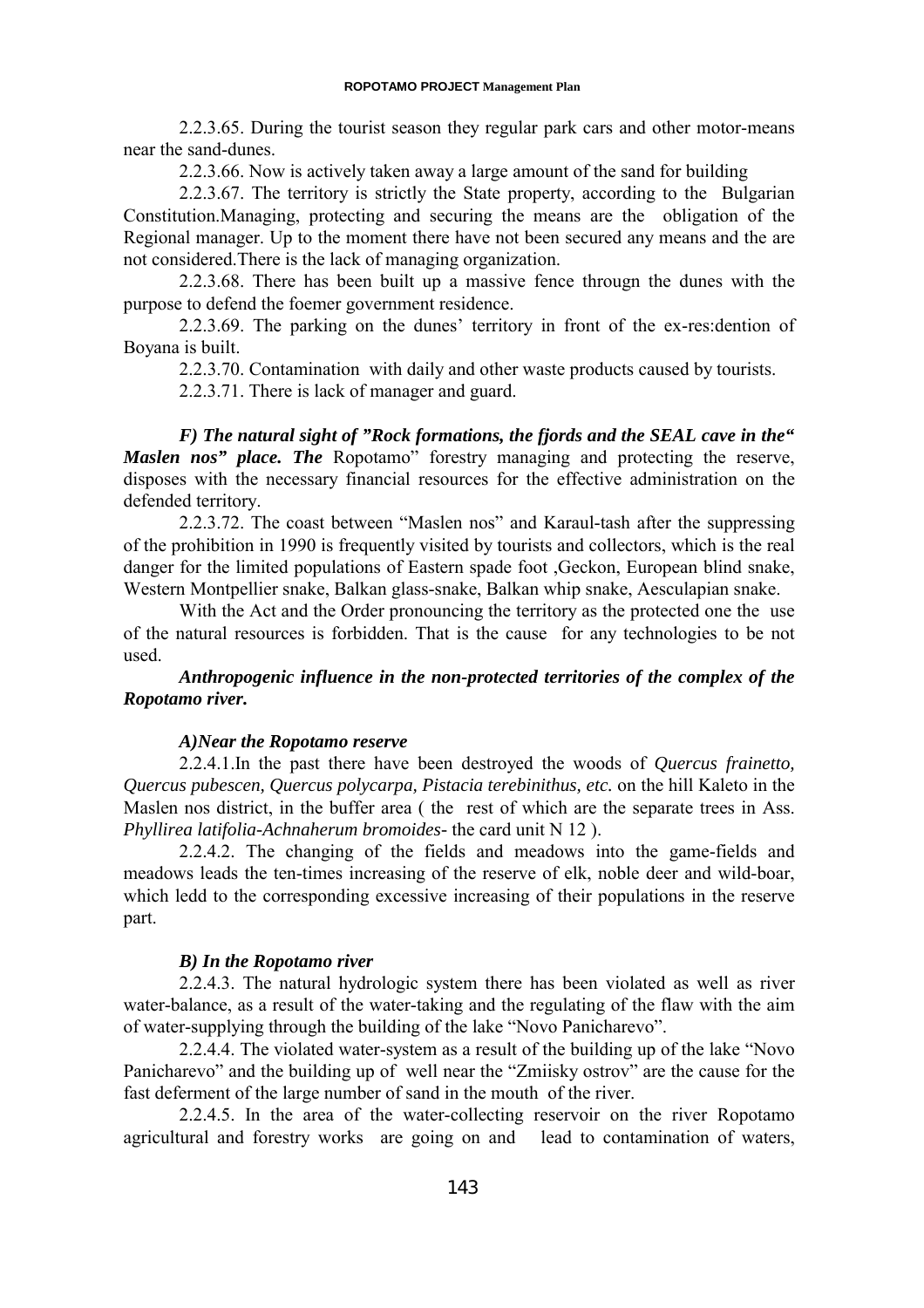increasing of the overflowing of the water-reservoirs and to deterioration of its saprobiological condition.

2.2.4.6. The restaurants illegally built in the buffer area, near the haven along the bridge on the river Ropotamo, serve tourists and contaminate waters of the river.

2.2.4.7. The building up of the creative-ecological complex in the buffer area of the reserve" Ropotamo".

2.2.4.8.The tourists which are on the rest in the motel Arkutino, using the beachstripe, cross the sand-dunes formations which are into the buffer area lines and that leads to destruction of the rare dune vegetation.

2.2.4.9. The stone haven which has been built up without any model studies and the well near "Zmiisky ostrov" result the destroying of the certain ecological recesses.

### *D) Near the reserve of "Water lilies"*

2.2.4.10. The building up of the lake in the water-collecting reservoir on the river Ropotamo led to the serious violation of the natural water-balance, which from the other hang is one of the causes for more frequent drying up of the staritza

### *E) Near the natural sights of Alepu marsh*

2.2.4.11. The building up of the vocational village "Agalina" bordering upon the marsh.

2.2.4.12. In the water-collecting area there has been built up a micro-reservoir, which violates the natural surface feeding. In the last past on its north-west part the marshy area was more large. To Popov (1974) there were two small marshes there overgrown with reed with the total area of  $0.35 \text{ km}^2$ . Now these marshy territories are not exist due to the building up of the drainage system, and as the result of that the aquatory is violently reduced.

2.2.4.13.The drainage system is not in exploitation now, but the construction is still using for draining on the north-east side of the district. This area is the inseparable part of the damp area and its liquidating has certainly resulted the considerable change in the ecological balance of the water system.

2.2.4.14. There has been planned the building of the international road to the west from the marsh. But the High ecological Council of experts of the Ministry of environment took the consideration not to build up the road. The same is to be built up to connect the village Ravadinovo with the village Iasna Poliana and Primorsko.

#### *F) Near the protected area of Stamopolu marsh*

2.2.4.15. The functioning tourist center "Ecoterm" causes the contamination of the marsh waters.

2.2.4.16.The large storehouses near the road "Perla"-the mouth of the river Ropotamo makes the landscape look extremely ugly.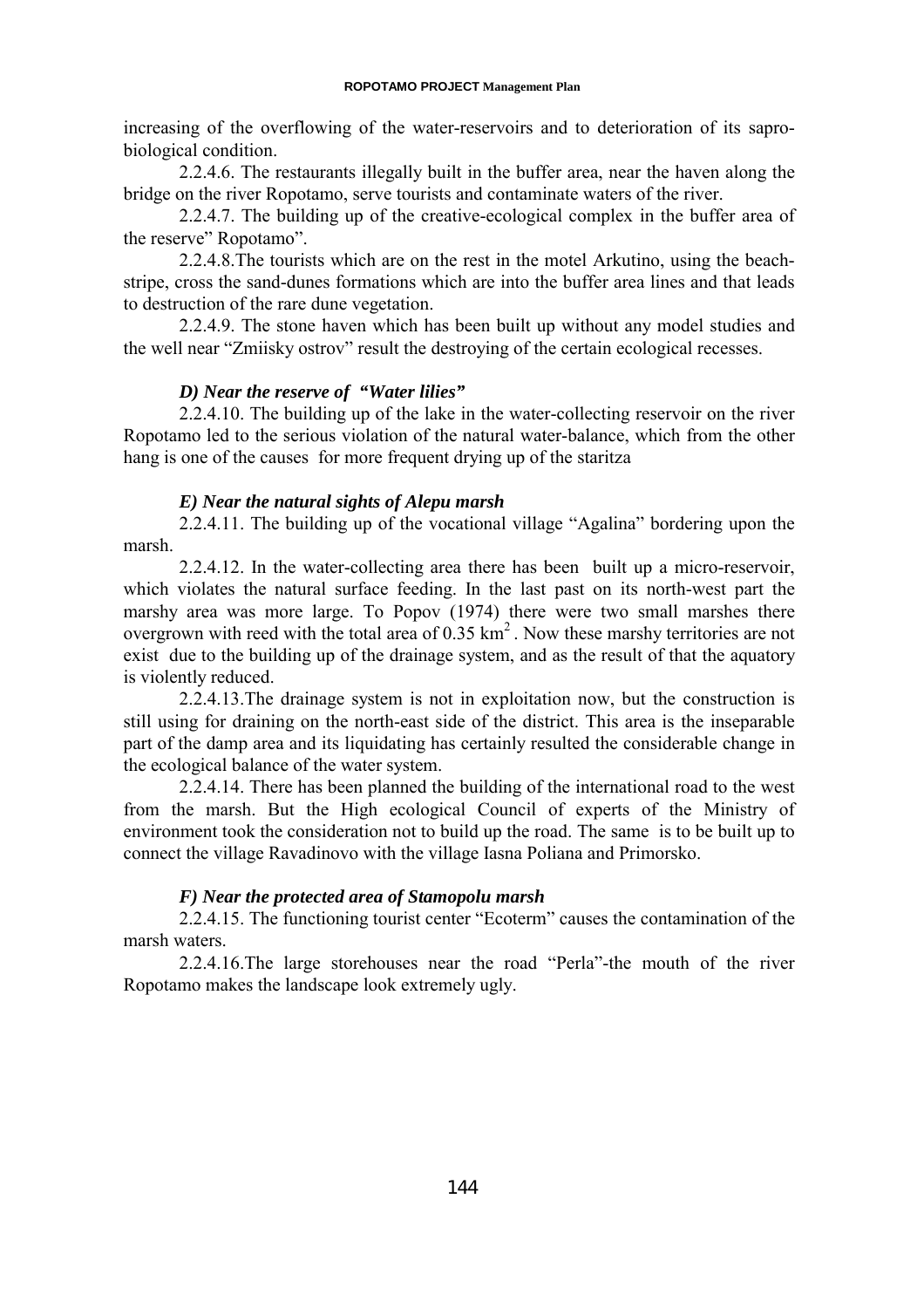### **SECOND EVALUATION**

### *PART3: OPERATIONAL OBJECTIVES AND MANAGEMENT PRESCRIPTIONS 3.1. Habitat and Species Management*

#### *A) The Ropotamo reserve*

3.1.1.Management of habitat, Coastal Bulgarian dense forests (CORINE BIOTOPES code 44.4322), without interference.

*Purpose:*

• *The Coastal Bulgarian dense forests covering 20% from the reserve's area, of* utmost international significance and the species of the invertebrates that are of utmost international and National importance living in the forests, such as: **rare –***Chalolestes viridis, Cercion lindeni, Cordulegaster picta, Cordulegaster insignis charpentieri, Somatochlora metallica meridionalis, Epineuchinus caucasicola, Aphannisticus elongatus, Donacia crassipes, Psylloides reitteri, Chrsopa phyllochroma, Limnophora maritima,* and *Limnophora obsignata* **endemites –** *Bulgarica varnensis, Helicella spiruloides, Orcula zilchi, Pelethiphis anoxiae, Paraleptophlebia lacustris, Bembidon rivulare euxinum, Laemostenum cimmerius weiratheri* and *Microlestes apterus* and **relicts –** *Lauria cylindracea* and *Oxychilus urbansrii* to be protected.

3.1.2. Management of habitat, Thracian subcontinental thermophyl oak forests.(CORINE BIOTOPES code 47.76A).

*Purpose:*

The condition of the Thracian subcontinental thermophyl oak forests without interference to be protected and kept.

3.1.3. Management of habitat, Euxino-Thracian forests.(CORINE BIOTOPES code 47.76A) without interference.

*Purpose:*

• The Euxino-Thracian forests taking 18% from the area of the reserve, such as:

 *Quercus frainetto,* and *Quercus cerris* together *Carpinus orientalis, Acer campestre, Acer tataricum, Crataegus monogyna, Cornus mass, Poa nemoralis, Dactilis glomerata (*CORINE BIOTOPES code 47.76A 1) and invertebrate fauna living in them – **rare –** *Xanthochilus saturnius, Kisanthodia arriasi* and *Psylloides reitteri,* **endemites:** *Helicella spiruloides, Orcula zilchi, Calathus metallicus aeneus* and *Laemostenum cimmerius weiratheri* and **relicts –** *Krymickillus urbanskii, Oxychilus urbansrii* and *Paramocarodes straubei* to be protected.

3.1.4. Management of habitat, Thracian forests (CORINE BIOTOPES code 47.76A 11) without interference.

*Purpose:*

• The condition of the Thracian forests taking 27% from the area of the reserve and the rare invertebrate fauna living in them, such as: **rare –** *Xanthochilus saturnius, Epineuchinus caucasicola, Anthaxia hackeri, Pelosia obtusa, Hypenodes orientalis* and *Dolbina elegancs steffensi,* **endemites –** *Carabus* montivagus bulgaricus, *Procerus scabrosus*, *Laemostenus cimmerius*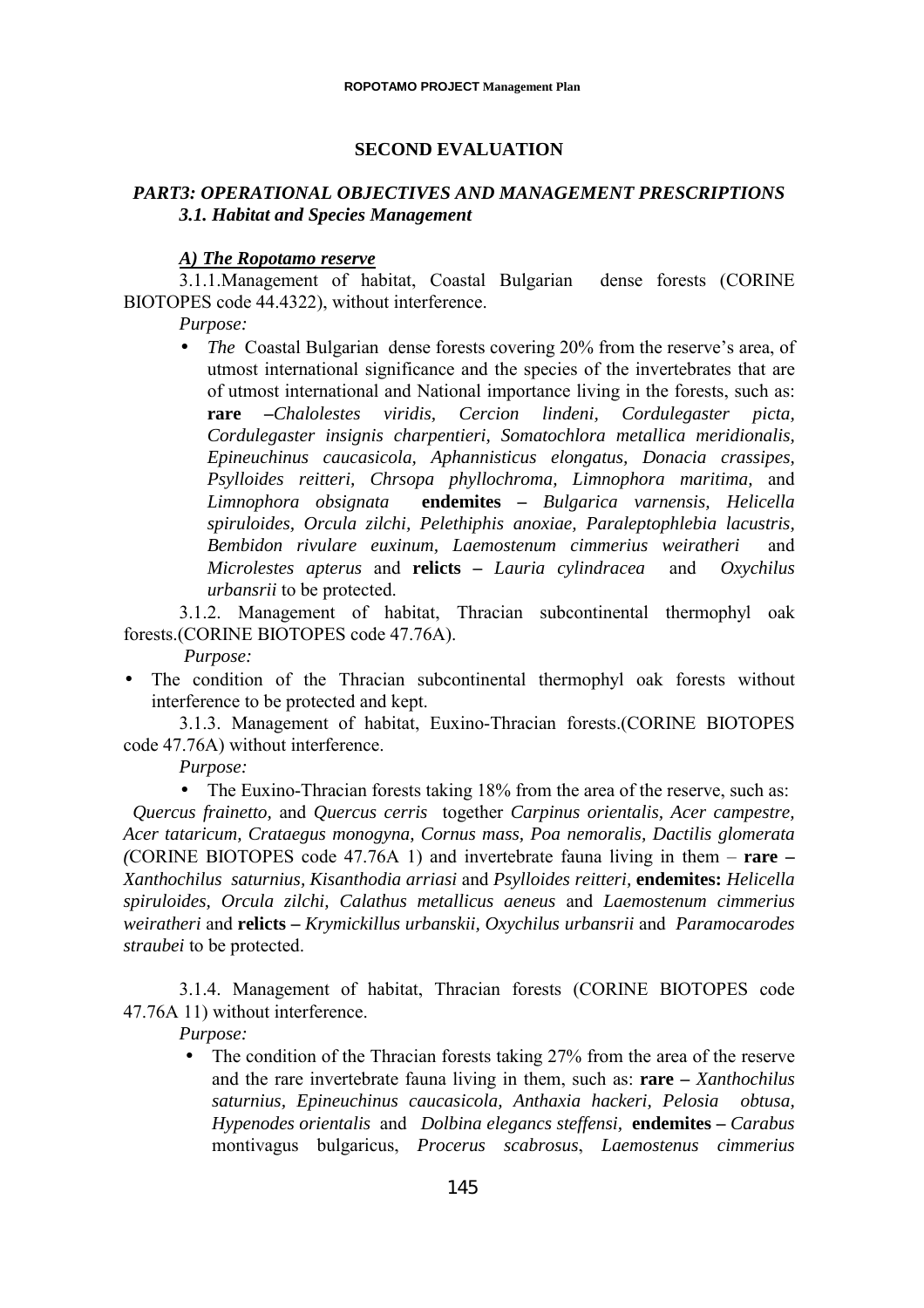*weiratheri, Cardiophorus hinkei, Vadinia moesiaca* and *Chlorops quercophhhilus* and **relicts –** *Paranocarodes straubei,* to be kept.

*3.1.5.* Management of habitat East undergrowth of the phillyrea ( CORINE BIOTOPES code 32.21.A4)

*Purpose:*

• The condition of the East undergrowth covering 4% from the area of the reserve, of the *Phillyrea latifolia,* without interference to be kept.

3.1.6. Management of habitat, Mass Mediterranean high grass and wormwood steppes (CORINE BIOTOPES code 34.6 ) Greek-Balkan andropogonic grass steppes (CORINE BIOTOPES code 34.6344 )-"Zmiisky ostrov"

- *Purpose:*
- The condition of the Mass Mediterranean high grass and wormwood steppes and the Greek-Balkan andropogonic grass steppes to be kept.

3.1.7. Management of habitat Mass Mediterranean-Black Sea Coastal Rocks and beaches (CORINE BIOTOPES code 18.222).

*Purpose:*

• The condition of the Mass Mediterranean Black Sea Coastal Rocks and rocky beaches and Black Sea Coastal rocky Associations, without interference to be kept.

3.1.8. Management of habitat, Black Sea Static dunes( CORINE BIOTOPES code 16.22B), West Black Sea Static dunes ( CORINE BIOTOPES code 16.22B1), South-West- Black Sea Static dunes (CORINE BIOTOPES code 16.22B11), sandy-dune strip to the South-West of the Ropotamo river, without interference.

*Purpose:2.4*

• The existing dune systems with the intent protection of rare plant Associations and connected with them invertebrate fauna of utmost international and National importance - **rare-** *Qxyloma elegans, Pardosa pseudostrigillata, Tetratocoris antennatus, Platypyguis crassus, Nemotelus bipunctatus* and *Epithalassius stackelbergi,* **endemites-** *Cicindela hybrida* and *Pterostichus merkli subsp, n*ov, , without interferenceto be kept.

3.1.9. Management of habitat, Black Sea Static dunes( CORINE BIOTOPES code16.22B), West-Black Sea Static dunes ( CORINE BIOTOPES code 16.22B1), South- West-Black Sea Static dunes ( CORINE BIOTOPES code 16.22B11),sandy-dune strip separating Arkutino lagoon, without interference.

*Purpose:2.4*

• The existing dunes systems, without interference with intent protection of rare plant Associations and the invertebrate fauna of utmost international and National importance – **rare –** *Neoacarus hibernicus , Xanthochilus saturnius* and *Anthaxia hackeri* and **endemites-***Cicindela hybrida rumalica, Calathus metallicus aenneus, Melanomon inermis* and *Laela schwarzi.*

3.1.10*.*Partolling in the region with the intent violations to be prevented in sandy dunes.

*Purpose:2.4*

Warden for the region to be appointed, especially when the tourists season is, with the intent reducing of danger for the rare psamophite Associations and invertebrate fauna as well as Little ringed plover (*Charadrius dubius)* nesting there.

3.1.11. Management of habitat, rocky region, without interference. *Purpose:*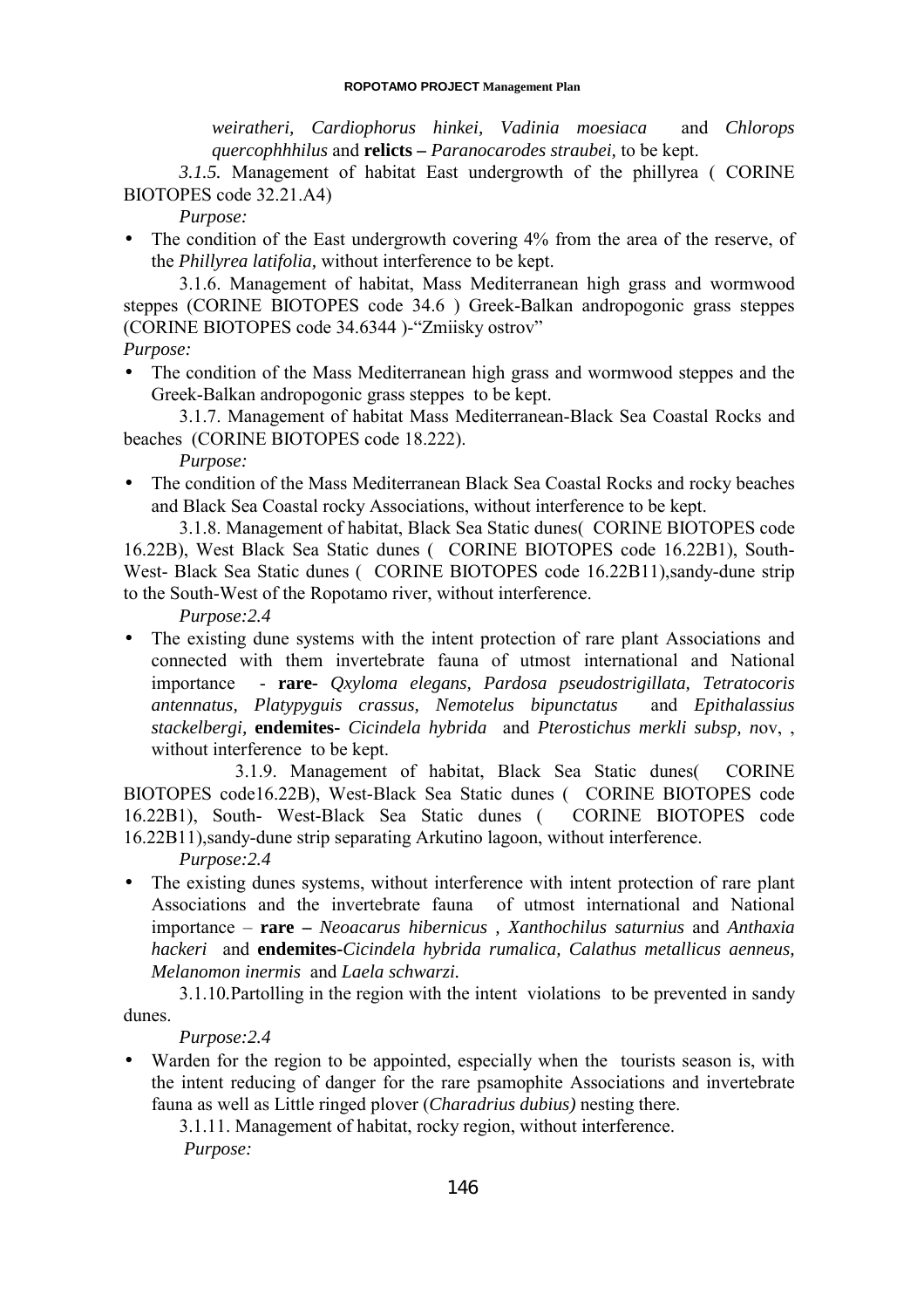• Existing rocky region to be protected in the intent the places of breeding of *Coluber rubriceps* to be conservated.

3.1.12. Management of fauna, protection without interference. *Purpose:*

• Preserving the food base of the insectivorous species (especially for the space foot), limiting the pesticide treating in the region.

3.1.13. Management of in habitat ,places of amphibians, reptiles. *Purpose:*

• Increasing the number of the amphibians by creating the artificial basins out of the reserve.

# *A) ROPOTAMO RIVER ESTUARY*

3.1.14.Management of habitat, Blackish water in the mouth of river, (CORINE BIOTOPES code 13.11./13.21.), associations of Phragmites australis ( CORINE BIOTOPES code 53.1112.)

*Purpose:2*

The diversity of the biotopes to be increased. The spreading of the Phragmites australis associations covering 52% to be limited and reduced with the intent new regions for feeding of nesting birds and wintering water-swimming animals to be provided.

3.1.15. Management of inhabitable place , conservation of endemic species of fishes and the species from the Red Book in the mouth of the Ropotamo river.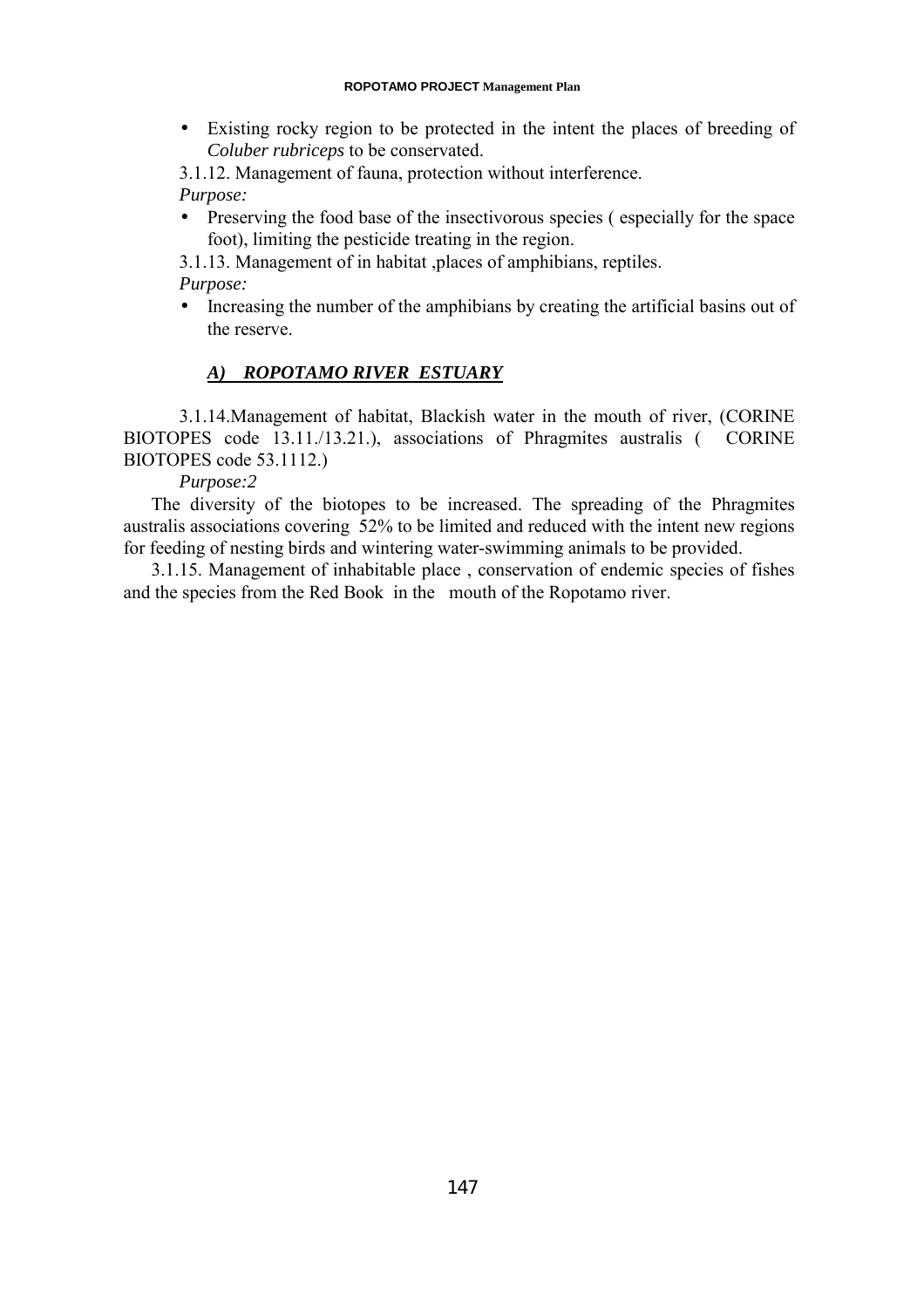## **3.3. CHECK UP For the funds for the realization of the Plan for Management**

| <b>Activities</b>                                                                                               | <b>Funds-lv</b> | Funds given by<br>MoE and<br>the | Funds given by<br>the MoFA & AL |
|-----------------------------------------------------------------------------------------------------------------|-----------------|----------------------------------|---------------------------------|
|                                                                                                                 |                 | <b>BSPCP</b>                     |                                 |
| 1. Publishing folders for:                                                                                      |                 |                                  |                                 |
| The Ropotamo Complex<br>$\bullet$                                                                               | 500 000         | 500 000                          |                                 |
| The Ropotamo reserve                                                                                            | 500 000         | 500 000                          |                                 |
| The Vodny lilies<br>$\bullet$                                                                                   | 500 000         |                                  | 500 000                         |
| The Natural<br>sights<br>of<br>Alepu marsh                                                                      | 500 000         | 500 000                          |                                 |
| The protected locality of<br>Stamopolu marsh                                                                    | 500 000         | 500 000                          |                                 |
| The sand dunes of Alepu<br>$\bullet$                                                                            | 500 000         | 500 000                          |                                 |
| The sand dunes of Perla                                                                                         | 500 000         | 500 000                          |                                 |
| 2. Constructing<br>of<br>information boats for:                                                                 |                 |                                  |                                 |
| The Ropotamo reserve<br>$\bullet$                                                                               | 300 000         | 300 000                          |                                 |
| The Vodny lilies                                                                                                | 300 000         |                                  | 300 000                         |
| The natural sights<br>of<br>Alepu marsh                                                                         | 300 000         | 300 000                          |                                 |
| The natural<br>sights<br>of<br>Stamopolu marsh                                                                  | 300 000         | 300 000                          |                                 |
| The sand dunes of Alepu<br>$\bullet$                                                                            | 300 000         | 300 000                          |                                 |
| The sand dunes of Perla<br>$\bullet$                                                                            | 300 000         | 300 000                          |                                 |
| 3. Watching towers for:                                                                                         |                 |                                  |                                 |
| The natural<br>sights<br>of<br>Alepu marsh                                                                      | 150 000         | 150 000                          |                                 |
| The natural<br>sights<br>of<br>Stamopolu marsh                                                                  | 150 000         | 150 000                          |                                 |
| 4. Construction of shelters<br>for the birds                                                                    |                 |                                  |                                 |
| of<br>dunes<br>The<br>sand<br>Arkutino                                                                          | 150 000         | 150 000                          |                                 |
| 5. Building of paths through<br>the dunes for the tourists:                                                     |                 |                                  |                                 |
| The sand dunes of Alepu                                                                                         | 200 000         | 200 000                          |                                 |
| The sand dunes of Perla<br>$\bullet$                                                                            | 200 000         | 200 000                          |                                 |
| 6. Constructing and putting<br>of two signs forbidding<br>cars to park and stop on<br>the road section crossing | 100 000         | 100 000                          |                                 |
| the Ropotamo reserve<br><b>Total:</b>                                                                           | 6 250 000       | 5 450 000                        | 800 000                         |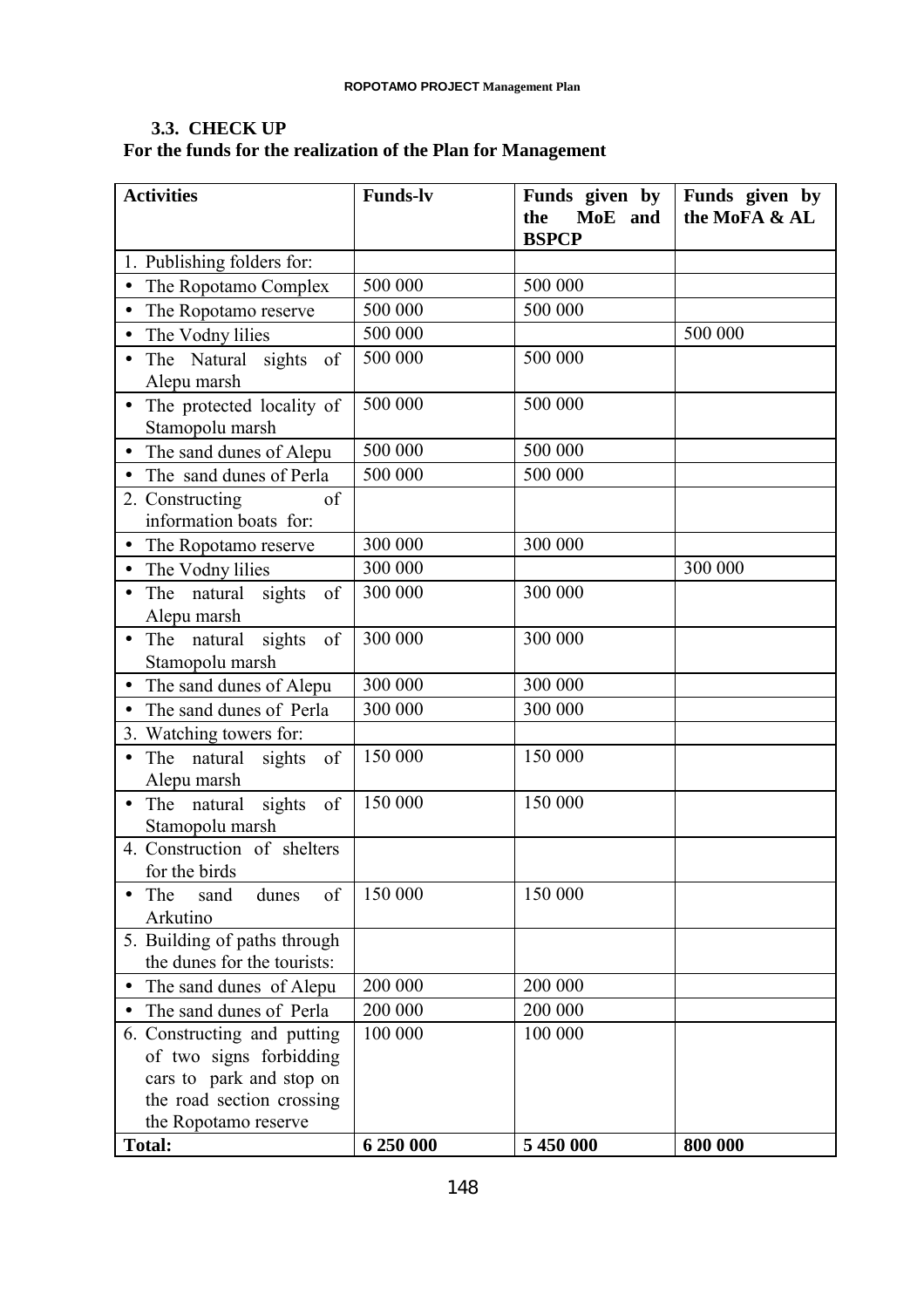| <b>Characterization of features</b>     |                           | Importance         |                 |          |
|-----------------------------------------|---------------------------|--------------------|-----------------|----------|
| Object                                  | <b>Feature</b>            | <b>Internation</b> | <b>National</b> | Local    |
|                                         |                           | al                 |                 |          |
| <b>Soil</b>                             |                           |                    |                 |          |
| <b>Hydrology</b>                        |                           |                    |                 |          |
| <b>Plant</b>                            | Dense forest              | high               |                 |          |
| associations                            |                           |                    |                 |          |
|                                         | Plant associations<br>the | high               |                 |          |
|                                         | sand dunes                |                    |                 |          |
| <b>Species</b><br><b>High</b><br>plants | Anagallis minimus         |                    | Moderate        |          |
|                                         | Anchusa stylosa           |                    | Moderate        |          |
|                                         | Anethum graveolens        |                    | Moderate        |          |
|                                         | Anthemis rumelica         | rare - high        |                 |          |
|                                         | Aurinia uechttixiana      | high               |                 |          |
|                                         | Calystegia soldanella     |                    | High            |          |
|                                         | Carduus uncinatus         |                    | High            |          |
|                                         | Celtis caucasica          |                    | Moderate        |          |
|                                         | Centaurea arenaria        |                    | High            |          |
|                                         | Centaurium turcicum       |                    | Moderate        |          |
|                                         | Cirsium bulgaricum        |                    | Moderate        |          |
|                                         | Corispermum nitidum       |                    | Moderate        |          |
|                                         | Crepis nicaeensis         |                    | Moderate        |          |
|                                         | Crithmum maritimum        |                    | Moderate        |          |
|                                         | Crocus olivieri           |                    | High            |          |
|                                         | Cyclamen coum             |                    | Moderate        |          |
|                                         | Echium plantagineum       |                    | High            |          |
|                                         | Erodium hoefftianum       |                    | High            |          |
|                                         | Eryngium maritimum        |                    | Moderate        |          |
|                                         | Euphorbia paralias        |                    | high            |          |
|                                         | Euphorbia peplis          |                    | Moderate        |          |
|                                         | Ferula orientalis         |                    | high            |          |
|                                         | Festuca vaginata          |                    | Moderate        |          |
|                                         | Ficus carica              |                    |                 |          |
|                                         | Fritillaria graeca        |                    | Moderate        | Moderate |
|                                         | Fritillaria pontica       |                    |                 |          |
|                                         | Geranium tuberosum        |                    | Moderate        |          |
|                                         | Groenladia densa          |                    |                 |          |

*Evaluation of the characteristics in the Ropotamo Complex*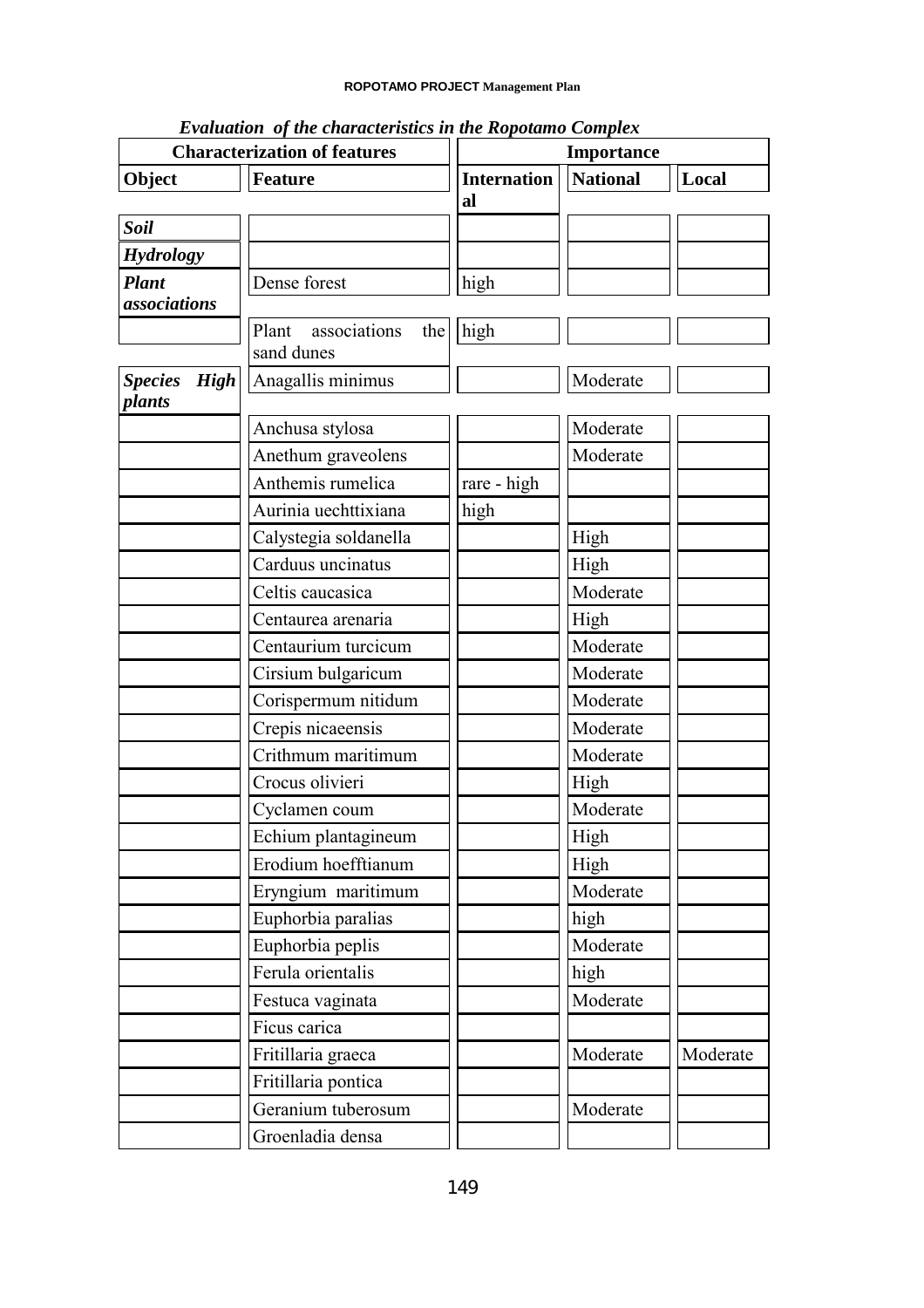| Gypsophila tekirae            | rare-high |          |          |
|-------------------------------|-----------|----------|----------|
| Halimione pendunculata        |           | Moderate |          |
| Heptaptera triquetra          |           |          |          |
| Hymenocarpos circinatus       |           | High     |          |
| Hypecoum ponticum             |           | High     |          |
| Lactuca tatarica              |           |          |          |
| Limonium vulgare              |           |          |          |
| Linum<br>Willd.ssp.bulgaricum | tauricum  | Moderate |          |
| Logfia gallica                |           |          |          |
| Maresia nana                  |           | High     |          |
| Nepeta ucranica               |           | Moderate |          |
| Nonnea obtusifolia            |           | high     |          |
| Opopanax bulgaricum           | high      |          |          |
| Otanthus maritimus            |           |          |          |
| Papapholis incurva            |           |          |          |
| Polygala supina               |           | Moderate |          |
| Prangos ferulacea             |           | high     | high     |
| Primula acaulis, subsp.       |           | Moderate | Moderate |
| rubra                         |           |          |          |
| Samolus valerandil            |           | Moderate | Moderate |
| Scabiosa atropurpurea         |           |          |          |
| Scandix australis             |           |          |          |
| Scilla bithynica              |           |          |          |
| Scorpiurus subvilosus         |           | high     |          |
| Secale sylvestre              |           | Moderate |          |
| Serapias vomeracea            |           | high     |          |
| Silene cretica                |           | Moderate |          |
| Silene euxina                 |           |          |          |
| Sison amomum                  |           | Moderate |          |
| Sonchus palustris             |           | Moderate |          |
| Stachys maritima              |           | Moderate |          |
| Stachys thracica              |           | Moderate | high     |
| Symphytum tauricum            |           | Moderate |          |
| Trapa natans                  | high      |          |          |
| Trifolium                     |           | high     |          |
| constantinopolitanum          |           |          |          |
| Trifolium spumosum            |           | high     |          |
|                               |           |          |          |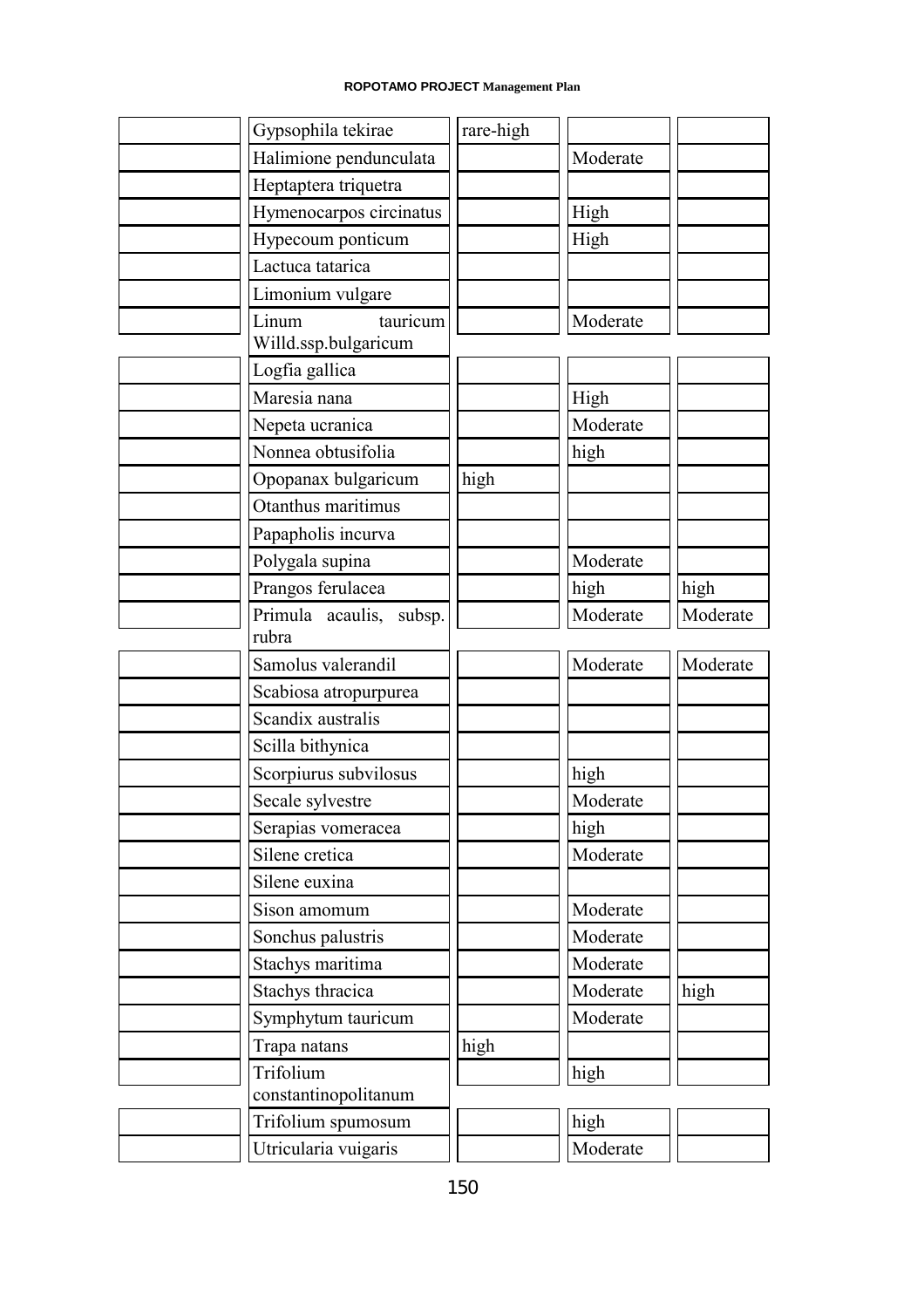|                     | Valeriana discoridis                      |      |          |      |
|---------------------|-------------------------------------------|------|----------|------|
|                     | Verbascum                                 |      |          |      |
|                     | glanduligerum                             |      |          |      |
|                     | Vicia incisa                              |      | high     |      |
|                     | Wolffia arrhiza                           |      | Moderate |      |
|                     | Centaurium maritimum                      |      | high     |      |
|                     | Cressa cretica                            |      | high     |      |
|                     | Elymus pycnathus                          |      | high     |      |
|                     | Leucojum aestivum                         |      | high     |      |
|                     | Nuphar lutea                              |      | high     |      |
|                     | Nymphaea alba                             |      | high     |      |
|                     | Pancratium maritimum                      |      | high     |      |
|                     | Pyracantha coccinea                       |      | high     |      |
|                     | Trachomitum venetum                       |      | high     |      |
|                     | Tulipa hageri                             |      | high     |      |
|                     | Utrcularia minor                          | high |          |      |
|                     | Frankenia oulverulenta                    |      | Moderate | high |
|                     | Halimione portulacoides                   |      | high     |      |
|                     | Hirudo medicinalis                        | high |          |      |
| Fauna               |                                           |      |          |      |
| <b>Invertebrate</b> | Mollusca                                  |      |          |      |
|                     | Pisidum supium                            |      | high     |      |
|                     | Ferrissia wautieri                        |      | high     |      |
|                     | Oxyioma elegans                           |      | high     |      |
|                     | Araneae                                   |      |          |      |
|                     | Dysdera westringi                         |      | high     |      |
|                     | Pardosa pseudostrigilata                  |      | high     |      |
|                     | Menemerus laeniatus                       |      | high     |      |
|                     | Acari                                     |      |          |      |
|                     | Neoacarus hibernicus                      |      |          | high |
|                     | Scutacarus lineatus                       |      |          | high |
|                     | Asca aphidiotes                           |      |          | high |
|                     | Odonata                                   |      |          |      |
|                     | Chalcolestes viridis                      |      | high     |      |
|                     | Cercion lindeni                           |      | high     |      |
|                     | Cordulegaster picta                       |      | high     |      |
|                     | Cordulegaster<br>insignis<br>charpentieri |      | high     |      |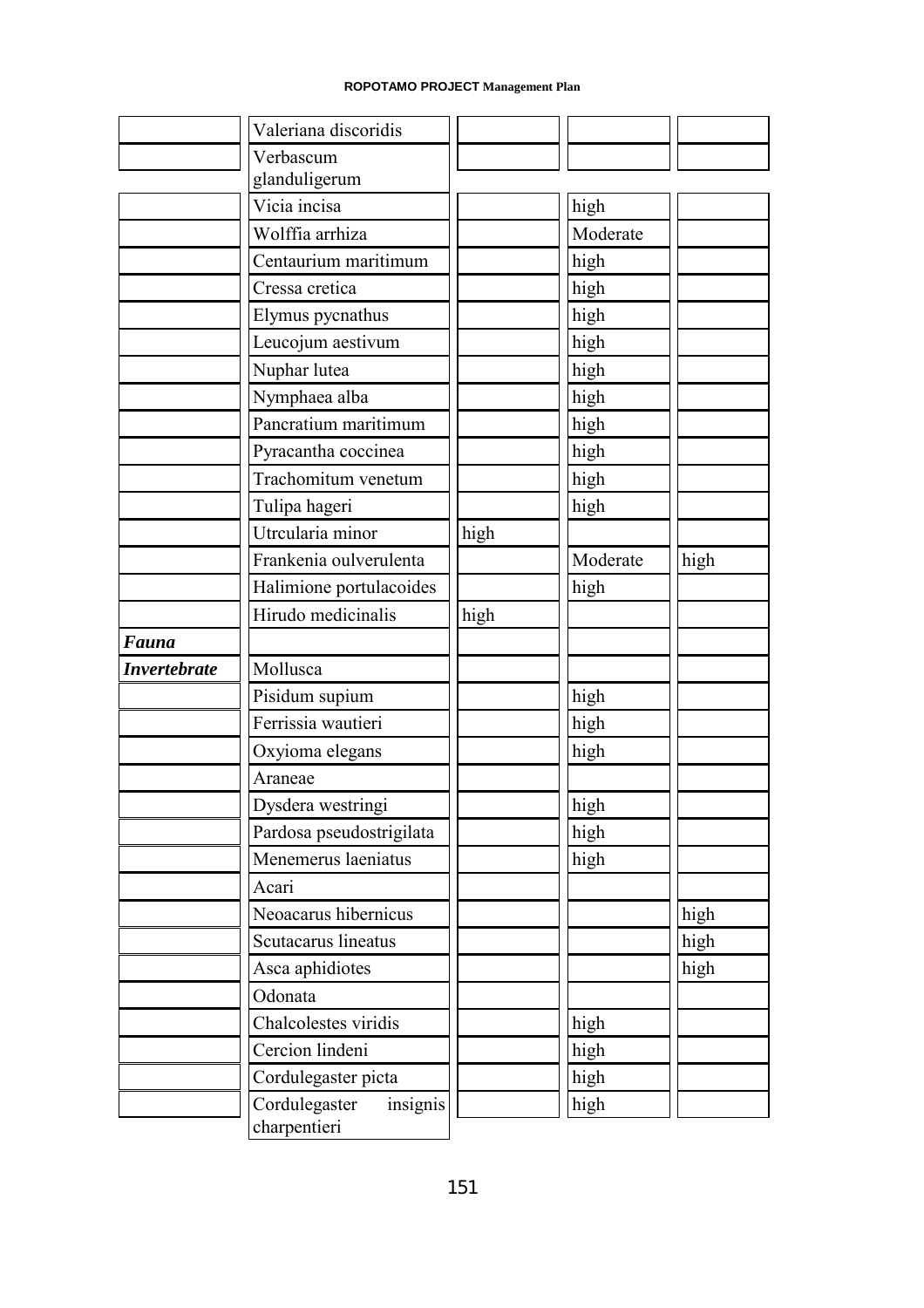| Somatochlora metellica<br>meridionalis |      | high |      |
|----------------------------------------|------|------|------|
| Ephemerophera                          |      |      |      |
| Metreletus balcanicus                  | high |      |      |
| Homoptera                              |      |      |      |
| Phlogotettix cyclops                   |      | high |      |
| Heteroptera                            |      |      |      |
| Tetratocoris antennatus                |      | high |      |
| Cymodema tabidium                      |      | high |      |
| Xanthochilus saturniius                |      | high |      |
| Coleoptera                             |      |      |      |
| Paussus furcuccus                      |      | high |      |
| Notiophilus danieli                    |      | high |      |
| Apotomus testaceus                     |      |      | high |
| <b>Bembidion</b> nioticum              |      |      | high |
| Anisodacttylus                         |      |      | high |
| intermedius                            |      |      |      |
| Acritus nigricornis                    |      |      | high |
| Epineuchinus caucasicola               |      |      | high |
| Hypocacculus praecox                   |      |      | high |
| Anthaxia hackeri                       |      |      | high |
| Aphannisticus elongatus                |      |      | high |
| Kisanthodia ariasi                     |      |      | high |
| Melanimom inermis                      |      |      | high |
| Scaphidema metallicum                  |      |      | high |
| Metalisa azurea                        |      |      | high |
| Tribillum destrucor                    |      |      | high |
| Eutagenia smyrnensis                   |      |      | high |
| Donacia crassipes                      |      |      | high |
| Psylloides reitteri                    |      |      | high |
| Otiorrhynchus simulans                 |      |      | high |
| Sitona puberulus                       |      |      | high |
| Ceuthorrhyncus                         |      |      | high |
| canaliculatus                          |      |      |      |
| Tuchius sharpi                         |      |      | high |
| Orchestes quedenfelodti                |      |      | high |
| Embioptera                             |      |      |      |
| Haploembia solieri                     |      | high |      |
| Neuroptera                             |      |      |      |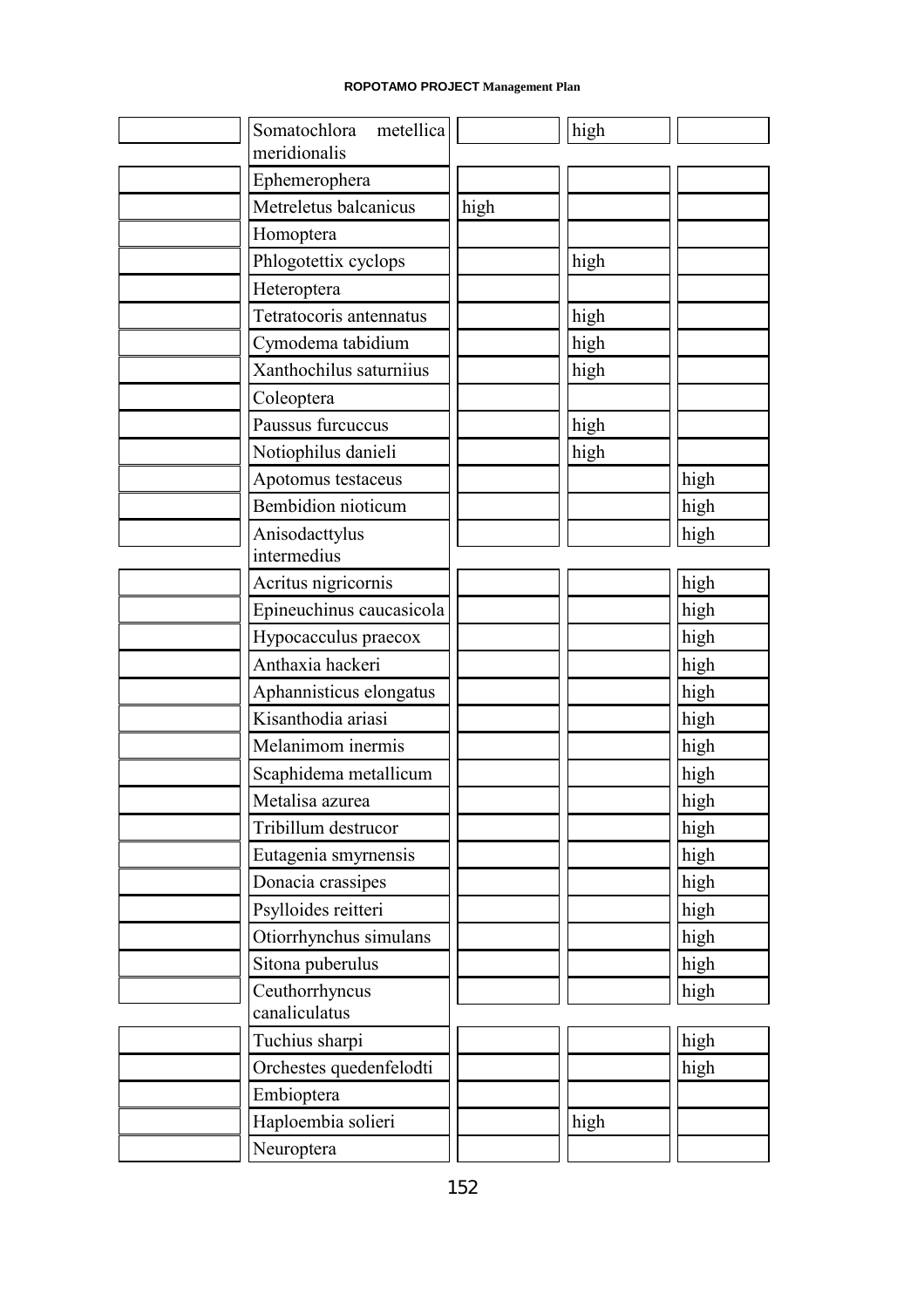| Deleproctophylla<br>australis  |      |      | high |
|--------------------------------|------|------|------|
| Chrsopa phyllochroma           |      |      | high |
| Orthoptera                     |      |      |      |
| Platypygius crassus            |      |      | high |
| Modicogrullus geticus          |      |      | high |
| Lepidoptera                    |      |      |      |
| Pelosia obtusa                 |      |      | high |
| Lasiocampa grandis             |      |      | high |
| Hypenodes orientalisq          |      |      | high |
| Dolbina elegans steffensi      |      |      |      |
| Diptera                        |      |      |      |
| Limnophora maritima            |      |      | high |
| Limnophora obsignata           |      |      | high |
| Nemotelus bipunctatus          |      |      | high |
| Merodon clunipes               |      |      | high |
| Syrita flaviventris            |      |      | high |
| Calozenilla tamarea            |      |      |      |
|                                |      |      | high |
| Micromorphus<br>albopilosus    |      |      | high |
| Malacomyia scimyzina           |      | hihg |      |
| Epiithalassius<br>stackelberdi |      | high |      |
| Hymenoptera-Formicidae         |      |      |      |
| Tetramorium                    |      | high |      |
| taurocaucasicum                |      |      |      |
| Relects                        |      |      |      |
| Terrestrial Mollusca           |      |      |      |
| Lauria cylinracea              | high |      |      |
| Euxina circumdata              | high |      |      |
| Serrulina serrulata            | high |      |      |
| Helix pomacella                | high |      |      |
| Krynickillus urbanskii         | high |      |      |
| Oxychilus urbanskii            | high |      |      |
| Odonata                        |      |      |      |
| Calopteryx<br>virdo            |      | high |      |
| meridionalis                   |      |      |      |
| Orthoptera                     |      |      |      |
|                                |      | high |      |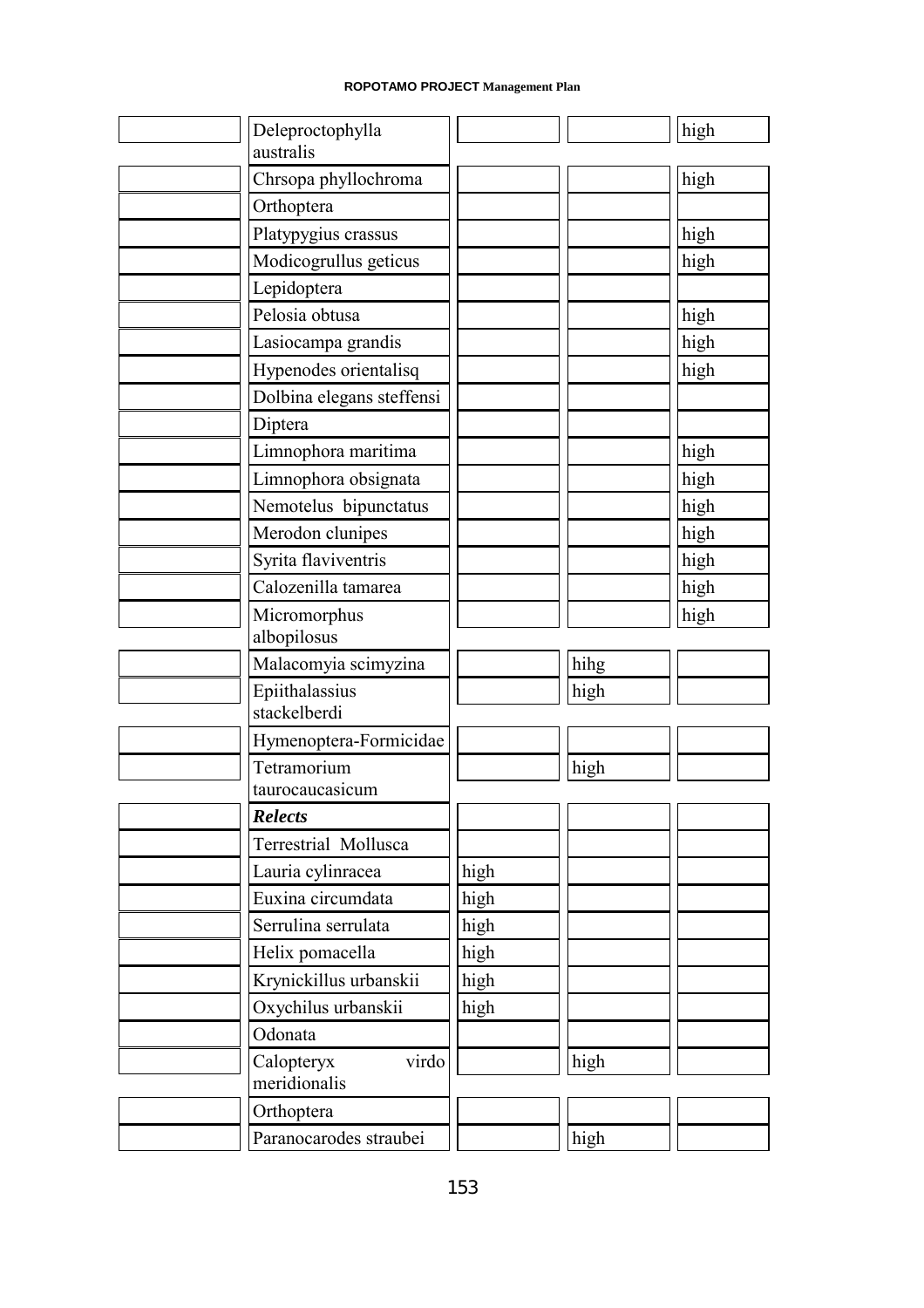| Coleoptera                                |      |      |      |
|-------------------------------------------|------|------|------|
| Anthaxia tuerki                           |      | high |      |
| <b>Endemits</b>                           |      |      |      |
| Mollusca                                  |      |      |      |
| Bulgarica varnensis BgE                   | high |      |      |
| Euxina persica paulhessei<br><b>BgE</b>   | high |      |      |
| Helix<br>laucorum                         | high |      |      |
| onixiomicra BgE                           |      |      |      |
| Helicella spiruloides BgE                 | high |      |      |
| Monacha pilosa BgE                        | high |      |      |
| Orcula zichi BgE                          | high |      |      |
| Carpatica bielawskii BgE                  | high |      |      |
| Trichia erjaveci BE                       | high |      |      |
| Limax macedonicus BE                      | high |      |      |
| Acari                                     |      |      |      |
| Pelethiphis anoxiae BgE                   |      |      | high |
| Chilopoda                                 |      |      |      |
| Harpalolithobius                          |      | high |      |
| folkmanovae BgE                           |      |      |      |
| Lithobius bulgaricus BgE                  |      | high |      |
| Diplopoda                                 |      |      |      |
| Cylindroiulus vitosae BE                  | high |      |      |
| Ephemeroptera                             |      |      |      |
| Paraleptophlebia lacustris<br><b>BE</b>   | high |      |      |
| Coleoptera                                |      |      |      |
| Cicindela<br>hybrida                      |      | high |      |
| rumelica BgE<br>Carabus<br>montivagus     |      | high |      |
| buigaricus BE                             |      |      |      |
| Carabus<br>wiedemanni                     |      | high |      |
| vaiioiani BE                              |      |      |      |
| Carabus<br>violaceus                      |      | high |      |
| azurescens BE                             |      |      |      |
| Procerus scabrosus BgE                    | high |      |      |
| rivulare<br>Bembidon                      |      | high |      |
| euxinum BgE                               |      |      |      |
| Pterostichus<br>merkli<br>subsp. nov. BgE |      |      | high |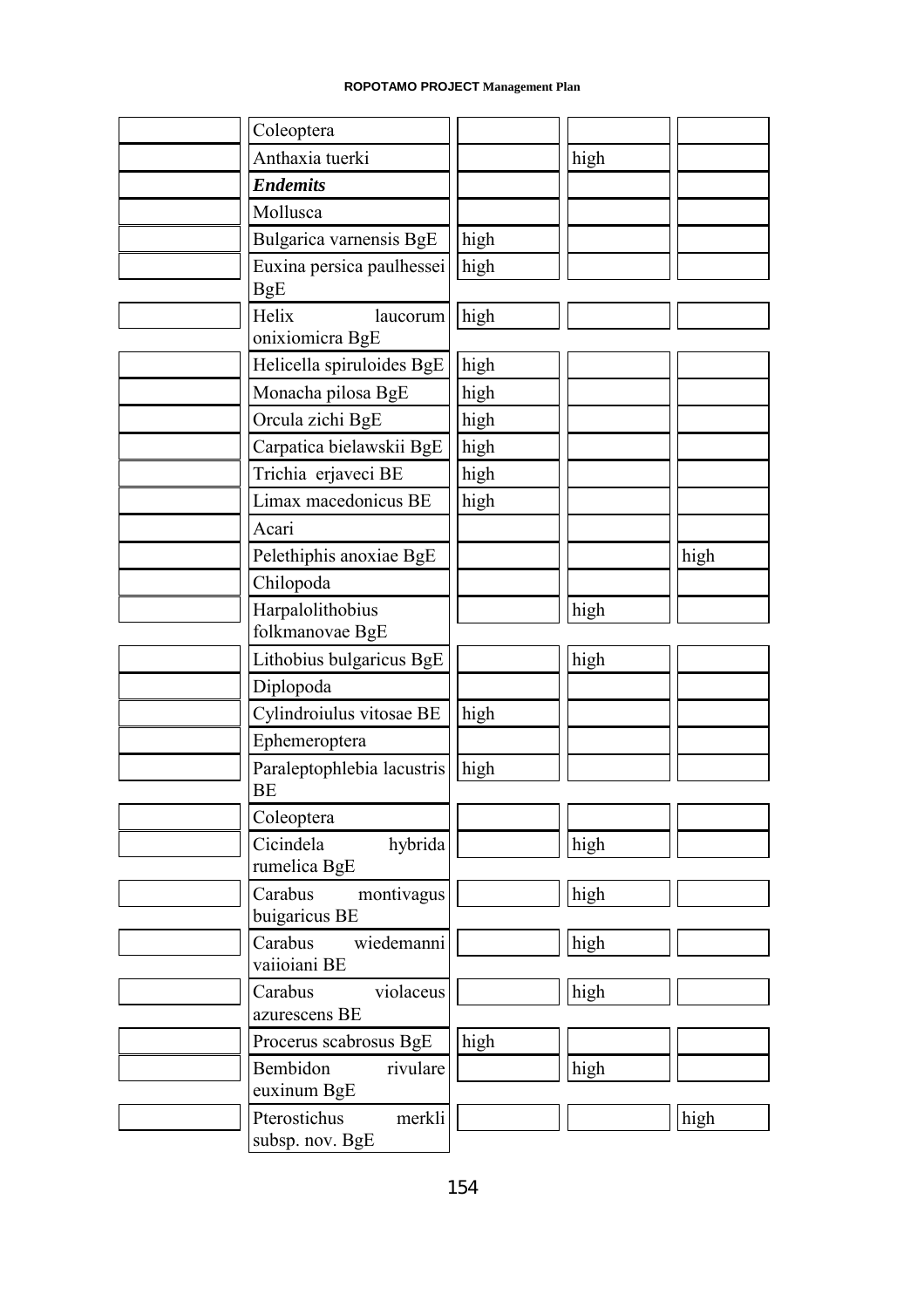|                 | Calathus metallicus                      |          |          | high |
|-----------------|------------------------------------------|----------|----------|------|
|                 | aeneus BE                                |          |          |      |
|                 | Laemostenus cimmerius<br>weiratheri BE   |          |          | high |
|                 | Microlestes apterus BE                   |          |          | high |
|                 | Quedius pontoeuximum<br><b>BgE</b>       |          | high     |      |
|                 | Medon bulgaricus BgE                     |          | high     |      |
|                 |                                          |          |          |      |
|                 | Medon umbilicatus BgE                    |          | high     |      |
|                 | Scopaeus bulgaricus BgE                  |          | high     |      |
|                 | Cardiophorus hinkei BE                   |          | high     |      |
|                 | Sphaenoptera sceptrifera<br><b>BE</b>    |          | high     |      |
|                 | Melanomon inermis BgE                    |          | high     |      |
|                 | Laena scwarzi BE                         |          | high     |      |
|                 | Psammodius bulgaricus<br><b>BgE</b>      |          | high     |      |
|                 | Vadinia moesiaca BE                      |          | high     |      |
|                 | Psylloides magnifficus                   |          | high     |      |
|                 | <b>BgE</b>                               |          |          |      |
|                 | Apion graecum BE                         |          | high     |      |
|                 | Otiorrhyncis verrucipes<br><b>BE</b>     |          | high     |      |
|                 | Phyllobius cupreoaureus<br><b>BE</b>     |          | high     |      |
|                 | Tychius consputus BE                     |          | high     |      |
|                 | Lepidoptera                              |          |          |      |
|                 | Paradrymonia<br>vittata<br>bulgarica BgE |          | high     |      |
|                 | Diptera                                  |          |          |      |
|                 | Chlorops<br>quercophilus                 |          | high     |      |
| <b>Fishes</b>   | <b>BgE</b>                               |          |          |      |
| <b>Ropotamo</b> | Chalcalburnus chalcoides                 | moderate | moderate |      |
| <b>River</b>    |                                          |          |          |      |
|                 | Gasterosteus aculeatus                   |          | moderate | high |
|                 | Alosa caspia bulgarica                   | moderate |          |      |
|                 | Anquila anquila                          | moderate |          |      |
|                 | Atherina mochon pontica                  | moderate | high     |      |
|                 | Psetta maxima maeoticus                  | moderate | moderate | high |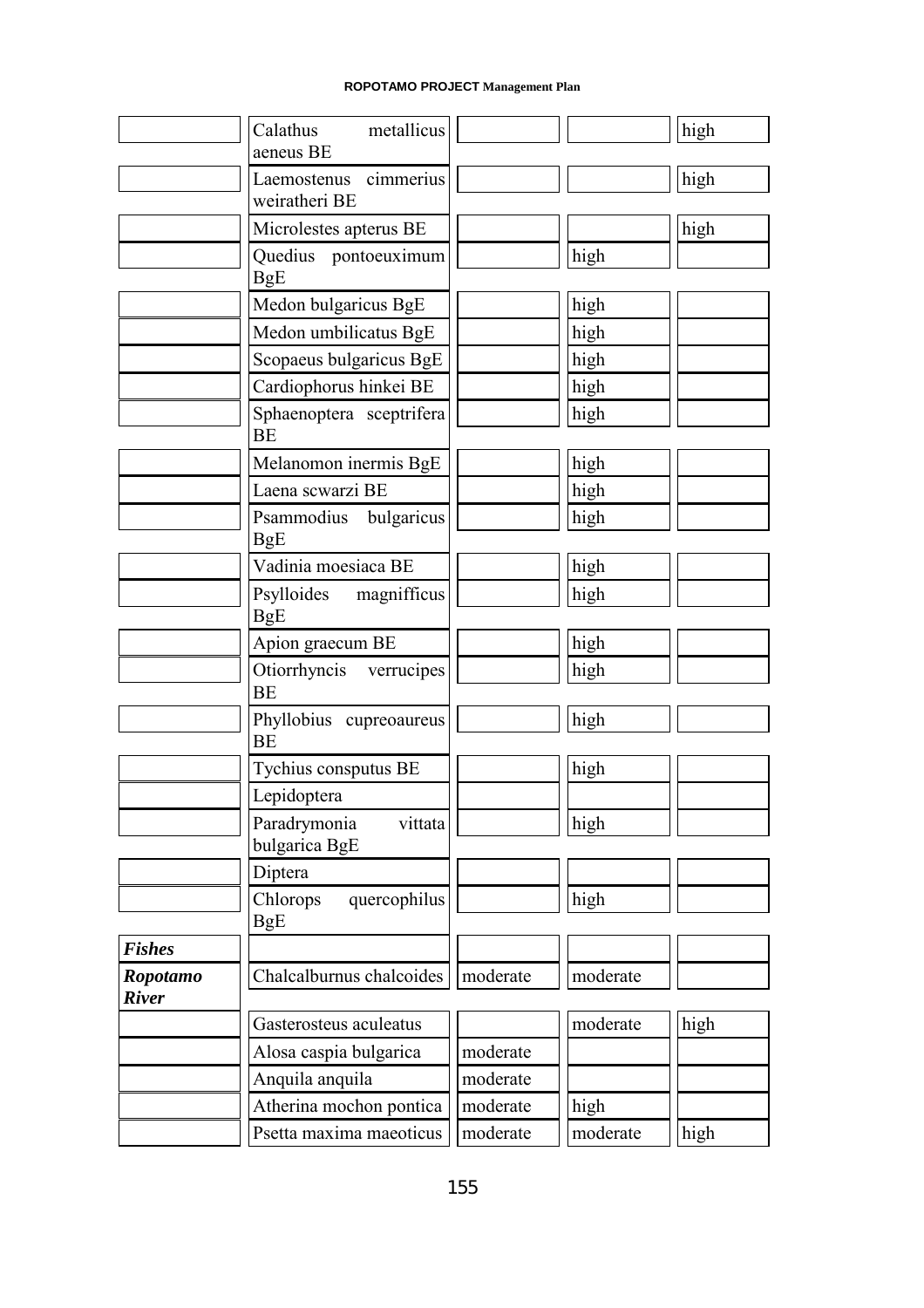| <b>Arkutino</b>                          |                                        |          |          |          |
|------------------------------------------|----------------------------------------|----------|----------|----------|
| marsh                                    |                                        |          |          |          |
| Vodni<br><i>lilies</i><br><b>Reserve</b> | Chalcalburnus chalcoides               | moderate | moderate | moderate |
|                                          | Gasterosteus aculeatus                 |          | moderate | high     |
| Alepu marsh                              | Chaicalburnus chaicoides               | moderate | moderate | moderate |
|                                          | Gasterosteus aculeatus                 |          | moderate | high     |
| <b>Stamopolu</b>                         | N <sub>0</sub><br>of<br>species<br>one |          |          |          |
| marsh                                    | conservating importance                |          |          |          |
|                                          | are found until now                    |          |          |          |
| <b>Amphibians</b>                        |                                        |          |          |          |
| <b>Ropotamo</b>                          | Bombina bombina                        |          |          | moderate |
| <b>River</b>                             |                                        |          |          |          |
|                                          | Bufo bufo                              |          | moderate | moderate |
|                                          | Pelobates<br>syriacus                  | moderate | moderate | moderate |
|                                          | balcanicus                             |          |          |          |
|                                          | Rana dalmarina                         |          |          | moderate |
|                                          | Triturus vulgaris                      |          |          |          |
| Arkutino                                 |                                        |          |          |          |
| marsh                                    |                                        |          |          |          |
|                                          | Bombina bombina                        |          |          | moderate |
|                                          | Pelobates<br>syriacus                  | moderate | moderate | moderate |
|                                          | balcanicus                             |          |          |          |
|                                          | Rana dalmatina                         |          |          | moderate |
| <i>lilies</i><br><b>Vodny</b>            |                                        |          |          |          |
| <b>Reserve</b>                           |                                        |          |          |          |
| Alepu marsh                              | Triturus cristatus                     |          | moderate | moderate |
|                                          | Pelobates<br>syriacus                  | moderate | moderate | moderate |
|                                          | balcanicus                             |          |          |          |
|                                          | Rana dalmatina                         |          |          | moderate |
| <b>Stamopolu</b>                         |                                        |          |          |          |
| marsh                                    |                                        |          |          |          |
|                                          | syriacus<br>Pelobates                  | moderate | moderate | moderate |
|                                          | balcanicus                             |          |          |          |
|                                          | Rana dalmatina                         |          |          | moderate |
| <b>Alepu</b><br>sand                     |                                        |          |          |          |
| dunes                                    |                                        |          |          |          |
|                                          | Pelobates<br>syriacus                  | moderate | moderate | high     |
|                                          | balcanicus                             |          |          |          |
| Perla<br>sand<br>dunes                   | Pelobates<br>syriacus                  | moderate | moderate | high     |
|                                          | balcanicus                             |          |          |          |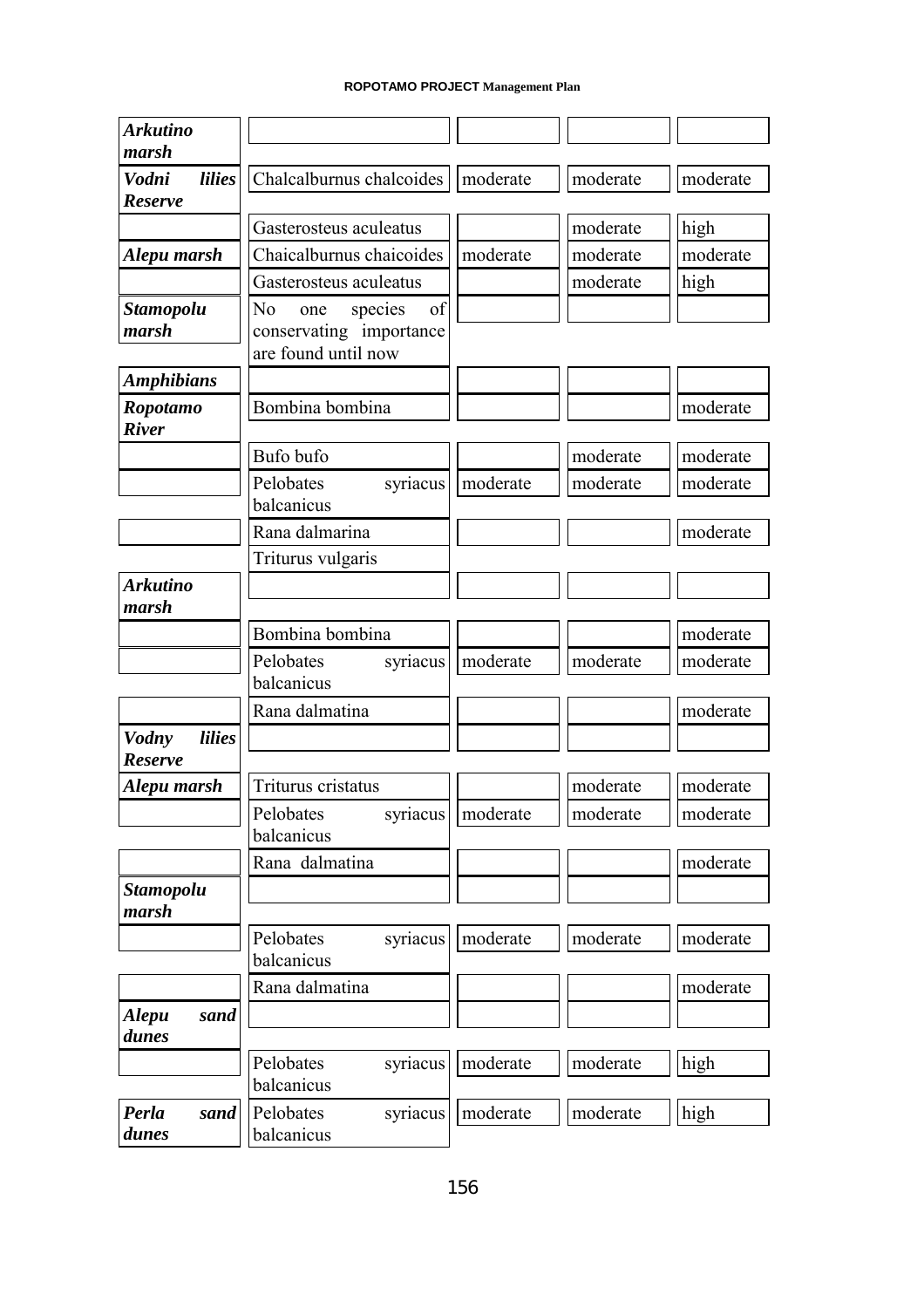| <b>Maslen nos</b>                   | syriacus<br>Pelobates                    | moderate  | moderate | high      |
|-------------------------------------|------------------------------------------|-----------|----------|-----------|
|                                     | balcanicus                               |           |          |           |
|                                     | Rana dalmatina                           |           |          | moderate  |
| Reptiles in the<br>whole<br>Complex | Testudo graeca ibera                     | moderate  | high     |           |
|                                     | Testudo<br>hermanni<br>hermanni          | moderate  | high     |           |
|                                     | Emys orbicularus                         |           | moderate |           |
|                                     | Cyrtodactylus kotschui                   |           | moderate |           |
|                                     | Ophisaurus<br>apodus<br>thracius         | moderate  | high     | high      |
|                                     | Zootoca/<br>Lacerta/<br>praticola        |           | moderate | high      |
|                                     | wermicularis<br>Typhlops<br>vermicularis |           | moderate | high      |
|                                     | Natrix tessellata                        | moderate  |          |           |
|                                     | Coluber<br>rubriceps                     | very high | high     | high      |
|                                     | thracius                                 |           |          |           |
|                                     | longissima<br>Elaphe<br>longissima       | moderate  | high     | high      |
|                                     | Elaphe<br>quuatuorlineata<br>sauromates  | High      | high     | very high |
|                                     | Elaphe monspessulanus                    | High      |          |           |
|                                     | Elaphe sutula                            | very high |          |           |
|                                     | Malpolon<br>monspessulanus               | high      |          |           |
| Birds/<br>Key                       |                                          |           |          |           |
| breeding<br>in<br>wet zones         |                                          |           |          |           |
| <b>Alepu</b>                        | Tachipabtes ruficollis                   |           | moderate | moderate  |
|                                     | Podiceps cristatus                       |           | moderate | high      |
|                                     | Ixobrichus munitus                       |           | moderate | high      |
|                                     | Nycticorax nycticorax                    |           | moderate | high      |
|                                     | Ardea cinerea                            |           | moderate | high      |
|                                     | Ardea purpurea                           |           | moderate | high      |
|                                     | Cygnus olor                              |           | High     |           |
|                                     | Aythya nyroca                            | high      |          |           |
|                                     | Circus aeruginisus                       |           | moderate | moderate  |
|                                     | Crex crex                                | high      |          |           |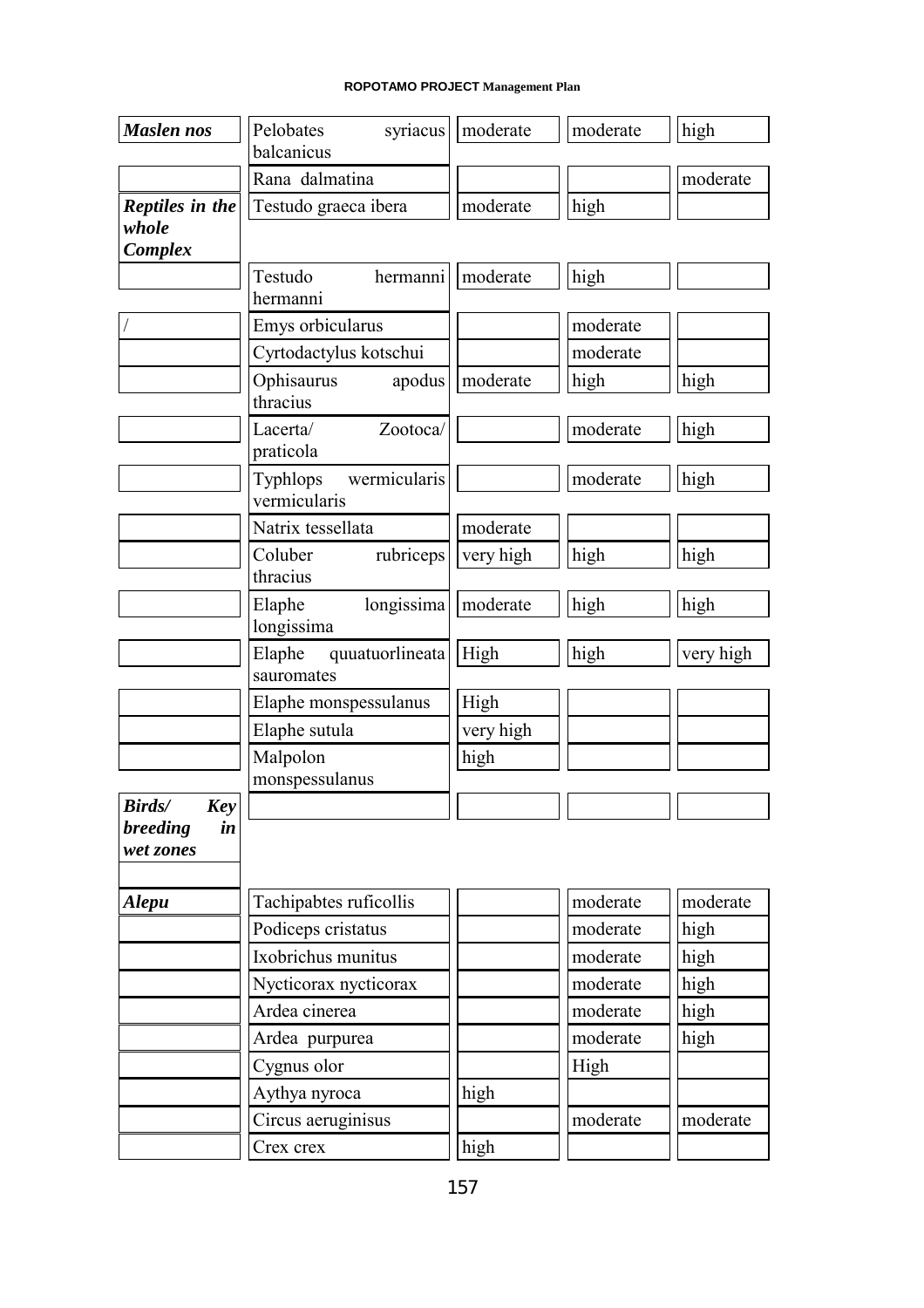| <b>Arkutino</b>        | Tachipabtes ruficollis |          | moderate | moderate |
|------------------------|------------------------|----------|----------|----------|
|                        | Cygnus olor            |          | high     |          |
|                        | Porzana porzana        |          | moderate | moderate |
| Ropotam0<br>river      | Tachipabtes ruficollis |          | moderate | moderate |
|                        | Circus aeruginosus     |          | moderate | moderate |
|                        | Porzana porzana        |          | moderate | moderate |
|                        | Alcedo atthis          |          | moderate | high     |
| <b>Stamopolu</b>       | Tachipabtes ruficollis |          | moderate | moderate |
|                        | Podiceps grisegena     |          | high     |          |
|                        | Ixobrichus minutus     |          | moderate | high     |
|                        | Ardea cinerea          |          | moderate | high     |
|                        | Ardea purpurea         |          | moderate | high     |
|                        | Cygnus olor            |          | high     |          |
|                        | Anas querquedula       |          | Moderate | high     |
|                        | Aythya nyroca          | high     |          |          |
|                        | Curcus aeruginosus     |          | moderate | moderate |
|                        | Porzana pavra          |          | moderate | moderate |
| <b>Key</b>             | Phalacrocorax pygmaeus | high     |          |          |
| tering in wet<br>zones |                        |          |          |          |
|                        | Pelecanus onocrotalus  | high     |          |          |
|                        | Pelecanus crispus      | high     |          |          |
| Moderate               | Botaurus stellaris     | moderate | High     |          |
|                        | Ixobrihus minutus      | moderate | high     |          |
|                        | Ardeola ralloides      | moderate | moderate | high     |
|                        | Egretta garzetta       | moderate | moderate | high     |
|                        | Egretta alba           | moderate | high     |          |
|                        | Plegadis falcinellus   | high     |          |          |
|                        | Platalea leucorodia    | high     |          |          |
|                        | Anas quequedula        | moderate | moderate | high     |
|                        | Anas strepera          | moderate | high     |          |
|                        | Netta ruffina          | moderate | high     |          |
|                        | Aythya ferina          | Moderate | Moderate | Moderate |
|                        | Aythya fuligula        | Moderate | Moderate | Moderate |
|                        | Mergus albellus        | Moderate | Moderate | high     |
|                        | Haliaeetus albicilla   | high     |          |          |
|                        |                        |          | high     |          |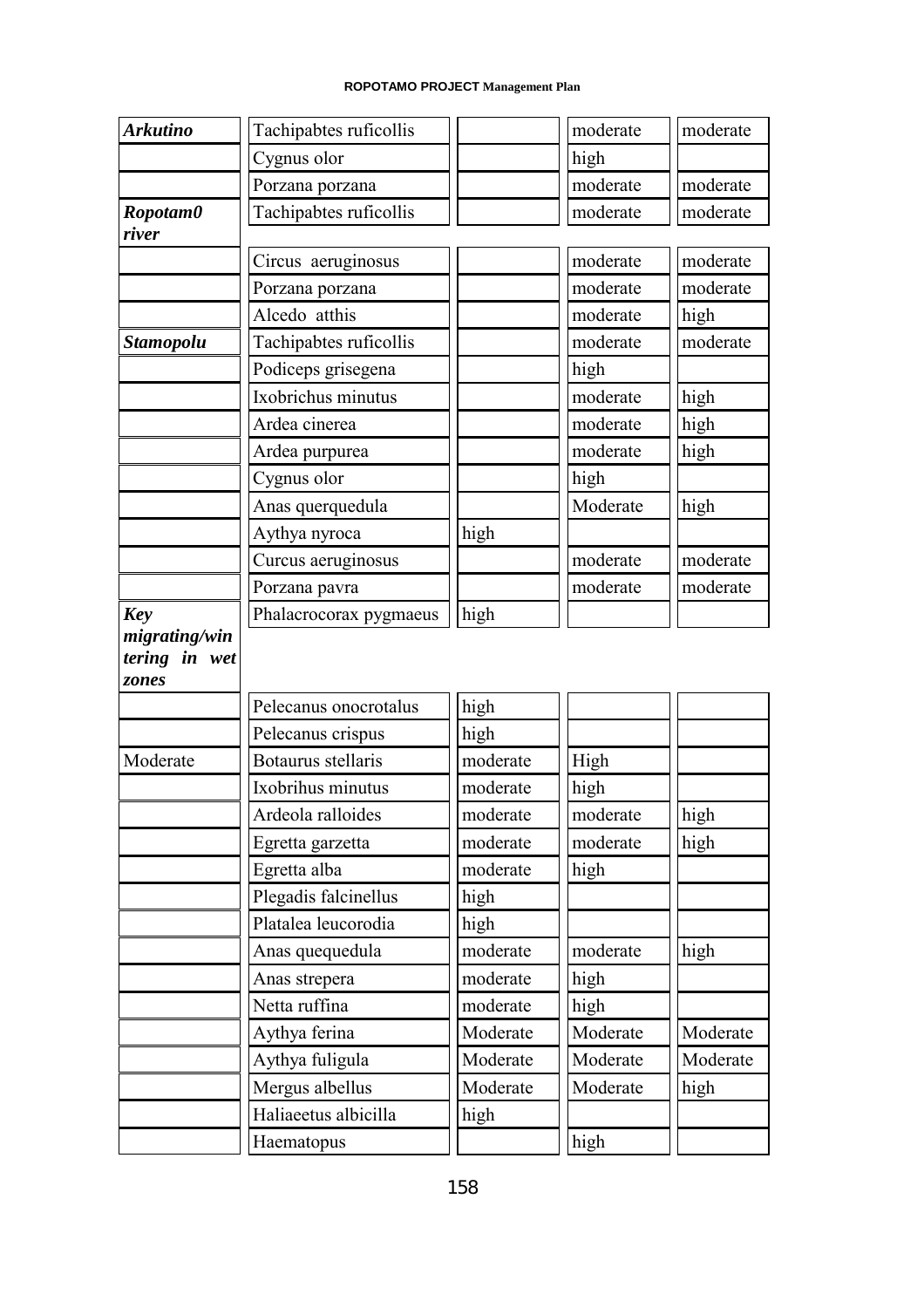|                                            | Charadrius alexandrinus |          | high     |          |
|--------------------------------------------|-------------------------|----------|----------|----------|
|                                            | Chlidonias nuger        | Moderate | high     |          |
|                                            | Chlidonias leucopterus  | Moderate | high     |          |
| <b>The</b><br><b>Key</b><br>migrating      |                         |          |          |          |
| /wintering/                                |                         |          |          |          |
| birds in the                               |                         |          |          |          |
| Ropotamo                                   |                         |          |          |          |
| Complex<br>but<br>$\dot{i}n$<br>the<br>not |                         |          |          |          |
| damp zones                                 |                         |          |          |          |
|                                            | Emberiza                |          | Moderate | Moderate |
|                                            | melanocephala*          |          |          |          |
|                                            | Emberiza hortulana*     |          | Moderate | high     |
| <b>Key</b>                                 | Ciconia nigra           |          |          | Moderate |
| migrating/win<br>tering                    |                         |          |          |          |
|                                            | Ciconia ciconia         |          | Moderate | Moderate |
|                                            | Pernis apivorus         |          | Moderate | Moderate |
|                                            | Milvus migrans          |          | Moderate | Moderate |
|                                            | Haliaeetus albicilla    |          | high     | high     |
|                                            | N. percnopterus         |          | high     | high     |
|                                            | Circaetus gallicus      |          | Moderate | Moderate |
|                                            | Circus cyaneus          |          | Moderate | Moderate |
|                                            | Circus macrourus        |          | Moderate | Moderate |
|                                            | Circus pygargus         |          | Moderate | Moderate |
|                                            | Accipiter gentilis      |          | Moderate | Moderate |
|                                            | Accipiter nisus         |          | Moderate | Moderate |
|                                            | Accipiter brevipes      |          | high     |          |
|                                            | Buteo buteo             |          | Moderate | Moderate |
|                                            | Buteo rufinus           |          | Moderate | Moderate |
|                                            | Aquila pomarina         |          | Moderate | Moderate |
|                                            | Aquila clanda           | high     | high     |          |
|                                            | Aquila heliaca          |          | high     |          |
|                                            | Aquila chrysaetos       |          | Moderate | Moderate |
|                                            | Hieraaetus pennatus     |          | Moderate | Moderate |
|                                            | Pandion haliaetus       |          | Moderate | Moderate |
|                                            | Falco vespertinus       |          | Moderate | Moderate |
|                                            | Falco subbuteo          |          | Moderate | Moderate |
|                                            | Falco peregrinus        |          | Moderate | high     |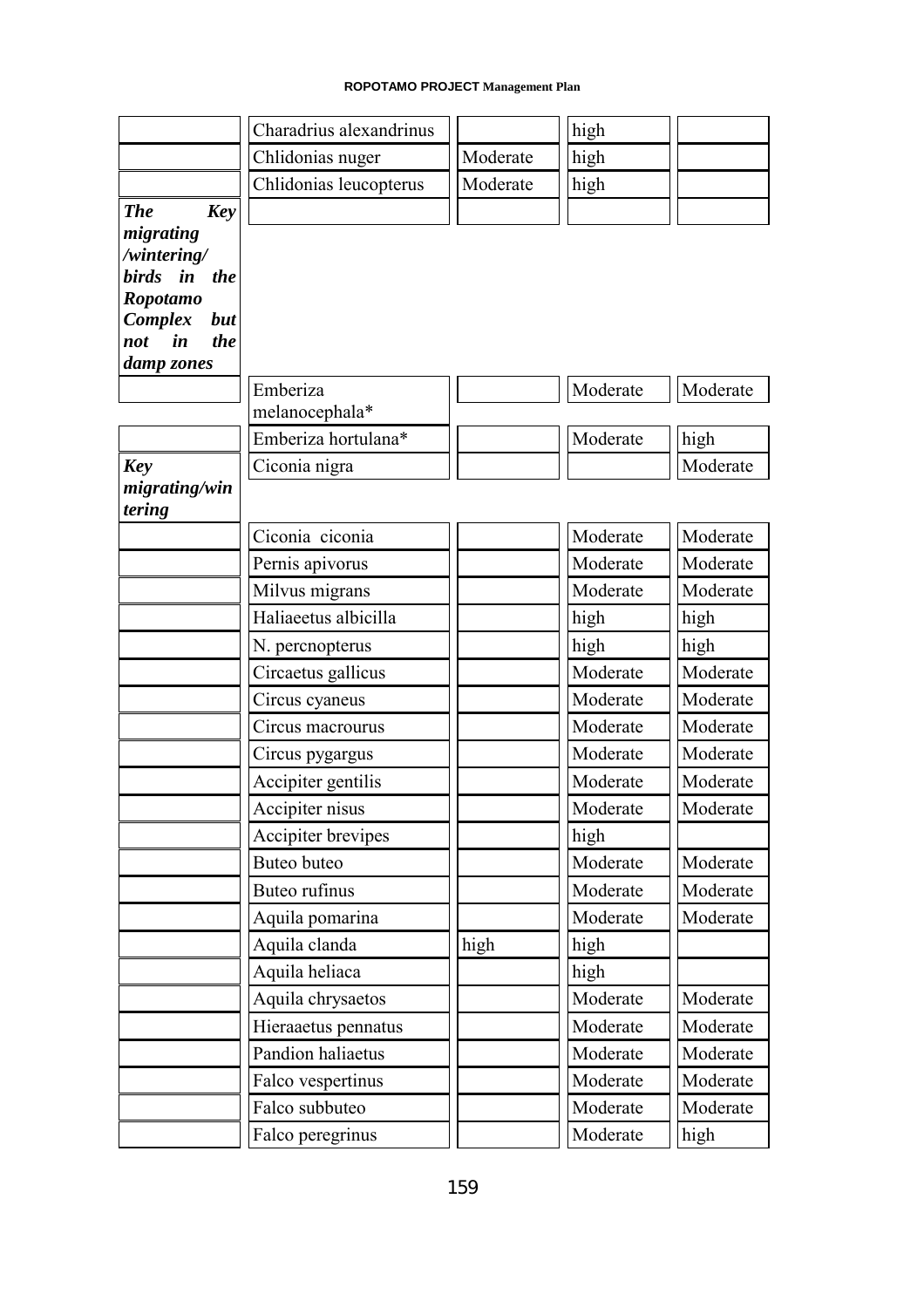|                     | Grus grus              |      | high     |          |
|---------------------|------------------------|------|----------|----------|
|                     | Crex crex              | high | high     |          |
|                     | Scolopax rusticola     |      | high     |          |
|                     | Columba oenas          |      | Moderate | Moderate |
|                     | Columba palumbus       |      | Moderate | Moderate |
|                     | Bubo bubo              |      | high     |          |
|                     | Strix aluco            |      | Moderate | Moderate |
|                     | Merops apiaster        |      | Moderate | Moderate |
|                     | Dryocopus martius      |      | Moderate | Moderate |
|                     | Pycus canus            |      | Moderate | Moderate |
|                     | Dendrocopos syriacus   |      | Moderate | Moderate |
|                     | Dendrocopos medius     |      | Moderate | Moderate |
|                     | Dendrocopos minor      |      | Moderate | Moderate |
|                     | Melanocorypha calandra |      | Moderate | Moderate |
|                     | Alauda arvensis        |      | Moderate | Moderate |
|                     | Riparia riparia        |      | Moderate | Moderate |
|                     | Hirundo daurica        |      | Moderate | Moderate |
|                     | Anthus pratensis       |      | Moderate | Moderate |
|                     | Anthus cervinus        |      | Moderate | Moderate |
|                     | Bombicilla garrulus    |      | Moderate | Moderate |
|                     | Luscinia luscinia      |      | Moderate | Moderate |
|                     | Phoenicurus ochruros   |      | Moderate | Moderate |
| <b>Key breeding</b> | Ciconia nigra*         |      | Moderate | high     |
|                     | Pernis apivorus*       |      | high     |          |
|                     | Haliaeetus albicilla*  |      | high     |          |
|                     | Ciraetus gallicus*     |      | high     |          |
|                     | Accipiter gentiiis*    |      | high     |          |
|                     | Accipiter nisus*       |      | high     |          |
|                     | Accipite brevipes      |      | high     |          |
|                     | Aquila pomarina*       |      | high     |          |
|                     | Falco subbuteo*        |      | high     |          |
|                     | Crex crex*             |      | high     |          |
|                     | Columba oenas*         |      | high     |          |
|                     | Columba palumbus*      |      | Moderate | Moderate |
|                     | Otus scops*            |      | Moderate | Moderate |
|                     | Bubo bubo*             |      | high     |          |
|                     | Athene noctua*         |      | Moderate | Moderate |
|                     | Strix aluco*           |      | Moderate | Moderate |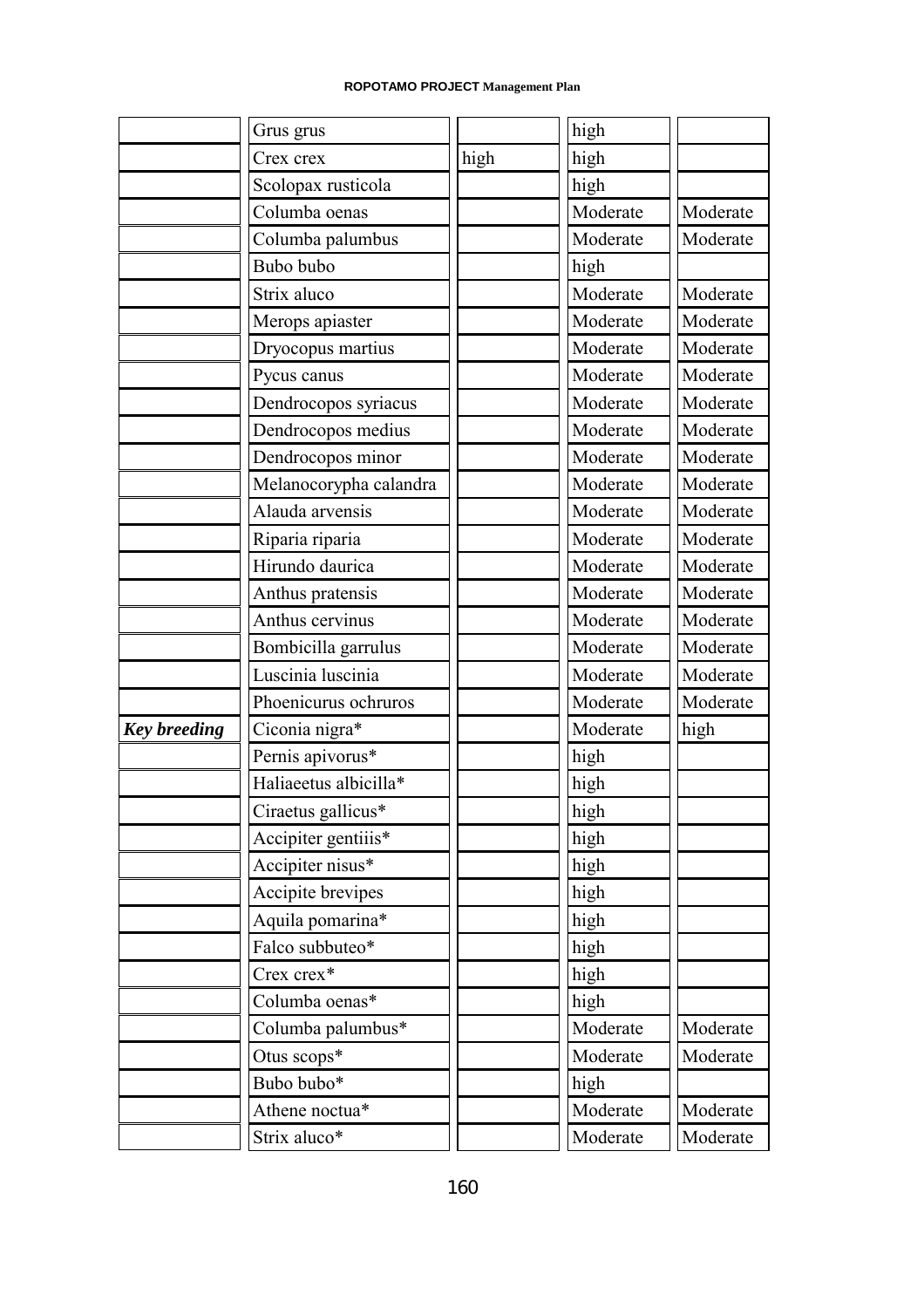|                         | Asio otus*             | Moderate | Moderate |
|-------------------------|------------------------|----------|----------|
|                         | Aegolius funereus*     | high     |          |
|                         | Caprimulgus europaeus* | Moderate | high     |
|                         | Merops apiaster*       | Moderate | high     |
|                         | Coracias garrulus*     | Moderate | high     |
|                         | Junx torquilla*        | Moderate | Moderate |
|                         | Picus canus*           | Moderate | Moderate |
|                         | Picus viridis*         | Moderate | Moderate |
|                         | Dryocopus martius*     | high     |          |
|                         | Dendrocopos major*     | Moderate | Moderate |
|                         | Dendrocopos syriacus*  | Moderate | high     |
|                         | Dendrocopos medius*    | Moderate | Moderate |
|                         | Dendrocopos minor*     | Moderate | high     |
|                         | Calandrella            | Moderate | high     |
|                         | brachydactyla*         |          |          |
|                         | Lulula arborea*        | Moderate | Moderate |
|                         | Alauda arvensis*       | Moderate | Moderate |
|                         | Hirundo daurica*       | Moderate | high     |
|                         | Anthus trivialis*      | Moderate | Moderate |
|                         | Saxicola torquata*     | Moderate | Moderate |
|                         | Hippolais pallida*     | Moderate | Moderate |
|                         | Hippolais olivetorum*  | Moderate | high     |
|                         | Sylvia nisoria*        | Moderate | high     |
|                         | Sylvia curruca*        | Moderate | high     |
|                         | Phylloscopus boneilli* | Moderate | high     |
|                         | Ficedula aibicollis*   | Moderate | high     |
|                         | Ficedula semitorquata* | high     |          |
|                         | Parus lugubris*        | high     | Moderate |
|                         | Sitta europaea*        | Moderate | Moderate |
|                         | Cethia brachydactyla*  | Moderate | high     |
|                         | Lanius minor*          | Moderate | high     |
|                         | Lanius senator*        | Moderate | Moderate |
|                         | Corvus corax*          | Moderate | high     |
|                         | Passer hispaniolensis* | Moderate | Moderate |
| <b>Key</b>              |                        |          |          |
| migrating/win<br>tering |                        |          |          |
|                         | Ph. Phoenicurus        | Moderate | Moderate |
|                         | Saxicola rubetra       | Moderate | Moderate |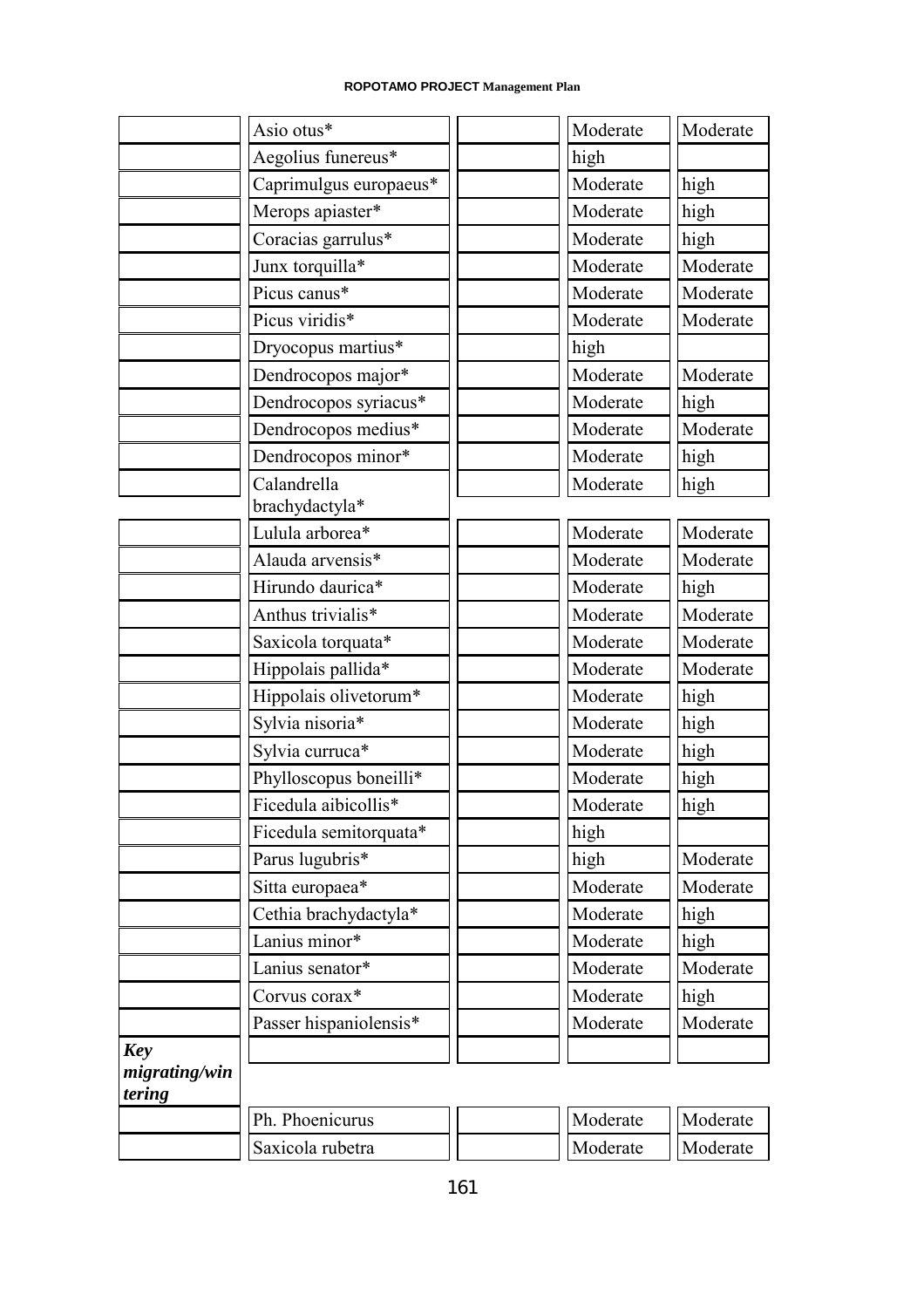|                | Oenanthe hispanica       |           | Moderate | Moderate          |
|----------------|--------------------------|-----------|----------|-------------------|
|                | Locustslla fluvia tilis  |           | high     |                   |
|                | A. melanopogon           |           | Moderate | Moderate          |
|                | Sylvia borin             |           | Moderate | Moderate          |
|                | Phylloscopus trochilus   |           | Moderate |                   |
|                | Ficedula parva           |           | Moderate | high              |
|                | Ficedula semitorquata    |           | high     |                   |
|                | Ficedula hypoleuca       |           | Moderate | Moderate          |
|                | Serinus serinus          |           | Moderate |                   |
|                | Carduelis spinus         |           | Moderate |                   |
|                | Emberiza schoeniclus     |           | Moderate | Moderate          |
| <b>Mammals</b> |                          |           |          |                   |
|                | Rhinolophus              |           |          | high              |
|                | hipposideros             |           |          |                   |
|                | Rhinolophus euryaie      | Moderate  | Moderate | Moderate          |
|                | Rhinolophus biasii       | Moderate  | Moderate | Moderate          |
|                | Rhinolophus              | Moderate  |          |                   |
|                | ferrumequinum            |           |          |                   |
|                | Myotis myotis            | Moderate  |          | high              |
|                | Myotis blythi            | Moderate  |          |                   |
|                | Myotis emarginatus       | high      | high     | very high         |
|                | Myotis capaccini         | high      |          |                   |
|                | Myotis bechsteini        | high      | high     |                   |
|                | Nyctalus lasiopterus     | very high |          |                   |
|                | Nyctalus noctula         |           | Moderate | Moderate          |
|                | Vespertilio kunli        | high      |          |                   |
|                | Vespertilio pipistrellis | Moderate  | Moderate | Moderate/<br>high |
|                | Miniopterus schreibersi  | high      | high     | very high         |
|                | Canis lupus              | high      |          |                   |
|                | Canus aureus             |           |          |                   |
|                | Vulpes vulpes            |           |          |                   |
|                | Mustela nivalis          |           |          |                   |
|                | Mustela putorius         |           |          |                   |
|                | Martes foina             |           |          |                   |
|                | Martes martes            |           |          |                   |
|                | Meles meles              |           |          |                   |
|                | Lutra lutra lutra        |           | high     |                   |
|                | Felis lynx               |           |          |                   |